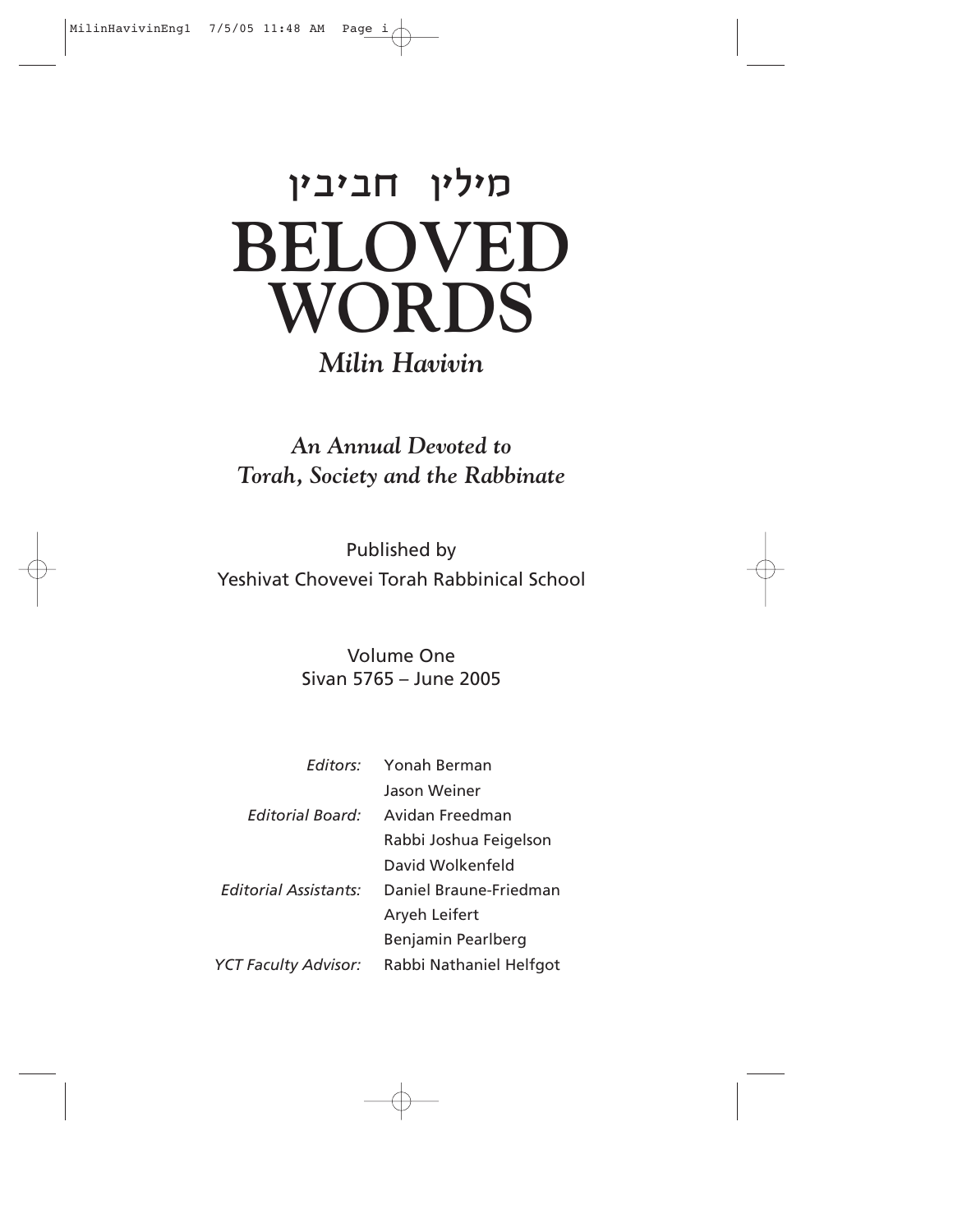All rights reserved. No part of this work may be reproduced or transmitted in any form by any means, electronic or mechanical, including photocopying and recording, or by any information storage or retrieval system, except as may be expressly permitted by the 1976 Copyright Act or in writing by the publisher. Requests for such permissions should be addressed to:

*Milin Havivin* YCT Rabbinical School 212-666-0036 | 212-666-5633 (fax) | milinhavivin@yctorah.org

We welcome comments, submissions and requests for additional copies of this journal from the general public. Please contact us via fax, telephone or electronic mail, using the information above.

|                    | ישיבת <sub> </sub> ז׳ |
|--------------------|-----------------------|
| חובבי   RABBINICAL |                       |
| תורה SCHOOL        |                       |

Where Open Orthodoxy Begins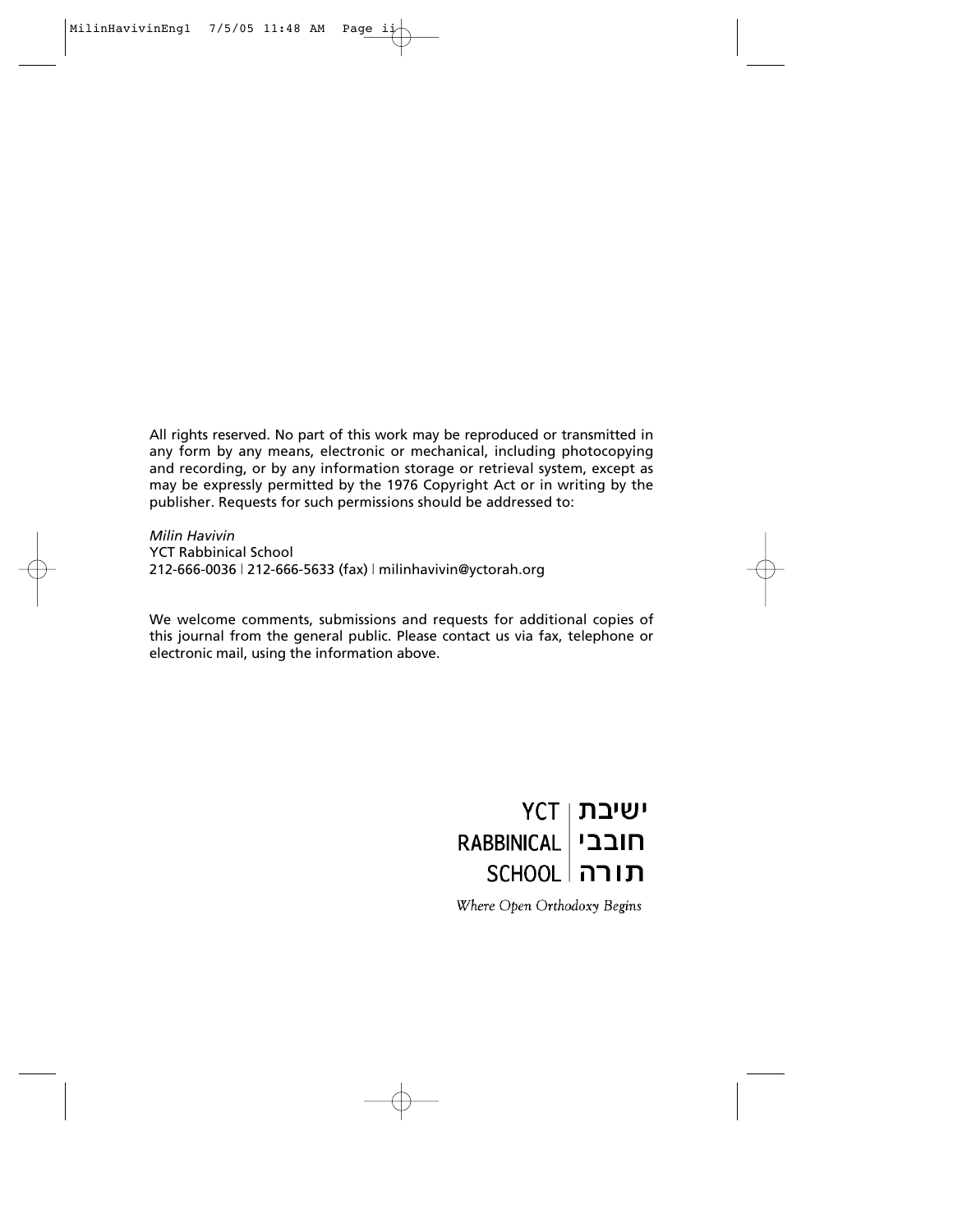# *YCT Rabbinical School's Mission Statement and Core Values*

YCT Rabbinical School's mission is to professionally train rabbis who will lead the Jewish community and shape its spiritual and intellectual character in consonance with modern and open Orthodox values and commitments.

# *We are deeply committed to:*

**Inspiring** a passionate commitment to the study of Torah in all its rich forms and the scrupulous observance of Jewish Law *(halakhah).*

**Cultivating** spirituality—God consciousness, piety, and ethical sensitivity *(yirat shamayim)* and integrating it into all learning, religious practice and worldly pursuits.

**Encouraging** intellectual openness, questioning, and critical thinking as essential components of one's full service of God *(avodat Hashem).*

**Affirming** the shared covenantal bond between all Jews; promoting love of all Jews *(ahavat Yisrael)* and actively pursuing the positive and respectful interaction of all Jewish movements.

**Recognizing** the need to enhance and expand the role of women in Torah-study, the halakhic process, religious life and communal leadership, within the bounds of Jewish Law.

**Recognizing** *Eretz Yisrael* as our homeland and affirming the religious and historical significance of the State of Israel for all Jews in Israel and the Diaspora.

**Affirming** the shared divine image *(tzelem Elokim)* of all people, our responsibility to improve the world and our capacity to be enriched by it.

**Living** our personal, family and public lives guided by the highest ethical standards, reflective of moral rectitude and sanctification of God's name *(kiddush shem shamayim).*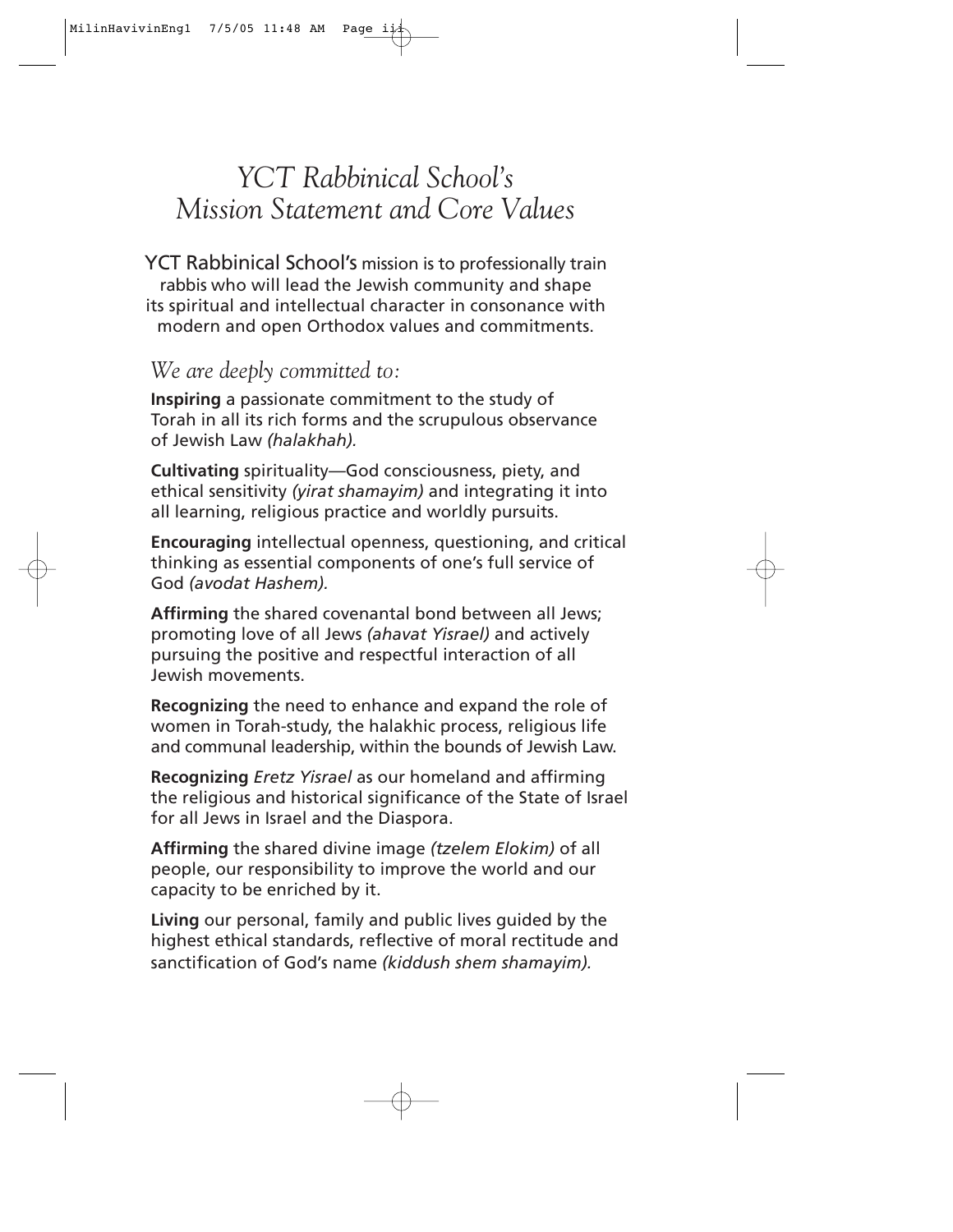# *Professional Staff*

Rabbi Avi Weiss *Founder & Dean*

Rabbi Dov Linzer *Rosh HaYeshiva*

Oksana V. Bellas *Director of Operations*

Rabbi Dov Weiss *Director of Admissions*

Rabbi Barry Gelman *Placement Coordinator*

Jocelyn Egyes *Development Coordinator*

Ruthie Strosberg *Coordinator of Student Services*

Dr. Michelle Friedman *Chair, Department of Pastoral Counseling*

Rabbi Nathaniel Helfgot *Chair, Departments of Bible & Jewish Thought; Director of Continuing Education*

Rabbi Ysoscher Katz *Director of Mechina Program; Director of Meorot University Program*

Rabbi Yaacov Love *Associate Chair, Department of Halakha*

Rabbi Chaim Marder *Associate Chair, Department of Leadership & Professional Training*

# *Board of Trustees*

Howard Jonas *Chair* Rabbi Avi Weiss *President*  Stewart Harris

*Vice Chair*

Jack Schwartz *Vice Chair*

Hillel Jaffe *Treasurer*

Ari Hait *Secretary* Benjamin Belfer Michael Brill Tova Bulow Norman Bulow Dr. Charles Feldman Daniel Katz Steve Lieberman Marcel Lindenbaum Rabbi Joshua Lookstein Daniel Perla Heschel Raskas Dr. Rachel Yehuda Hon. Dr. Dov Zakheim Alexandra Zizmor Dr. Jonathan Zizmor

# *Advisory Board*

Rabbi Yehuda Amital Rabbi Saul Berman Rabbi Yoel Bin-Nun Rabbi Yizchak Breitowitz Rabbi Yehuda Gilad Rabbi Raphael Grossman Rabbi Menachem Hakohen Rabbi Dr. Benny Ish-Shalom Rabbi Simcha Krauss Rabbi Meir Lichtenstein Rabbi Menachem Leibtag Rabbi Dr. Yakov Nagen Rabbi Shlomo Riskin Rabbi Dr. Daniel Sperber Rabbi Joel Tessler

# *Honorary*

*Alumni Board*

Rabbi David Fine Rabbi Barry Gelman Rabbi Yosef Kanefsky Rabbi Asher Lopatin Rabbi Chaim Marder Rabbi Benjamin Samuels Rabbi Yair Silverman Rabbi Chaim Steinmetz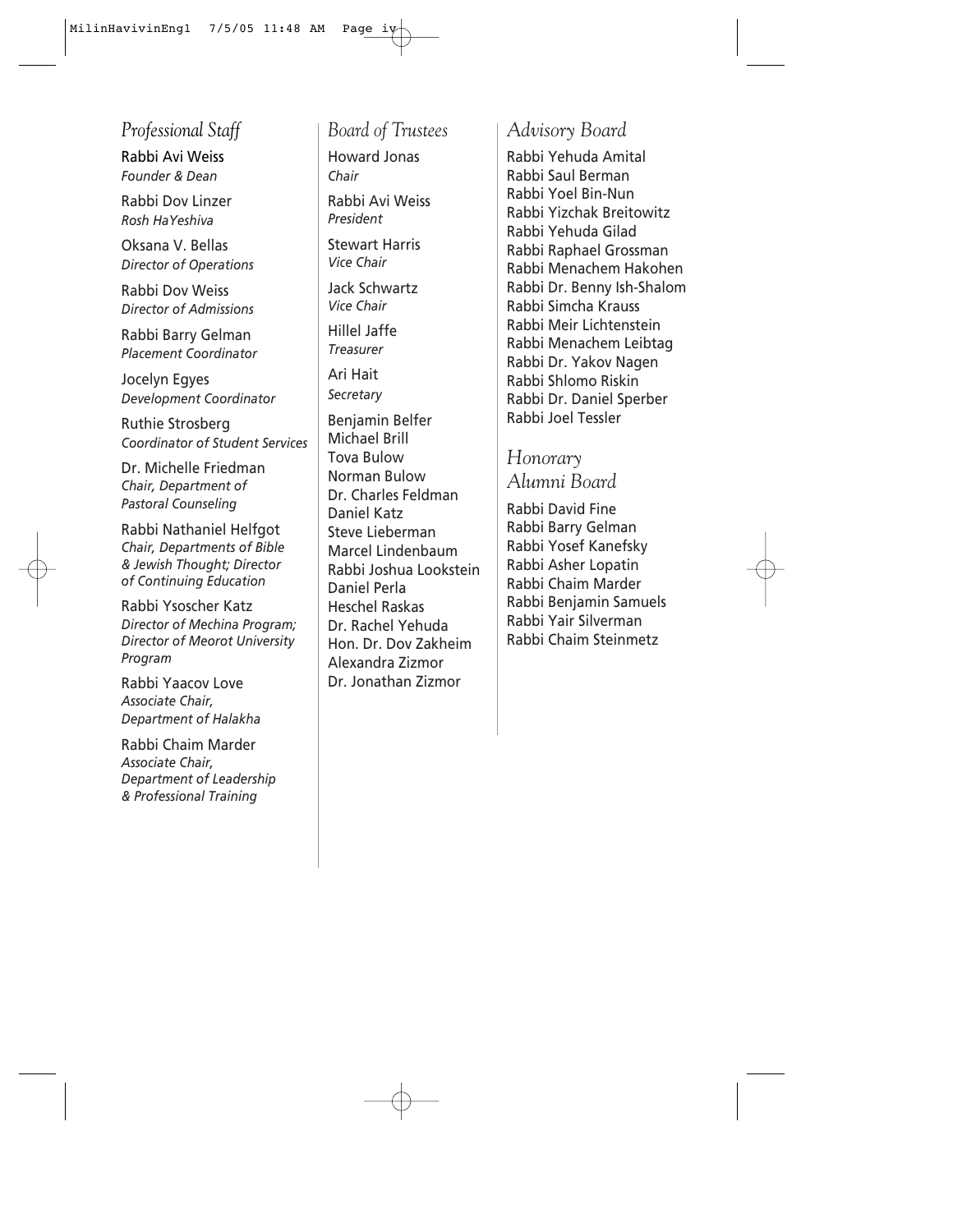# **With the publication of this volume, the editors wish to honor our teachers**

# **Rabbi Avi Weiss & Rabbi Dov Linzer**

Visionaries and Founders of Yeshivat Chovevei Torah Rabbinical School. Leaders of Open Orthodoxy Caring, Passionate and Thoughtful Jews.



This inaugural volume of *Milin Havivin* is dedicated by Jeffrey, Bonnie, Yonah and Yosef Berman in memory of their beloved mother and grandmother

> **Pearl Rappaport Berman** פנינה בת יום טוב ושרה לאה

**(1917–2003)** תהא נשמתה צרורה בצרור הח*יי*ם

She lives on in the hearts of all who knew her as the definition of generosity, love and the constant pursuit of knowledge.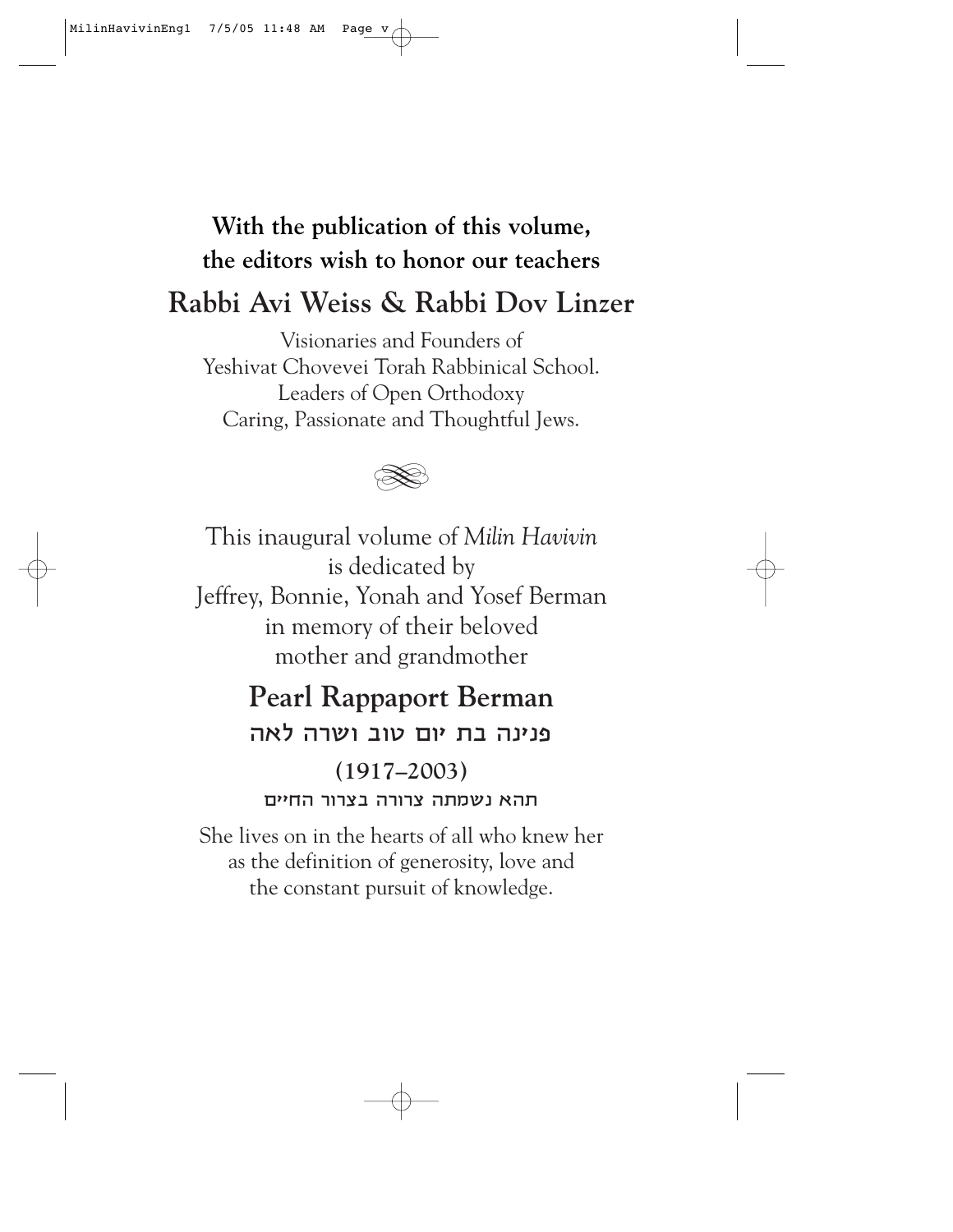$\overline{\bigoplus}$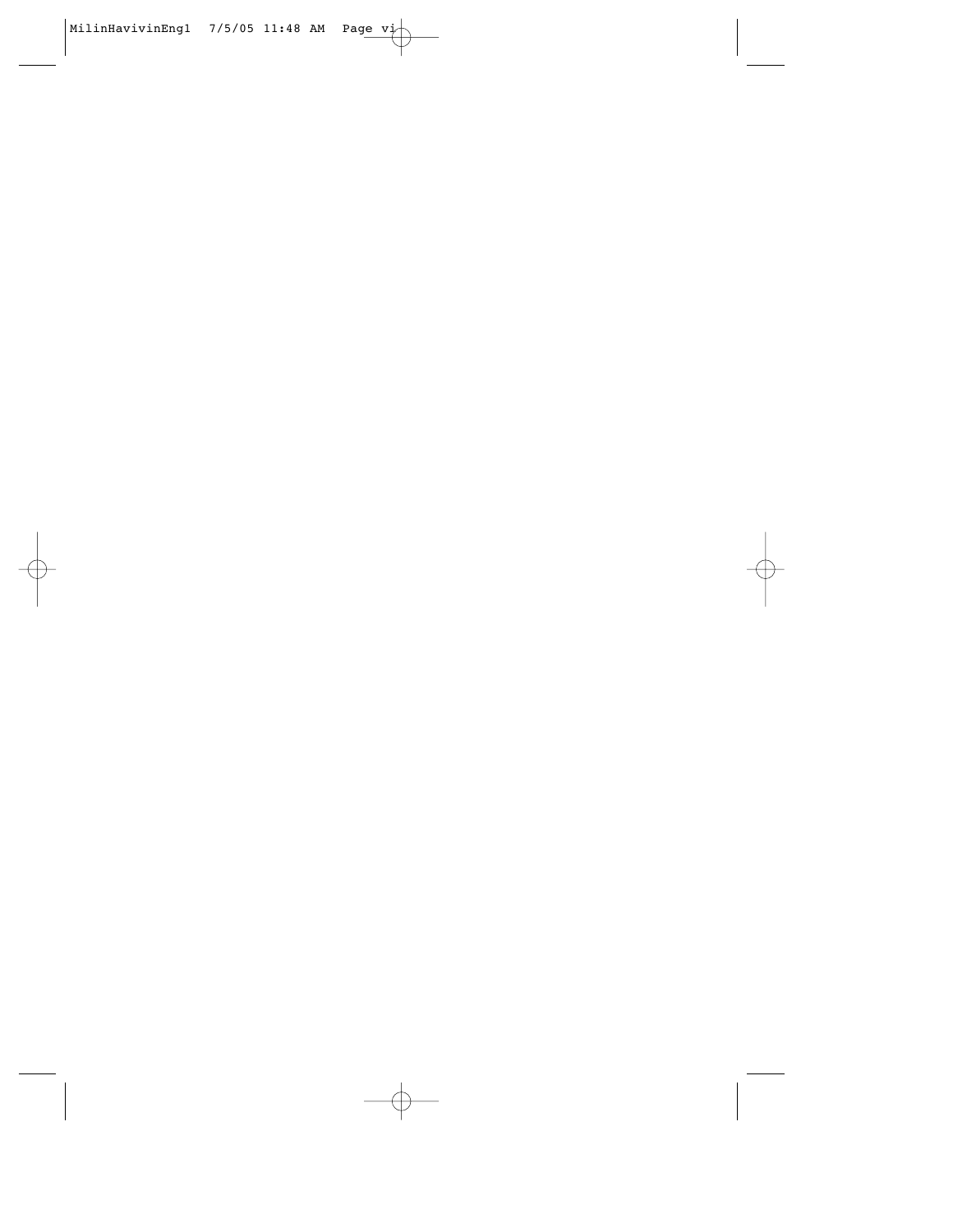# *Editors' Foreword*

On *Shavuot* we celebrate our acceptance of the Torah from God<br>during the mass-revelation at Sinai. Because every member of<br>the Jewish People took part in that encounter, each of us has<br>the opportunity to study and apply t during the mass-revelation at Sinai. Because every member of the Jewish People took part in that encounter, each of us has the opportunity to study and apply the Torah. We pray that this publication's words of Torah will help all of Am Yisrael appreciate the relevance and applicability of *Torat Yisrael* to every aspect of life, bringing the world closer to redemption.

We would like to express our deep gratitude to many different individuals. First, we wish to thank our teachers: Rabbis Avi Weiss, Dov Linzer, Dov Weiss, Tsvi Blanchard, Jeff Fox, Barry Gellman, Ysoscher Katz, Yaacov Love, Chaim Marder, Jonathan Milgram, and Drs. Michelle Friedman, Tamar Ross and Marc Shapiro. In addition, we thank the YCT administrative staff, lead by Oksana Bellas, Jocelyn Egyes, Nava Pickman and Ruthie Simon, for their tireless efforts.

This project would not have moved forward without the assistance of Rabbi Nati Helfgot, our faculty advisor, and the editing and patience of our *hevrutot*, friends and wives in the YCT community.

Finally we wish to acknowledge Hashem, whose Torah permeates these pages. The love of that Torah and its message are the framework of our Yeshiva, and the motivation of every participant in this journal.

*B'ahavat haTorah,*

Yonah Berman and Jason Weiner Yeshivat Chovevei Torah Rabbinical School *Sivan, 5765*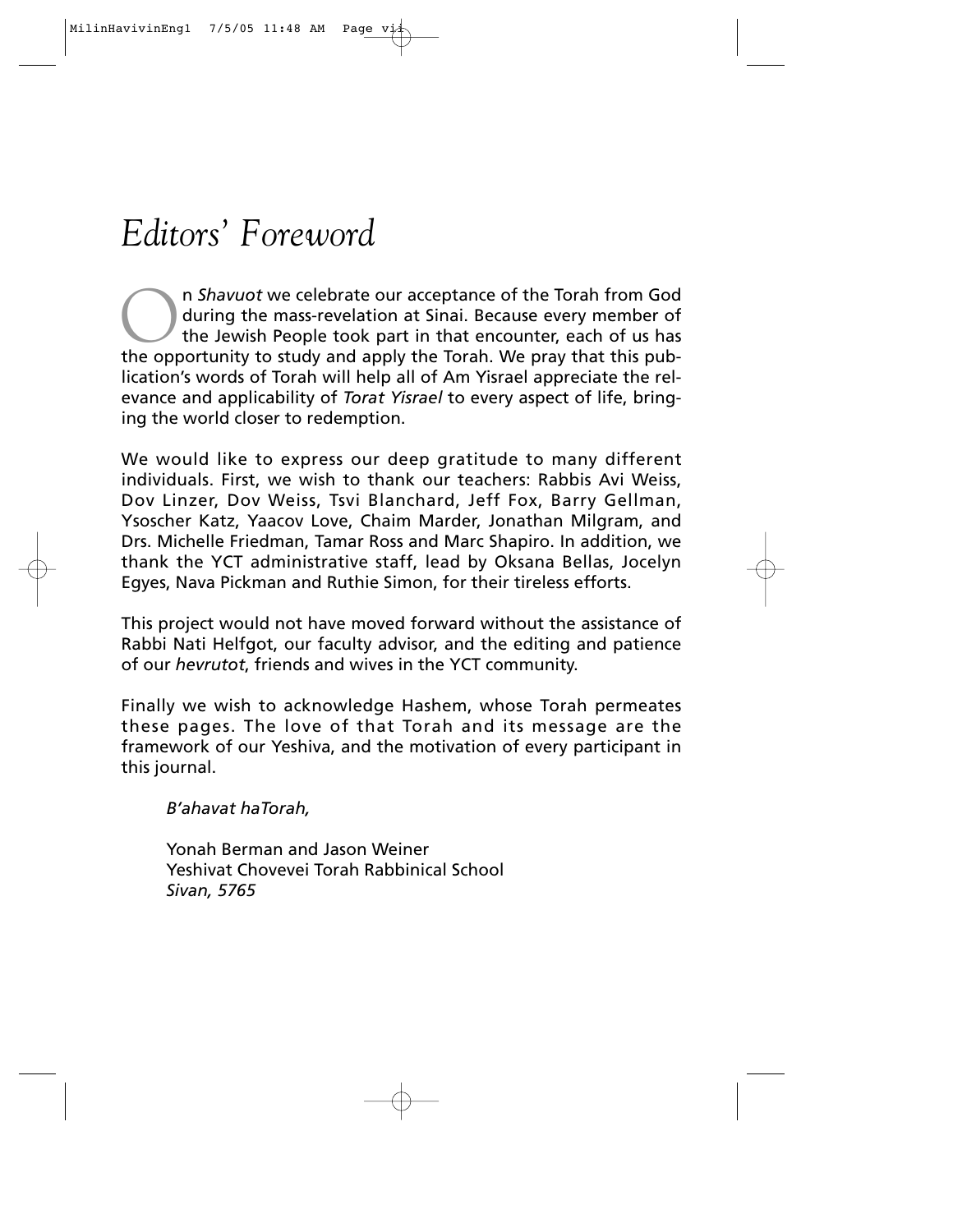$\overline{\bigoplus}$ 

 $\overline{\bigoplus}$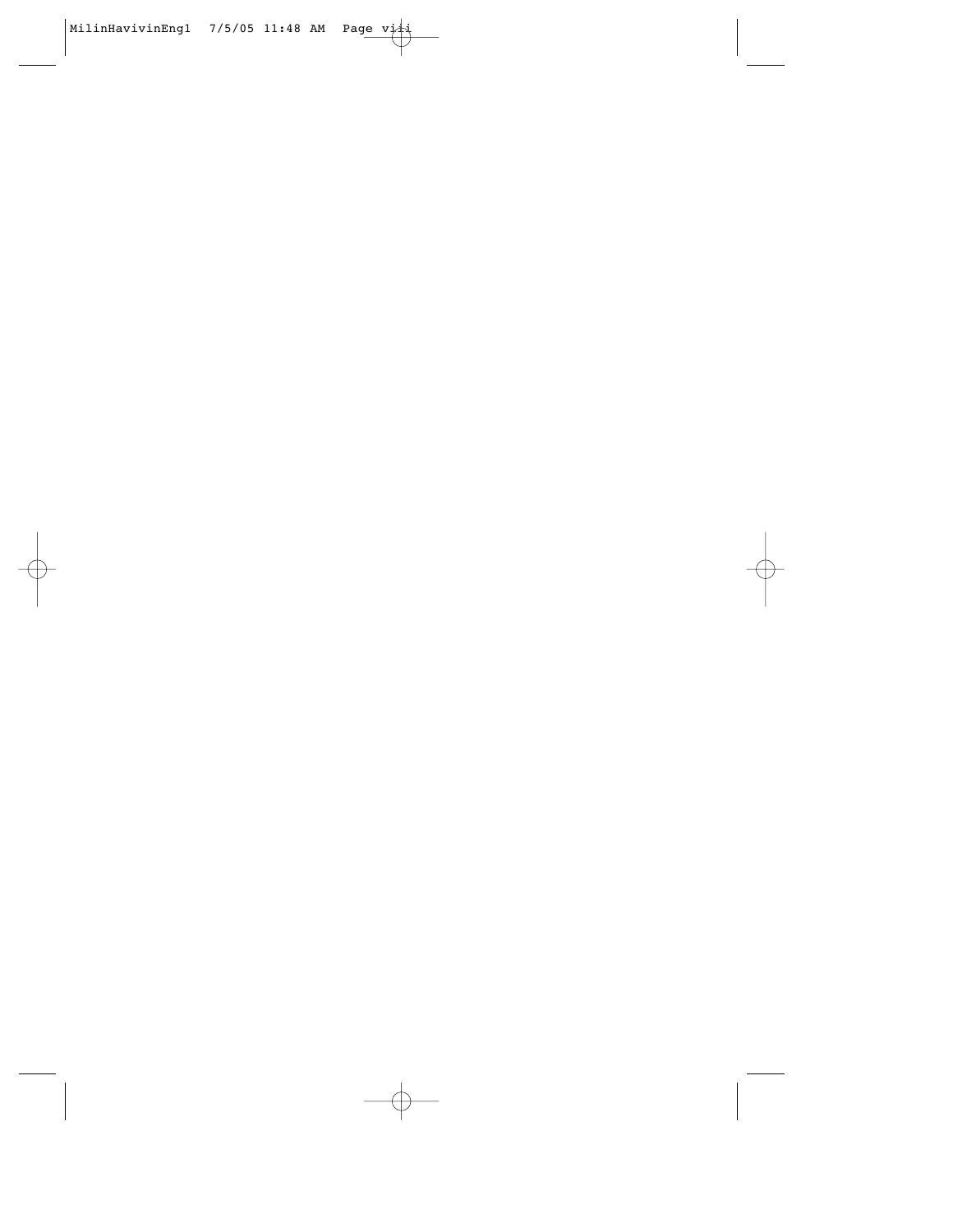# TABLE OF CONTENTS

# *Torah, Society and the Rabbinate*

| Israel's Independence Day in the Face of Adversity<br>Rabbi Yehuda Amital               | 1   |  |
|-----------------------------------------------------------------------------------------|-----|--|
| Hametz and Matzah on Pesah and Shavuot and in the Bread Offerings<br>Rabbi Yoel Bin-Nun | 5   |  |
| On the Mitzvot of Non-Jews: An Analysis of Avodah Zarah 2b-3a<br>Rabbi Dov Linzer       | 25  |  |
| The Development of the Three-Day Limit for Salting<br>Zev Farber                        | 38  |  |
| Singing and Solitude - Hallel and History<br>Rabbi Joshua M. Feigelson                  | 73  |  |
| Pastoral Counseling at YCT Rabbincal School<br>Michelle E. Friedman, MD                 | 80  |  |
| Women as Shelihot Tzibur for Hallel on Rosh Hodesh<br>William Friedman                  | 84  |  |
| Spymasters: The Haftarah of Parashat Shelah<br>Rabbi Nathaniel Helfgot                  | 95  |  |
| The Aftermath of Akeidat Yitzhak: A Lesson in Pain and Healing<br>Elliot Kaplowitz      | 101 |  |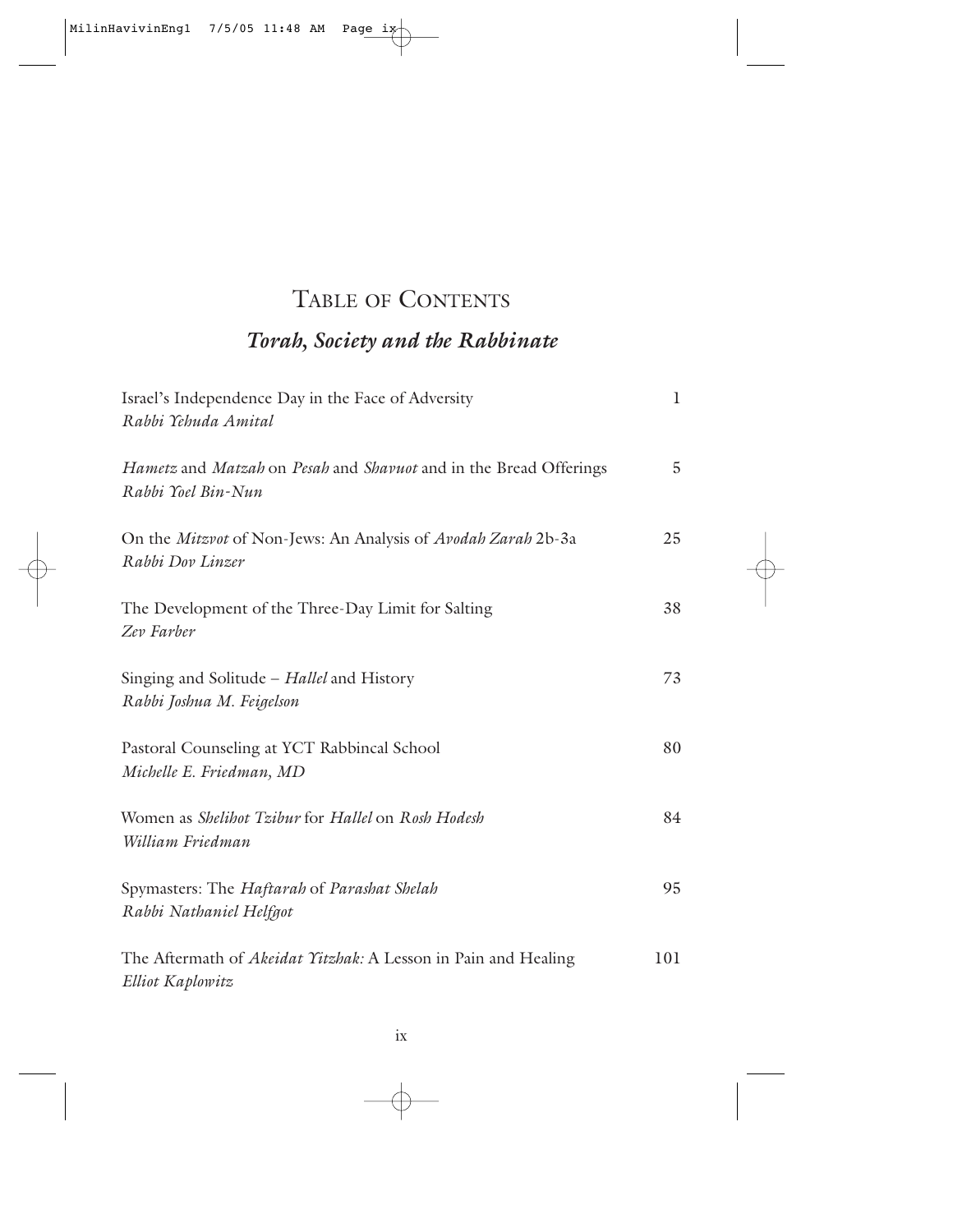| Milin Havivin<br>X                                                                                |     |
|---------------------------------------------------------------------------------------------------|-----|
| "Accept the Truth from wherever it Comes"<br>Professor Nehama Leibowitz z"l                       | 108 |
| Creating a Youth Tzedakah Foundation<br>Mike Schultz                                              | 111 |
| "Chaplaincy"<br>Benjamin Pearlberg                                                                | 118 |
| The Lithuanian Yeshivot: Yesterday and Today<br>Dr. Marc B. Shapiro                               | 120 |
| On the Halakhic Basis for Wearing Black Hats<br>Jason Weiner                                      | 127 |
| From Recent YCT Symposia on Prayer and Bible                                                      |     |
| David and Bat-Sheva: A Close Textual Analysis<br>Rabbi Shmuel Herzfeld                            | 138 |
| Creating a Meaningful Prayer Environment I: Tefillah-centric Tefillah<br>Elli Kranzler, MD        | 149 |
| Creating a Meaningful Prayer Environment II:<br>Fine-Tuning the Shabbat Service<br>Jordana Schoor | 154 |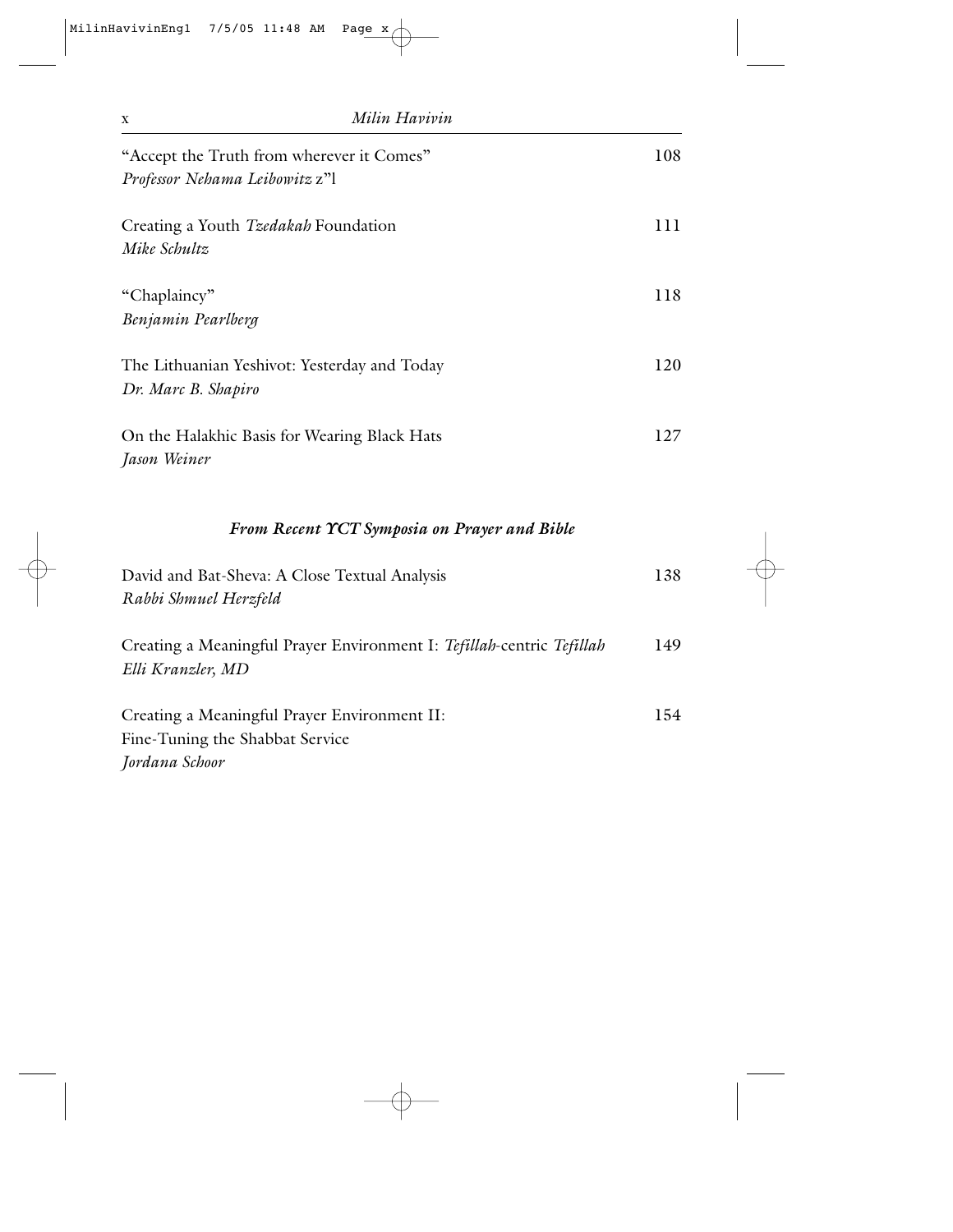*Table of Contents* xi

# *Hebrew Section (Hebrew table of contents is at the back of this volume)*

| The Responsa of Rabbi Shlomo Goren zt"l<br>Concerning Religion and the Army<br>Rabbi Menachem Hakohen | λ  |
|-------------------------------------------------------------------------------------------------------|----|
| The Joy of a <i>Mitzvah</i> , or the Joy that is a <i>Mitzvah</i> ?<br>Rabbi Ysoscher Katz            | יב |
| Customs Regarding the Topics of Women and Passover<br>Dr. Yael Levine                                 | טו |
| A Penitential Prayer: "On the World and its Inhabitants"<br>Rabbi Sam Feinsmith                       | כא |
| Women in Moroco: The Testimony of Rabbi Shalom Mesas zt"l<br>Dr. Marc Shapiro                         | כג |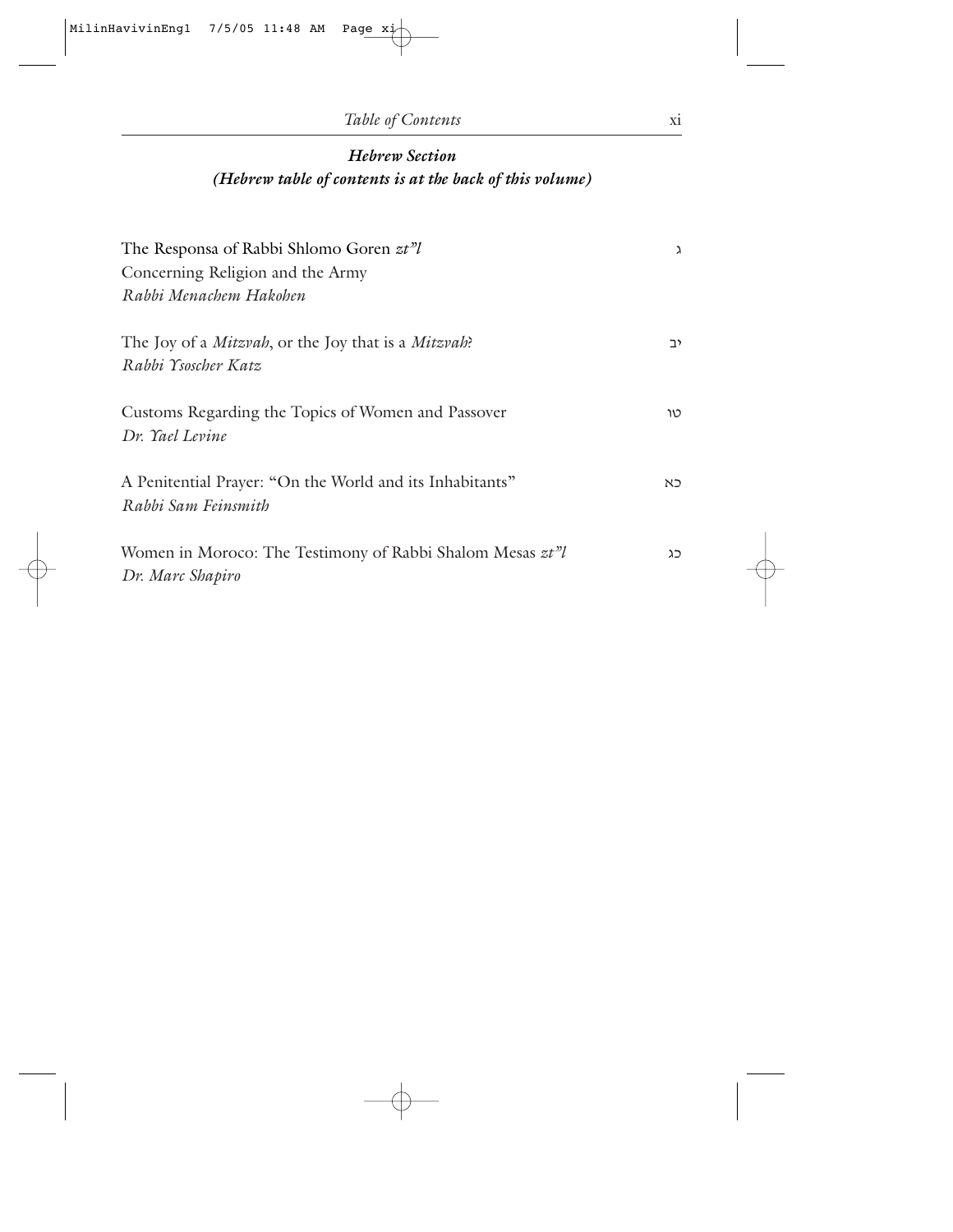$\overline{\bigoplus}$ 

 $\overline{\bigoplus}$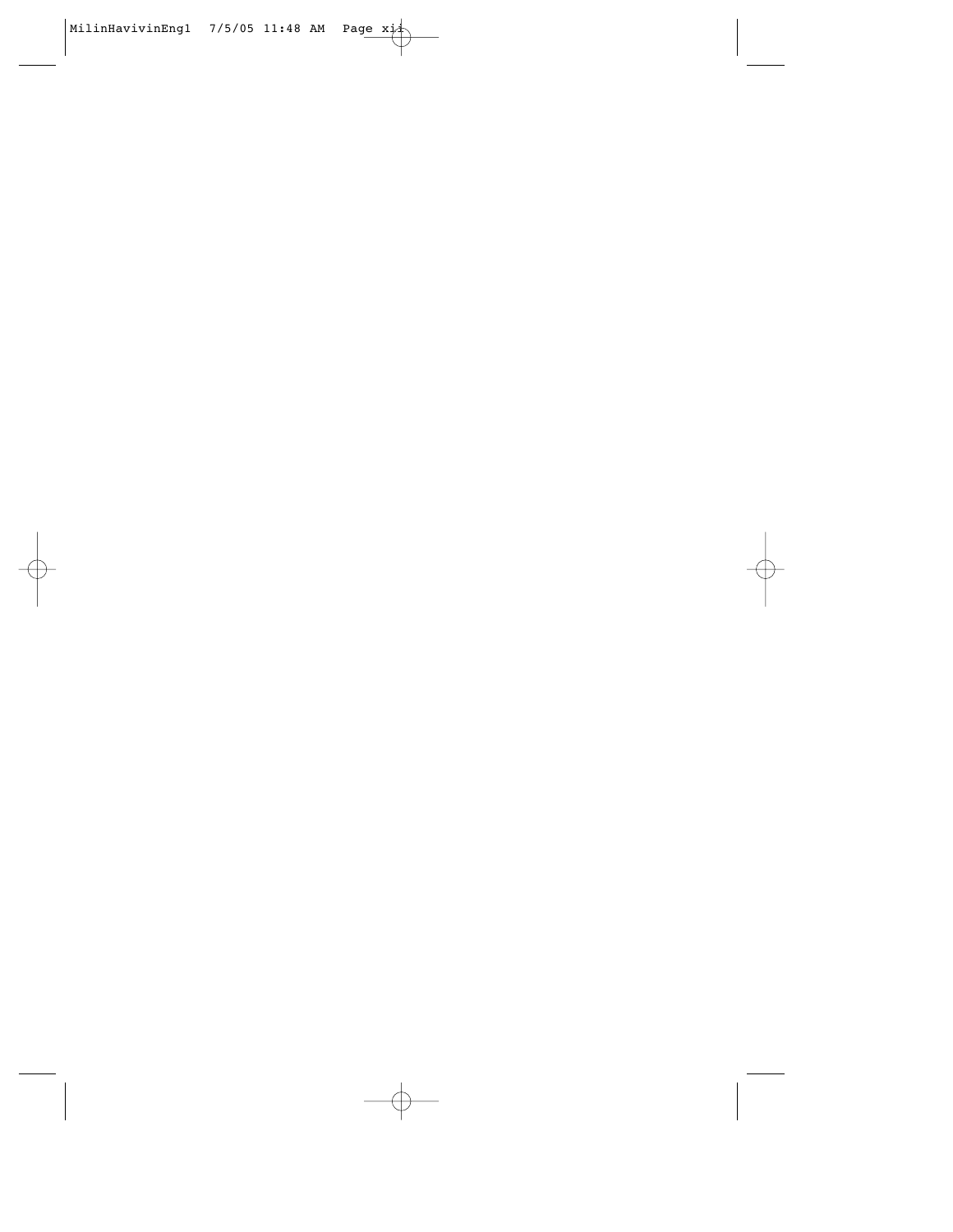Rabbi Yehuda Amital is the founding Rosh Yeshiva of Yeshivat Har Etzion in Alon Shevut, Israel. He is the senior member of the YCT Rabbinical Advisory Board.

# ISRAEL'S INDEPENDENCE DAY IN THE FACE OF ADVERSITY\*

# Rabbi Yehuda Amital

We, the Jewish People in the Land of Israel, have experienced many rough periods and the preceding period is certainly no exception. As we mark *Yom ha'Atzmaut* (Israel's Independence Day), the questions that arise are twofold.

First, has it all been worth it? Meaning, have the challenges we continue to face and the losses that we continue to suffer been worth the gains that we have made as an independent nation in our own land?

Second, assuming that we decide that the national and individual pain and suffering have been worthwhile due to their great significance, how do we allow ourselves to celebrate when these losses have been so great? Perhaps there is a difference between recognizing the value of our independence and the actual celebration of it despite its tremendous costs.

This essay will focus on these two questions, attempting to gain a greater understanding and appreciation of *Yom ha'Atzmaut*.

#### I. THE VALUE OF ISRAEL'S INDEPENDENCE

On the 5th of *Iyar*, 5708 (May 14, 1948), a major shift occurred in the course of world history. This change can be appreciated on three different levels, namely: the Nation of Israel, the Land of Israel and the Eternity of Israel.

First of all, for the first time in two thousand years, a self-governing Jewish

<sup>\*</sup> This address was originally delivered on the eve of *Yom ha'Atzmaut* 5743 (1983), following the Israeli military's heavy human losses during its invasion of Lebanon. Many *hesder* students were among the casualties in this war, including a number of students from Yeshivat Har Etzion. Rav Amital's words are just as relevant in today's tumultuous times as they were when they were originally delivered. This piece has been adapted by Yonah Berman with Rav Amital's permission, from the transcript originally published in *Alon Shevut Bogrim*. Our thanks to Yisrael Wollman and David Greenberg for originally summarizing this speech.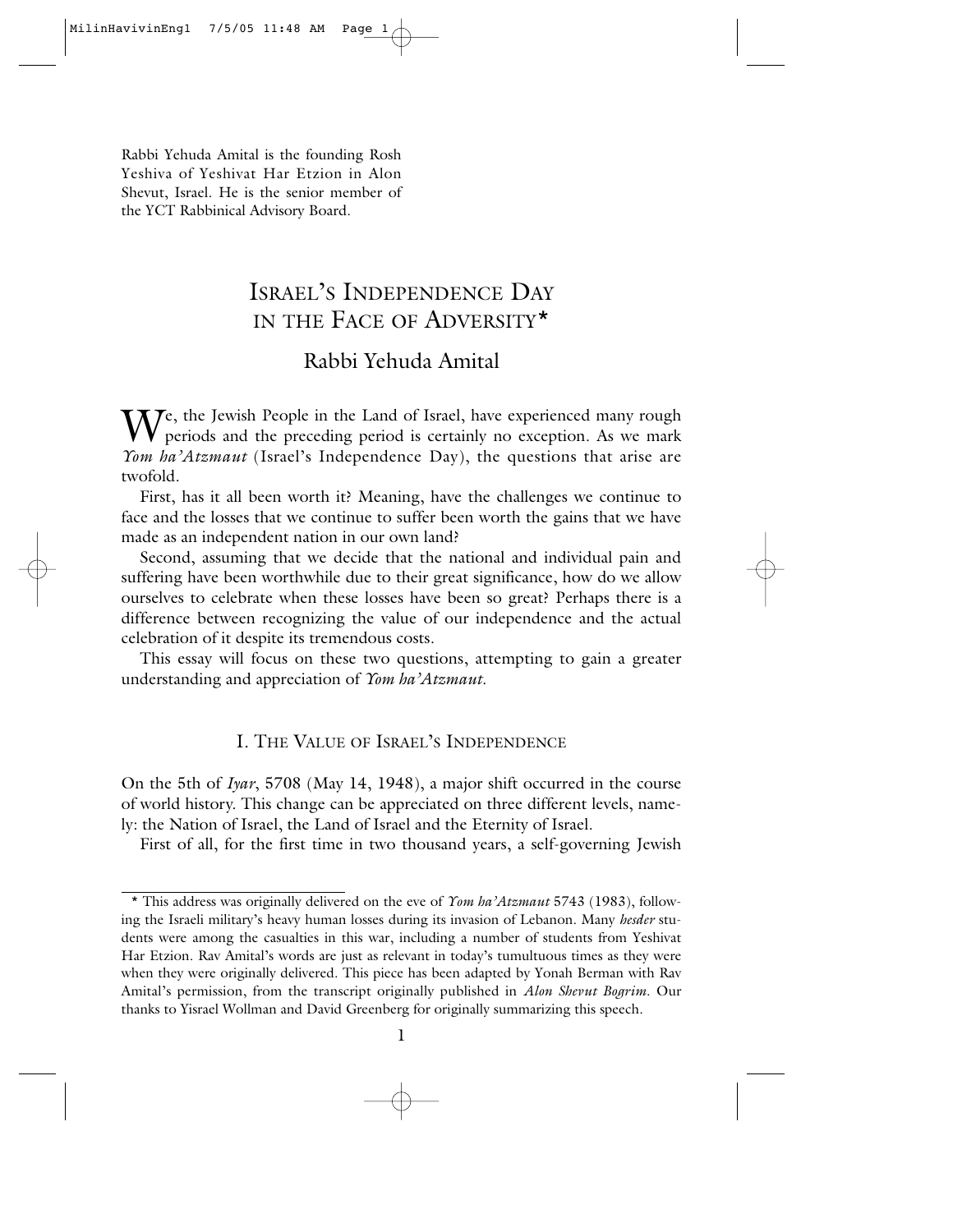country was established in—and as—the homeland of the Jewish people. *Am Yisrael*, to paraphrase Israel's Declaration of Independence, "has taken up its rightful place as a sovereign entity among the nations." The fact that a Jewish regime now governs almost half of the world's Jews is a clear step towards the Redemption. That Jews can be killed in a war in which they are fighting in a Jewish army, rather than at the mercy of anti-Semitic thugs, is something worthy of recognition, as it shows our rise to the status of a sovereign people in its own land.

On a second level, the Land of Israel is now in Jewish hands. We have not taken up statehood in Uganda or anywhere else, but rather the site of our former Temples and indeed, of the vast majority of Biblical history. Just as importantly, this land has become the refuge and aspiration for so many Jews around the world who recognize the value of Jewish independence in the Jewish State. We are no longer the subjects of the Turks or the British who happen to control *Eretz Yisrael*; we are, with God's help, the rulers of our land.

Third, we find a change in the fate of our People worldwide. Many people expected—if not outrightly wished—that the end of the Jews was near, and felt certain that the Holocaust would be one of the final nails in our national coffin. However, just the opposite occurred only three years after World War II ended, as the Jews—albeit scarred and decimated—assumed their place as an independent entity, rooted in its own soil.

The Jewish people of 1948 were thus transformed from a group which was often treated worse than animals through imprisonment, beatings and murders, to a nation that could be proud of its peoplehood, its country, and the accomplishments therein. This downtrodden people were quite similar to their ancestors who, upon leaving Egypt, were experiencing the first steps of redemption, *ge'ulah*.1

These three aspects of the current redemption all indicate a clear message from God to His nation: "For the first time in two thousand years, I am giving you the ability to control your own destiny. You, the Jews, are now responsible to make decisions of national importance with all of the ramifications that entails."

Clearly, there are many gifts from God which call for our gratitude towards Him.

<sup>1</sup> Of course, it is important to remember that Israel's Independence Day occurs between the holidays of *Pesah* and *Shavuot*. Clearly, it is a step in a process of redemption that also must involve *kabalat haTorah*. Yet, the reality of an incomplete redemption should act as a motivation for us to continue this process, rather than to impede our recognition of the miracles involved therein.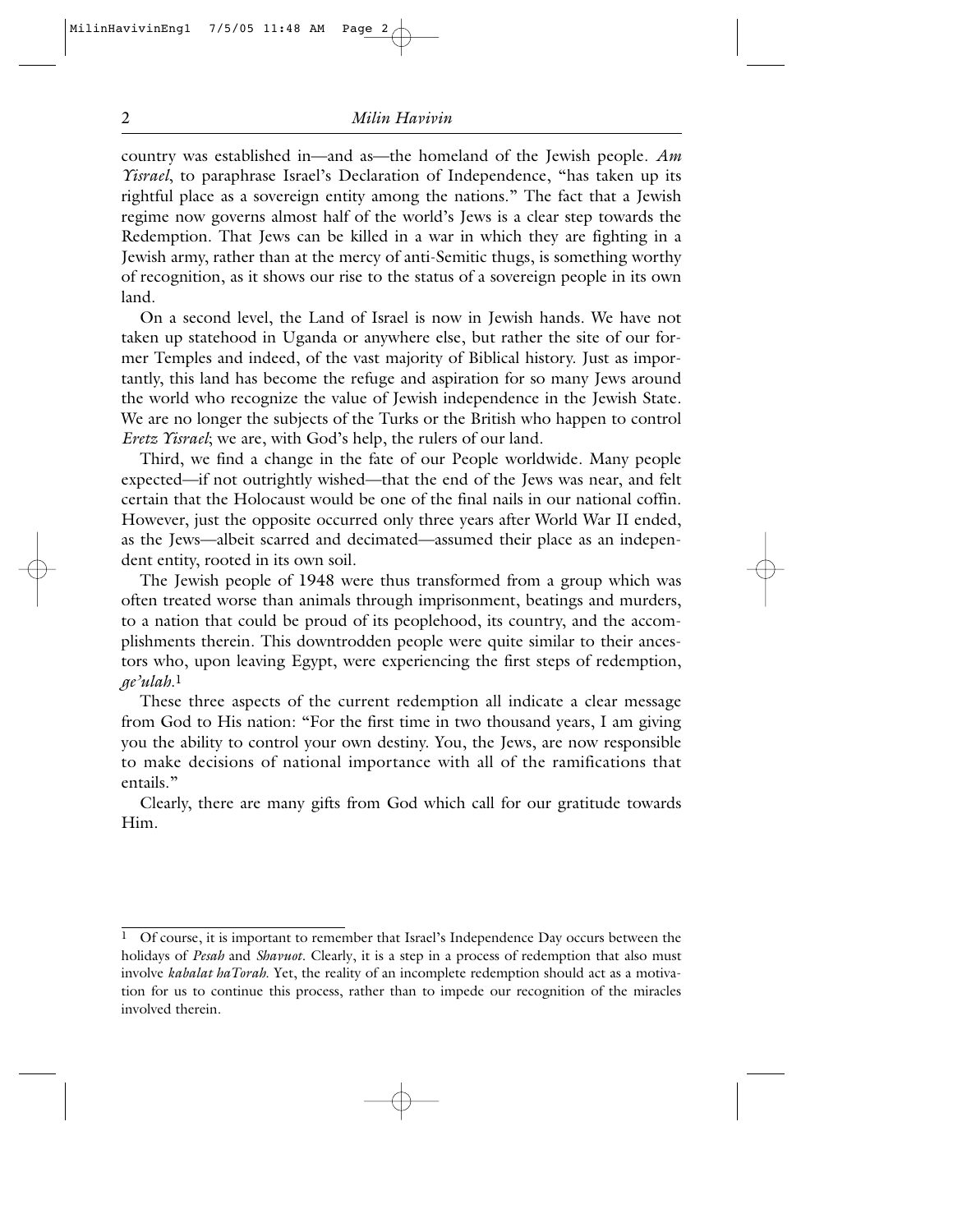*Yehuda Amital* 3

### II. THE PROPRIETY OF CELEBRATION

Our tradition frowns upon the notion of *holelut*, "empty" celebration. However, celebrating on *Yom ha'Atzmaut* is far from empty, in any sense of the word.

Unfortunately, however, many people on both sides of the religious spectrum are unaware of the deeper values and reasons behind *Yom ha'Atzmaut*. Some have turned it into a celebration devoid of religious meaning, instead creating what could better be called "*Yom haBarbeque*" or "*Yom haTiyul*." While there is certainly nothing wrong with hiking and other forms of recreation, this displays a lack of understanding of the depth and ramifications of Israel's independence, and the reasons for celebrating it. On the other extreme, many individuals refuse to acknowledge the reality of the thriving State of Israel. For them, *Yom ha'Atzmaut* is a regular workday at best, and an opportunity to mourn the results of Zionism at worst.

In contrast to these two groups, the Religious Zionist community is called upon to appreciate this day's significance from both religious and national standpoints.

Many years ago, there was an elderly European Hasid who worked in our yeshiva. He was not raised on the values of Zionism, yet danced with tremendous fervor on *Yom ha'Atzmaut*. He would say, "After what I went through in Warsaw, how can I **not** dance?"

This idea of spontaneous and noticeable celebration of the State is certainly easier for those who immigrated to Israel, or for those who have experienced the horrors that not having a Jewish State has caused over the years. However, even those who were born into a world in which the Jewish State was already a reality should be able to appreciate its significance and the importance of rejoicing over its existence, even if it takes a little more effort to do so.

One of the results of the destruction of European Jewry has been the loss of a culture with values and traditions. This multi-faceted society has been replaced by the more one-dimensional world-view of "*halakhah* only," in which one questions not how to value and understand different phenomena within the larger world, but rather how to fit things into the framework of the Jewish legal system. Although this change has allowed for a flourishing and continuation of the Jewish People despite the fragmentation following the Holocaust, it has also limited a more holistic understanding of our tradition. We examine questions solely from a halakhic perspective, largely forgetting or ignoring their social and societal ramifications.

The attitude toward *Yom ha'Atzmaut* is a prime example of this phenomenon. Orthodox Jews find themselves asking if it is appropriate to make a blessing over *hallel*, rather than asking, "What is the long-term religious and social significance of the return of the Jewish People to their homeland?" These are not the questions that are discussed in the *Shulhan Arukh* and other books of Jewish law, yet they must be examined by Jews today.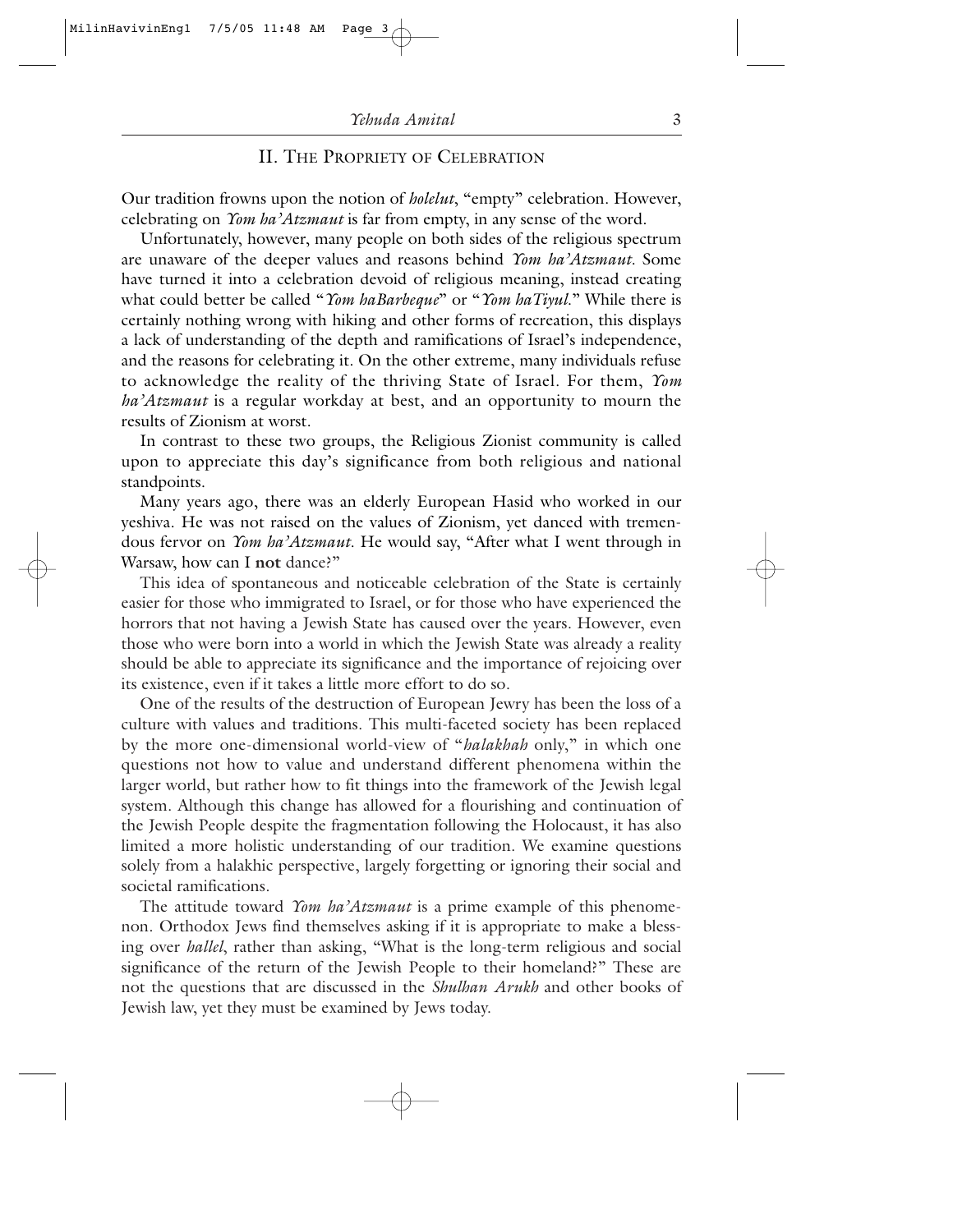Taking Judaism to a place that is inclusive of both Jewish law and Jewish thought regarding our national independence in our homeland is not easy, since it requires a certain paradigm shift away from two thousand years of exile, during which these questions were both painful and largely irrelevant. Nonetheless, we must rely on our instincts to dance when it seems obvious and appropriate to do so, and to appreciate the tremendous blessings bestowed upon us by God.

As we celebrate the gift that is the State of Israel, let us remember Ezekiel's prophecy:

For I will take you from among the nations, and gather you out of all the countries, and will bring you into your own land

And ye shall dwell in the land that I gave to your fathers; and ye shall be My people, and I will be your God. (Ezekiel 36:24 & 28)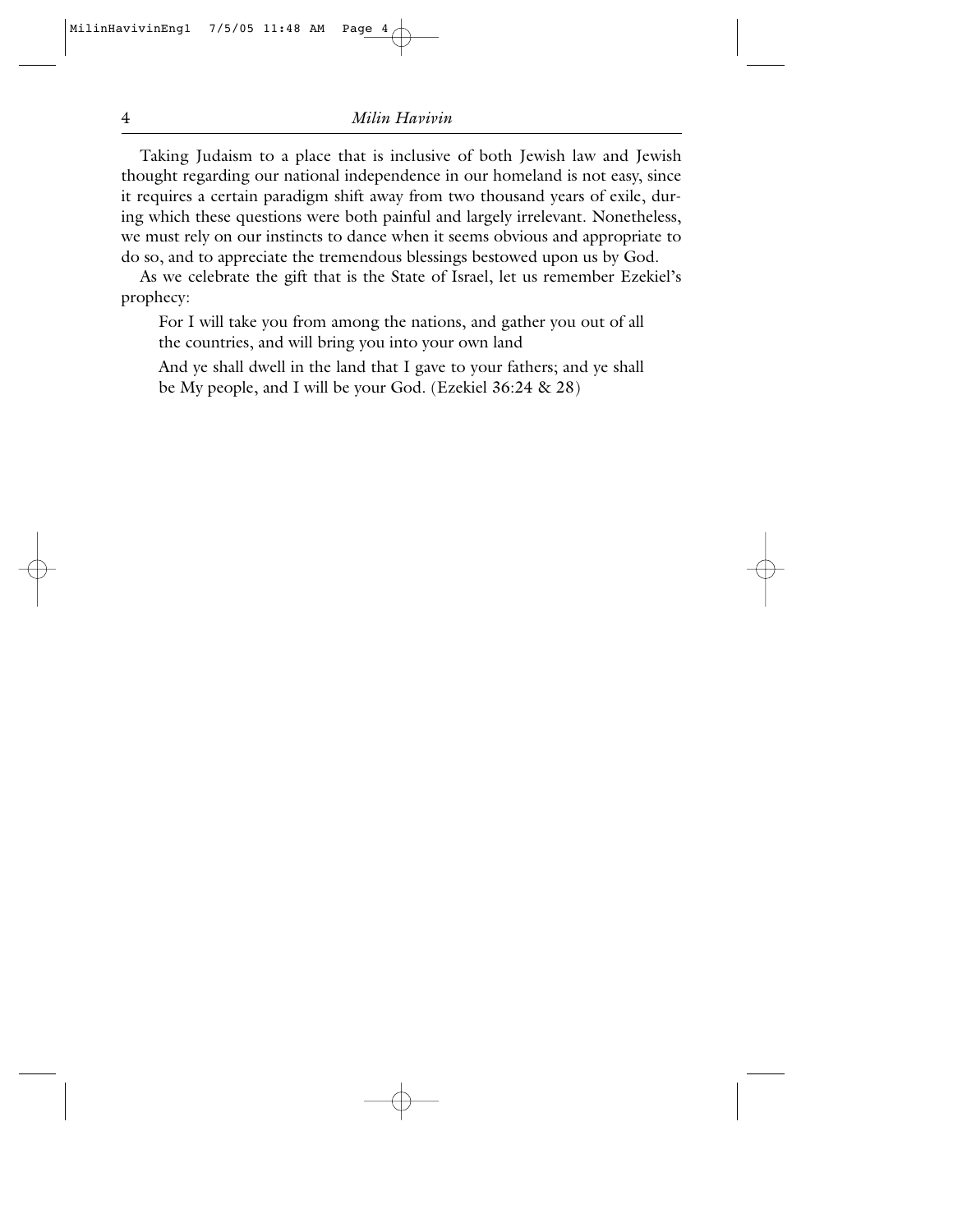Rabbi Yoel Bin-Nun is the Rosh Yeshiva of Yeshivat Hakibutz Hadati in Ein Tzurim, Israel and a senior instructor of Bible at Herzog Teachers' College, affiliated with Yeshivat Har Etzion. He is a member of the YCT Rabbinical Advisory Board.

# *HAMETZ* AND *MATZAH* ON THE FESTIVALS OF *PESAH,* SHAVUOT, AND IN THE BREAD OFFERINGS\*

# Rabbi Yoel Bin-Nun

H*ametz* (leaven foodstuffs) and *matzah* (unleavened bread) appear many times in the Torah as a pair, often opposing one another. There are times when consuming *hametz* is forbidden and eating *matzah* is obligatory; there are other times when it is *hametz* that is required as a core component of the commandment. There are also cases in the middle, where both *hametz* and *matzah* are mixed, and must be used as a single unit. By examining the various places where *hametz* and *matzah* appear in the Torah we can begin to understand what these two items represent, how they relate to one another, and their place within a methodical system of thought.

Any explanation of *hametz* and *matzah* must take into account the contexts of their appearance in the text, along with the actual commandments, both positive and negative, related in these texts. The following is a list of the times *hametz* and *matzah* are mentioned in the Torah:

**1. PASSOVER**: *Hametz* is forbidden by force of a negative commandment, and there is a positive commandment to eat *matzah*.1 The context for this prohibition is in relation to the Paschal Offering brought on the afternoon of the fourteenth of Nisan,2 and may also apply to the week that follows.3

**2. THE FESTIVAL OF** *MATZOT*: One who eats *hametz* during this festival is liable for *karet*, spiritual excision from the people of Israel. There is also a positive commandment to eat *matzah* during the festival. These commandments are jus-

<sup>\*</sup> First appeared in Hebrew in *Megadim* 13, Adar 5751. Translation into English for *Milin Havivin* by Benjy Myers of Yeshivat Hakibutz Hadati.

<sup>1</sup> Exodus 12:18-20; Deuteronomy 16:1-8*; Pesahim* 120a.

<sup>2</sup> See above, and cf. Numbers 9:2-3.

<sup>3</sup> See Deuteronomy 16:1-8, where the festival is called only by the name of *Pesah.* Also mentioned there, however, is the prohibition to eat yeast and the obligation to eat *matzah* on all seven days.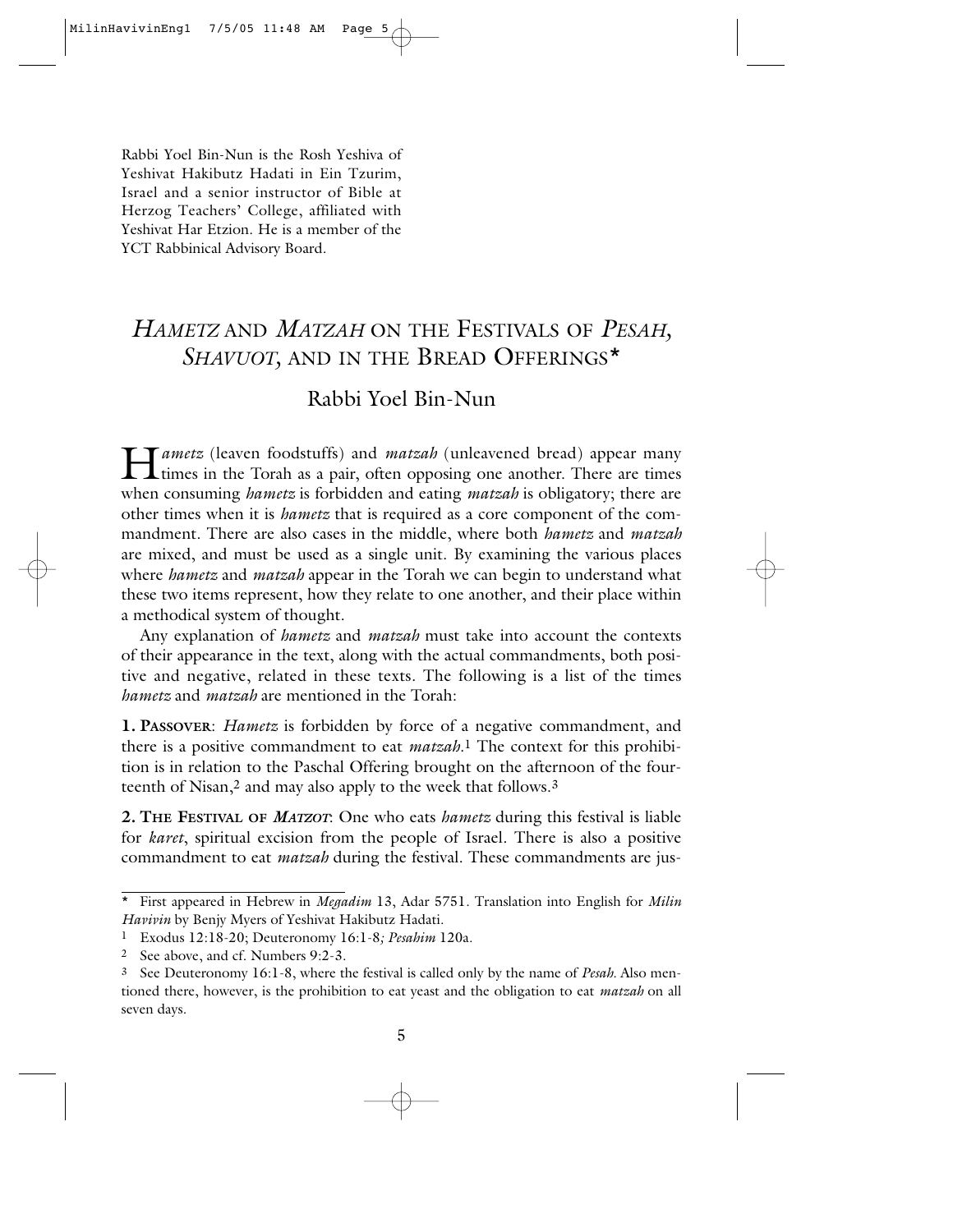tified by the historical account of the Exodus story found alongside them: "And they baked unleavened cakes of the dough that they had taken out of Egypt, for it was not leavened, since they had been driven out of Egypt and could not delay . . ." (Exodus 12:39).

**3. THE TWO LOAVES (***SHTEI HALEHEM***) ON THE FESTIVAL OF THE FIRST FRUIT (***SHAVUOT***)**: This offering, brought along with the first fruits of the harvest, is certainly connected to the barley measure (*omer*) brought in what the Torah calls "the spring month," and is also indirectly connected to the Festival of Passover and the Festival of *Matzot*, for it is dependent on counting fifty days from "the day after the Sabbath" (Leviticus 23:15). In addition, the Torah states, "You shall count seven weeks; start to count the seven weeks when the sickle is first put to the standing grain" (Deuteronomy 16:9). The Sages explain<sup>4</sup> that this verse refers to the day after the "day of complete rest," which is the first day of the Festival of *Matzot*. However, as opposed to the Festival of Passover and the Festival of *Matzot*, where *hametz* is forbidden, its use here is obligatory: "You shall bring from your settlements two loaves of bread as an elevation offering; each shall be made of two-tenths of a measure of choice flour, baked after leavening, as first fruits to the Lord" (Leviticus 23:17).

**4. THE MEAL OFFERING (***KORBAN MINHAH***)**: All meal offerings that are offered on the altar are made of *matzah,* and may not contain *hametz*: "No meal offering that you offer to the Lord shall be made with leaven, for no leaven or honey may be turned into smoke as an offering by fire to the Lord. You may bring them to the Lord as an offering of choice products (i.e., the Offering of the First Fruit—YBN); but they shall not be offered up on the Altar for a pleasing odor" (Leviticus 2:11-12).

**5. THE THANKSGIVING OFFERING (***KORBAN TODAH***)**: Here there is a selection of both *hametz* and *matzah*: "If he offers it for thanksgiving, he shall offer together with the sacrifice of thanksgiving unleavened cakes with oil mixed in, unleavened wafers spread with oil, and cakes of choice flour with oil mixed in, well soaked. This offering, with cakes of leavened bread added, he shall offer along with his thanksgiving sacrifice of well being" (Leviticus 7:12-13). In all, this offering combines three types of *matzah* and one type of *hametz*.

**6. THE OFFERING OF ORDINATION (***KORBAN HAMILUIM***):** Similar to the Thanksgiving Offering, here there are also three types of *matzah*: "Also unleavened bread, unleavened cakes with oil mixed in, and unleavened wafers spread with oil—make these of choice wheat flour..." (Exodus 29:2; Leviticus 8:26). The Mishnah (*Menahot* 7:2) in fact stresses the parallel between these two offerings: "The *matzot* brought during the Offering of Ordination were like those of

<sup>4</sup> *Menahot* 65a-b.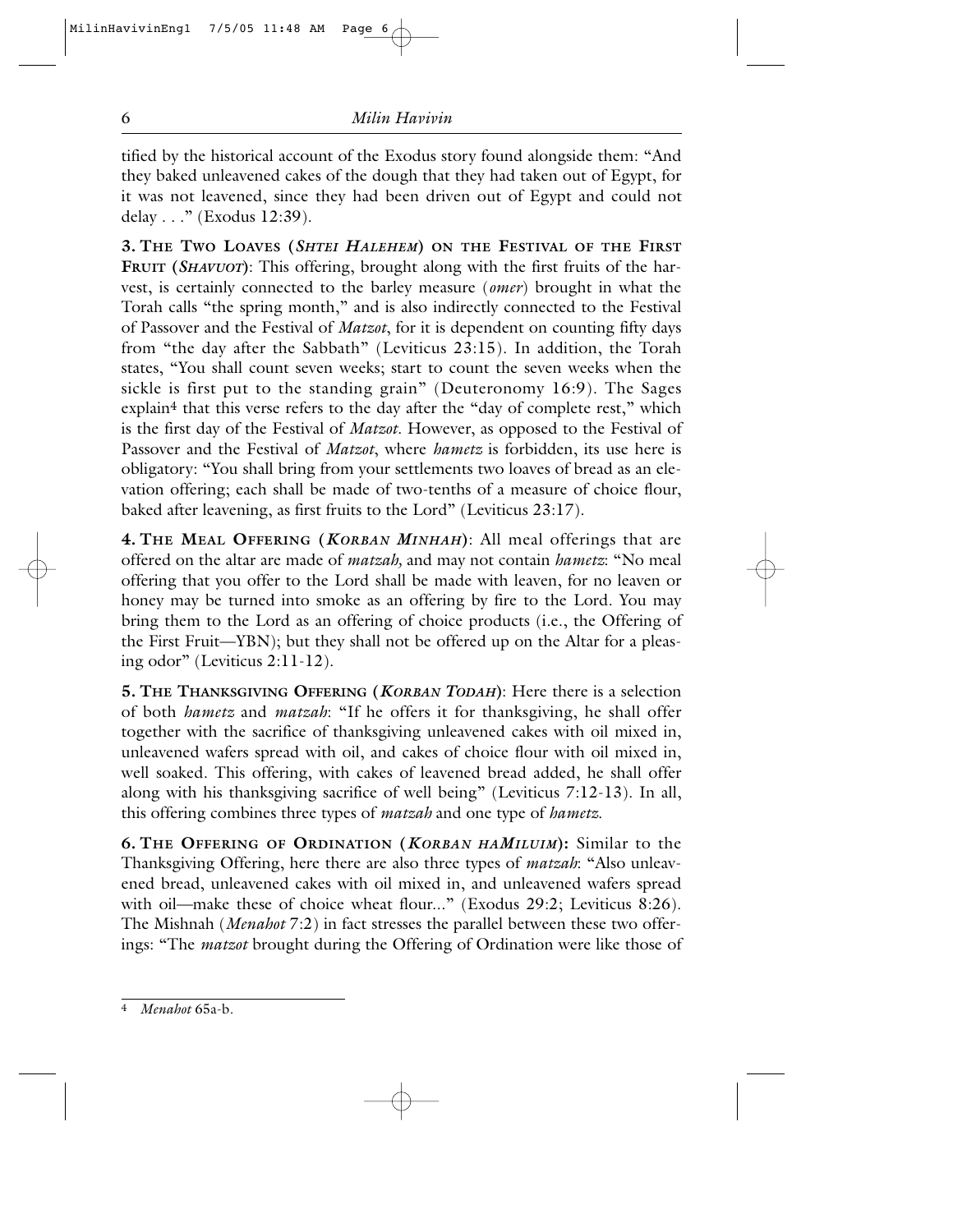the Thanksgiving Offering: bread, cakes and wafers." However, *hametz* is not a part of this offering.

**7. THE RAM BROUGHT BY THE NAZIRITE**: "On the day that his term as a Nazirite is completed" (Numbers 6:13) the Nazirite brought a Burnt Offering, a Sin Offering and a Peace Offering, and together with the Peace Offering he also brought: "a basket of unleavened cakes of choice flour with oil mixed in, and unleavened wafers spread with oil; and the proper meal offerings and libations" (*ad loc* v. 15). That is, two types of *matzah* were brought, as the Mishnah (*Menahot* 7:2) explains: "The Nazirite Meal Offering consisted of two-thirds of the unleavened cakes of the Thanksgiving Offering; namely: cakes and wafers, but not soaked loaves."

**8. THE OFFERING OF DEDICATION (***KORBAN HAMESHAHAH)*: This is the offering brought by priest upon his "dedication" to Temple service, and by the high priest before he enters his ministry. Like the Offering of Ordination, this offering also contains *matzah* but no *hametz* (Leviticus 6:12-16).

**9. THE PROHIBITION OF BRINGING** *HAMETZ* **ONTO THE ALTAR**: ". . . for no leaven or honey may be turned into smoke as an offering by fire to the Lord. You may bring them to the Lord as an offering of choice products (e.g. the Offering of the First Fruit); but they shall not be offered up on the Altar for a pleasing odor" (Leviticus 2:11-12). As a result, the "two loaves offering" brought on the Festival of the First Fruits (which are *hametz*, as described above), is brought up to the altar and waved before God, however, it does not ascend upon the actual Altar. The same is true of the first offering of honey, that is, the honey of the sweet fruits.

In order to understand the above sources, we must analyze the character and nature of both *hametz* and *matzah*, with an eye toward appreciating the relationship between these texts.

Bread and honey (of sweet fruits) represent the culmination of everything that farmers yearn for from the very beginning of the agricultural cycle. The leavened bread and the sweet, ripe fruit both are expressions of the much longed-for end of the farming process. To have them is a sign of health, success, blessing and plenitude for the hard-working farmer and his family. In contrast, *matzah* represents the stopping of a process mid-way, before the dough reaches its normal final state, bread. It represents a deficiency that still yearns for completion and wholeness.5

We can further expand upon this point and state that *matzah*– both as an actual article and as a symbol – is the bread of the poor: the bread of ones who do not have the power and ability to bring the physical process to its conclusion

<sup>5</sup> Salt also represents the early stages of matter; it is something that the hand of man has not yet touched and is therefore wholly a gift from Heaven.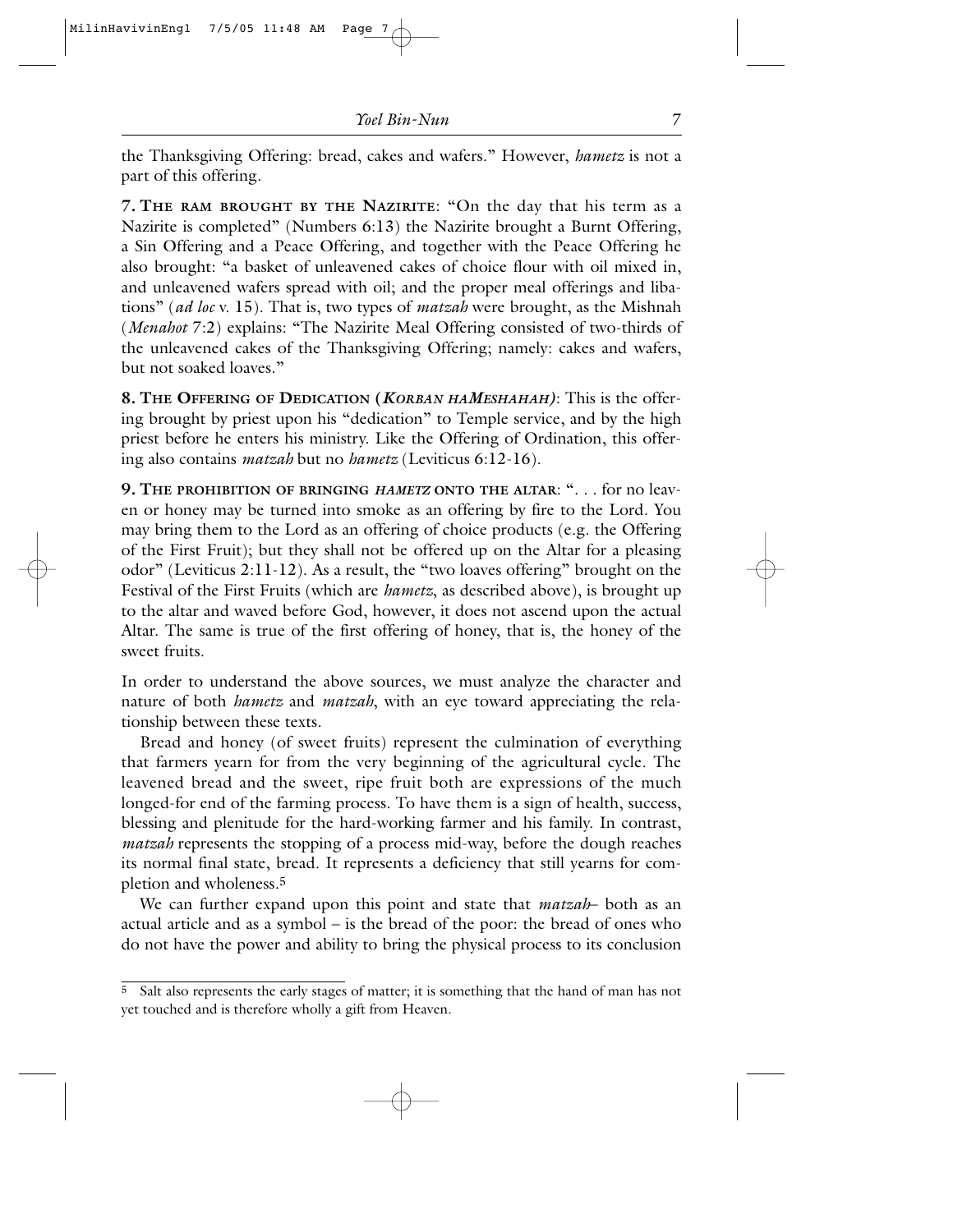due to a lack of wealth or physical strength. In contrast, the yeast that causes the dough to rise until it is a wholesome cake is the symbol of the wealthy, able and fruitful individual.

#### "FOR YOU SHALL BURN NO LEAVEN NOR ANY HONEY IN ANY OFFERING"

The sacrifice that a person offers on the altar is, like prayer, man's standing before God with a sensation of smallness and insignificance and with the feeling of: "Yours, O Lord, are greatness, might, splendor, triumph and majesty...who am I and who are my people, that we should have the means to make such a freewill offering? For everything is from You and from Your hand we have given to You" (I Chronicles 29:11-15). It is impossible to stand before the Altar with a sentiment of haughty riches that says "I have," or "my own power and the might of my own hand have won this wealth for me" (Deuteronomy 8:17). In fact, such an arrogant offering is considered one of the worst transgressions within Scripture.<sup>6</sup>

Leaven and honey, the symbols of wealth and contentment, may not be offered as part of a sacrifice. Nonetheless, "You may bring them to the Lord as an offering of choice products (the Offering of the First Fruit)" (Leviticus 2:12), and these offerings that are "of every first fruit of your land" (Deuteronomy 26:2) are offered together with the festive proclamation. Within this dialectic, the objective is to arrest the danger lest the feeling of contentment lead to deviating from the correct path and ultimate expulsion from the land: "Jeshurun grew fat and kicked" (*ad loc* 32:15). However, the first fruits are still not to be considered within the category of: "A prayer for the lowly man when he is faint and pours forth his plea before the Lord" (Psalms 102:1), and therefore one may not sacrifice them on the altar: "they shall not be offered up on the altar for a pleasing odor" (Leviticus 2:12).

In a symbolic manner, success and the feeling of ownership that expresses success can be compared to a ripe, sweet fruit and to leaven – they are very delicate and can be ruined and rapidly disintegrate. It is the rich person "who is most tender and fastidious," and also the woman "who is most tender and dainty . . . that she would never venture to set a foot on the ground" (Deuteronomy

<sup>6</sup> This is how, in my opinion, one needs to view the beginning of Cain's downfall. Bringing an offering to God "from the fruit of the land" (Genesis 4:3) expresses the ultimate haughtiness of the landowner in that "he has." This is as opposed to the wandering shepherd. Therefore God was disdainful towards the haughty offering and accepted the offering of the lowly. And having reached the stage of haughtiness as rich, valiant man, he also reached the stage of anger, and was unable to digest his rejection until he reached the stage of murder.

The sin of haughtiness is considered to be one of the worst sins in the eyes of the prophets, and it is the sin of all the idolatrous kingdoms (cf. Isaiah 2-10, 13-14, 22, 36-37; Micah 6-7; Nahum 3; Habbakuk 2; Zephaniah 2-3; Jeremiah 48-51; Ezekiel 26-28 *et al*).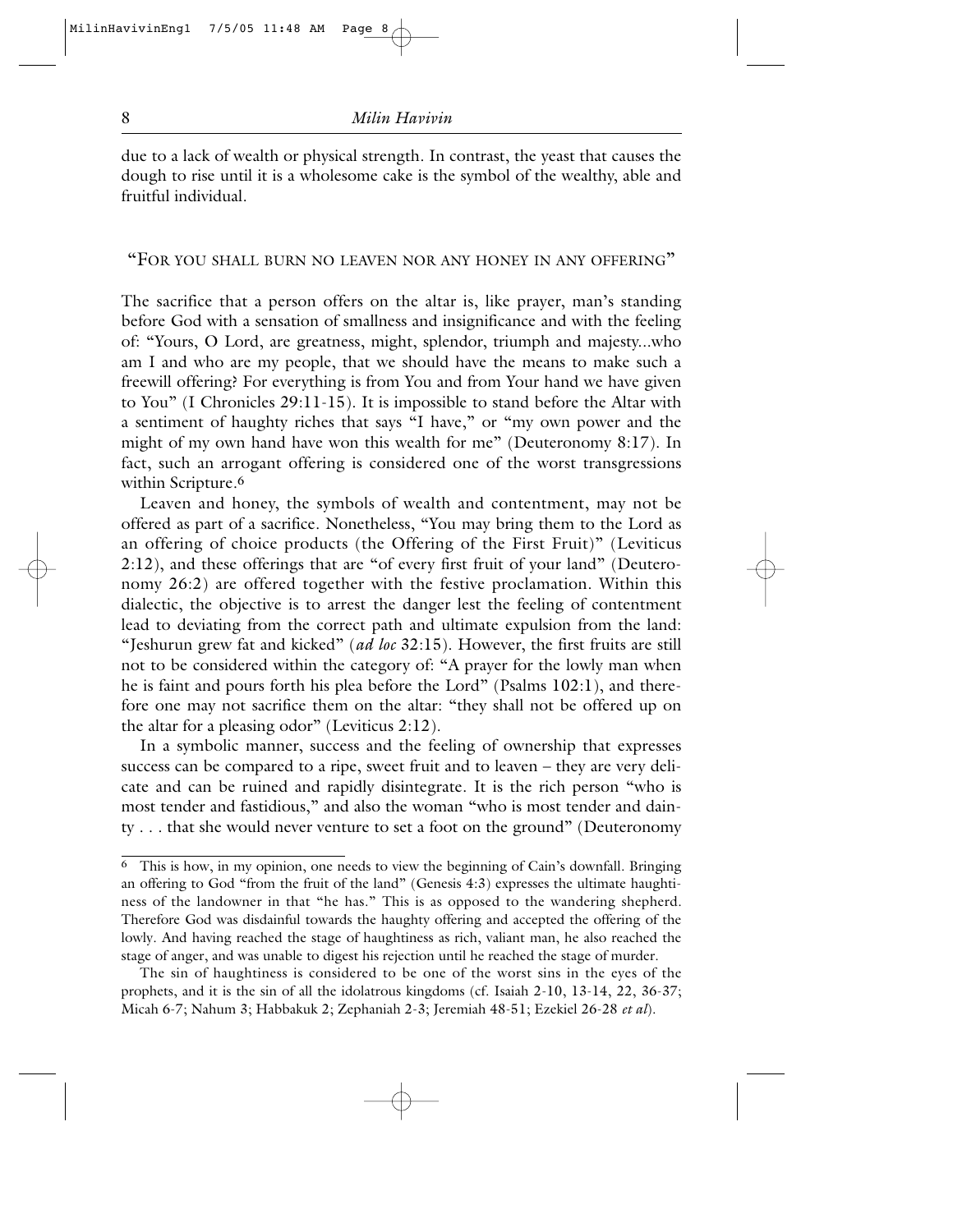28:54-56) who are fragile and spoiled. They can be contrasted to an individual who has felt suffering and has been forged though hardship. Similarly, *matzah*, the bread of affliction, like salt, lasts infinitely longer than leavened bread and than a sweet, ripe fruit.

It is not unintentional that *hametz*, the yeast that is in the dough, is identified throughout rabbinic literature with the evil inclination. One who possesses in his body, house and pocket all the good of the land, even if he is in possession of the Land of Israel and its Torah, may fall into the false feeling of power and independence and come to forget the Lord: "...for **He** is the one who gives you the power to get wealth" (Deuteronomy 8:18). This is precisely the drive of the evil inclination that entices a person, especially in the Land of Israel, to leave the correct path (Deuteronomy 8, and see the Song of Ha'azinu, Deuteronomy 32).

It is therefore critical for a successful farmer in the Land of Israel to remember his days of affliction and oppression in Egypt and God's subsequent miraculous deeds on his behalf in the wilderness. "Remember the long way that the Lord your God has made you travel in the wilderness these past forty years, that He might test you by hardships to learn what was in your hearts, whether you would keep His commandments or not. He subjected you to the hardship of hunger and then gave you manna to eat, which neither you nor your fathers had ever known, in order to teach you that man does not live by bread alone, but that man may live by anything that the Lord decrees" (Deuteronomy 8:2-3). This is also the meaning of the pronouncement made when bringing the first fruit (Deuteronomy 26) that comes to remind the person of his days of affliction and of the wandering of the Children of Israel from the time of the Forefathers, specifically during the celebration of plenitude and the success of the harvest and the bringing of the first fruit.

### THE THANKSGIVING OFFERING

The Thanksgiving Offering is brought by a person who was in trouble and was saved from his ordeal. Therefore, it is proper that at the time of his salvation there should be both leavened and unleavened bread: the *matzot* – to symbolize the tribulations that he had faced, the cry for help and the process of redemption from dire straits to freedom and relief; and the *hametz*—to symbolize the final deliverance and the tranquility that he now has.

There is an interesting parallel between this sacrifice and its components and Psalm 107, which describes four cases of deliverance from trouble to tranquility. Although from a legal, halakhic, perspective we learn from this Psalm regarding the "four who need to give thanks,"7 from a literal perspective the Psalm speaks

<sup>7</sup> *Berakhot* 54b; *Shulhan Arukh Orah Hayyim* 219:1.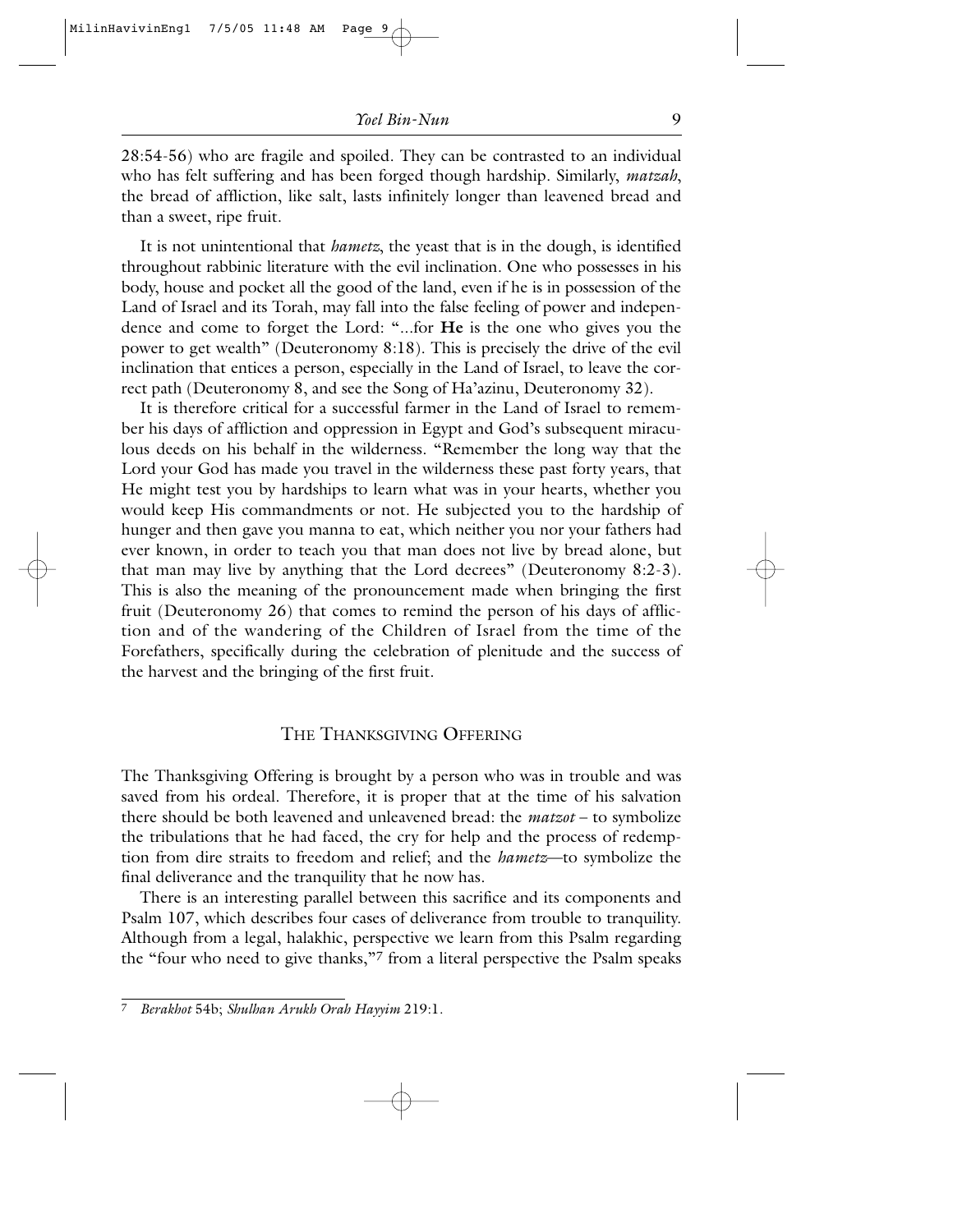entirely of the ingathering of the exiles—"Let the redeemed of the Lord say, those who He redeemed from adversity, whom He gathered in from the lands, from east and west, from the north and from the sea" (vv. 2-3). The Psalm describes four stages on the route from trouble to thanksgiving: a) the trouble and calamity; b) the cry to God; c) the salvation; d) the thanksgiving.

The first salvation discussed in the Psalm (vv. 4-9) describes the escape from a desolate desert: "Some lost their way in the wilderness, in the wasteland"—this is the trouble; "In their adversity they cried out to the Lord"—this is the cry; "He showed them a direct way to reach a settled place"—the salvation; and finally, the thanksgiving: "They will thank the Lord for his kindness, for His wondrous deeds for mankind, for he satisfied a thirsty soul, and a hungry soul He filled with goodness."

Similarly, the second passage related in the Psalm (vv. 10-16), which describes "those who dwell in darkness and in the shadow of death, bound in affliction and iron," has four stages—trouble, cry, salvation, and thanksgiving. Likewise with the third passage (vv. 17-22), which describes ". . . fools who suffered for their sinful ways," who stand by the mouth of the grave and who "reached the gates of death." And likewise again with the fourth passage (vv. 23-32), of those who "go to sea in ships, who ply their trade in heavy waters," whose boat is thrown about by the stormy waves. All of these passages follow the same pattern of trouble, cry, salvation, and thanksgiving.

It may be possible to explain the three *matzot* of the Thanksgiving Offering as comparable to the three stages that precede the thanks – the trouble, cry and salvation (that in itself is a difficult process that is characterized by stages and a lack of tranquility). In contradistinction to these pre-thanksgiving stages stands the leavened bread, that is parallel to the fourth stage, the praise sung to the Master of the Universe, the redeemer of mankind and its savior, after the person has reached "the rest and the inheritance" (Deuteronomy 12:9).

#### THE OFFERING OF ORDINATION AND THE OFFERING OF DEDICATION

These offerings are brought by the priests as they begin their service in the Tabernacle. They are the seals of entry into the service, the beginning of the priestly service that continues henceforth and forever with no borders or endpoints. Therefore, it is appropriate to offer only *matzot*, as this is the beginning of a journey without end, without a sense of rest or arrival for which *hametz* would be appropriate.

The Mishnah (*Menahot* 7:2) compares the Offering of Ordination and the Thanksgiving Offering: "The Offering of Ordination consisted of unleavened cakes like the Thanksgiving Offering, namely, cakes, wafers and soaked cakes." However, by close examination of the simple meaning of the verses themselves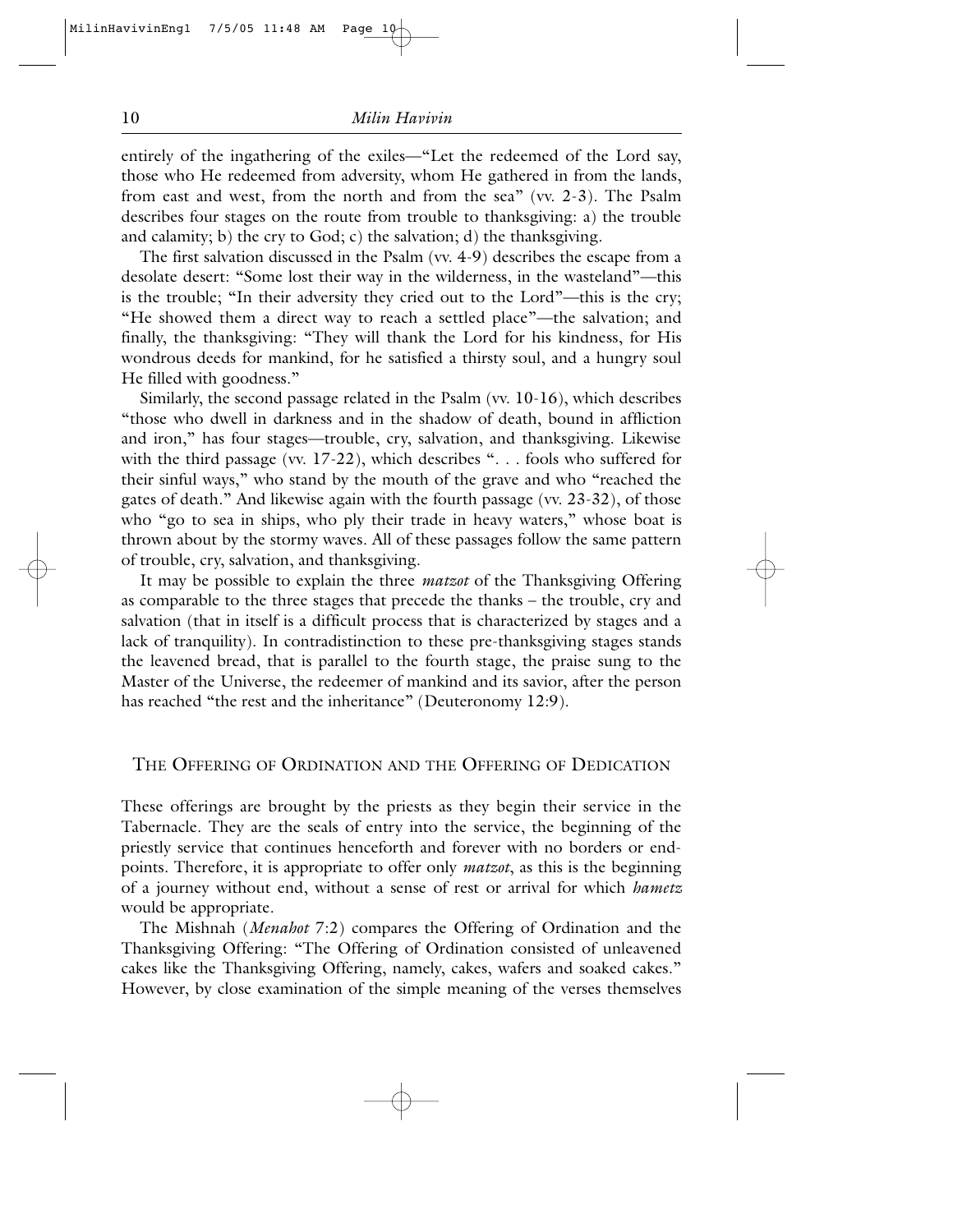(as opposed to the understanding rendered by the Mishnah), it may be possible to distinguish between the contents and the ideas behind ". . . unleavened wafers spread with oil, and cakes of choice flour with oil mixed in, well soaked  $\ldots$ ." (Leviticus 7:12) that are mentioned regarding the Thanksgiving Offering, and the ". . . unleavened cakes with oil mixed in . . . and one cake of oil bread . . ." (Exodus 29:2, 23, Leviticus 26:8) mentioned regarding the Offering of Ordination. The fact that the Mishnah draws a parallel between them is not yet conclusive proof for all that we have claimed, though it is nonetheless proof that the Mishnah understood the essence of the offerings along the same lines that we have suggested, namely one of comparison and parallelism between all the types of *matzot* and *hametz* mentioned in the Torah.

#### THE OFFERING OF THE NAZIRITE

Examining the offering of the Nazirite in light of the principle set forth above, we will explain Naziritehood in its true light: the period of abstinence is not a goal in itself, but rather it is a period of preparation for a more correct and loftier lifestyle afterward. Its entire essence is focused on the future: ". . . and afterwards he shall drink wine" (Numbers 6:20)—that is, the Nazirite will return to a normal life, but on a higher level, with an improved self-protection system against the desire to lust after wine. It is then that he will be able to drink wine—in moral purity.

Therefore, "on the day his term as a Nazirite is completed" (Numbers 6:13), the Nazirite brings only *matzot* without bringing any *hametz*. The end of his abstinence is not the culmination or the ultimate peak (which would be represented by *hametz)*, but rather it is the beginning of a corrected and improved life, and his laboring to live a proper life only begins at the end of his being a Nazirite. There is no reason for the Nazirite to celebrate, satisfied with leavened bread. Rather he should act similar to the priest on the day that he begins his service in the Sanctuary, and he offers two of the *matzot* that are part of the Offering of Ordination.

There is a Tannaitic dispute regarding the essence of the "sin"8 of the Nazirite. R' Elazar haKafar is of the opinion that the sin stems from the fact that "he distressed himself by abstaining from wine." R' Yishmael stated that ". . . Scripture speaks of an impure Nazirite . . . for he came into contact with the dead (and is thus impure)." The simple meaning of the verses is clearly according to the opinion of R' Yishmael, for v. 11 is to be viewed in the context of the subject matter: "If a person dies suddenly near him, defiling his consecrated hair . . ." (v. 9). The opinion of R' Elazar, on the other hand, seems to be far removed from the simple meaning of the verse. However, in light of what we

<sup>8</sup> Numbers 6:11: ". . . and he shall atone for him, for that which he sinned by the corpse."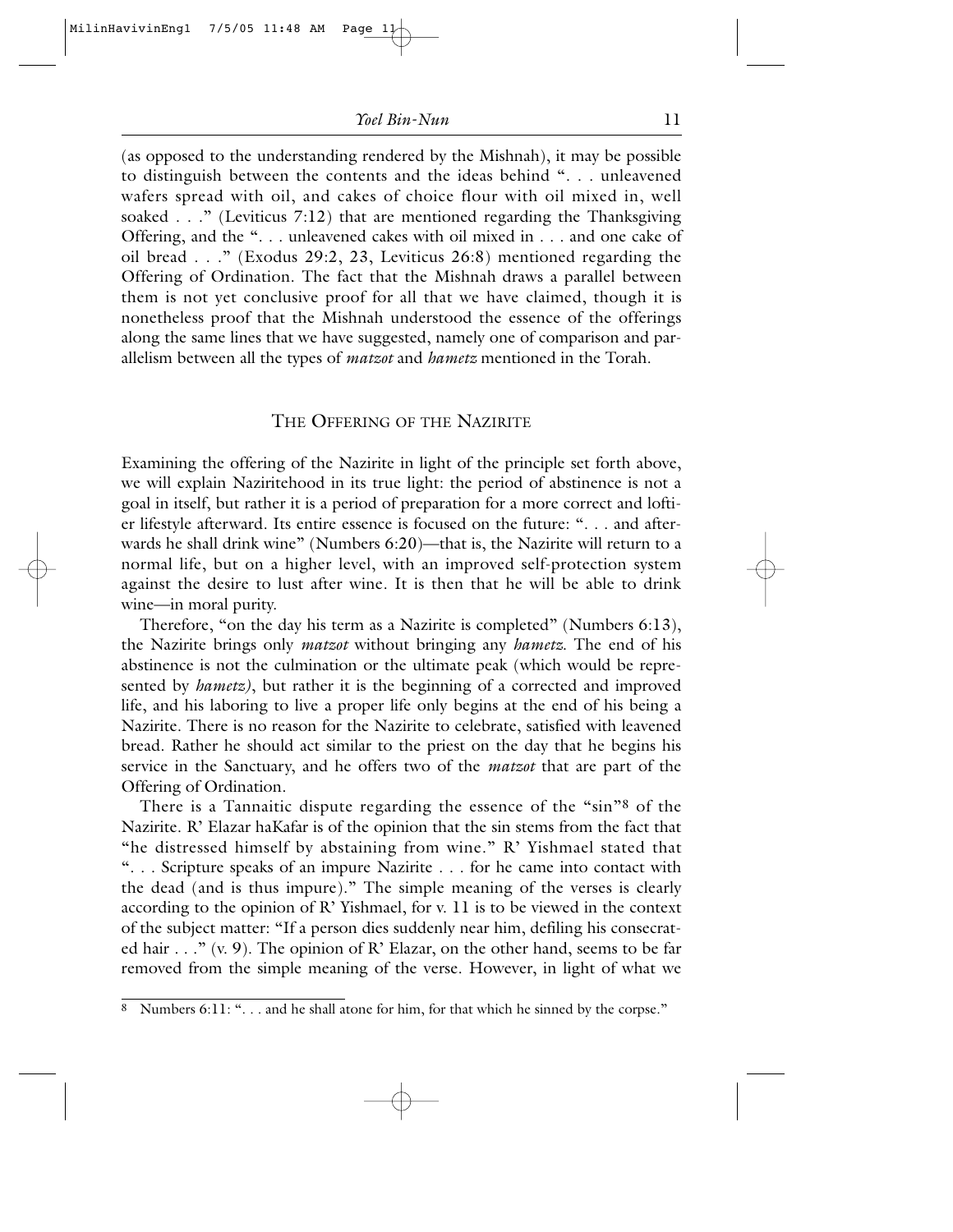have stated previously, R' Elazar's opinion strikes at the root of the issue. The 'sin' of the Nazirite is that the abstinence that he enacted was not received and it did not bring him to the level and the goal that he was attempting to attain. Therefore the Torah states that ". . . the first days shall be void, for his abstinence became impure" (v. 12), and he must begin his period as a Nazirite from the beginning. Due to the fact that in and of itself being a Nazirite is of no value, he is therefore called a sinner for abstaining from wine. If there were any value to abstinence itself (as there is, for example, in Christianity) in that he abstains from wine for a certain period of time, why should we have any complaints against him? However, the Torah teaches that being a Nazirite is only to be viewed as an opening to a more complete and pure life, and therefore one should see that in becoming defiled to the dead, it is a sign from Heaven that his attempt to achieve this level has not been accepted. Abstinence from wine did not truly lead to the desired goal and the abstinence in itself is a sin. Therefore he is called a sinner especially when his attempt fails due to coming into contact with the dead.9

Although there is a similarity between the offering brought by the Nazirite who is at the beginning of his journey and the Offering of Ordination brought by the priest at the beginning of his journey, the Torah made a certain distinction between them. The offering brought by the priest contains three types of *matzot*, whereas the offering brought by the Nazirite contains only two types of *matzot* the latter lacks the cake soaked in oil. The reason for this distinction may be found in that the priests change their standing essentially for the better, and they attain a unique status among the Jewish people. Therefore they are deserving of an oil soaked cake. The status of the Nazirite, however, does not change after his period as a Nazirite, but rather he returns to his normal life and normal status after his momentary spiritual elevation. This is further reflected in the fact that, while as a Nazirite he seems to be on a similar status to that of the High Priest, about whom it is stated: "He shall not come into contact with a dead body, and he shall not become impure for his father and mother. He shall not leave the Sanctuary, nor shall he defile the Sanctuary of his God, for the crown of the anointing oil of his God is upon him, I am the Lord."10 Nonetheless, after his period as a Nazirite he returns to being an ordinary person.

#### THE *MATZAH* OF PASSOVER AND THE FESTIVAL OF *MATZOT*

In light of all we have discussed, we now aim to show that the *matzah* and

<sup>9</sup> We can therefore bring a proof for our principle outlined above from the opinion of R' Elazar.

<sup>10</sup> Leviticus 21:11-12. Compare to Numbers 6:6-7: ". . . for the crown of the Lord is upon his head."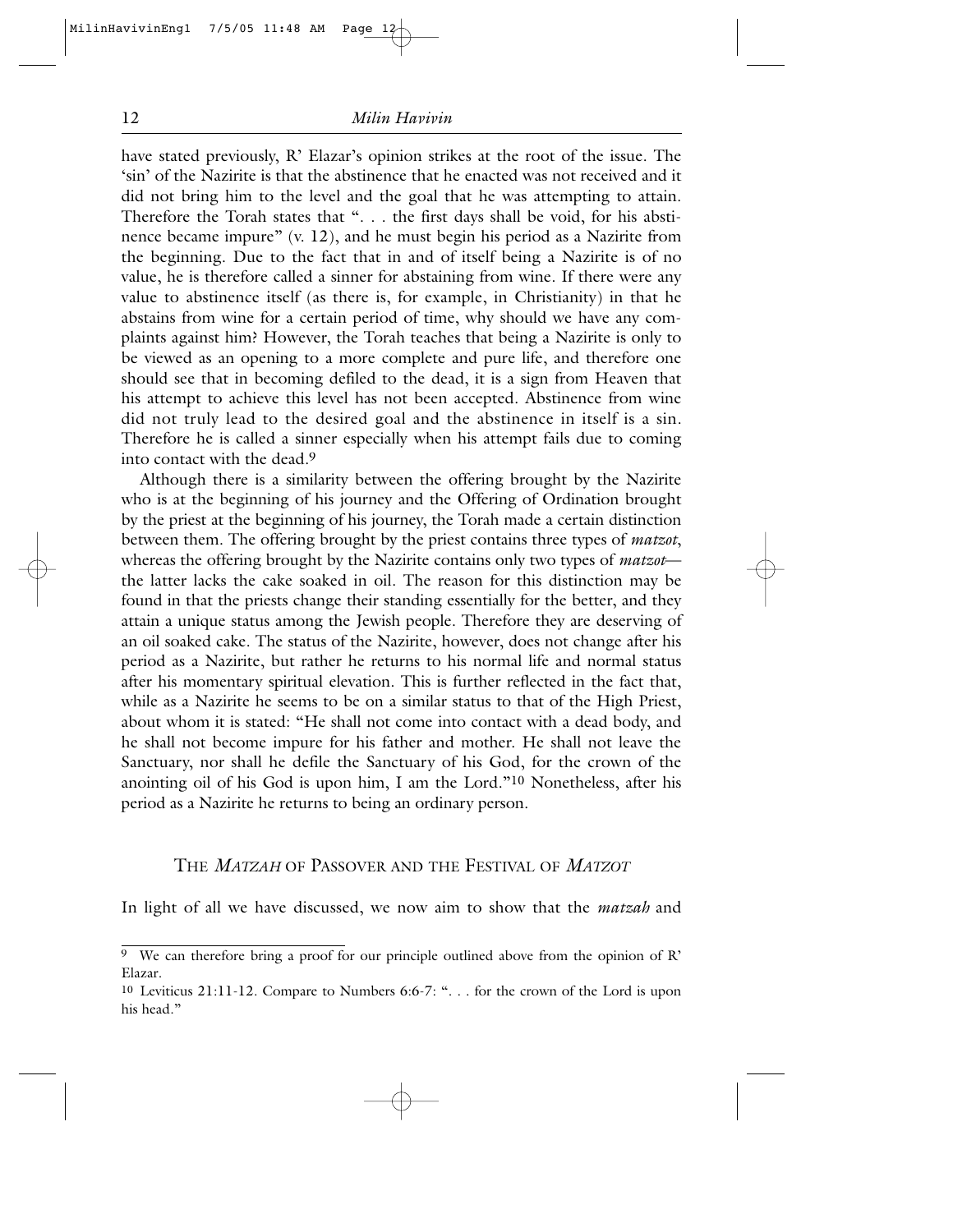*hametz*—on the Festival of Passover on the one hand and on the Festival of Shavuot on the other—also belong to the system of differentiation set out above. Furthermore, that which *hametz* and *matzah* represent—the bread of wealth and the bread of affliction—is not merely a homiletic idea, but rather is a methodical approach that is incorporated in the halakhic network that is *hametz* and *matzah* in the Torah.

There is a verse that categorically states this approach: "You shall not eat anything leavened with it, for seven days you shall eat unleavened bread—the bread of affliction—for you came out of Egypt in haste . . ." (Deuteronomy 16:3). *Matzah* is not called the bread of affliction merely because of the speed in which it was baked, but rather because the people who were leaving Egypt behaved in the manner of poor refugees who leave for a long journey into the desert. Since *matzah* is the bread of affliction, it surely follows that *hametz* is its opposite, the bread of wealth.

On the night of Passover the Children of Israel were still in Egypt. Until midnight they were still the slaves of Pharaoh. Therefore, in such a situation – both regarding the first Passover in Egypt, and all future observances of Passover there is no place whatsoever for *hametz*, as the Torah demonstrates in prescribing that the Paschal lamb be eaten with *matzah* and *maror*. It is the sentiment that the Rabbis famously express in the Passover Hagaddah*:* "This is the bread of affliction that our forefathers ate when they were in Egypt."

At midnight that night, God smote all the firstborn of the Egyptians and delivered His people from the house of bondage. In an instant, generations of physical and spiritual captivity reached the desired goal of salvation. In theory, it should have been possible at that moment to sit comfortably as free people, to set a festive table and to bless and praise the Redeemer, in tranquility and peace of mind, while eating the rich bread.

But suddenly, at that moment, the Israelites understood how far their salvation was from being a complete salvation: "The Egyptians urged the people on, impatient to have them leave the country . . . and the people took their dough before it was leaven, their kneading bowls wrapped up in their cloaks upon their shoulders" (Exodus 12:33-34). They now begin a long and arduous journey, full of hardships "in the great and terrible desert, with its fiery snakes and scorpions, a parched land with no water in it" (Deuteronomy 8:15). Before having the opportunity to sit comfortably, to rest and fill their lungs with the air of freedom, they are breathing heavily under the strains of a quick trek in an arid and tired land with no water.

The *hametz* was far from the Israelites, beyond the horizon, and when they left Egypt they only had the bread of affliction with them: "And they baked unleavened cakes of dough that they had taken out of Egypt, for it was not leavened, since they had been driven out of Egypt and could not delay, nor had they prepared any provisions for themselves" (Exodus 12:39).

Such was the rest of their maintenance and livelihood during their time as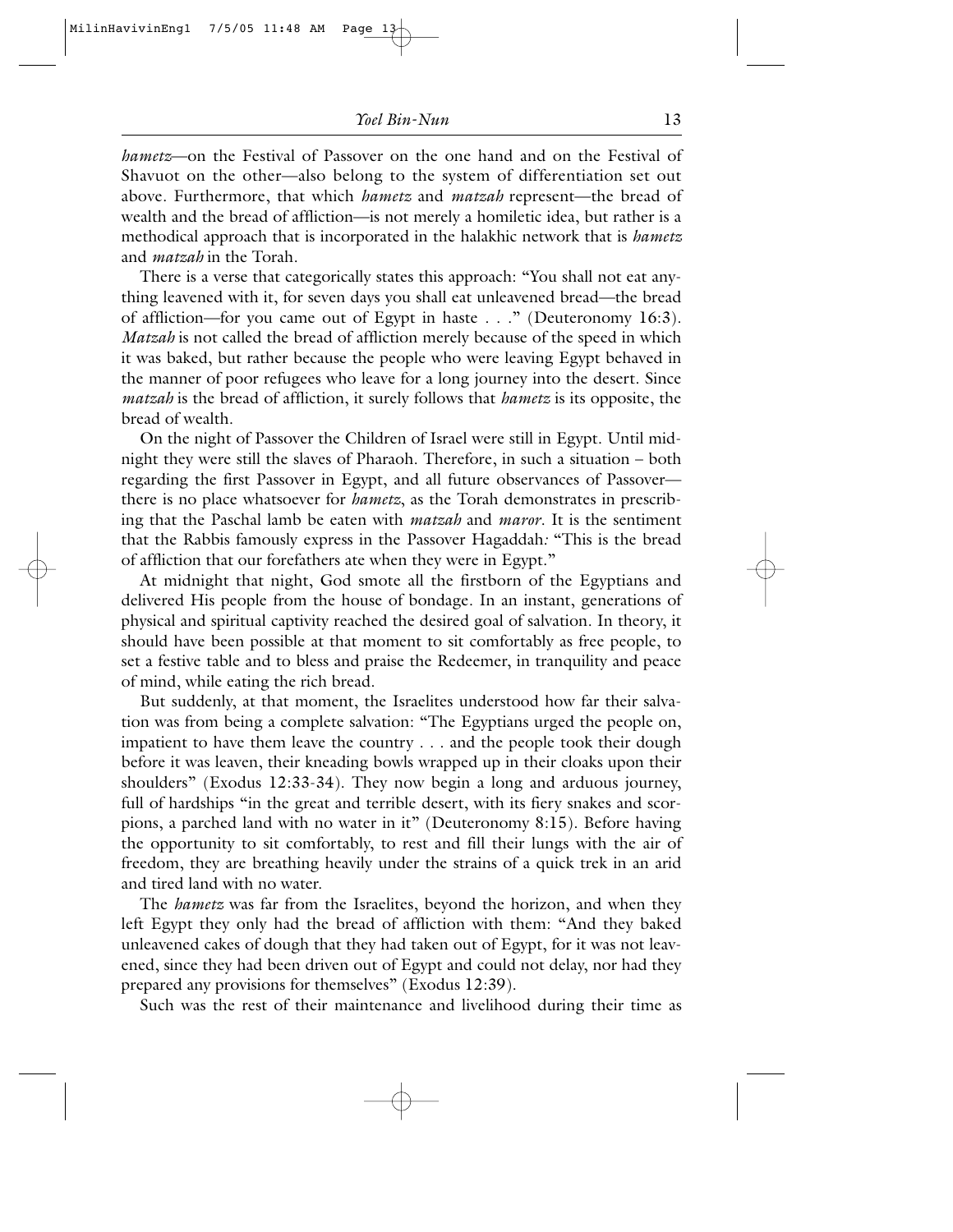refugees—not from their own means, but rather as mercy bread that came down from heaven, each one according to his or her own request: "They asked and He brought quails, and satisfied them with bread from heaven. He opened the rock and water gushed out, it flowed in the arid places like a river" (Psalms 105:40-41).

From all of this it emerges that redemption is an ongoing and difficult process, one that requires patience and a high pain threshold. Therefore it is clear that *hametz* must be forbidden with all its strictures specifically in the days following the Exodus from Egypt—so that we not be fooled into believing that full redemption is at hand. This is redemption, but it is only the beginning. The *matzah* of the seven days of the Festival of *Matzot* expresses the true redemption with all its trials and hardships, an ongoing redemption made up of several stages.

The differences between Passover before the Exodus from Egypt and the Festival of *Matzot* that marks the Exodus itself are now clear. On Passover, the main obligation is the positive commandment of offering of the Paschal Lamb and eating it together with *matzah* and *maror* as a reminder of the end of the slavery in Egypt that immediately preceded it. The prohibition of *hametz* is merely a negative commandment: "You shall not offer the blood of My sacrifice with anything leavened, and the sacrifice of the Festival of Passover shall not be left lying until the morning" (Exodus 34:25). In contradistinction to this, the main obligation during the Festival of *Matzot* is the complete abstention from all things leaven, to the point of "it shall not be seen nor shall it be found,"11 and the eating of *matzah* is not even a positive commandment, but is merely permissible. One who eats *hametz* during the Festival of *Matzot* is punishable by *karet* (spiritual excision from the people of Israel). Likewise, on the day of Passover, one who does not offer up the Paschal Lamb is also punishable by *karet*, a distinctive punishment for the failure to keep a positive commandment, akin to the punishment regarding the commandment of circumcision. The essence of the Festival of *Matzot* is therefore the severe warning against the misnomer that redemption can happen in an instant, as if the *hametz* that is to be found on the Festival of Shavuot is attainable immediately after Passover. The anticipation of immediate *hametz*, a natural anticipation for a newly redeemed nation, serves as the background for the strict prohibition against *hametz* both in Scripture and in the *halakhah* throughout the generations.

This winding process, beginning with the disgrace of slavery and continuing through the redemption and the yearning to reach the 'rest and the inheritance' that is the Land of Israel, is also expressed in the counting of the fifty days from the beginning of the harvest (Deuteronomy 16:9), the day that the wave offering (*omer*) is brought, until the Festival of the Harvest, that is, the day of the bringing of the first fruit, the day after the seventh week. Completing the count-

<sup>11</sup> *Pesahim* 5b, 48a.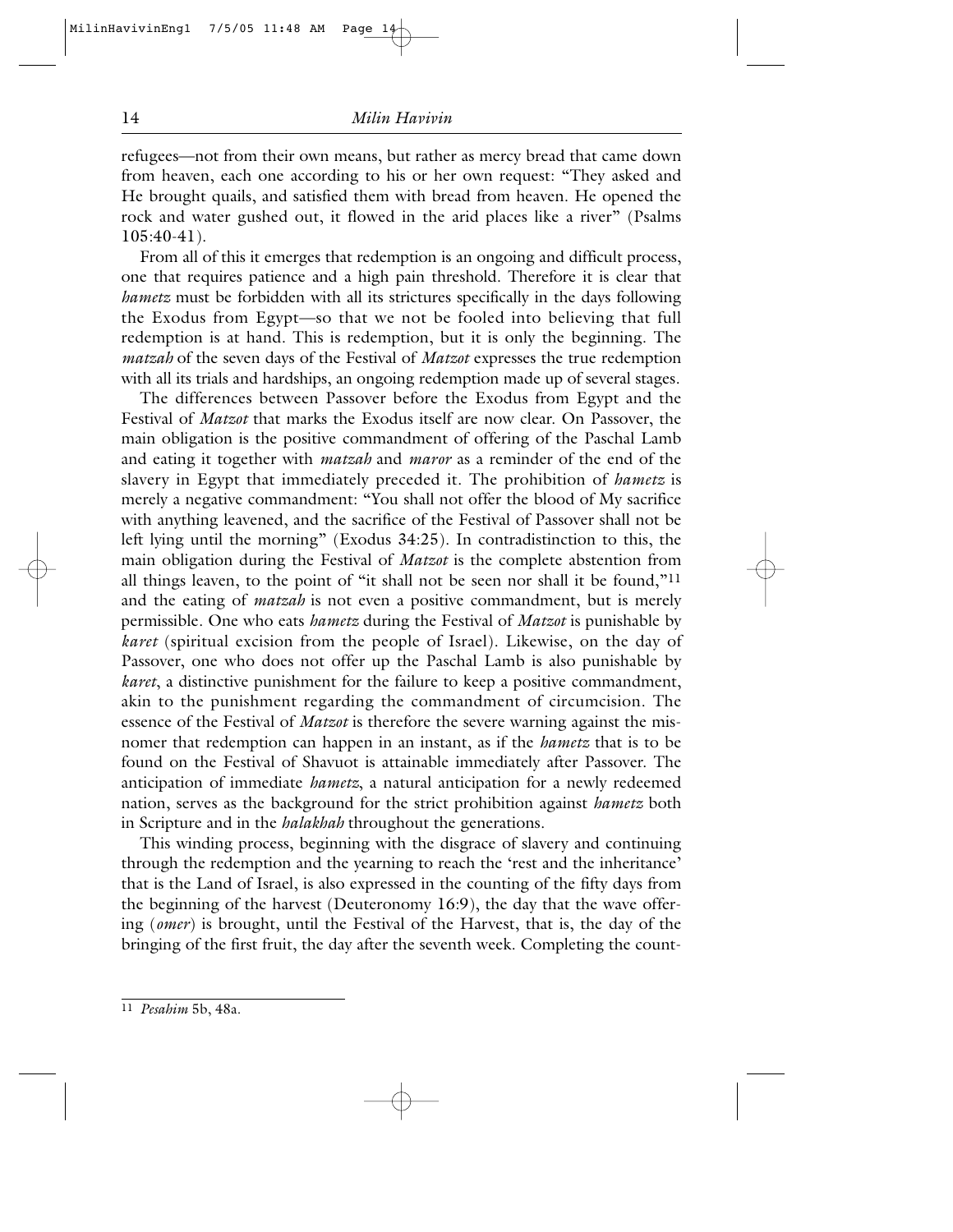ing of the *omer* and the bringing of the bread offering is also the completion and the goal of the Exodus from Egypt.

## FROM THE DAY AFTER THE SABBATH

It is worthwhile to pause here and explain the unique phrase, "From the day after the Sabbath" (Leviticus 23:15), that is connected with the *Omer* offering, the counting of the *Omer* period, and the festival of Shavuot. In order to do so, we must focus our attention on the 'Chapter of the Festivals,' Leviticus 23.

The construction of the chapter demands attention. It is a 'dual structure,' parallel to the dual structure of the calendar and the dual meaning of the festivals themselves. The duality is clearly evident in the chapter's openings and endings, and is especially evident with regard to the Festival of *Sukkot* – the Festival of Ingathering:

| <b>Verses 38-41</b>                                                                          |
|----------------------------------------------------------------------------------------------|
| However, on the fifteenth day<br>of the seventh month                                        |
| When you <b>gather</b> the produce<br>of the land                                            |
| You shall celebrate the festival<br>of the Lord for seven days,                              |
| A complete rest (shabbaton) on the<br>first day                                              |
|                                                                                              |
|                                                                                              |
| And also on the eighth day it shall<br>be a complete rest (Shabbaton)                        |
| And you shall take for yourselves<br>on the first day                                        |
| And you shall rejoice before the<br>Lord for seven days.                                     |
| And you shall celebrate it as a fes-<br>tival before the Lord, for seven<br>days in the year |
|                                                                                              |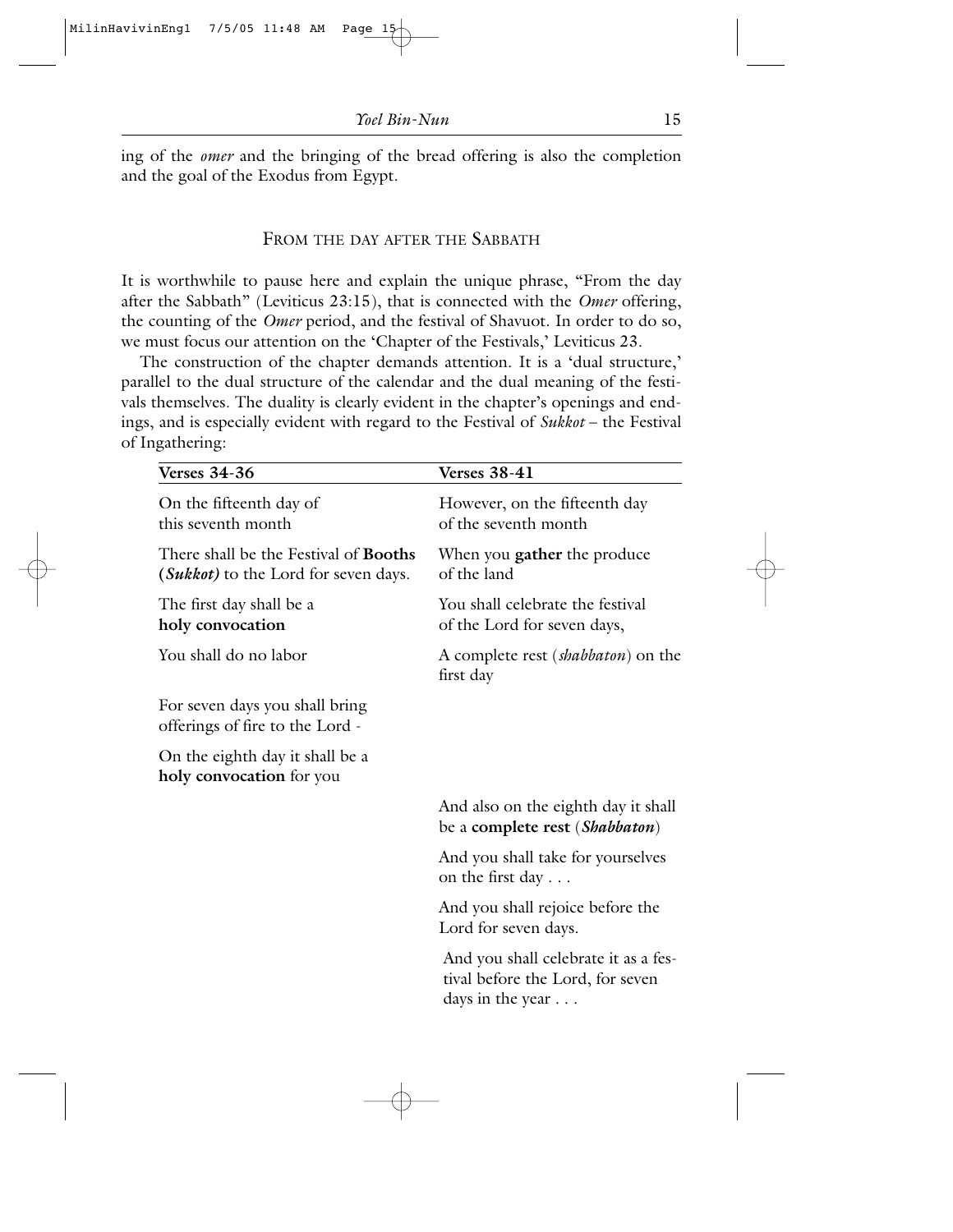Immediately following the conclusion of the list of holy convocations (v. 38) come the commandments for the Festival of Ingathering. The days that had just been referred to as a "holy convocation" are now called *Shabbaton*. At first glance this would seem a superfluous repetition, but in fact this duality emanates from the fact that the Hebrew calendar is itself a duality.

The Hebrew calendar is a dual calendar: lunar and solar. The lunar calendar is regulated corresponding to the Exodus from Egypt: "This month12 shall be for you the beginning of the months, it shall be for you the first of the months of the year" (Exodus 12:2). On the other hand, the solar/agricultural calendar defines the times of spring, harvest and gathering in the Land of Israel. According to the solar calendar, the beginning and end of the year are identified with the season of plowing, planting and rain, and the end of the gathering of the produce (from the threshing floor and from the vineyards), respectively. This agricultural chronology is most pronounced in the following passage from Deuteronomy: "For the land that you are about to enter and inherit . . . it soaks up its water from the rain of heaven . . . the eyes of the Lord are with it from the beginning of the year till the end of the year. And it shall be if you surely hearken to My commandments . . . I will give the rain of your land at its appointed time, the early rain and the late rain, and you shall gather in your grain and wine and oil" (Deuteronomy 11:10-15).

The Torah requires us to keep these two calendars simultaneously. It does so in reference to *Pesah* and the spring season: "Observe the spring month"—the agricultural season of the barley harvest in the Land of Israel—"and you shall offer the Passover sacrifice to the Lord your God, for it was at night, in the Spring month"—of the Land of Israel—"that the Lord your God took you out of Egypt" (Deuteronomy 16:1).

The Torah's insistence on merging these two calendars is driven by the deeper significance of their duality: The lunar, monthly calendar marks the times of holy convocation that are a reminder of the Exodus from Egypt, and thus form the historical/national calendar of the Jewish people, while the solar calendar defines the times of rest (*Shabbaton*), the agricultural/ritual festivals of the Land of Israel, when one rests from working the land (as agriculture is dependent mainly on the seasons of the solar year). The lunar relates to the national identity, while the solar relates to the nation's identity in its homeland.

When we look at the entire structure of the "Chapter of Festivals" (Leviticus 23), we see this duality played out in full:

| The Calendar of The Calendar of the Times |                      |  |
|-------------------------------------------|----------------------|--|
| <b>Holy Convocations:</b>                 | of Rest (Shabbaton): |  |

**The People of Israel at the In the Land of Israel Exodus from Egypt**

<sup>12</sup> *Hodesh* from the word *hadash* (= new), the renewing moon.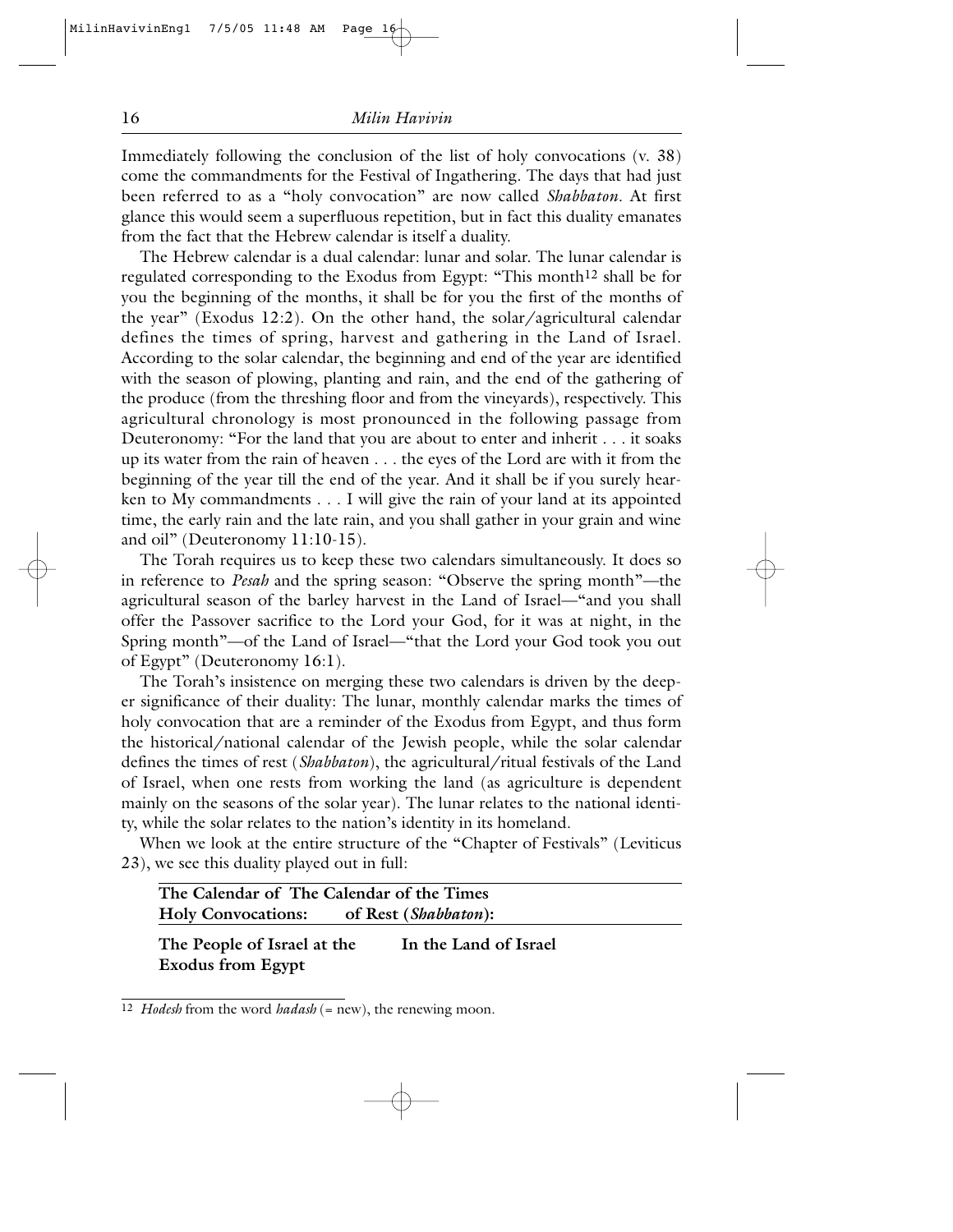| <b>Opening:</b> Shabbat (v.1-3)                                                                                                                                                                                                                    |                                                                                                                                                                                                                                          |
|----------------------------------------------------------------------------------------------------------------------------------------------------------------------------------------------------------------------------------------------------|------------------------------------------------------------------------------------------------------------------------------------------------------------------------------------------------------------------------------------------|
| "These are the times of the Lord,<br>holy convocations"<br>Passover<br>The Festival of <i>Matzot</i> (v.4-8)                                                                                                                                       | "When you come to the land<br>that I am giving to you, and<br>you shall reap its harvest"<br>The <i>omer</i> —from the day after the<br>Sabbath $(v.9-14)$                                                                               |
| "You shall proclaim in the midst of<br>this day, it shall be for you a holy<br>convocation $\ldots$ ," (v.21-22)                                                                                                                                   | The counting of the <i>omer</i> —<br>seven shabbatot (weeks)<br>The two loaves of Show-Bread—<br>from the day after the seventh<br>shabbat (week) $(v.15-20)$                                                                            |
| A Holy Convocation - the Day of Remembrance-Shabbaton                                                                                                                                                                                              |                                                                                                                                                                                                                                          |
| A Holy Convocation - the Day of Atonement - Shabbat Shabbaton                                                                                                                                                                                      |                                                                                                                                                                                                                                          |
| The Festival of Sukkot (v.33-38)                                                                                                                                                                                                                   | The Festival of Ingathering:<br>"On the first day it shall be a<br>complete rest (shabbaton), and<br>also on the eighth day it shall be a<br>complete rest (shabbaton)"                                                                  |
| "These are the times of the Lord<br>that you shall call holy<br>convocations" (v.37)                                                                                                                                                               |                                                                                                                                                                                                                                          |
| "You shall dwell in the booths for<br>seven days<br>in order that all you generations<br>should know<br>that I made the Children of Israel<br>dwell in booths<br>when I took them out of<br>the land of Egypt<br>I am the Lord your God" (v.42-43) | "And you shall take for yourselves<br>on the first day the fruit of a<br>goodly tree, branches of palm<br>trees, boughs of leafy trees<br>and willows of the brook<br>and you shall rejoice before<br>the Lord for seven days" (v.39-41) |

According to this layout, it is clear that the Sages were correct—both according to the simple meaning of the text and according to its deeper exegesis—when they expounded the phrase "the day after the Sabbath" to mean the day after *Yom Tov*—the first day of the Festival of *Matzot*. For it is clear that the *omer* is linked in its essence to the first fruits and to the harvest. Therefore it is clear that "the day after the Sabbath" is related to the *shabbaton* that is mentioned later in the chapter, and there is no reason to connect it with *"Shabbat Bereishit*" and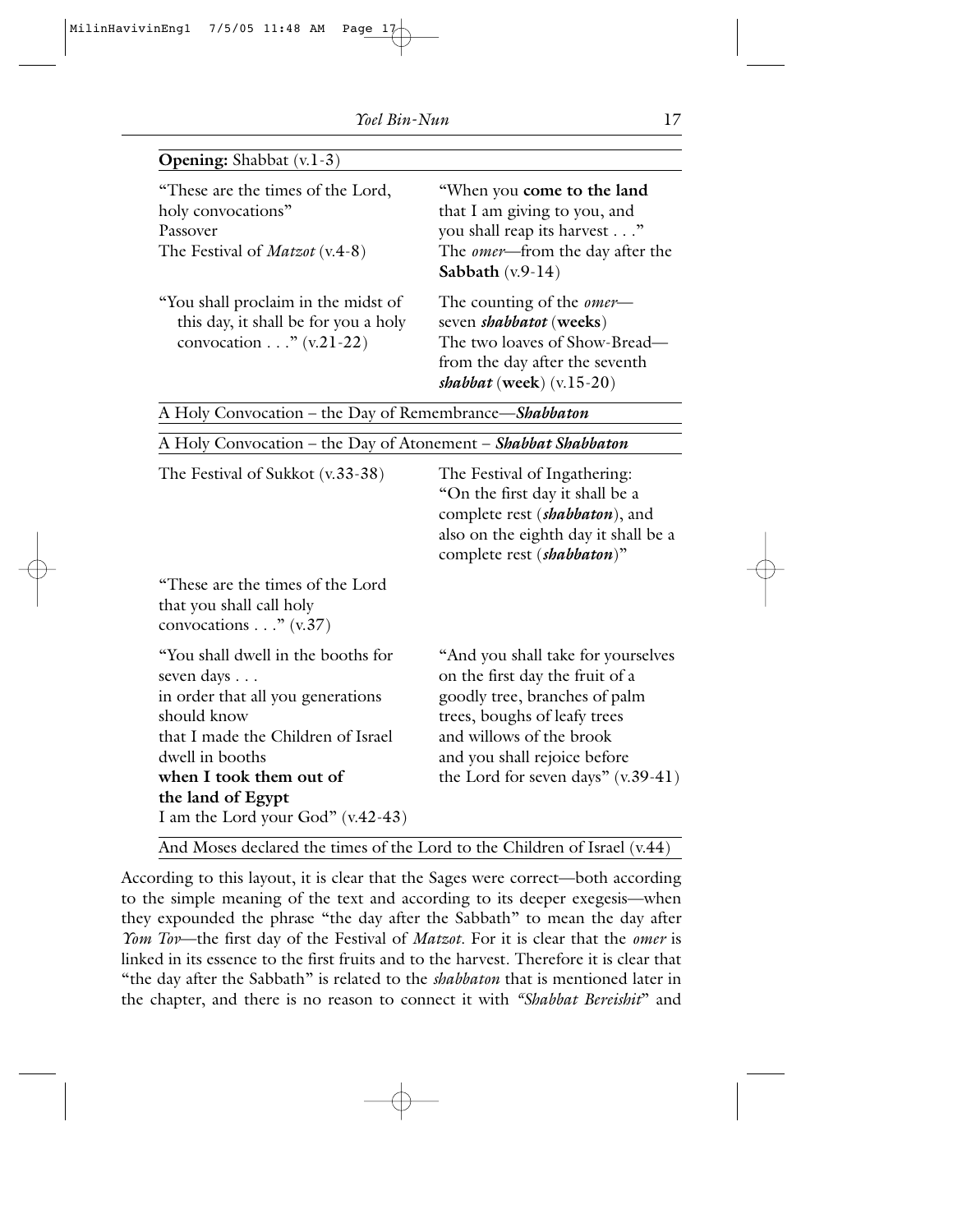understand the verse to refer to Sunday, as the Sadducees did. *Shabbat Bereishit* does indeed appear at the beginning of the chapter as a holy convocation, but only in a 'technical' sense, as the introduction for the sanctified times, and as expressing the sanctity of time from the moment of creation. From verse 4 onwards, the chapter is about the calendar of festivals, months and the seasons of the year, to which *Shabbat Bereishit* is unconnected.

From here it is also clear why it is not written "from the day after Passover" (as in Joshua 5:11). The passage describing the *omer* begins a new theme in the chapter, namely, the calendar of agricultural/ritual festivals of the Land of Israel. It is not a continuation of Passover and the Festival of *Matzot*, but rather is parallel to them. From a 'technical' perspective, due to the force of the commandment to institute leap years, the day of the bringing of the *omer* is obviously "from the day after Passover," as is clearly proven by the verse in Joshua and by its parallel here (Leviticus 23:14). Its time is from the day after the Sabbath, that is, the first *shabbaton* of the month of spring, with the beginning of the barley harvest in the Land of Israel. It is then that the counting of weeks begins, until we reach the two wheat loaves of showbread, baked leaven, marking our arrival at our destination.

#### THE TWO LOAVES OF SHOWBREAD—*HAMETZ*

The Day of the Bringing of First Fruit in itself expresses the end of the process, the attaining of the final goal. This completion is expressed in two manners: the first leads from the Exodus from Egypt to standing at Mount Sinai and receiving the Torah. The second ends not at Sinai, but in permanent settlement in the Land of Israel. Both these themes meet at and are tied together through the Day of the Bringing of the First Fruit.

The entry into the Land of Israel and its permanent settlement are explicitly mentioned: ". . . When you come to the land that I am giving to you, and you shall reap its harvest, you shall bring a measure of the first harvest to the priest . . . and you shall count for yourselves from the day after the Sabbath, from the day you bring the sheaf of elevation . . . until the day after the seventh Sabbath [week] you shall count fifty days, and you shall bring an offering of new grain to the Lord. From your settlements you shall bring two loaves of bread as an elevation offering; each shall be made of two-tenths of a measure of choice flour, baked after leavening, as first fruits to the Lord" (Leviticus 23:9-17). The Festival of *Shavuot,* that is also the Festival of Reaping and the Festival of the First Fruit, is an agricultural festival in all its names, the beginning of the first fruit of the wheat harvest specifically in the sanctified Land of Israel.13 It is also

<sup>13</sup> See Mishnah *Keilim* 1:4-9: "There are ten sanctities: the Land of Israel is sanctified more than any other land. What is its holiness? One brings from it the *omer*, the first fruits and the two loaves of bread, and they are not brought from any other land."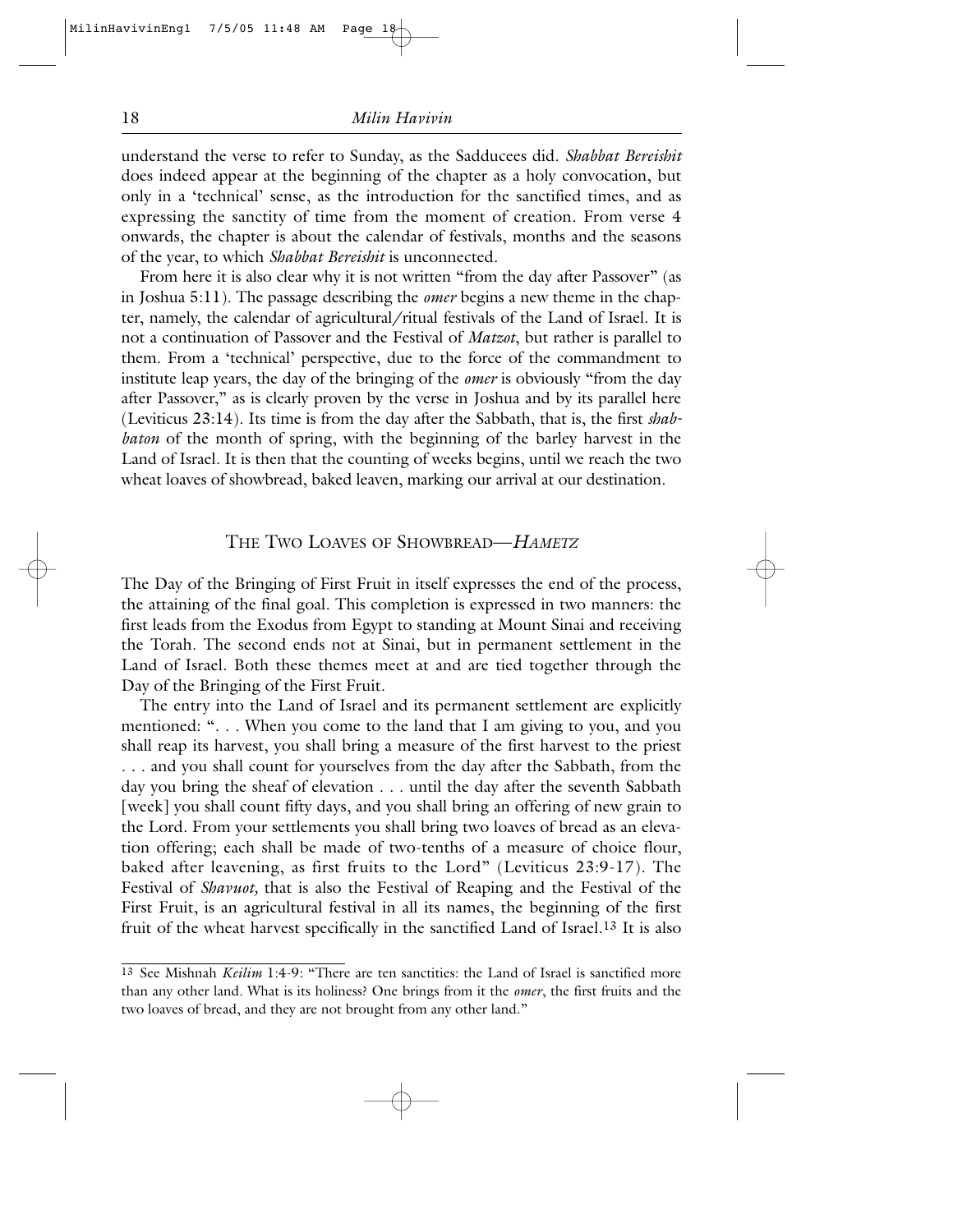the day of the bringing of the two leaven loaves of bread from the settlements on the fiftieth day, the peak of the beginning of the harvest process that has its initial stages in the *omer* offering.

The first theme, of the completion of the Exodus narrative in the Israelites' receiving of the Torah at Mount Sinai, is also connected in an indirect way to the date of the Day of the Bringing of the First Fruit. Admittedly, the connection is not explicit as in the case of the agricultural festival connected with the land. However, it is nonetheless alluded to in Scripture and in the extensive parallels between the giving of the Torah and the giving of the Land. We will expand upon this theme due to its essential importance, one that is firmly ensconced in the Sages' identification of the Festival of *Shavuot* as the time of the giving of the Torah.

1. The date of the arrival of the Children of Israel at Mount Sinai in preparation for the giving of the Torah is explicitly mentioned: "In the third month after the Children of Israel were gone out of the land of Egypt, the same day they came into the wilderness of Sinai...and Israel camped before the mountain" (Exodus 19:1-2). That day, it would appear, is the first day of the third month (Sivan) in the first year of the Exodus from Egypt. Even one who is extreme in explaining the text according to its plain meaning and is of the opinion that the exact date in the third month is missing, must confess that the day of the giving of the Torah occurred close to the fiftieth day after the Exodus (which took place on the fourteenth of Nisan);<sup>14</sup> however, the marking of the date for all generations was established only by counting fifty days.

In direct parallel to this one must examine the original plan for the arrival of the Children of Israel at Kadesh Barnea, the southern gateway into Canaan. The original travel plan seems to have aimed for the same date as that of the giving of the Torah, one year later—that is, the beginning of the third month (Sivan) in the second year: "In the second month of the second year, on the twentieth day of the month, the cloud was lifted from the Tabernacle of Testimony, and the Children of Israel journeyed from the wilderness of Sinai...and they journeyed for the first time at the bidding of the Lord through Moses" (Numbers 10:11-13). We add to this the verse that clearly concludes the journey: "Eleven days from Horeb through the Mountains of Seir until Kadesh Barnea" (Deuteronomy 1:2) and we arrive at the conclusion that the Children of Israel were supposed to have reached the gateway into Canaan—Kadesh Barnea—on the first day of the third month in the second year, exactly a year after the stood at the foot of Mount Sinai.

Both these journeys flow from Passover itself. It is obvious for both the Children of Israel and the Egyptians that the giving of the Torah is a continuation of the Exodus from Egypt, for both were told that the goal of the Israelites

<sup>14</sup> This is the Festival of *Shavuot* and the Festival of the Bringing of the First Fruit.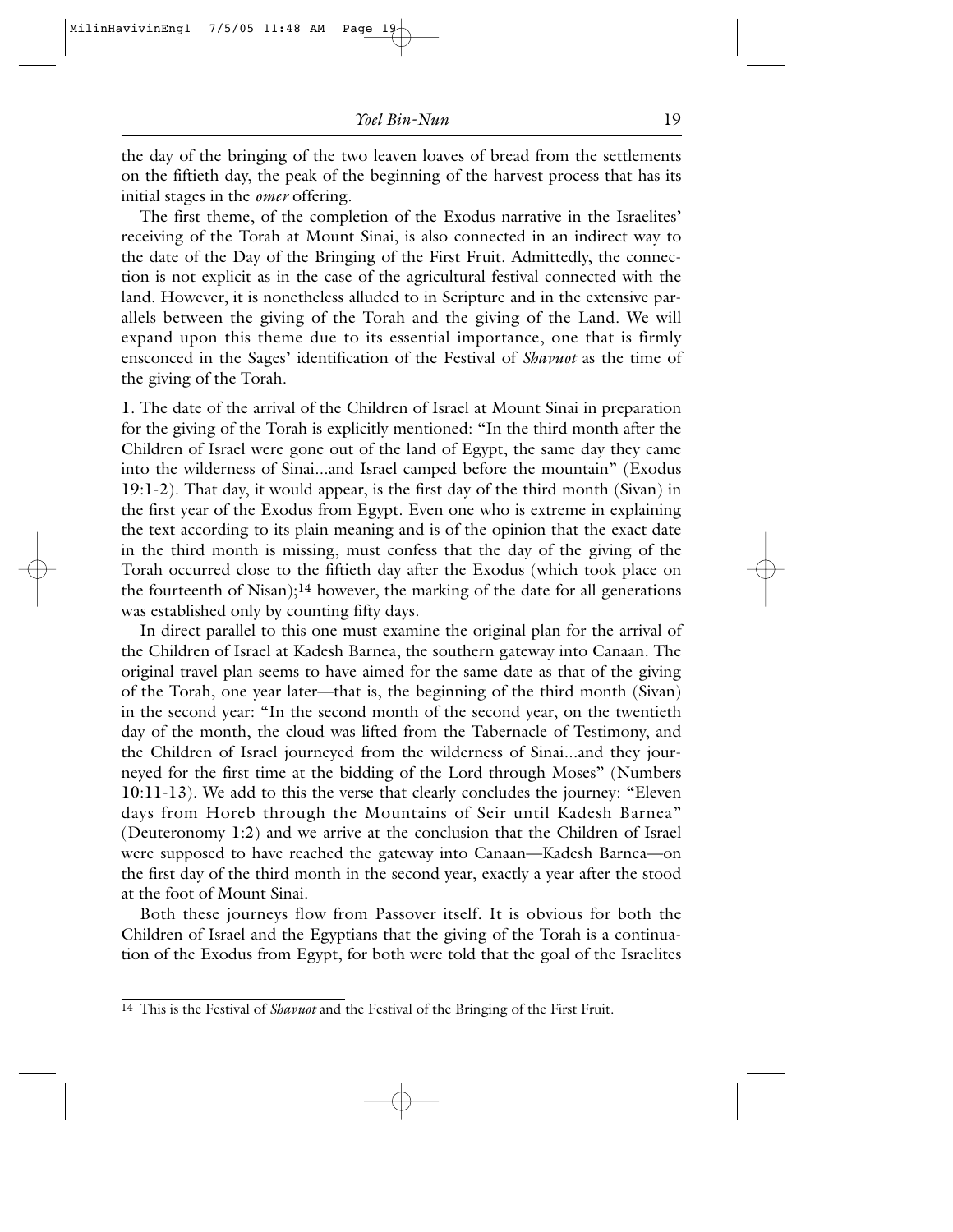is to worship God in the wilderness on their way out of Egypt: "this shall be as a sign for you that I indeed have sent you, when you take the People out of Egypt you shall worship God on this mountain" (Exodus 3:12). Therefore, this is not merely an excuse offered to Pharaoh, but rather the true goal from the beginning, as this verse and indeed the events that later took place at Mount Sinai prove. Similar to the Exodus from Egypt, the journey to Canaan in the second month of the second year also comes as a continuation of Passover in the wilderness and includes *Pesah Sheini* 15 on the fourteenth day of the second month (Numbers 9:1-14).

2. The description of the giving of the land in the book of Joshua is similar in style to the account of the giving of the Torah in the Torah.16 Although Deuteronomy presents the covenant in the Plains of Moab as parallel to the covenant at Horeb (Deuteronomy 4-5; and in parallel *ad loc* 27-28), we find the description of the event most reminiscent of the event at Mount Sinai at the conquest of Jericho (Joshua chapters 5 and 6).

The first parallel to note is in the beginning of the process in Joshua. Immediately before their arrival at Jericho the people pass over the Jordan River in a scene highly reminiscent of the crossing of the Red Sea: the waters of the Jordan split apart. Indeed, it is explicit in the words of Psalm 114: "The sea saw and fled, the Jordan moved backwards." The general heading for both these events is "When Israel left Egypt."

Next comes the circumcision at the Hill of *Orlot* (Foreskins) in Gilgal. In this we find a renewed Exodus from Egypt, in that it served as the sign of total detachment from Egypt and all that Egypt stood for: "The Lord said to Joshua: 'Today I have banished from you the disgrace of Egypt'" (Joshua 5:9), "... for all the people that left [Egypt] were circumcised, and all the people that were born in the wilderness on their way out of Egypt were not circumcised" (*ad loc* v. 5).17

Finally, the festival of Passover that took place in the plains of Jericho on the fourteenth day of the first month—*Pesah Gilgal*—did not merely precede

<sup>15</sup> The day set aside to bring the Paschal Lamb for those who were unable to do so at the proper time, cf. Numbers 9:6-14.

<sup>16</sup> It is interesting to note that the original plan of arrival at Kadesh Barnea was delayed about one month (Numbers 11:19-20) due to the complaints and misbehaviors of the Israelites. They therefore arrived at Kadesh Barnea not during the wheat harvest, but rather during the "days of the first ripe vines" (Numbers 13:20)—the heat of the summer. It was at this moment—the seventeenth of Tammuz, rather than the sixth of Sivan—at the peak of their tiredness and weakness, that they reached their lowest point.

<sup>17</sup> It is in the parallel drawn between the Exodus from Egypt and the entry into the Land of Israel that lies the explanation of "the disgrace of Egypt" that many commentators, expounders and researchers have been troubled with, and it is here that the circumcision that preceded the Exodus from Egypt is truly alluded to, although it was only explained in a circuitous manner in the Book of Exodus itself.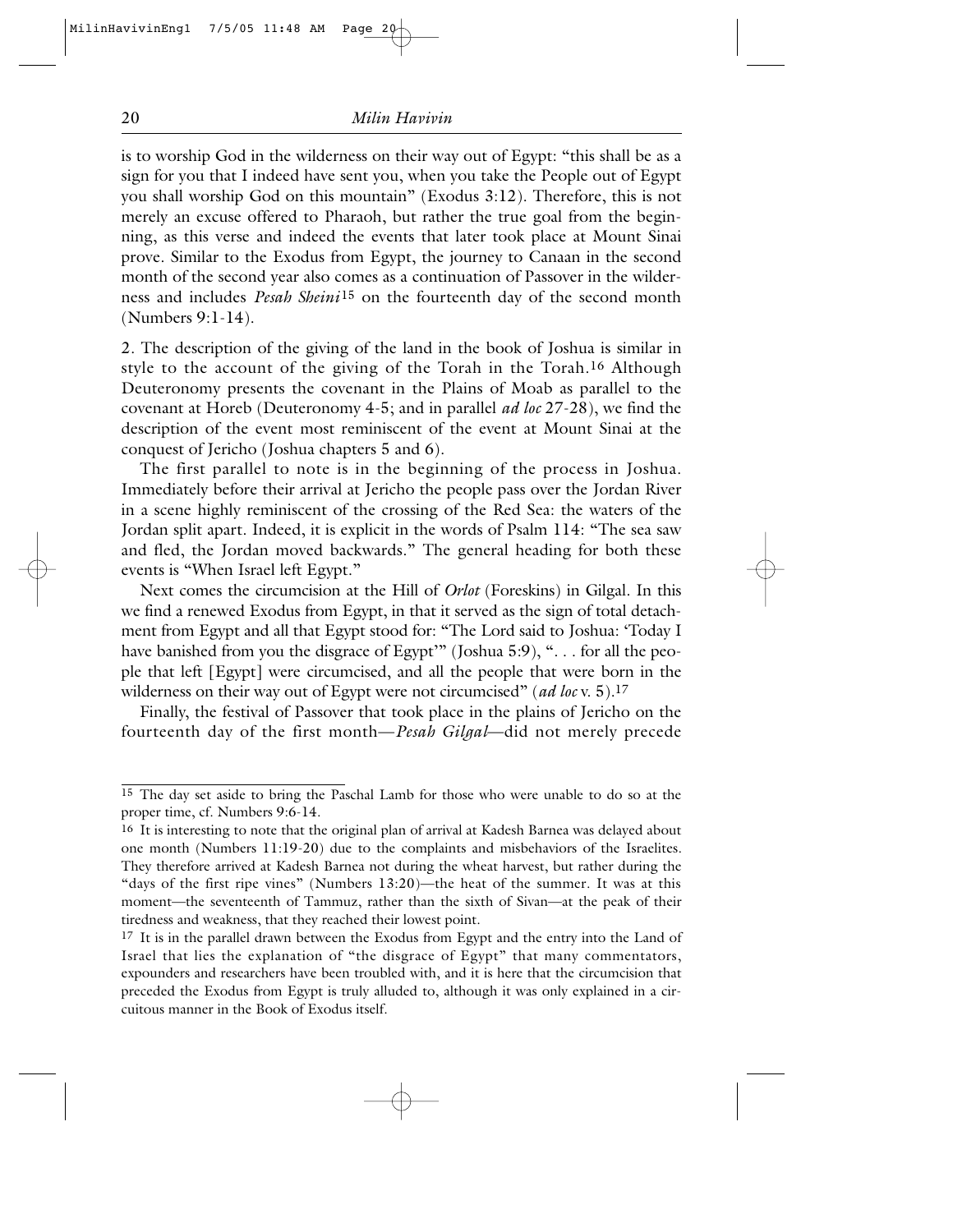chronologically the capture of Jericho upon entry into the Land. Rather, this observance of Passover was essential to the moment. Just as the Paschal Lamb was sacrificed in preparation for the Exodus from Egypt, so a Paschal Lamb was sacrificed in preparation for receiving the Land.

Seeing as the inheritance of the Land of Israel did not come to fruition during the time of the generation of those who left Egypt, the fresh attempt a generation later under the leadership of Joshua begins with the splitting of the River Jordan, circumcision and *Pesah Gilgal*. It is like a renewed Exodus from Egypt.

As we stated above, the Exodus from Egypt serves as the starting point for a two-part process. On the one hand, the aim was to receive the Torah; on the other, it was to inherit the Land of Israel. If the account of Passover in the book of Exodus culminates in the giving of the Torah at Sinai, the account of *Pesach Gilgal* in Joshua culminates in the giving of the Land. The parallelism between the two culminations is clearly attested to in the description of the giving of the Torah in the Exodus, and the capture of the Land of Israel in Joshua:

1. Both Mount Horeb and Jericho are described as 'holy ground' upon which an angel of the Lord appears to the prophet, the messenger of God. This occurred to Moses at the burning bush: "An angel of the Lord appeared to him in the eye of a flame that came out from the bush . . . and he said: 'remove your shoes from your feet, for the place that you are standing on is holy ground'" (Exodus 3:1-5). In Joshua we find: "It was while Joshua was in Jericho that he lifted up his eyes and saw a man standing before him, with his sword drawn in his hand . . . and he said: '. . . I am a captain of the host of the Lord, I am now come . . . take off your shoe from your foot, for the place upon which you are standing is holy'" (Joshua 5:13-15).

2. The narrative in the build-up to the giving of the Torah states: "... there were thunders and lightning strikes and a heavy cloud was upon the mountain, and the sound of the *shofar* was exceedingly loud, and all the people who were in the camp trembled" (Exodus 19:16). The idea behind the sounding of the *shofar* in this instance was to proclaim the revelation of God, His unique appearance in order to let His word be known and to give His people Israel His Torah.

For the duration of the time that the cloud was upon the mountain, no one was allowed to climb it.<sup>18</sup> All Israel were commanded to "take heed, lest you go up the mountain or touch its border; whoever touches the mountain shall surely be killed. No hand shall touch it, for he shall surely be stoned or shot through, be it beast or man, it shall not live. When the horn sounds long, they shall come up to the mountain" (Exodus 19:12-13). The horn announces the revelation of God and His departure, and from that moment the people may go up the mountain. Not only is the verse speaking of the physical ascent of the mountain,

<sup>18</sup> Except for Moses who was the only one permitted to come to the "mist where the Lord was" (Exodus 20:18).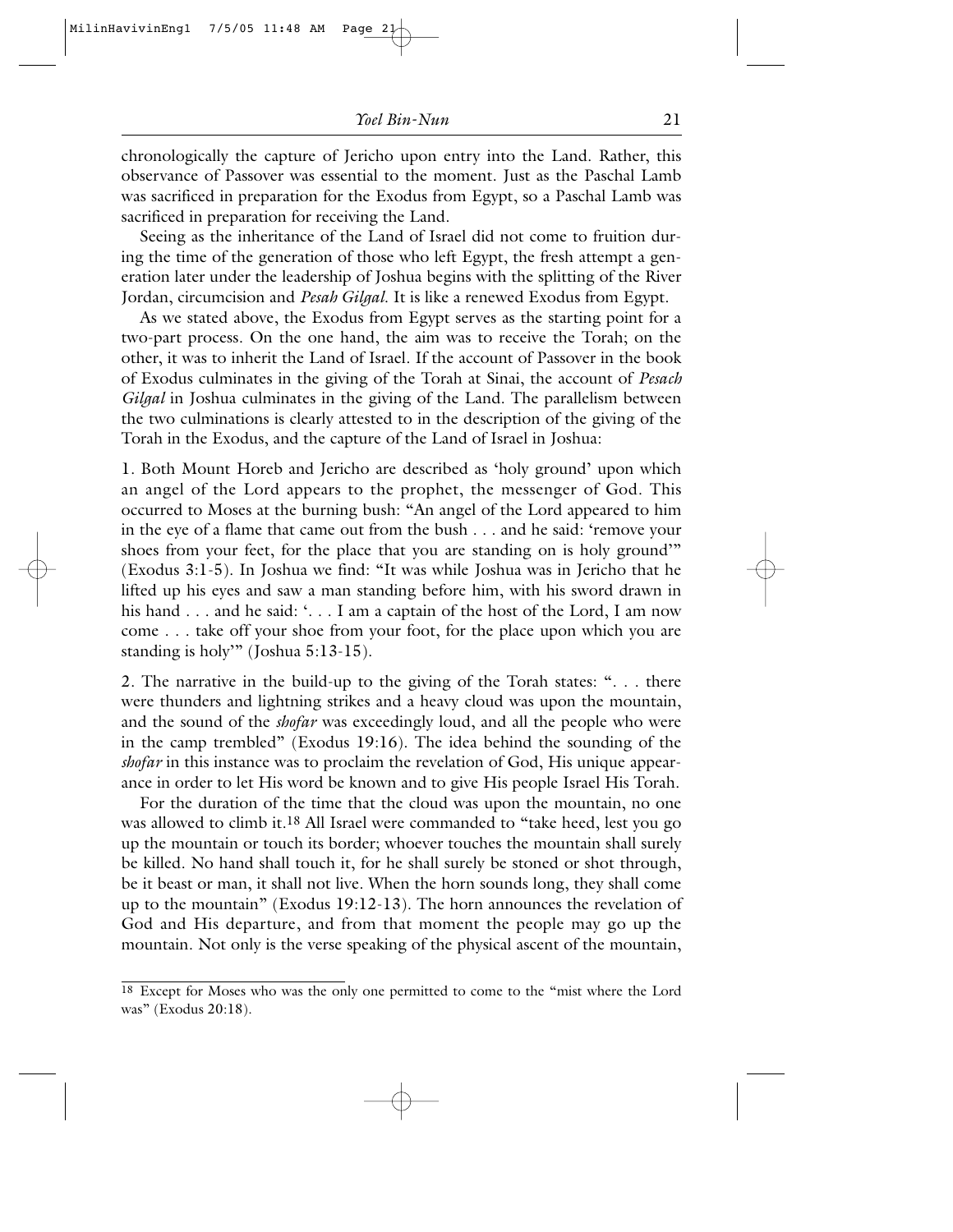but also of a spiritual climb, that is, actualizing all that was hidden at the marvel that was the giving of the Torah and the Ten Commandments, that contain within them the core for the whole of the Torah.

A short examination of the Book of Joshua will show that a similar and indeed parallel event is described, although in this instance the subject is the conquest and giving of the Land to the Children of Israel. Everything that takes place in the wars of conquest after Jericho should be viewed as the actualization of the potential of the first, defining event, in Jericho, with the appearance there of the Divine Presence.

In parallel with the *shofar* at the beginning of the giving of the Torah at Mount Sinai and the sounding of the horn at the end, so it was in Jericho: "Let all your troops march around the city and complete one circuit of the city, and so you shall do for six days . . . On the seventh day march around the city seven times, with the priests blowing on the horns. And when a long blast is sounded on the horn, as soon as you hear the sound of that horn, all the people shall give a mighty shout and the city wall will collapse, and all the people shall advance, every man straight ahead" (Joshua 6:3-5). These verses are parallel in content and style to the giving of the Torah, and this includes also the parallel of the six days and the seventh day: "The presence of the Lord rested on Mount Sinai and the cloud hid it for six days. On the seventh day He called to Moses from the midst of the cloud" (Exodus 24:16). It is interesting to note that according to opinions frequently stated in the Midrash, the two events—the giving of the Torah and the conquest of Jericho – took place on *Shabbat* itself.

The main explanation for the parallelism is that at Jericho, like at Mount Sinai, the appearance and descent of the Divine Presence is portrayed as an event whose essence is God's judgment—upon Israel in one instance and upon the Land of Canaan and its inhabitants in the other instance, for "the sin of the Amorite is complete" (cf. Genesis 15:16) ". . . the Ark of the Lord, sovereign of all the earth" (Joshua 3:13), that circles the city and the blast of "the priests bearing the seven ram's horns in front of the Ark of the Lord" (*ad loc* 6:13) are the cry that "For the Lord Most High is awesome, great king over all the earth . . .God is seated on His holy throne" (Psalms 47:3,10) and that ". . . a ruling of the God of Jacob" (*ad loc* 81:5). Therefore, at that time it is "holy ground!"

It may also be possible to explain the description of the city in this light: "Jericho was shut up tight because of the Israelites, no one could leave or enter" (Joshua 6:1)—not only because of the technical difficulty of the closed gates, but also because the place of the appearance of the Divine Presence was removed from the domain of man, just as it was at the time of the giving of the Torah: "set bounds around the mountain and sanctify it" (Exodus 19:23) ". . . lest they break through to gaze at the Lord and many of them perish" (*ad loc* v. 21) and therefore no man could approach the city. The blast of the ram's horn, similar to that at Mount Sinai, is the signal that the appearance of the Divine Presence has ended, the judgment of the nations has been completed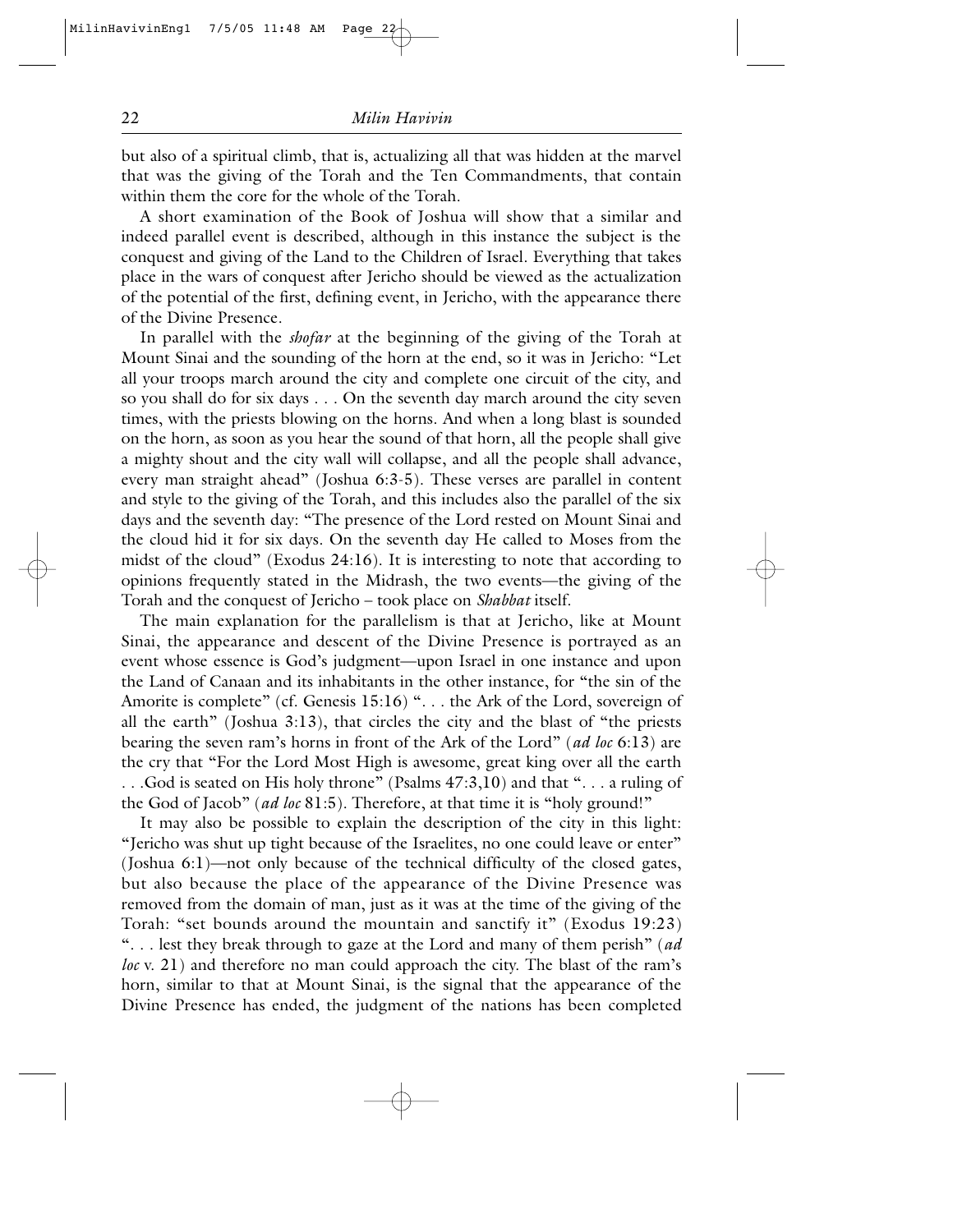and the verdict has been decreed—the Holy One, blessed be He, has taken from them the Land of Canaan and given it to the ones who found favor in His eyes. From now on, the Israelites are permitted, and indeed obligated, to go up to the place that the Lord has said, for there is a God among them, and therefore they will not be beaten back by their enemies.

All that happened afterward to the thirty-one Canaanite kings is the actualization of the decree given at Jericho, and therefore the Midrash viewed all the kings as having been concentrated in Jericho when, by the hand of God, it fell— For the Lord Most High is awesome, great king over all the earth. He subjects peoples to us, and nations at our feet. He chose heritage for us, the pride of Jacob whom He loved, *Sela*" (Psalms 47:3-5).

Let us return to our main discussion. We find that the Day of the Bringing of the First Fruit, fifty days after Passover, expresses the essence of both the beginning of the harvest in Israel, and the Exodus from Egypt—both from the perspective of the giving of the Torah and from the perspective of the giving of the Land of Israel. Furthermore, both perspectives are already connected in Scripture, and not merely in the works of the Sages.

Therefore, the uniqueness of the day is in the two, specifically leaven loaves, in which no *matzah* is to be found. This is a sign that the Exodus from Egypt has been completed. It is the time to set the festive table and celebrate the completion of the Exodus and of the counting of the harvest in the place of rest and inheritance, and to bring the leaven bread that is waved before the Lord, the first fruits, as a unique public offering, from the land west of the Jordan.

#### INDIVIDUAL BRINGING OF FIRST FRUITS

The public bringing of the first fruit is obviously connected to the individual bringing of first fruits that one may begin to bring from this day forth, and to the scriptural passage that is recited at the same time: "It shall be when you enter the land that the Lord your God is giving you as an inheritance and you possess it and settle in it, you shall take some of every first fruit of your land. . . . You shall go to the priest in charge at that time and say to him: 'I acknowledge this day before the Lord your God that I have entered the land that the Lord swore to our fathers to give us'" (Deuteronomy 26:1-3). The core of this festive statement is the declaration that the process has also come to end for the individual: "You shall then recite as follows before the Lord your God: 'My father was a fugitive Aramean. He went down to Egypt. . . . The Egyptians dealt harshly with us. . . . We cried to the Lord, God of our fathers. . . . The Lord freed us from Egypt with a mighty hand. . . . He brought us to this place and gave us this land, a land flowing with milk and honey. And now I bring the first fruits of the land which you, O Lord, have given me.' You shall leave it before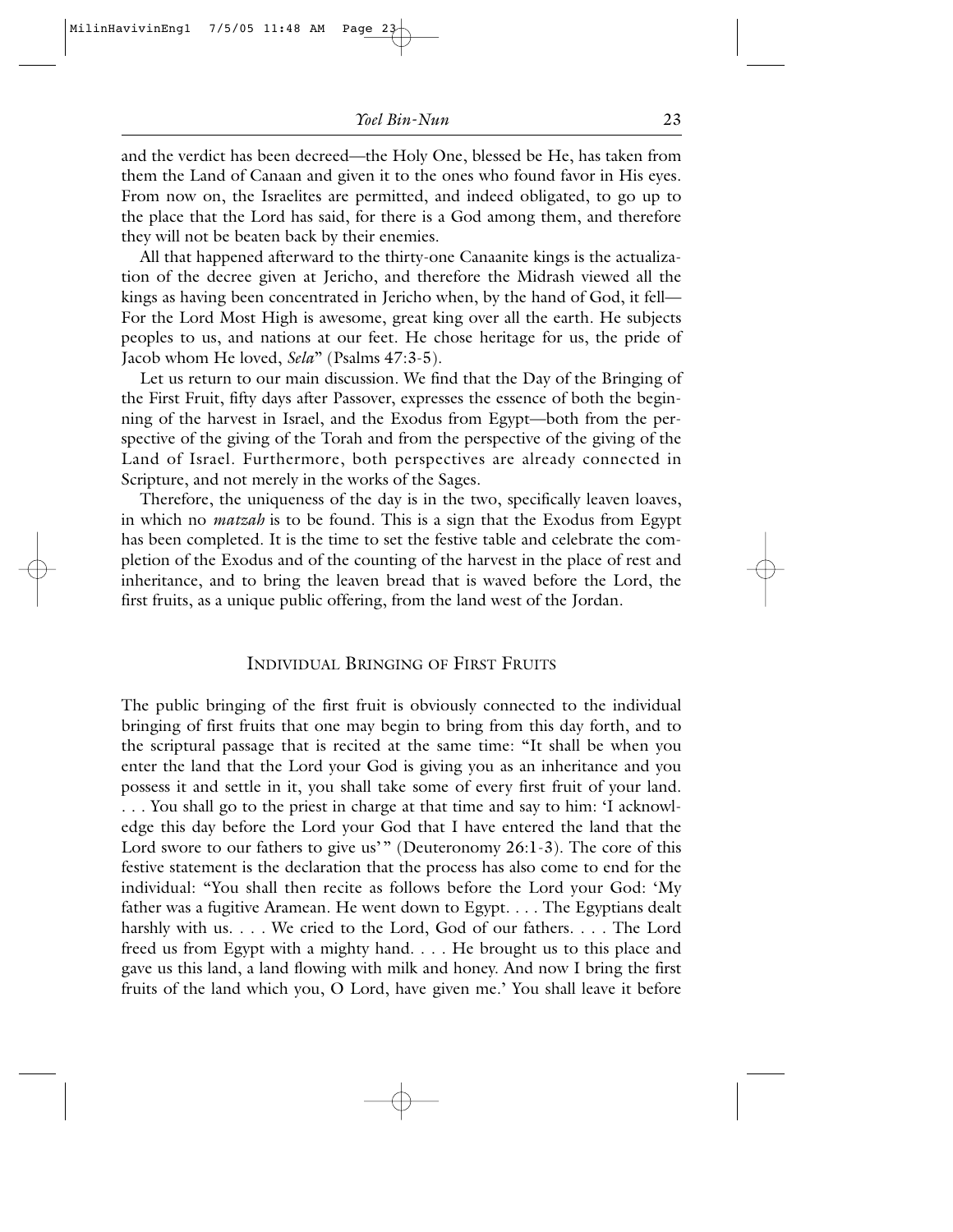the Lord your God and bow before the Lord your God. You shall rejoice in all the good that the Lord your God has given to you and your household, you and the Levite and the stranger that is within your midst" (*ad loc* 5-11).

This is neither the prayer nor the supplication of a lowly man standing in the doorway, nor is there any distress in the declaration. Rather it is a festive declaration, a 'retelling' from the position of richness, ability and the power of 'one who has'. The person exclaims that all is good, though at the same time he must remember and state his origins, the place from where the long and difficult process began, from where it is that he has fields and fruits that his forefathers did not have. He declares that all that he has comes from the Master of the Universe who took his forefathers out of Egypt, and it is He who gave him fruits in his field, the land of his inheritance, the inheritance of our forefathers.

This is an essential expansion of the blessings recited before and after meals. There we bless God "who brings forth bread from the land" and "for the land and for the food," and here we expand the theme and say for the land that the Lord gave us after taking us out of Egypt as a nation, and for the field and fruits that God gave the individual who now brings them and who now recites this passage. In this there is a clearly expressed connection between the belief in the Lord, God of Israel, from the national/historical perspective of the Exodus from Egypt, and in the belief in God from the religious/cosmic perspective as the One who feeds and nourishes the world. These characteristics are entrenched in the basic duality of the Hebrew calendar and of the festivals. The dual contents of the bringing of the first fruits and the Exodus from Egypt are therefore explained in the passage recited upon the bringing of the first fruits.

In this, the difference between the bringing of the first fruits and prayer are emboldened: "A prayer of the lowly man when he is faint and pours forth his plea before the Lord" (Psalms 102:1), "the prayer of the destitute" (*ad loc* v. 18) that is said as a cry for help "on a day of trouble" (*ad loc* v. 3) out of distress and a sense of helplessness. As opposed to this, the sweet, ripe, leaven, first fruit that is never offered as a sacrifice upon the altar, brings with it the passage of 'the first fruits' that is recited as a 'retelling' out of a position of wealth and happiness: "You shall rejoice in all the good that the Lord your God has given to you and your household" (Deuteronomy 26:11).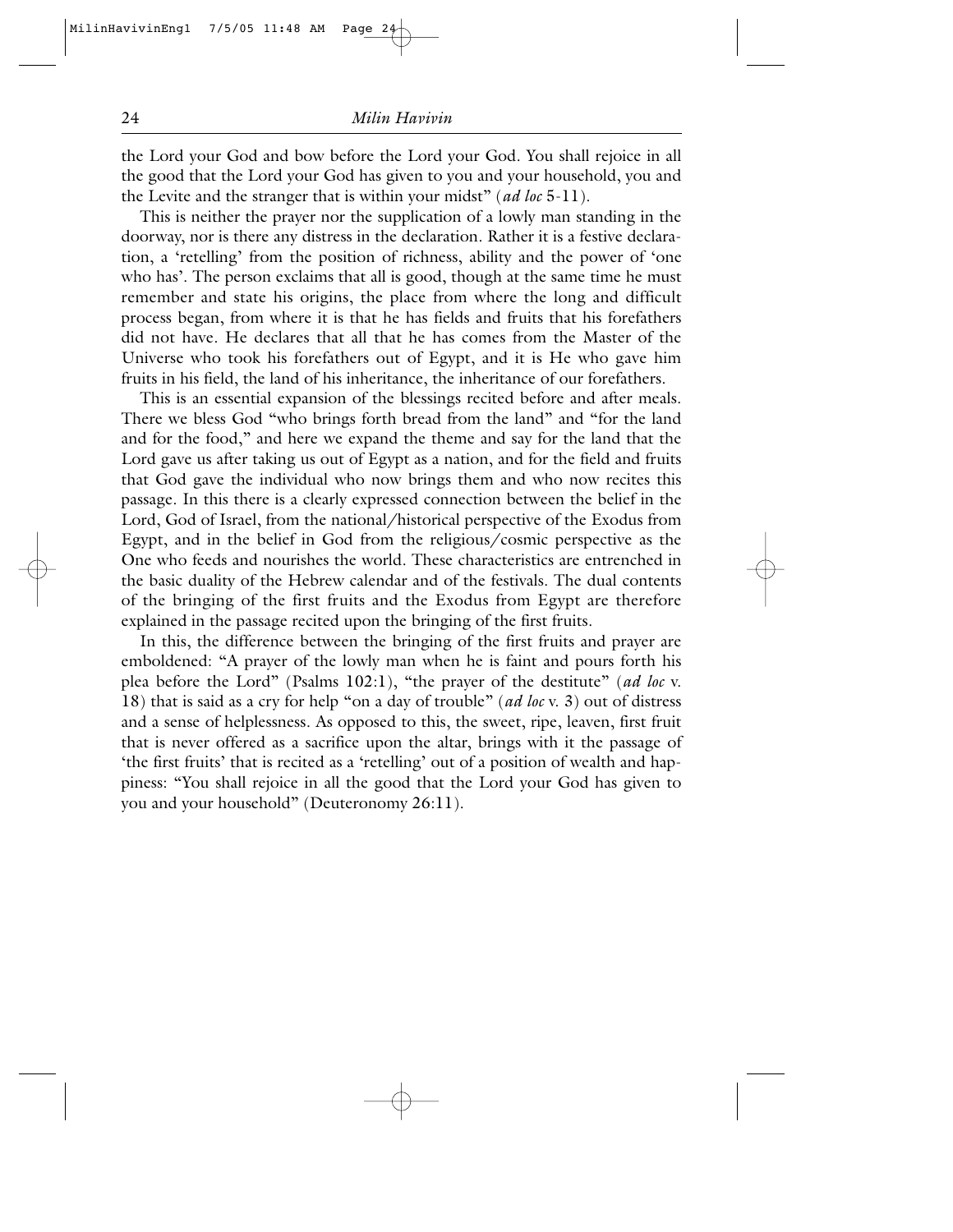Rabbi Dov Linzer is the Rosh Yeshiva of Yeshivat Chovevei Torah Rabbinical School and the Chair of the Yeshiva's Departments of Talmud and Jewish Law.

# ON THE *MITZVOT* OF NON-JEWS: AN ANALYSIS OF *AVODAH ZARAH* 2B-3A

## Rabbi Dov Linzer

### I. *THE SUGYAH*

Non-Jews are commanded to observe the seven Noahide laws.1 A logical corollary of this is that they are to be rewarded for their performance of these *mitzvot*, and held liable for transgressing them.2 This assumption, however, is brought into question by the *sugyah* around the statement of Rav Yosef in *Avodah Zarah* 2b-3a (paralleled in *Bava Kama* 35a):

מיד אומר להם הקב"ה: הראשונות ישמיעונו, שנא': (ישעיהו מג) וראשונות ישמיענו, שבע מצות שקיבלתם היכן קיימתם! ומנלן דלא קיימום? דתני רב יוסף: (חבקוק ג) עמד וימודד ארץ ראה ויתר גוים, מאי ראה? ראה ז' מצות שקבלו עליהן בני נח ולא קיימום, כיון שלא קיימום עמד והתירן להן. איתגורי איתגור? א"כ מצינו חוטא נשכר! אמר מר בריה דרבינא: לומר, שאף על פי שמקיימין אותן - אין מקבלין עליהם שכר.

<sup>1</sup> *Tosefta Avodah Zarah* 8:4; *Sanhedrin* 74b

<sup>2</sup> The idea of a world of future reward and punishment for non-Jews is consistent with the position that righteous non-Jews have a portion in the World-to-Come (*Tosefta Sanhedrin* 13:2; *Sanhedrin* 105a). It is *prima facie* difficult to understand how the opposing position, that even the righteous amongst the non-Jews has no share in the World-to-Come, can explain the significance of Noahide *mitzvot* for a non-Jew. The answers to this question are beyond the scope of this paper, but we can immediately suggest three possible solutions: (1) The phrase "World-to-Come" may not refer to the totality of future metaphysical reward, but only one aspect of it; (2) The primary focus of the Noahide laws might be to enforce behavior on this world and do not suggest a metaphysical religious system for non-Jews and (3) While assured no future reward, non-Jews might suffer different degrees of punishment for the degree of their transgressions. The last two approaches approximate – and even exceed – the position of Rav Yosef that we will discuss below. Nevertheless, while Rav Yosef's position is adopted in the Talmud and assumed to be normative, the harsh position denying the World-to-Come to non-Jews is never endorsed by the Talmud and Rambam (*Hilkhot Teshuvah* 3:5 and *Hilkhot Melakhim* 8:11) explicitly rules against it.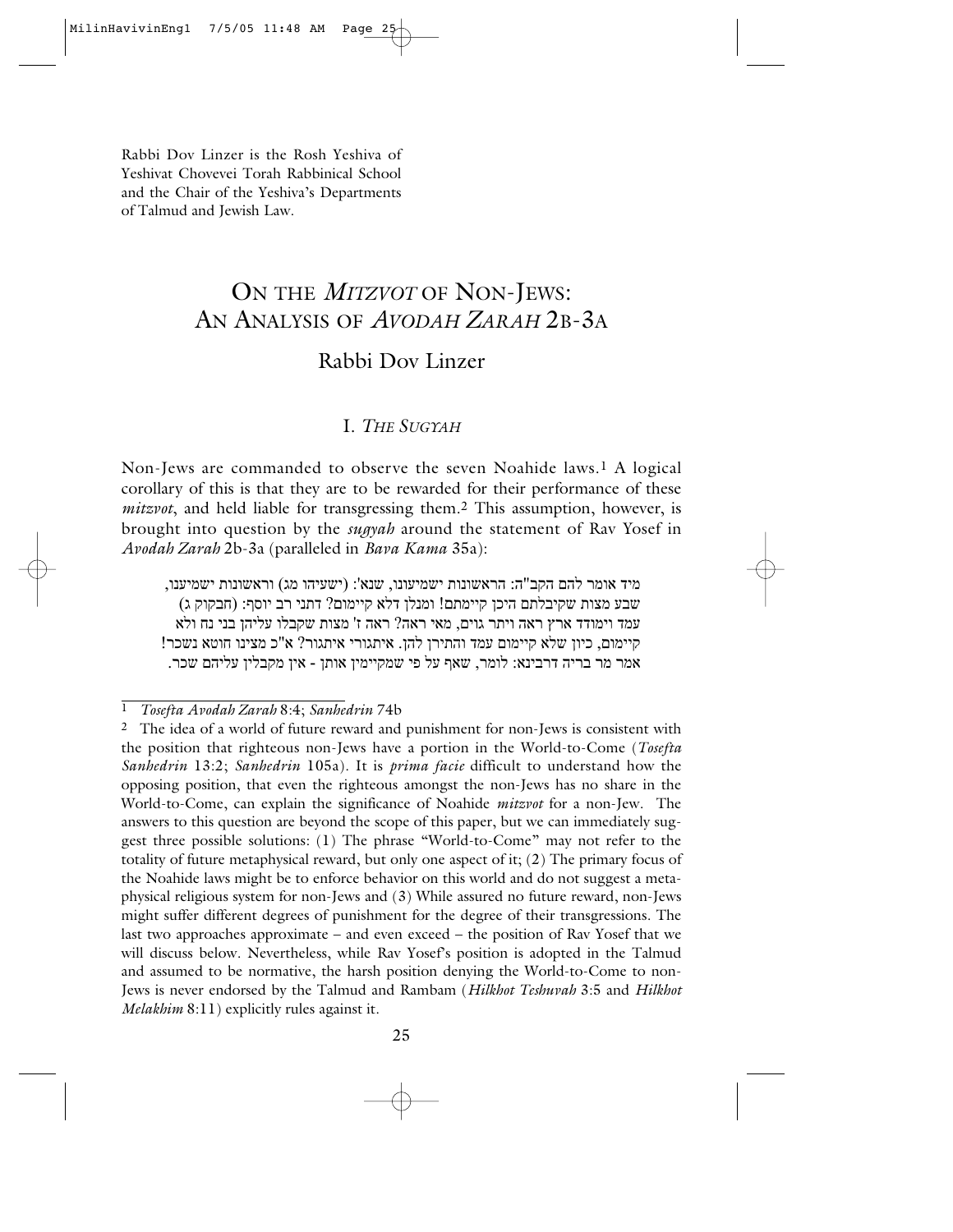Thereupon the Holy One, blessed be He, will say to them [the non-Jewish nations in the End of Days]: "Let us then consider the happenings of old," as it is said, 'Let them announce to us former things,' (Isaiah 43:9) "There are seven commandments which you did accept. Did you observe them?!"

And how do we know that they did not observe them? For R. Yosef taught: " 'He stands and shakes the earth, He sees and makes the nations to tremble (*va'yatter*).' (Havakuk 3:6) What did He see? He saw that the nations did not observe even the seven precepts which the sons of Noah had taken upon themselves, and seeing that they did not observe them, He stood up and released (*hitir*) them therefrom."

Then they benefited by it! According to this it pays to be a sinner! Said Mar bar Ravina: "The release from those commands only means that even if they observed them they would not be rewarded."3

According to Mar bar Ravina's understanding, non-Jews now have the worst of both worlds: they are still held responsible for their transgressions, but no longer receive any reward for their fulfillment of the *mitzvot*. No explanation is given for the harshness of this decree, neither for its inherent logic nor for why all future non-Jews should suffer for the transgressions of non-Jews at one stage in history. However, the Talmud does not let this position stand, not due to any inherent problems with it, but because it contradicts a position of Rabbi Meir:

ולא? והתניא, היה רבי מאיר אומר: מנין שאפילו גוי<sup>4</sup> ועוסק בתורה שהוא ככהן גדול? תלמוד לומר: אשר יעשה אותם האדם וחי בהם (ויקרא יח), כהנים לוים וישראלים לא נאמר אלא האדם, הא למדת, שאפילו עובד כוכבים ועוסק בתורה - הרי הוא ככהן גדול! אלא לומר לך, שאין מקבלין עליהם שכר כמצווה ועושה אלא כמי שאינו מצווה ועושה, דאמר ר' חנינא: גדול המצווה ועושה יותר משאינו מצווה ועושה.

But do they not receive reward? Is it not taught: R. Meir used to say, "Whence do we know that even a non-Jew who studies the Torah is equal to a High Priest? From the following verse: 'Ye shall therefore keep My statutes and My ordinances which, if a man do, he shall live by them.' (Leviticus 18:5). It does not say 'If a Priest, Levite, or Israelite do, he shall live by them,' but 'a man'; here, then, you can learn that even a non-Jew who studies the Torah is equal to a High Priest!"

<sup>3</sup> Translations of Talmud text largely follow Soncino, with some adaptations.

<sup>4</sup> The term *oved kokhavim* found in the printed Vilna shas is a later emendation. The original term is either *goy* as attested to in *Dikdukei Sofrim, ad. Loc.,* or *nokhri*, as appears in the parallel *sugyah* in *Bava Kamma* 38a and *Sanhedrin* 59a.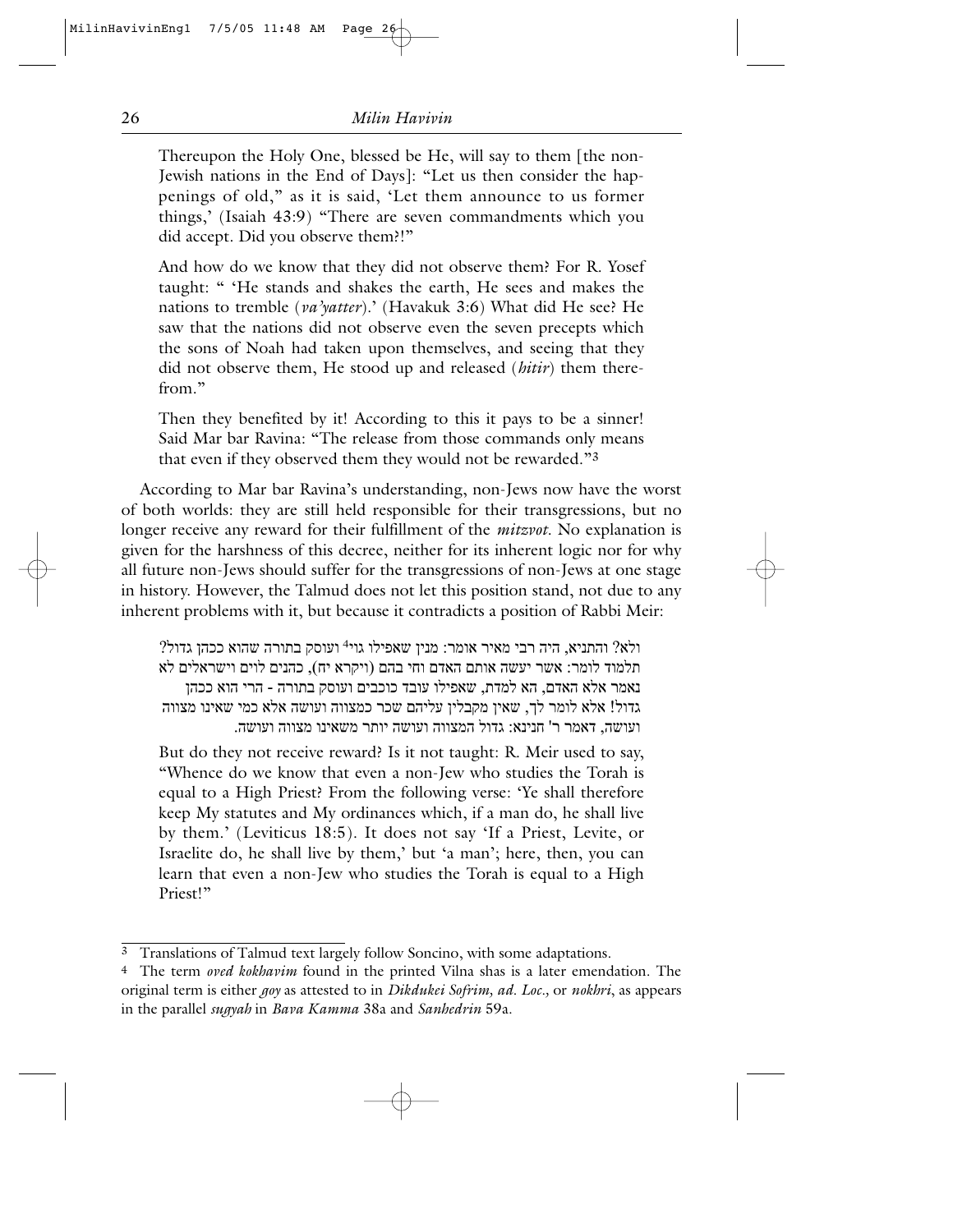*Dov Linzer* 27

What is meant, then, [by Mar bar Ravina] is that they are rewarded not as greatly as one who does a thing which he is commanded to do, but as one who does a thing which he is not commanded to do. For, R. Hanina said: He who is commanded and does is greater than he who is not commanded and does.

The two statements are reconciled by modifying Mar bar Ravina's position to allow that non-Jews receive at least partial reward for their fulfillment of their *mitzvot*. While this answer does not seem to fully accommodate R. Meir's position that a non-Jew can become like the High Priest, which would seem inconceivable if he is always considered on the lower level of 'one who is not commanded and does,' the Talmud is satisfied with this answer, and it is with this that the current *sugyah* ends.

Rabbi Meir's position appears again in the *sugyah* in *Sanhedrin* (59a), this time in conflict with a position of Rabbi Yohanan:

ואמר רבי יוחנן: נכרי שעוסק בתורה חייב מיתה, שנאמר תורה צוה לנו משה מורשה -לנו מורשה ולא להם. מיתיבי, היה רבי מאיר אומר: מניין שאפילו נכרי ועוסק בתורה שהוא ככהן גדול - שנאמר אשר יעשה אתם האדם וחי בהם, כהנים לויים וישראלים לא נאמר, אלא האדם. הא למדת: שאפילו נכרי ועוסק בתורה הרי הוא ככהן גדול! -התם בשבע מצות דידהו.

R. Yohanan said: "A non-Jew who studies the Torah deserves death, for it is written, "Moses commanded us a law for an inheritance"—it is our inheritance, not theirs . . ." An objection is raised: R. Meir used to say, "Whence do we know that even a heathen who studies the Torah is as a High Priest? From the following verse: 'Ye shall therefore keep My statutes and My ordinances which, if a man do, he shall live by them.' (Leviticus 18:5). It does not say 'If a Priest, Levite, or Israelite do, he shall live by them,' but 'a man'; here, then, you can learn that even a non-Jew who studies the Torah is equal to a High Priest!"

That [study of Torah] refers to their own seven laws.

Rather than assume that the two opinions conflict, the Gemara chooses to reconcile them by further limiting Rabbi Meir's opinion. A non-Jew's study of Torah is only of value—nay, only permitted!—when such Torah study is relevant to his seven Noahide laws.

The result of the two Talmudic discussions, then, is that non-Jews nowadays are still held responsible for their transgressions, but receive only partial reward for their fulfillment of the seven Noahide *mitzvot*. They are rewarded for their Torah learning, but only insofar as this is related to their Noahide *mitzvot*, and such merit is likewise only partial at best. In short, we are left with quite a low estimation of the religious worth of the Noahide mitzvot and Torah learning of non-Jews.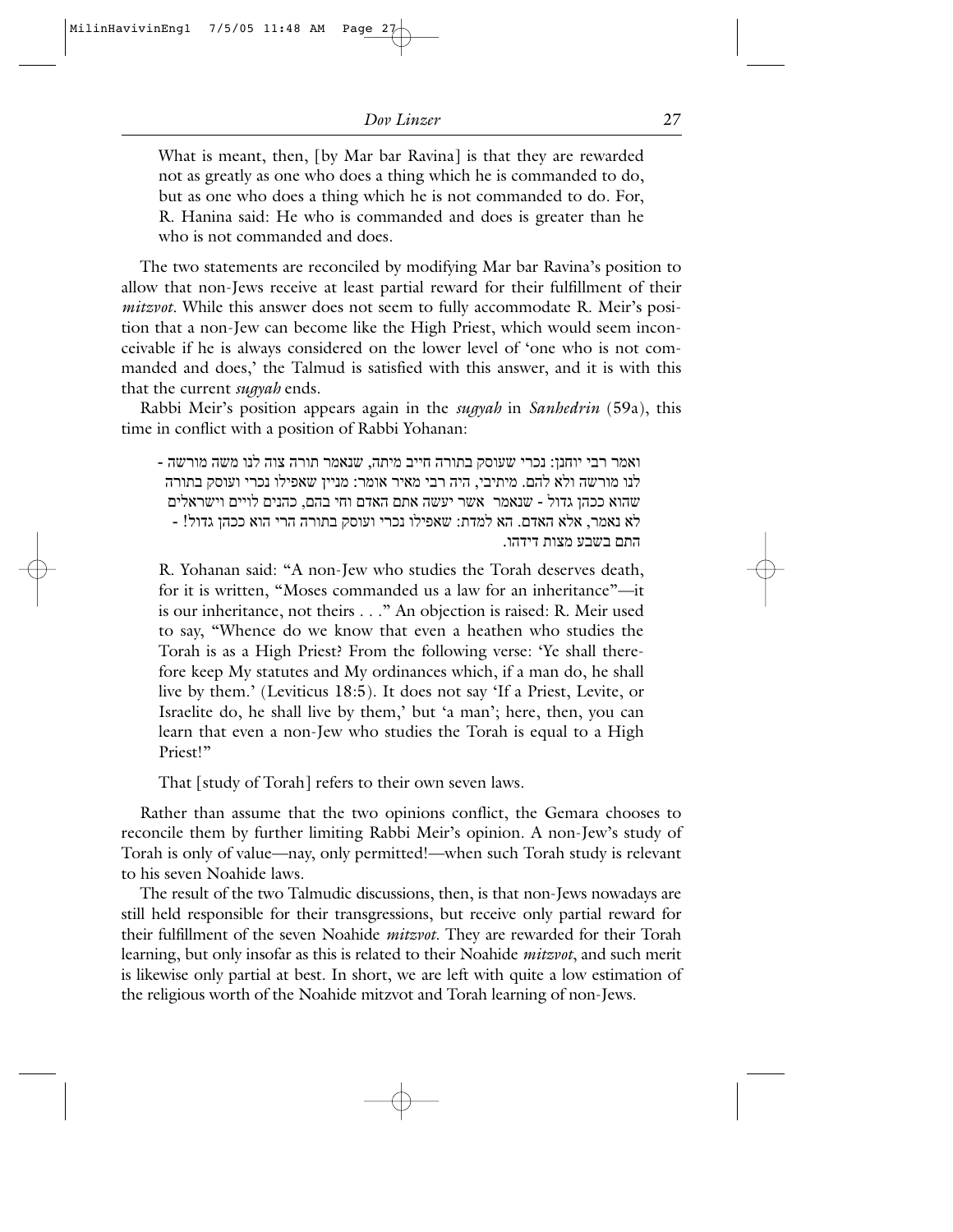## II. PARTICULARISM AND UNIVERSALISM

The Gemara, in arriving at its conclusion, has leveled out the differences between the different opinions—in particular, between that of Rabbi Meir on the one hand, and those of R. Yohanan and Mar bar Ravina on the other hand. However, if we look at Rabbi Meir's opinion in isolation and in its original location, a completely different picture takes shape. Rabbi Meir's opinion is quoted in full in the Sifra on Leviticus 18:5, there attributed to Rabbi Yirmiyah:

"אשר יעשה אותם." היה רבי ירמיה אומר אתה אומר מנין אפילו גוי ועושה את התורה הרי הוא ככ"ג תלמוד לומר "אשר יעשה אותם האדם וחי בהם," וכן הוא אומר "וזאת תורת הכהנים והלויים וישראל" לא נאמר כאן אלא "וזאת תורת האדם ה' אלהים" וכן הוא אומר "פתחו שערים ויבא כהנים ולויים וישראלים" לא נאמר אלא "ויבא גוי צדיק שומר אמונים" וכן הוא אומר "זה השער לה' כהנים לווים וישראלים" לא נאמר אלא "צדיקים יבאו בו" וכן הוא אומר "רננו כהנים לויים ישראלים" לא נאמר כאן אלא "רננו צדיקים בה'" וכן הוא אומר "הטיבה ה' לכהנים ללויים לישראלים" לא נאמר כאן  $^5$ לא "הטיבה ה' לטובים" הא אפי' גוי ועושה את התורה הרי הוא ככהן גדול

"[You shall observe My edicts and laws] that a man shall do [and live by them]" (Leviticus 18:5). Rabbi Yirmiyah says: From where do we know that even a non-Jew who observes the Torah is like a High Priest? The verse teaches, "that a *man* shall do them and live by them."

Similarly, it does not say, "And this is the Torah . . . of Priests, Levites and Israelites' but rather it says, "And this is the Torah of *man*, O Lord God" (Sam II, 7:19).

Similarly it does not say, "Open up ye gates . . . that Priests, Levites, and Israelites may enter' but rather it states, "that *the righteous nation* (*goy*) who keeps the faith may enter" (Isaiah 26:2).

Similarly, it does not say, "This is the gate of God . . . and let the Priests, Levites, and Israelites enter therein' but rather it states, "and let the *righteous* enter therein" (Ps. 118:20).

Similarly, it does not say, "Rejoice . . . Priests, Levites, and Israelites' but rather it states, "Rejoice *the righteous* in God." (Ps. 33:1).

<sup>5</sup> See Tosafot (*Sanhedrin* 59a, s.v*. Ela)* who notes that some texts of the Gemara *Sanhedrin* have this statement in the name of R. Yirmiyah. Similarly, *Dikdukei Sofrim* on *Bava Kama* 38a, records a text from *Aggadat haTalmud* that has 'R. Yirmiyah' instead of 'R. Meir.'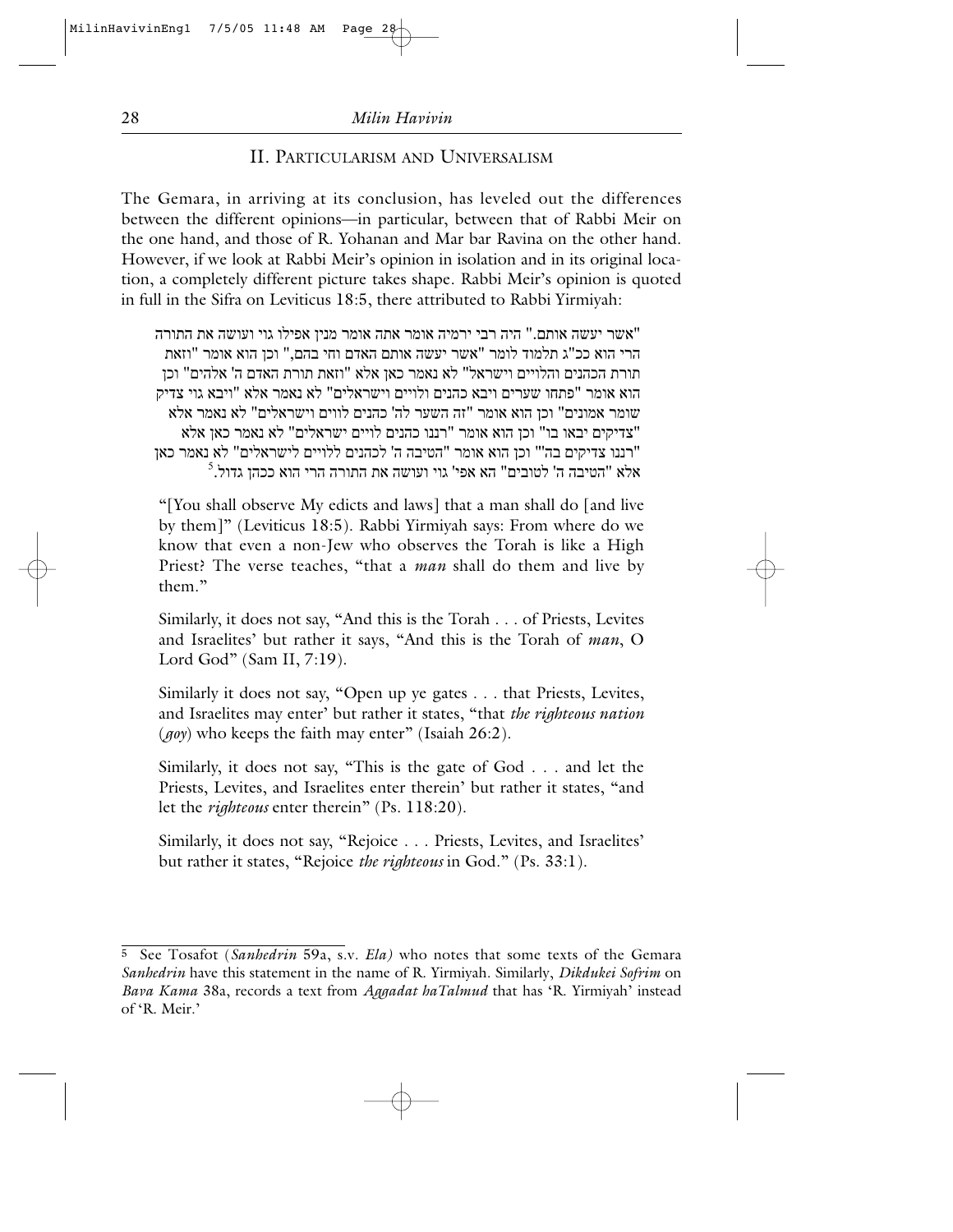*Dov Linzer* 29

Similarly, it does not say, "God does good . . ." 'to the Priests, Levites, and Israelites" but rather it states, "God does good to *those who are good*." (Ps. 125:4).

From this we learn that even a non-Jew who observes the Torah, behold he is like a High Priest.

This passage differs from that in the Talmud in two striking ways. The first is its length and the boldness of its position. It is clear that Rabbi Yirmiyah is not merely engaging in straightforward exegesis based on the Torah's use of the term *adam* in one verse. The quote of verse after verse, at times expounding on the word *adam*, at times on the word *tzaddik*, at times on the word *goy*, and at times on the word *tovim* make it clear that a larger theory is behind this exegesis.

The fact that this passage is more theologically-driven than verse-driven is made clear from the quote from Isaiah 26:2. We are told that "Open the gates, that the righteous nation (*goy emunim*) which keeps the truth may enter in" refers to non-Jews. From its Biblical context this is clearly not the case. As the previous verse makes clear, the referent here is Israel: "On that day shall this song be sung in the land of Judah; We have a strong city; salvation will God appoint for walls and bulwarks." Although the contextual meaning is clear, Rabbi Yirmiyah seizes on the word *goy*, "nation," and interprets it to refer to the non-Jew. It seems inescapable that Rabbi Yirmiyah has an inclusive theology, one that unhesitatingly recognizes that even a non-Jew can live a life of religious merit as much as any Jew, and he finds verse after verse that—with some creative reading—can prove his point.6

This approach would also address the question raised in the Rishonim of whether non-Jews are included in the phrase *adam*. Both Rashi (*Sanhedrin* 59a, s.v. *ha'adam)* and Tosafot Rid (*Avodah Zarah* 3a, *mahadura kamma,* s.v. *haya*) assert that this is a debate between R. Meir, who reads this term inclusively, and Rabbi Shimeon (*Yevamot* 61a) who reads it in an exclusive fashion. Tosafot (*Avodah Zarah* 3a, s.v. *Kohanim*, and *Sanhedrin* 549a, s.v. *Ela*) quotes Rabbeinu Tam who famously distinguished between *adam* and *ha'adam*. What emerges from our preceding analysis is that even R. Yirmiyah/R. Meir does not adopt a strict exegetical methodology in determining the scope of the word "*adam*." Rather, all verses that contain terms that can be read to support his position will be read as such.

<sup>6</sup> The idea that a Tanna might start with a position and read it back into a verse, rather than derive his position from the verse, has already been articulated by Ramban regarding the hermeneutics of a *gezeira shava*. See Ramban, *Critique of Rambam's Sefer haMitzvot*, Principle 2, s.v. *Aval yesh im hamidot ha'elu tenaim*. For a discussion of contemporary scholarship on this topic, see Jay Harris, "Modern Students of Midrash Halakha", in *The Uses of Tradition*, ed. Jack Wertheimer, pp. 261-277, for further discussion (although I strongly disagree with his characterization both of Rambam's and of Ramban's positions). For theological *derashot* such as these, it is even easier to assume that the theology might be driving the *derashah*, and not the other way around.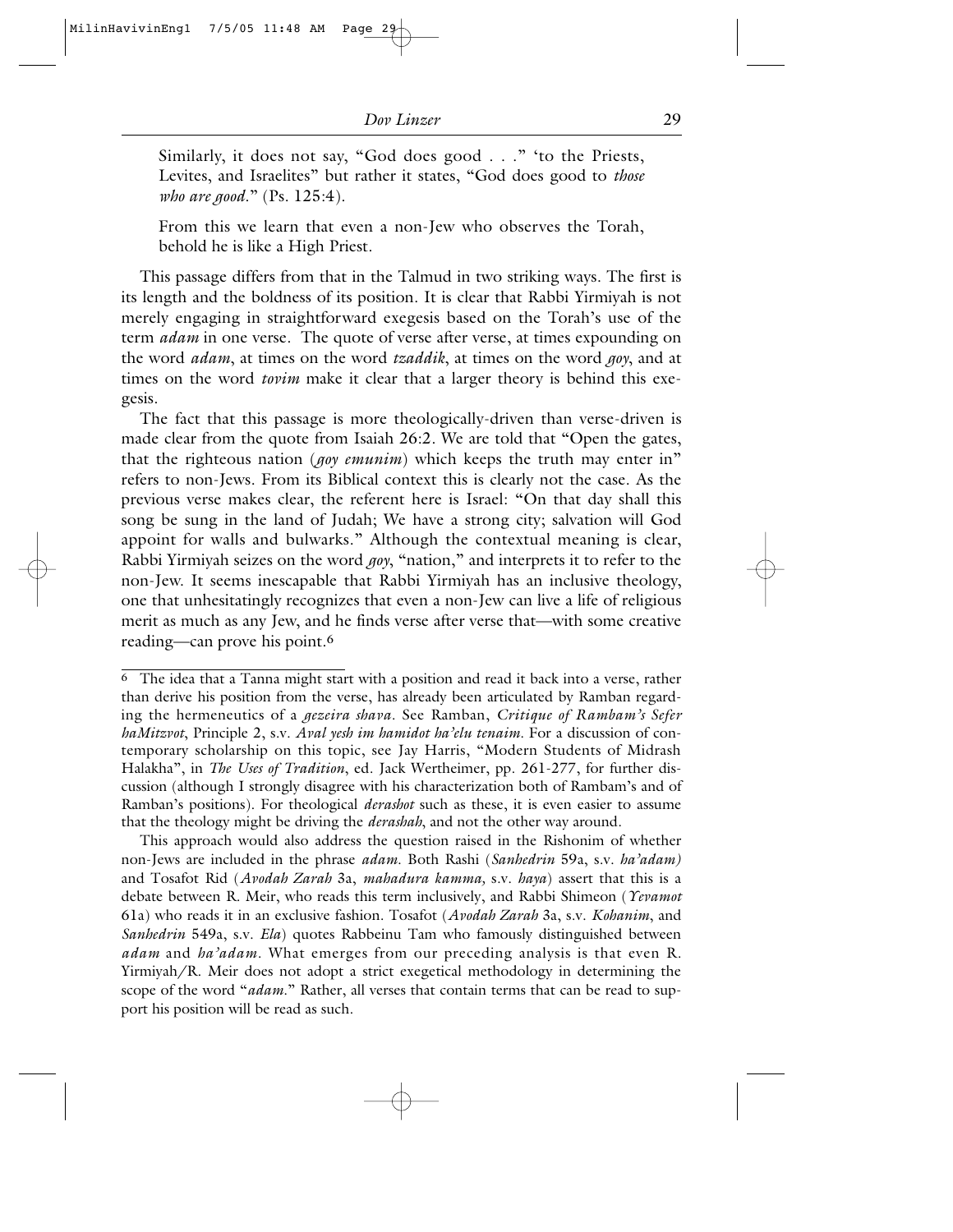Once we realize that Rabbi Yirmiyah's point of departure is his fundamental egalitarianism, we can appreciate another aspect of this passage, the comparison of the non-Jew to High Priest. This comparison seems directed at overturning the normal hierarchies present in the halakhic system. As the Mishnah (*Horiyot* 3:8) states:

A Priest takes precedence over a Levite, a Levite over an Israelite, an Israelite over a *mamzer*, a *mamzer* over a *netin,* a *netin* over a proselyte, and a proselyte over an emancipated slave.

In such a hierarchy, the non-Jew is of such little consequence he is not even mentioned. It is with this assumed background<sup>7</sup> that R. Yirmiyah states that even a non-Jew, who is at the very bottom of the hierarchy, can equal the High Priest, the one at the very top of the hierarchy, if he observes the Torah.

As if to underscore this point, the Sifra makes the constant refrain that "the verse does not say Priests, Levites, and Israelites . . ." This point seems, on the face of it, absurd. Of course the verse does not use that phrase; no verse in the entire Tanakh employs such a phrase! The point here then is not exegetical. Rather, Rabbi Yirmiyah's point is that we should learn from these verses that it is not the hierarchy that matters. When all is said and done, what matters is not whether a person is a Priest, a Levite, or an Israelite, what matters is if he or she is "righteous," is one who "keeps the faith" and a "good person."

R. Yirmiyah's statement presents us with two contrasting themes in Judaism. On the one hand, Judaism is a strongly hierarchical religion: one that distinguishes between Jew and non-Jew, and amongst Jews, between Priest, Levite, and Israelite. And on the other hand, the Torah clearly states that all people were created in the image of God, that God entered into a covenant with Noah, and, according to the prophets, that the nations will fully recognize God in the End of Days.

How are we to resolve this tension between hierarchy and universalism? Some Jewish thinkers come down strongly on the side of particularism and hierarchy, asserting that after Abraham, or after Sinai, God has largely given up on non-Jews. According to some, non-Jews have a lesser soul. According to others, any religious achievement of non-Jews is necessarily of lesser value. The latter attitude is certainly the upshot of the *sugyah* from *Avodah Zarah* that is under analysis and it is reflected in a terse statement of Radvaz. Commenting on Rambam's ruling that a non-Jew who observes the seven Noahide commandments has a portion in the World-to-Come, Radvaz states that "this portion is not in Gan Eden, for an uncircumcised person cannot enter there."8

<sup>7</sup> I am not taking a position on whether the Mishnah in *Horiyot* predated R. Yirmiyah. Regardless of this point, it is fair to assume that the general hierarchal ranking attested to here was taken for granted.

<sup>8</sup> On *Hilkhot Melakhim* 8:11 (Frankel edition, from manuscripts).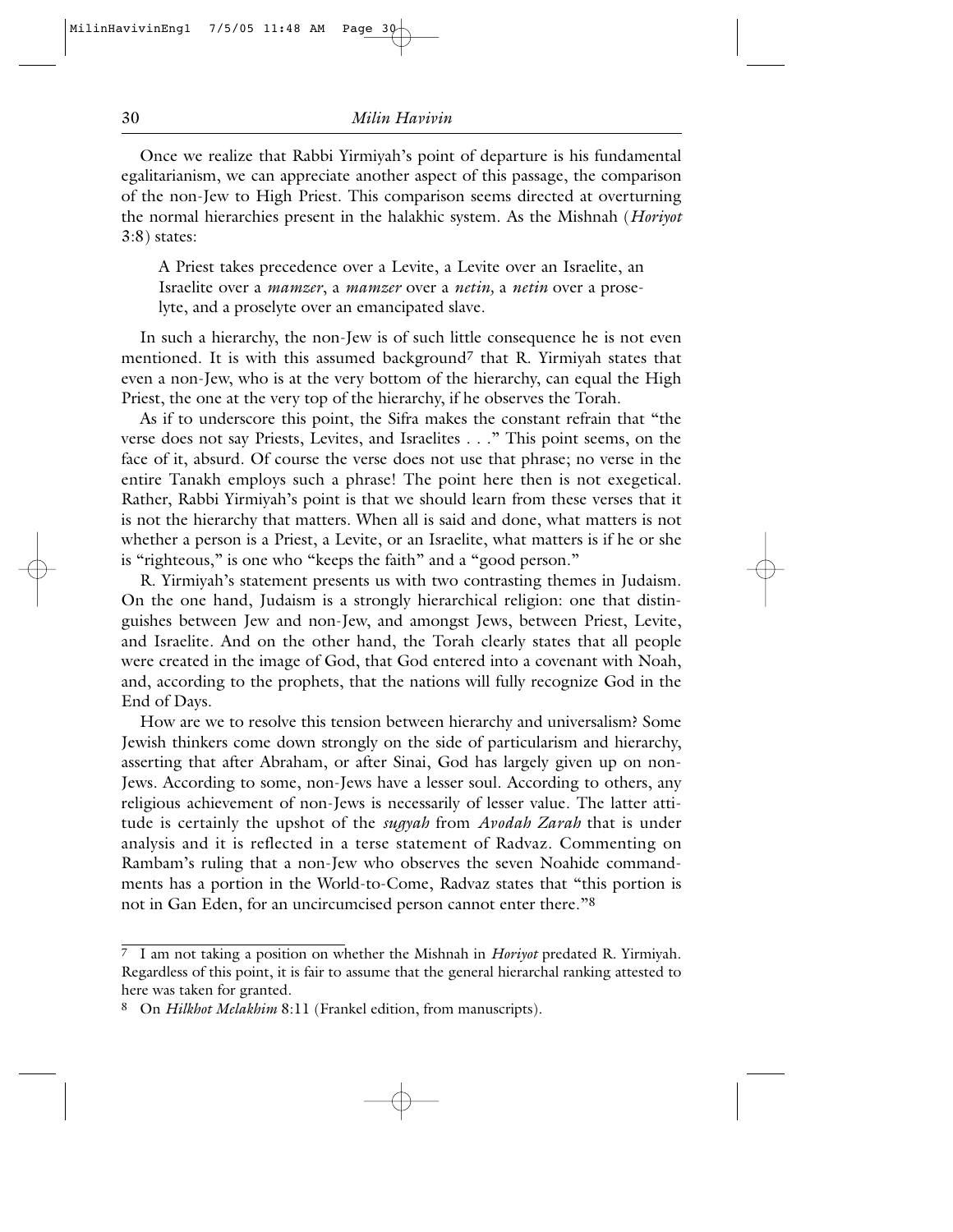*Dov Linzer* 31

It is also possible to come down on the side of universalism. One can understand that the concept of chosenness, and all the hierarchies that it entails, does not imply an ontological or metaphysical difference between Jew and non-Jew, but implies only that different roles have been assigned to these two groups. This role differentiation may not be an intrinsic good, but only a necessary means to arrive at the full realization of God's plan. I have long understood that implicit in the Adam-Noah-Abraham narrative is the story of a slow shift by God towards the recognition that the divine objective of creation could only be achieved through the (temporary) means of chosenness. Dr. David Berger recently articulated just this thought in a recent article:

Though the choice of Abraham and his descendants represents a short-term narrowing of God's focus, it seems highly improbable that it represents a permanent abandonment of the great aim of creation implied in all that went before. Rather, it is God's way of taking a longer, slower, surer path to the achievement of his universal objective. The messianic dream in its broadest and most inclusive version is implicit at the moment of creation—this, I think, is the meaning of the rabbinic vision of the pre-existing soul of the Messiah— as well as at the election of the father of Israel, who is also the father of a multitude of nations.9

If the hierarchies of Judaism are only instrumental, then no individual—Jew or non-Jew—would have more innate religious worth than any other. The only question to be asked is whether the Jew's additional responsibility to perform 613 *mitzvot*, rather than seven, affords him or her the opportunity for greater religious achievement than is available to the non-Jew. It seems reasonable that a Jew's added responsibility, sacrifice and observance should be considered of greater religious value than the comparatively easier life of an observant Noahide. Thus, many of those who come down on the side of universalism, would still be inclined to side to some degree with Radvaz, that—all other things being equal—some difference will exist between Jew and non-Jew in the future world.

I believe that R. Yirmiyah had a different understanding. If the entire difference between Jew and non-Jew is that the former are commanded in more *mitzvot*, then a non-Jew who chooses to perform those *mitzvot* could be as great as any Jew, even as great as the High Priest. This understanding requires bracketing R. Hanina's position that one who is commanded and performs is greater than one who is not commanded and performs, but inasmuch as this

<sup>9</sup> "Jews, Gentiles, and Egalitarianism," soon to be published by the Orthodox Forum. I thank Dr. Berger for making this article available to me.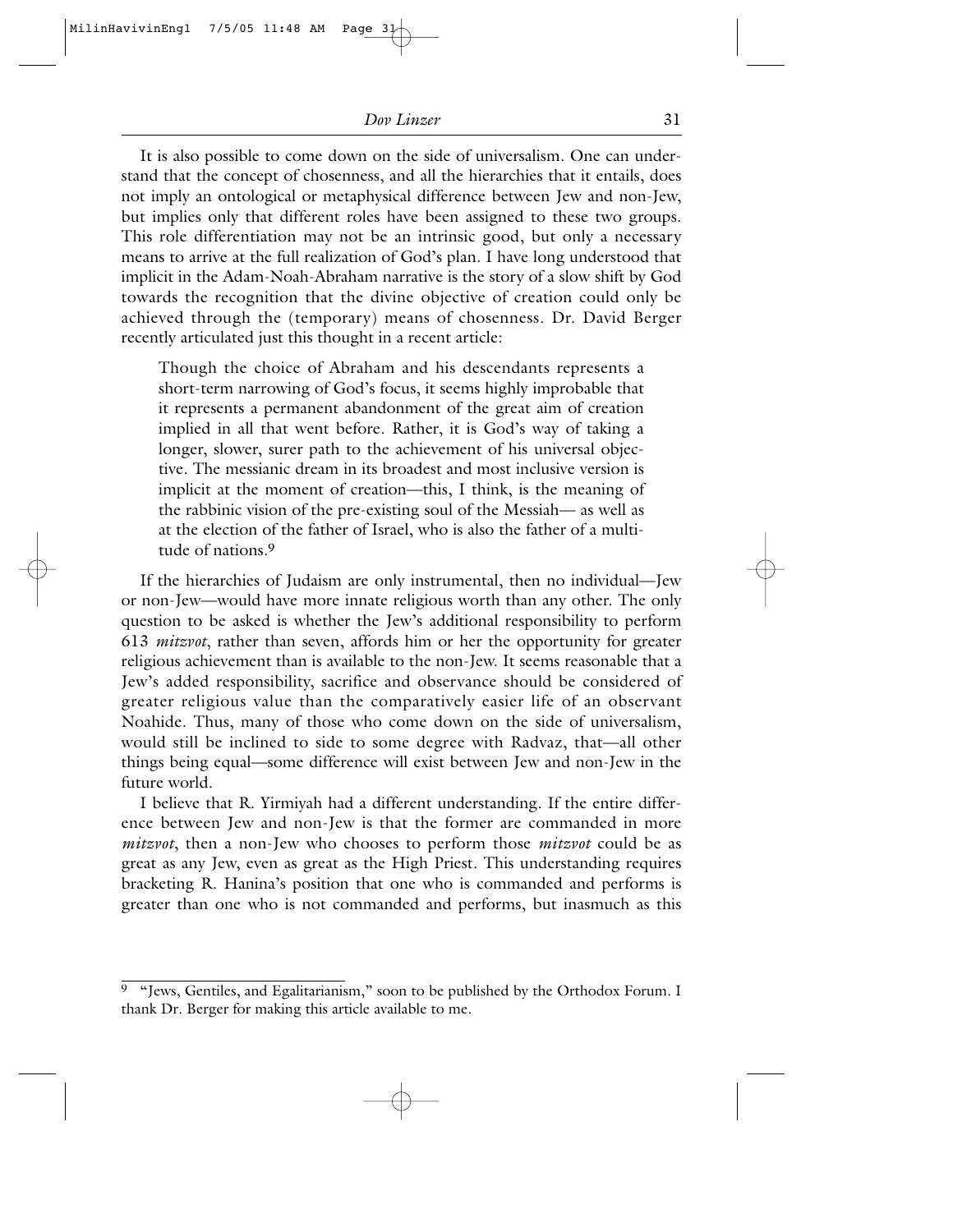position was not taken as a given even in the time of the Amoraim (cf. *Kiddushin* 31a),<sup>10</sup> such bracketing presents no problem to R. Yirmiyah.

### III. OBSERVING AND LEARNING TORAH

It is perhaps difficult to accept the idea that a non-Jew's performance of *mitzvot* should be given so much weight. Are not many of the *mitzvot* only meaningful within a Jewish context? It is instructive in this regard to see the fate of a similar position that was held by Rambam. Rambam in Mishneh Torah (*Hilkhot Milah* 3:7) hints at the idea that a non-Jew could do even the highly particularistic *mitzvah* of *milah* and receive reward. His statement is somewhat ambiguous and was interpreted otherwise by some Ahronim. Rabbi Moshe Feinstein, on the other hand, recognized the possibility that Rambam might be giving value to the non-Noahide *mitzvot* of a non-Jew, but rejected this reading as totally untenable because he found it theologically objectionable:

אבל בשמירת שבת ויו"ט והנחת תפילין וציצית וסוכה ולולב ושופר ואכילת כשרות וזהירה משעטנז וכדומה אין להם שום שכר ע"ז דאין שייכין כלל למצות אלו כיון דליתנהו בקבלת התורה ואינם מצות לדידהו כלל כדכתבתי שם. ואף דהדבר הזה מוכרח בסברא נראה מוכרח כן מרמב"ם...

But regarding Sabbath and Yom Tov observance, and laying *tefillin*, and wearing *tzitzit*, and *sukkah*, and *lulav*, and *shofar*, and eating kosher food, and not wearing *shatnez*, and all similar matters, a non-Jew would receive no reward for such observance, because non-Jews are totally excluded from these mitzvot, since they did not receive the Torah, and these are not in any means considered mitzvot for them, as I wrote earlier. And even though this point is self-evidently true, it can also be demonstrated from Rambam's writings. . . . (*Igrot Moshe*, *Yoreh Deah*, 2:7)

Rambam's position on the matter, however, is relatively clear in his Commentary to the Mishnah (*Terumot* 3:9) and is explicit in his responsum on the matter:

<sup>10</sup> "R. Joseph [who was blind] said: Originally, I thought, that if anyone would tell me that the *halakhah* agrees with R. Judah, that a blind person is exempt from the *mitzvot*, I would make a banquet for the Rabbis, seeing that I am not obliged, yet fulfill them. Now, however, that I have heard R. Hanina's dictum that he who is commanded and fulfils [the command] is greater than he who fulfils it though not commanded; on the contrary, if anyone should tell me that the *halakhah* does not agree with R. Judah, I would make a banquet for the Rabbis."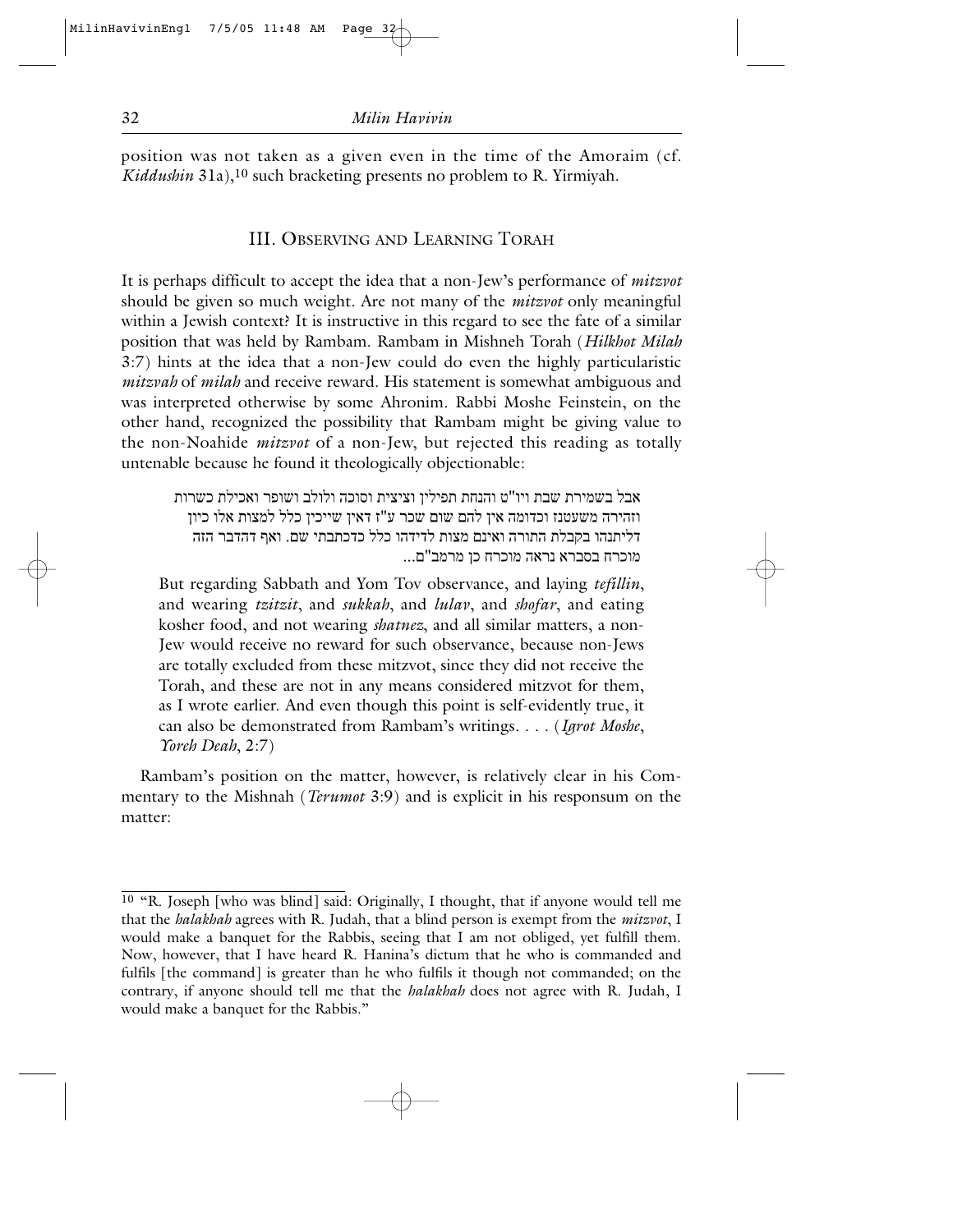*Dov Linzer* 33

מותר לישראל למול לגוי אם רוצה הגוי לכרות הערלה ולהסירה, לפי שכל מצוה שהגוי עושה נותנין לו עליה שכר, אבל אינו כמי שהוא מצווה ועושה, ובלבד שיעשנה כשהוא מודה בנבואת משה רבינו, המצווה זאת מפי אלהים יתעלה, ומאמין בזה, ולא שיעשנה (לסבה) אחרת...

It is permitted for a Jew to circumcise a non-Jew if the non-Jew wants to remove the foreskin, because any *mitzvah* that a non-Jew performs, he is given reward, however he is not like one who is commanded and performs. All of this is only if he performs the *mitzvah* in a context where he accepts the prophecy of Moshe our Teacher, who has received this command from God, and he believes this, and is not performing due to other motivations. . . .11

The only difference between Rambam's position and that of R. Yirmiyah is this: for Rambam, one who is not commanded and performs receives less reward, in accordance with the Talmud's discussion on this matter, while for R. Yirmiyah such a person would receive equal (or perhaps greater?) reward. This latter position is an eminently reasonable one, and would allow for R. Yirmiyah's conclusion that a non-Jew who performs *mitzvot* is like the High Priest.12

Recognizing the difficulty that Ahronim had in coming to terms with the idea of a non-Jew's performance of *mitzvot*—even in its more attenuated form as it appears in Rambam—allows us to appreciate the second significant way in which the Talmud departs from the quote from the Sifra. For the Talmud the issue is not a non-Jew who is *oseh et haTorah*, who performs the mitzvot of the Torah, but one who is *osek baTorah*, who studies Torah.

The Talmud, it seems, was not ready to accept the religious significance of a non-Jew performing Jewish *mitzvot*. These, as Rav Moshe Feinstein argues, can only be of religious value for the Jew. The one *mitzvah* that the Talmud is prepared to accept as relevant for the non-Jew is that of Torah study. The particular *mitzvot ma'asiyot*, practical *mitzvot*, are unique to the Jewish context and experience, but Torah, as Divine revelation, represents ultimate truth, and its study has universal significance.

There is perhaps an additional reason why the Talmud understands Rabbi Yirmiyah/Rabbi Meir's comments to be limited to Torah study. As Tosafot comments (*Avodah Zarah* 3a, s.v. *Harei*):

The phrase "High Priest" is being used here because the verse states "It

<sup>11</sup> Rambam, Responsum 148. That Rambam actually recognized the value of a non-Jew's performance of the particularistic *mitzvot*, including *milah*, was already recognized by Rav Tzvi Pesach Frank (*Shut Har Tzvi, Yoreh Deah, 215*).

<sup>12</sup> There is no need for R. Yirmiyah/R. Meir's position to be consistent with that of R. Yohanan (Sanhedrin 59a) that a non-Jew who keeps the Sabbath is liable for the death penalty. It is the same R. Yohanan who states that a non-Jew is liable for death for studying Torah, which is also against the original position of R. Yirmiyah/R. Meir.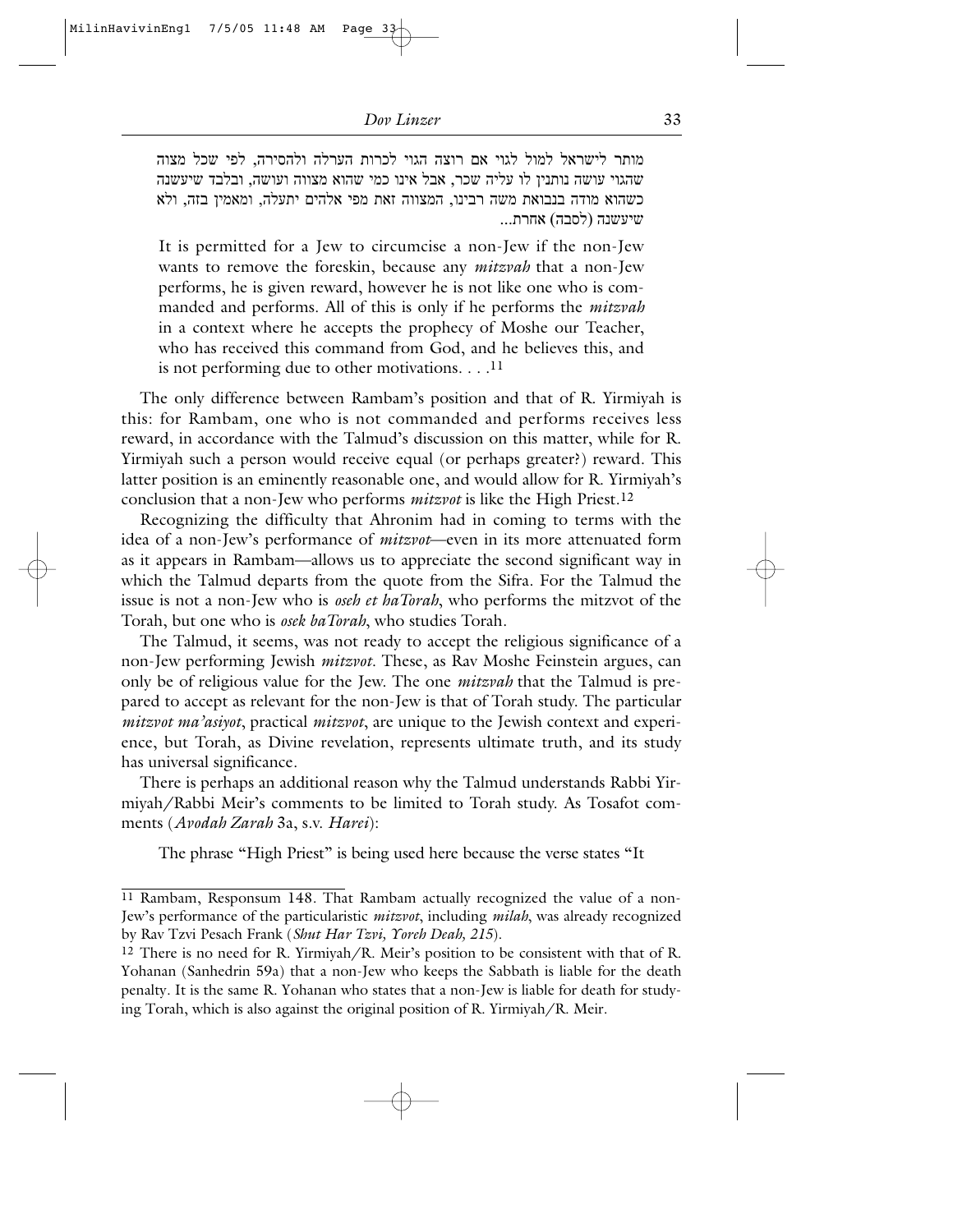(Torah) is dearer than pearls (*peninim*)" (Prov. 3:15), and we expound this to mean that one who studies Torah is greater than the High Priest who goes into the innermost sanctum (*lifnei velifnim*). This is stated regarding giving precedence to a *mamzer* who is a Torah scholar over a High Priest who is an ignoramus. However, when it comes to a non-Jew (who studies Torah), he is only *as* great as a High Priest.

Tosafot points us to the second part of the Mishnah in *Horiyot* that was quoted above. The end of the Mishnah there reads:

This order of precedence applies only when all these were in other respects equal. If the *mamzer*, however, was a scholar and the High Priest an ignoramus, the learned *mamzer* takes precedence over the ignorant High Priest.

In other words, for the Rabbis it is mastery of Torah that has within it the potential to propel someone to the head of the hierarchy. Torah study is the great equalizer for rabbinic Judaism. If a *mamzer* can be greater than a High Priest on account of his Torah study, then perhaps a non-Jew can at least be as great.

For the Talmud, then, it is only through the study of Torah, with its universal significance and its ability to upturn the traditional hierarchy, that a non-Jew could be considered to be like the High Priest.

Of course, as the *sugyah* continues, this statement even as it has been somewhat transformed is not allowed to stand. Rather, to reconcile it with R. Yohanan's position the significance—even the permissibility—of Torah study of a non-Jew is limited to the study of the seven Noahide laws, and, to reconcile it with Mar bar Rabina's position the value of such study is only as one "who is not commanded and performs." By now it is clear how far this is from the original sense of R. Yirmiyah/R. Meir's position.

As we mentioned earlier, the difficulty with this reconciliation is obvious even from within the *sugyah* itself, for if a non-Jew's merit is only of the lesser category of one who "is not commanded yet performs," how can he be considered like a "High Priest"? This question is dealt with by some of the Rishonim. Some Rishonim seem to have had the text "behold he is like an Israelite,"13 in clear opposition to the text and the context of the Sifra. Rishonim who had the standard text "behold he is like a High Priest," either leave the problem unanswered,<sup>14</sup> or explain that this term is meant as an exaggeration.<sup>15</sup>

<sup>13</sup> Rabbeinu Chananel (*Avodah Zarah* 3a), Tosafot Rid (*Avodah Zarah*, 3a, *mahadurah kamma,* s.v. *Hayah*) and Meiri (*Avodah Zarah* 3a).

<sup>14</sup> Rashba (*Bava Kama* 38a), s.v. *Afilu.*

<sup>15</sup> Tosafot Rid, *Avodah Zara*, 3a, *mahadurah tinyana,* s.v. *Harei*, Ra'ah, *Bava Kamma*, 38a as quoted in Shita Mikubetzet, s.v. *Harei,* and Meiri, *Sanhedrin* 59a. It seems that Tosafot Rid and Meiri at times dealt with a text that read "like an Israelite" and at times with texts that read "like a High Priest."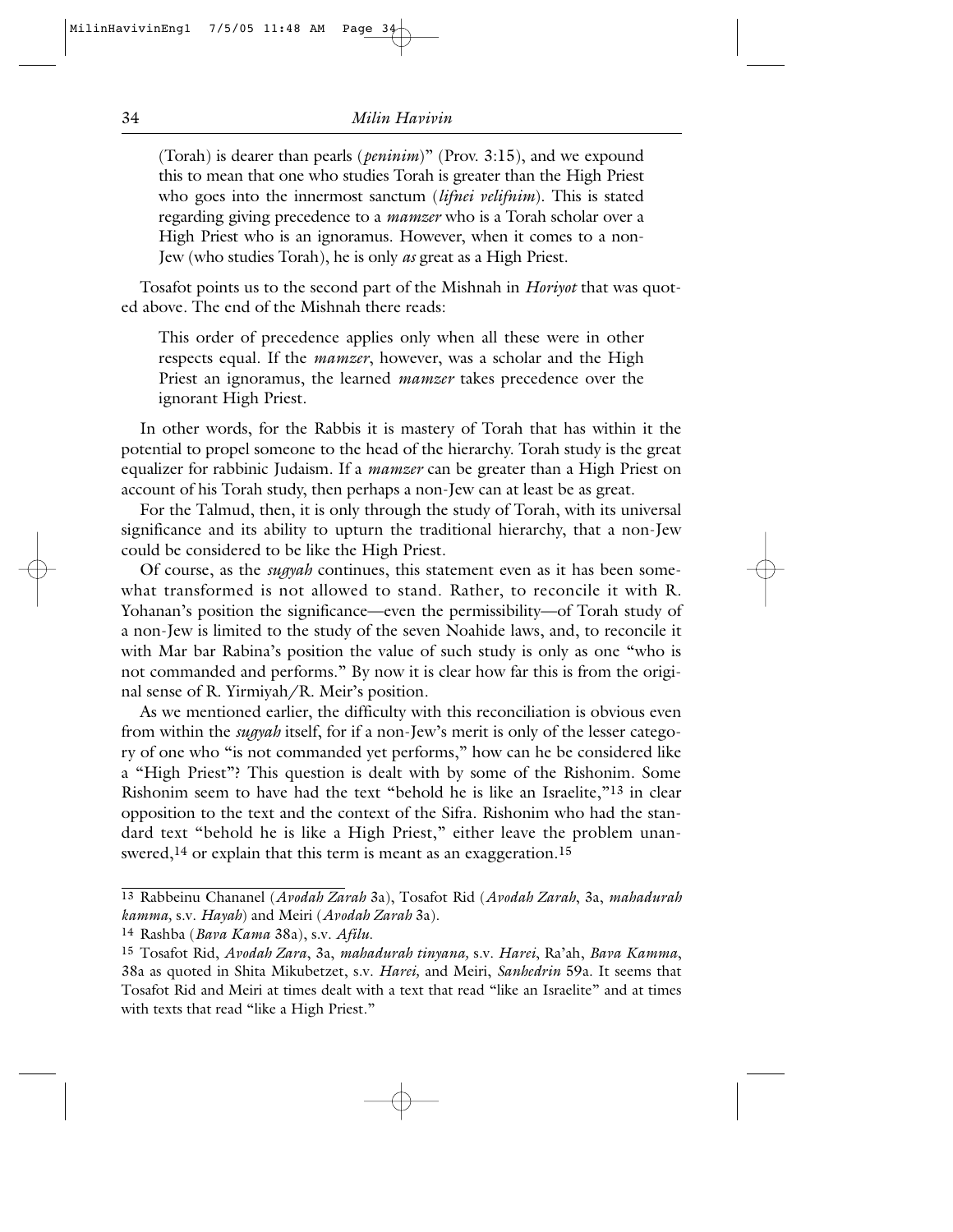*Dov Linzer* 35

None of these answers is fully satisfactory. What is clear is that the Talmud, to reconcile R. Yirmiyah/R. Meir's position with those of the Amoraim, has altered it significantly. A position that was originally a powerful voice of a universalistic ethos, is now read to only give some partial credit to a non-Jew who stays within his circumscribed field of religious activity.

### IV. "HE STOOD UP AND RELEASED THEM THEREFROM"

Before concluding our analysis, it is worth returning to the statement of R. Yosef (*Avodah Zarah* 2b) that once God saw that the non-Jews were not keeping the Noahide commandments, they were released from them. Although Mar bar Rabina interprets this to mean that they do not receive (full) reward even if they perform them, it is possible to take R. Yosef's statement at face value. That is, perhaps R. Yosef is saying that it is unfair to hold non-Jews to the standard of the Noahide laws in a world where they do not perceive themselves to be so commanded. For all intents and purposes, non-Jews are now "released" from their *mitzvot*.

Such a position needs to be assessed in conjunction with the debate in the Talmud (*Makkot* 9a) whether a non-Jew who believes that murder is not prohibited by the Noahide laws and commits murder is to be held liable or not. Rava, who holds that he is liable, states that this is so because "he should have learned but did not do so." One can question whether such an expectation is reasonable in a society where non-Jews have no reason to think that they are under any religious obligation whatsoever from a Jewish perspective and most probably could not be persuaded of this fact. Such a situation, I believe, is more similar to *tinok shenishbah*, an infant taken captive, than to *omer muttar*, one who is simply uninformed about the particulars of his obligations. A *tinok shenishbah* is not held liable for any of his actions and inasmuch as the concept of *tinok shenishbah* is used today to discount the transgressions of non-observant Jews, it seems reasonable that this concept can be extended to non-observant Noahides as well. This, or something close to this, might be the thrust of R. Yosef's statement.16

Let me be clear. I do not mean to suggest that non-Jews would not be held *ethically* responsible for acts of murder, stealing, and the like. The question here is, rather, whether they can be held *religiously* responsible. Is the specific *religious* system that has been revealed through the Noahide *commandments* one to which they can continue to be held accountable. R. Yosef, I believe, says that they cannot.

<sup>16</sup> It should be noted that the *drashot* based on the verse "He sees and makes the nations tremble" that are found in the *midrashei halakhah* and *midrashei aggaddah* are uniformly negative. See, for example, *Mekhilta deRebbe Yishmael* on Exodus 20:2, and *Vayikra Rabbah* 13:2. Nevertheless, there is no reason that R. Yosef could not have adopted a more positive, or forgiving, read of this verse.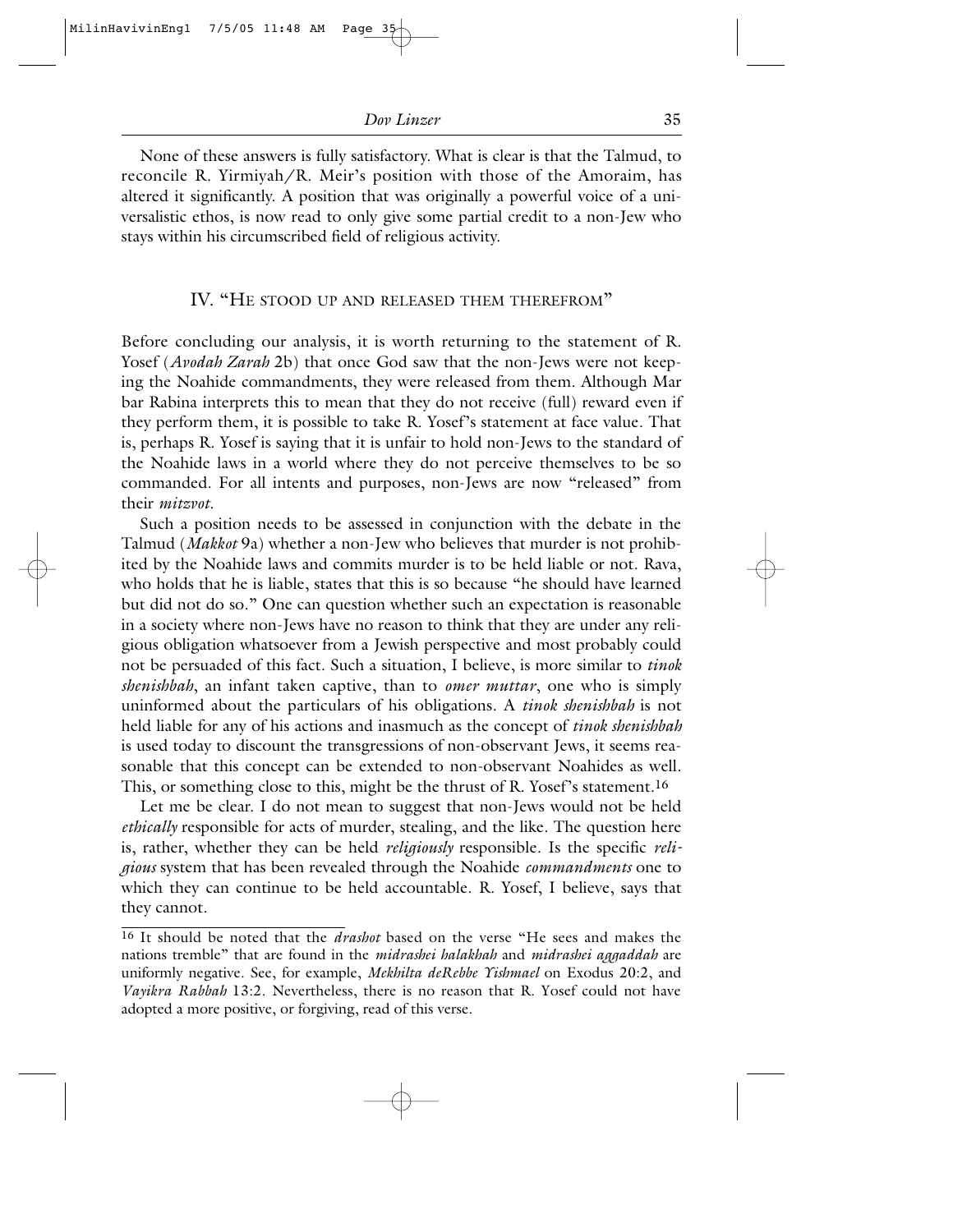Such a reading of R. Yosef's position runs counter to its interpretation in the Talmud. Nevertheless, and somewhat surprisingly, a number of Ahronim, and perhaps even one Tosafot, take R. Yosef's statement on its face value, and apparently reject the interpretation of Mar bar Rabina.17 One Aharon even goes so far to state: "It is an astonishment that Rambam rules that non-Jews are liable death for transgressing their obligations, for behold, God has already released them therefrom!"18 According to these Ahronim, as a matter of practical *halakhah*, non-Jews are not held liable today for their transgressions against the Noahide commandments, in accordance with the simple meaning of R. Yosef's statement.

### V. CONCLUSION

The conclusion of the Talmudic *sugyah* from *Avodah Zarah* was that non-Jews are held liable for their transgressions and only receive partial reward for their *mitzvot*. Putting together the original statement of R. Yirmiyah/R. Meir and what is perhaps the original meaning of R. Yosef's statement, we are presented with a diametrically opposed conclusion. To wit, non-Jews are not to be held responsible for their transgressions nowadays, but if they choose to connect to the Jewish religion and perform its *mitzvot* as non-Jews, their reward will be as great as that of any Jew!

What emerges from the preceding analysis is not only a fuller appreciation of R. Yosef's and R. Yirmiyah/R. Meir's positions. There is in addition the recovery of important voices within the Jewish tradition that articulate an ethos that is particularly resonant with the ethical sentiments of many Jews today.

Many observant Jews today are ethically conflicted by the inequitable treatment between Jews and non-Jews that is found within *halakhah*. The halakhic work for addressing these inequities is already being done by important *posekim*. In this halakhic endeavor the recovery of such original positions as we have done is largely irrelevant, inasmuch as *halakhah* follows the interpretation that the *Gemara* gives to the statements of the Tana'im and Amora'im. Nevertheless, many committed Jews are often left feeling that even when halakhic solutions are being found, they run counter to the ethos of the system, and are to some degree disingenuous and lacking in integrity. "Should we be bending the *halakhah* to conform to our modern notions of egalitarianism?" is a reasonable question to ask and a hard one to answer. An honest answer requires finding within the Talmud voices that articulate those same values that are driving us.<sup>19</sup>

<sup>17</sup> See Rav Ovadia Yosef, *Shu"t Yabia Omer,* vol. 2, *Yoreh Deah,* no. 15, subsection 10, who cites these positions.

<sup>18</sup> Maharit, as quoted in *Mikra'ei Kodesh* (R. Hayyim Abulafia), on *Bava Kamma* 35a.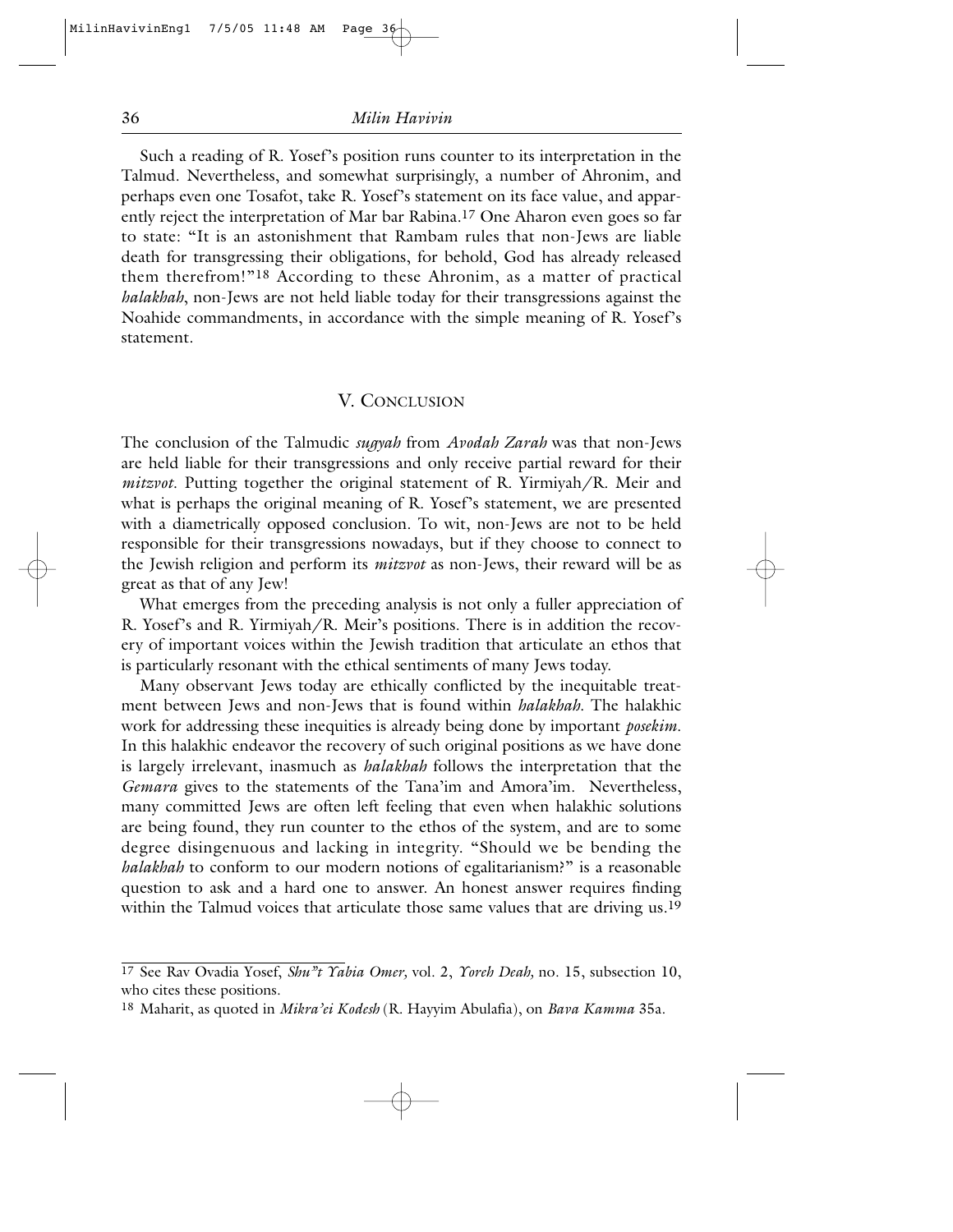*Dov Linzer* 37

<sup>&</sup>lt;sup>19</sup> It seems to me that even liberal positions found in the Rishonim, such as those of Meiri, need to be consistent with the ethos of the Talmud.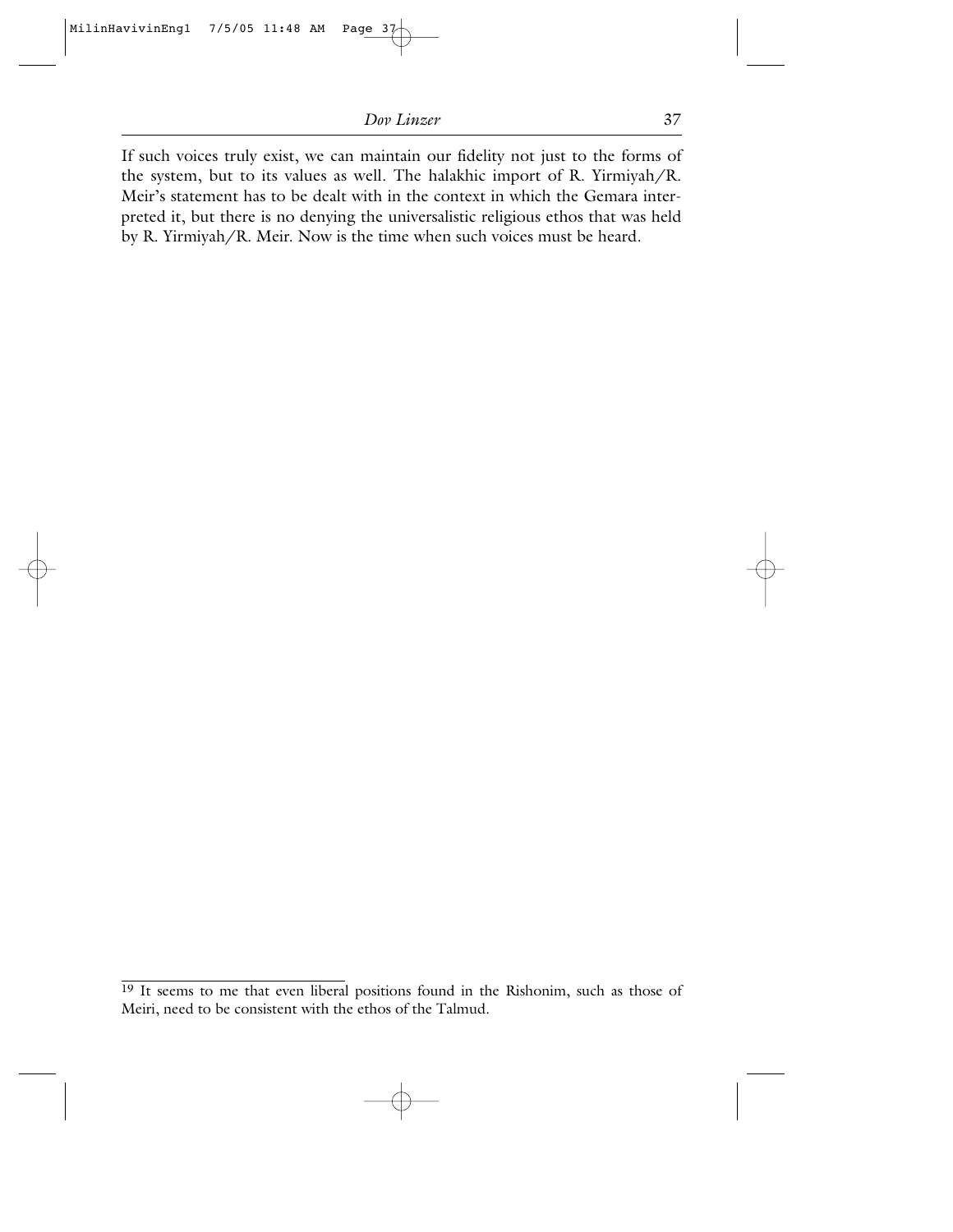Zev Farber is a third-year student at YCT Rabbinical School. He holds an MA in Biblical History from The Hebrew University of Jerusalem, and is the former director of Machon Penzer in Ma'aleh Mikhmas, Israel.

# THE DEVELOPMENT OF THE THREE-DAY LIMIT FOR SALTING

# Zev Farber

The Geonim wrote: Meat that sat for three days—the full 72 hours—without having been salted, its blood dries out within it, and will not again leave it through salting, and one must not eat it cooked."1

It was probably this statement more than any other that clinched the place of this *halakhah* in the canon, as one that would be taken seriously by Jewish scholars across cultures. As we will see, until the time of the Tur (early fourteenth century), the requirement to salt kosher meat within three days of its slaughter was observed only in Germany. It was not until the time of the Tur that the rest of the Jewish world took on the observance.

In the above passage, the Tur is ostensibly quoting the Geonim. From the quotation itself, it would appear that he is quoting them directly. However, that is not the case. After thorough research, it appears that no Gaon ever set a time limit within which salting must be completed.1a If this *halakhah* is not of Geonic origin, where did it come from, and how did it come about? This article aims to answer this question through detailed examination of halakhic sources.

Before we begin, a caveat: The goal of this article is not to offer practical *halakhah*. *Halakhah* is a matter that develops from generation to generation, and the contribution of all generations must be considered when formulating a decision. Nevertheless, in different generations, scholars had different ways of thinking and learning, and it would be incorrect to analyze all halakhic scholars as if they were doing the same thing. Therefore, this article will concentrate specifically on the period known as the Rishonim (early scholars), which, for our

<sup>1</sup> *Tur Yoreh Deah*, 69.

<sup>1</sup>a I claim this because no such Geonic source has come down to us, and no such claim was made by any *Rishon* until the late thirteenth century, almost three hundred years after the period of the Geonim ended.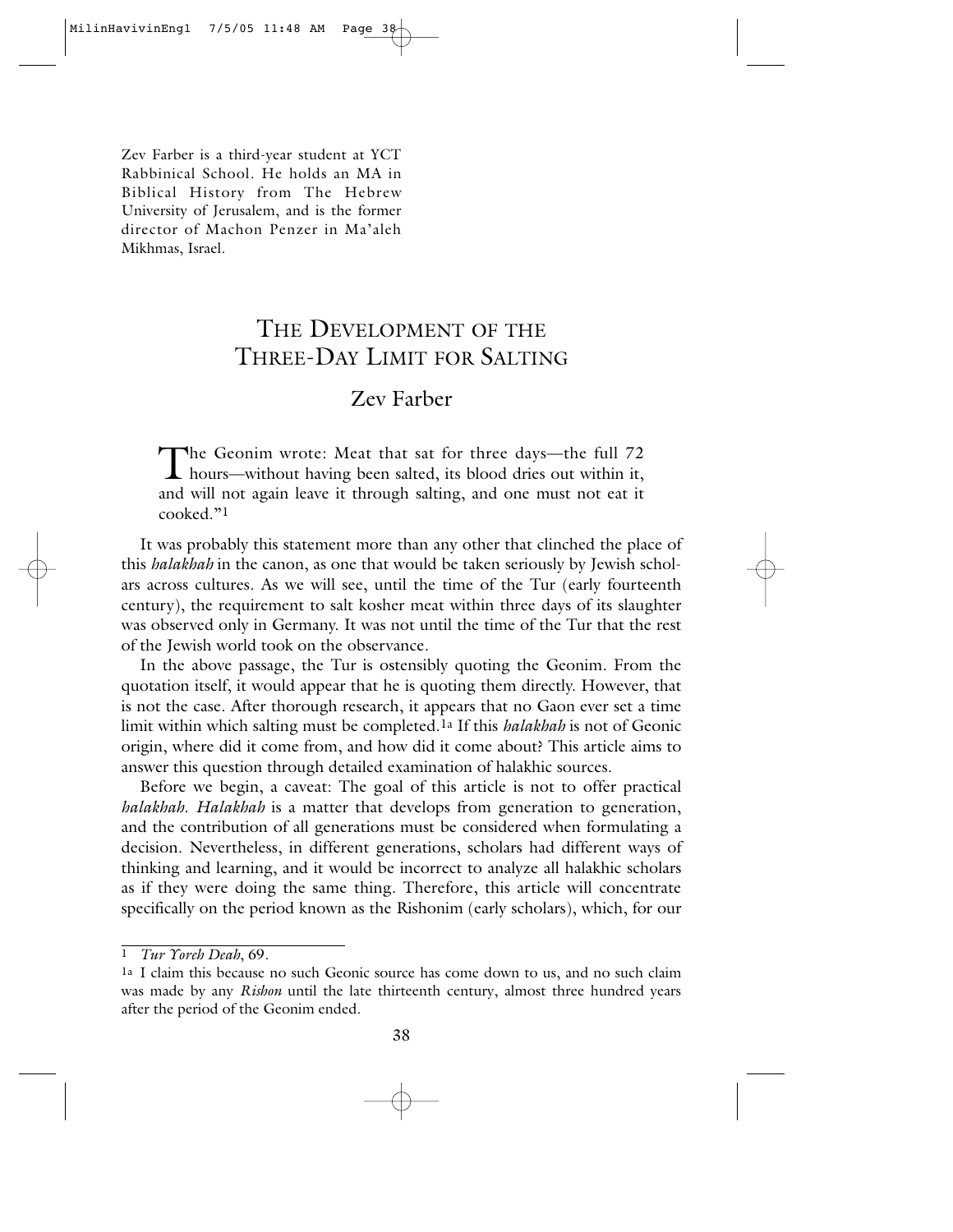purposes, is broadly defined as between the eleventh and fourteenth centuries.2 Further, the organization of this article reflects the development of this *halakhah*: The first part focuses on Germany, where the *halakhah* developed, and the second part on the positions of Rishonim in other countries.

### I. GERMANY

### **A.***MA'ASEH HAGEONIM*

The earliest source to mention a time limit for blood removal is in *Ma'aseh haGeonim*<sup>3</sup> (no. 3). "Blood removal" is not salting, and this source does not refer to salting, but rather to *nikkur*. *Nikkur* is the process of de-veining and removal of forbidden fats as well as the sciatic nerve. It is a process separate from salting. The issue in *Ma'aseh haGeonim* is whether there is a time limit within which one must perform *nikkur*. The speaker is R. Isaac b' Judah<sup>4</sup> (c.1010 $c.1090$ :<sup>5</sup>

About the custom in our place—to perform *nikkur* on the meat within three days—I asked our great Rabbi.6 He answered and told me: "Even my father was careful about this, but I never heard a reason

4 He was one of the teachers of the great R. Solomon b' Isaac, known as Rashi (1041- 1105).

5 The dates for the early Germans are rather speculative; I base myself on Avraham Grossman's calculations.

6 Even though in his notes on the responsa he published in *Sinai* 14 I. Z. Kahana assumes that this is a reference to R. Isaac b' Judah, it is a difficult position to maintain. First of all, he is quoted as the author of this response. Second of all, R. Eliezer b' Isaac is usually referred to this way by his students, (see Avraham Grossman, *Hakhmei Ashkenaz haRishonim*, for a thorough discussion of these rabbis). Therefore, my working assumption, though by no means definite, is that R. Eliezer is the responder here. (For a further example of the ambiguity of the term "Our Great Rabbi" in this work, see Israel Meir Ta-Shma's *Minhag Ashkenaz haKadmon*, pages 237-238.) R. Eliezer was a student of the great R. Gershom b' Judah, known as Rabbeinu Gershom *Me'or haGolah* (c.960 c.1040).

<sup>2</sup> Obviously, even within this period there were sub-groups, and, of course, each scholar is unique in his own right. However, there were general intellectual trends shared amongst most rabbis of this time period (for example, the creative interpretation of Talmudic sources to derive *halakhot*), and it is to these trends I am referring.

<sup>3</sup> *Ma'aseh haGeonim* is part of a larger work (parts of which are lost) called *Ma'aseh haMekhiri*. This work was written in the late eleventh century, by a group of brothers from Germany, referred to as "the sons of Makhir," who studied under some of the great early German scholars such as R. Isaac b' Judah, and R. Solomon b' Samson (c.1030-1096).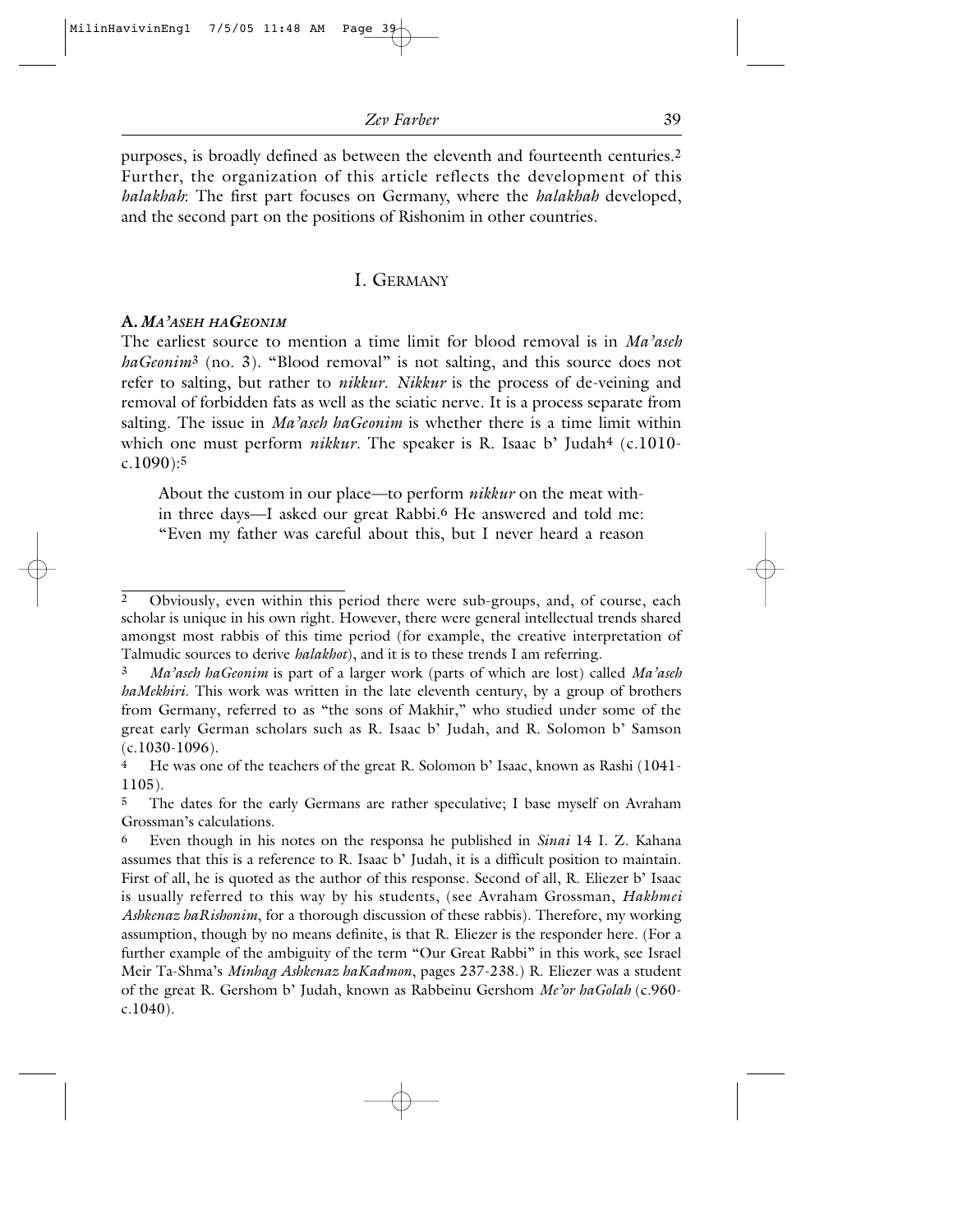why, and I have not found [one]<sup>7</sup> written. But it appears to me that the blood [from the veins] gets absorbed into the meat in three days, and will not exit afterwards, either with washing or salting. Or, perhaps the reason is [based on this Talmudic passage (*Hullin* 8b)]: 'A person should not place loins8 upon meat, for the fat melts and the meat absorbs [it].' Within three [days], it may [also] absorb, but here<sup>9</sup> [people] are not worried."

According to this source, in the time of R. Isaac b' Judah, there was already a custom in his city (Mainz) to perform *nikkur* within three days of the animal's slaughtering. Not being sure why, he consulted his teacher, R. Eliezer b' Isaac haGadol (c.990-c.1060). R. Eliezer confirms the authoritativeness of the custom by mentioning that his own father abided by it. Nevertheless, he himself is unsure of why the custom exists. He posits two possible reasons, each one based on one of the objectives of *nikkur*: either de-veining, or removal of forbidden fats. If the de-veining is the relevant objective, then the reasoning behind the custom would be that after three days of sitting with the veins attached, the meat has now absorbed too much blood, and one will no longer be able to remove this excess blood, even through salting.10 If removal of the fat is the relevant objective, R. Eliezer is able to draw on precedent by quoting the Talmud: One should not leave fat on meat, for the fat melts and is absorbed into the meat. R. Eliezer reasons, therefore, that leaving the forbidden fat attached to the meat would bring about the same problem. This, however, leads to a question: If the analogy is true, then the meat should absorb the fat before the three day time limit is up! He answers, therefore, that before three days, there is only a chance that the meat will absorb the excess fat or blood, as opposed to after three days where it will definitely absorb. Since it is only a chance, people do not concern themselves with it. Ostensibly, this is because the custom is considered a stringency, and not a halakhic requirement.

From this source, what clearly emerges is that according to either interpretation offered by R. Eliezer haGadol, there is no need to salt the meat within three days, there is only a need for *nikkur*. If his second interpretation is correct, the custom of doing *nikkur* within three days has nothing to do with blood, only with forbidden fat. If his first interpretation is correct, the only problem would be with the blood of the veins, which gets absorbed into the meat. It is

<sup>7</sup> The Hebrew does not actually specify what he did not find written. I inserted the word "one", which would mean that he did not find a reason written. Another possible insertion would be "it," which would mean that he did not find the custom itself written anywhere.

<sup>8</sup> Loins are covered with *helev*, forbidden fat.

<sup>&</sup>quot;Here" could either refer to within three days, or the city of Mainz.

Notice that removal through roasting is not mentioned. This will be important for later discussions.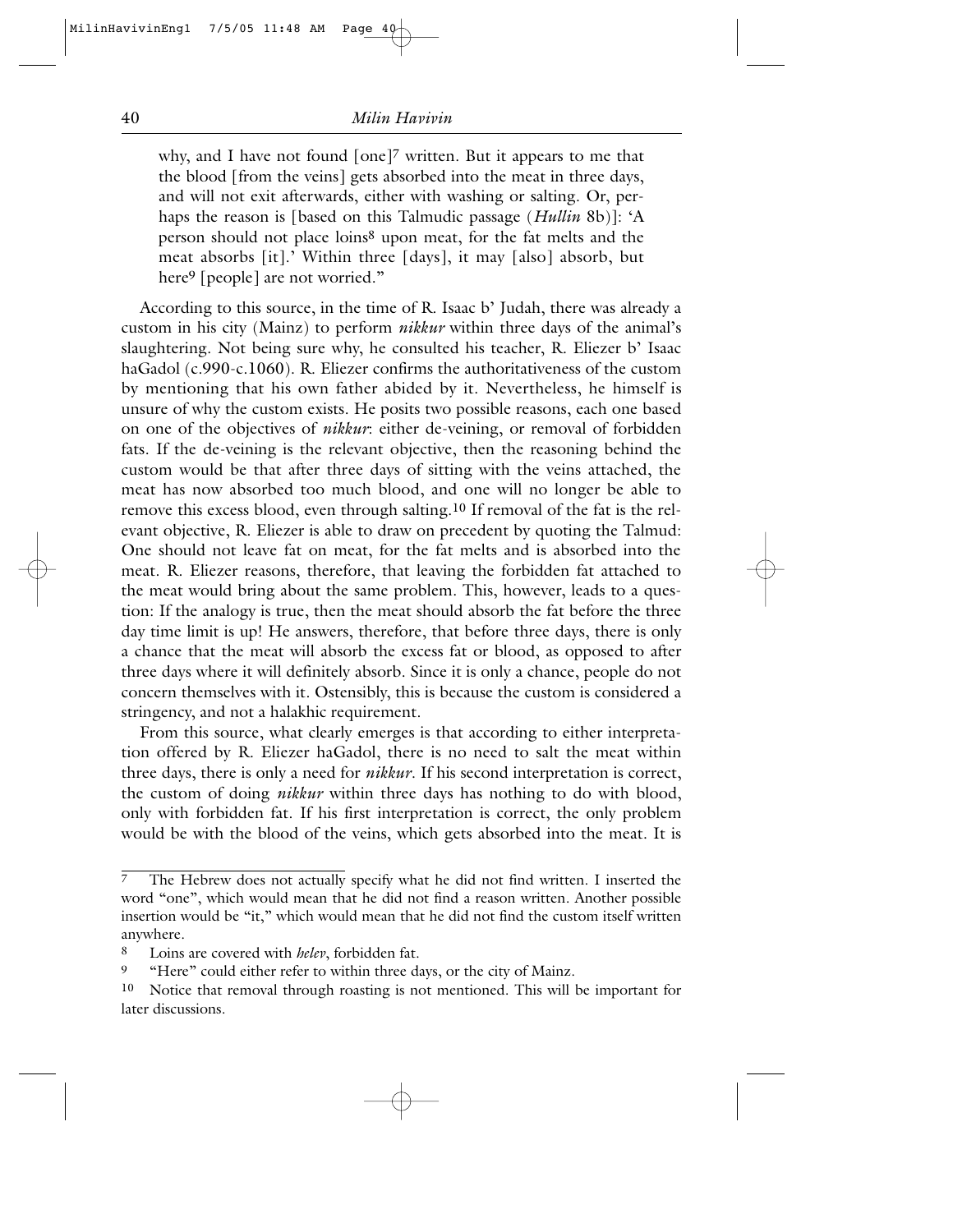this excess blood which, once fully absorbed, cannot then be removed. However, once *nikkur* has been performed, there would be no need to salt the meat within three days, since the excess blood is no longer there to be absorbed. This fits into the general halakhic principle<sup>11</sup> that "limb blood in the meat (i.e. not in the veins or arteries) which has not been displaced is permitted [to be eaten, along with the meat]."

Let us assume that this early German custom of performing *nikkur* within three days of slaughtering is the original source of the three day minimum for salting mentioned in the Tur (or, at least, related to it in time and place of origin). We should now attempt to trace the development of this tradition. In doing this we must pay close attention to how the concept develops in Germany itself. In addition, we must discern when it is introduced into other communities.12 Specifically, we will look at the Italian, French, Spanish, Provencal and Arabic communities.

The first point of import to note is that this source from *Ma'aseh haMekhiri* is found only in *Ma'aseh haGeonim*, and not in any of the books from the Rashi school. This is noteworthy. The Rashi school, which does not follow the Tosafist methodology, gleans many of its halakhic discussions from the *Ma'aseh haMekhiri*. R. Isaac b' Judah himself was one of Rashi's teachers. This particular responsum of R. Isaac b' Judah is a large, multi-sectioned response about the blood-removal treatment for hearts and livers. Every other part of this responsum is quoted or paraphrased in at least one of the books of the Rashi school. Only the part in question is not. Thus, we may speculate that Rashi and/or his students were aware of the custom, but considered it a peculiarly German one, and were not sufficiently impressed by the worry to warrant introducing the custom into France.

### **B. RAVYAH**

In Germany itself, the next time we see this custom mentioned is by R. Eliezer b' Joel haLevi, known as Ravyah (c.1140-c.1225). In his *Avi haEzri*, also known as *Sefer haRavyah* (*Hullin* no. 1119), he writes:

<sup>11</sup> This principle is assumed by many Rishonim. See, for example, Rashi *Hullin* 111a, s.v. *umishum shamnunit*, or Tosafot *Shabbat* 128a s.v. *dehazei le'umtza*.

<sup>12</sup> I am aware that much of this can be construed as an argument from silence. It is always possible that someone was aware of this custom, but never spoke about it. I have tried to keep this in mind when looking through different sources. Although in researching this custom I considered all sources, I have given more weight to organized halakhic works which attempt to be all-encompasing than to responsa or commentaries, which tend to be more hit and miss. Sometimes, but not always, it was possible to infer from other discussions in these works what they would think about a time limit for salting or *nikkur*. In general, a pattern emerges that can explain most of the respective sources' mention of the custom or lack thereof.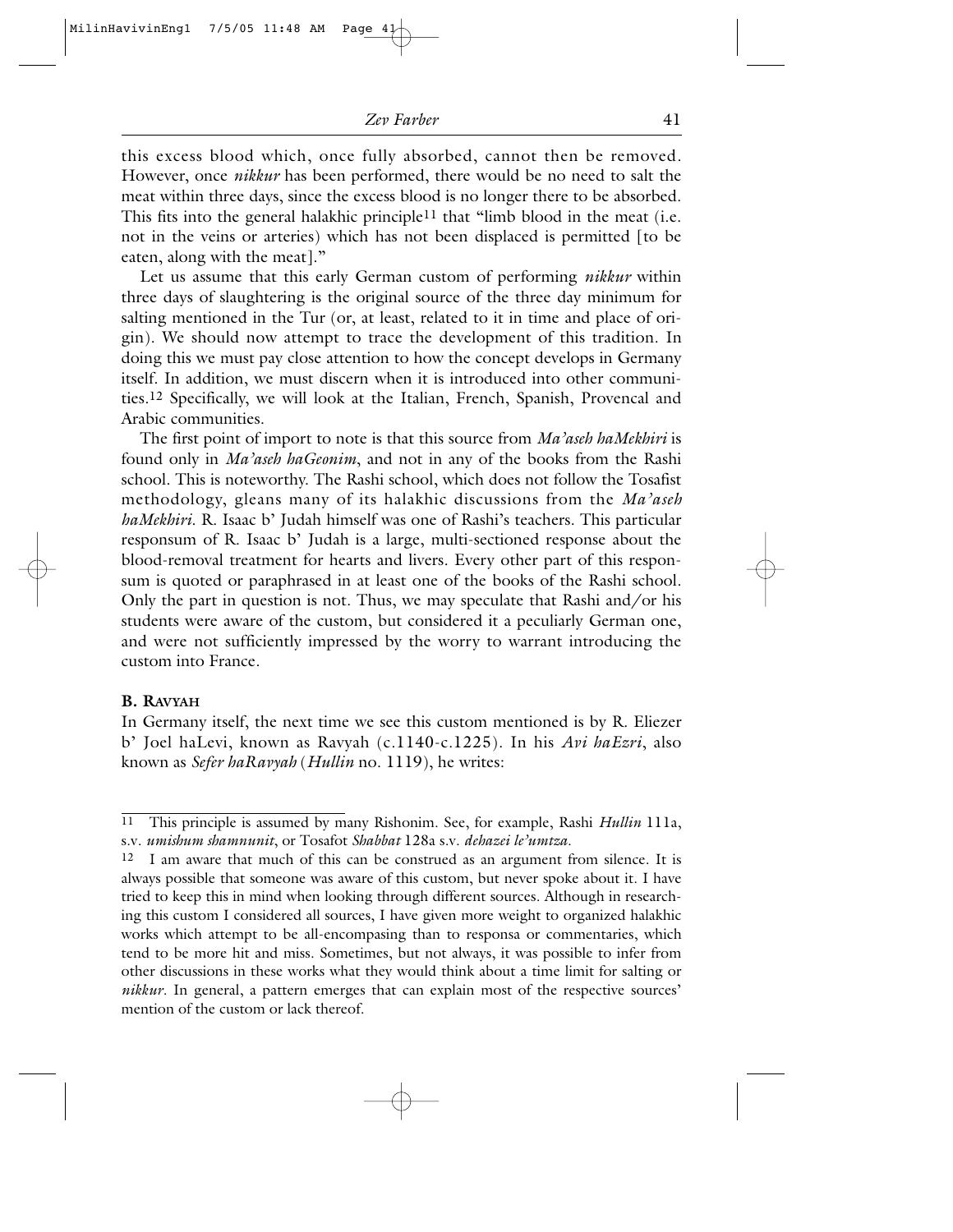And I have also heard from our Rabbi, my father, my master, who received [this tradition] from the Rishonim*,* that any meat which sits for three days—the full 72 hours—which did not undergo *nikkur* and was not salted, will not again "spit out" its blood, for the forbidden fat and blood harden within it.

Before we begin to look at the development the tradition has undergone, we should note the chronological gap between these two sources. Ravyah lived a bit more than a century later than the editors of *Ma'aseh haGeonim*. In the time between these two books, there were two extremely important halakhic works written in Germany; the *Even haEzer* by R. Eliezer b' Nathan, known as Ravan (c.1090-c.1170), Ravyah's maternal grandfather; and *Sefer haYereim* by R. Eliezer b' Samuel of Metz (c.1175), Ravyah's teacher.13 Neither of these works mentions the three-day time limit for either *nikkur* or salting, despite the fact that both works talk about blood removal, (Ravan's work discusses it rather extensively). Also, Ravyah's younger contemporary, R. Elazar b' Judah of Worms (c.1160-c.1238), in his own halakhic work known as the *Rokeah*, does not mention the three-day time limit either. In light of this, one may conclude that up until the time of Ravyah, there were differing traditions in Germany on this matter, some having one version or another of the custom, some none at all. Luckily, we can trace a possible line of transmission, teacher to student, from R. Eleazer *haGadol* to Ravyah, using Ravyah's own information, that he received this tradition from his father:

R. Eliezer haGadol—R. Isaac b' Judah—R. Eliakim b' Meshulam—R. Isaac b' Asher haLevi (known as Rivah the Elder, c.1130)—R. Isaac b' Mordecai of Regensburg (known as Rivam, c.1170)—R. Joel *ha-Levi* (Ravyah's father)—Ravyah.

Apparently, this line of transmission represented a Rabbinic tradition that accepted this custom as normative, whereas the other German tradition(s) were either unaware of it, or rejected it as unimportant.14

<sup>13</sup> It should be noted that R. Eliezer of Metz was a disciple of R. Jacob b' Meir, (known as Rabbeinu Tam, 1100-1171), the founder of the French Tosafist school and the grandson of Rashi. As we noted earlier, Rashi rejected this custom, and, as will be seen, the French school never adopted it (at least until the very end). Therefore, as a student of Rabbeinu Tam, it is possible that R. Eliezer may have had French leanings, (he did serve a French community, though, in essence, he remained a German scholar) and considered the custom not worth mentioning. We will see variations on this theme when we get to Maharam of Rothenburg and Rosh. However, this definitely cannot be said of Ravan, whose work had as one of its main purposes to defend the German school against the up-and-coming French school.

<sup>14</sup> This, of course, is all speculation. It should be noted that there are no early German scholars (or French for that matter) that I have checked who **actively** polemicized against the tradition.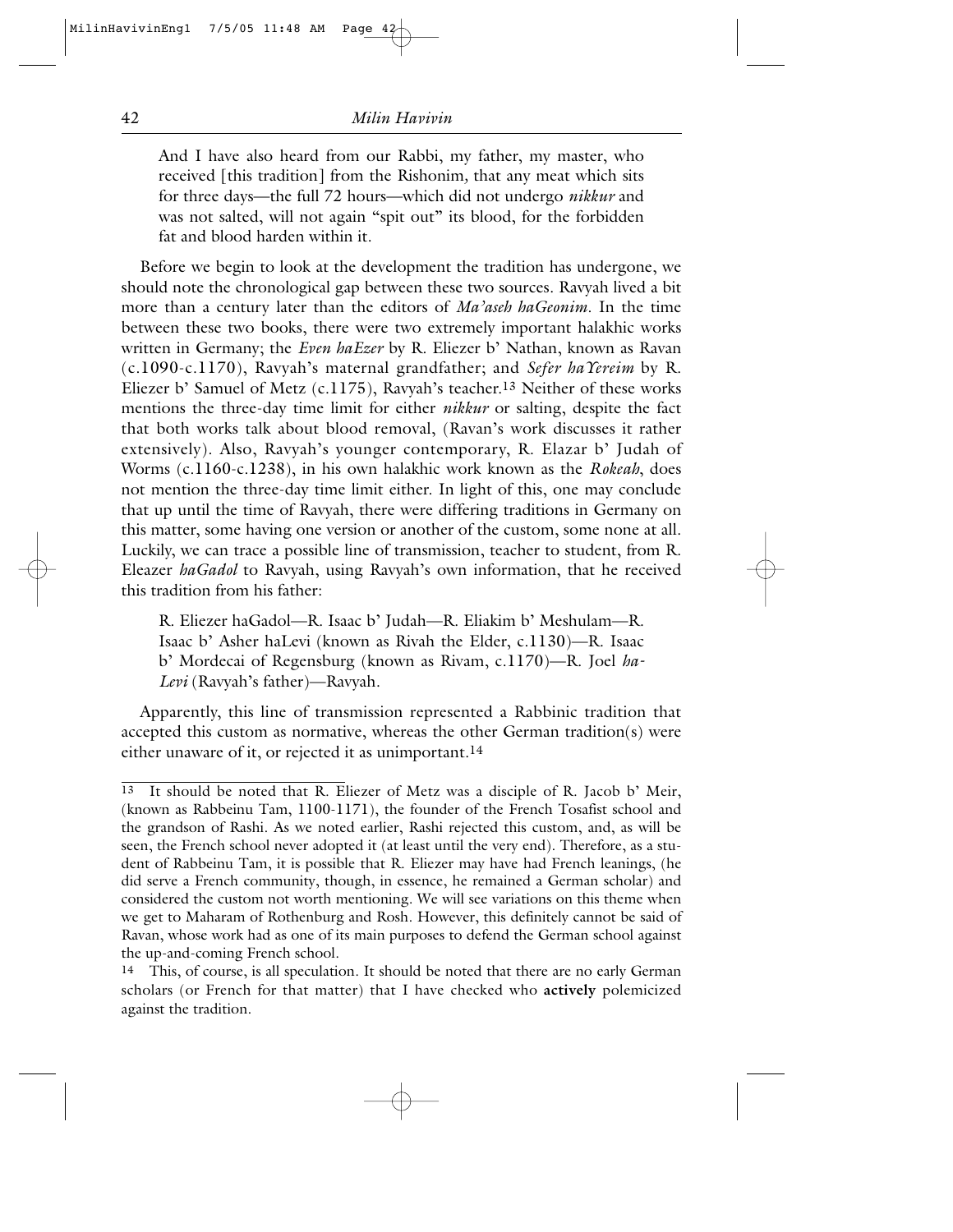When one closely inspects the tradition as recorded by Ravyah, one notices significant changes occurred over the century. First, the three-day time limit is now applied to salting as well as *nikkur*. Second, the explanation for the time limit has changed: It is no longer about absorbing excess blood or fat, but is rather about said blood or fat hardening, and thereby becoming impossible to remove. These points merit further examination, as many of the subsequent halakhic discussions rely heavily on these distinctions.

The introduction of a time limit for salting completely changes the conceptualization of this stringency. According to R. Eliezer haGadol's custom, the only problem occurs when the meat absorbs blood from somewhere else. There is good reason behind this: as we mentioned earlier, the general assumption in *halakhah* is that blood found naturally in the meat, which has not been displaced, is permitted to be eaten.15 Presumably, R. Eliezer haGadol's response to Ravyah's worry would be that dried blood which can no longer be removed is akin to blood that has not been displaced, and is therefore permitted to be eaten. As long as *nikkur* has been performed, and there is no excess blood from the veins being absorbed into the meat, why should there be a time requirement for salting the meat? One can hear echoes of R. Eliezer haGadol's absorption theory in the fact that Ravyah still requires that *nikkur* be performed within three days, and he specifically mentions forbidden fat becoming impossible to remove. Clearly, Ravyah envisions the absorption of fat into the meat, since the removal of visible fat even after three days would pose no problem for any butcher.

Essentially, Ravyah has two issues: absorbed fat (and presumably absorbed blood from the veins); and "local" non-displaced blood which hardens in the meat itself. The question we placed in R. Eliezer haGadol's mouth, (i.e. if the blood cannot be displaced, why should the meat be forbidden?), will be the opening for later scholars to add modifications onto this new stringency of salting.

Ravyah was one of the greatest of the German Tosafist*s*, and his work had significant influence on all subsequent generations, even in other schools. Thus we find mention of the custom in *Asufot* (no. 166), a work by a student of R. Elazar of Worms,16 in the next generation of German scholars (mid-thirteenth century):

<sup>15</sup> That is why raw meat is permitted to be eaten unsalted, though some (like Maimonides) require *halita*, (dipping in vinegar or hot water) first. It should be noted that there are many who saw *halita*, which, in the time of the Geonim and earlier, was considered to be a substitute for salting, as designed to accomplish just that; that is, as opposed to salting, which would remove the blood, *halita* would keep it where it was, guaranteeing that the blood would remain non-displaced, and, therefore, permitted. We will see *halita* become a factor in R. Nathan's argument later on.

<sup>16</sup> The strong influence of Ravyah on R. Elazar of Worms's school can also be seen in *Ma'aseh haRokeah*, attributed (questionably) to R. Elazar himself. However, this work does not contain a section on blood removal.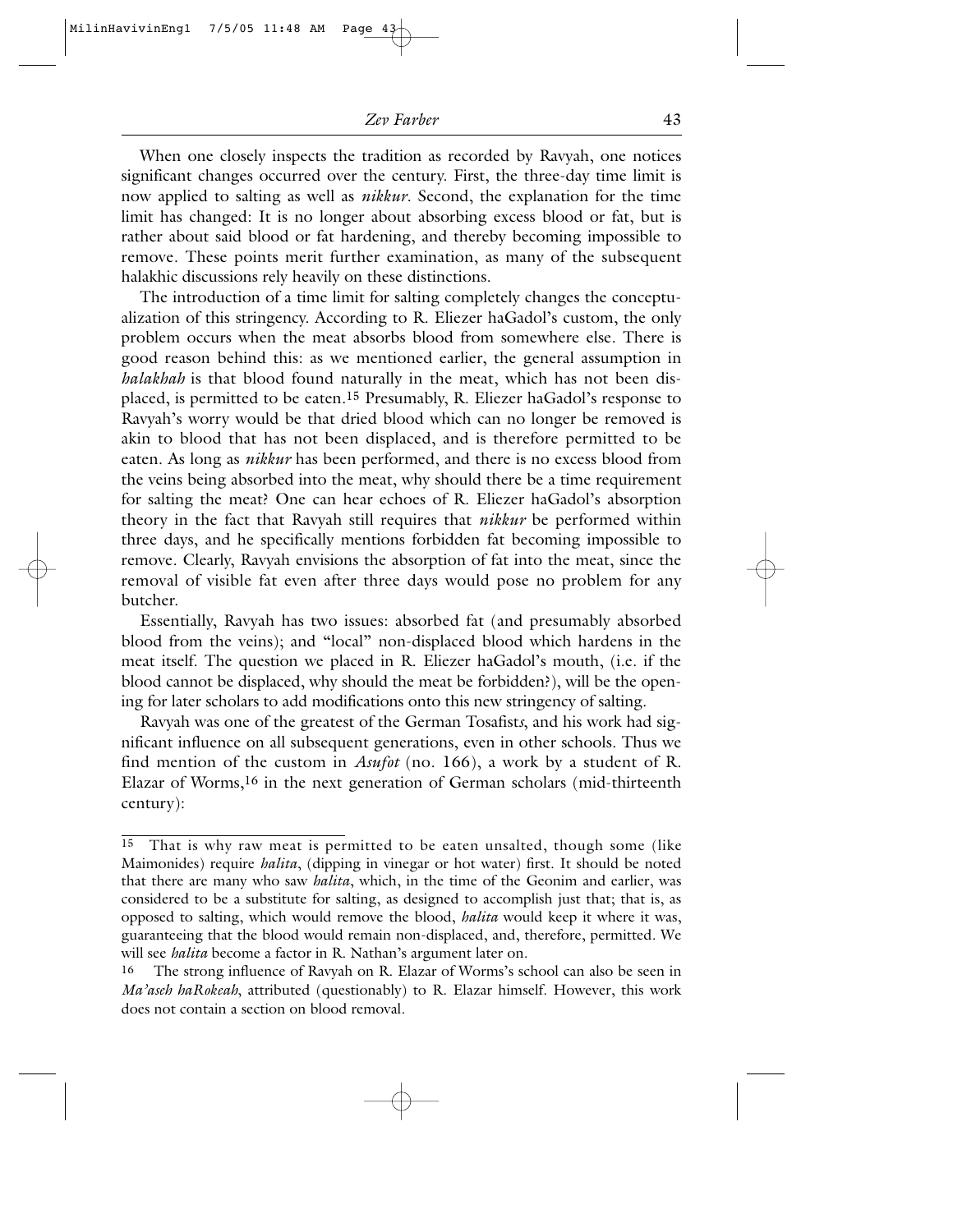Any meat that sits for three days—the full 72 hours—which has not undergone *nikkur* or salting, will not again spit out its blood, for the forbidden fat and blood has hardened within it, and [the meat] is forbidden.

This is a word for word quote of Ravyah. The only difference is that whereas Ravyah quotes it as a tradition he received from his father, the *Asufot* writes it as an authoritative statement, without appeal to tradition or other scholars to back it up. Clearly, Ravyah's endorsement of the custom (specifically, his version of it, i.e. *nikkur* and salting) had its impact.<sup>17</sup>

To summarize: by the time of Ravyah, the custom has shifted both in its reason and its practice. The reasoning now has to do with the hardening of the fat and blood, as opposed to their absorption. Accordingly, the custom is extended to salting as well as to the original *nikkur*, since "local" blood is also subject to hardening.

### **C. THE GENERATION AFTER RAVYAH**

In the next generation of German scholars, some new issues are raised. The first we will look at is reported by a student of R. Yakkar b' Samuel haLevi (late thirteenth century, *Teshuvot uPesakim me'et Hakhmei Ashkenaz uTzarfat*, ed. Kupfer, no. 17):

About that to which we are accustomed—salting meat within three days—this is because of what we say in *Hullin* (8b): "A person should not place loins upon meat, perhaps the meat will absorb from the loins, for [their] fat is upon it." So too here, since he has delayed salting it from its blood, it will not again exit correctly. And my teacher, Rabbi Yakkar, said to me: "There is a proof in *Genesis Rabbah* (34:21), also brought in Chapter *Hellek* (*Sanhedrin* 91a), it says: "Antoninus asked Rabbi: 'When is the soul placed in man?' He

<sup>&</sup>lt;sup>17</sup> Here I would like to note a troubling fact: The most dominant scholar in this same generation as the *Asufot*, and a disciple of Ravyah himself, was R. Isaac b' Moshe of Vienna (late twelfth-mid thirteenth centuries). However, in his encyclopedic work, *Or Zarua*, there is no mention of this practice at all. Nevertheless, in the next generation, it is taken for granted by every German scholar, including R. Isaac of Vienna's own son, Haim. It is known that R. Isaac studied under the French scholar R. Judah of Paris, which may be a factor here. However, the next generation's leader, R. Meir b' Barukh of Rothenburg also studied under a French scholar, R. Yehiel of Paris, (R. Judah's son) and he certainly observed this custom, though his own practice does reflect French influence. I have no good explanation for why R. Isaac of Vienna ignores the custom, and the point remains a troublesome one. However, it should be noted that R. Israel of Krems seems to quote the *Or Zarua* as his source for the custom, but since his quote is so obviously of R. Mordekhai b' Hillel's work, I tend to think the citation is a mistake (or a reference to something else).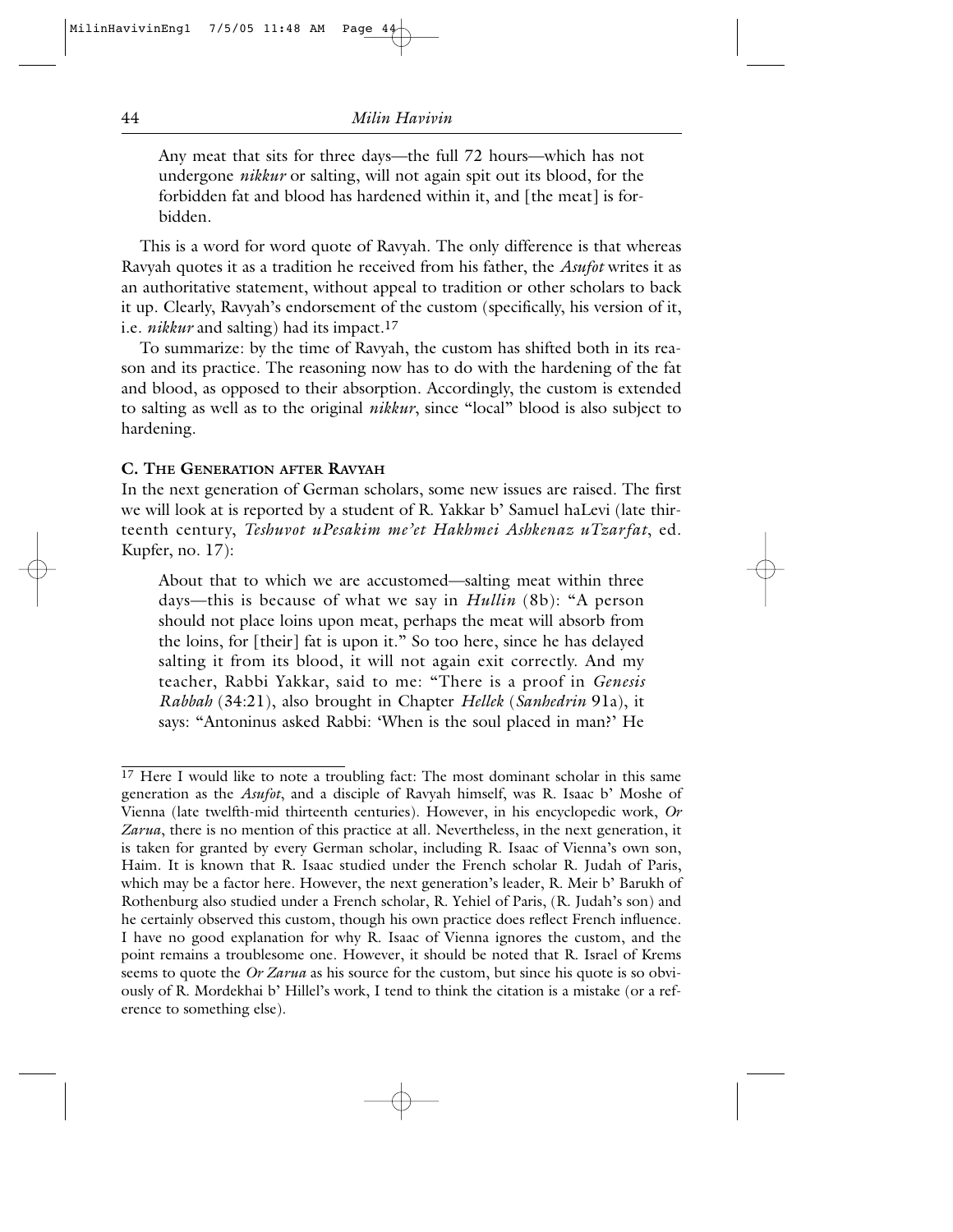(Rabbi) said to him: "From when he leaves his mother's womb."[Antoninus] said to him: "[Here's] an example: If you leave meat for three days, will it not become rancid? Rather, [the answer is] when he is conceived."18 And our rabbi conceded to him, for also a verse aided him (Antoninus): "For as long as my soul is within me, and the spirit of the Lord in my nostrils" (Job 27:3), "And my soul guarded your *pekudot*" (Job 10:12).19 When did you place the soul within me? When you formed (*pakad*) me."

The author of this responsum begins with the same proof-text offered by R. Eliezer haGadol. However, whereas R. Eliezer only applied it to *nikkur*, this author applies it to salting, and does not mention *nikkur* at all, an indication that the custom changed yet again.20 Furthermore, the use of this proof-text is a rather large jump for this author, in that the Talmud only discusses the melting of forbidden fat and its subsequent absorption into the meat,21 not blood. The author focuses not on the absorption per se, but rather on the time delay implied by the case. Apparently, he imagines the case to involve not simply placing the loins on the meat, but leaving them there for a significant amount of time.22 Therefore, he argues, if time delay causes the meat to be unable to "spit out" the absorbed fat, so too, time delay would make the meat unable to spit out its already present blood.23

The author's next, and even more fascinating, move is to quote his teacher, R. Yakkar, who has a new proof-text for the custom. He quotes a story in Genesis Rabbah, where R. Judah the Prince and Antoninus24 are discussing when a person receives his soul. When R. Judah suggests that this occurs only at birth, Antoninus attempts to disprove this hypothesis by analogy. He points out that meat, if left without salt for three days, will go bad. Therefore, by analogy, a fetus, if left without a soul too long, will also "go bad." The nature of this anal-

<sup>18</sup> The word here is not the usual word for conception, but rather a euphemism for sexual intercourse. Ostensibly, the term was chosen so as to fit in with the upcoming *drashah*.

<sup>19</sup> Literally, either "your commands" or "your visitings," but here it is taken exegetically to refer to "formings."

 $20$  Or, this version could have existed concomitantly with the other(s).

<sup>21</sup> Of course, R. Eliezer haGadol does not have this problem, since he is referring to forbidden fat.

<sup>22</sup> Although this is certainly not mentioned in the Talmud, the author's assumption is not counter-intuitive. Would Rav Papa really forbid the meat if the loins were only left there for a few minutes?

<sup>23</sup> It should be noted that this author shares Ravyah's basic difficulty, i.e. that blood which has not moved is permitted to be eaten.

<sup>24</sup> Scholars disagree about the precise identity of Antoninus. Suffice it to say he was an important Roman figure. Popular legend has these two characters as friends, and many midrashic tales depict conversations between the two.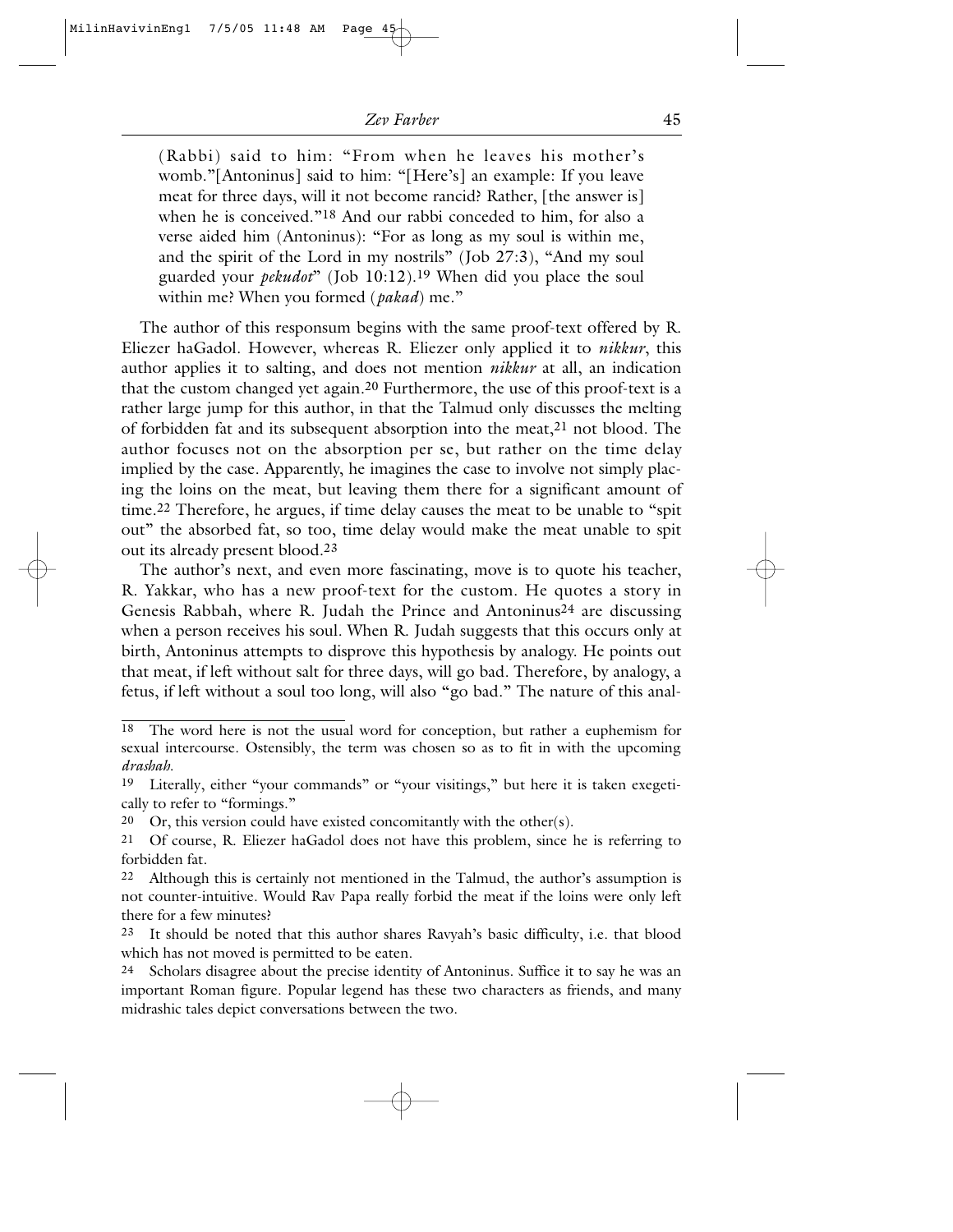ogy is hard to understand. Apparently, Antoninus understood life force to be a sort of preservative for the body, like salt on meat. How does this apply to the *halakhah* of salting? Kupfer<sup>25</sup> suggests that if the nature of the meat changes after three days, then it is possible that salting would no longer work. Salting is a process which causes **regular** meat to spit out its blood, but once the meat changes its essential nature from regular to rancid, how does one know the process would still work?

In summary, R. Yakkar and his student have a different reason for the three day minimum, which they only mention with regard to salting, (*nikkur* does not figure at all in this piece). Though they agree that salting will not work after three days, they do not mention the drying of the meat as the cause, but, rather, its decomposition. This will be important when we begin to look at some of the leniencies offered in the "drying" model.

### **D. R. MEIR OF ROTHENBURG'S SCHOOL AND RAMAM—ROASTING THE MEAT**

The other new issues raised in this generation of scholars are by R. Meir b. Baruch of Rothenburg, called Maharam (c.1215-1293), one in his own name, and one in the name of a contemporary scholar. The first is one reported in his name by many of his students. We will start by looking at the issue as discussed by R. Haim b' Isaac *Or Zarua*26 (late 13th century). He mentions the custom in two places in his *Derashot* (interestingly, not in the name of his teacher, R. Meir). The first is found in no. 6, in the context of the larger discussion of whether one needs to salt meat if one is going to roast it:27

<sup>25</sup> Note 4. A different explanation is offered by S. Bognac Nasi in a polemical defense of R. Jacob of Bagnols, whose position, similar to R. Yakkar's and mentioned in his *Issur veHeter*, we will see later. This defense is brought down by the copyist of R. Jacob of Bagnols' work, a student of S. Bognac. It is actually included as part of the main text, due to a misunderstanding of a later copyist, and, unfortunately, the modern day publisher. (See in Blau's introduction, the discussion of the identity of S. Bognac Nasi.)

<sup>26</sup> An older student of R. Meir of Rothenburg, and the son of Rabbi Isaac of Vienna, author of the Or Zarua.

<sup>27</sup> "Cooking," in the laws of *kashrut*, refers to cooking in water. "Roasting" refers to the use of direct exposure to fire. The Rabbis considered cooking to be a process that causes all the internal juices to move and stir, mixing everything in the pot. Roasting, on the other hand, according to most authorities (not Rashi or Rambam), would only affect the surface, and a touch deeper. The question about whether one needs to salt before roasting is based on the argument that if one is only affecting the surface, then the internal juices are not flowing, and the blood isn't moving. Since blood that has not been displaced is not forbidden, the blood in roasted meat would not be a problem at all, so there would be no need to remove it, and, therefore, no need for salting.

<sup>28</sup> R. Isaac b' Samuel of Dampierre, Rashi's great grandson, known as Ri the Elder (c.1120-c.1200).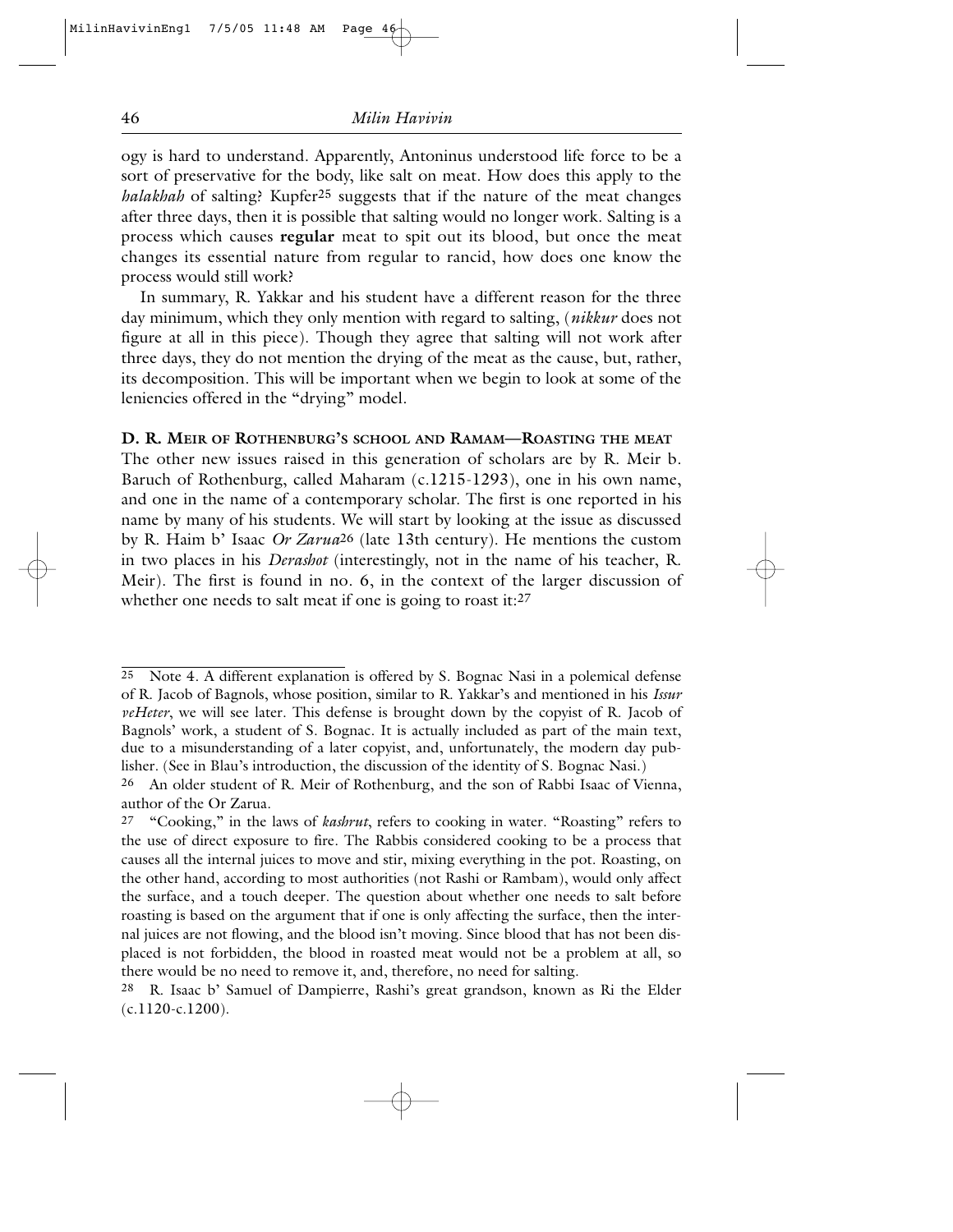Regarding roasting: Rashi requires salting, so, according to him, meat that sat for three days would be forbidden, even to roast. But Ri28 questioned Rashi's explanation, and allowed roasting without salting. And the Geonim wrote that meat which sat for three days is permitted to roast. And Ri the Younger29 answered the question (on Rashi's opinion, posed by Ri the Elder), therefore, it would seem that Rashi [is correct].

Again, in no. 26, in the context of the same discussion:

Rashi explained that roasting does not require as much salt as is needed [in order to permit] cooking in a pot. But the Tosafists<sup>30</sup> say that for roasting, one does not need any salt, just to roast the meat totally, well-done. Thus, according to Rashi's explanation, meat that sat for three days without being salted has no way of being prepared [in a kosher manner], even through roasting. However, according to the Tosafists, one can roast [the "damaged" meat], as long as he roasts it totally. Rizbah explains that roasting does require salting. . . .

There are a few interesting aspects to R. Haim *Or Zarua*'s presentation. First of all, R. Haim mentions the Geonim. This in itself is odd, since the Geonim were not mentioned in any of the earlier sources. It is possible that all R. Haim means here is "great ones," but it is difficult to know.31 Second, and perhaps more telling, is the *halakhah* that he quotes in their name. He does not offer the usual formulation that meat which has sat for three days is forbidden. Rather he states that meat which has sat for three days must be roasted. Not only is this a completely new formulation of the custom, but R. Haim himself contradicts it by saying that this idea—that roasting is a way of permitting meat that sat for three days in its blood—only works according to Ri the Elder's understanding. Rashi, on the other hand, would not accept roasting as a solution, and he would forbid the meat entirely as an unfixable problem. And Rashi's opinion is the one which seems to R. Haim to be correct.<sup>32</sup>

R. Haim is aware that neither Rashi nor Ri the Elder has a problem with meat that sat in its blood for more than three days. His purpose is rather to apply the German stringency to an argument of a different nature. His logic is as follows: According to Ri the Elder, there is never any need to salt meat if one is to roast

<sup>29</sup> R. Isaac b' Abraham, also known as Rizbah (d. c.1210). He was the older brother of the famous R. Samson of Sens (c.1150-c.1214), upon whose comments most of our Tosafot are based.

<sup>30</sup> Representing Ri the Elder's opinion, as quoted in the earlier text.

<sup>31</sup> We will discuss this further when we look at the *Tashbetz*.

<sup>32</sup> This is in contradiction to his father, who states in Part One of the *Or Zarua*, Laws of Meat and Dairy, no. 477 that one need not salt meat for roasting; one need only ensure that it is roasted well (Ri the Elder's opinion).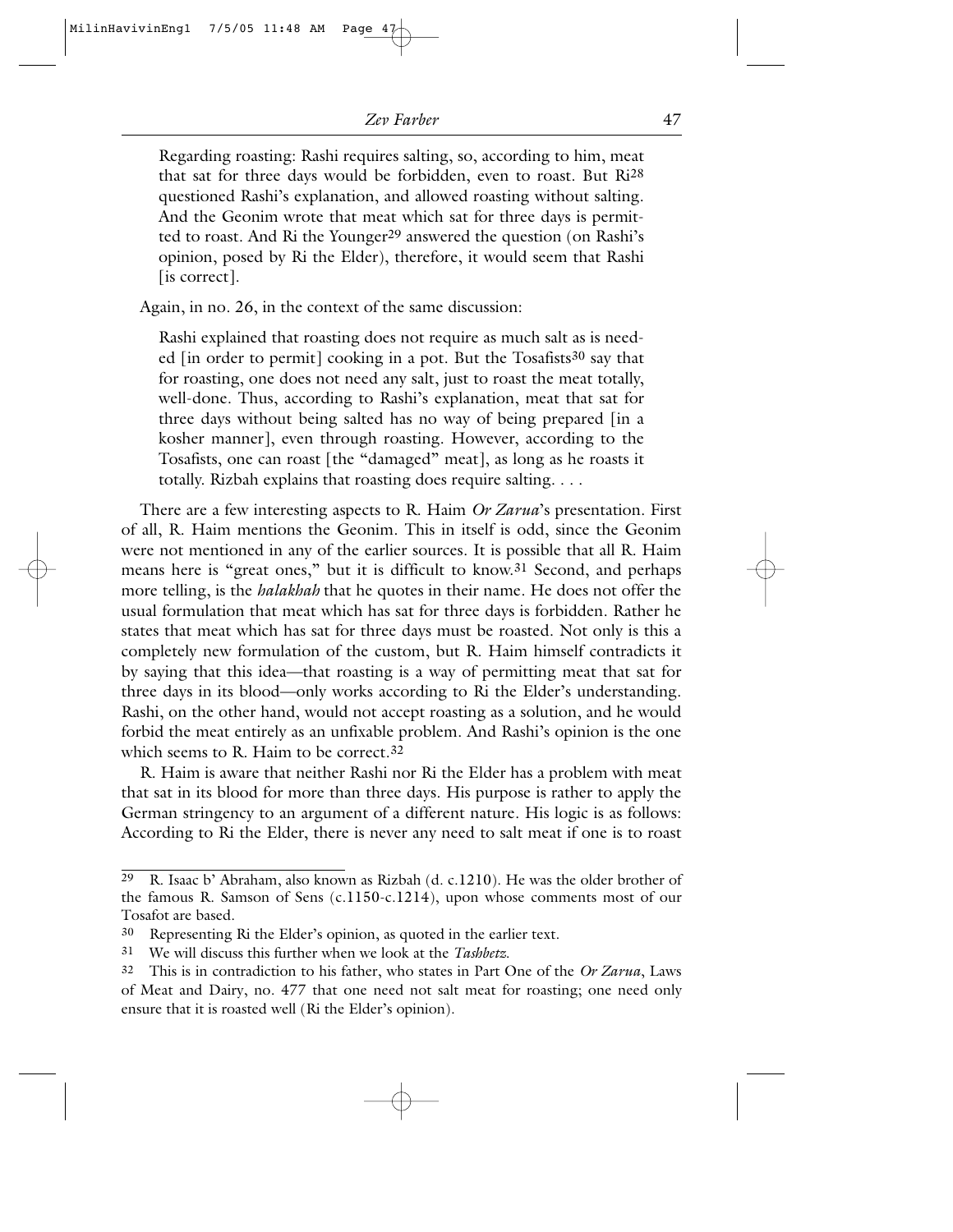it. Accordingly, what difference could it make if one waited three hours or three days; either way, the meat should be permitted. However, if one accepts Rashi's position—that all meat needs salting—then, once one also accepts the premise that a three day wait would end the effectiveness of salting on the meat, one would argue that there would be no way to *kasher* this meat, once the three day window passed. Thus, the issue of whether roasting would work or not would be based not on what one's particular custom was; rather it would be based on whether one followed Rashi or Ri the Elder on the matter of salting before roasting. The fact that R. Haim quotes the Geonim as having permitted roasting the meat after three days is an attestation to the fact that he is already including his own deductions into his quotes, and is a tribute to the "looseness" of his style.

This new point mentioned by R. Haim, that roasting may be a mitigating factor in the three day stringency, is quoted by all of the other students of R. Meir of Rothenburg in his (Maharam's) name. In *Sefer haParnes* (no. 90), R. Moses Parnes (late 13th century) writes:

Meat that has sat for three days, the full 72 hours, without salting—it is customary to treat it as forbidden, since all of the blood will not exit it now, even after salting. But Maharam permits it when roasted, even after three days.

What stands out in R. Parnes' presentation is the absence of *nikkur*, which we first observed in the responsum by R. Yakkar's student. Nowhere does R. Parnes indicate that *nikkur* must also be performed within three days. The question must be asked: Is this deliberate? Did Maharam (and the scholars of his generation) apply the three day time limit to *nikkur*, or only to salting? To decide this question, we will turn to other students of Maharam.33 In *Hagahot Maimoni*, Forbidden Foods, (6:9), R. Meir b' Yekutiel haKohen (d. 1298) writes:34

A quote from Ravyah: "And I heard also from my father my master, who received [this tradition] from the Rishonim, that any meat which sat three days—the full 72 hours—{which did not undergo *nikkur*}35 and was not salted, will not again spit out its blood, for the forbidden fat and blood harden within it." End quote. But behold, Maharam permits it, from that point on, to be eaten roasted. . . .

<sup>33</sup> Since Maharam was by far the most dominant German scholar of his day, almost every German scholar of the next generation studied with him at one time or another, even scholars that were previously educated, like R. Haim and R. Asher.

The quote is from the Frankel edition of the regular text. The Constantine edition, which often differs significantly from the regular one, is here virtually identical, with one major difference which will be addressed in the analysis.

<sup>35</sup> These brackets are in the Hebrew edition itself.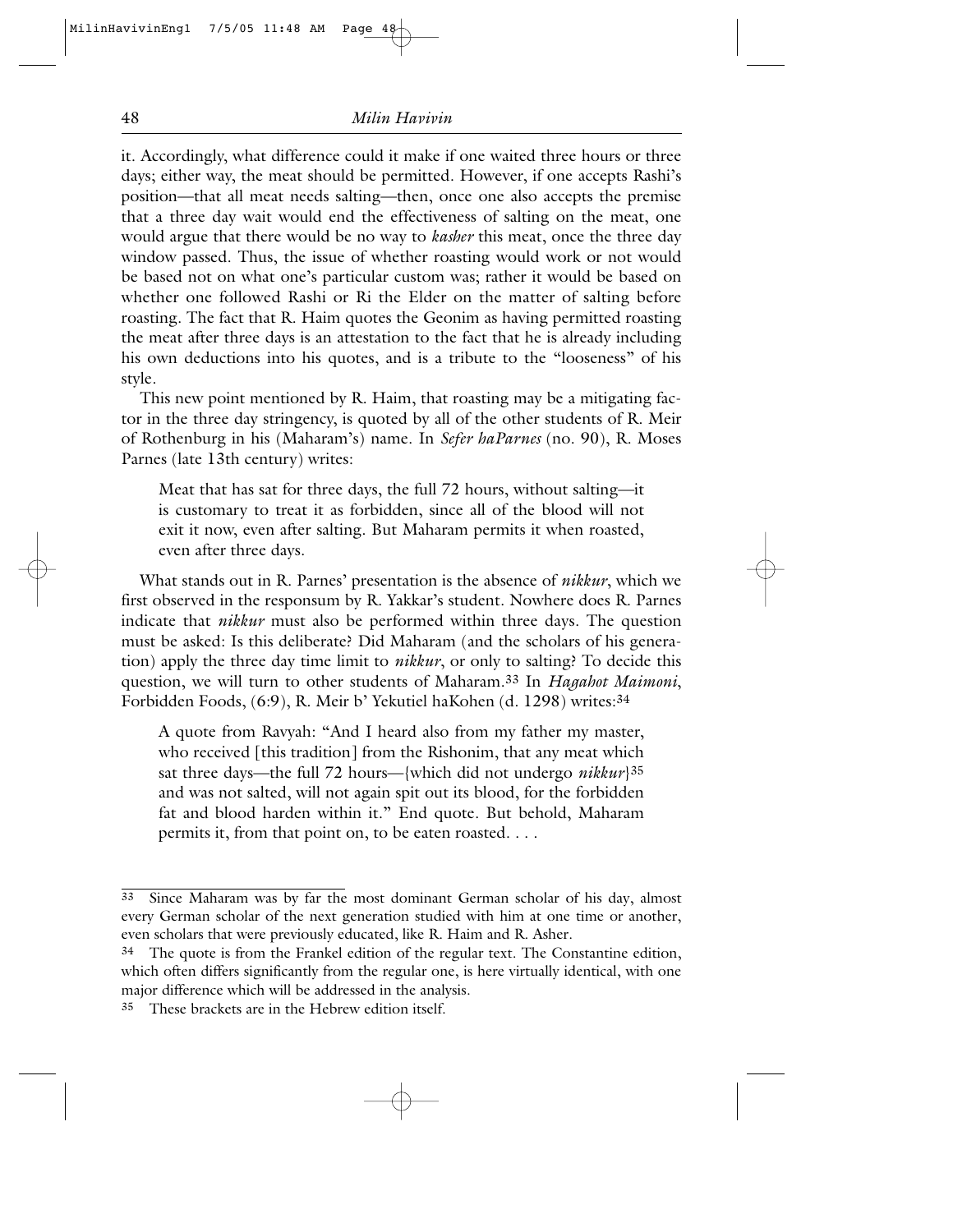The first thing one notices is the brackets. These words were added by the Frankel editors on the basis of manuscripts, and they are also included in the Constantine edition. However, they were not included in the regular printed editions, and their absence caused much debate among the Ahronim. As we have seen, the words are included in the text of Ravyah. Nevertheless, this is not an absolute proof that R. Meir b' Yekutiel had them in his version.

At first glance, one would say that the end of the quoted text should decide the question; "forbidden fat and blood harden within it." However, the words "forbidden fat and" do not appear in the Constantine edition. Instead, it reads "the blood hardens within it." How does this fit with the fact that *nikkur* is specifically mentioned at the beginning of the text? This is a difficult question. Avoiding the possibility of manuscript corruption, it is possible to argue that the author (or editor) of the Constantine printing distinguishes here between the different types of *nikkur*. Perhaps he understands the text to require de-veining within three days, as part of the general concern about blood hardening, but does not require removal of forbidden fats at any specific time.

Nevertheless, what seems most probable is that the Frankel edition is the correct one, but aspects of the *nikkur* discussion were deleted as time went on, due to the general shift in halakhic position of the later Germans. But what about Maharam? Can one determine from the above quotation whether he applied the custom to *nikkur* as well? It seems not. Just because the two quotes, Ravyah and Maharam, are juxtaposed in the *Hagahot Maimoni*, does not mean that the two original sources were discussing the exact same thing. It is possible that Maharam was only referring to unsalted meat after three days, but R. Meir b' Yekutiel decided to bring Maharam's position in as a gloss on Ravyah's more expansive custom.

This point can be better demonstrated by a look at R. Mordekhai b' Hillel's (c.1240-1298) halakhic work (*Hullin* ch.8, nos. 4322 and 4326):

And our Rabbi Joel haLevi received [this tradition] from the Rishonim: Any meat which sat for three days—the full 72 hours without undergoing *nikkur* and without salting, will not again spit out its blood, for it becomes hardened by the forbidden fat and blood within it. But Maharam is accustomed to permit (it) when roasted, for unsalted meat is permitted (to be eaten) when roasted.36

<sup>36</sup> There is an extra line in 4322 which reads: ". . . and so too wrote *Or Zarua*. And it is worth considering whether Maharam would permit (roasted meat) even in a case of *nikkur* [not being performed within three days]." This extra line, however, is not part of R. Mordekhai 's words, but is rather a note that was inserted, accidentally, into the text. This is clear from the text of the Glosses on the *Sha'arei Dura*, 4:4, where the author quotes R. Mordekhai , up to his citing of Maharam, then quotes what he calls "a gloss", which is this very line, (minus the citation of the *Or Zarua*). Freilich, the editor of the *Sha'arei Dura* notes this as well (see his *Sha'arei Binah*, 4:5).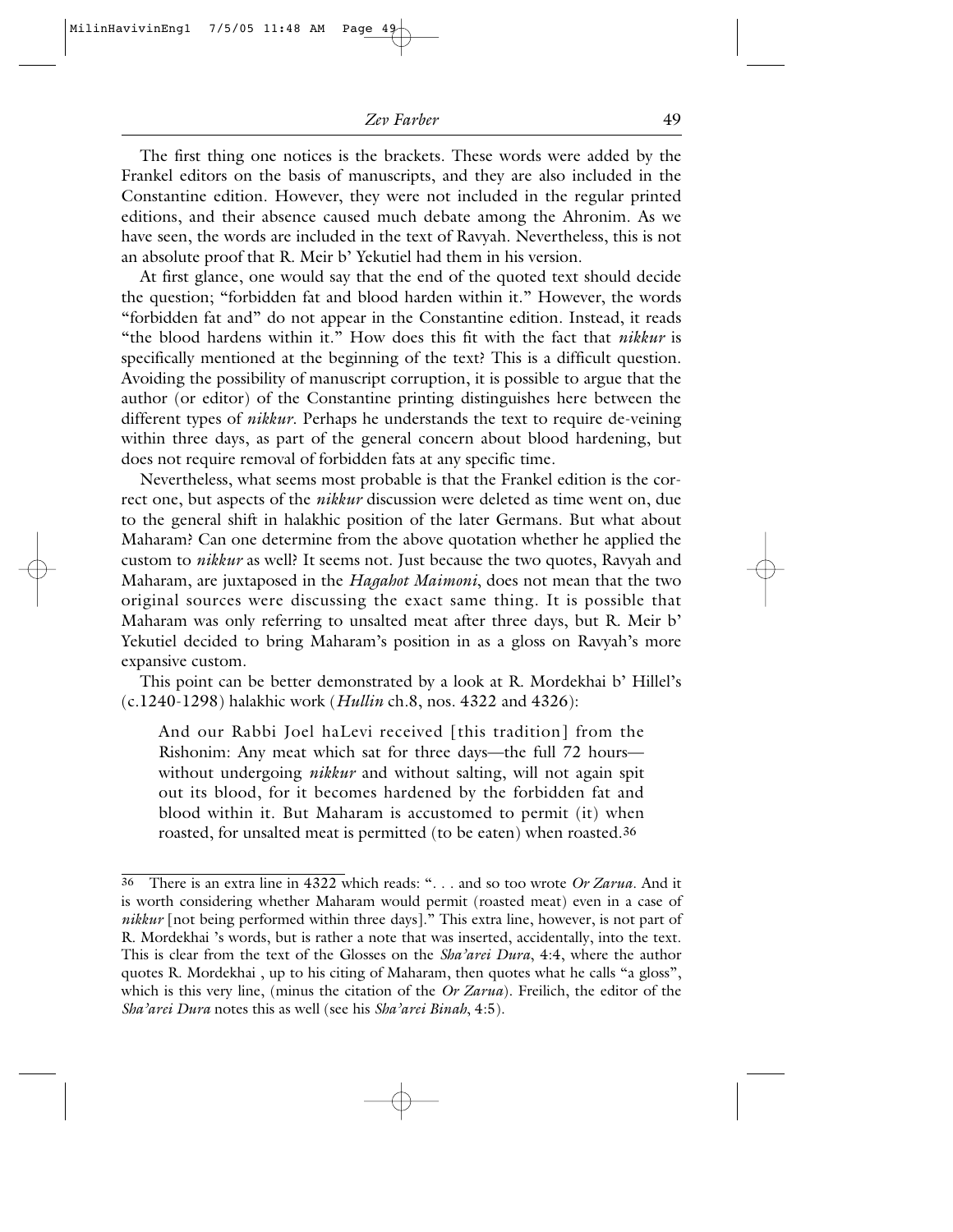One interesting point about R. Mordekhai's presentation is that the reasoning is shifted slightly: It is not that the fat and blood become hardened, but that due to the meat's having sat in fat and blood, the meat itself becomes hardened. This is reminiscent of the explanation offered by R. Yakkar b' Samuel earlier. Nevertheless, it is clear that R. Mordekhai had *nikkur* in his text of Ravyah, and is concerned about it.

Another source, from an anonymous German Rishon,37 also quotes the Maharam:

*Avi haEzri* wrote: "Meat which did not undergo *nikkur* and was not salted is forbidden, because the blood hardens within it,<sup>38</sup> and will not exit, even through salting." And the following is a quote from Rav Sa'adia:39 "Regarding [the fact] that in our place we perform *nikkur* on meat before three days have passed—I asked [Our] Rabbi, and he said to me that even his father was careful about this, but he never heard a reason why this isn't found written down.40 It would seem [that the reason is because] the blood gets absorbed into the limbs in three days, and will not exit. Or perhaps, the reason is from [the Talmudic statement]: 'One should not place loins upon [meat], for the fat melts and the meat absorbs'." However, within three days [the meat] may also absorb [melted fat]! But here we do not worry [about that], nor [do they] in Worms."<sup>41</sup> End quote. And I heard in the name of the R. Meir (Maharam), that meat which was not salted and did not undergo *nikkur* within three days, is permitted when roasted, for the fire draws out [the fat and blood].

Of all the presentations of Maharam's opinion, this one is the strongest in favor of the idea that Maharam included *nikkur* within his conception of the three day time limit. In fact, Kahana, in a footnote, uses this text to answer "R.

<sup>37</sup> It was published by Isaac Zev Kahana in **Sinai** 14, as Responsa of the Or Zarua and Maharam b' Baruch. This particular responsum is *siman* 84.

<sup>38</sup> Note the use of the same Ravyah text as in the Constantine version of the *Hagahot Maimoni*, with the inclusion of *nikkur*, but the absence of hardening fat.

<sup>39</sup> The Rav Sa'adia mentioned here is not the famous Gaon of that name, but a fourteenth-century German scholar, R. Sa'adia b' Shneir of Vienna. The responsum here is not his own, but is the response of R. Isaac b' Judah which we saw earlier. Apparently, R. Sa'adia had access to the *Ma'aseh haGeonim*, and copied this responsum down on the side of his *Sha'arei Dura*. I infer this from a statement in the Responsa of R. Jacob Moelin (c.1365-1427), no. 87:3.

<sup>40</sup> This is probably a misprint and should read "nor could he find one written down". In the Hebrew it is just the difference of one letter.

<sup>41</sup> In this version of the *Ma'aseh haGeonim* text, there is no ambiguity as to what "here" refers; it refers to Mainz.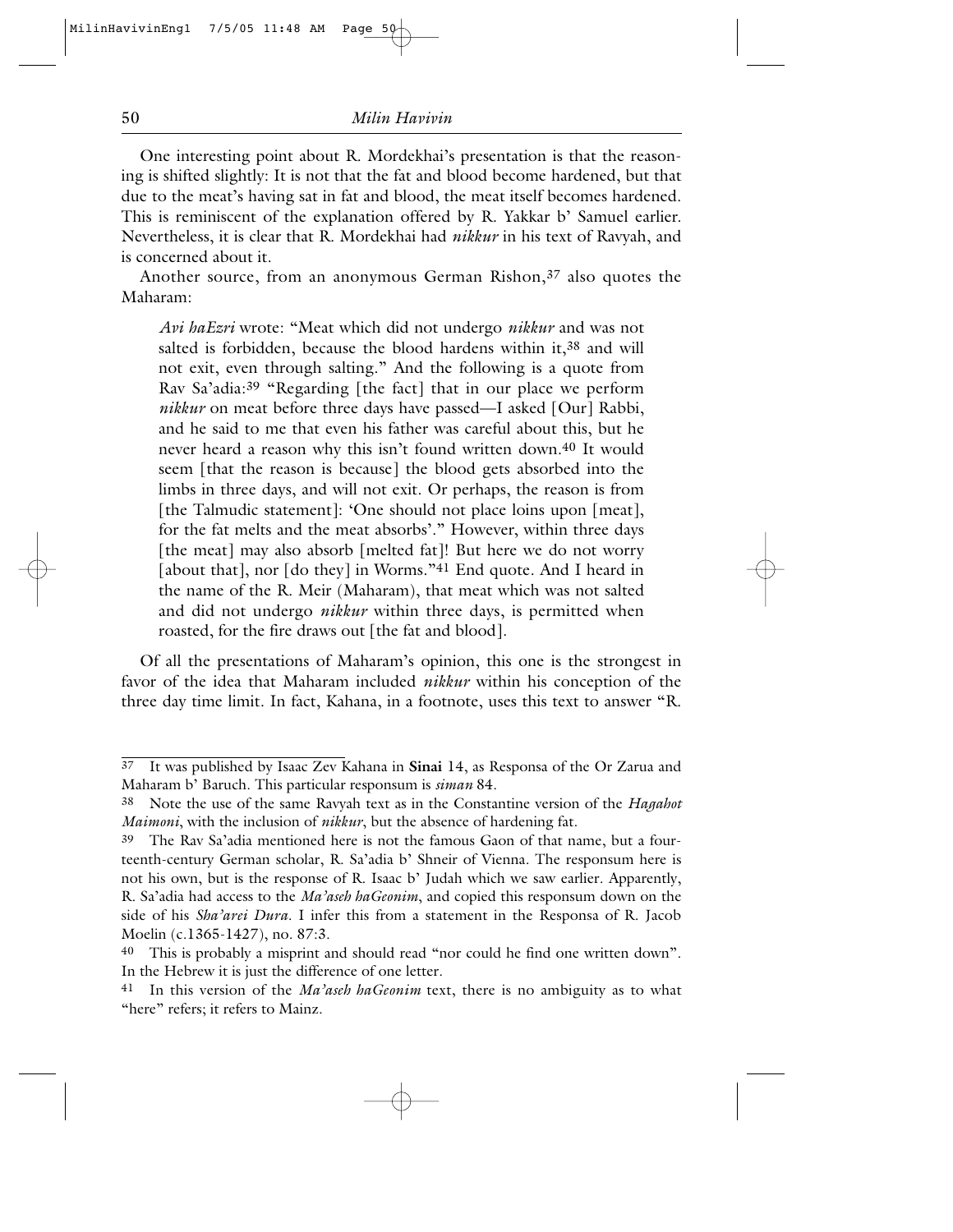Mordekhai's"42 question about whether Maharam would allow meat that sat for three days without *nikkur* to be roasted. However, nothing can be proven from this source. The author of the response clearly never discussed the issue with Maharam, as he only heard second hand about Maharam's opinion. Further, it is clear from the way he phrases the beginning of Maharam's statement that he modeled it after Ravyah, whom he quoted earlier in the response. It therefore seems that our author was influenced by Ravyah and R. Isaac b' Judah, and formulated his notion of Maharam's position around their premises. It is thus impossible to deduce Maharam's real position on *nikkur,* with sources already "tainted" by the premises of the earlier Germans.

We will turn next to R. Samson b' Tzaddok (c. 1285), in his work *Tashbetz*,43 (nos. 342-343), a work which, like *Sefer haParnes*, is built specifically upon Maharam's thinking:

"Meat which sat for three days—the full 72 hours—without being salted; its blood will not then exit through salting, but only when cooked." Thus was found in *Geonic* responsa. But when roasted, I say that it is permitted, for blood found locally in the meat, which has not been displaced, is permitted. And if it departs due to the fire, the flame draws it [and it doesn't remain in the meat]. And I have seen the Ram (Maharam) *z"l* permit meat, which was not salted until after three days, to be roasted [and eaten].

The first thing to note is that, just like in *Sefer haParnes* and the student of R. Yakkar, there is no mention of *nikkur* in the entire discussion, nor is there any mention of forbidden fats.

Beyond this, a few features stand out: First, not only does R. Samson quote the *Geonim*, but he actually refers to Geonic responsa. His contemporary, and a fellow student of Maharam, R. Haim *Or Zarua*, whom we saw earlier, also mentioned Geonic writings, as does the *Sha'arei Dura*, which we will see next. From this it would seem possible that Maharam actually had in his possession responsa of the Geonim which discussed the requirement to salt meat within three days, but said nothing about *nikkur*. The difficulty with this possibility is the following: No such responsum exists in any Geonic work in our possession today, nor was any such responsum quoted by earlier German scholars, or any other earlier or contemporary scholar from any other country. How is it that Maharam would have in his possession, in the thirteenth century, such a responsum, unknown to any other scholar for three hundred years? Of course, it is possible

<sup>42</sup> Apparently, Kahana was unaware of the source in the Glosses on the *Sha'arei Dura*, which demonstrates that the question was not R. Mordekhai's.

<sup>43</sup> This work is sometimes referred to as the *Smaller Tashbetz*, so as not to confuse it with the larger work of the same name, by the late fourteenth century North African scholar, R. Simon b' Tzemah.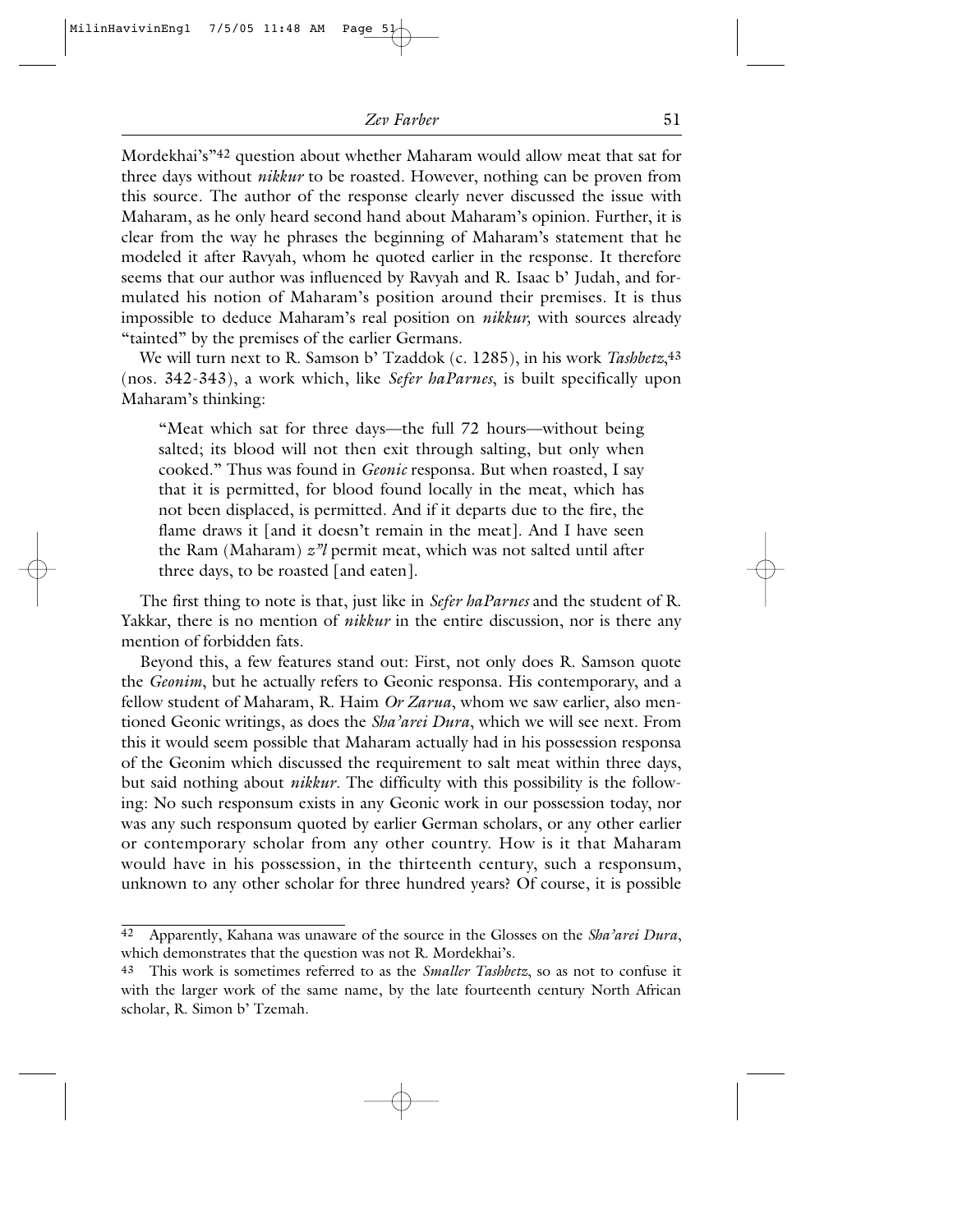that it was known, just not quoted, but this seems unlikely. Another possibility is that Maharam and his students just mean "an old responsum", and they are referring to some early Ashkenazic source, probably a reworking of Ravyah's piece. A third possibility is that Maharam had a late, anonymous responsum, which was written as an edited version of Ravyah's words, <sup>44</sup> so as not to include *nikkur*. This piece, instead of referring to Rishonim, may have said Geonim, or maybe nothing at all. Either way, it is possible that Maharam (or his students) considered this to be an authentic Geonic responsum, and treated it as such. This final possibility seems most likely, but further research remains to reach a definitive conclusion.45

Another interesting point is that R. Samson's quotation from the Geonim includes the added information that blood which is not removed by salting will be removed by cooking. The point here is that the cooking process is a stronger method of moving the internal juices than salting is. This is due to the liquid used in cooking. The problem then becomes, if the blood is trapped in the meat until the meat is cooked, but the cooking releases the blood, then, effectively, cooking this meat will be tantamount to cooking it in its own blood. This point is essential to R. Samson, who is dealing explicitly with the problem we mentioned earlier: if blood is really trapped and cannot move, even through cooking, it would not be forbidden. Therefore, it is essential that cooking be powerful enough to get the blood moving; otherwise, the whole stringency would be senseless.

This leads to his final point, which is the explanation for why roasting is a mitigating factor. He offers a two-pronged argument: If roasting does not get the blood to move, now that it is dried out, then it is not a problem (since nondisplaced blood found locally in meat is not forbidden.) If roasting does get the blood to move, then the fire will draw the blood to it, and it will not be reabsorbed into the meat. This, of course, is the critical difference between salting and roasting on one hand, and cooking on the other. In cooking, the very mechanism which gets the blood to move also causes it to be reabsorbed into the meat.

A good summary of the state of this custom in Maharam's thinking can be found in the *Sha'arei Dura* (no. 4), the most important of all the Ashkenazic *kashrut* manuals, written by R. Isaac b' Meir of Duren (late 13th century):46

The Geonim wrote that any meat which sat three whole days—72 hours—which was not salted; the blood hardens within it, and will

<sup>44</sup> The phraseology and style of this "Geonic" responsum is extremely similar to Ravyah's style.

<sup>45</sup> See Israel Meir Ta-Shma's *Minhag Ashkenaz haKadmon*, pgs. 202,238,&260, and *Sefer haRavyah*, published by Aptowitzer, vol. 2 page 72 note 25, for a discussion of the use of the term Gaon to refer to early Ashkenazic sources.

<sup>46</sup> Halperin has him as the son-in-law of R. Yakkar b' Samuel, mentioned earlier.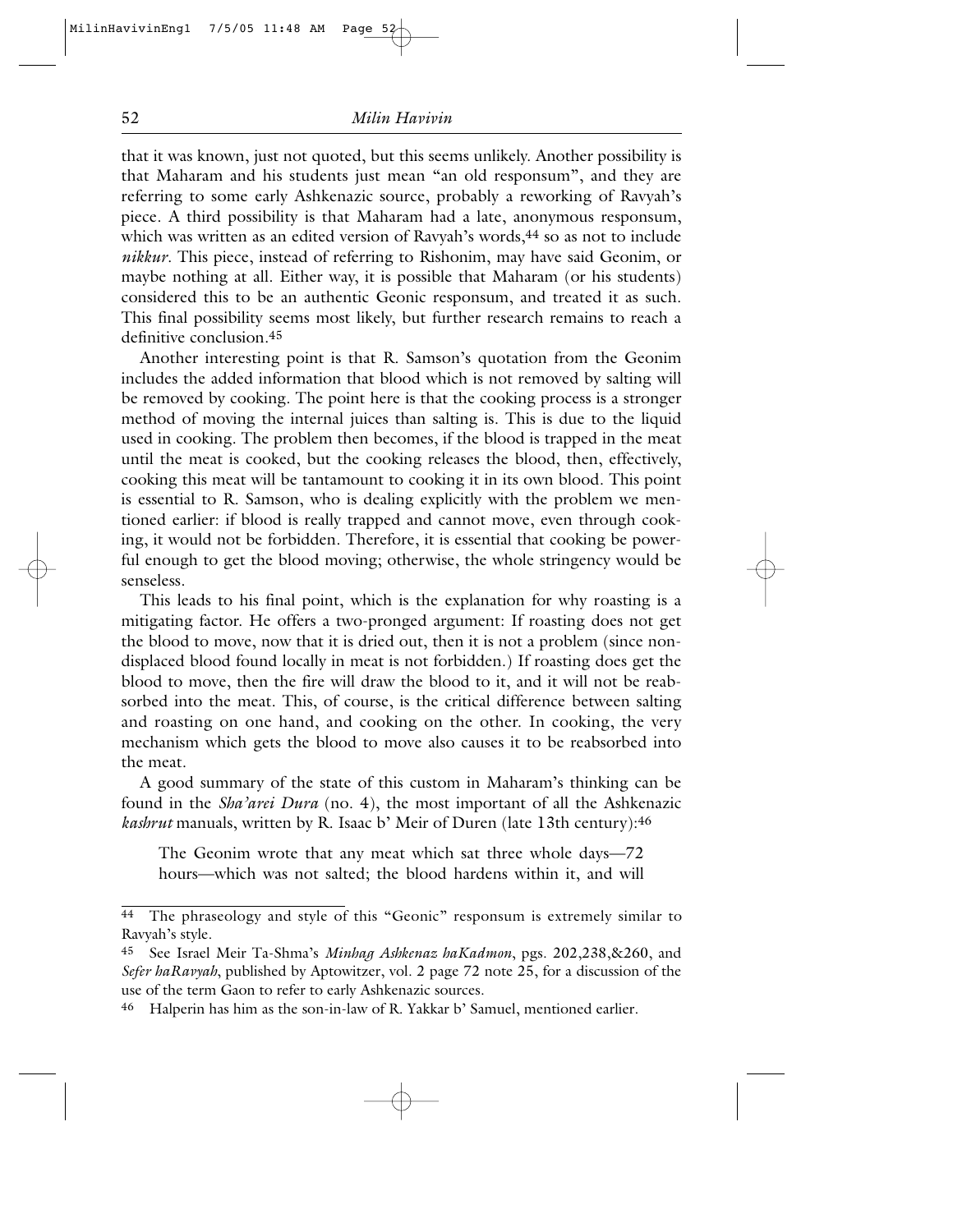not, then, exit through salting, and is forbidden. Indeed, in the Talmud we do not find this stringency, for so what if [the meat] will not spit forth [its blood]? Would this not be [a case of] limb blood which was not displaced, and is permitted! Indeed, Maharam ruled: Any meat which sat three entire days without salting, whether in summer or winter, it is a *mitzvah* to eat it roasted, for then (when roasted) the blood will depart, for the fire draws it, but one should not cook it, since, after all, this [custom] comes from the mouth of the Geonim. For the reasoning is, that after three days, the blood will not depart through salting, but, rather, only through cooking. But, it is permitted to roast it, because even if the blood does not exit, so what? It is limb blood which was not displaced, and is permitted. And that which does depart due to the fire, the flame draws. For they said that the blood, which pooled inside it, will exit through roasting, and he (Maharam) would not forbid it (the meat) to be roasted, even if it sat longer than three full days, 72 hours.

R. Isaac of Duren expresses here, in strong terms, the basic problem with the custom, namely that non-displaced blood is permitted. This issue was never addressed by Ravyah, and we can see from the force of R. Isaac of Duren's argument, that this was the impetus for the cooking versus roasting distinction offered by Maharam, on the basis of the "Geonic" responsum.

However, we can detect something even more from R. Isaac of Duren's language: It seems that, deep down, there is a skepticism regarding this stringency altogether. It almost appears as if R. Isaac of Duren and Maharam accepted this stringency only grudgingly, since "it comes from the mouth of the Geonim". If true, this may point to the strong French influence on Maharam and R. Isaac, both of whom studied in France.47

Finally, we should note yet again that no mention is made of *nikkur*. None of the Maharam-influenced sources mentioned *nikkur*,48 unless quoting R. Isaac b' Judah or Ravyah. This demonstrates that Maharam and his school were either unaware or dismissive of the three day stringency applying to *nikkur*. Why would this be? R. Asher b' Yehiel, called Rosh (c.1250-1327), the most famous of Maharam's students, points us toward an answer in a responsum (no. 20:25):

Regarding what you asked: That it is a widespread custom in this country not to eat meat which sat for three days without undergoing *nikkur*—if it is a Mishnah, or a Gemara, or a Midrash, or a Gaon? I have never heard of this custom, for why would it depend on *nikkur*? The fat will not be absorbed into the meat, since it is cold! Rather, in

<sup>47</sup> Maharam with R. Yehiel of Paris (c.1190-c.1268), and R. Isaac of Duren with R. Tuvia b' Elijah.

<sup>48</sup> *Sefer ha-Parnes*, R. Haim *Or Zarua*, *Tashbetz*, and *Sha'arei Dura*.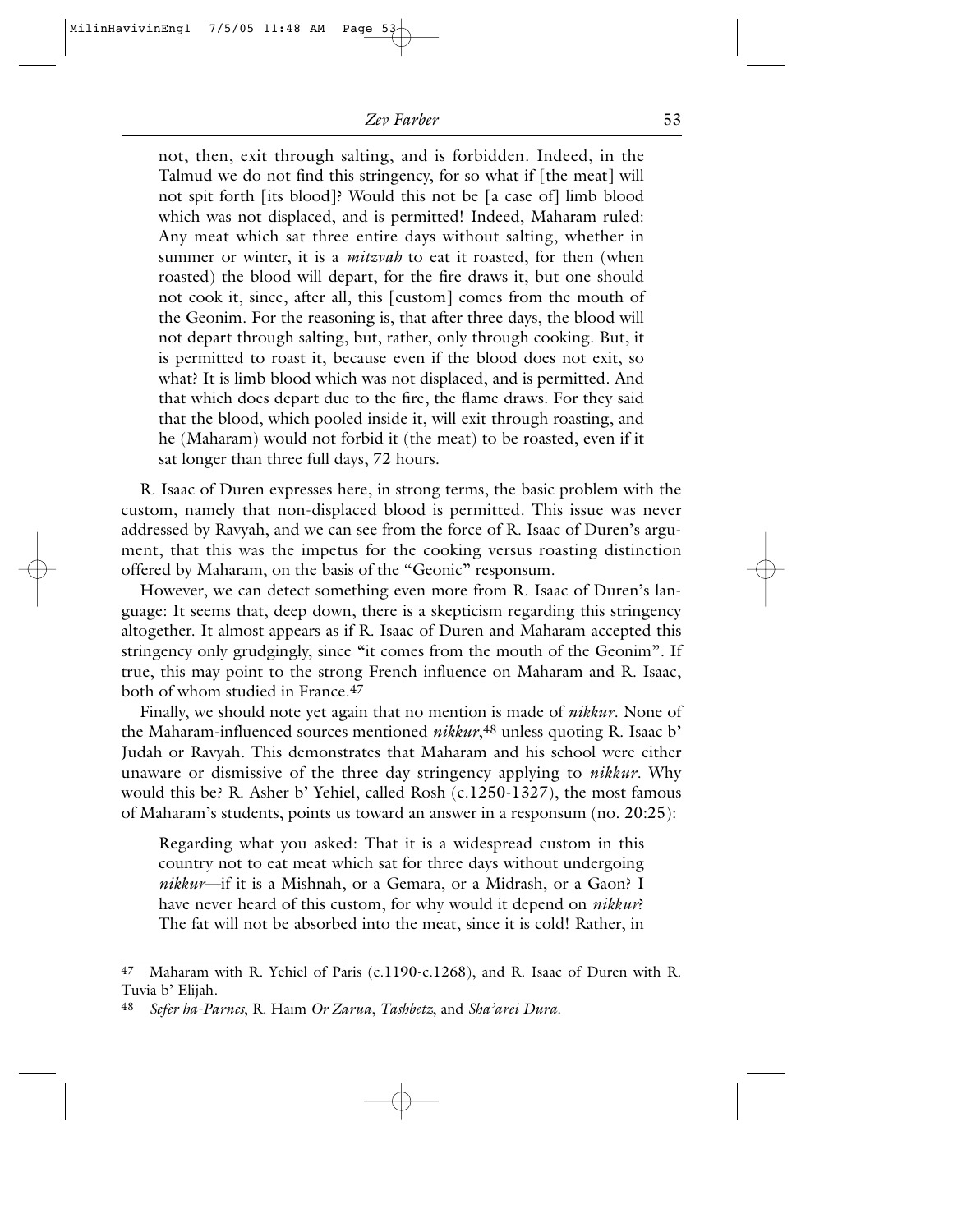Germany and France<sup>49</sup> they practice like the Geonim, who wrote that meat which sat three days without salting, the blood accumulates50 within it, and will not depart through salting, and is forbidden. And, R. Meir of Rothenburg permitted it through roasting, for even if the blood does not go out, it is limb blood which was not displaced, and is permitted. But cooking it in a pot is forbidden, for even though [the meat] will not spit out [the blood] when salted, it will spit out its blood when [cooked] in a pot.

In this source, Rosh states explicitly that he knows of no requirement to perform *nikkur* within three days. More than that, he states that he has never heard of such a custom. He even adds a proof why this would not be necessary. His proof is that fat will not melt and the meat will not absorb it, so long as it is cold.51

What about the Talmudic passage quoted as a proof by R. Eliezer haGadol*,* which seems to state just the opposite? Tosafot answers this question (*Hullin* 8b):52

"A person should not place loins upon meat:" this means immediately after slicing, before the meat cools. However, after it cools, one need not worry, as it is written (Lev. 9:20): "and they placed the fats upon the chests."

This particular comment was included also in Rosh's own glosses on the Talmud, (known as *Tosafot haRosh*) word for word. Rosh, and presumably Maharam, accepted this premise as fact. Therefore, as Rosh himself says explicitly, it would be impossible for the leftover fat on a piece of meat to melt into the meat over a three day period, since the meat would not remain hot for that long.

To summarize our findings thus far: The earliest German custom, that of R. Eliezer haGadol, was to perform *nikkur* within three days. This custom apparently was not universal, and was rarely quoted. About a century later Ravyah reported a custom of the Rishonim to perform both *nikkur* and salting within

<sup>49</sup> Rosh here mentions that this custom existed in France. This is interesting since none of the contemporary French sources mention it.

<sup>50</sup> Rosh, here, deviates slightly from the usual explanation, saying that the blood "accumulates" instead of "hardens". He may be referring to a passage in the Talmud, *Shabbat* 107b, also found in *Hullin* 46b, which says that usually, one violates the prohibition of hitting somebody only when blood is shed, but a bruise, where "the blood accumulates", also counts as a violation, even if the blood doesn't leave the skin.

<sup>51</sup> Rosh here conspicuously leaves out the issue of de-veining in his description of *nikkur*.

<sup>52</sup> Compiled by R. Eliezer of Touques, a student of R. Isaac of Vienna, and based mostly on the work of the French schools.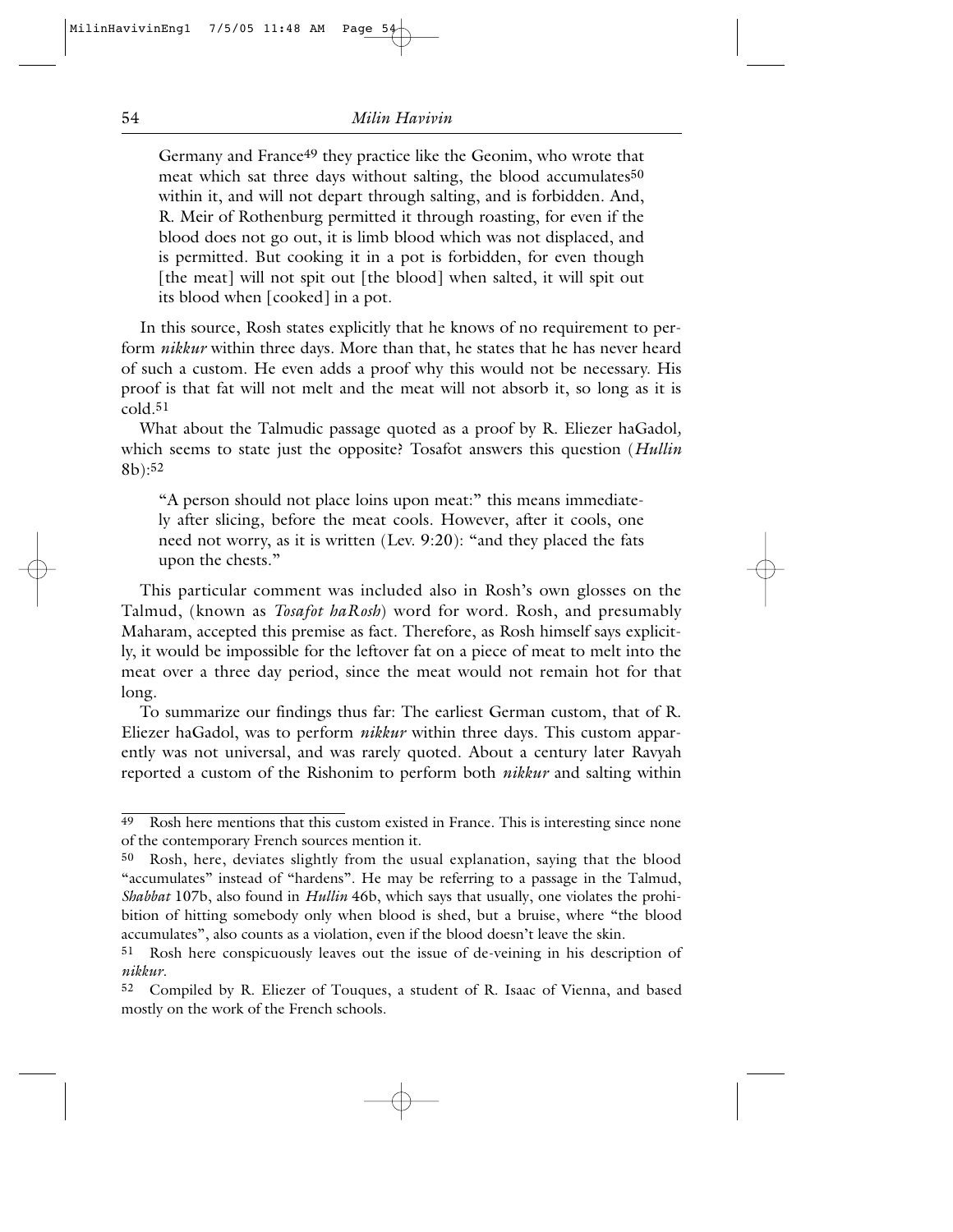three days. This custom received wide acceptance. Less than a century later, the students of Maharam reported a custom of the Geonim to salt the meat within three days, if one wants to cook it; otherwise, it must be eaten roasted. There is no need, according to this custom, to perform *nikkur* at any particular time. This custom received broad acceptance, in many cases, displacing the custom of Ravyah.

A final interesting development on the issue of roasting is quoted by R. Mendel Klausner53 in the name of R. Menahem b' Pinhas "*Me'il Tzedek*" of Merseburg,<sup>54</sup> called Ramam, (early 14th century):<sup>55</sup>

Meat which sat for three days, the full 72 hours, which was not salted—it is forbidden to cook it, but it is permitted to roast it. And after one roasts it, Ramam permits one to cook it afterwards.

Apparently, R. Menahem sees roasting as a foolproof way of removing blood. In his conception, salting is simply a less powerful method of removing blood; good enough for a regular case, but not enough for more difficult ones, where one must use the most powerful methods. Of course, this is not the only way to understand Maharam's point, nor is it even the simple reading of the text. For example, Rosh, R. Isaac of Duren and R. Samson b' Tzadok all mention the point that even if the blood does not leave when roasted, then it is nondisplaced limb blood, which is permitted. This "even if" strongly implies that their understanding of Maharam's position was not that roasting was a foolproof way of removing blood56, but that it was a way of preparing meat to be eaten without cooking. According to these *poskim* it appears that cooking is the most powerful way to move blood, but it also causes that same blood to be reabsorbed into the meat, something that roasting does not do, because "the fire draws it out".

From this analysis, it would appear that R. Menahem was basing himself only loosely on Maharam's point, but was really introducing an entirely new premise of his own. For this reason, many later scholars were wary to rely on his position, and the matter was hotly debated in the following centuries.57

<sup>53</sup> Rulings of our Rabbi Mendel Klausner, *Hullin*, ch. 8. Though his work is part of the "compilers" generation, I quote it here, since his is the earliest quoting of R. Menahem of Merseburg's position.

<sup>54</sup> A student of R. Isaac, son of R. Haim Or Zarua.

<sup>55</sup> Although there is a work called "Reasonings of R. Menahem of Merseburg" published in the back of the standard edition of R. Jacob Weil's responsa, this is, probably, only a small work in comparison to the lost halakhic work of R. Menahem. Many scholars feel that his nickname, *Me'il Tzedek*, was probably the name of his lost work.

<sup>56</sup> This point is argued vociferously by R. Israel Isserlin (c.1390-1460). See his *Terumat haDeshen*, responsa section, no. 160, and Glosses on the *Sha'arei Dura*, 4:3.

<sup>57</sup> See, for example, Responsa of R. Jacob Moelin (Maharil), no. 87:3; also see Responsa of R. David ibn Zimra (Radbaz) 1:138.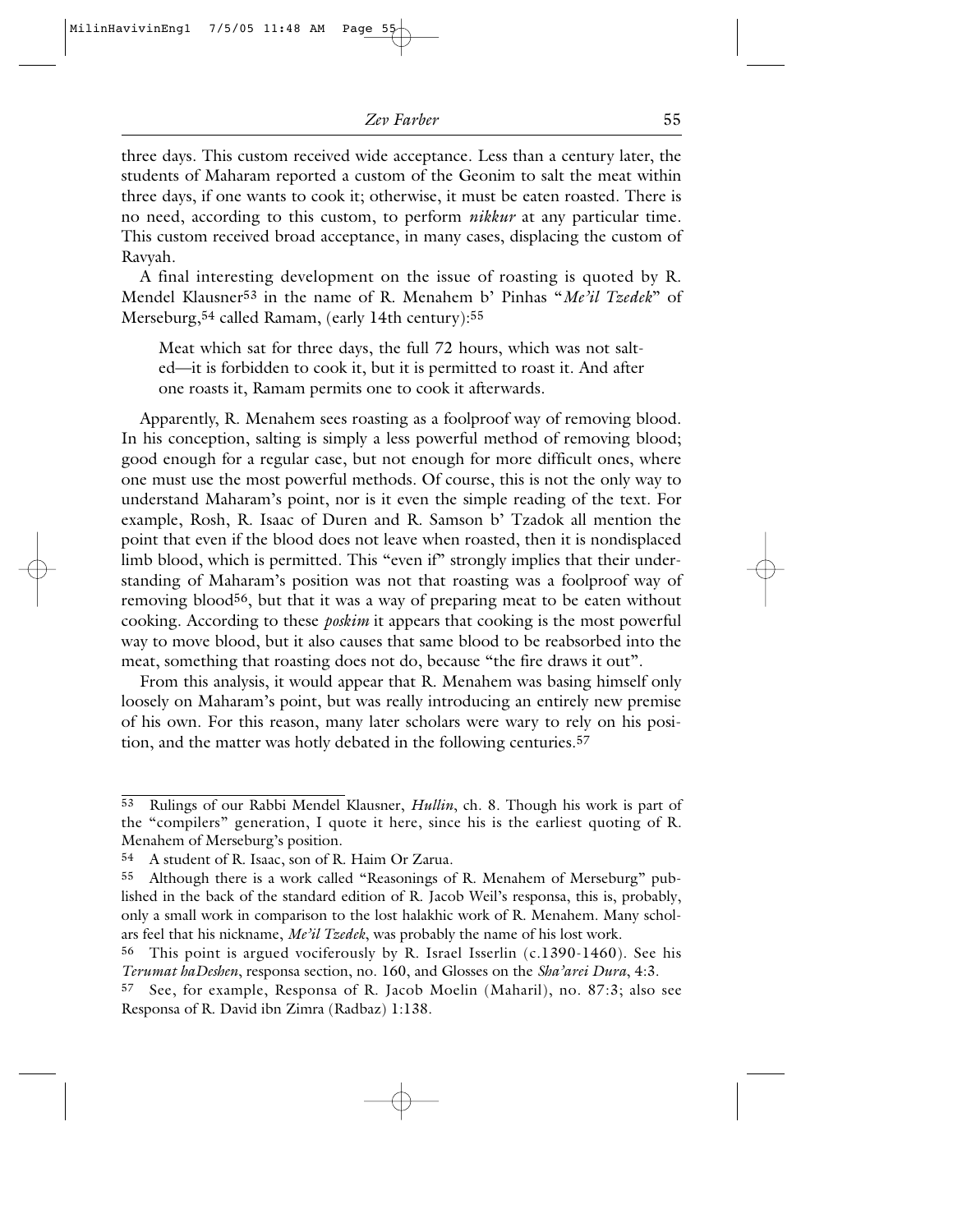#### **E***.* **RI HOZEH AND RI TRESSON***—***WASHING THE MEAT**

A second, and separate issue was introduced by a contemporary of Maharam, R. Isaac Hozeh*,* called Mahari Hozeh (mid-thirteenth century). He was originally a French scholar who later moved to Germany58 and became one of Rosh's teachers. The first mention of his opinion is found in a responsum of Maharam, (Berlin/Bloch printing of Amsterdam manuscript, no. 90):

Regarding meat which was not salted until [after] three days, but was soaked in water within [the] three days; your city has received [the tradition], in accordance with the rabbi, our rabbi Isaac, that it is permitted [to cook]. If this is a tradition, we will accept it, and it makes some sense. But if it is reasoning, there is a response, and this is easy to understand.

The other mention of this ruling is by a student of Rosh, in a gloss on the *Sha'arei Dura* (ch. 4).59

The Rosh told us in the name of R. Isaac *Hozeh*, that if the meat was rinsed within three days, even if it wasn't salted, <sup>60</sup> it is permitted, even [to be cooked] in a pot. And the reason is that when one waits three days without rinsing and salting [the meat], then, the blood hardens within it, and doesn't exit through salting. However, when it is rinsed within three days, the meat softens,<sup>61</sup> and [the blood] will exit through salting, even after three days.

The basic point of R. Isaac Hozeh is clear: this stringency is not to be treated as an enactment, either by the Geonim or Rishonim, but rather as a real halakhic concern, based on the reality of what happens to blood when it sits. Dry blood will simply not be affected by salt. However, if one could keep the blood moist, then salting would still function adequately. Apparently, Rosh accepted this point, and Maharam was willing to consider it.

This conception of the custom would seem to fit only with the "Geonic" version, offered by the Maharam school. R. Eliezer haGadol's custom does not even address the issue of salting. But even more than that, his concern is absorption of fat and blood, not the drying of fat and blood. Keeping meat moist would, therefore, not be a relevant factor.

<sup>58</sup> His identity is the subject of much scholarly conjecture. See J. N. Epstein, *haKedem* vol. 1 pgs. 129-130.

<sup>59</sup> This gloss was accidentally placed into the main text, but is obviously not part of the *Sha'arei Dura*. It is one of a number of glosses, apparently all by the same person, which begin with: "The Rosh told us."

<sup>60</sup> Obviously, he assumes it will be salted before it is cooked, just not within three days of slaughtering.

<sup>61</sup> Oddly enough, R, Israel Isserlin, in the Glosses on the *Sha'arei Dura* 4:6, claims the exact opposite in the name of R. Mordekhai b' Hillel, i.e., that water hardens the meat.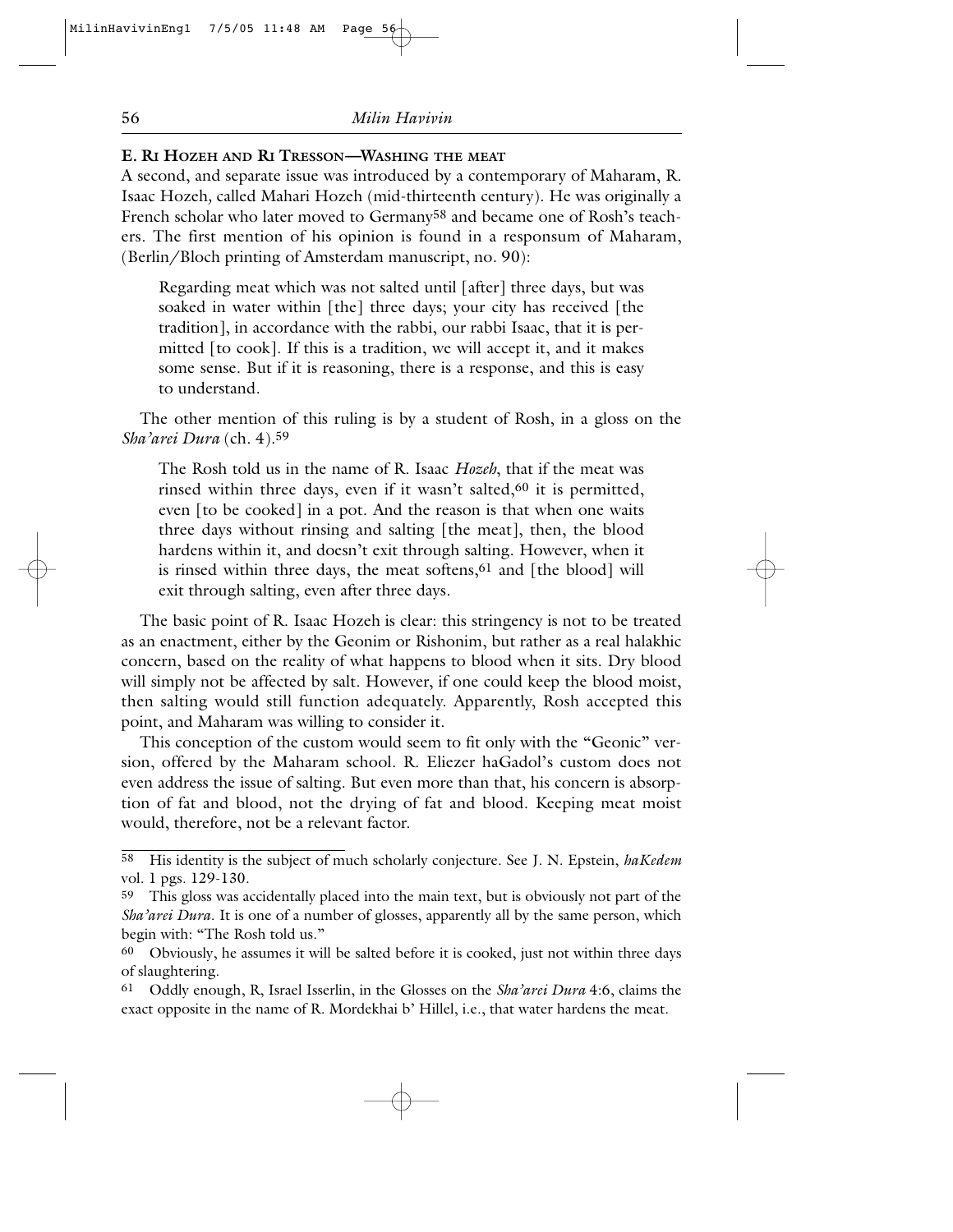Ravyah, on the other hand, does mention meat drying. But this brings us to a larger question: is Ravyah's custom identical to Maharam's, except that he retains *nikkur*? Or, are the two conceptions, even with regard to salting, fundamentally different? This issue is discussed by the later Rishonim, insofar as it relates to the issue of roasting. If Ravyah and Maharam have identical positions on salting, then they should agree on roasting. But if they have differing conceptions on salting, then Ravyah may differ with Maharam, and forbid even roasted meat.62

While it is impossible to know the answer to this question for certain, it seems that Ravyah considered this stringency to be an inviolable German custom,63 i.e., even roasted meat left unsalted for three days would be forbidden. Obviously, Maharam disagreed. The influence of the French school provides a simple explanation for the disagreement: The French school paid no attention to this German custom, and it is unclear how much, if at all, the custom even existed in France. R. Isaac Hozeh, a French immigrant to Germany, and Maharam, a German trained in the French school, thus had some difficulty seeing the custom as inviolate while only loosely connected to the reason behind its existence. Therefore, understanding the reasoning behind the custom, they each found loopholes: Maharam permitted roasting, and R. Isaac permitted rinsing.

One more point about R. Isaac Hozeh's statement is the difference in presentation offered by Rosh and Maharam. Rosh says that the meat should be "rinsed", whereas Maharam says "soaked." While these processes are not exactly the same,64 R. Isaac's whole point is that if the blood is still moist after three days, salting would still be effective. Therefore, it does not seem to matter whether it was soaked or rinsed, as long as whatever was done to it would be enough to keep the blood moist beyond the three day mark.

A possible proof of this point can be found in a source quoted in the Glosses on the *Sha'arei Dura* (4:1):65

<sup>62</sup> See *Issur veHeter*, 2:2, and Glosses on the *Sha'arei Dura*, 4:5, which argue that Ravyah would not accept roasting as a mitigating factor.

<sup>63</sup> I cannot go into an explication of what "custom" meant to the early Germans. For further information, see the introduction to Israel Meir Ta-Shma's *Minhag Ashkenaz haKadmon*.

<sup>64</sup> Later Rishonim discuss for how long one has to wet the meat. See *Issur veHeter* 2:1, and *Sefer ha'Agur* no. 1200.

<sup>65</sup> A quick note on this work: Officially, there is no such work. What happened was that many scholars put notes on the side of their copies of the *Sha'arei Dura*, since this work was the most influential of all Ashkenazi *kashrut* manuals. There were different collections of these, put out by different publishers, depending upon whose notes they had. The most dominant set of notes was put together by R. Israel Isserlin (or his students), which is why he is mistakenly referred to as the author of this work. Some of the notes are extremely early, from only a generation after R. Isaac of Duren. The version that we have in the standard edition is a hodgepodge collection of all the different versions, put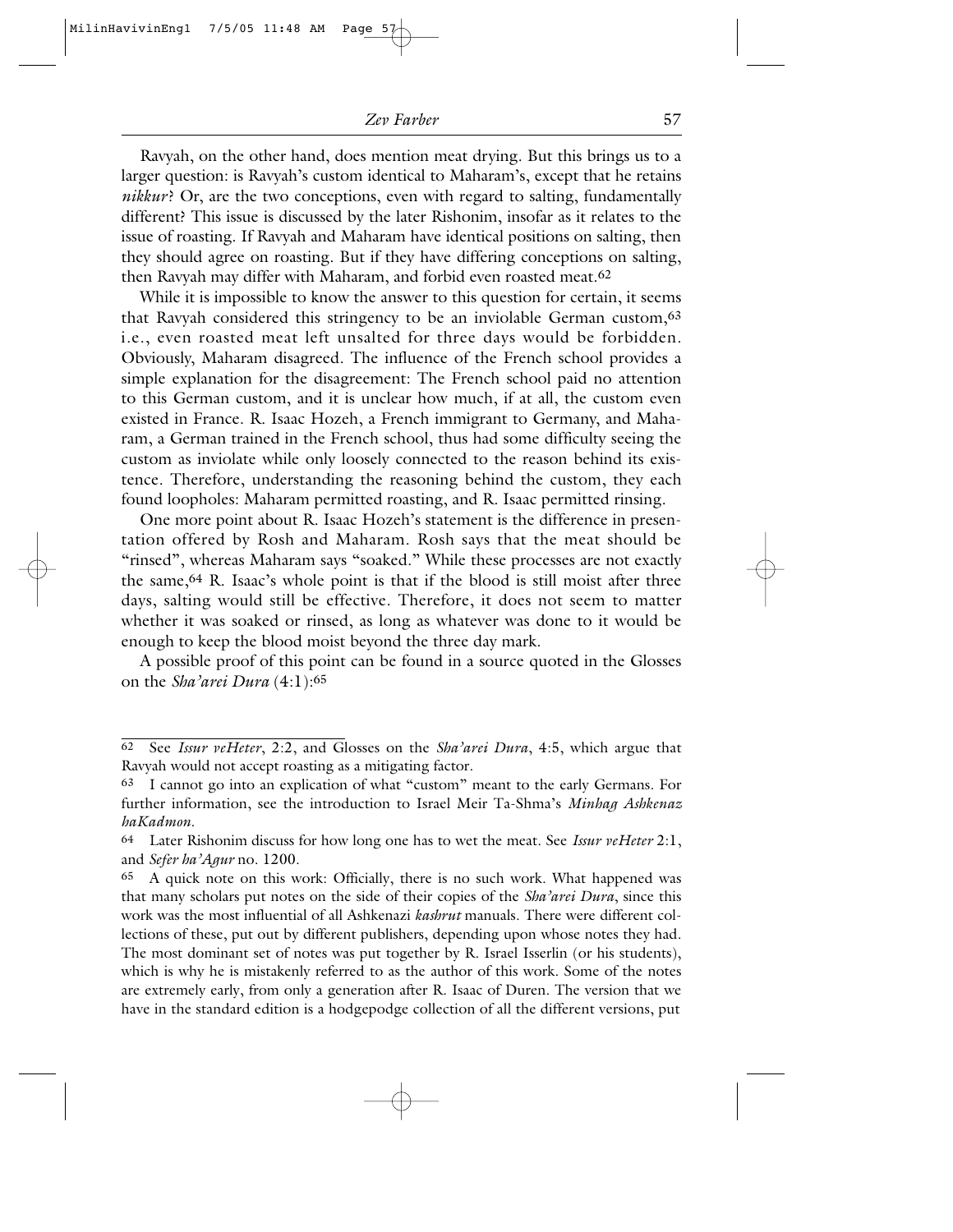I found written in the name of our teacher, the rabbi Jacob Katz: "That which Maharam did not permit—to cook meat which sat without salting more than three days; this is specifically when it was not **rinsed** in water at all within three days, and was not salted until after three days. However, if it was **rinsed**, or placed in water within [those] three days, one is permitted to cook it. And the reason that when it sits for three days without salting that it is forbidden is because then the blood within it hardens, and will not again exit through salting. But if it is **rinsed** in the meantime, then, the meat softens, and the blood will depart through salting, even after three days." And he<sup>66</sup> was a student of Maharam.

There are two key points here. The first is that we have a student of Maharam who states explicitly that his teacher allowed rinsing the meat within three days to permit one to cook the meat later on, even if salted after three days. This is important information, since the other students of Maharam do not mention this leniency. Also, from Maharam's own responsum, it is difficult to tell whether he accepted the leniency or not, since he evinces a certain amount of skepticism. From this source, we see that, in the end, he accepted the leniency. The second key detail is that R. Jacob Katz uses the word "rinse" as opposed to "soak." We see from this that the two are interchangeable, and R. Isaac Hozeh's position is as was assumed earlier: all that matters is that the blood remain moist until the salting occurs.

A similar position is cited in the *Agudah* (*Hullin* 141), a work written by R. Alexander Zuslein haKohen (d. 1348), a student of R. Isaac of Duren:

And meat which sat three days, the full 72 hours, without being salted; the Geonim wrote: "The blood is fixed within it, and will not then exit through salting." And the Ram *z"l* permitted [one] to roast it, since for roasting, salting is unnecessary. And if [the meat] was rinsed within three days, the water softens it, and they permitted [one] to salt and cook it, even after three days (meaning: from the day of slaughtering).

We see from this source just how standard R. Isaac Hozeh's position became among the students of Maharam and their schools. Nevertheless, R. Isaac Hozeh's opinion, though accepted by many as authoritative, did not enjoy the same near-universal status as did Maharam's opinion about roasting.67

together by Isaiah Nathan Freilich, in the mid-twentieth century, (including some notes of his own). The work is a treasure trove of sources and information, but it is extremely difficult to navigate. See Freilich's introduction for how he put the work together.

<sup>66</sup> Presumably R. Jacob Katz.

<sup>67</sup> See Customs of R. Jacob Moelin (Maharil) section *Issur veHeter*, Glosses on the *Sha'arei Dura* 4:6, *Issur veHeter* 2:4,5(notes in back), *Sefer ha'Agur* no. 1200, Responsa *Benyamin Zev* no. 328.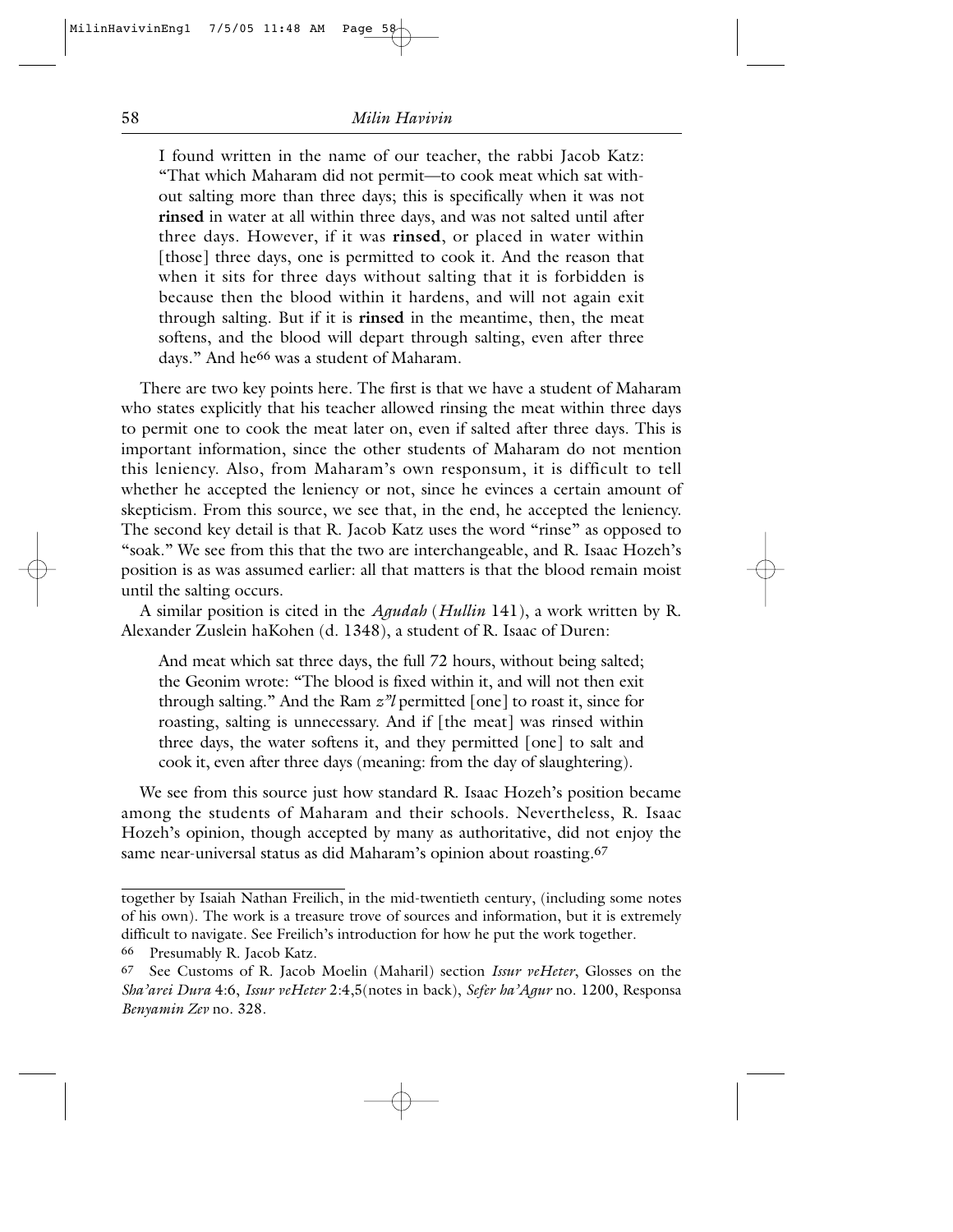The final conceptual development of this point, in the time of the Rishonim, was offered by R. Isaac of Tresson (late 13th-early 14th centuries), another French emigrant to Germany,68 in his gloss on the *Sha'arei Dura*, 4:1:

I heard that in the land of the Geonim, when meat would sit without having been salted for three days or more, that they were accustomed to soak it in tepid water, to "awaken" the blood, [so that the meat could] spit [it] out when salted.—Here ends the quote of Mahari Tresson.

Although R. Isaac of Tresson's understanding is similar to that of R. Isaac Hozeh's, it is significantly more radical. Mahari Hozeh still requires one to wash the meat during the three days if one wishes to cook the meat afterwards. However, if one follows Mahari Tresson, there is no need to do anything at all during the three days in order to cook the meat later:<sup>69</sup> If the blood dries, just make sure to soak the meat until the blood "awakens" and becomes moist again. Mahari Tresson thus effectively does away with the custom to apply salt within three days. What is left is a simple requirement to salt meat only when the blood is moist. Needless to say, his opinion was not universally accepted,70 and is rarely quoted.

The *Amarkol* (early 14th century),71 a German halakhic work of unknown authorship, provides a good summary of the state of German practice at this time:

The Geonim wrote that any meat which sat for three whole days, 72 hours, and wasn't salted, the blood hardens within it, and will not again depart. We have not found this stringency in the Talmud. And Maharam said that [the meat] is forbidden when cooked, but permitted when roasted. And Mahari Tresson [said] that they were accustomed to soak it in tepid water. Mahari Hozeh [said] that if it was rinsed within three days, it is permitted [to be cooked] even in a pot.

From this source it clearly emerges that Ravyah's version of the custom, and any mention of *nikkur* at all, is forgotten. All the possibilities offered by the *Amarkol* are within the logic of Maharam's "Geonic" version.72 It is also interesting to note that from the *Amarkol*'s quote of Mahari Tresson, one would not realize the radicality of his position. I do not know if this was a deliberate "censoring" on the author's part.

<sup>68</sup> This is my own theory, the reasoning behind which is beyond the scope of this paper.

<sup>69</sup> In this sense, it is similar in scope to the point of R. Menahem of Merseburg, about cooking after roasting. However, since roasting meat seriously affects the taste of it, R. Isaac of Tresson's point is really more radical.

<sup>70</sup> See the comment of R. Israel Isserlin in the Glosses, *ad loc*.

<sup>71</sup> Collections from the *Hilkhot Amarkol*, section *Issur veHeter*.

<sup>72</sup> The only possibility missing is that of Ramam, and this is probably because they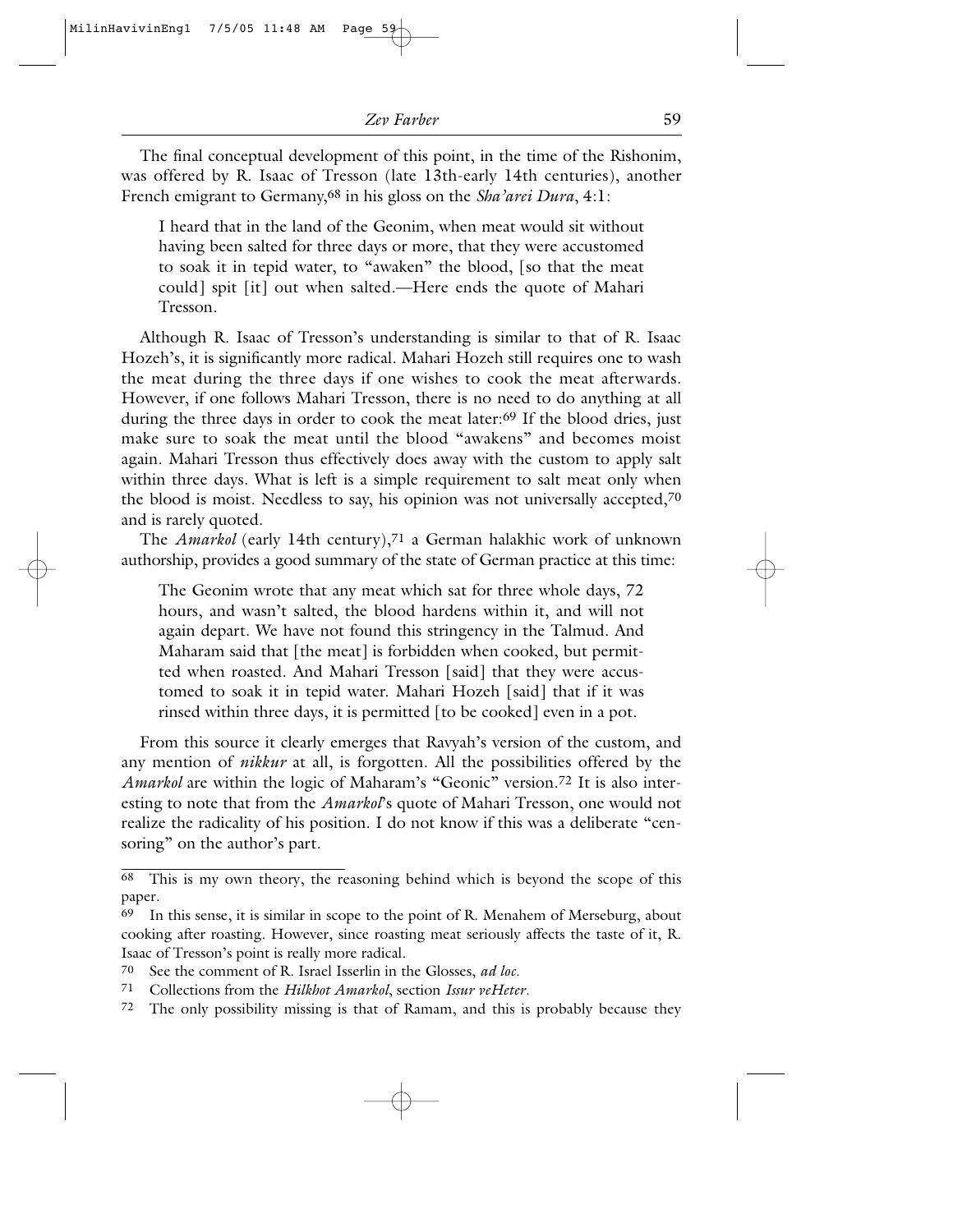### **F. SUMMARY—THE "COMPILERS"**

Additionally, it is worthwhile to glance at the work of the "Compilers."73 Rabbi Mendel Klausner of Neustadt (mid-14th century), called Ramak, in his notes on Rosh (*Hullin* 8), begins with the position of Maharam, and adds that of R. Menahem of Merseburg:

Meat which sat for three days, the full 72 hours, which was not salted—it is forbidden to cook it, but it is permitted to roast it. And after one roasts it, Ramam permits one to cook it afterwards.

Next, R. Israel of Krems (c. 1375), in his notes on Rosh (*Hullin* 8:48),74 quotes directly from R. Mordekhai's work, beginning with the position of Ravyah, and adding that of Maharam:

Our Rabbi Joel received from the earlier generations that any meat which sat for three days, 72 hours, without undergoing *nikkur* and salting, will not again spit out [its blood], for the forbidden fat and blood become hardened within it. But Maharam is accustomed to permit [it] when roasted, for unsalted meat is permitted [to be eaten] when roasted. (From the *Or Zarua*).75

Finally we see R. Moses of Zurich (mid-14th century), in his commentary on the *Semak*76 (203:89):

"And meat which sat for three days, 72 hours, without being salted its blood will not then depart through salting, but only when cooked." Thus was found in Geonic responsa. But when roasted, I say that it is permitted, for blood of the limbs which has not been displaced, is permitted. And then, it departs due to the fire, for the flame draws it.—*Tashbetz*.

As he states explicitly, R. Moses of Zurich is quoting R. Samson b' Tzadok's work. He starts with the "Geonic" quote, and brings in Maharam's opinion (though not by name).

What stands out at this stage is the total lack of mention of either R. Isaac

<sup>73</sup> By the mid-fourteenth century, the outlying German communities found themselves without German rabbinic leadership, as a result of the Rheinfleish Massacres of 1298 and the 1348 Black Death. This is what I refer to as the generation of the Compilers, all of whom were not in Germany proper. They saw their function as collecting classical German texts of their predesessors (much like the works of R. Mordekhai b' Hillel and R. Meir b' Yekutiel haKohen half a century before).

<sup>74</sup> There are those who doubt his authorship of this work.

<sup>75</sup> I think that this is what the letters stand for. However, I didn't find it in the *Or Zarua*, or in his son's condensed version.

<sup>76</sup> *Sefer Mitzvot Katan,* The Small Book of Mitzvot, by the French scholar R. Isaac of Corbeil (d. 1280).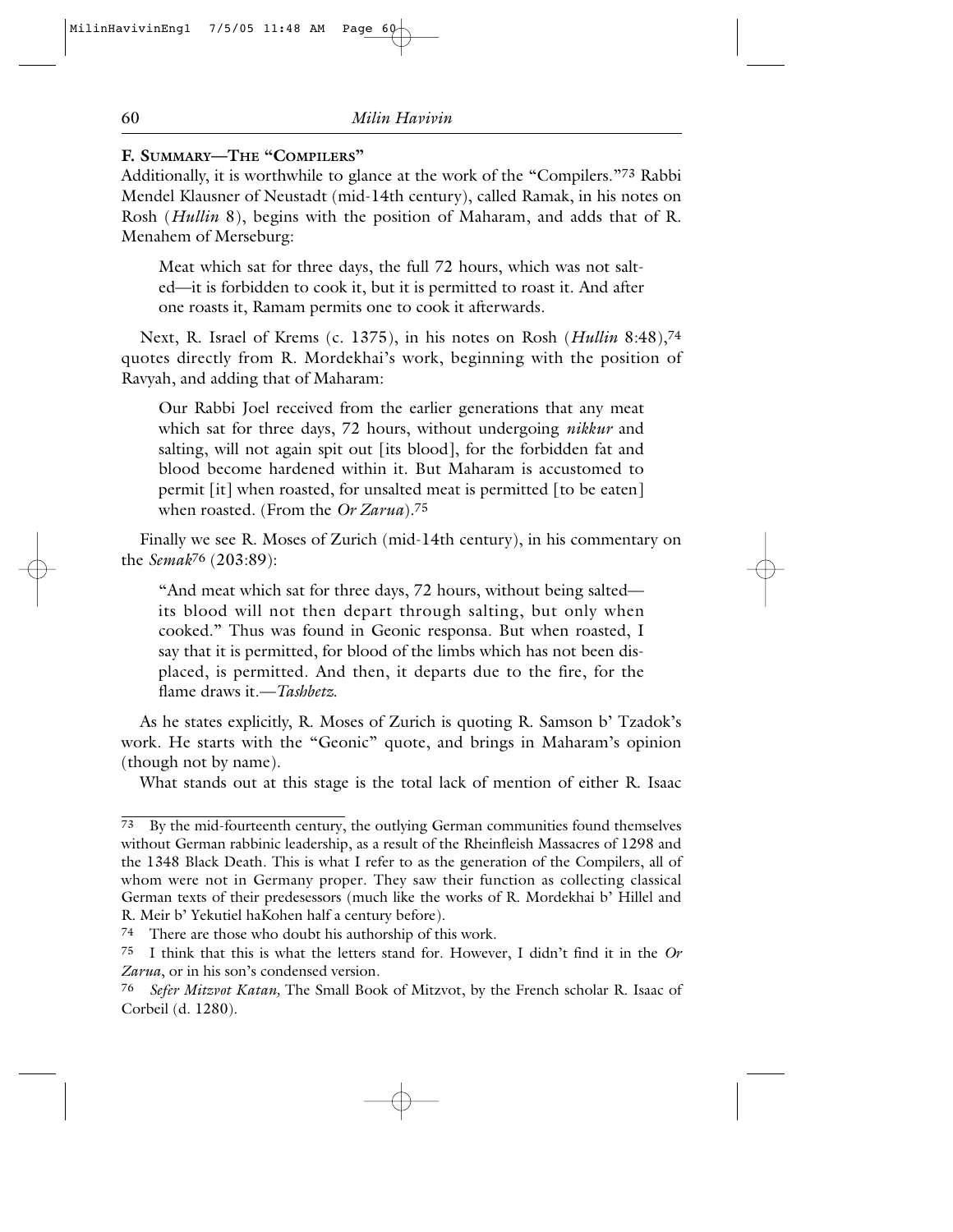*Zev Farber* 61

Hozeh's or R. Isaac of Tresson's opinions. As we discussed above, both of these positions about washing the meat very much circumvent the German custom. The feeling one gets from the Compilers is a "back to basics," purist sort of gesture, as if trying to recapture what was lost. This is felt especially with R. Israel of Krems' reintroduction of Ravyah's custom into the discourse.77 The unconventional opinions of the two French (immigrant) scholars simply did not fit into that mold.

In summary, we see that this custom in Germany went through hundreds of years of conceptual development. There are at least three major versions of the custom; R. Eliezer haGadol's, Ravyah's and Maharam's, there are multiple variations, such as Ramam's, Mahari Hozeh's, and Mahari Tresson's, and more than one Talmudic proof offered. Clearly this custom has a rich history in Germany, both ritually and conceptually. As we are about to see, the same cannot be said of this practice in other countries.

### II. BEYOND GERMANY

### **A. ITALY**

Three Italian Rishonim discuss this custom, none of whom seem to be literarily or conceptually dependent upon each other. All are from the thirteenth century and later. One might have expected more Italian acceptance of a German custom, considering the extremely close ties between the two communities. Nevertheless, one must keep in mind two things: First, Italian halakhic sources are not numerous, so one only gets a vague idea of what halakhic discourse was taking place there. Second, two of the most dominant Italian scholars, R. Isaiah of Trani, called Rid (c.1180-c.1260), and his grandson of the same name, called Riaz (c.1235-c.1300), though officially part of the German school,78 were high-

<sup>77</sup> I should point out that one gets the same feeling from the two compilers of the previous century. It would be an interesting study to compare the two generations of compilers, and see what conclusions could be drawn. Specifically, what I find so intriguing is the German compilers' drive to take a book from another school of thought, and make it German. R. Mordekhai wrote on R. Isaac of Fez's work, known as Rif (1013-1103). R. Meir b' Yekutiel wrote on Maimonides (1135-1204). Both R. Israel of Krems and R. Mendel Klausner wrote on Rosh, (who, though originally from Germany, largely ignores the German scholars in his work), and R. Moses of Zurich wrote on the *Semak*, a French work. These works are not commentaries, they simply list the German rulings on the subjects mentioned. Why not write on a German work, like Ravyah or *Rokeah*? Also consider that the most influential Ashkenazi halakhic work, written by R. Moses Isserles (called Ramah) in the sixteenth century, is nothing less than a Germanizing of the *Shulhan Arukh*, a work written by Ramah's contemporary, the great Spanish/Israeli scholar R. Joseph Karo.

<sup>78</sup> Rid studied under R. Simkhah of Speyer (c. 1200).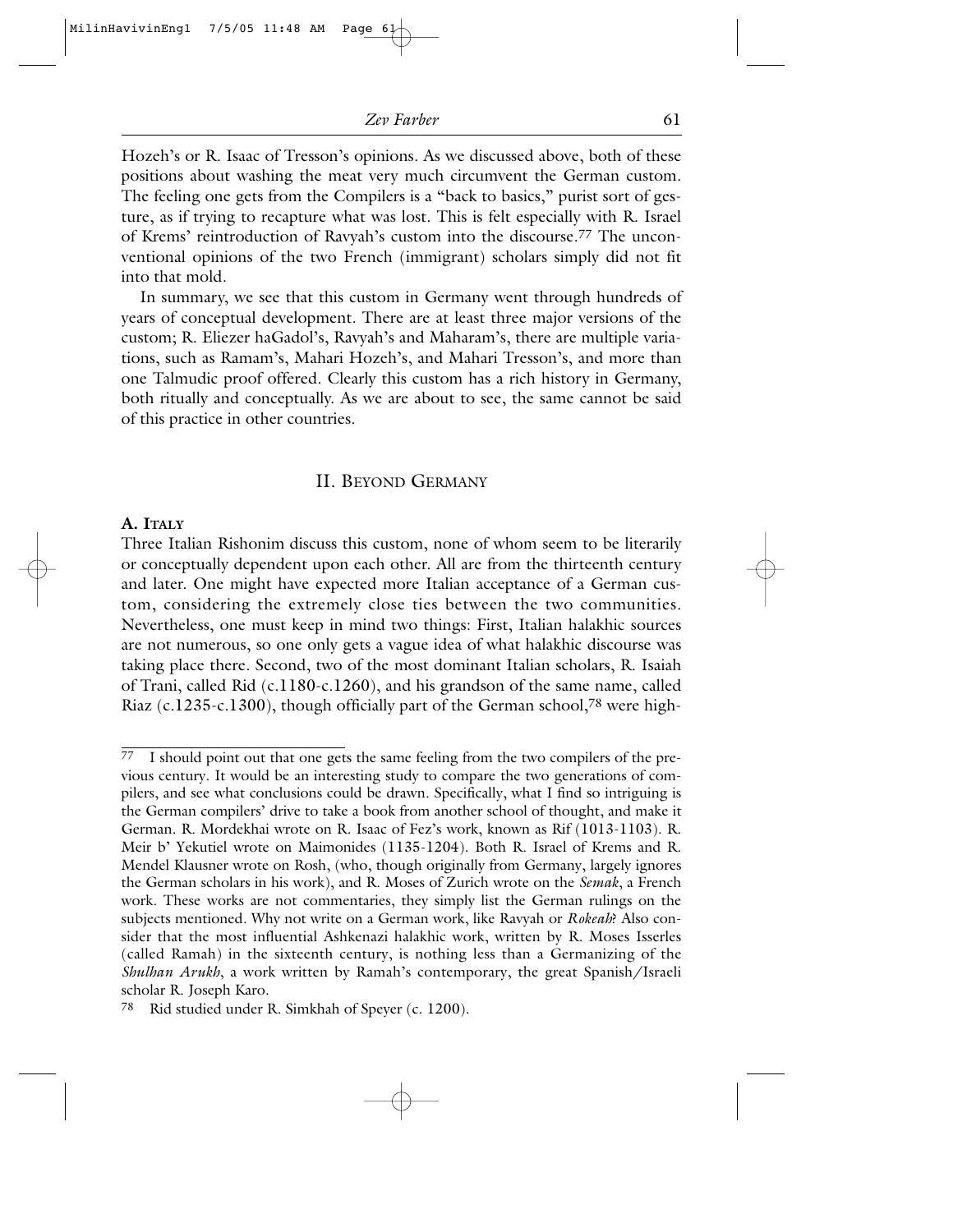ly influenced by the French.

R. Zedekiah b' Benjamin the Physician (c.1230-c.1300) provides the first discussion of the custom, in his *Shibolei haLeket*, (*Issur veHeter*, no.16, short and long versions):

About the custom to perform *nikkur* on the meat within three days, I asked our Great Rabbi, may he rest in Eden, and he answered and told me: "Even my father was careful about this, but I never heard a reason why, for one was not written. But it appears to me that the blood [from the veins] gets absorbed into the meat in three days, and will not leave afterwards with salting.<sup>79</sup> Or, perhaps the reason is [based on this Talmudic passage]: 'A person should not place loins upon meat, for then there would be fat upon meat; fat melts and the meat absorbs [it].' And within three [days], it may absorb? But here [and here<sup>80</sup>], people do not worry."

Other than the nameless student of R. Yakkar whom we saw earlier, R. Zedekiah is the only source to quote R. Eliezer haGadol's practice. Clearly, this quote comes straight out of *Ma'aseh haGeonim*. Does this mean that in Italy, R. Eliezer's custom was practiced as he articulated it, a full two centuries later, and that there was no custom of salting within three days, only *nikkur*? Presumably not. Anyone studying the *Shibbolei haLeket*'s section on *kashrut* will find that it is based primarily on the early Germans, i.e. the *Ma'aseh haGeonim* and the books of Rashi's school. It appears more likely that this represents the author's preference than it does Italian practice.

The next mention of the custom is in the halakhic work *Sefer Recanati* (no. 192), by R. Menahem b' Benjamin of Recanati (c.1260-c.1345):

Meat which sat three days, 72 hours, and was not salted, will not again spit out its blood through salting, because its moistness is gone, but it will spit out [its blood] through cooking. Therefore, it is forbidden to cook it, but roasting it is permitted, for limb blood which has not been displaced is permitted. And it is even forbidden to cook [the meat] after salting [it], since roasting is the same as salting. And the law is the same81 if one soaks the meat in water within three days—its status is as if it were salted.

Recanati clearly bases himself on Maharam's school, which is notable. He

<sup>79</sup> Notice that the reference to washing is missing.

<sup>80</sup> Found in the short version.

This is a very odd phrase to use here, since in the previous sentence he forbade cooking, and here he is going to permit it.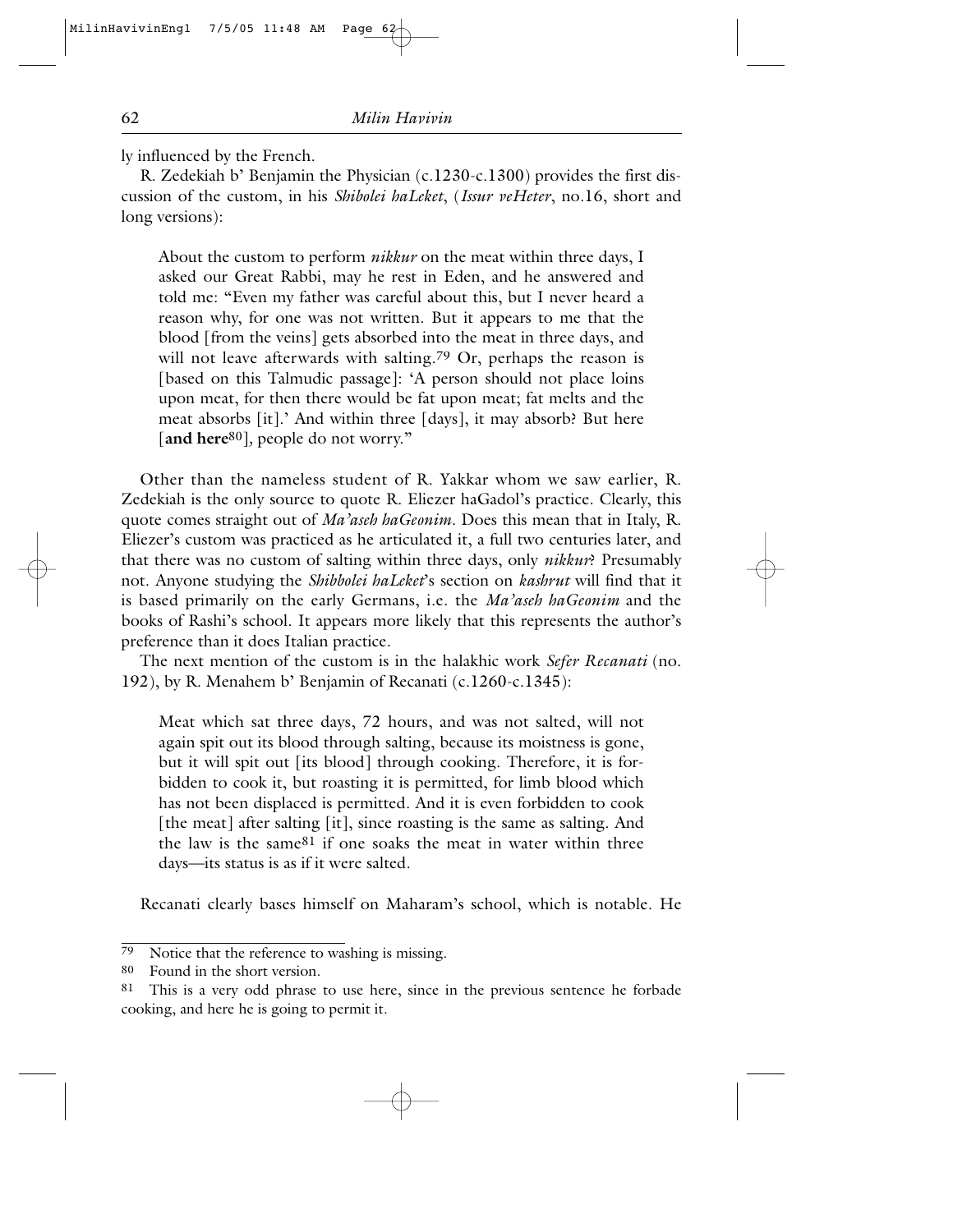*Zev Farber* 63

does not include *nikkur*, and he takes roasting as a given.82 However, there are significant additions.

First, Recanati rephrases the reasoning for the stringency; instead of saying the standard "because the blood dries," he says that the moistness is gone. This is probably just a stylistic adjustment, to make one more conscious of why cooking is a problem. Next, Recanati proceeds to discount the possibility offered by R. Menahem of Merseburg, (though not mentioning him by name). His reasoning is, that since roasting is only as effective as salting, one must assume that even after roasting some blood will remain. Therefore, though it is permitted to eat the meat after the roasting, if one would then go ahead and cook the meat, more blood would be displaced, and the meat would become forbidden. Third, Recanati seems to accept R. Isaac Hozeh's opinion, (though also not in his name). His reasoning seems to be that soaking meat (and salting it later), counts as salting on time.83 Finally, it is worth noting that R. Isaac of Tresson's position is not discussed.

The final (possibly) Italian scholar who discusses the stringency is a R. Nathan,84 whose comment is found in the Glosses on the *Sha'arei Dura* (4:2).

Indeed in the Talmud etc.—From the library (Casanatense) in the city of Rome: My teacher, our teacher the Rabbi Nathan, says that

83 Admittedly, this reasoning is difficult to follow, as is the phraseology of the sentence as a whole. Unfortunately, I think we must leave this last point as something deserving of future study, but for now, it remains unclear.

84 Calling R. Nathan an Italian scholar is nothing more than guesswork. My reasoning is based primarily on the following three factors: One, Freilich states that he found this gloss in the Casanatense library in Rome; two, this gloss is quoted by nobody that I have seen, which leads me to assume he was from a less known Jewish community; three, Nathan as a name is attested in (but not exclusively in) medieval Italy. R. Nathan's origin still remains speculation, and his identity unknown. It is also unclear when he lived. He many not even be a Rishon (if the page number quoted in the text is him and not a copyist, then he was definitely later, since the period of the Rishonim ended before the advent of the printing press). I have treated him like a Rishon for stylistic reasons.

<sup>82</sup> This backs up the assertion that was made earlier, that R. Zedekiah's position does not reflect Italian practice, but rather, the author's reliance on sources. Whereas one can see a gradual conceptual development, through 250 years of variation of practice, between R. Eliezer haGadol and Maharam, no such argument can be made of the barely half a century between R. Zedekiah and Recanati. There are a few possible explanations for the huge discrepancy: Perhaps each source represents the practice in the author's own city, (Rome and Recanat respectively); maybe both sources are choosing sides that appeal to them, without regard for Italian practice (if there even was one at the time); or perhaps one of them represents Italian practice, the other just theory. I prefer this last explanation, and I assume the R. Zedekiah's work is just theory, whereas Recanati's reflects contemporary Italian practice, which would then be the same as the German practice of the time.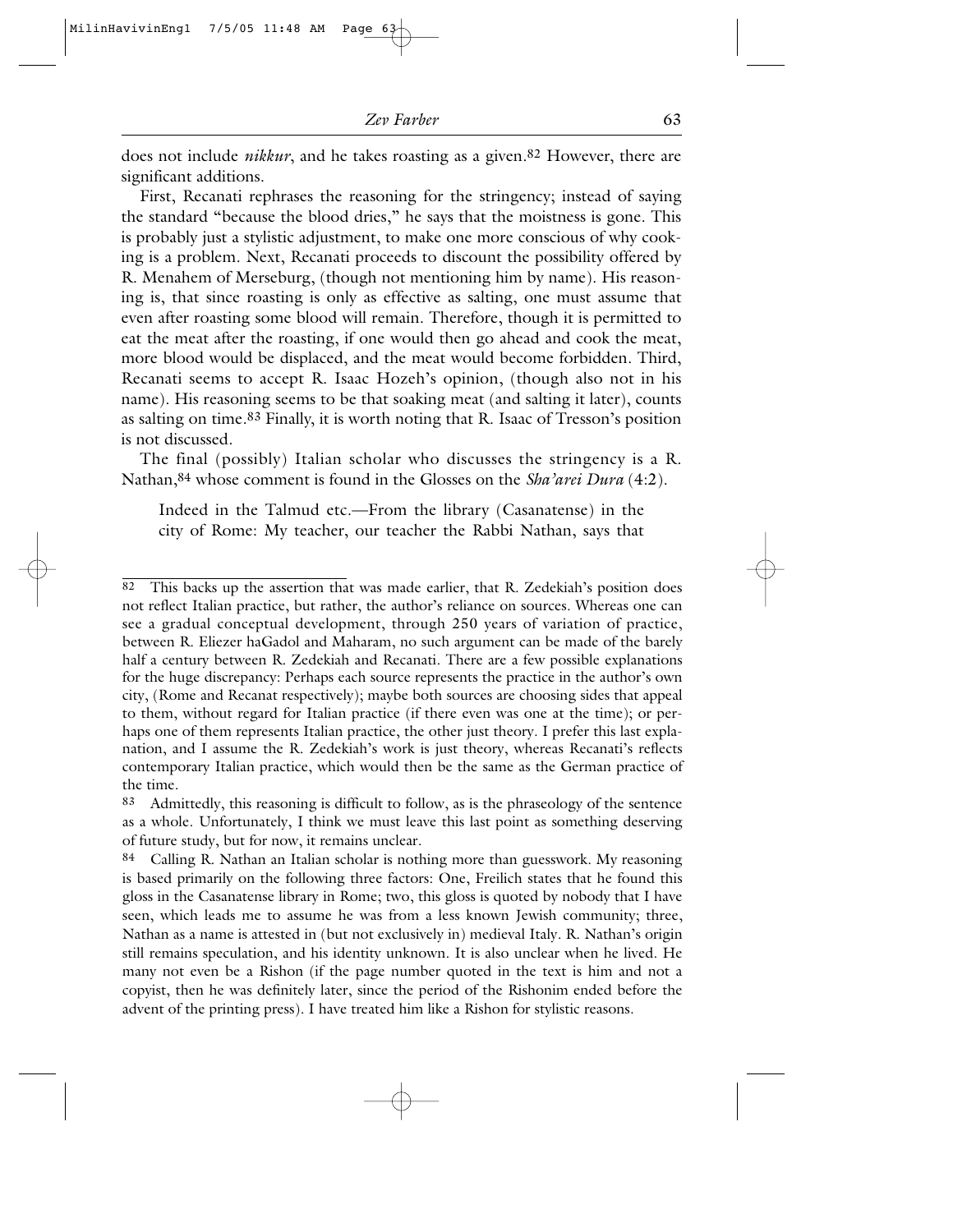this reasoning  $85$  is not relevant except to permit [one] to eat the meat roasted, for there is no worry about blood that was spit out, and what is left would be [local] blood which was not displaced, and [that] is permitted. But [cooking it] in a pot is forbidden, unless one performs *halita* on the meat with hot water,<sup>86</sup> for [then] the blood will become fixed in the meat, and will not become displaced at all (even when cooked). And I have found a bit of a basis [for the idea] that salting is not effective on meat which sat for three days, from that [passage] in [ch.] *Helek*, in [tractate] *Sanhedrin*, 91b: Antoninus said to Rabbi: "When is the soul placed in man? When he is formed or when he is conceived?"87 [Rabbi] said to him: "From the time he is formed." [Antoninus] said to him: "Is it possible for a piece of meat to remain three days without salting and not become putrid?! Rather [the answer is] from the time of conception." Rabbi said: "This thing was taught to me by Antoninus, and the scripture supports him, for it says:88 "and my soul guarded your *pekudot*"89—Here ends [the quote].

R. Nathan begins with the reasoning of Maharam. However, he introduces a new factor, that of *halita*. Though it is well known that *halita* is considered to be an effective way of fixing the blood into place, it is not quoted in any of the previous discussions as a way to permit cooking. The reason is that since the time of the *Geonim*, *halita* was not practiced, because it was argued that people did not really know how to do it. This leads one to wonder whether R. Nathan really meant this point as a practical suggestion, or just as a theoretical point. R.

See earlier text for note.

<sup>85</sup> Referring to R. Isaac of Duren's question: "so what if the meat won't spit out its blood from salting; non-displaced blood is fine!" R. Nathan is pointing out that this argument does not work if one premises that cooking will revitalize the blood and cause it to be displaced.

<sup>86</sup> As discussed previously, the process of dipping meat quickly into hot water (or vinegar) was considered to be a way of permanently fixing the blood in its place, so that it would not be displaced either when cooked or eaten raw.

<sup>87</sup> The Genesis Rabbah version of the story has a clearer distinction; birth or conception. Forming is a bit of a vague description. Probably, what is being referred to is the formation of the embryo into a human-looking entity. The Talmudic idea was that until 40 days, the embryo is "just water".<br><sup>88</sup> See earlier text for note.

<sup>89</sup> There is a note in the Glosses: "First of all, one does not learn *halakhah* from *aggadah*. Second, this [passage] is only discussing rotting, not the issue of *kashering* [meat] from [its] blood! And he himself (Rabbi Nathan) felt this weakness, therefore, he wrote 'I found a bit of a support'." This is an interesting argument, but not as obvious as the author of the note makes it seem. *Halakhah* is learned from *aggadah* all the time; cf. the note on R. Jacob of Bagnols work by S. Bognac Nasi (not quoted in this article) for a thorough defense.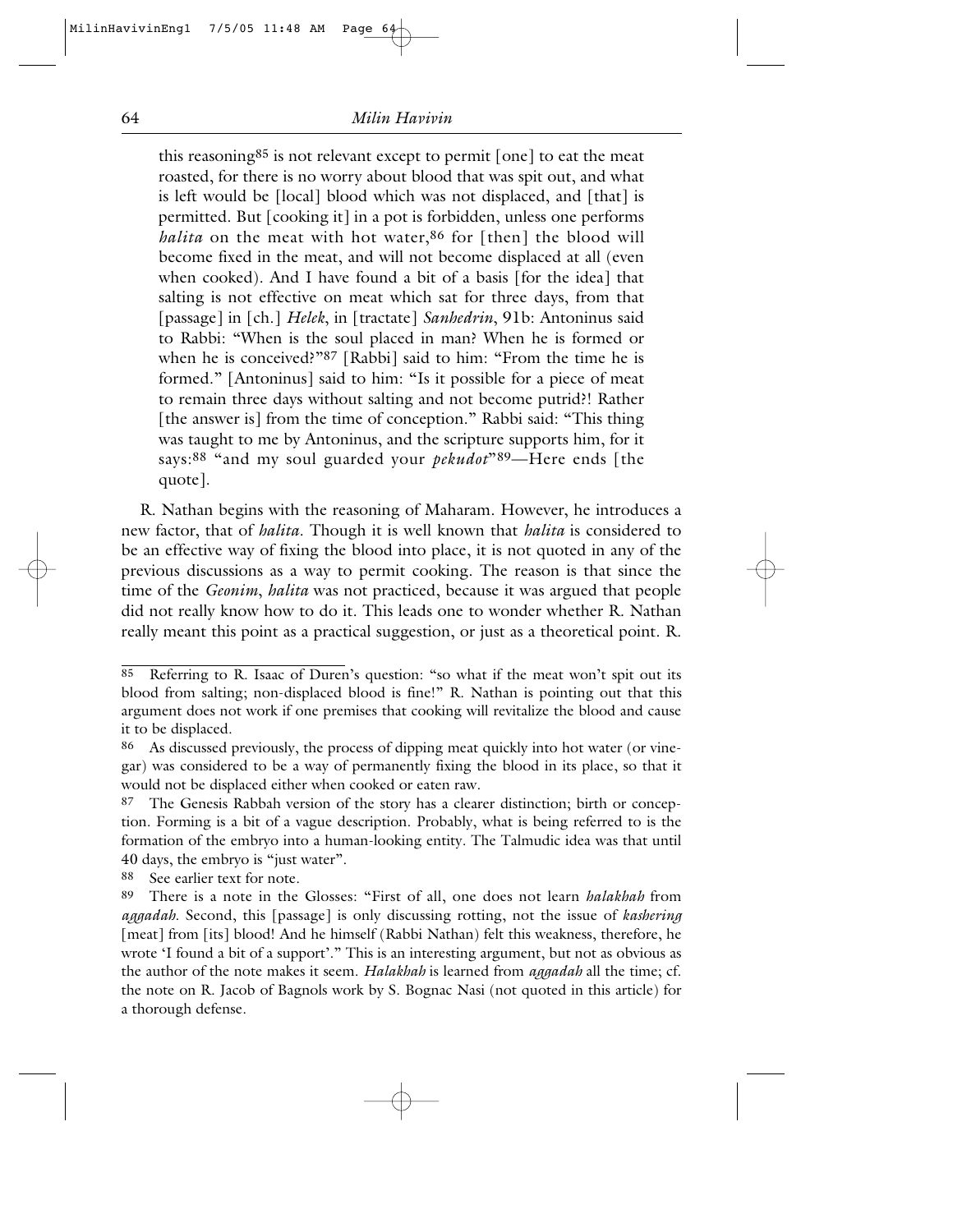*Zev Farber* 65

Nathan ends with a version of the proof-text offered by R. Yakkar b' Samuel; R. Yakkar preferring the Genesis Rabbah text, R. Nathan preferring the Talmudic text. Note that he mentions nothing about washing the meat.

### **B. FRANCE**

There is no mention of this custom in any French halakhic work.90

## **C. SPAIN**

The Spanish awareness of the stringency of salting within three days comes from the emigration of Rosh from Germany to Spain. The first source<sup>91</sup> to mention it is Rosh's son, R. Jacob b' Asher (1269-1343), in Tur *Yoreh Deah* 69:

The Geonim wrote: "Meat that sat for three days, the full 72 hours, without having been salted, its blood dries out within it, and will not again exit through salting, and one must not eat it cooked."

R. Jacob here is quoting the "Geonic" custom, and ends by implying Maharam's idea that roasting is sufficient, but does not say so explicitly. He does not mention washing the meat.

Another student of Rosh, R. Yeruham b' Meshulam (c.1280-c.1350), was originally from Provence, but came to Spain to study with Rosh. In his work, *Toldot Adam veHavah* (15:5), he writes:

"Meat which was not salted until three days [after slaughter], but it was soaked within three days; the people of your city have accepted [the decision] from R. Isaac Hozer [sic] that it is permitted. If this is a tradition—we will accept it. But if it is a logical assertion—there is a response, and this is simple to understand." Thus wrote our Rabbi Meir in a responsum. And he wrote further that "the Geonim wrote in a responsum that if [meat] sits without salting for three days, 72 hours, it is forbidden, for the blood will never then exit. And I say that it is permissible to roast it, for limb blood which has not been displaced is permitted. And if the blood does exit due to the fire, the flame draws it."

<sup>90</sup> An interesting case in point is the *Semak*. The first glosses on the *Semak* were written by R. Isaac of Corbeil's student, R. Peretz b' Elijah of Corbeil, who also does not mention the custom. R. Peretz's student was R. Isaac of Tresson, who we have seen earlier. Tresson probably came in contact with the custom when he moved to Germany. In the next generation, R. Moses of Zurich, in his glosses on the *Semak*, does include the custom. This just illustrates again how entrenched this stringency was in Germany, and how ignored it was by the French scholars.

<sup>91</sup> It is interesting to note that Rosh himself does not mention the custom in his halakhic work, which is why R. Mendel Klausner and R. Israel of Krems felt the need to add it into their glosses. Clearly, this is another example of Rosh's French leanings.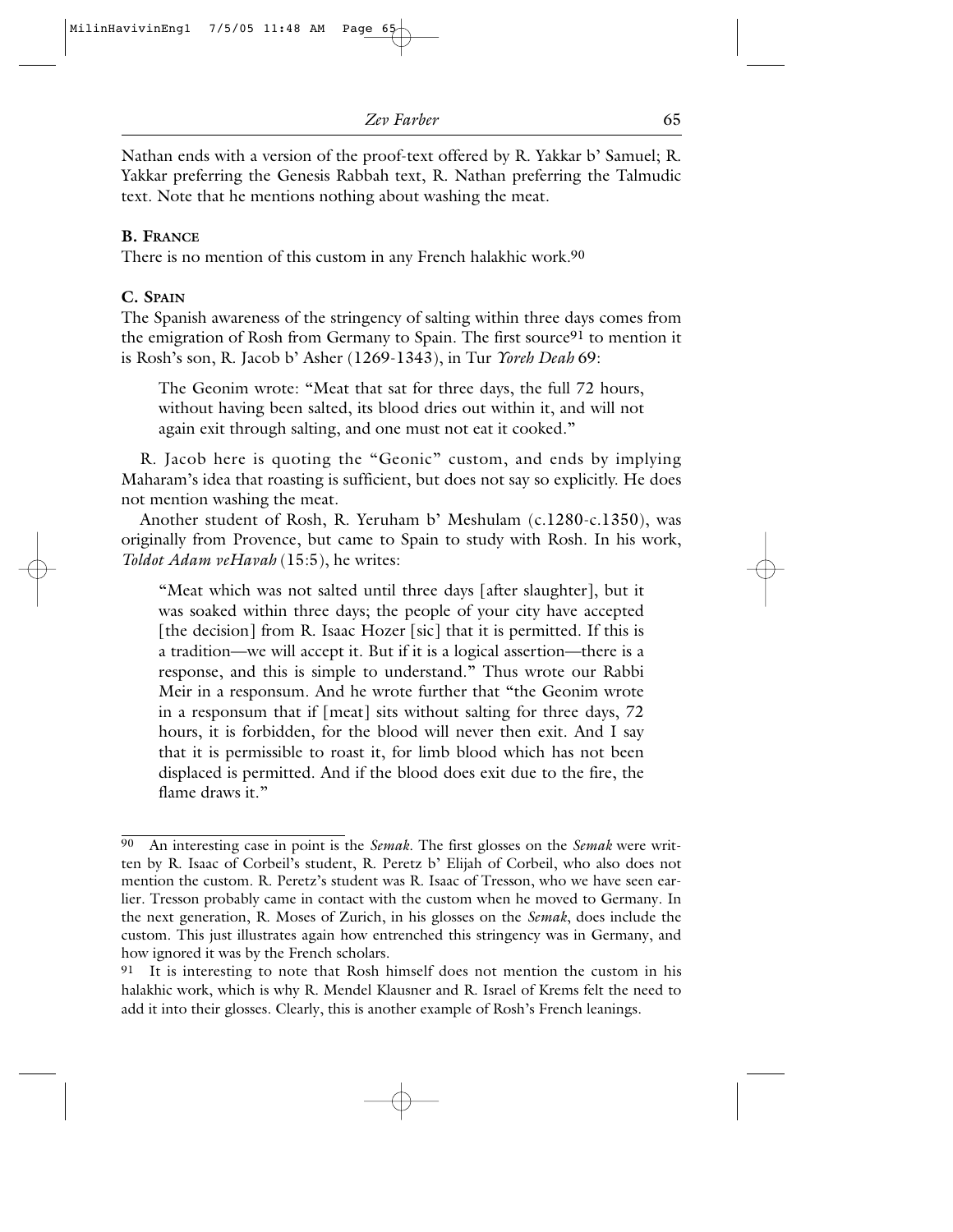R. Yeruham clearly draws on two sources: the responsum of Maharam and a paraphrase of R. Samson b' Tzadok, in the *Tashbetz*. The one thing that R. Yeruham adds is in his explanation for the custom. He says that the blood will "never" exit. He cannot mean this literally, for, if so, why would cooking be a problem? Obviously, he means that the blood will not leave through salting, and the "never" was probably added to drive the point home.

The final Spanish source to address the custom is the work of R. Menahem b' Zerah (c.1310-1385), a student of R. Jacob b' Asher's younger brother, Judah (1270-1349). In his work *Tzeidah laDerekh* (2:4) he writes:

It is written in the *Geonic* responsa: "Meat which sits three days, 72 hours, without being salted—one should not eat it cooked."

This language is almost exactly like the Tur, but without the explanation.

In general, we may summarize the Spanish sources by saying that they evince that they were only familiar with Maharam's version of the custom, as brought by Rosh.92 There is no mention of *nikkur* anywhere.

#### **D. PROVENCE**

The Provencal tradition is unique in that we actually have a source which deals with the question of time limits for salting from the early twelfth century, over one hundred years before Rosh. R. Abraham b' Isaac the Head of the Court (c.1110-1179), called Ra'abi, writes in his responsa (no. 25):

Salting immediately after butchering—I have no proof for this (either way). However, from the fact that the wise ones did not specify a [time] limit, rather, they said (*Hullin* 113a): "Meat does not become free from its blood unless one washes it, salts it, then washes it [again]",93 it appears to me that [meat which sat for any length of time] is permitted through soaking in water and salting, and there is no [need to] worry about [salting it] near [the time of] butchering. And with regard to sinews they said (*Hullin* 93a): "When they are heated, <sup>94</sup> they will loosen, and if not, one must cut [into the meat] after them [to remove them]"—you find here that they would allow the meat to sit before they cut it, and all the more so [with regard to] salting it.

It is clear from his presentation that R. Abraham had never heard of a three day time limit. This is not surprising, since the custom was still only a local

<sup>92</sup> All three authors were associated with Rosh's school.

<sup>93</sup> This is actually a composite of two sources.

<sup>94</sup> In our text we have *ad d'hamimei*, meaning, "before they are heated".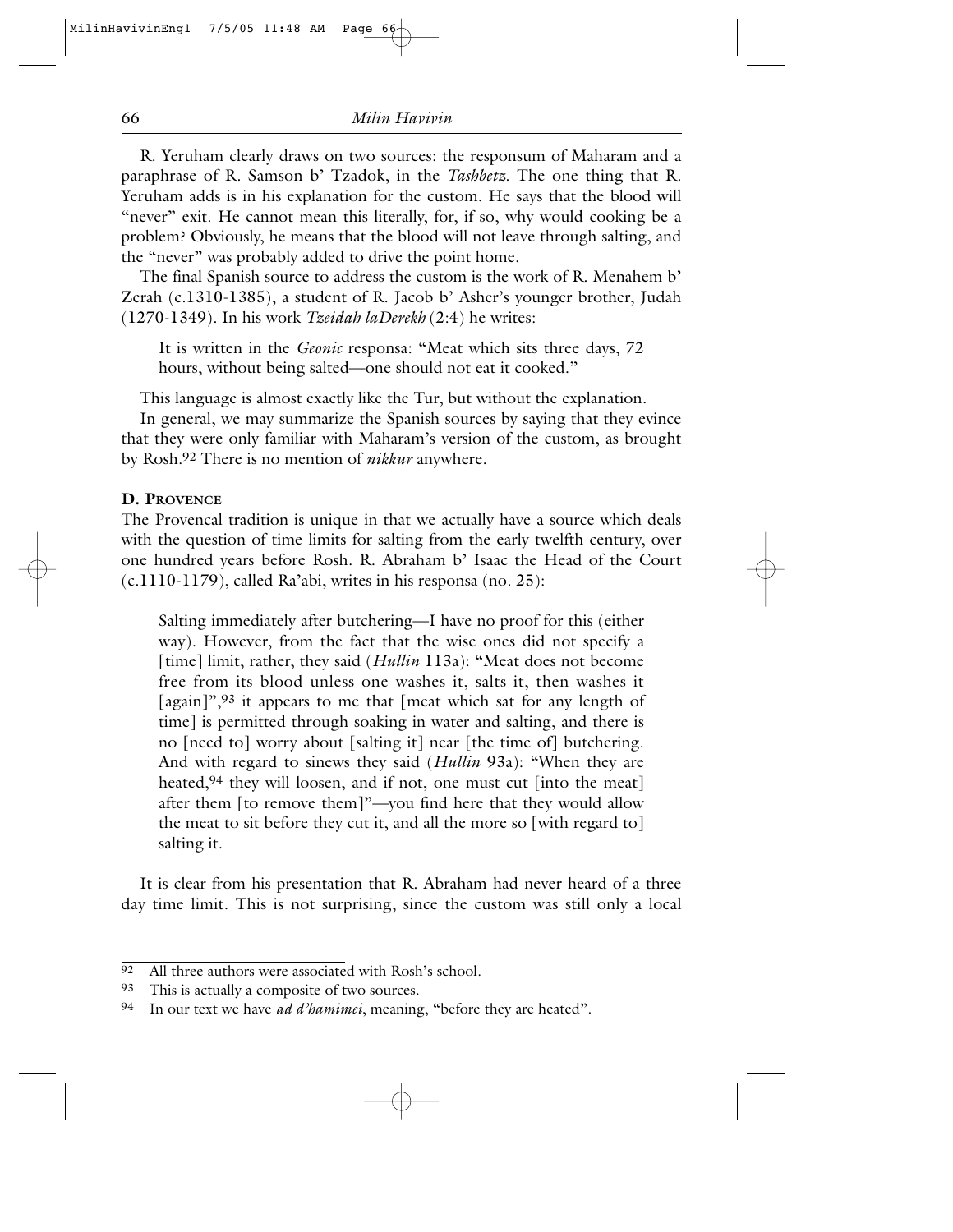*Zev Farber* 67

German one at the time.95 Arguing from Talmudic sources alone, R. Abraham comes to the conclusion that there should be no time limit. His logic is that all the Talmud specifies is that one wash the meat before salting it. This, of course, is the very position of R. Isaac Tresson. The only difference is that Tresson was responding to the custom as articulated by the Germans, whereas R. Abraham was speaking about the question in theory.

Another telling point about R. Abraham's presentation is his final proof. R. Abraham quotes a Talmudic passage about removing fat sinews, a part of *nikkur*. He then argues that if one can wait for a while before one does *nikkur*, then certainly one can wait for salting. Ostensibly, this point is based upon the fact that, usually, *nikkur* would be performed first. R. Abraham's presentation is extremely important: it acts as a sort of test case for how this issue might have been addressed, without consideration of pre-existing custom.

The other Provencal sources all come from the fourteenth century, after Rosh's move to Spain. The first is by R. Aaron haKohen of Lunel (c. 1325), in his *Orhot Haim* (Forbidden Foods no. 95):96

And meat which sat for three days, 72 hours, which was not salted the Ram97, may he rest in Eden, wrote that its blood will not exit through salting, but [only] through cooking. Thus you will find in the responsa of the Geonim. But roasting—I say that it is permitted, for limb blood which was not displaced is permitted. And if it exits due to fire, the flame draws it.

R. Aaron is quoting the *Tashbetz* word for word, and naming Maharam as author. He does not mention washing the meat.

The final source from Provence is by the last important rabbi of the period there, R. Jacob b' Moses of Bagnols (mid-14th century). In his book on *Issur veHeter* (laws of salting) he writes:

It is not permitted for a person to leave meat for three days after an animal or bird has been slaughtered, without salting it. For if he leaves it longer, the meat will not "accept" the salt, due to its excessive dryness. Even if it sits in a damp place all three days, and after-

 $\overline{95}$  Kapih, the editor of Ra'abi's responsa, seems unaware of this, oddly enough. In his comment on this responsum, he mentions that perhaps Ra'abi did not have the stringency, and seems surprised that neither did Maimonides. Perhaps Kapih was confused by the use of the term Geonim in the Tur, and thought that the custom must have been universal.

<sup>96</sup> The *Kol Bo*, which is mostly a shortened version of the *Orhot Haim* by an unnamed author (possibly R. Aaron himself), has, word for word, what the *Orhot Haim* has here (Forbidden Foods no. 103). Therefore, we will not deal with this work separately.

<sup>97</sup> In a Provencal work, Ram would usually refer to Maimonides (as we will see in Bagnols), but, since he is quoting *Tashbetz* here, it is obviously a reference to Maharam.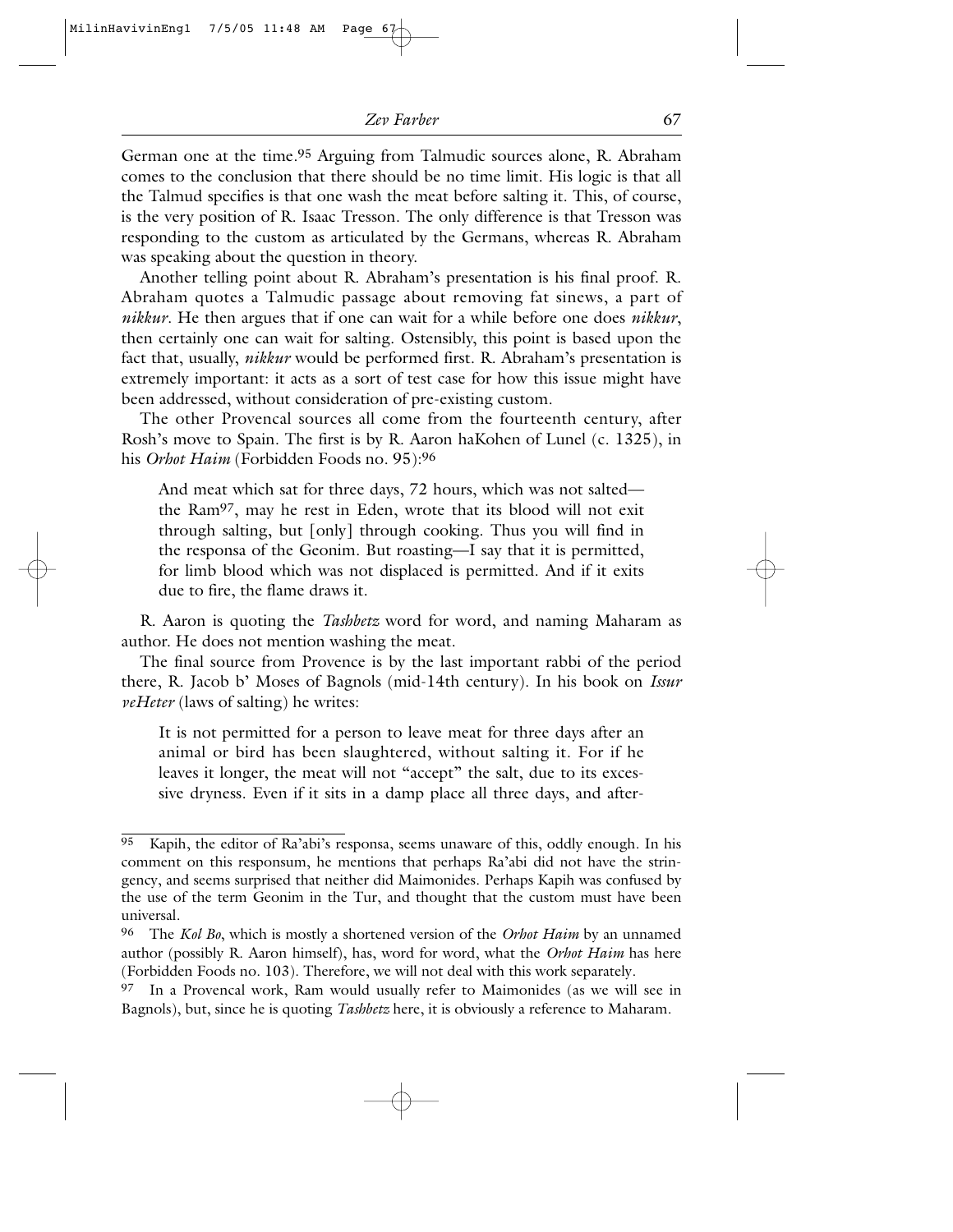wards he soaks it in water, even so, it will never accept the salt, and will remain forbidden. However, the Ram[bam] did not speak of this, and explained nothing about it. And there are those who say: "Since the Rav *z"l* did not explicate this, we do not forbid that meat, if it sat for three days or more without salting, as long as it did not become extremely dry. For nothing is hidden from Maharam<sup>98</sup> of that which is forbidden, which he did not include explicitly in his worthy composition." And I heard that this teaching came from French Scholars.99 And I also heard that they deduced this teaching from a certain statement from the order of *Kod'shim*, but I do not know which tractate it is in. Furthermore, I think that the Geonim<sup>100</sup> supported this prohibition from the [story] in *Sanhedrin*, that Antoninus said to Rabbi: "From when is the soul placed in man, from the time of formation or the time of conception?" [Rabbi] said to him: "The time of formation." [Antoninus] said to him: "Is it possible for a piece of meat [to sit] for three days without salt?!"101 He said to him: "From the time of conception," etc.102 And I say that it is fitting to be strict like the French Scholars, even though the Ram[bam] explained nothing about this, since they offered a reason.103 For we find many things that the Ram[bam] left out, things which are forbidden, and they are [really] included in something else the Ram[bam] *z"l* brought. And it is possible to say that this prohibition is also included in something else.

Bagnols' attachment to Maimonides is striking. Even in his conclusion, where he decides to accept the "French" custom, he does so only by assuming that Maimonides was really aware of the custom, and, without mentioning it explicit-

103 Or, perhaps, "they said reasonable things."

<sup>&</sup>lt;sup>98</sup> "Our Teacher Rabbi Moses," again, Maimonides, as opposed to "Our Teacher Rabbi Meir" (of Rothenburg). "Maharam" is unusual as a reference to Maimonides.

<sup>99</sup> Probably Franco-German in this context.

<sup>100</sup> Here is an interesting use of the term Geonim. He said before explicitly that he heard that this was from French scholars, and now he calls them *Geonim*. Clearly the term has a more general use here as "Great Ones."

<sup>101</sup> Notice that he skips the words "without going rancid."

<sup>102</sup> Here, in the printed edition of Bagnols book, there is a huge copyist's note inserted into the text. The copyist was a student of a certain S. Bognac Nasi (literally: "prince" or "president"), who wrote a defense of Bagnols's use of an aggadic text to learn a *halakhah*. The editor, R. Moshe Blau, mistakenly believed that this note was a part of Bagnols's text, and actually has S. Bognac as Bagnols's teacher in his introduction. With all due respect to Rabbi Blau, I cannot see this text as anything other than a copyist's note. Since this note, though extremely interesting, is clearly later than Bagnols, it will not be included in our discussion.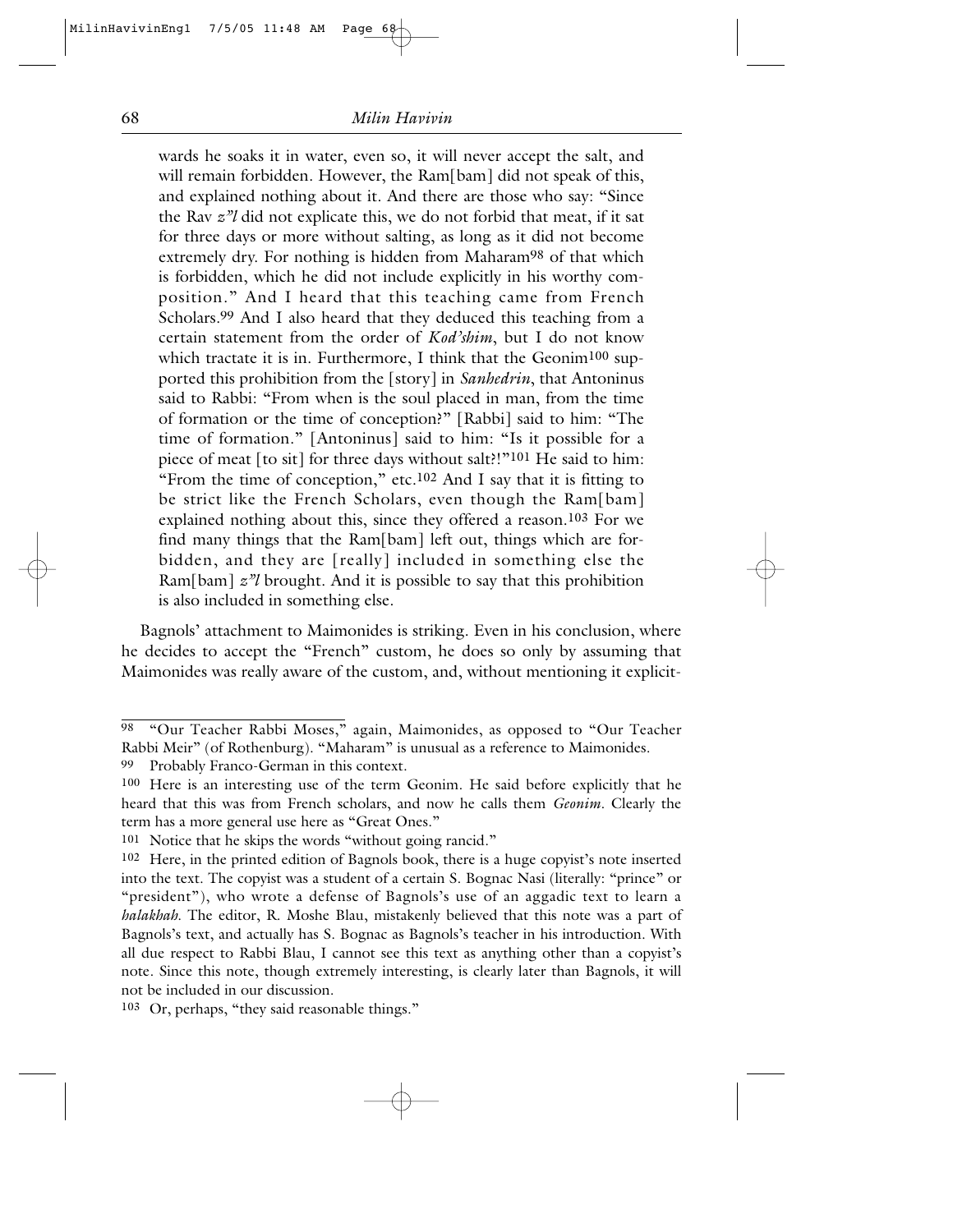*Zev Farber* 69

ly, included it implicitly in a different *halakhah*. Interestingly enough, Bagnols does not accept soaking as a mitigating factor.

In summary, we see that, just as in Spain, the Provencal sources demonstrate the clear influence of Maharam's tradition, and the total lack of discussion of Ravyah, *nikkur*, or even washing the meat.

#### **E. NORTHERN AFRICA (ALGIERS)**

The first North African Rishon we will examine is R. Isaac b' Sheshet (1326- 1407), known as Rivash, who was originally from Spain and studied with the great R. Nissim b' Reuben (c.1290-c.1375), known as Ran. In his responsum to R. Samuel Halio (no. 86), he writes:

You asked further: that which is practiced—not to eat meat which stood three whole days without salting, and they do not allow it [to be eaten] except roasted—where did they get this, since it is not found in Rambam *z"l*? Answer: It is true that this is not found in the works of the Rishonim *z"l*, nor [is it found] in the works of Rashba *z"l*. But the Ram *n"e z"l* 104 wrote that it was found thus in the responsa of the Geonim *z"l*, that its blood will not exit through salting. And he wrote:105 "But roasting—I say that it is permitted, for limb blood which was not displaced is permitted. And if it exits due to fire, the flame draws it." So too this is written in the book *Orhot Haim*. Also, in the work *Yoreh Deah* (part of the *Tur*) it is written . . . 106 And in Barcelona they are accustomed to forbid it, even when roasted. And this is an excessive stringency,  $107$  even forbidding it [to be cooked] in a pot when salted, for it cannot be worse than bloody raw meat, which is very red, and the blood fixed inside it is clearly seen, regarding which we decided in chapter *Gid haNasheh* (*Hullin* 93b) that "if one cuts it up and salts it, it can even be [cooked] in a pot. If one roasts it on a spit, [the blood] drips, and [the meat] is permitted." And this implies even without cutting and salting.108 And [regarding] placing it on coals, which Rav Aha and Ravina argue

<sup>104</sup> Referring to Maharam.

<sup>105</sup> Quoting R. Samson b' Tzadok's *Tashbetz* as Maharam.

<sup>106</sup> Here follows a word for word quote of the Tur.

<sup>107</sup> Possibly, Rivash is referring to the entire custom of a three day time limit.

<sup>108</sup> This is to say that if roasting is permissible without cutting and salting, how could the Barcelonians forbid roasting? Also, his general point is that if very bloody meat is permitted to be cooked when cut and salted, how could meat which sat around be any worse? Rivash seems to ignore the other side's main point, that after three days the blood is dry, and unable to be removed by salt. Though it is true that R. Eliezer haGadol was concerned with excess blood absorbed from the veins, Rivash does not quote this source.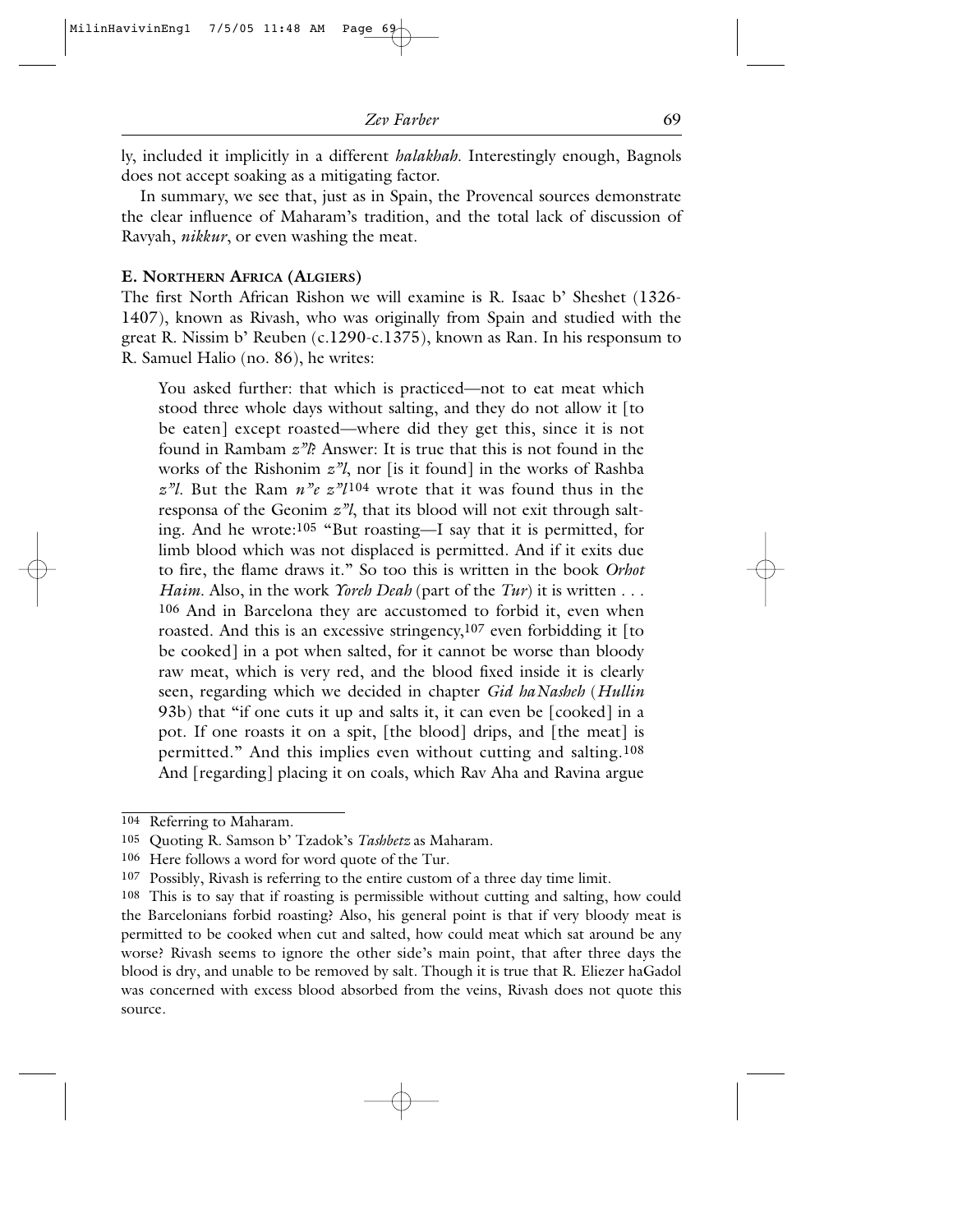about, the law was decided that [the coals] draw it (the blood), and it is permitted. So too, by (the case of) breaking an animal's neck before it dies,109 where they say in chapter *Kol haBasar* (*Hullin* 113b): "Behold, this makes the meat heavier, robs others, and causes blood to be absorbed in [other] limbs." According to Rif *z"l*'s text, which reads: "Can one eat it raw?" and it is left as unsolved, and [with an implication to practice according to] the stricter possibility, it would seem that [the question is] specifically about raw [meat], which means fresh, without salting. But roasted, or [cooked] in a pot after salting, obviously it is permitted, for the flame draws it (the blood) and the salt removes it. Since, even though salt does not have the power to remove blood absorbed [in meat] from another place, it will remove this [blood]. . .110 So too, they said in ch. *haZeroah* (*Hullin* 133a), regarding veins in the cheek, that they are permitted, whether roasted or [cooked] in a pot, when sliced and salted. And this meat, which sat for three days, is no worse than any of these [examples]. Nevertheless, it is fitting to make a conscious effort to roast [the meat] in accordance with the words of the Geonim *z"l*. And one should not break this practice, and certainly in a place where they are accustomed [to keep it].

Rivash's presentation contains several parts. He begins by demonstrating to the questioner that this custom does have a basis in earlier sources, among them *Tashbetz,* Tur, and *Orhot Haim*, though not in the important Sephardic halakhists like Rambam or Rashba (1235-1310). Then he adds the interesting fact that in Barcelona the custom was not even to permit roasting. This is fascinating since it recreates a part of the older German practice of Ravyah, two centuries earlier. This in a city that, less than one hundred years prior, was dominated by Rashba, regarding whom Rivash explicitly states that he did not even have this custom!

In the next part of Rivash's presentation he goes on to argue, from numerous Talmudic sources, that the three day limit on salting has no basis in *halakhah*. However, he ends by saying that one should keep the Geonic custom, ostensibly because it is Geonic, and therefore one should not ignore the tradition. This, interestingly enough, is the opposite of Bagnols' logic, who says that one should keep the custom because it is reasonable.111 One cannot help but wonder what Rivash would have thought had he realized that the custom was not Geonic, but

<sup>&</sup>lt;sup>109</sup> The Rabbis comment that this would cause the neck blood to be reabsorbed into other limbs.

<sup>110</sup> Here Rivash goes into a long proof that Rif's text is the correct one, and Rashi's text, which has a variant read, is mistaken.

<sup>111</sup> Also, though Bagnols also referred to it as Geonic*,* he also thought of it as Franco-German.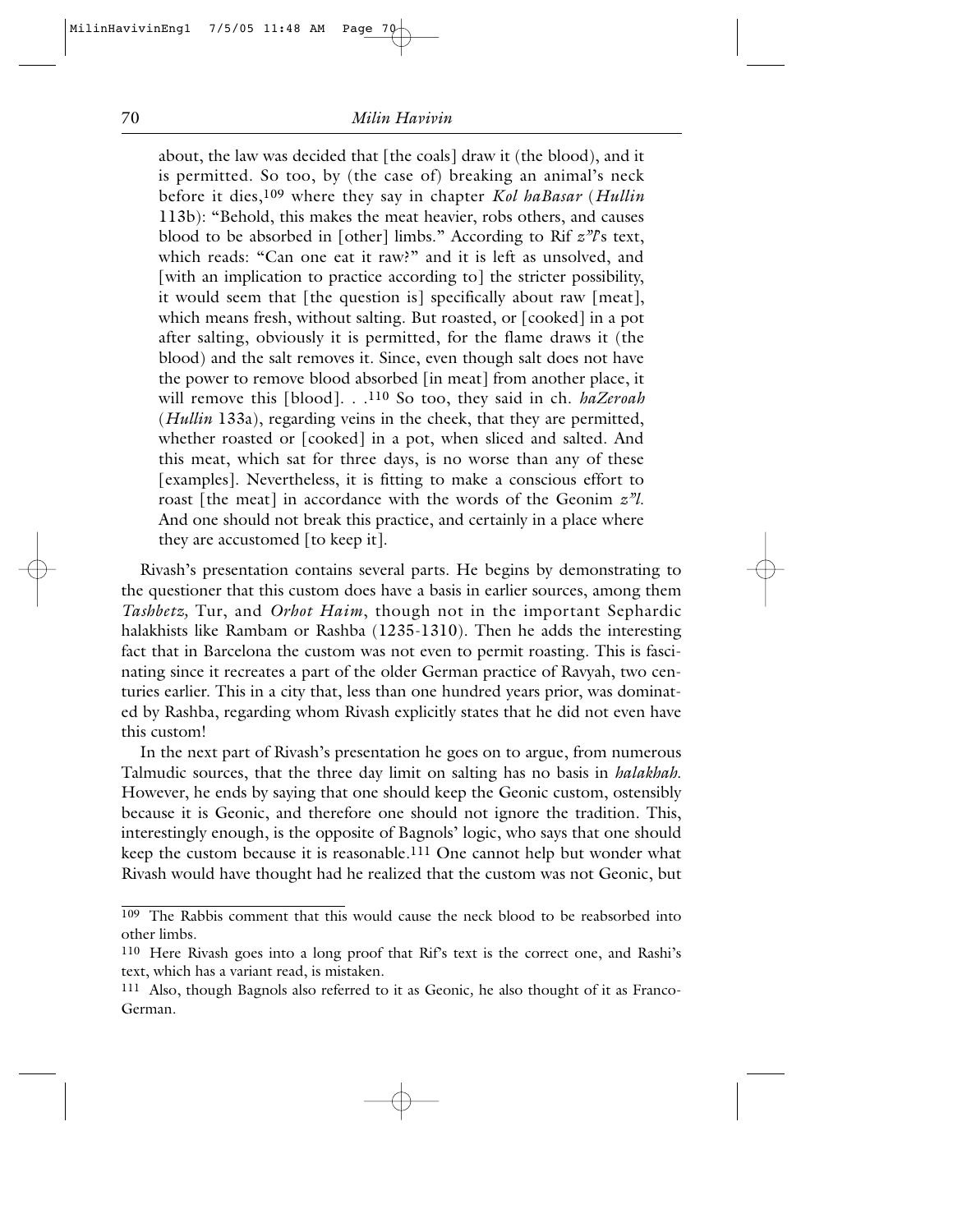*Zev Farber* 71

#### German.112

The second and final North African source we will examine is the only fifteenth century source we will be quoting.113 R. Solomon b' Simon Duran (c.1400-1467), called Rashbash, in a responsum to R. David b' Samuel haKohen (no. 423) writes:

Regarding the issue of meat which sat for three days without salting—the Geonim *z"l* wrote that they forbade eating it cooked, for its blood will not exit through salting. And it is like a liver, which is only eaten roasted.

Rashbash quotes the "Geonic" custom, in the Tur's style, but adds a halakhic paradigm in which to fit the custom. The liver, according to the Rabbis, is all blood, so salting it, by definition, will not be sufficient to permit one to cook it. However, one is allowed to roast it, since the remaining blood (and there will inevitably be remaining blood) will be permitted anyway. Rashbash argues that our case is analogous: since one knows that there will be remaining blood, one should not be allowed to cook it, but roasting it should be allowed. In this, Rashbash follows Bagnols in trying to base his country's practice on reason, not just precedent.

Notice that neither Rashbash nor Rivash mention anything about washing, or about *nikkur*.

## III. CONCLUSION

It is a general rule in both genetics<sup>114</sup> and linguistics<sup>115</sup> that the place where one finds the most diversity is the place where the species or language originated. By analogy, the same may be said about customs. We have seen how various conceptions of the custom to salt meat within three days prevailed in Germany. The explanations began with *nikkur*, moved to include salting, and eventually only dealt with salting. There were various Talmudic proofs for the custom, with more than one explanation. In almost every generation, the custom was discussed, and by the middle of the thirteenth century, it virtually became standard practice.

<sup>112</sup> I thank my colleague Nissan Antine for making this observation.

<sup>113</sup> While by the fifteenth century Jewish intellectuals in other parts of the world had ceased writing major works of Talmudic commentary or *halakhah* of the kind that typify the work of the Rishonim in Northen Africa and Italy, there were still great halakhists at this time using classical methodologies.

<sup>114</sup> See: Spencer Wells, *The Journey of Man*. New York: Random House, 2002.

<sup>115</sup> See: Merrit Ruhlen, *The Origins of Language*. New York: John Wiley & Sons Inc, 1994.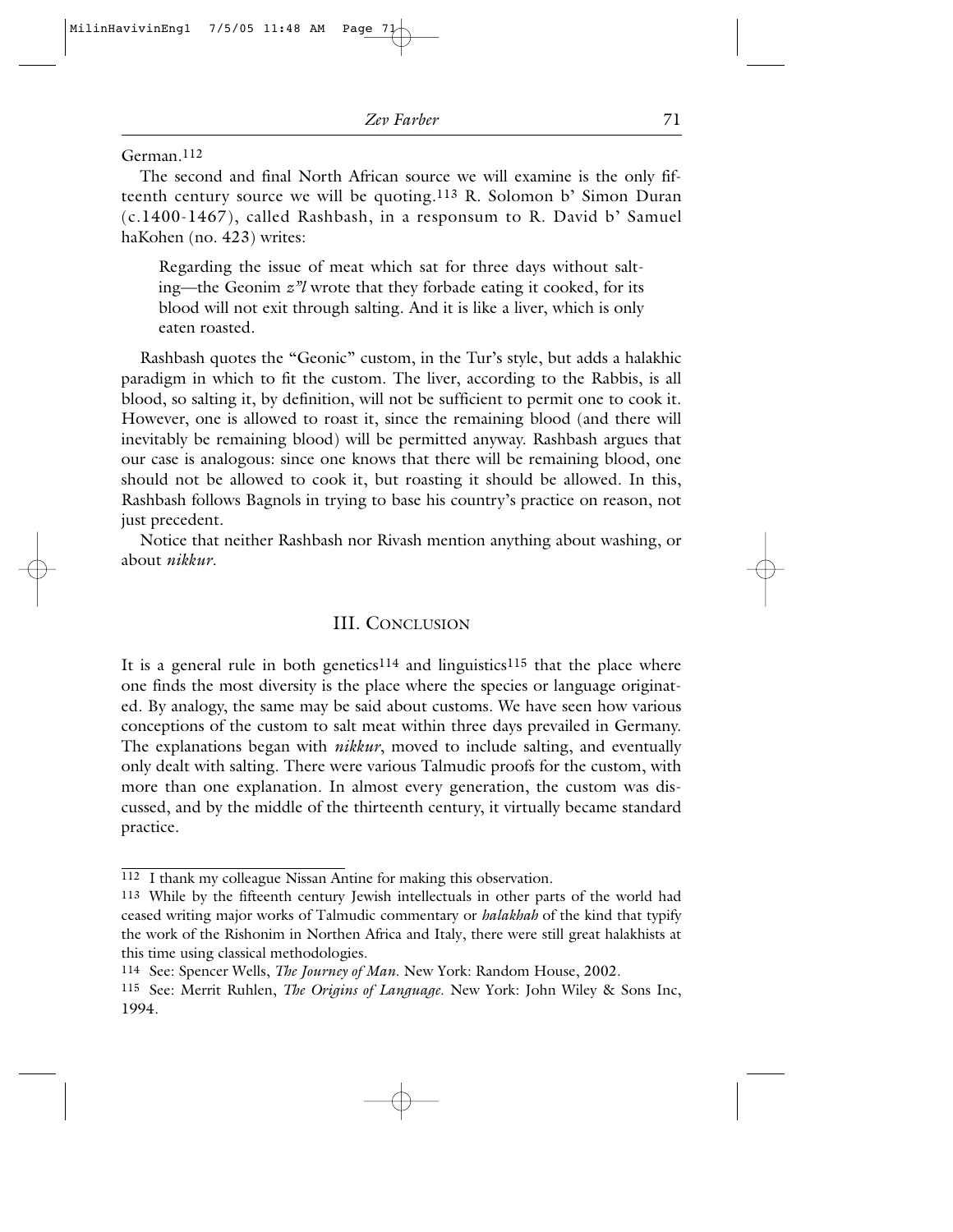However, outside of Germany the situation was very different. With the exception of R. Zedekiah the Physician, we find no mention of *nikkur* in non-German sources. It is clear that the only version of the custom that became known was Maharam's, the most influential sources being the *Tashbetz* and the Tur.

So too, the nuances and novellae from the later Germans are rarely discussed outside of Germany. R. Menahem of Merseburg's idea of cooking after roasting is mentioned only in Recanati (not by name and possibly independently), and rejected. R. Isaac Hozeh is mentioned once by R. Yeruham, and the issue is brought up by Recanati and Bagnols (without naming a source), accepted by the former and rejected by the later. No one else outside of Germany even discusses it. Finally, R. Isaac of Tresson is never mentioned outside of Germany, though the common sense of his opinion is the same as Ra'abi's, who was speaking without knowledge of the German custom.

The only conceptual novelty offered outside of Germany is by R. Nathan that *halita* would serve as a mitigating factor. And even this notion is probably just theoretical, and not meant to reflect or suggest a practice.

What seems to follow from all this is that even in the time of the Rishonim, conceptual development can sometimes be influenced by location, and, more probably, by the relevance of a particular custom to the constituency of the Rabbi. I hope that the methodology employed in this paper can help demonstrate the importance of tracing a halakhic concept's history, geography and development. It is my contention that without this understanding, our perspective on the conceptual framework of the *halakhah*, not to mention our weighing of the different positions in the discourse, will be inevitably skewed. Whether this perspective can be of use in clarifying practical *halakhah* is a matter beyond the scope of this paper.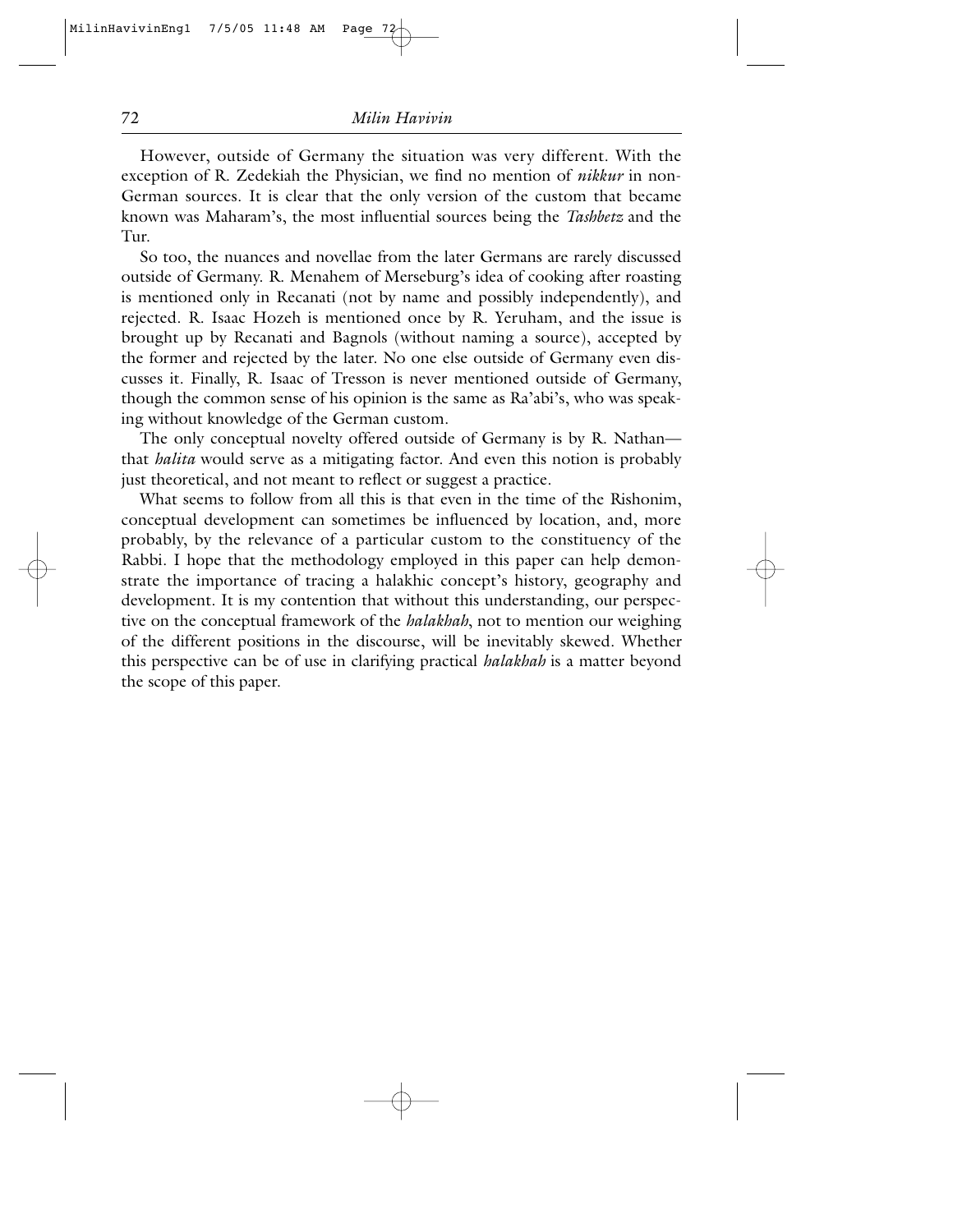Rabbi Joshua Feigelson, a *musmakh* of YCT Rabbinical School, will be assuming the role of Campus Rabbi at the Fiedler Center of Northwestern University Hillel in Evanston, IL this coming fall.

# SINGING AND SOLITUDE — *HALLEL* AND HISTORY

# Rabbi Joshua M. Feigelson

The twentieth-century French moral philosopher Vladimir Jankelevitch was described by the American musicologist Richard Taruskin, as "The anti-Adorno." What Taruskin meant was that, unlike Adorno, Jankelevitch approached music in strictly phenomenological terms. Where Adorno saw music as a language of symbols, articulating meaning, Jankelevitch listened to music only in terms of his experience of it. "Imagine!" exclaims Taruskin, "A philosopher who meditates on listening to music, not its ontology." Jankelevitch's Music is subjective, and performers and listeners in his model are music's interlocutors, its partners, not its re-enactors or interpreters. While Adorno's experience of music must penetrate the listener's consciousness through a layer of Meaning, Jankelevitch's experience of music is unmediated. It is all in the moment.

This argument about reality as we experience it is one of the premiere debates of Western philosophy. Is there an ontology of meaning? Does Truth exist, or are we only glimpsing shadows on the wall of a cave? Is truth subjective? Is it objective? Is meaning inherent or is it imposed? These questions about human experience are present in music, just as they are in painting and dance, poetry and prose. They run through philosophy, and they run through religion.

Like so many other tensions within human experience, the questions of meaning, of subjectivity and objectivity, find expression in Judaism. Particularly in the post-modern world, Jews, like all people, find themselves asking these questions. But Jewish tradition itself has been framing the questions for much longer. "In every generation one is obligated to see himself as though he himself had gone out of Egypt," says Rabban Gamliel.<sup>1</sup> The key phrase in the statement is *ke'ilu,* "as if." It indicates Rabban Gamliel's desire that every Jew experience the Exodus from Egypt in a deeply personal way, with an awareness of the barriers—historical, physical, psychological—to actually achieving the experience.

<sup>1</sup> Mishnah *Pesahim* 10:5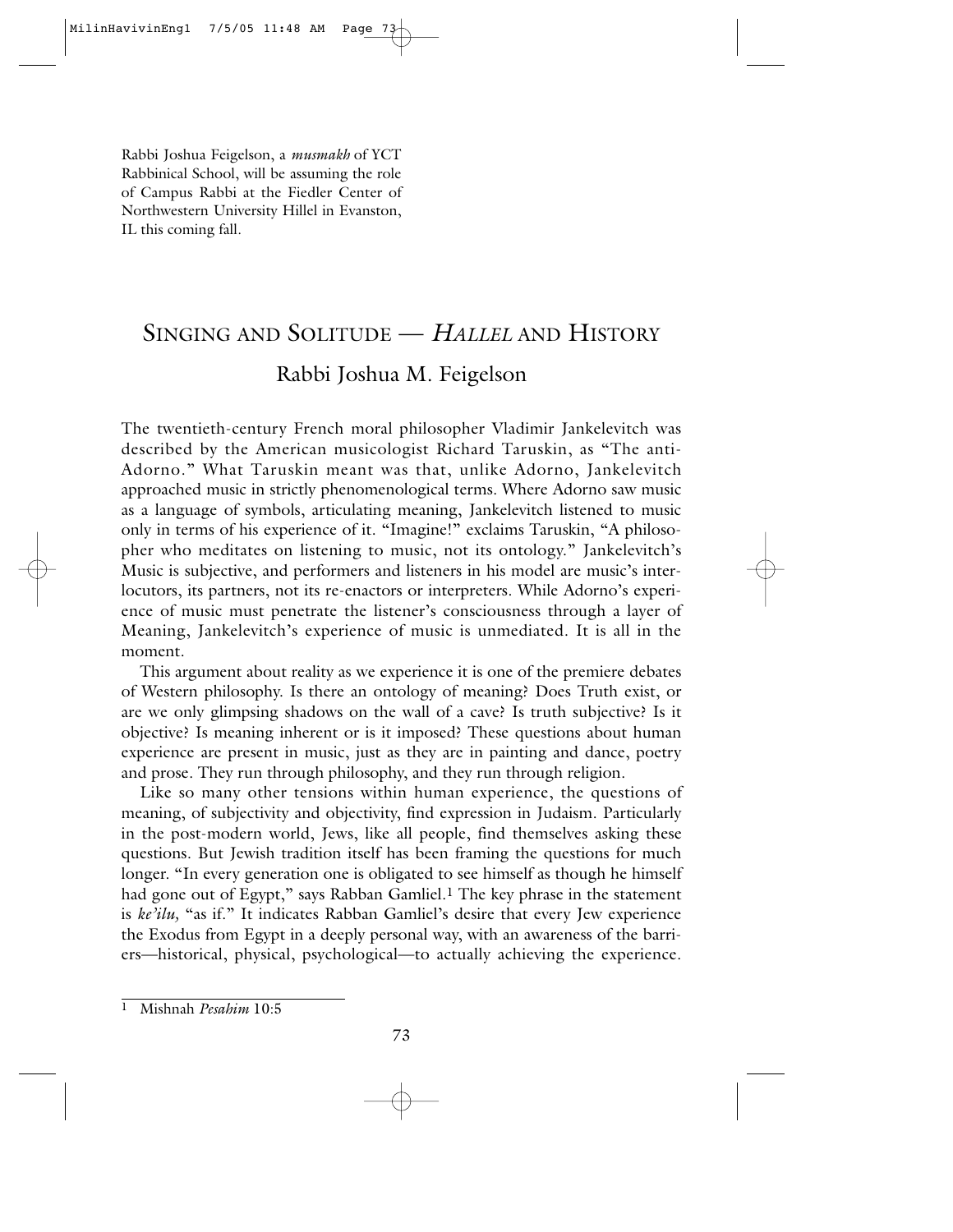Rabban Gamliel clearly wants every individual Jew to have a first-hand experience of the founding redemptive moment of the people; he wants not only the meaning, but the truth of that experience to be internalized. But he cannot escape the reality of history: the Exodus happened generations ago.2

So Rabban Gamliel creates an act of theater: he constructs a role (redeemed slave) and gives every Jew a script (the Haggadah) and props (the Paschal sacrifice*, matzah,* and *maror*). The props are symbols of a life acknowledged as separate and apart, a life that is not the experience of the one partaking of the symbol, as Rabban Gamliel says himself:

"The Paschal sacrifice, because God passed over the houses of our ancestors in Egypt. *Matzah* because our ancestors were redeemed in Egypt. *Maror* because the Egyptians embittered the lives of our ancestors in Egypt."3

This is a script to be acted out, and as such it is highly conscious of itself as an object to be used in helping the actor undertake a subjective experience. The distinction between "the lives of our ancestors" and the life of the individual partaking of and explaining these symbols is assumed, and the primary goal of the exercise is to experience the objective truth: God is the eternal redeemer of Israel in every generation.4

Such playacting is the centerpiece of the entire Biblical holiday cycle. Passover perhaps receives the greatest treatment, but its sister holidays in the agricultural cycle, Shavuot and Sukkot, are also said to be *"zekher leyetziat Mitzrayim,"* a commemoration of the Exodus from Egypt. On Shavuot the Jew is again given a script—this time by the Torah itself—in the form of *vidui bikurim*, the formula recited over the bringing of first fruits. The Rabbis added another layer to the playacting in understanding Shavuot as the moment of the giving of the Torah—thus traditional Jews stand in synagogue on Shavuot morning to hear Exodus 20 read aloud, *ke'ilu,* "as if" they are standing again at Sinai.

What Sukkot lacks in the way of an oral script it makes up for in staging. The Torah instructs the Jew to dwell in the Sukkah for the seven days of the holiday

<sup>2</sup> Jon Levenson's highly worthwhile discussion notes that the force of the rabbinic move here is for the Jew to take history and make it his own story. I diverge from him here slightly, as will be seen shortly. See Jon Levenson, *Sinai and Zion*. New York: Harper Collins, 1987, pp. 38-39.

<sup>3</sup> Mishnah *Pesahim* 10:5

<sup>4</sup> Clearly there is also a highly subjective element to Rabban Gamliel's statement: "In every generation, every person is obligated. . ." Rabban Gamliel implicitly acknowledges that different generations will have different experiences of redemption. Nevertheless, the primary focus is on the historical event: Rabban Gamliel does not say, "In every generation, every person is obligated to see how he or she has been liberated this year," as we moderns might do. Rather the focus is on the Exodus from Egypt and experiencing the meaning of that singular event.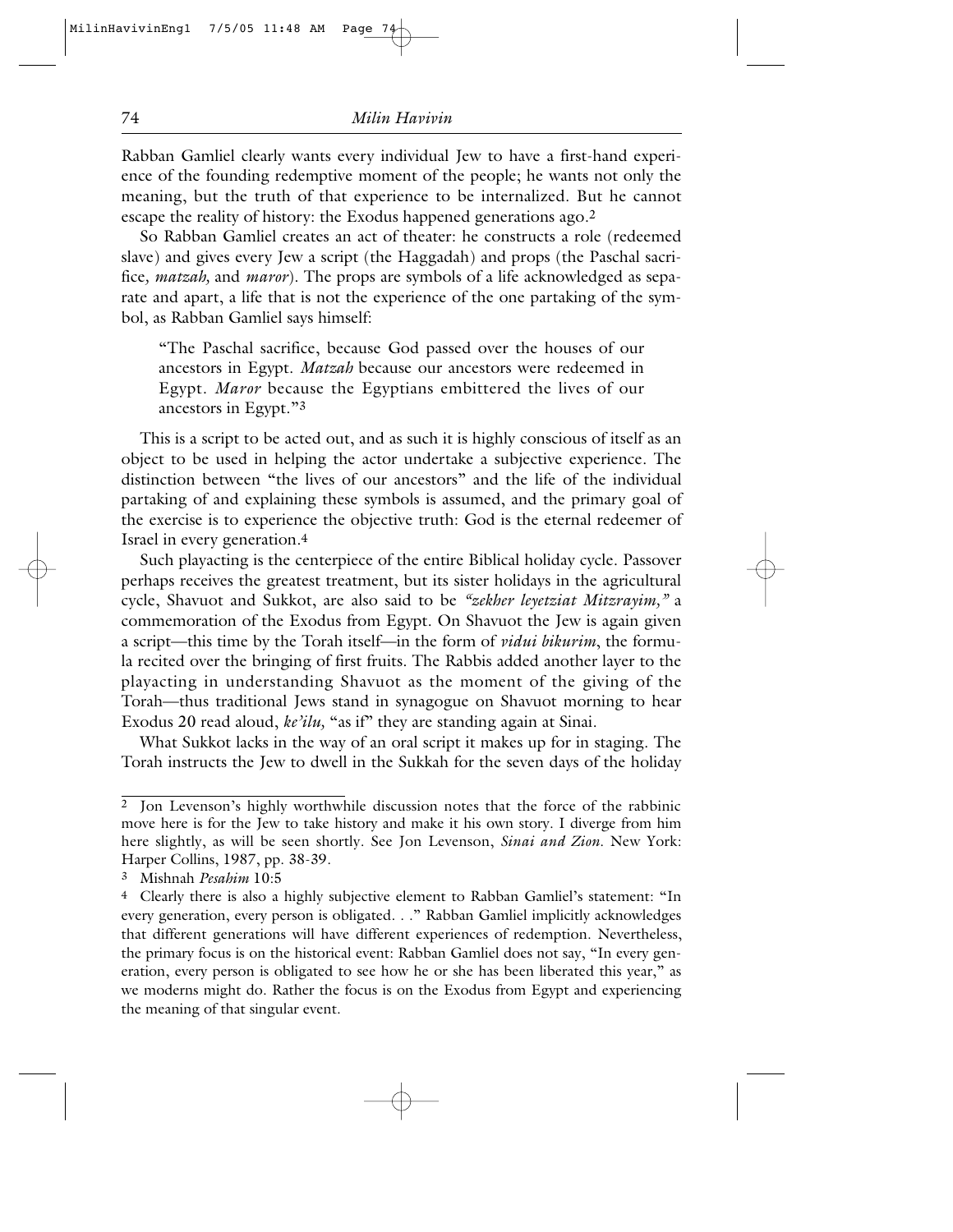*Joshua M. Feigelson* 75

"So that your descendents will know that I caused the Children of Israel to dwell in *sukkot* when I took them out of Egypt" (Lev. 23:43). Again, we encounter playacting intended to re-create an experience from the past, but acknowledging the barriers that exist between the actor and the original model. It is once again *"ke'ilu,"* "as if."

In contrast to the three pilgrimage festivals stand the two other seasonal Biblical holidays, Rosh Hashanah and Yom Kippur. These holidays do not appear in the lists of the agricultural festivals in Exodus 23, 34, and Deuteronomy 16. Unlike the *regalim*, which involve the entire people, the Days of Awe, as the Rabbis termed them, seem most significant only within the Tabernacle. Further, while they are grouped with their cousins under the general heading *zekher leyetziat Mitzrayim,* their focus is less on historical re-enactment than ongoing relationship maintenance with the Almighty: "It is a day of atonement, to make atonement for you before the Lord your God" (Lev. 23:28). To be sure, there is an aspect of relationship-maintenance to the *regalim*, particularly *Shavuot* and *Sukkot*, as indicated by the verses "You shall rejoice before the Lord your God" (Deut. 16:11), and "Three times a year . . . all your males shall appear before the LORD your God in the place that He will choose" (Deut. 16:16). Nevertheless, the overall thrust of the *regalim* is as I present them here, in accordance with Rosenzweig's approach (see below). In fact, these verses, as well as the similar verses (Ex. 23:17, 34:23), do not alter my main contention; they merely demonstrate that the historical re-enactment is to take place before God and in a manner of rejoicing. The qualitative difference between the *regalim* and the *yamim noraim* is still fundamental. In other words, the *regalim* create an act of theater to commemorate or re-experience history, while the theater of the High Holidays is about true experience in the moment. High Holiday theater is the Jankelevitch to the Adorno of the *regalim*.

This point is eloquently made by Franz Rosenzweig in *The Star of Redemption*. "The Days of Awe place the eternity of redemption into time. . . In the annual return of this judgment, eternity is stripped of every trace of the beyond, of every vestige of remoteness; it is actually there, within the grasp of every individual and holding every individual close in its strong grasp."5 The effect of this on the individual, continues Rosenzweig, is to shine a light "into the most hidden corners of being. . . . There is no more waiting, no more hiding behind history. The individual confronts judgment without any intermediary factor. . . . On these days, the individual in all his naked individuality stands immediately before God." According to Rosenzweig, *Rosh Hashanah* and *Yom Kippur* are designed to force the Jew to confront his existence and take a full accounting of his actions, not to re-experience history.

<sup>5</sup> Franz Rosenzweig, *The Star Of Redemption*. New York: Holt, Reinhart, 1970, p. 324.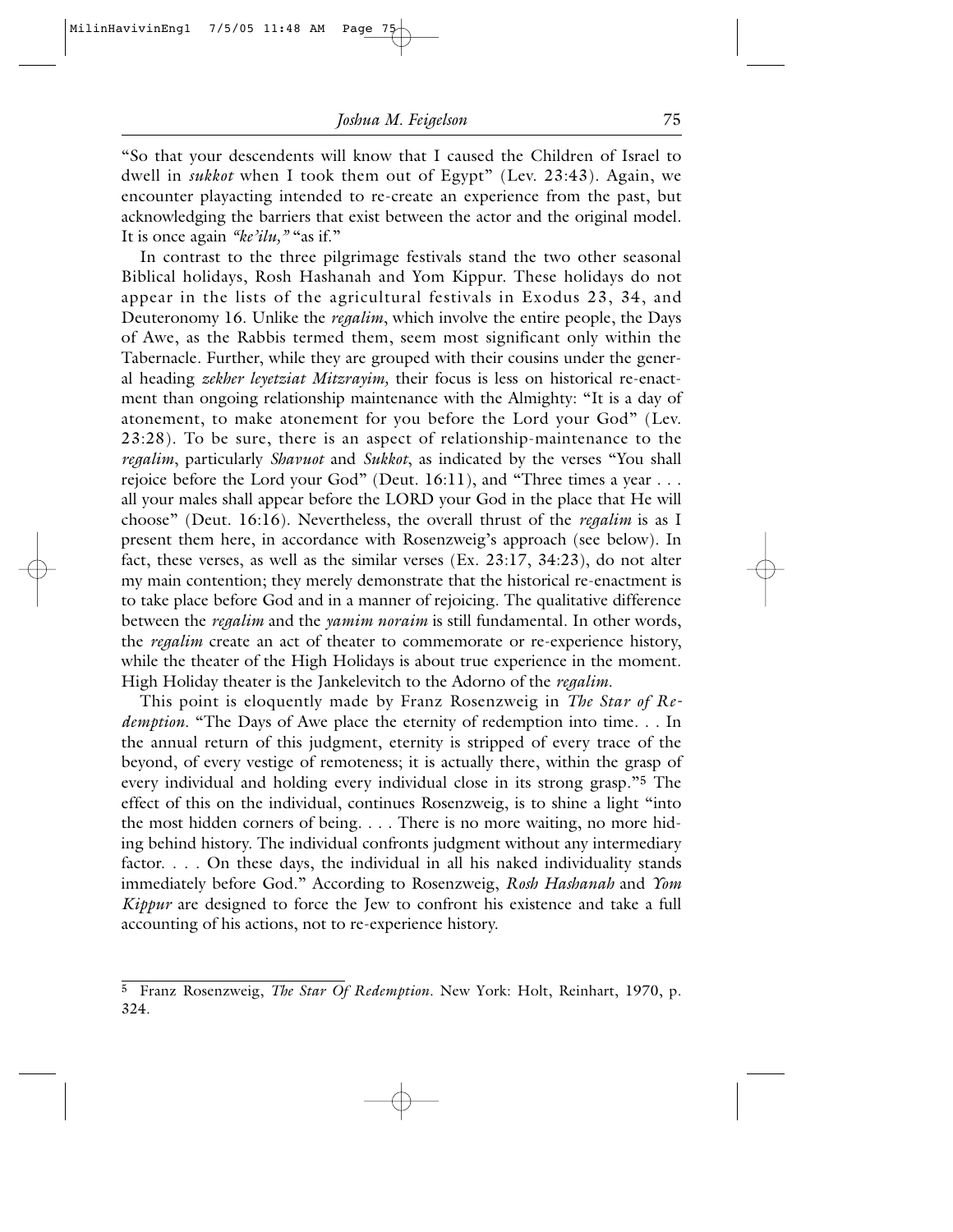A close reading of the Mishnah supports Rosenzweig's view. We have already noted Rabban Gamliel's statement in the last chapter of *Pesahim*, which emphasizes the holiday's playacting character. In contrast, Rabbi Elazar ben Azaria's words at the end of Tractate *Yoma* impress upon the reader the immediate, ahistorical character, of the holiday:

Rabbi Elazar ben Azaria interpreted: "You will be purified from all your sins before God" (Lev. 16:30): The Day of Atonement enacts atonement for sins between man and God. But for sins between man and his fellow, the Day of Atonement does not enact atonement until his fellow wills it.<sup>6</sup>

Likewise, the Mishnah in *Rosh Hashanah* speaks of continuing, actual judgment:

The world is judged at four times: At *Pesah* concerning produce; at *Atzeret* concerning tree-grown fruits; on *Rosh Hashanah* all the creatures of the world pass before Him like *bnei marom*, as it is said, "He Who fashions their hearts alike, Who understands all their deeds" (Ps. 33:15). And on *Hag* they are judged concerning the water.7

These *mishnayot* do not discuss the judgment of *Rosh Hashanah* or the efficacy of *Yom Kippur* in historical terms. Neither is fundamentally about commemorating an historical event.8 Rather, just as it did in the time of Aaron, *Yom Kippur* continues to actually effect atonement in the penitent, and *Rosh Hashanah* continues to be the Day of Judgment for humanity.

A second distinguishing feature between the High Holidays and the pilgrimage festivals is the recitation, or absence, of *hallel*. It is the relationship between *hallel* and the phenomenological character of these two sets of holidays that we ultimately wish to explore.

The Talmud famously discusses the lack of *hallel* on the High Holidays:

Why do we not recite *hallel* on *Rosh Hashanah*? Rabbi Abahu said, 'The archangels said before the Holy One, Master of the Universe! Why does Israel not recite Song [i.e., *hallel*] before you on *Rosh Hashanah* and *Yom Kippur*? He said to them, Is it possible that the king sits on the throne of judgment, and the books of life and the books of death are open before him, and Israel would say the Song?9

<sup>6</sup> Mishnah *Yoma* 8:9

<sup>7</sup> Mishnah *Rosh Hashanah* 1:2

<sup>8</sup> The association of *Yom Kippur* with the giving of the second tablets of the Ten Commandments is rabbinic, and not Biblical, in origin.

<sup>9</sup> *Rosh Hashanah* 32a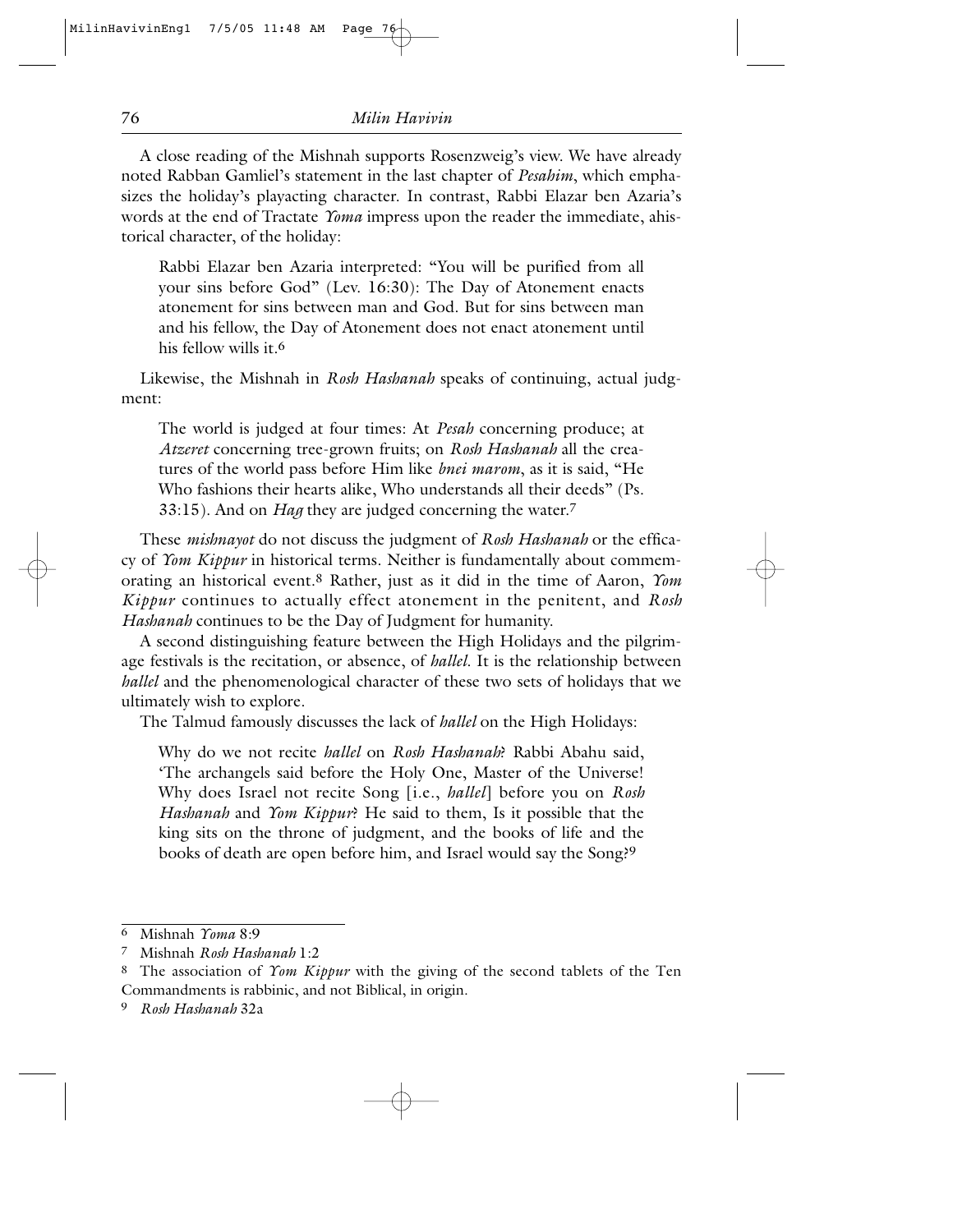*Joshua M. Feigelson* 77

Traditionally we read this Gemara as a statement of the character of the day: Is it possible, asks God, that *hallel* could be appropriate on such a day? Singing is inappropriate on such a momentous and solemn occasion, just as it is inappropriate at the moment the Egyptians are drowning in the sea.

But perhaps this reading deserves re-examination. Perhaps the subject of God's statement is not the High Holidays, but *hallel*: The question is not, "Is it appropriate to recite *hallel* on the High Holidays?" but "Are the High Holidays appropriate occasions for the recitation of *hallel*?" The emphasis of the question is on *hallel*, not the High Holidays, with the implication that there is something intrinsic to *hallel* that is at odds with the character of *Rosh Hashanah* and *Yom Kippur*. If we pursue this reading in light of our findings about the approach to symbol and experience and the respective characters of the High Holidays and the pilgrimage festivals, we may arrive at a new understanding.

The Talmud explores the character of *hallel* in the following *beraita*:

Our Rabbis taught: This *hallel*, who said it?

Rabbi Eliezer says: Moses and Israel said it at the time they stood at the sea. They said, "Not to us, O Lord, not to us, [but to they name give glory, for thy steadfast love, and for thy truth]" (Ps. 115:1), and the holy spirit responded and said to them, "For my own sake, for my own sake will I do it: [for how should my name be profaned? And I will not give my glory to another]" (Is. 48:11).

Rabbi Judah says: Joshua and Israel said it at the time that the kings of Canaan stood against them. . . . Rabbi Elazar haMaodi says: Devorah and Barak said it at the time Siserah stood against them. . . . Rabbi Elazar ben Azaria says: Hezekiah and his helpers said it at the time that Sanaherib stood against them. . . . Rabbi Akiba says: Hanniah, Mishael and Azariah said it at the time that the evil Nebuchadnezzar stood against them. . . . Rabbi Yose the Gallilean says: Mordekhai and Ester said it at the time that the evil Haman stood against them. . . .

And the Sages say: The prophets between them established for Israel that they should recite it in every time of trouble, so that they should not come upon Israel, and that when they are redeemed they should recite it on their redemption.10

Two major points stand out from this section: first, *hallel* is repeatedly associated with historical events and personalities; second, in each case *hallel* was originally a spontaneous outpouring of emotion to God. But this spontaneous moment of subjective experience became reified into a moment of national historical memory, and the original spontaneous *hallel* became a symbolic medium

<sup>10</sup> *Pesahim* 117a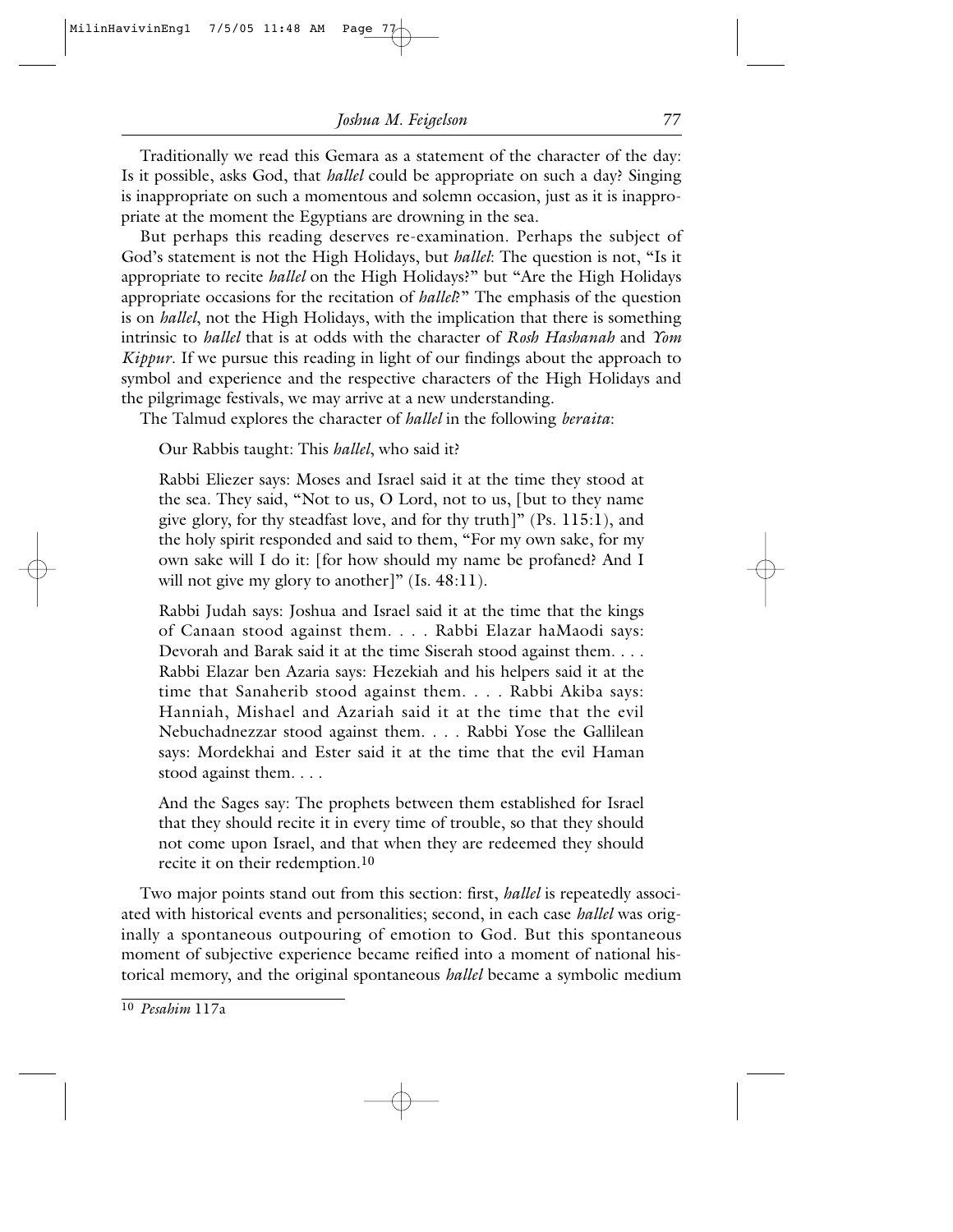for commemorating the salvation that produced that original cry.

While of course it is inappropriate to sing songs of joy during judgment (imagine the Egyptians singing on the shore as their fellows drown in the sea), the deeper point here is that, in the mind of the Talmud, the idea of reciting *hallel* outside of an historical context is antithetical to the idea of *hallel* itself. And it is for this reason that *hallel* is absent from *Rosh Hashanah* and *Yom Kippur*, which, as we have attempted to show, are fundamentally ahistorical holidays.

But we can still go further, and to do so we return to Jankelevitch. In an essay entitled "The Inexpressive Espressivo," Jankelevitch plays with two kinds of approaches to music, which are really two approaches to language and to life itself. Under the first paradigm, he says,

We declare that music shall be, like all other languages, the bearer of meaning and an instrument of communication, whether it explains certain ideas, or suggests certain sentiments, or describes landscapes or things, or narrates events. . . If music is thus simple language, meaning will preexist in a direct line to this language, which will constitute the second-level explanation of that meaning. . . . Under these circumstances, one is led to ask whether our ears, far from being organs of hearing, are not rather more the cause of our deafness: does physiological hearing place us in communication with the world of sound, or bar us from the music of the angels?11

This is the Adorno way of thinking to which Taruskin refers. Music is a language to be written and read, behind which stands a world of meaning that only awaits our decoding. But Jankelevitch offers another, radically different view through a critique of the dominant paradigm:

The idea of an absolutely tacit music, unexpressed, disembodied, is in the very end a conceptual abstraction. . . . Because down here on earth there is no gratuitous action; no cause is entirely the cause, and no effect is exclusively an effect. . . . The poetic act does not stand in relation to a single unique meaning, in a one-sided and irreversible subordination, but to a mutuality of correlations. . . . The poet will never conceive his poem in advance of making it but in the act of making it, because *in poetry there is no gap between speculation and action, no distance, no temporal interval* [emphasis added]*.*12

It is this last point, the emphasis on unmediated musical experience, that interests us. The first paradigm, which posits a meaning behind or beyond the music—that is, the experience—is that of the *regalim*, with their scripted

<sup>11</sup> Vladimir Jankelevitch, *Music and the Ineffable,* trans. Carolyn Abbate. Princeton: Princeton University Press, 2003. pp. 25-26 12 ibid. pp. 28-29.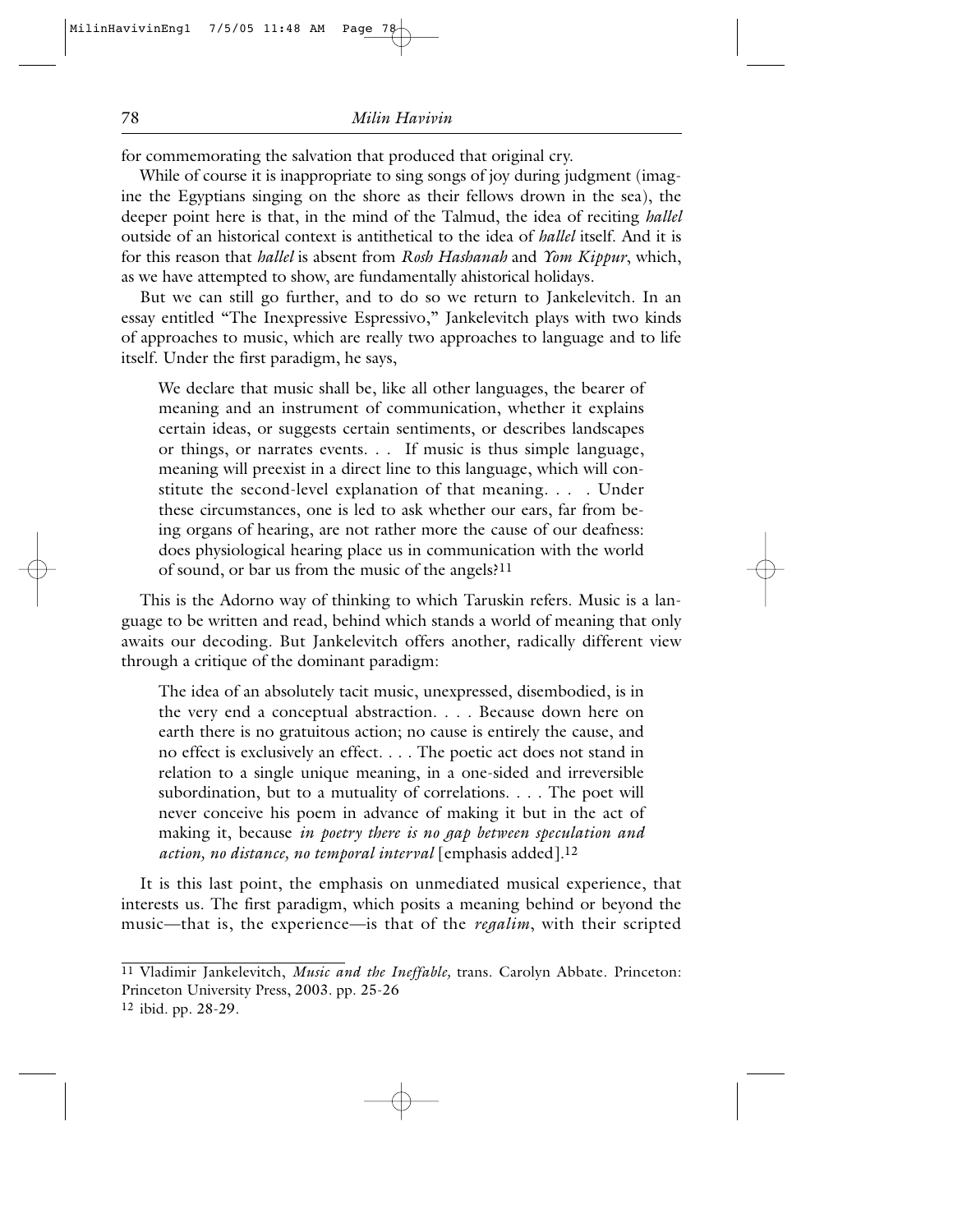*Joshua M. Feigelson* 79

attempts to commemorate history through symbol. And the music sung on those days—*hallel*—is likewise a scripted attempt to commemorate history, to memorialize an event of ancient days. The second paradigm, which sees the musical experience not as symbolic but rather current, not signaling any time or place far away but rather fully present in the moment, is the paradigm of the *High Holidays*. *hallel* is a music too laden with meaning—and purposefully so to work on *Rosh Hashanah* and *Yom Kippur*.

Which leads us to ask, What *is* the music of the High Holidays? Immediately the answer comes to mind: *kol shofar,* the sound of the shofar. The shofar's blast is meant to be an 'unmusical' music: A raw, emotional sound, a sound of crying, and a coronating blast of the trumpet. To be sure, the shofar's sound can be interpreted. But its sound is essentially primal, not part of a language, not part of history, not part of civilization. We hear in the *shofar's* blast whatever we hear: the cry of a mother, the call to battle, the herald of the king. It is simply sound, a music waiting for someone to make it meaningful.

Both of these musics have their place: Strauss's story-telling *Heldenleben* and Debussy's experiential *Nocturne* are both classics. Both offer the listener, and the performer, a moving experience. But they are different, just as the *regalim* and the *yamim noraim*. The theater and the song of the festivals connect the Jew to his history, his people, his destiny as a member of the nation of Israel. They make us experience the grandness of our past, and see ourselves as part of a larger historical project that transcends our particular moment on the planet. They facilitate our participation in the language of Israel.

But language has its limits, and individuals cannot only be members of something larger than themselves. We must also tend to our own egos, our own individual lives. We run into irrational moments, moments when we cannot participate in the language of society, when we must retreat from society. At these moments, God is the only One who understands, the only One preventing us from being utterly alone. These are the moments—the non-linguistic, deeply personal moments—that the High Holidays attempt to facilitate.13 "You know the secrets of the universe, the hiddenmost mysteries of all being," says the *Yom Kippur Mahzor*. "You probe the innermost chambers and test thoughts and emotions. Nothing is hidden from You, nothing is concealed from Your eyes." On these days, as on no others, we stand "naked before God," in Rosenzweig's words—without community, language, or history, as babies reborn to our preverbal state. There is a music here, but it is not the music of *hallel*; it is the music of a child's cry.

<sup>13</sup> It is interesting to note the compensatory nature of our rituals in this regard: Passover, fundamentally a national experience, is ordained to be observed in the home, as it continues to be through the *Pesah Seder*; *Yom Kippur*, fundamentally a personal experience of atonement, is observed in the synagogue with the rest of the community. Community and individual are never very far apart, though the focus of each holiday tilts heavily towards one or the other.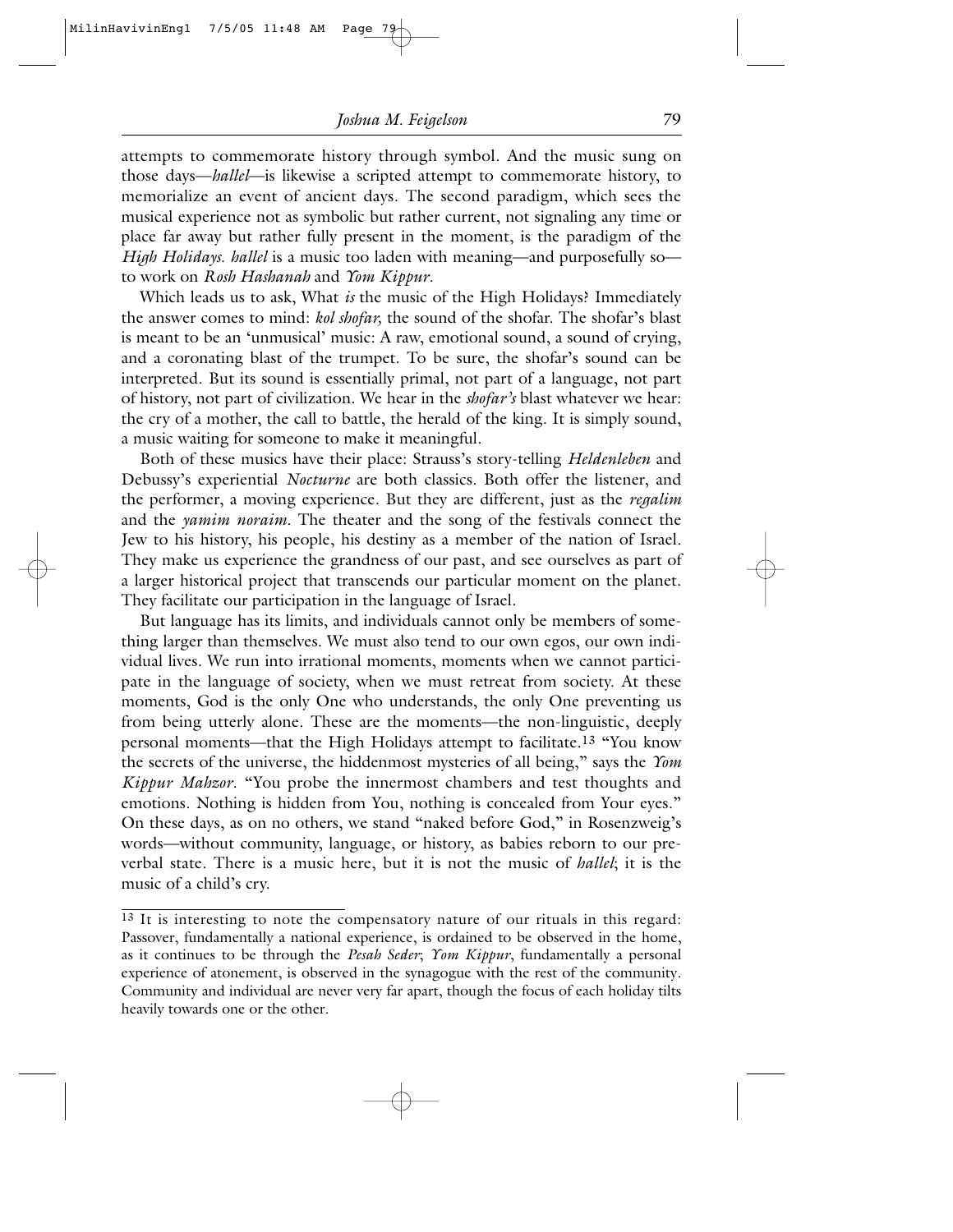Michelle E. Friedman, MD is an Assistant Professor of Psychiatry at Mount Sinai Medical Center in New York City and Chair of YCT Rabbinical School's department of Pastoral Counseling.

# PASTORAL COUNSELING AT YCT RABBINICAL SCHOOL Michelle Friedman, MD

"Rabbi, this is hard to talk about but . . .

. . . I want to be more observant but my husband thinks that going to the *mikvah* is primitive.

. . . our daughter wants to bring her non-Jewish "friend" home for Pesah . . .

. . . my father had a stroke and is on life support. He told me he never wanted to live hooked up to machines."

From the moment young men announce their intention to study for the rabbinate, they are bombarded with questions regarding the most intimate and farreaching aspects of life. Congregants, friends and complete strangers bestow trust, confidence and enormous responsibility on rabbis by asking their help with navigating difficult religious and personal situations. The observant Jewish community should be grateful for this phenomenon—we know that our *mesorah* has guided the generations before us and we hope, in this increasingly complex era, that Jews turn to traditional sources of wisdom for counsel.

The best community rabbis have always been those who could transition from intellectual scholarship to practical wisdom in real time and with real people. Steeped in Halakhic learning, such rabbis influenced Jewish life not only by answering the specifics of questions posed, but by reaching beyond the manifest *she'eilot,* and going to the emotional and psychological core of questions. The pastoral training of yesteryear was accomplished informally through mentorship and example, but mostly it was left to the individual talents of the rabbi to figure things out for himself.

Today's rabbinate faces the challenges of an increasingly porous and diverse society. While rigorous classical education in *halakhah* is essential the recent fields of psychology and professional counseling can also inform contemporary rabbinic training. Preparing our future rabbis for their work as pastoral counselors is best accomplished when it is not left to osmosis. Rabbinic preparation should include training in specific counseling methods as well as the fostering of sensitivity and awareness regarding the impact of the rabbinate on the rabbi's personal life.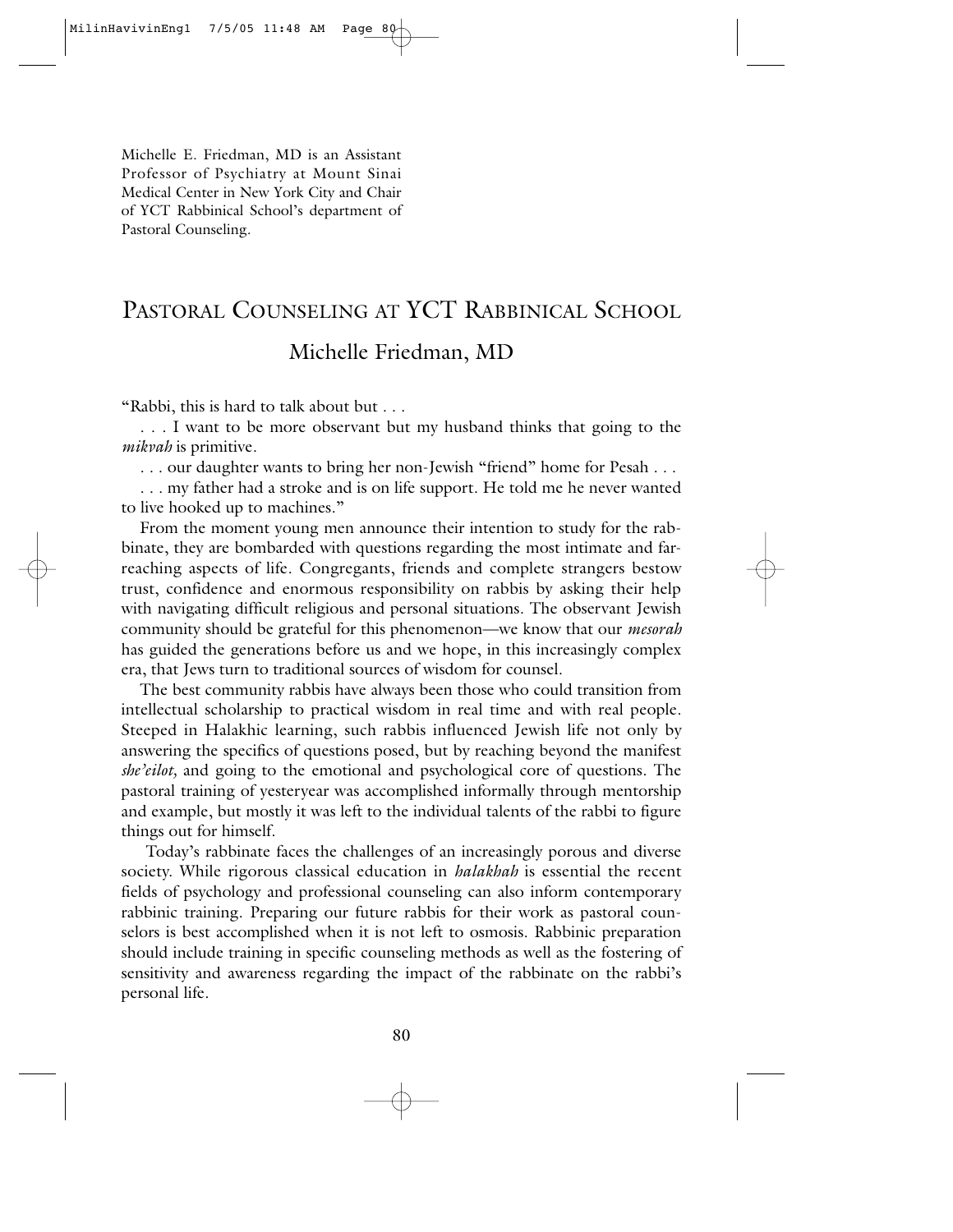*Michelle Friedman* 81

Yeshivat Chovevei Torah is unique among rabbinical schools in making pastoral counseling a mandatory course of study throughout all four years of its program. The program rests on a three-part foundation:

- 1) Didactic instruction in the classroom
- 2) Practical experience in hospitals and rabbinic internships
- 3) Individual awareness through special group work and supervision.

Our goal is to prepare our graduate-rabbis to listen with rigor and compassion, to know what questions need to be asked in order to learn the basic diagnostic information needed in any situation, to tactfully ask those questions, assess the situation and, finally, to either resolve the issue or refer the congregant appropriately to a more expert resource. Throughout, we emphasize the sensitivity of the pastoral counseling encounter. Divulging personal matters evokes powerful emotions on both sides. Rabbis need to chaperone the vulnerability and stigma congregants may experience, while remaining aware of feelings and issues touched off within themselves. Finally, they must monitor the boundaries between themselves and their congregants.

The didactic component of YCT's pastoral counseling program begins with a weekly skill-building course in the first year. Through classroom instruction, reading assignments, and role-play, students learn interview technique. The students explore challenges inherent in the rabbinic encounter—specifically, how to meld the role of compassionate, non-judgmental listener with that of Halakhic Authority*.* The course goes on to introduce classic signs and symptoms of psychological distress, such as anxiety and depression, which rabbis are likely to encounter in their communities. Also covered are highly emotional personal and communal situations that rabbis more uniquely experience, such as the psychology of *ba'alei teshuvah* and converts, and the impact of trauma and catastrophe on religious people's lives.

The second year didactic curriculum is devoted to two pastoral areas that rabbis frequently deal with: *bikur holim* and family (including marital) counseling. All of our students rotate through an intensive chaplaincy course run by the Jewish Health Care Chaplaincy of New York. These hours are divided between classroom instruction and hospital visits. Group sessions provide a forum for students to discuss and process the powerful experiences evoked sitting by the bedsides of ill and dying patients

The third year program aims to blend counseling and practical *halakhah* around a lifecycle curriculum. Starting with birth and early childhood, topics such as the psychology of parenthood are woven together with rabbinic responsibilities such as *berit milah*, or a family's wish to create a *simhat bat* for their new daughter. We consider issues such as the impact of having a disabled son or daughter, the spiritual life of young children and religious issues of childcare. Topics including dating, courtship and relationship navigation occupy several class hours and pre-marital counseling is a strong priority. We expect that prior to serving as a *mesader kiddushin* at a wedding, a YCT rabbi has spent several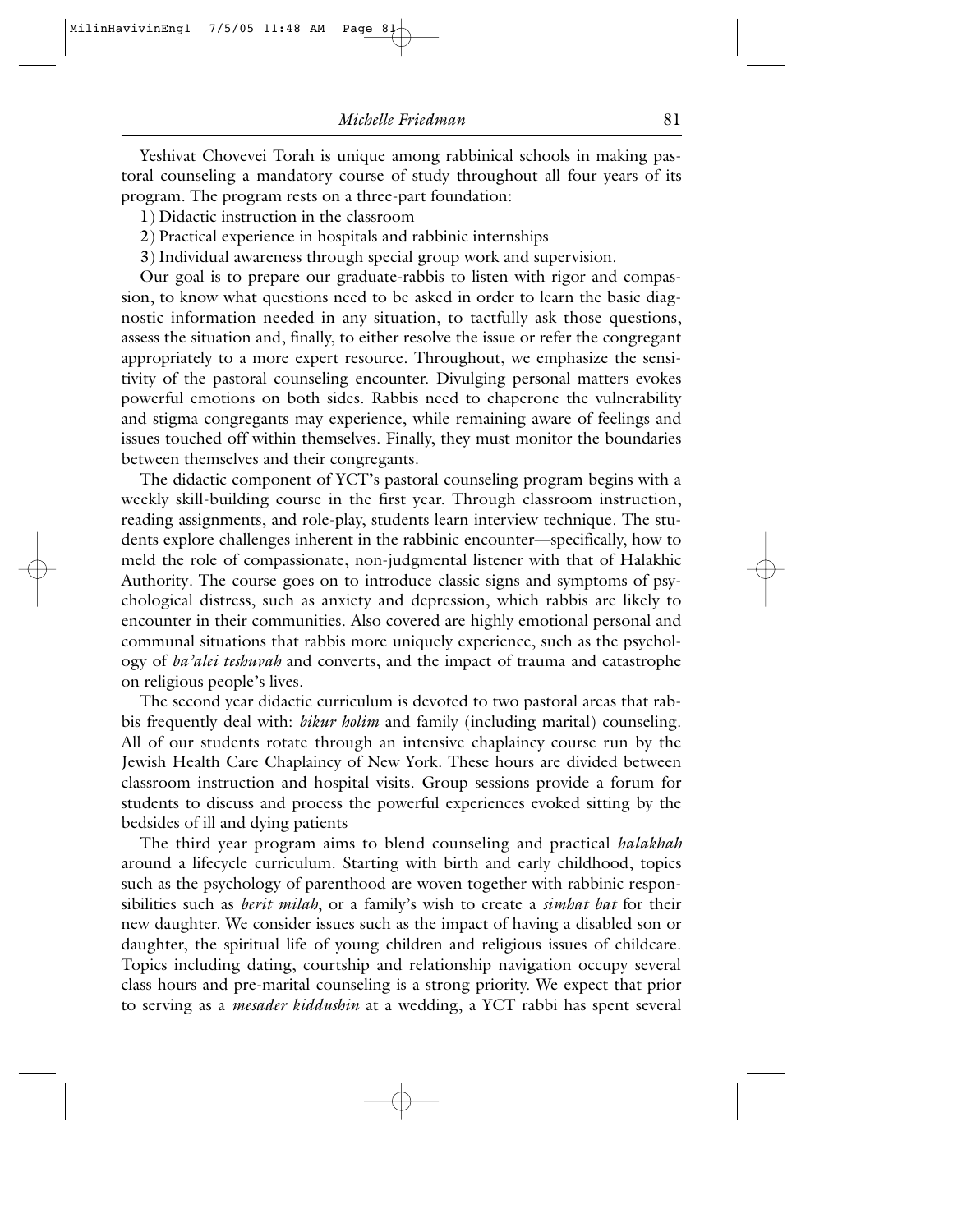sessions with the couple helping them to prepare for marriage.

The complexities of homosexuality are also explored, as are the situation of older singles. We spend time looking at relationship challenges such as infertility, adoption, addiction disorders, domestic violence, and infidelity. Finally, our third year students examine aging, end-of-life issues and the involvement of caregivers in the final part of the lifecycle. While not all areas can be covered, the goal is to give the students a basic comfort in the halakhic parameters and broad psychological issues of major practical topics.

By the fourth year, students are looking toward their future pulpits. Thirdand fourth year students travel to affiliate synagogues where they work under the mentorship of community rabbis. Each student is also assigned a supervisor with whom he meets several times per semester to discuss the problems and nuances of pastoral counseling situations that occur during his internship. The curriculum for the last year of the formal pastoral counseling program is organized around a master class model. Each soon-to-be rabbi prepares a clinical case presentation culled from his internship. In the presence of the entire student body, he presents his case to an invited master teacher—one of a pool of guest experts in the fields of psychology, psychiatry and rabbinic counseling. The master teacher delves into the case, highlighting and exploring the specifics of the situation.

In addition to classroom and supervision time, YCT incorporates a unique forum for personal development—the process group. One of the most difficult challenges for rabbis is the loneliness of the profession. In order to be effective, rabbis need to be simultaneously available, charismatic and slightly separate from their *ba'alei batim.* Negotiating the challenges created by these needs requires preparation. We believe that the process group experience helps our students encounter these issues individually while also strengthening the bonds of trust and support between their fellow students. Every week, each student class meets with a process group leader, a mental health professional who makes a commitment to work with that group for their entire four years at YCT. Discussions of the process group are entirely confidential between leaders and students. They may explore personal, academic, religious or any other issues that they choose. Process group is a template for life outside the yeshiva. Undoubtedly, tension and confrontation between group members occurs. The students need to learn how to mediate moments of crisis in the process group and how to live with conflicts that cannot be resolved. These skills will serve them well in their future work as community rabbis.

Based on the enthusiasm that the rabbinical students have for their process groups, we have instituted a monthly support group for spouses. YCT realizes that the role of *rebbetzin* is a complex one. Women come from varied personal and professional backgrounds and anticipate different degrees of engagement in their husbands' professional lives. The support group, facilitated by a *rebbetzin* who is also a social worker, allows exploration of these issues and provides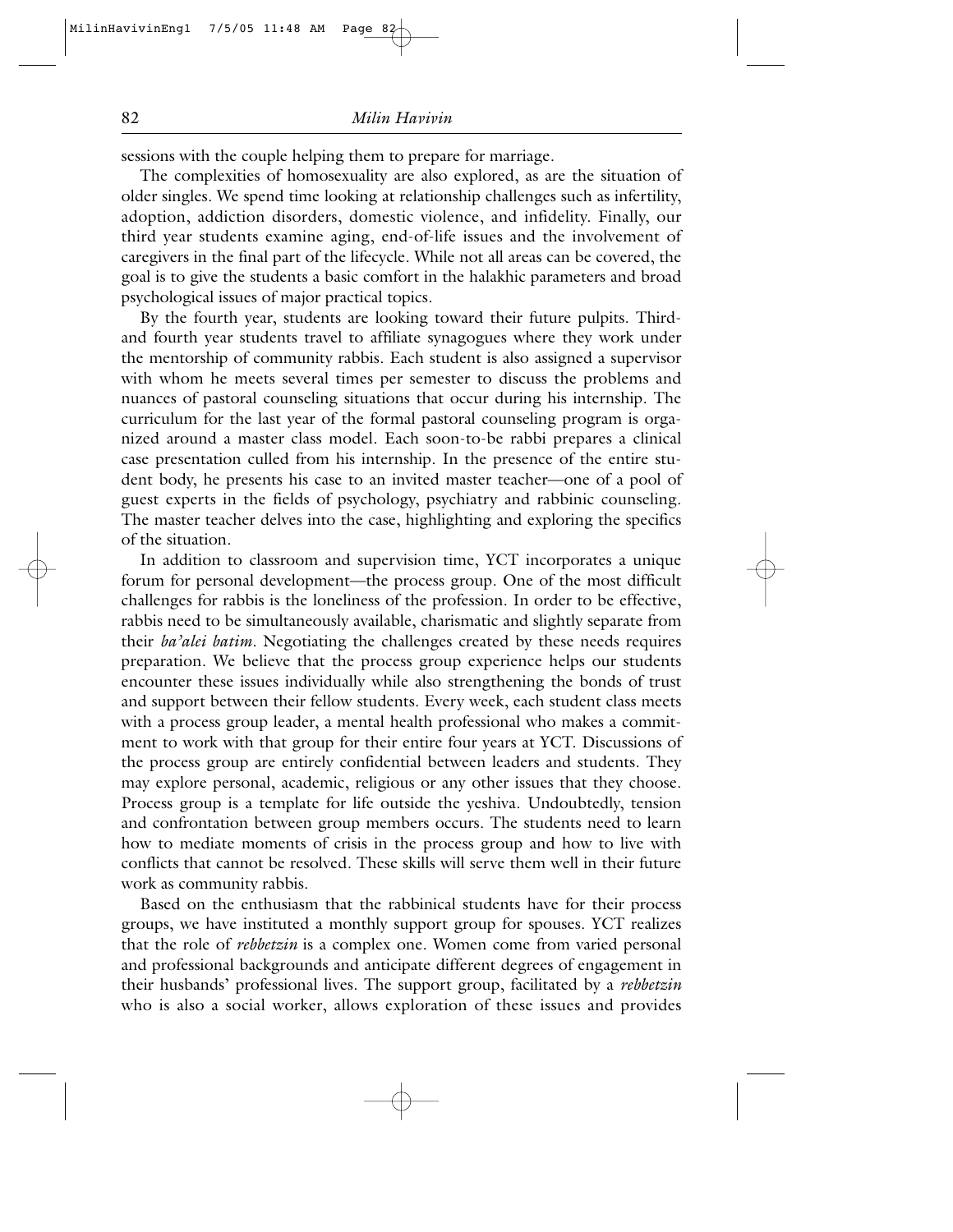*Michelle Friedman* 83

opportunities for students' wives to talk with other *rebbetzins* who come to New York specifically for group meetings.

The success of all of these programs depends on the availability of expert faculty. YCT is fortunate to draw upon the resources of many clinicians in New York City who are committed to training rabbis who will be sensitive to the complex needs of today's congregants. Our pastoral counseling teachers recognize that clergy are often first responders, the initial contacts for people in distress. The competence and comfort of rabbis in these tense, demanding situations can determine spiritual and practical outcomes for many individuals and families.

Building a comprehensive pastoral counseling program requires commitment of precious academic time and financial resources. Even more, it calls for flexibility and tolerance. Today's Jewish world desperately needs learned rabbis who can reach *kehilot* through involvement in the day-to-day challenges of living. Pastoral counseling is thus a building block in the foundation of Yeshivat Chovevei Torah Rabbinical School. We hope that sharing our program will inform and enrich *semikhah* preparation elsewhere.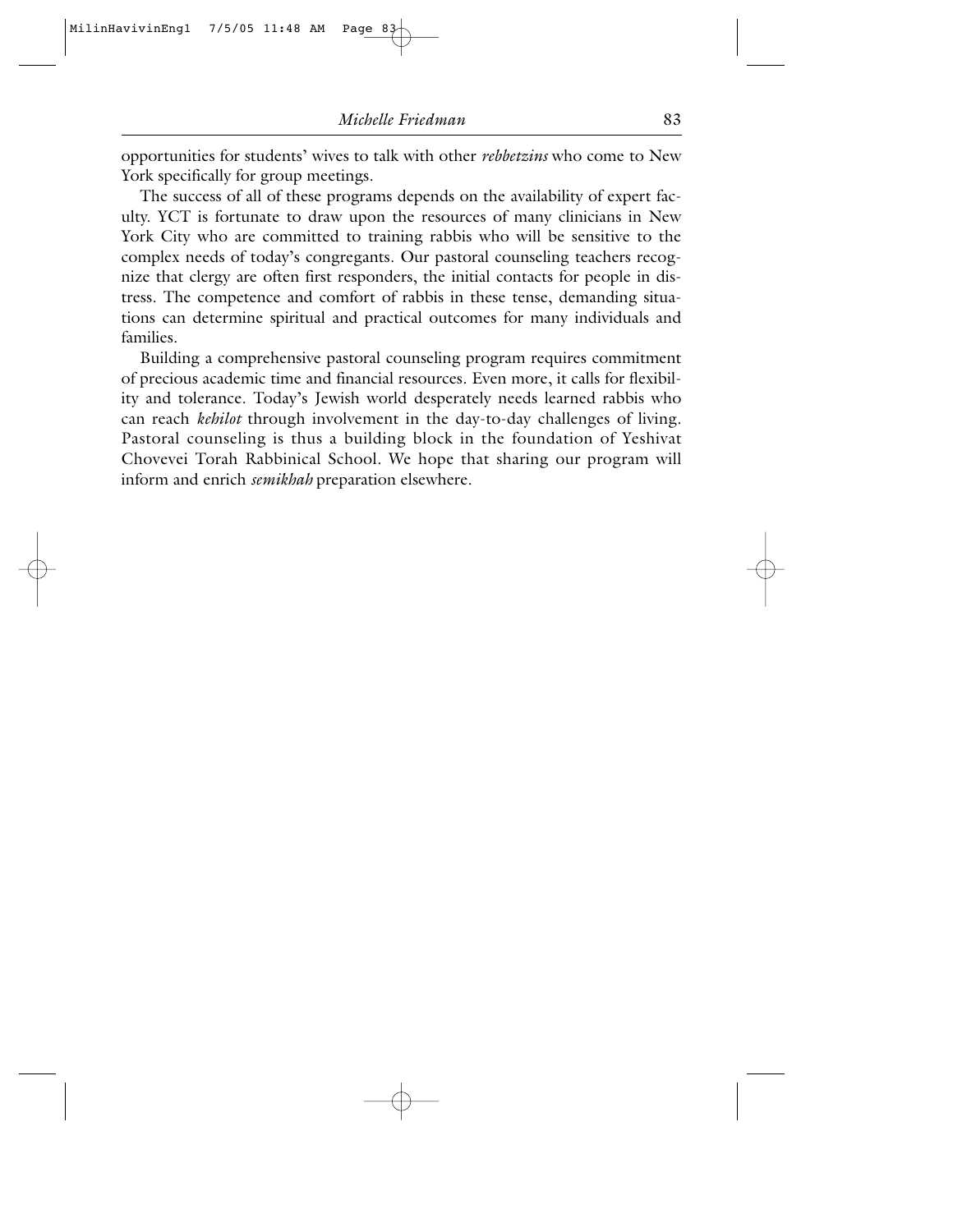William Friedman is a first-year student at YCT Rabbinical School.

# WOMEN AS *SHELIHOT TZIBBUR* FOR *HALLEL* ON *ROSH HODESH\**

# William Friedman

## I. INTRODUCTION

Contemporary *sifrei halakhah* which address the issue of women's obligation to recite *hallel* on *Rosh Hodesh* are unanimous—they are entirely exempt (*peturot*).1 The basis given by most2 of them is that *hallel* is a positive time-bound commandment (*mitzvat aseh shehazman gramah*), based on *Sukkah* 3:10 and Tosafot.3 That Mishnah states: "One for whom a slave, a woman, or a child read it (*hallel*)—he must answer after them what they said, and a curse will come to him."4 Tosafot comment: "The inference (*mashma*) here is that a woman is exempt from the *hallel* of *Sukkot,* and likewise that of *Shavuot,* and the reason is that it is a positive time-bound commandment." *Rosh Hodesh*, however, is not mentioned in the list of exemptions.

<sup>\*</sup> The scope of this article is limited to the technical halakhic issues involved in the specific area of women's obligation to recite *hallel* on *Rosh Hodesh* as it compares to that of men. Issues such as changing *minhag*, *kol isha*, *areivut*, and the proper role of women in Jewish life are beyond that scope.

<sup>1</sup> R. Imanu'el ben Hayim Bashari, *Bat Melekh* (Bnei Brak, 1999), 28:1 (82); Eliyakim Getsel Ellinson, *haIsha vehaMitzvot Sefer Rishon—Bein haIsha leYotzrah* (Jerusalem, 1977), 113, 10:2 (116-117); R. David ben Avraham Dov Auerbakh, *Halikhot Beitah* (Jerusalem, 1982), 8:6-7 (58-59); R. Yitzchak Yaakov Fuchs, *Halikhot Bat Yisrael* (Jerusalem, 1983), 2:22 (50) and note 58 there, 16:6 (238); R. Yitzchak Yaakov Fuchs, *Tefillah keHilkhatah* (Jerusalem, 1989), 22:19 (388); R. Menachem Nissel, Rigshei Lev (Southfield, MI, 2001), 6:1 (162).

<sup>2</sup> Rigshei Lev, op. cit., *Halikhot Bat Yisrael*, 50 note 57, and *haIsha vehaMitzvot*, op. cit., cite these sources explicitly. The other citations will be addressed below, pp. 3ff.

<sup>3</sup> *Sukkah* 38a, s.v. *mi shehaya*.

<sup>4</sup> This is the version of the Mishnah that appears in our printed editions. I will not address here the textual variants nor their implications, nor will I dispute the underlying assumption of the cited *sifrei halakhah* that the position of the Tosafot, namely, that reciting *hallel* on certain occasions is undisputably a *mitzvah shehazman gramah* from which women are exempt, is the correct explanation of the mishna. For more on this, see my forthcoming article "Women and *Hallel*: A Comprehensive Halakhic Analysis."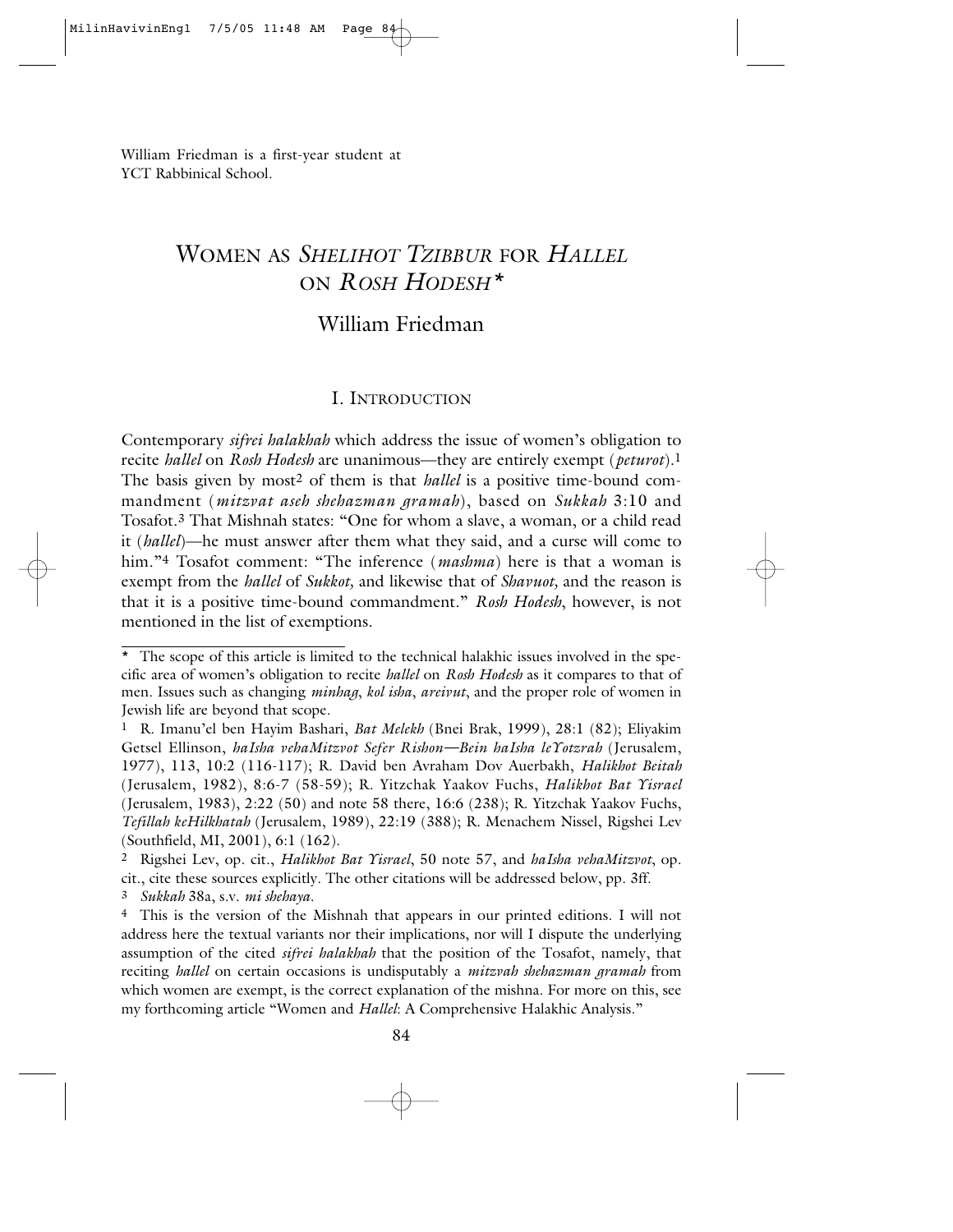*William Friedman* 85

# II. THE STATUS OF *HALLEL* ON *ROSH HODESH*

One can only be exempted from something which is obligatory. Tosefta (*Sukkah* 3:2) brings the list of obligatory recitations of *hallel*: "On eighteen days of the year and one evening one reads the *hallel*, and they are: the eight days of *Sukkot*, and eight days of *Hanukah*, and the first day of *Pesah* and its evening and the festival of *Shavuot*." This list is brought in slightly modified form and augmented for the Diaspora in two places in the Gemara (*Ta`anit* 28b and *Arakhin* 10a): "Rebbi Yohanan said in the name of Rebbi Shimon ben Yehotzadak: Eighteen days that the individual completes on them the *hallel*: the eight days of *Sukkot*, and eight days of *Hanukah*, and the first day of *Pesah*, and [the first] day of *Shavuot*; and in the Diaspora twenty-one days: the nine days of *Sukkot*, and eight days of *Hanukah*, and two days of *Pesah*, and two days of *Shavuot*." Notably absent is *Rosh Hodesh*.

*Arakhin* 10a addresses the issue of days not listed in this *beraita*:

What is the difference between on *Sukkot* that we say [*hallel*] every day and on *Pesah* that we don't say it every day? *Sukkot* is differentiated through its sacrifices (*halukin be-korbanoteihen*), [whereas] *Pesah* is not differentiated through its sacrifices. [On] Shabbat, which is differentiated through its sacrifices, one should say it! [One does not, because] it is not called an appointed time (*mo'ed*). [On] *Rosh Hodesh*, which is called an appointed time, one should say it! [One does not, because] it is not sanctified through [refraining from] doing work (*asiyat melakhah*), as it says (Is. 30:29), 'For you, there shall be singing as on a night when a festival is hallowed'—a night which is hallowed for a festival requires singing, and one which is not hallowed for a festival does not require singing.

The Talmud here clearly posits the possibility that *Rosh Hodesh* would require recitation of *hallel*, and rejects that possibility. So far, we have seen no indication that there exists any obligation to say *hallel* on *Rosh Hodesh*.

*Ta'anit* 28b brings the first evidence of the recitation of *hallel* on *Rosh Hodesh*:

The Mishnah should also have taught the first of Nissan [in addition to the first of Tevet] as a day on which there was no *ma`amad* because there is *hallel*, and *musaf*, and the wood offering. Rava said: 'This says that the *hallel* of *Rosh Hodesh* is not Biblical' (*lav de'oraita hi*) as Rebbi Yehoshua said in the name of Rebbe Shim`on ben Yehotzadak [our *beraita* from above is quoted] . . . Rav came to Bavel. He saw them reciting *hallel* on *Rosh Hodesh* and contemplated stopping them. When he saw that they were skipping he said: 'Learn from this [that] the custom of their ancestors is in their hands.' A Tanna taught: 'An individual does not begin and if he began, he should finish.'"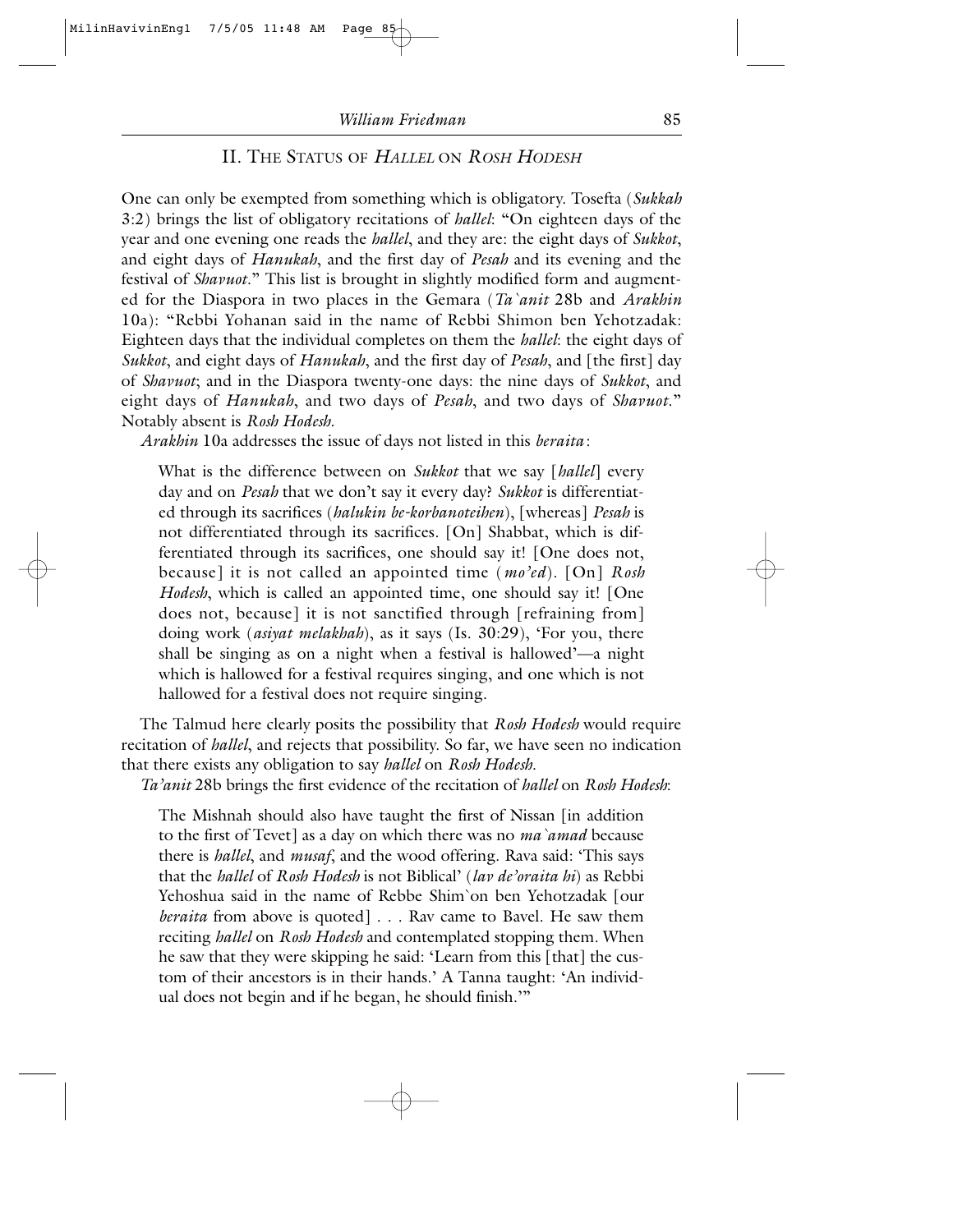Three important rulings regarding *hallel* on *Rosh Hodesh* are learned from this *sugya*: 1) *Hallel* on *Rosh Hodesh* is not a Biblical commandment such that it would override the *ma`amad*; 2) Rav was ready to stop a community from reciting *hallel* on *Rosh Hodesh*, and only desisted because of changes evidencing the existence of an ancient custom; and 3) An individual has no obligation to recite *hallel* on *Rosh Hodesh*.

Rava's conclusion regarding the status of *hallel* is uncertain. It is entirely possible that he considers the *hallel* of Hanukah to be biblical in origin such that it pushes off the *ma`amad*, but would accept the idea that reciting *hallel* on *Rosh Hodesh* is a rabbinic enactment.5 *Rashi*6 rejects this possibility by linking Rava's statement to Rav's story, in which the *hallel* recited on *Rosh Hodesh* in Bavel is identified as *minhag avoteihem beyadeihem* and says that the *hallel* of *Hanukah* is similar to a Biblical commandment.<sup>7</sup>

The *beraita* brought at the end of the *sugyah* in *Taanit* is also open to multiple interpretations.8 Is it forbidden for an individual (as opposed to the community) to recite *hallel* on *Rosh Hodesh,*9 or merely optional? Is this referring to the blessing(s), or to the psalms of *hallel* themselves? Is it referring to the full *hallel* or the partial *hallel*? For the purposes of our investigation, we need to know whether the force of the *minhag* devolves upon the individual to recite *hallel* on *Rosh Hodesh*, or on the community as a whole. *Tosafot*10 provide an answer to this question: "And it appears that the individual is not obligated to read the *hallel*; nevertheless, if he wants to obligate himself, he may (*hareshut beyado*)." Similarly, *Rashi*11 says: "He does not need (*eino tzarikh*) to begin on *Rosh Hodesh*." For the individual, reciting *hallel* on *Rosh Hodesh* is a completely nonobligatory act, although a permissible one. *Tosafot*, *Arakhin* 10a, s.v. *y"h yamim*

11 ad. loc., s.v. *lo yathil*.

<sup>5</sup> This could be the case if the criteria for reciting *hallel* on any given occasion were Biblically-determined, and if those conditions were met later in time by a new day, then the obligation to recite *hallel* on that day would be Biblical. (See, e.g., *Pesahim* 117a.) This would not contradict the Gemara in *Arakhin* if we assume that Gemara to be defining Biblical criteria for the recitation of *hallel*. Tosafot, *Arakhin* 10a, s.v. *y"h yamim* explicitly reject this possibility. See also R. Yehudah Heshil Levenberg, *Sefer Imrei Hen* (Lakewood, NJ, 1992), 10 (64-65).

<sup>6</sup> ad. loc., s.v. *zot omeret*.

<sup>7</sup> There is a wide range of opinion as to whether *hallel* on the occasions listed in the *tosefta* and *baraita* is a Biblical or Rabbinic enactment. For an overview, see, e.g., *Encyclopedia Talmudit*, s.v. *Hallel*.

<sup>8</sup> For a short summary of the ways this baraita has been interpreted, see Sinai Adler, *Sefer haHodayah: Be'urim uBeirurim beInyanei Hodayah laHashem baHalakhah ubaTefillah* (Jerusalem, 1997), 125-26.

<sup>9</sup> Perhaps in violation of the injunction not to recite *hallel* every day, which, according to Rashi, means superfluously. See *Shabbat* 118b and *Rashi* there, s.v. *harei zeh mehareif umegadeif*.

<sup>10</sup> ad. loc., s.v. *amar*.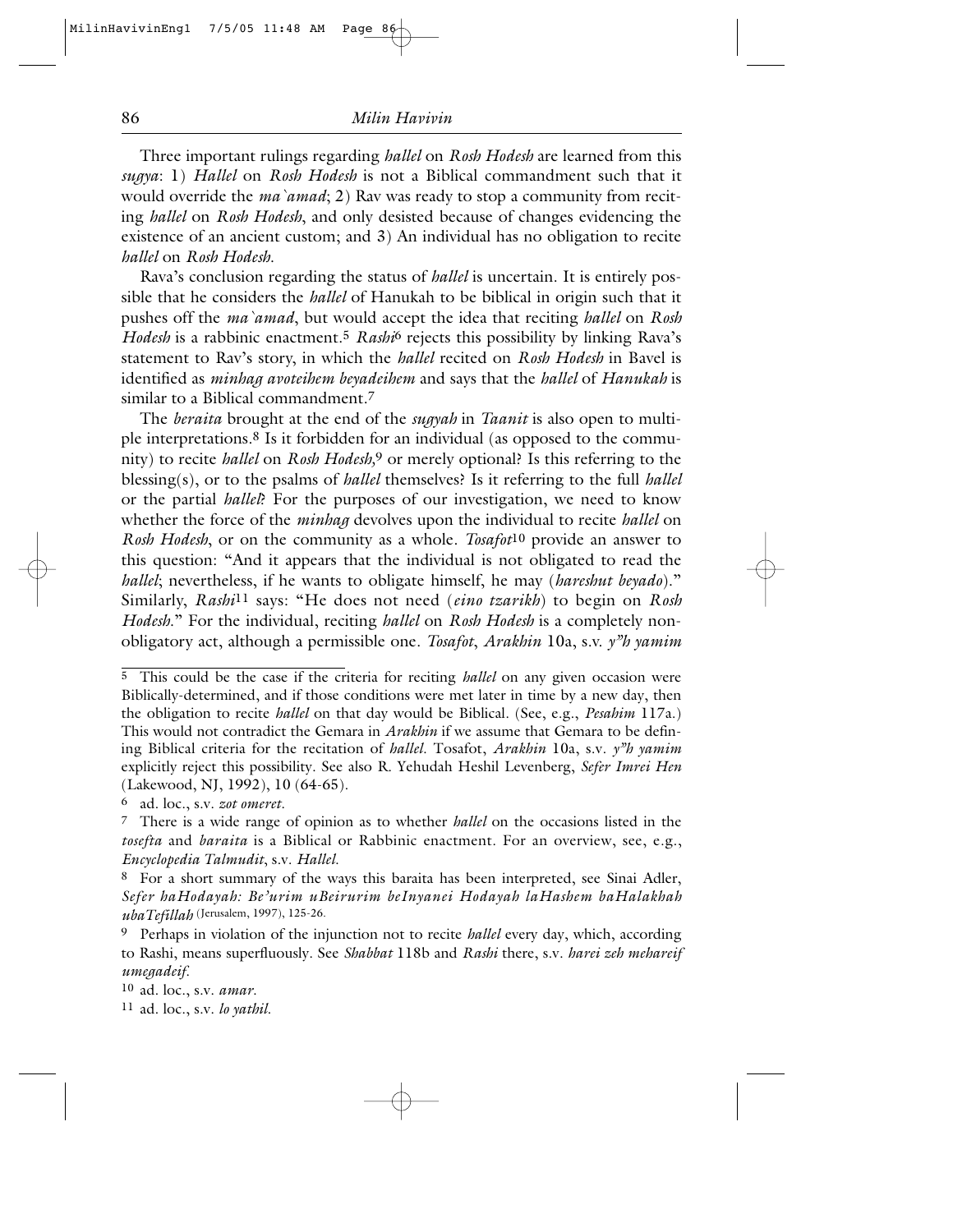MilinHavivinEng1 7/5/05 11:48 AM Page 8

conclude: "The inference [from this *beraita*] is that the community (*tzibbur*) is obligated from the general custom (*meminhag be'alma*)." *Tur, Orah Hayim* 422, and *Beit Yosef*, ad. loc., bring the various halakhic opinions and their sources in the Rishonim, respectively.

## III. WOMEN AND THE CUSTOM TO RECITE *HALLEL* ON *ROSH HODESH*

Regarding the relationship of women to this custom, *Magen Avraham*12 says:

Women are exempt from every *hallel* (*mekol hallel*) because it is a positive time-bound commandment and therefore they cannot exempt others' obligation unless he answers after them each word, and a curse will come to him because he did not learn, and if he did learn, he offends his creator by making agents such as these.

The rationale of the *Magen Avraham*'s comment is unclear. He quotes the *Tosafot* in *Sukkah*, but we have seen that that *Tosafot* was referring only to the obligatory readings mentioned in the *beraita*, and not necessarily to *Rosh Hodesh*. The *Magen Avraham* could be implicitly claiming that the exemption of women from *mitzvot aseh shehazman graman* extends to all such *mtizvot*, even *minhagim*,<sup>13</sup> but such a position would be quite novel, considering the debate over whether women are automatically exempt from positive time-bound rabbinic commandments in the absence of an explicit exemption.14 Another explanation must be sought.

The *Be'ur Halakhah*15 addresses the *Magen Avraham* directly, in the context of examining the possibility of fulfilling someone else's obligation in *hallel*:

And it is further explained in *Sukkah* 38 and the *poskim* that women are exempt from *hallel* because it is a positive time-bound commandment [excluding *hallel* on the eve of Pesah for [in that] they are obligated because they too were included in the miracle *(af hen hayu be'oto ha'nes*)—thus wrote the Tosafot there] and therefore they cannot exempt men unless they answer after them word for word [he concludes there in the *beraita* that a curse will come to him who requires

<sup>12</sup> Shulhan Arukh*, Orah Hayim* 422:2, s.v. *nashim*

<sup>13</sup> If that is indeed the reasoning of the *Magen Avraham*, he would still have to agree that an additional factor, such as *af hen hayu be'oto hanes*, could override the presumptive exemption. It seems reasonable to suggest that in the arena of *minhagim*, even if the presumption is towards exemption, acceptance of the *minhag* might count as one of those additional factors.

<sup>14</sup> See *Halikhot Beitah*, *Petah haBayit* 7 (36-38), who brings a number of sources on both sides of the disagreement.

<sup>15</sup> ad. loc., s.v. *Hallel*.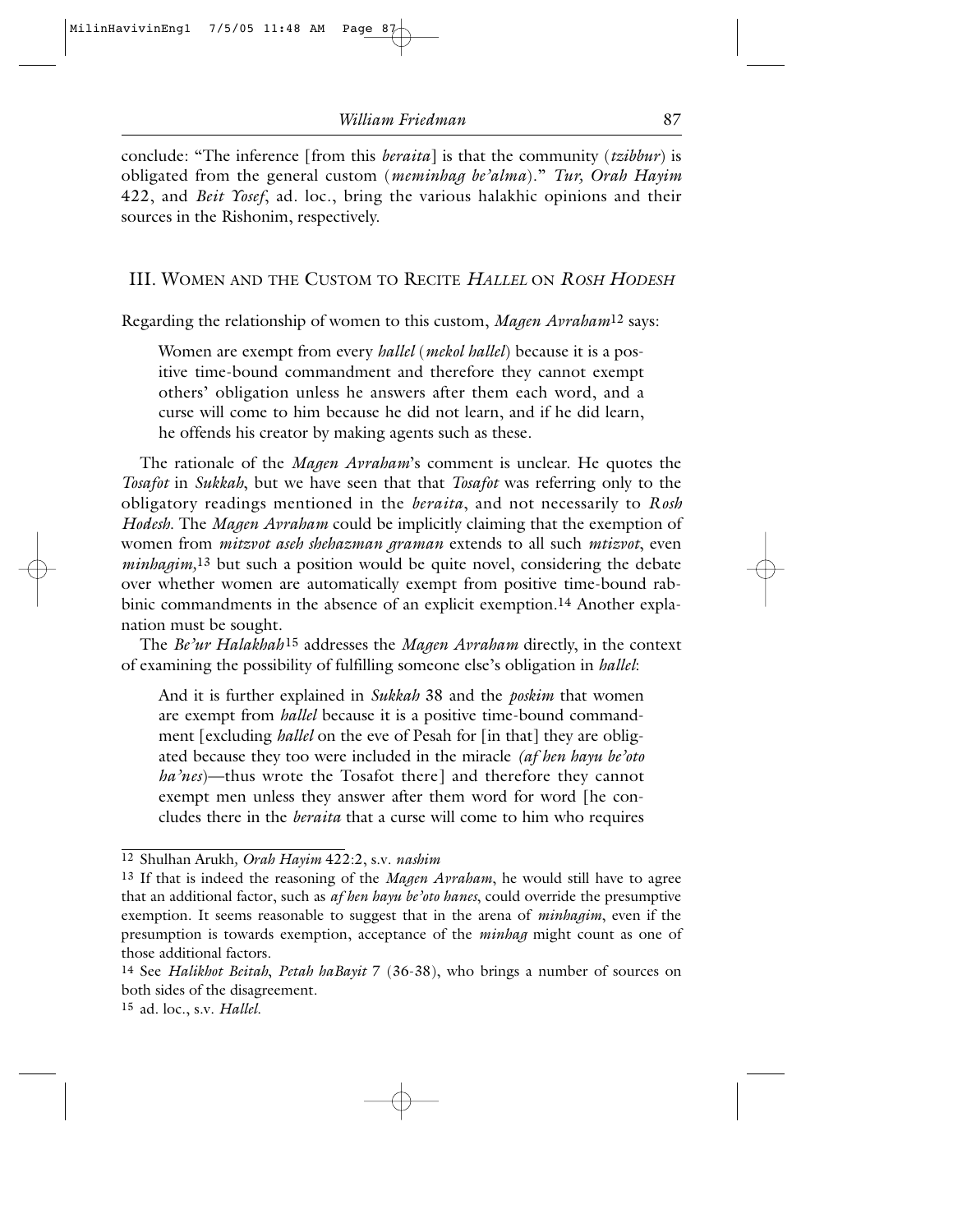his wife to read for him]. And the implication (*mashma*) from the *Magen Avraham* is that this law is also relevant on *Rosh Hodesh*, and in my humble opinion this is not clear, because it is only appropriate to say regarding days on which we complete *hallel* on which there is a rabbinic obligation on men, [that] women cannot fulfill their obligation even in a place where they are accustomed (*nahagu*) in this *mitzvah* already, because these [the women] are only from the side of minhag and these [the men] are from the side of obligation, but on days on which we don't complete the *hallel*, because for men it is also only from the side of custom (*de'al haanashim hu gam ken rak me'tzad minhagah*)*,* and in this place the women are also accustomed in this commandment, what is the difference between them (*mai nafka mina bein eilu le'eilu*)? And perhaps the intention of the *Magen Avraham* [is] to places in which women are not presumed [to do] this *mitzvah* until now, that also from the side of minhag there is no obligation upon them, and now a women wishes to read and fulfill [a man's obligation], and this requires thought.16

The *Be'ur Halakhah*'s basic argument is that someone obligated only by the force of custom cannot fulfill the obligation of someone obligated by the force of rabbinic decree, but when the obligation itself comes only by force of custom, then all those who are accustomed to perform that action are equally obligated. In light of this reasoning, it becomes very difficult to understand the aforementioned *sifrei halakhah* who implicitly or explicitly contrast the obligation of women with the obligation of men to recite *hallel* on *Rosh Hodesh* as *peturah* versus *mehuyevet*.17

A different source is brought by Rav Fuchs for his contention that women are exempt in *Tefillah keHilkhatah:*18 Mishnah Berurah, *Orah Hayim* 106:4. That

<sup>16</sup> It is somewhat unclear to what the *Be'ur Halakhah*'s "*tzarikh iyyun*" is referring: his explanation of the *Magen Avraham* or his entire proposal that women who have accepted (communally) the *minhag* of reciting *hallel* on *Rosh Hodesh* may fulfill the obligation of men. See note 18 below, where I argue for the former reading.

<sup>17</sup> *Halikhot Beitah*, 58 note 12, *haIsha vehaMitzvot*, 117 note 13, and *Halikhot Bat Yisrael*, 50 note 58, admit to the possibility of women fulfilling the obligation of men introduced by the *Be'ur Halakhah*. The former, however, seems to imply that the *Be'ur Halakhah* is a solitary opinion, whereas in reality the *Be'ur Halakhah* and the *Magen Avraham* are the only two classic halakhic sources even to address the issue, and at that, only the former does so explicitly. (Admittedly, the *Yeshu`ot Ya`akov*, *Orah Hayim* 422:6, agrees with the *Magen Avraham*, but he does not offer any additional proof for the cogency of the *Magen Avraham*'s position that the exemption from *mitzvot aseh sheha-zeman gerama* extends to the *hallel* of *Rosh Hodesh*, his logic referring only to the recital of a *berakha* given the assumption that women do not share an equal obligation with men to recite *hallel* on *Rosh Hodesh*.) *Halikhot Bat Yisrael* attempts to diminish the force of the *Be'ur Halakhah*'s argument by emphasizing that he leaves it with *tzarikh*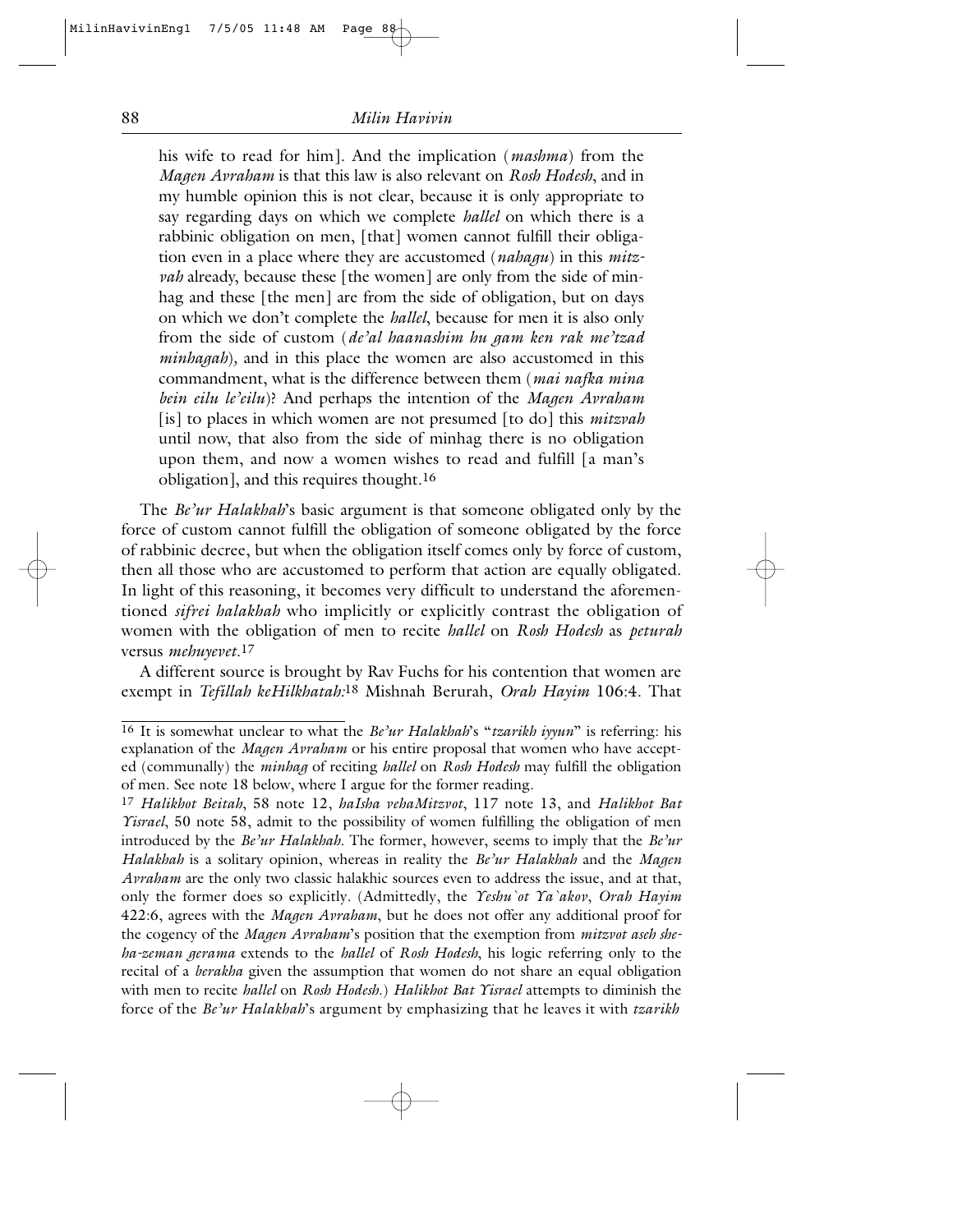*William Friedman* 89

source deals entirely with the controversy surrounding women's obligation for *tefillah*, i.e., the *Amidah*. Nowhere in that paragraph does the Mishnah Berurah relate specifically to *hallel*. Curiously, in *Halikhot Bat Yisrael* (his earlier work), Rav Fuchs gave a different source for the same *halakhah*—the aforementioned *Be'ur Halakhah*! The new source, however, does point us to a deeper understanding of the *Magen Avraham*'s exemption of women from *hallel*. The Mishnah Berurah writes:

And the *Magen Avraham* wrote that according to this reasoning [that there are two kinds of prayer, Biblically-obligated prayer unfixed in time and text, and rabbinically-obligated prayer fixed both in time and text] most women are accustomed not to pray *Shemoneh Esrei* regularly morning and evening, because they say immediately in the morning close to washing some petition, and Biblically they are exempt through this, and it is possible that even the Sages did not obligate them further.

Without getting into the various difficulties with the explanation of the *Magen Avraham*19 (which, it should be noted, the Mishnah Berurah rejects in favor of the position of the Ramban and *rov haposkim* that women are indeed obligated in fixed prayer), we see him here attempting to justify the custom of the women of his day not to pray the Amidah. If they were not praying the *amidah*, in which they are certainly obligated according to most opinions, then all the more so they must not have been saying *hallel*, which, by the *Magen Avraham*'s time, was inextricably linked to the *shaharit* service, and particularly *hallel* on *Rosh Hodesh* for which there is such strong encouragement that it be recited with the *tzibur*! It seems reasonable, then, to say that the *Magen Avraham* was *paskening* out of a desire to justify the widespread custom of women not to say *hallel* on *Rosh Hodesh*, and did so by extending the general exemption from other *hallel*s which are obligatory for men to this one, which is not.20

*iyyun*. I contend that the *tzarikh iyyun* refers not to his general presentation, but rather to his explanation of the *Magen Avraham*, which he prefaces with "and perhaps (*ve'ulai*)." By contrast, the *Be'ur Halakhah* begins his criticism of the *Magen Avraham* with humble language (*uleaniyut da'ati ain zeh barur*) but nowhere does he indicate lack of certitude except in his attempt to explain the *Magen Avraham*.

<sup>18</sup> p. 388, note 36.

<sup>19</sup> See *Sha'ar Ha-Tziyyun* 106:5.

<sup>20</sup> The obvious difficulty that could be raised against my claim is that the *Magen Avraham* could simply have said that reciting *hallel* on *Rosh Hodesh* is a *minhag* and that the women of this time had not accepted the custom. This would also have excused their behavior, without the need to apply a halakhic source that seems unrelated to the issue at hand, and without introducing a novel idea regarding the automaticity of the *petur* from *mitzvot aseh shehazeman geraman*, namely, extending it to *minhagim*. My response to that difficulty is to posit that the *Magen Avraham* found it preferable to offer a general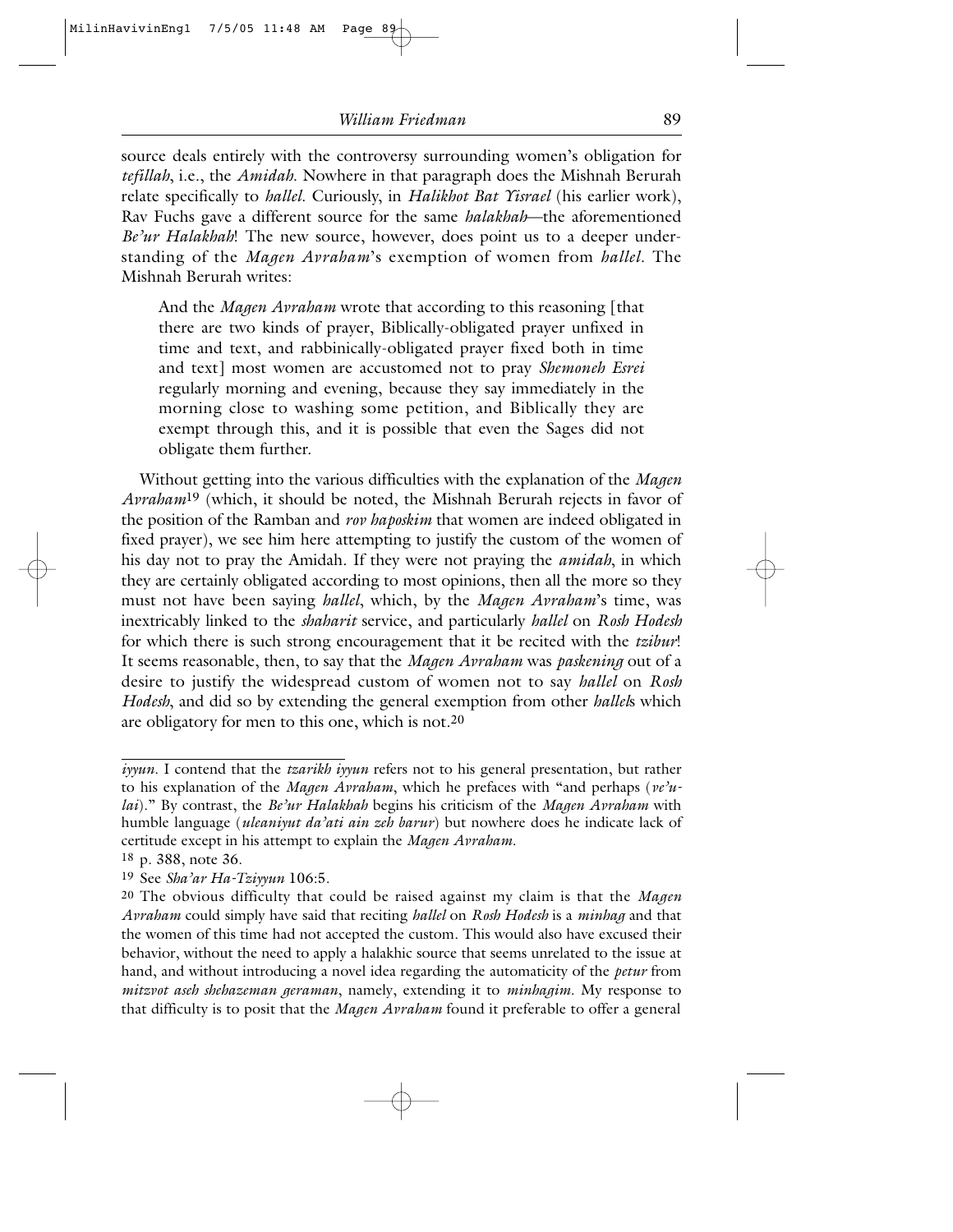Two *sifrei halakhah* bring different or additional proofs other than (or in addition to) the exemption from *mitzvot aseh shehazeman geraman*, which we have now contended is either irrelevant to the issue of obligation in a *minhag* or is overridden by the factor of women accepting that *minhag*. Rigshei Lev states:

And my friend R' N. G. added another reason to exempt women from saying *hallel* on *Rosh Hodesh*, because saying *hallel* is a custom (*minhag*), see Tosafot, *Berakhot* 14a, s.v. *Yamim*, and if so it is possible that it was not the custom of women to say it." 21

Tosafot there indeed prove that *hallel* is a custom and not an obligation at all, but do not relate to the issue of women; and, it should be noted, utilize their assumption that women may bless upon *mitzvot* from which they are exempt as proof that one may bless upon the minhag of reciting *hallel* on *Rosh Hodesh*! So, while true that women are *peturot*, men are equally *peturim*; regarding acceptance of the minhag, Rigshei Lev himself notes that women are accustomed to say it, as does the *Be'ur Halakhah*.

*Bat Melekh* cites *Yabia Omer* 6-OH:#45 and *Tzitz Eliezer* 9:#2. Neither source relates directly to our question; the former discusses the question of whether women are obligated to recite *hallel* on *Hanukah*, and the latter addresses the general question of whether women may recite blessings on *mitzvot shehazeman geraman*. R' Waldenberg (Tz*itz Eliezer*) makes only one indirect reference to *hallel* in a general way:

"And see likewise in *Sefer Yeshuot Yaakov Orah Hayim* 422:6 who writes regarding *hallel* that everyone's custom is that women bless on reading *hallel* as they bless on all other positive time-bound commandments despite their exemption. And even though he casts doubt

21 p. 162, note 1.

halakhic justification for the behavior of the women (as he did regarding saying the Amidah) than to make an argument from *minhag,* which would more easily be subject to dispute. Even if one prefers not to accept my explanation of the *Magen Avraham*'s motivation, however, the *a fortiori* (*kal vahomer*) regarding the reality of whether women were actually saying *hallel* would still be valid, and lends great strength to the *Be'ur Halakhah*'s claim that the women of the *Magen Avraham*'s time must not have been reciting *hallel* and for that reason he wrote that they were exempt, but that he would admit that women who have accepted the *minhag* have an obligation on par with men. One could also proffer a slightly different explanation of the *Magen Avraham*: instead of arguing (as does the *Be'ur Halakhah*) that he initially intended this *halakhah* to be contingent on whether women have accepted the *minhag*, simply say that the *Magen Avraham* was responding to the reality of his time (that women were not saying *hallel*), perhaps in order to be *melameid zekhut* on the women of his generation, but that had those women adopted the *minhag*, he would agree that they shared the same obligation as men, and could fulfill their obligation. Ultimately, there is no *nafka mina* between these explanations.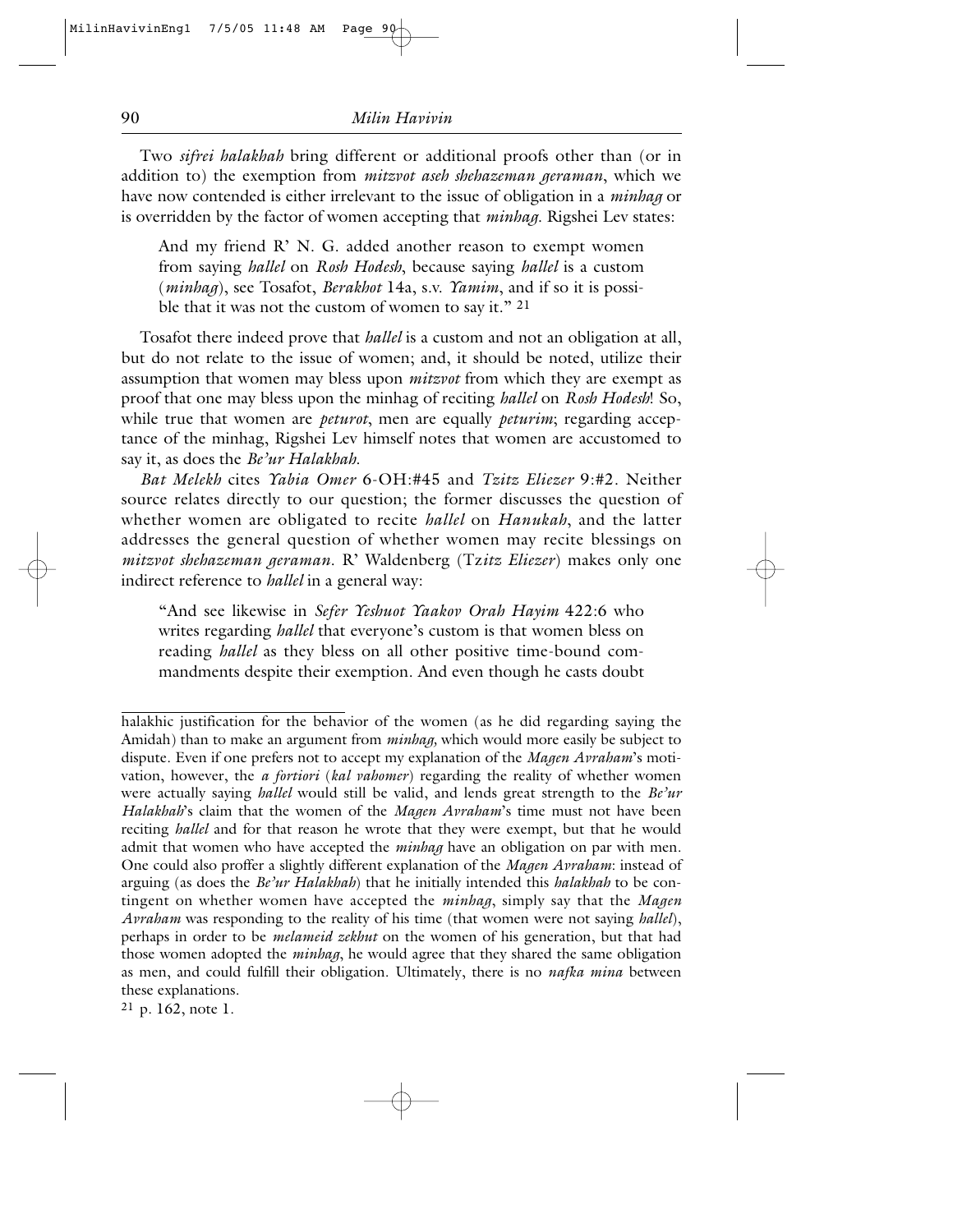*William Friedman* 91

there about *hallel*, nevertheless he concludes that the custom has a strong hold (*sheyad haminhag gavrah*) and it is not within the ability of the contemporary Sages to stop it (*ve'ein beyedei hakhmei hazman limhot*)."

Not only does R' Waldenberg not address our question, but he agrees with the *Yeshuot Yaakov*'s self-refutation regarding the power of the *minhag*! In connection to *Rosh Hodesh*, R' Ovadiah Yosef (*Yabia Omer*) says:

At first glance, it appeared to me to say that according to what R' Daniel haBavli writes in *Sefer Maaseh Nisim* (*siman* 1): 'Nevertheless, reading *hallel* they already said explicitly that it is Biblical, but they distanced (*hirhiku*) the *hallel* of *Rosh Hodesh* in their saying (*Taanit* 28b) that *hallel* of *Rosh Hodesh* is not Biblical (*lav de'oraitta hi*)' . . . and nevertheless *hallel* of *Rosh Hodesh* is not included [in the list of eighteen days on which *hallel* is recited] because the reading on it is only a custom and the Sages did not obligate its reading (*velo hayyavunu hakhamim be'keriyato*) and therefore they said the *hallel* of *Rosh Hodesh* is not Biblical."

Thus R' Ovadiah Yosef affirms the contention that *hallel* on *Rosh Hodesh* has no obligatory force whatsoever for men or women except as adopted through custom.

# IV. ADDITIONAL FACTORS

Having examined the technical issues of obligation and exemption, and concluded with the *Beur Halakhah* that there is compelling logic and evidence to allow a woman to recite *hallel* for a man on *Rosh Hodesh*, three more issues ought to be addressed: 1) the curse (*me'eira*) mentioned in *Sukkah* 3:10; 2) the reasons behind the recitation of *hallel* on *Rosh Hodesh*, and whether they would logically lead to exempting (or discouraging) women from the custom of reading *hallel* on *Rosh Hodesh*; and 3) the communal nature of the *minhag* and whether this affects the ability of women to recite *hallel* for a community.

*Rashi*22 says: "that he has not learned, and if he has learned, a curse will come to him for denigrating his Creator to make such agents as these." Tosafot<sup>23</sup> disagree on textual and conceptual grounds, and explain that the curse has nothing to do with learning, but rather because he has appointed people who are not obligated to read for him. According to Tosafot, there is nothing wrong at all with a woman reciting *hallel* for men on *Rosh Hodesh*, because they share the

<sup>22</sup> *Sukkah* 38b, s.v. *ve-tavo me'eira*.

<sup>23</sup> ad. loc., s.v. *ve-tehi lo me'eira*.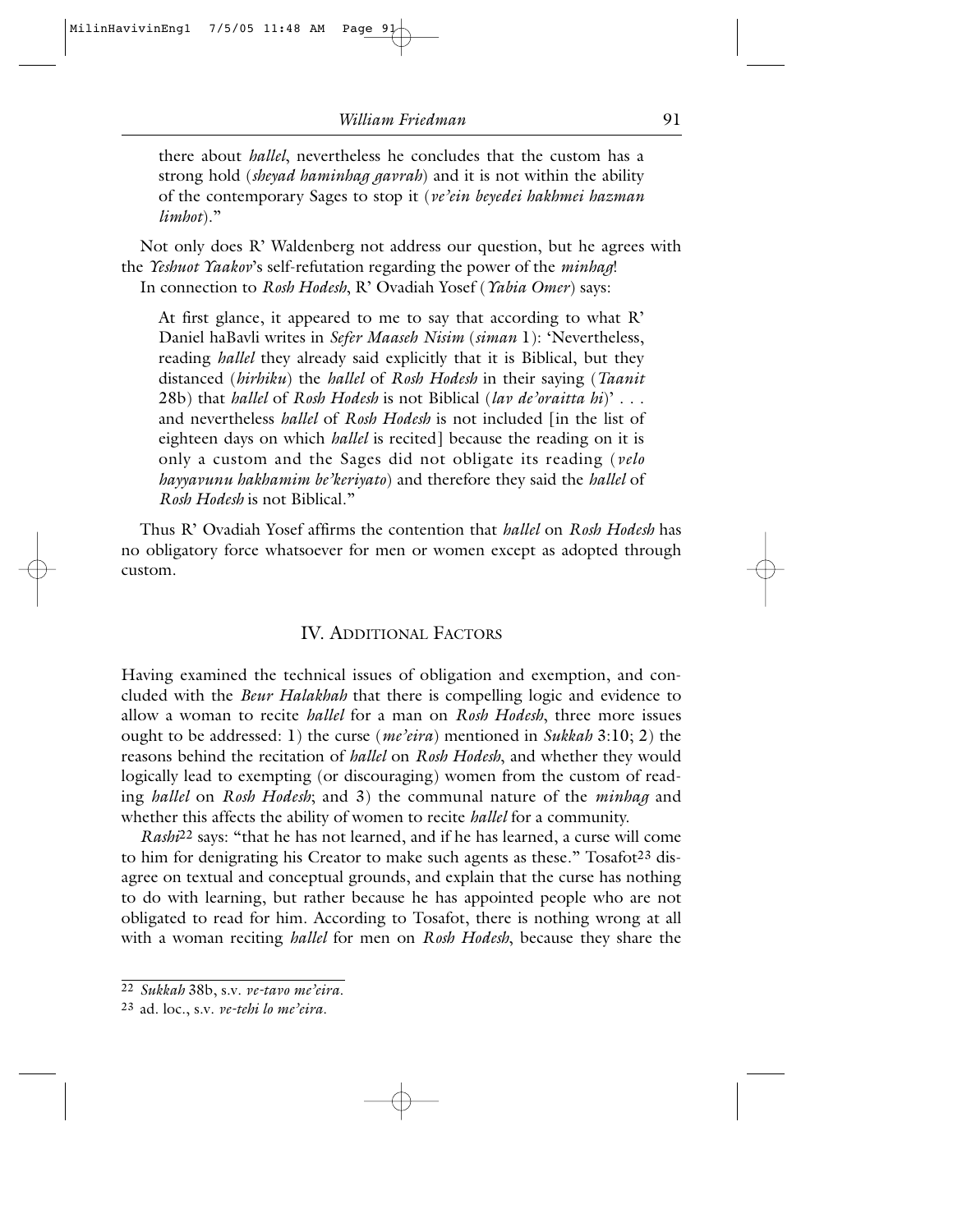same obligation. As for Rashi's first explanation, that the curse is the result of his ignorance, it would not matter whether a man or woman says hallel for him.24 Rashi's second claim that even a learned main deserves a curse for appointing a woman to recite hallel for him is explained by Tosafot to be the result of obligation disparity and would therefore not be relevant on Rosh Hodesh.

What are the reasons behind the custom to recite hallel on Rosh Hodesh?<sup>25</sup> Me'iri says:

*Hallel* of *Rosh Hodesh* was an established custom (*minhag kavua*) for everyone in *Bavel*, in order that they should publicize the matter (*kedei sheyitparseim hadavar*) to everyone that it is *Rosh Hodesh*.26

He does not explain why this did not pertain to *Eretz Yisrael*; perhaps it was because the new moon itself was fixed in *Eretz Yisrael*, there was no need for additional publicization.27 On the one hand, women, being disqualified from offering testimony, were not involved in the fixing of the new moon, and hence this reason would exempt them; alternatively, they are generally obligated in matters of publicization, and have other special positive connections to *Rosh Hodesh*, as will be detailed below.

Rabbi J.D. Singer28 offers the following reason for saying *hallel* on *Rosh Hodesh*: "Because of the happiness of the day (*simhat hayom*) which is a holiday (*yom tov*) for the moon whose light is renewed, and Israel are counted to the moon (*monim lalevanah*)*,* and in its fullness there will be peace for us." As will

<sup>24</sup> Rashi's explanation is difficult to understand in light of the next clause in the mishna which does not censure a man who appoints another man to read it for him. See *Tosafot*, ibid.

<sup>25</sup> This is a different question than inquiring about the origins of half-*hallel* on Rosh Hodesh. Regarding that question, see Louis Finkelstein, "The Origin of the *Hallel*," HUCA Annual 23 (1950-1951): 319-337, especially 320, 334-337, and Robert Alan Hammer, "On the Origin of the Partial *Hallel*," CJ 23:4 (1969): 60-63. The former argues on theological and historical grounds that the Babylonia *hallel* actually preceded *hallel Shaleim*, while the latter argues that "the Babylonians were unable to understand the differentiation made between the Passover and Rosh Hodesh and the other days . . . out of deference for the old laws, they omitted small sections . . .," speculation which I hardly find convincing. For our purposes, however, the reasons they proffer are abstract and neither support nor oppose women's inclusion in the custom.

<sup>26</sup> *Beit ha-Behira Ta`anit* b (pub. Kedem, 4th ed.), 101.

<sup>27</sup> According to this explanation, it is unclear why this custom did not develop in *Eretz Yisrael* after the destruction of the *Beit Ha-Mikdash* and the cessation of fixing the new moon according to witnesses, when presumably *Rosh Hodesh* would be as much in need of publicization there as it had been in *Bavel*. Perhaps they were conscious of the *baraita* of the 18 days and did not wish to appear to be adding to that, even through changing the form of the *hallel* that they would recite.

<sup>28</sup> *Ziv Ha-Minhagim* (Jerusalem, 5725), 7.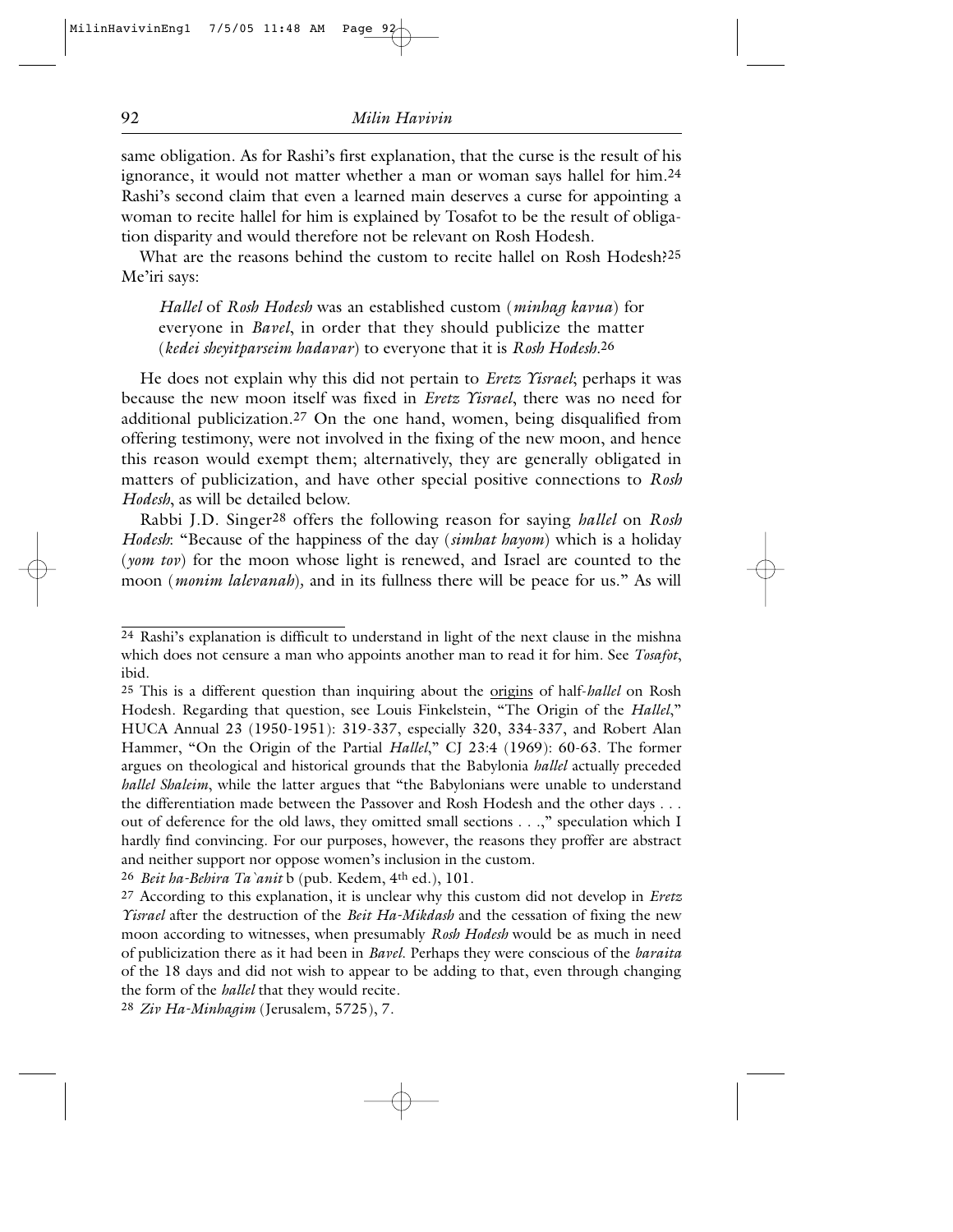*William Friedman* 93

be seen below, the festive holiday nature of *Rosh Hodesh* is connected through Midrash specifically to women, and indeed, was a reward for women and because of women. Relating the recitation of hallel to *simhat yom tov*, which in turn is due entirely to women, offers support for including women in the custom.

There is great debate over whether the *minhag* to recite *hallel* on *Rosh Hodesh* falls also on the individual or just on the community. What is clear is that the ideal situation is to recite *hallel* on *Rosh Hodesh* with the *tzibbur*, and that there is some communal component to the *minhag*. Do women leading *hallel* satisfy this component? If one assumes that the *Be'ur Halakhah* was fully cognizant of the implications of his position, then from the fact that he does not relate to this point one could conclude that he tacitly admits that they do.29 More convincingly, however, the *Be'ur Halakhah* draws a distinction between a single woman who accepts the *minhag* of reciting *hallel* in an environment in which women generally do not have the *minhag*, saying that she cannot fulfill a man's obligation, versus the ability of a woman to do so when women as a class have accepted the *minhag*. It is eminently reasonable to attribute the *Be'ur Halakhah*'s requirement that women as a class accept the *minhag* before they can fulfill the obligation of men to the communal component of this *minhag*, and that when women accept the *minhag* as a community, they thereby include themselves also in the communal component of its recitation, both as participants who should be encouraged to recite it with the *tzibbur*, and as people who can lead the *tzibbur* in its recitation.30

There is also a great positive reason for including women as leaders of the recitation of *hallel* on *Rosh Hodesh*. Women have a very famous connection to *Rosh Hodesh*, as summarized by *Halikhot Bat Yisrael* 16:1: "*Rosh Hodesh* . . . was given to them [women] for the merit of the righteousness of the women of the generation of the desert who did not join with their jewelry in the sin of the Golden Calf." Additionally, *Megillah* 22b cites a Beraita that four *aliyot* were established for *Rosh Hodesh* because on that day there is no *bittul melakhah*, which Rashi31 explains as follows: "There is not so much *bittul melakhah* because the women do not do *melakhah* on it." The claim is astounding—synagogue services were lengthened because of the meritorious customary conduct of women! By this reasoning, it is entirely appropriate that women, having now accepted upon themselves the custom to recite *hallel* on *Rosh Hodesh*, should lead the congregation, as part of their greater connection to this quasi-festival, which was ordained in their merit.

<sup>29</sup> I grant the weakness of argument from silence.

<sup>30</sup> Regarding the factual issue of whether women have actually accepted it as a *minhag*, the *Be'ur Halakhah* himself argues that by his time they had. See also Rigshei Lev, op. cit.

<sup>31</sup> ad. loc., s.v. *rashei hodashim*.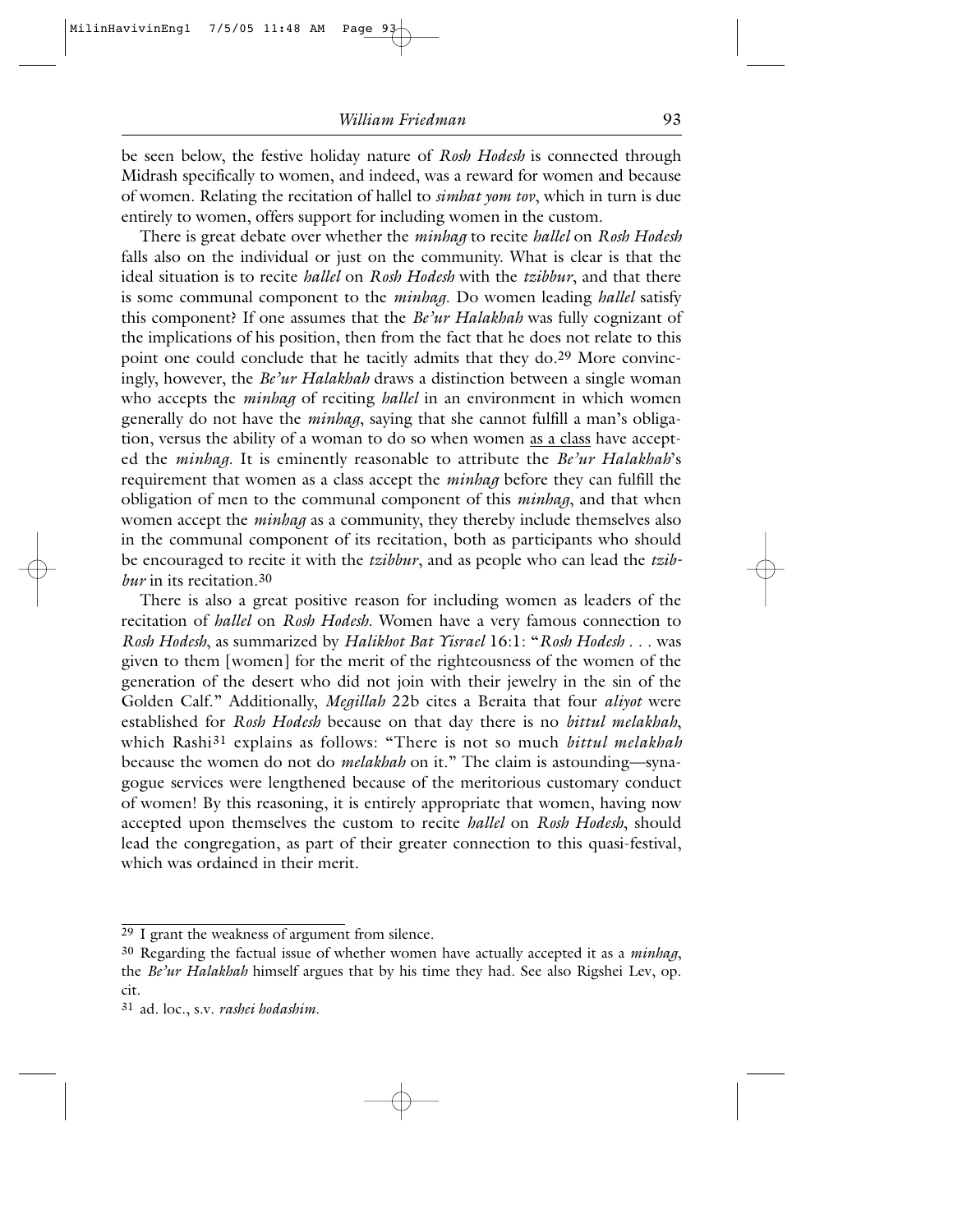# V. CONCLUSION

The recitation of *hallel* on *Rosh Hodesh* is a *minhag*; neither men nor women have a fundamental obligation to recite it. In those communities in which women have adopted the custom to recite it, they are on par with men for whom it is also customary, and share the same responsibilities and privileges that stem from that obligation. A woman's recitation fulfills the obligation of each individual man as well as that of the *tzibur*.32 The leading of *hallel* by women should serve to remind us of the righteousness of the women who resisted the sin of the Golden Calf, and inspire us to follow their example of remaining firmly committed to our principles in the face of overwhelming pressure and despair.

<sup>32</sup> Even in accordance with the *minhag* of the *Gr"a* (*Tosefet Ma'aseh Rav* 40) to merely respond to the blessing of the *shaliah tzibbur* and not recite it individually, since women who have adopted the *minhag* to recite *hallel* on *Rosh Hodesh* share in all the identical *halakhot* with men, including the rules regarding the blessing, they may lead it and one who follows the *Gr"a*'s *minhag* will have acted properly.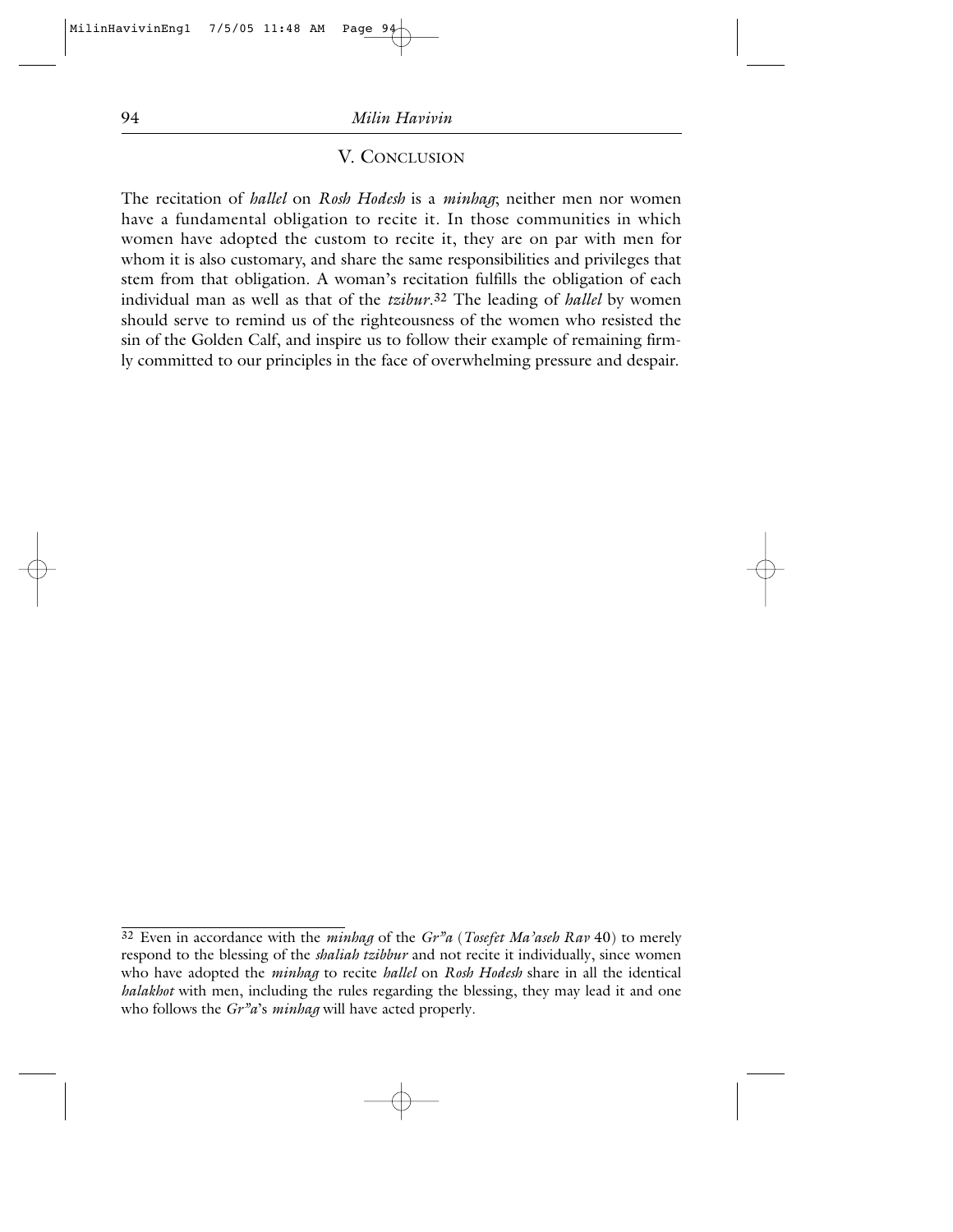Rabbi Nathaniel Helfgot is the Chair of YCT Rabbinical School's Departments of Bible and Jewish Thought. He is the author of the recently published *Community, Covenant and Commitment: Selected Letters and Communications of R. Joseph B. Soloveitchik* (KTAV, 2005)

# SPYMASTERS: THE *HAFTARAH* OF PARASHAT SHELAH<sup>\*</sup>

# Rabbi Nathaniel Helfgot

## A. INTRODUCTION

Joshua Ch. 2 is the middle section of a larger unit (Ch. 1-4) that makes up the first part of the book of Joshua. In a word, this first unit of four chapters can be entitled: The Narrative of the Entry of Israel into the Land. As Rav Yehudah Kil notes in his commentary to Joshua, $<sup>1</sup>$  our section focuses on the second part</sup> of that narrative: the spy mission initiated by Joshua and its consequences. This section was carefully analyzed by the greatest of the commentators and received special attention in the writings of Ralbag and Malbim.

The essay before you is divided into two parts. The first will analyze the structure, key themes and ideas of the various parts of this chapter in its own context. The second part will move to explore the deeper connections between this chapter and *Parashat Shelah* beyond the general statement that both deal with spy missions.

# B. JOSHUA 2—CHRONOLOGY

According to the Vilna Gaon2 our chapter begins on the very same day (6 Nissan) that Joshua exhorted the tribes of Reuven, Gad and half of Menashe to keep their word and join the conquest of the Land of Israel (Ch. 1: 12-18). In addition, he claims that this was also the very same day that he sent the officers amongst the Israelites to prepare them for entry into the land (Ch.3). Following that approach it emerges that the "internal preparations" and the "external

<sup>\*</sup> Originally delivered at YCT Rabbinical School, November, 2004

<sup>1</sup> *Daat Mikra* on Joshua (Jerusalem, 1994), pg. 3 in the commentary.

<sup>2</sup> Cited in *Daat Mikra,* pg. 10.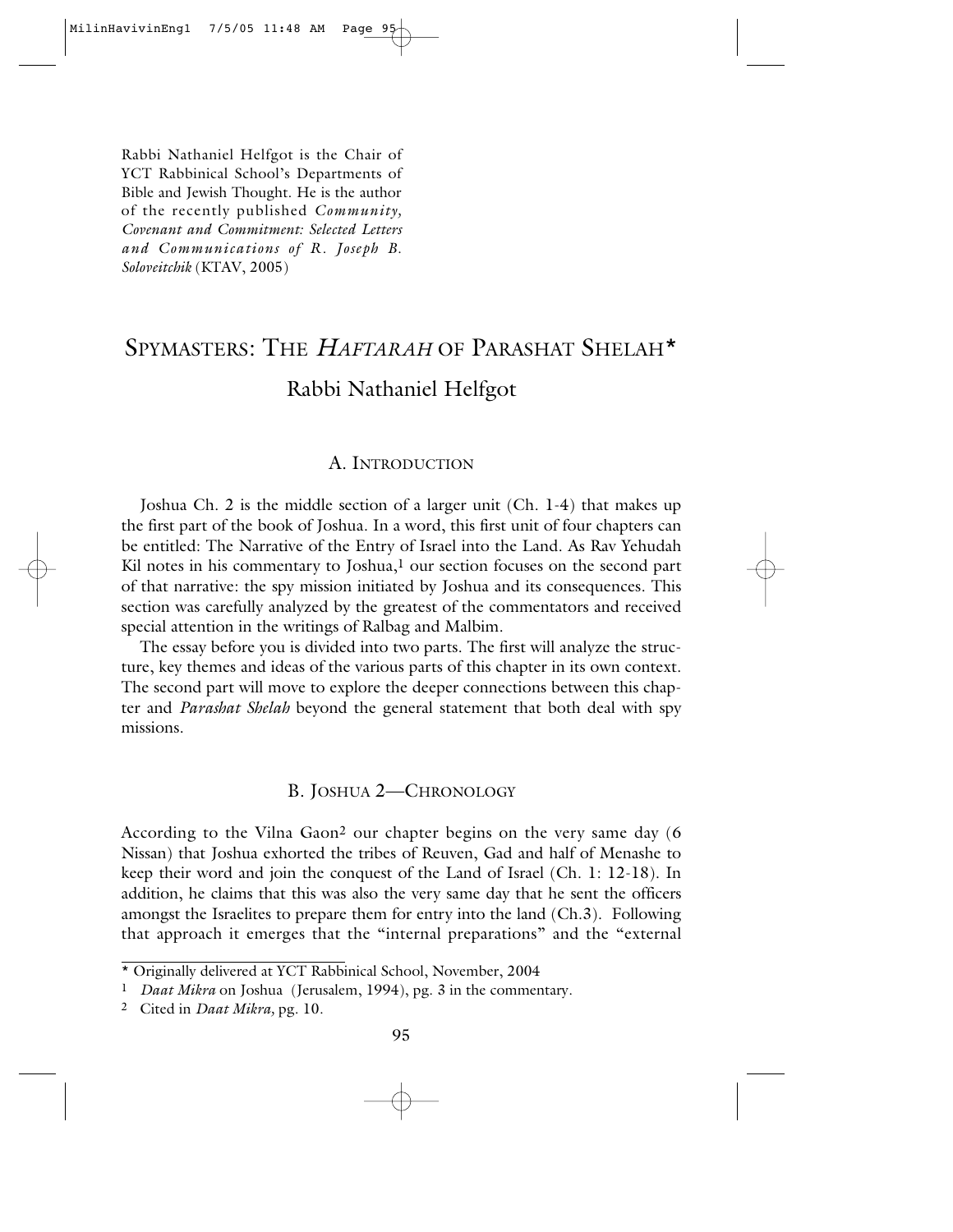preparations" were synchronized to begin at the very same moment. In this reading Chs. 1-3 take place concurrently. In contrast to that perspective, Radak (in his comments to Ch. 3:2) and many other commentaries take the position that the spy mission initiated in our chapter actually was undertaken prior to the preparations in Ch.3. In fact, Radak claims that the spy mission already began during the thirty day mourning period for *Moshe Rabbeinu* mentioned at the end of the Torah in *parashat veZot haBerakhah*. In that reading of the text, our chapter is a precursor to the events of Ch. 3 and needed to be taken care of before the people could truly begin to prepare to cross into the Land of Israel.

#### C. STRUCTURE OF THE CHAPTER

• Verse 1—The Sending Out of the Spies by Joshua, their mission and arrival in Jericho at Rahav's House

• Verses 2-7—The King of Jericho, his agents and their unsuccessful pursuit of the spies

• Verses 8-14—First Dialogue of Rahav with the Spies including Rahav's request for an oath of protection when Israel conquers the land

• Verses 15-21—Second Dialogue of Rahav and the Spies focusing on the sign of protection, as well as the conditions by which the oath becomes void and the sign that Rahav will use to protect her house and family

• Verses 22 - The Escape from Jericho and the eluding of the pursuit

• Verses 23-24—The return to Joshua, the upbeat and encouraging report of the results of their mission

Note carefully that the chapter is structured in a classical Biblical chiastic parallelism (A, B, C, C, B, A) or as it is called in Hebrew *hakbalah nigudit*:

Section 1—Verse 1—Joshua's sending of the spies and their mission Section 6—Verse 23-24—The return to Joshua and presentation of the results

Section 2—Verses 2-7—The Pursuit of the Spies Section 5—Verse 22—The Pursuit of the Spies

Section 3—Verses 8-14—The First Dialogue of Rahav and the Spies Section 4—Verses 15-21—The Second Dialogue of Rahav and the Spies

This structure helps focus the reader on the middle section as the key element of the narrative and in fact the middle two sections take up more than half of the verses of the entire chapter highlighting its centrality. Moreover, in a very interesting twist, while in the first dialogue (section 3) Rahav gets the lion's share of "air time", four out of five verses, in the second dialogue (section 4) the spies are the dominant speakers, setting the "stage" for four out of the six verses.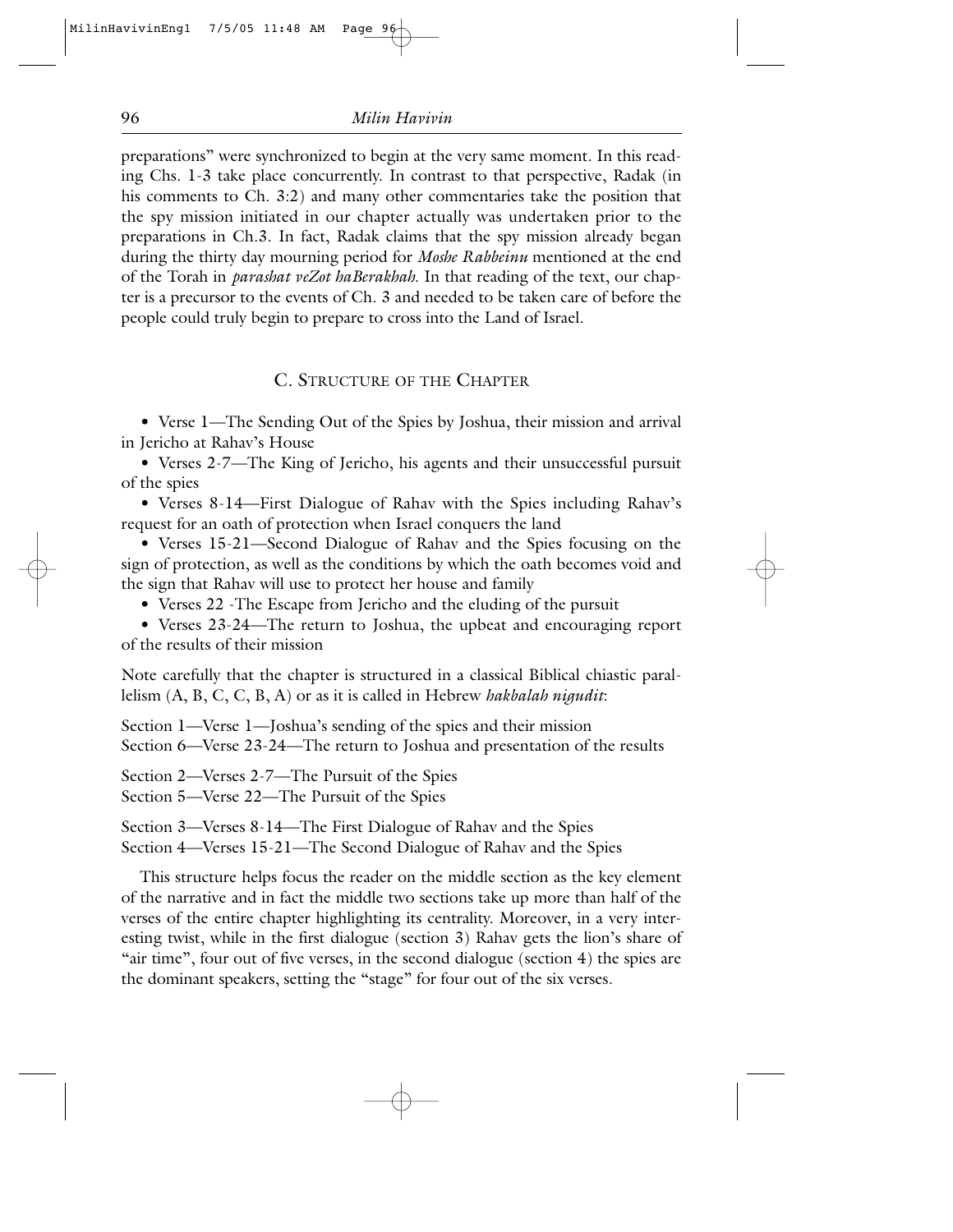*Nathaniel Helfgot* 97

#### D. SOME KEY THEMES OF THE CHAPTER

Section 1—The text at the outset of the chapter emphasizes that Joshua sends out the spies in a *"heresh"* fashion. Most of the commentaries including Radak and the Vilna Gaon interpret this to mean, that he sent them out secretly, without any foreknowledge of the Jewish people. This clearly highlights the fact that this was a normal covert spy mission. In addition we are not told the names of the individuals involved nor are we given exact details of what their exact mission was beyond the general "*lekhu, re'u et haaretz".*

Section 2—The text, very significantly, does not tell us if they indeed were successful in "seeing" the land or if they reached Jericho at the end of the mission or was it that they reached Jericho at the very outset of the mission as seems more likely from the plain sense of the verses. In fact, many of the commentators including Malbim3 interpret the phrase –*et haaretz veYeriho* not to mean the entire land but the territory around Jericho.

This ambiguity highlights the fact that they do not seem to actually do much "spying" in the classical sense of the word in terms of checking fortifications, troop movements, size of armies or even in bringing back any physical elements of the territory that they traversed.

They come to the house of Rahav which seems to be either, depending on which view of the commentaries one adopts, either an inn or a brothel.<sup>4</sup> As Rav Yehudah Kil notes in *Daat Mikra*, the advantage of staying in either of those locales is twofold. Firstly, it is a good place to remain anonymous and under the radar screen as well as a place where many travelers and local residents may pass through thus giving the spies a chance to hear unguarded comments and feelings of the populace to the upcoming battle with the Israelites and gauge their feelings and sense of preparedness or pessimism. This section twice highlights the phrase "*lo yadati*"(verses 4, 5) used by Rahav to indicate her supposed lack of knowledge as to the whereabouts of the spies. Of course, the reader knows that she is fully aware of their locale and has indeed chosen to host them. Why this is so is the theme of the next section.

Sections 3-4—In fact, Rahav not only **knows** where they are, but the first words out of her mouth in verse 8 is "*yadati ki natan Hashem lakhem et ha'Aretz".* Her knowledge extends not only to their whereabouts but to the fact that they will be successful. As Rav Yehudah Kil<sup>5</sup> and others note in the midst of this first conversation Rahav uses the language and imagery of "*Keriat Yam Suf*" such as the phrases "*Namogu kol yoshvei ha'Aretz*" which highlights the fact that the entry of the Jewish people into the Land of Israel will be the culmination of the

<sup>3</sup> Commentary to Ch. 2:1 (standard edition).

See the comments of Radak to Ch. 2:1.

<sup>5</sup> *Daat Mikra* on Joshua, Ch. 2:8.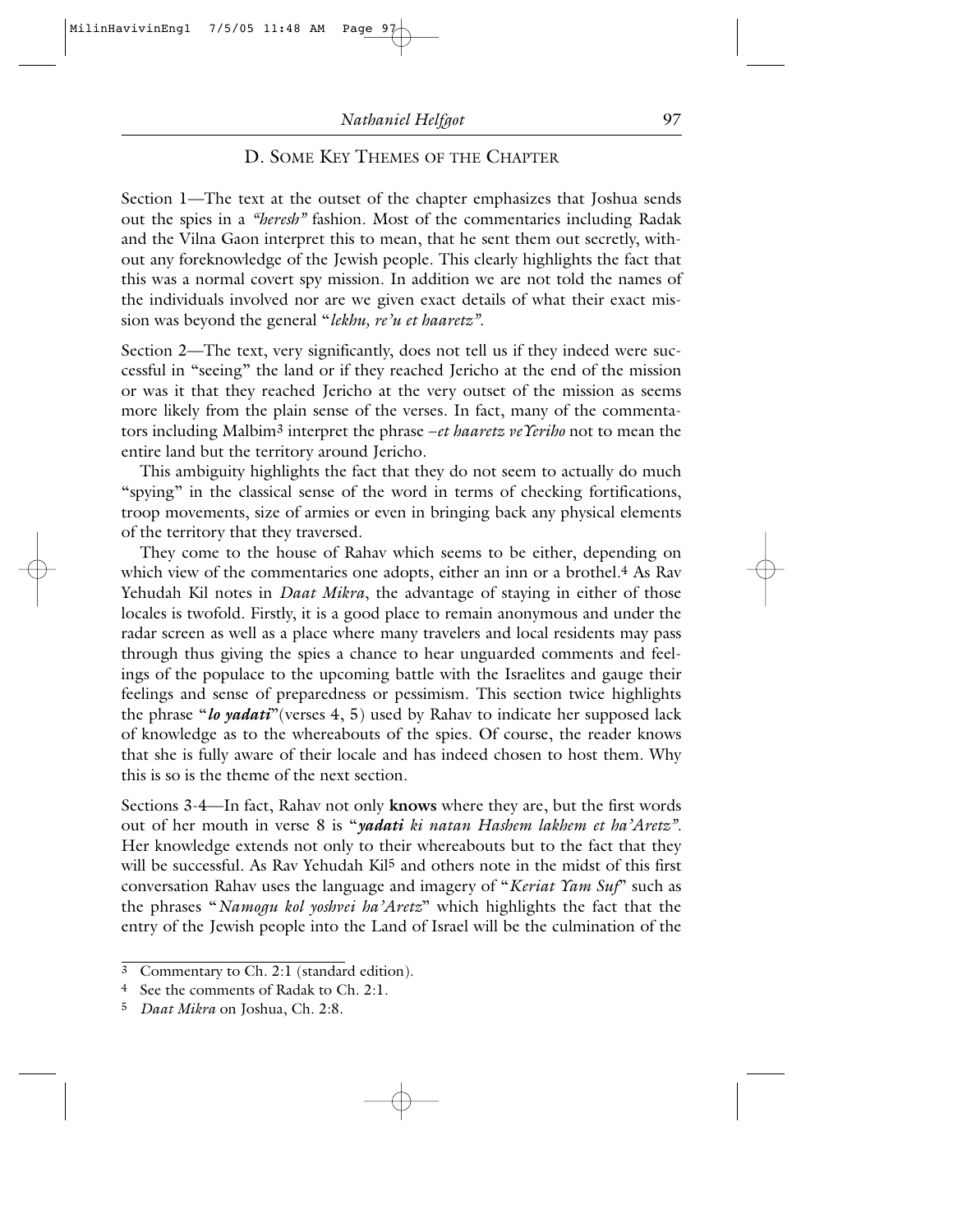Exodus from Egypt and the fulfillment of the Divine plan that Moshe prophetically sung about at the Red Sea. This is made explicit by her mention of the miracle at the Red Sea in verse 10, an event that took place at the very beginning of the Jewish people's journey towards the Land of Israel. In a perfect complement to that she then mentions the miracle that God had done for the Jewish people in battle at the end of their forty year trek in the desert in confronting Sihon and Og, the Pharoh's of the second generation. The destruction of Sihon and Og on the cusp of the entry into the land was the closing of the circle of the battles in the desert that now had set the stage for the entry into the rest of the Land of Israel. (In fact, from many perspectives, the territory of Sihon and Og is viewed in Deuteronomy and parts of Joshua as actually part of the "promised land" and of one piece with the rest of the conquest. The details and exact parameters of that issue are beyond the scope of this short essay. See for example Deuteronomy Ch. 2 and the comments of the Ramban, Rashbam and Seforno on that chapter). It is also interesting to note that *Hazal* in the Mekhilta-Yitro *Parashah* 1 understood her statements in Verse 11 not only as a recognition of the power of God but as a formal declaration of her desire to join the Jewish people in an act of conversion. Her awareness of God's saving hand in Egypt led her to come under the wings of the divine presence.

The remainder of these sections outline the agreement that is made by Rahav with the spies to ensure her safety and that of her family when the Israelite assault begins. As Ralbag notes in his commentary there are actually two conditions that the spies lay out for fulfillment of their side of the bargain. One, only those in Rahav's physical space will be protected. Secondly, only those of her immediate family will be protected. If, however, others are informed of this shelter they will no longer feel bound by their promise of protection to her. Parenthetically, I would like to suggest that the placing of the red string to ensure protection from the impending assault has echoes of the procedure of preparing the first Paschal sacrifice in which the Jewish people were told to smear the red blood on the doorpost so that the impending threat of death would pass over the house. In addition, the emphasis on this sign protecting Rahav's entire immediately family in the house cannot but remind us of the element of the *"seh lebeit avot seh labayit"* which is a critical element of the ritual of the Paschal sacrifice. In effect, then, the Jewish people extend the act of God's protection that was given to them in order to leave Egypt to reach the Land of Israel to the very family that facilitates their reaching that very objective!

Section 5-6—The spies leave the house of Rahav, wait three days, which according to the position of the Vilna Gaon mentioned above overlap with the three days mentioned by Joshua in Ch. 1:11 commanding the Jewish people to prepare and be ready to cross the Jordan in three days time. Thus, while the public is getting ready, Joshua is engaging in secret preparations as well, to ensure the success of the mission. If this is correct, one should not read Ch. 2 as taking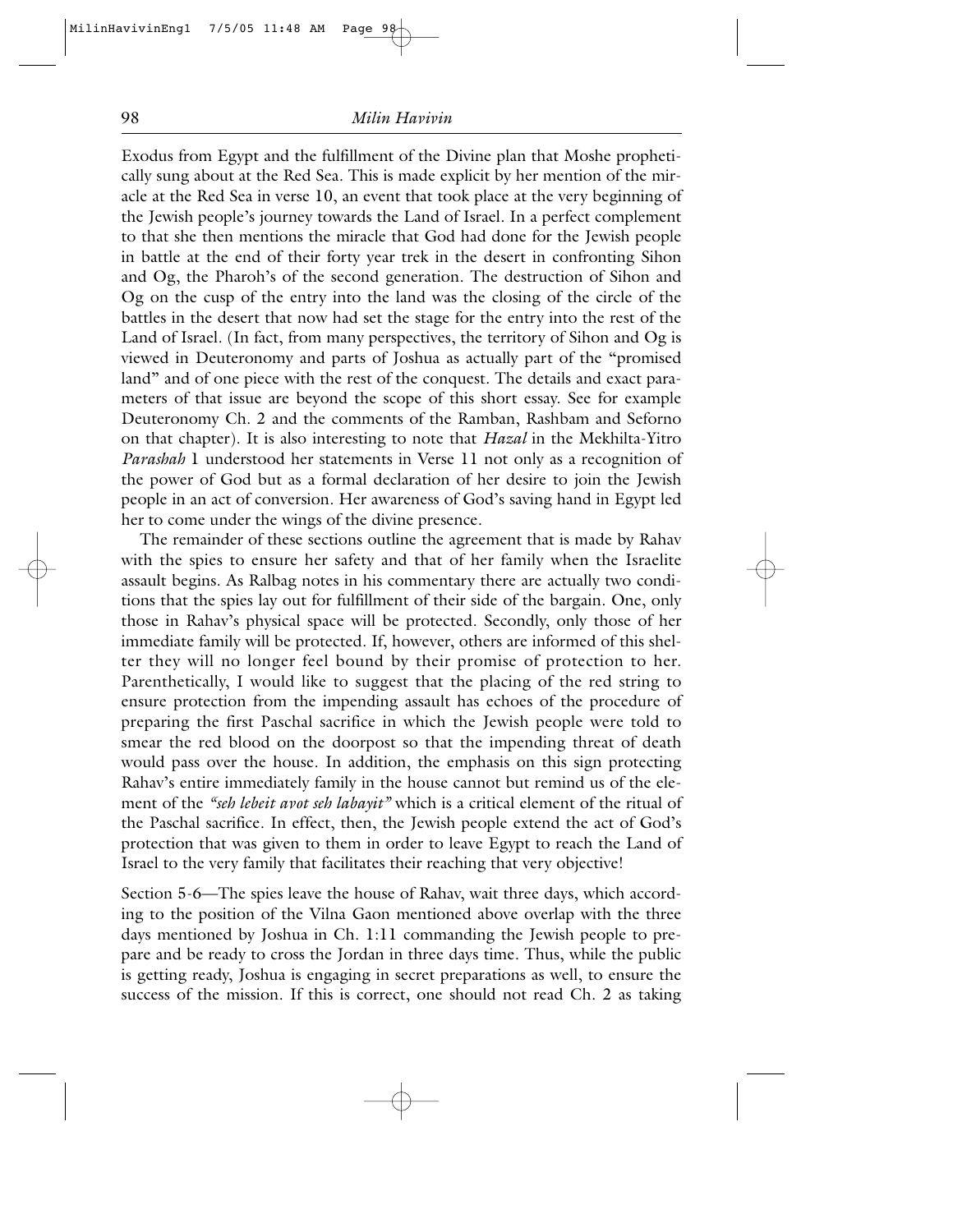*Nathaniel Helfgot* 99

place chronologically after the last part of Ch. 1 but as concurrent events in a sort of split screen fashion moving from what is occurring in the camp of Israel versus was is occurring on the other side of the Jordan. According to Radak and others, of course, these three days take place prior to the actual preparations to cross the Jordan mentioned in Ch. 1 and Ch. 3

The spies return and significantly do not report any military intelligence, description of the land or its cities but simply tell what happened to them and paraphrase Rahav's first words to them: "*Ki natan Hashem beyadeinu et kol ha'aretz vegam namogu kol yoshvei ha'Aretz mipaneinu*". The stage is set for the entry into the land.

#### D. RELATIONSHIP OF THE HAFTORAH TO THE TORAH READING

Beyond the obvious fact that both *Parashat Shelah* (Numbers 13-17) and Joshua 2 deal with spy missions, what exactly is the connection between the two portions? It is clear from our analysis of the text that the Bible does not really seek to compare the two missions but in truth seeks to contrast the two. Malbim in his commentary to Joshua Ch. 2 has a lengthy comment outlining five significant differences in mission. In addition, Rabbi Yehudah Shaviv in a wonderful little volume on the *haftarot* entitled *Bein Parashah leHaftarah* 6 explores the pointed contrasts between *the* two spy missions of Moshe and Joshua. A number of the ideas that will be mentioned below are based upon the insights of the Malbim and R. Shaviv though we have added some of our own notions as well.

Though the spy mission that Moshe sent to "peruse" the land, (*latur et ha'aretz*) turned into a great debacle, this does not mean that using the tactic of spy missions was automatically to be seen as unwarranted or improper. Indeed, Moshe himself later on in the book of Numbers sends two *meraglim* to investigate the area of Ya'azer before its capture (Num. 21:32). Moreover, as the Ramban comments in his lengthy analysis of the *meraglim* episode at the beginning of his commentary to *Shelah*, the act of sending spies was not in and of itself problematic: "For this a proper tactic in all conquest of lands . . . and the Torah does not expect us to rely on miracles in our actions, but rather commands soldiers that they explore and spy out, guard carefully and plan ambushes".

In contrast to the mission in *Shelah* which went far beyond normal reconnaissance the mission in Joshua was at first blush a classic spy mission. In *Shelah* Moshe sends twelve well known leaders, identified by name, in the presence of the entire nation, to report on the land, the people and its status. This public display, the use of so many people to represent every tribe, and the expanded mission clearly highlight that this was no regular affair. In addition, the Hebrew terms "*leragel,*" or "*lahpor,*" to spy or search out, are never used in *Parashat*

<sup>6</sup> (Jerusalem, 2000), pp. 146-150.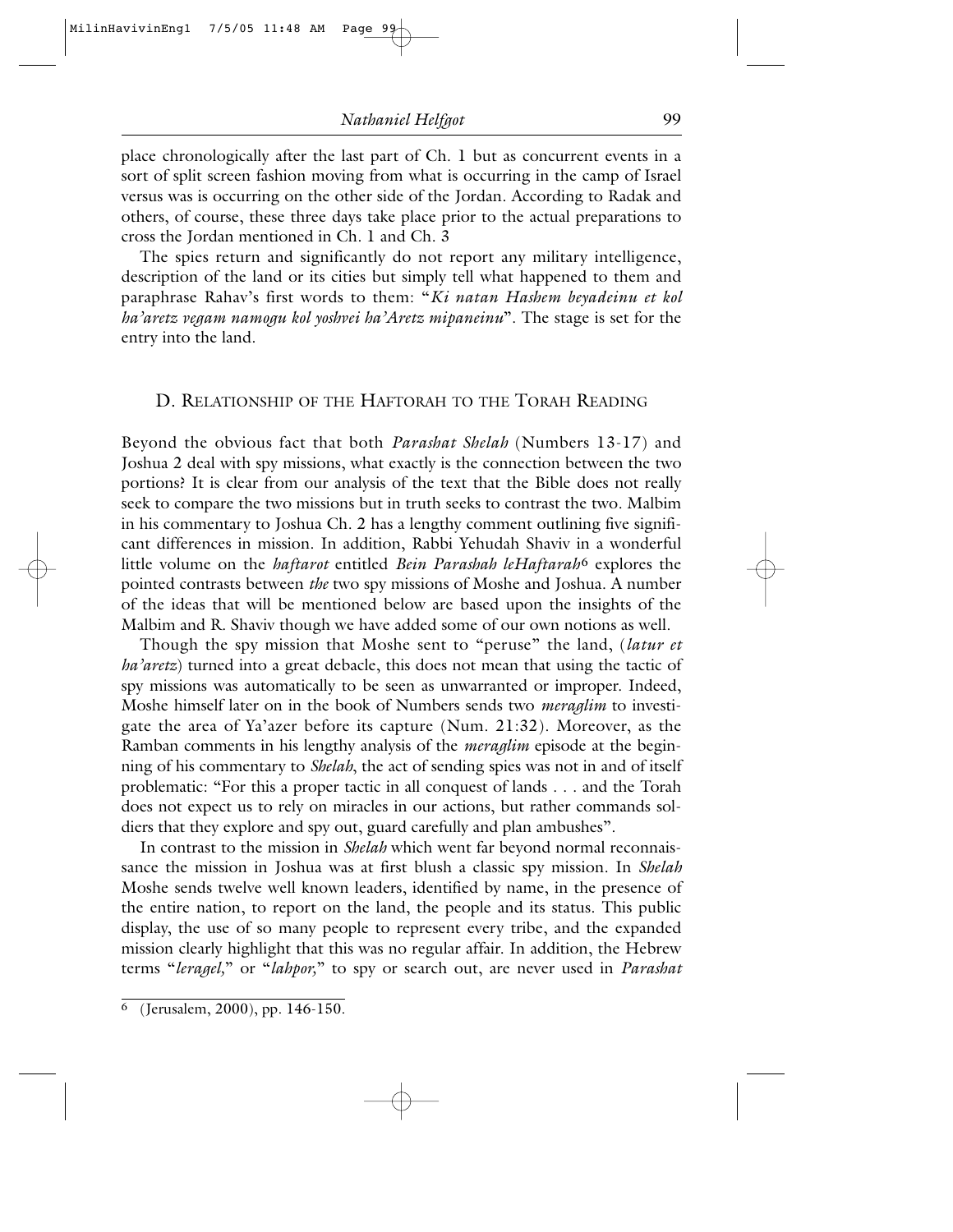*Shelah*. The *tarim* return and present their findings not just to the general's staff but in front of the entire people. In contrast, Joshua sends out two anonymous souls, in secret, to find out vital information that will be crucial in achieving the mission. On one level, the placing of the Haftorah in juxtaposition to the Torah portion may highlight that while a spy mission along the lines of Joshua's would have been appropriate and successful the very nature of the mission and the modality of its execution were flawed from the outset. (Of course, this point needs to be examined in light of the relationship of the presentation of the narrative in *Parashat Shelah* (Chs. 13-14) and its recounting in *Parashat Devarim* (Ch.1), upon whose initiative the mission was begun and other factors beyond the ken of this essay.)

And yet though the spies in Joshua are sent off on a classical military spy operation, they are immediately discovered upon entering the land and their mission is compromised. They do not seem to be able to achieve any of their goals in searching out the land and providing military intelligence. In fact, the very discovery of their mission could and maybe should have led them to an extremely pessimistic assessment of the prospects of success for the Israelite invasion. One, in fairness, might have concluded that the intelligence capabilities of the enemy are first-rate and they are ready and waiting for us. In addition, nowhere in their report or there travels do we get any sense of the military might that awaits the Jewish people. Indeed, one might safely conclude that not much had changed in forty years since those first twelve *tarim* had come. The land continued to be full of giants and military strongholds and fortified cities and real dangers. And yet it is precisely here that our two spies part company from their predecessors.

In *Parashat Shelah* the Torah tells us the description of the powerful forces of the enemy nations and the conclusion that the 10 *tarim* reached "*lo nukhal la'alot*". In this move the *tarim* went beyond their mandate and challenged the power and ability of God to bring them to the promised land.

The text of Joshua in no way challenges the reality that the Cannanite nations were strong and powerful. However, it does point to the real truth behind the numbers of horses and arrows and fortifications that they had. Namely, that the people of the land had lost their spirit to fight and were scared and defeatist in their attitude. The text of Joshua ch. 2 clues us in into the only real piece of "intelligence" that was necessary (and in fact it is this discovery in Section 3-4 that forms the heart of the chapter as we noted above). The two groups probably saw the same things on the ground, but the *meraglim* of Joshua listened carefully to the people who reflected the true picture beyond the weapons and the chariots. God's outstretched hand in the destruction of Egypt and his leading the Jewish people throughout the desert period had in fact transformed the region and the balance of power. The prophecy uttered at *keriat yam suf* "*namogu kol yoshvei Kenaan"* had indeed come true.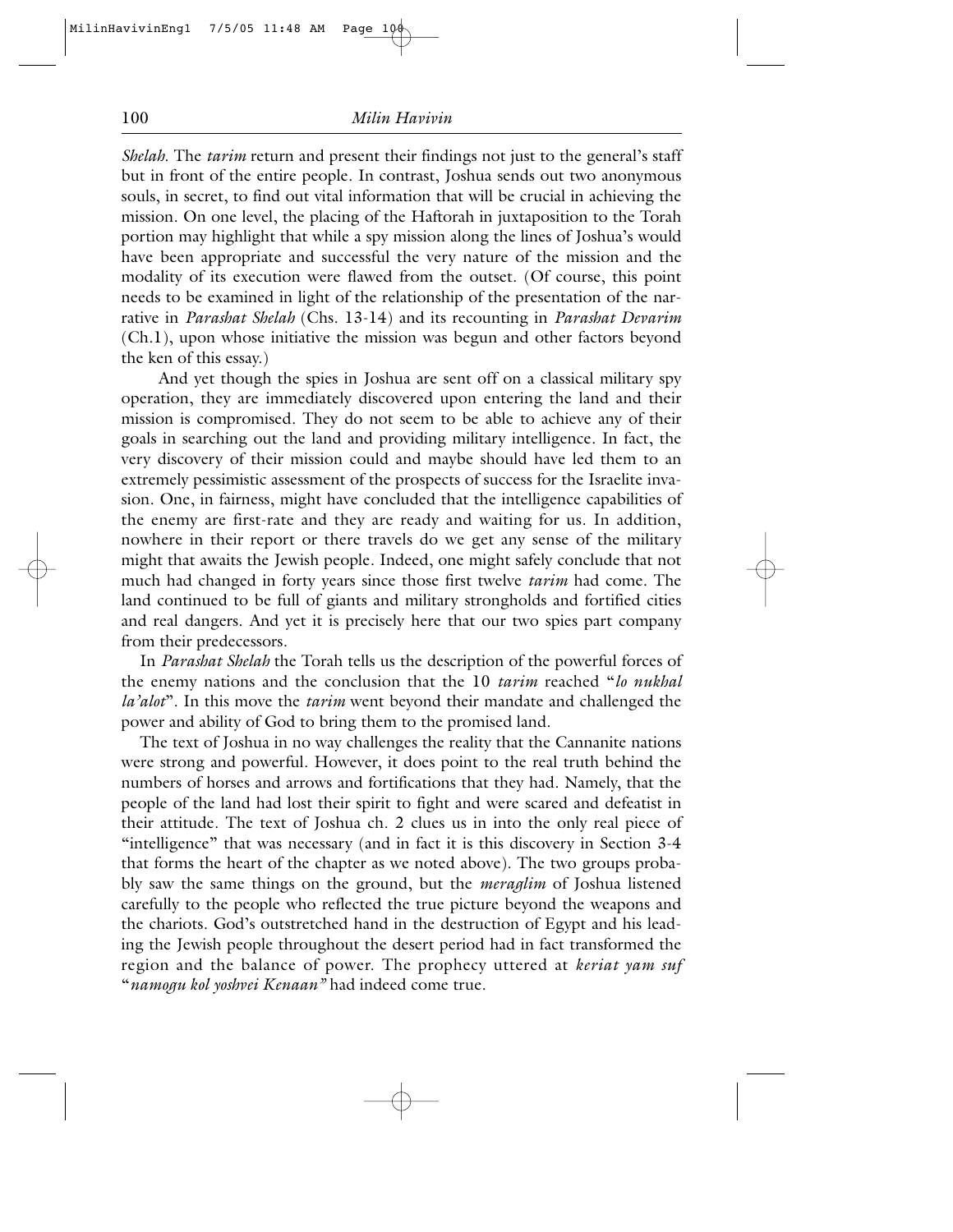Elliot Kaplowitz is a secondyear student at Yeshivat Chovevei Torah. He holds an MA in Near Eastern and Judaic Studies from Brandeis University.

# THE AFTERMATH OF *AKEIDAT YIZHAK:*  A LESSON IN PAIN AND HEALING

## Elliot Kaplowitz

One of the most troubling and often discussed episodes in *Humash* is *akei-dat yitzhak*, the Binding of Isaac. The Torah does not offer any direct answers to the myriad questions that this incident raises: How could God—a God of mercy and compassion—make such a demand of Abraham? Why did Abraham go along with God's plan? Thinkers, Jewish and non-Jewish alike, have wrestled with these questions throughout the ages.

Despite the many questions that the episode raises, the *akeidah* is ultimately seen as a positive religious experience. As the Torah frames it, God had tested Abraham and Abraham passed with flying colors:

### בראשית כב:א ויהי אחר הדברים האלה והאלהים נסה את אברהם ויאמר אליו אברהם ויאמר הנני

Some time afterward, God put Abraham to the test. He said to him, "Abraham," and he answered, "I am here." (Genesis 22:1)

#### בראשית כב:טו-יח

#### ויקרא מלאך ידוד אל אברהם שנית מן השמים: ויאמר בי נשבעתי נאם ידוד כי יען אשר עשית את הדבר הזה ולא חשכת את בנך את יחידך: כי ברך אברכך

The angel of the Lord called to Abraham a second time from heaven, and said, "By Myself I swear, the Lord declares: Because you have done this and have not withheld your son, your favored one, I will bestow My blessing upon you and make your descendants as numerous as the stars of heaven and the sands on the seashore; and your descendants shall seize the gates of their foes. All the nations of the earth shall bless themselves by your descendants, because you have obeyed My command." (Genesis 22:15-18)

An equally important issue is the impact of the *akeidah* on Isaac. Many com-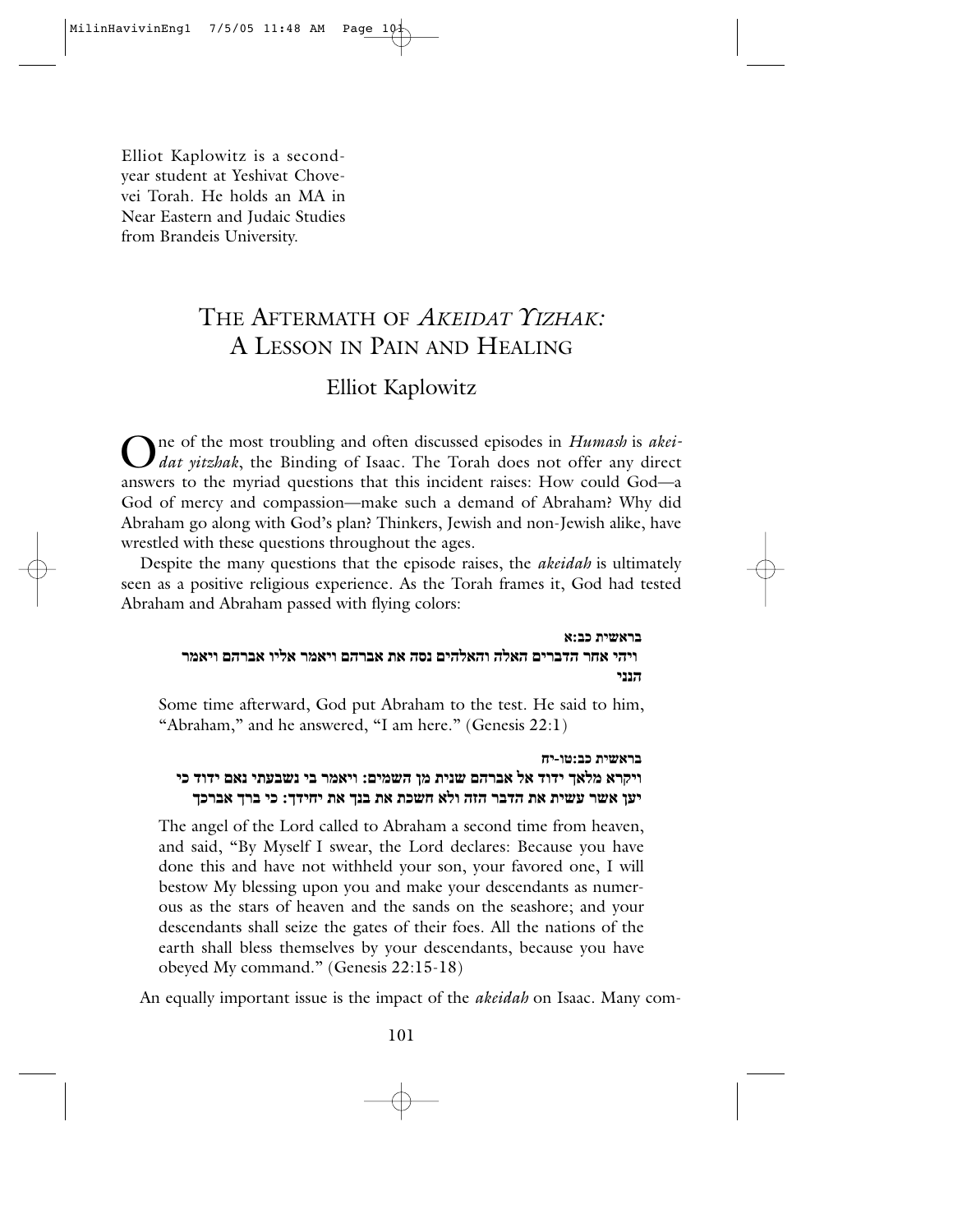mentators explain Isaac's general passivity and lack of proactive activities as a result of the *akeidah*. There are Midrashim that connect Isaac's blindness later in life with the *akeidah*. On Genesis 27:1

#### ויהי כי זקן יצחק ותכהין עיניו מראת ויקרא את עשו בנו הגדל ויאמר אליו בני ויאמר אליו הנני

When Isaac was old and his eyes were dimmed from seeing, he called his older son Esau and said to him, "My son. He answered, "Here I am."

The Midrash comments:

#### מראות מכח אותה ראיה שבשעה שעקד אברהם אבינו את בנו על גבי המזבח

"From seeing"—from the strength of that vision, when Abraham bound Isaac his son to the altar. . . (Genesis Rabbah 65:10)

As the Midrash puts it, we should read the verse as "When Isaac grew old and his eyes were dimmed **from having seen [at the** *akeidah***]. . .**" The *akeidah* continues to affect Isaac into his old-age. The Midrash does not tell us if Abraham is aware of the impact of the *akeidah* on Isaac. A cursory reading of *Tanakh* and the normative midrashic tradition shows that Abraham is unaware of any negative effects of the *akeidah*. At the same time, Isaac's response to the *akeidah* and the way that he deals with it offers much insight into his character. The interplay between these two dynamics—the impact of the *akeidah* on Isaac, and Abraham's oblivion toward it—teaches a valuable lesson in the religious lives that we lead.

#### ISAAC AFTER THE *AKEIDAH*

The first time that Isaac appears in the narrative after the *akeidah*, he is about to meet Rebecca, the woman that Abraham's servant finds for him as a wife at Abraham's command. The Torah paints the following scene:

#### בראשית כד:סב-סה

ויצחק בא מבוא באר לחי ראי והוא יושב בארץ הנגב: ויצא יצחק לשוח בשדה לפנות ערב וישא עיניו וירא והנה גמלים באים: ותשא רבקה את עיניה ותרא את יצחק ותפל מעל הגמל: ותאמר אל העבד מי האיש הלזה ההלך בשדה לקראתנו ויאמר העבד הוא אדני ותקח הצעיף ותתכס:

Isaac had just come back having gone to Be'er la'Hai Roi, for he was settled in the region of the Negev. And Isaac went out to meditate in the field toward evening and, looking up, he saw camels approaching.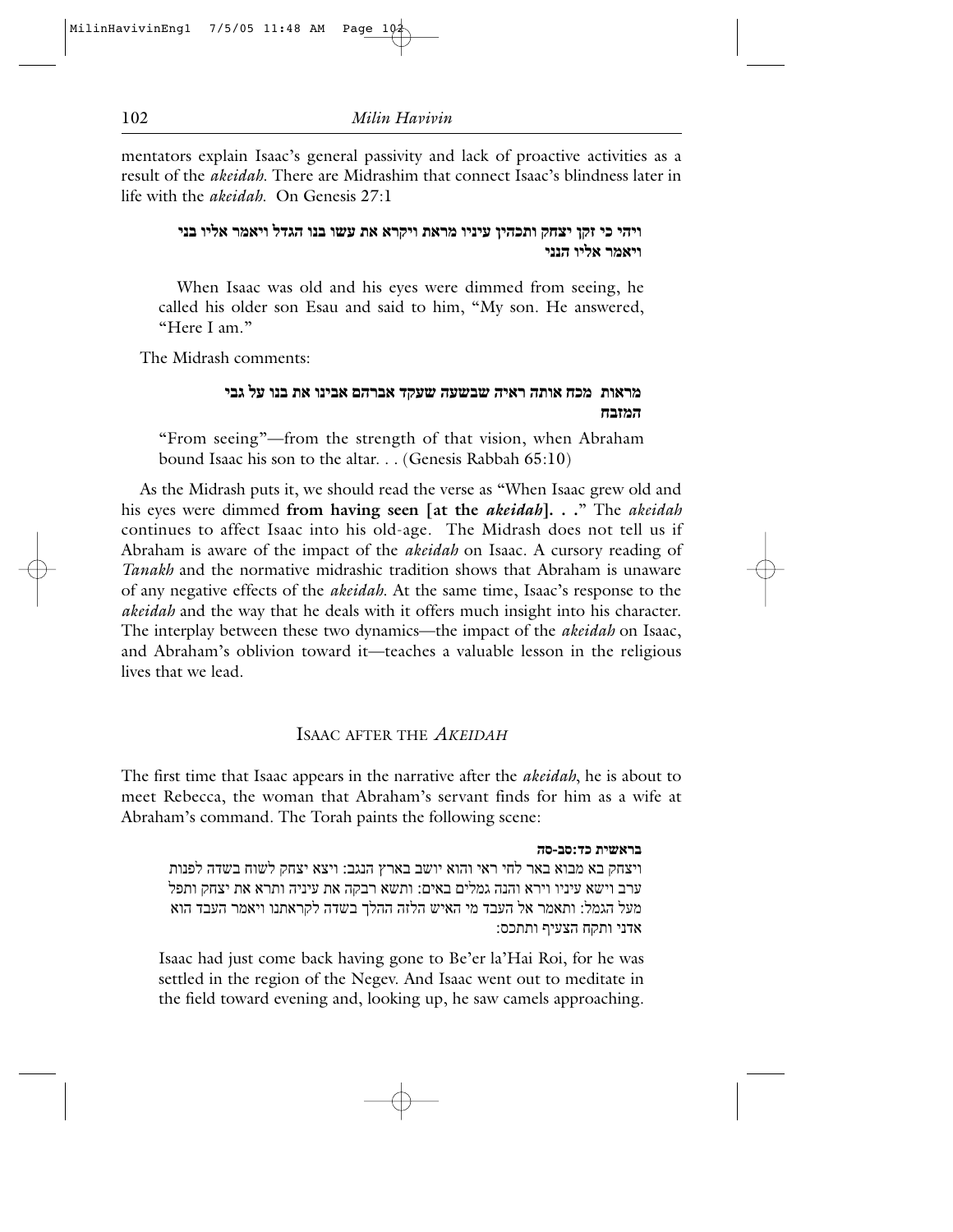*Elliot Kaplowitz* 103

Raising her eyes, Rebecca saw Isaac. She alighted from the camel and said to the servant, "who is that man walking in the field toward us? And the servant said, "that is my master." So she took her veil and covered herself. (Genesis 24:62-65)

Rashi comments:

#### :מבוא באר לחי ראי - שהלך להביא הגר לאברהם אביו שישאנה

**From having gone to Be'er la'hai Roi—**he had gone to bring Hagar for Abraham, so he could marry her.

This episode raises a number of questions. First, why does the Torah inform us that Isaac went to *Be'er la'Hai Roi*? It seems rather odd that we should care where Isaac is coming from. If the Torah is telling us of the relationship between Isaac and Rebecca, we should only be concerned with where they are now. Rashi's comment raises even more difficulties. Abraham, it will be recalled had just sent his servant to find a wife for Isaac. Yet, according to Rashi, Isaac has been occupying himself finding a wife for his father. If Isaac is capable of, and concerned with finding a wife for Abraham, why does Isaac not find a wife for himself? Furthermore, if Isaac is about to get married and begin building his family, why is he at all interested in finding a wife for his aging father? It would seem as though Isaac should be worried about getting his own affairs in order.

#### *BE'ER LA'HAI ROI*—A WELL TO THE LIVING GOD

The first step in beginning to answer these questions is to understand the significance of *Be'er la'Hai Roi.* Isaac's journey to *Be'er la'Hai Roi* is not the first time we encounter this place. *Be'er la'Hai Roi* was named by Hagar in *Parashat Lekh Lekha*, after she had been sent away by Sarah, who was jealous of Hagar for having become pregnant with Abraham's child. Ironically, it was Sarah who suggested that Abraham take Hagar as a wife because of Sarah's inability to conceive.

#### בראשית טז:ה-יב

ותאמר שרי אל אברם חמסי עליך אנכי נתתי שפחתי בחיקך ותרא כי הרתה ואקל בעיניה ישפט ידוד ביני וביניך: ויאמר אברם אל שרי הנה שפחתך בידך עשי לה הטוב בעיניך ותענה שרי ותברח מפניה: וימצאה מלאך ידוד על עין המים במדבר על העין בדרך שור: ויאמר הגר שפחת שרי אי מזה באת ואנה תלכי ותאמר מפני שרי גברתי אנכי ברחת: ויאמר לה מלאך ידוד שובי אל גברתך והתעני תחת ידיה: ויאמר לה מלאך ידוד הרבה ארבה את זרעך ולא יספר מרב: ויאמר לה מלאך ידוד הנך הרה וילדת בן וקראת שמו ישמעאל כי שמע ידוד אל עניך: והוא יהיה פרא אדם ידו בכל ויד כל בו ועל פני כל אחיו ישכן: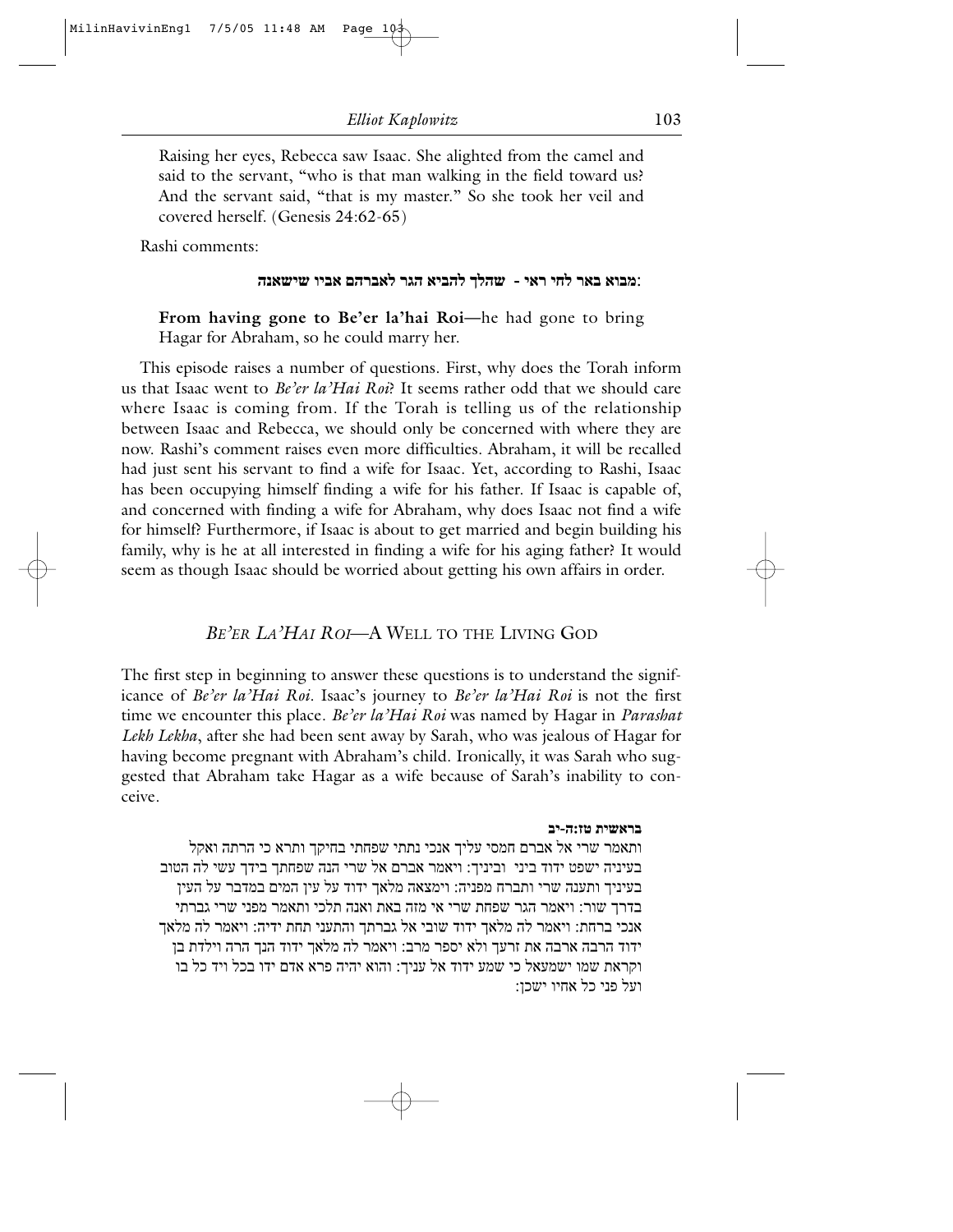Sarai said to Abram: "The wrong done to me is your fault! I myself put my maid in your bosom; now that she sees that she is pregnant, I am lowered in her esteem. The Lord decide between you and me!" Abram said to Sarai, "Your maid is in your hands. Deal with her as you think right." Then Sarai treated her harshly, and she ran away from her. An angel of the Lord found her by a spring of water in the wilderness, the spring on the road to Shur and said, "Hagar, slave of Sarai, where have you come from, and where are you going?" And she said, "I am running away from my mistress Sarai." And the angel of the Lord said to her, "Go back to your mistress, and submit to her harsh treatment." And the angel of the Lord said to her, "I will greatly increase your offspring, and they shall be too many to count." The angel of the Lord said to her further, "Behold, you are with child and shall bear a son; you shall call him Ishmael. For the Lord has paid heed to your suffering. He shall be a wild ass of a man; His hand against everyone, and everyone's hand against him; he shall dwell alongside of all his kinsmen." (Genesis 16 5:-12)

This revelation with the angel prompts Hagar to call God by a new name:

#### בראשית טז:יג-יד

ותקרא שם ידוד הדבר אליה אתה אל ראי כי אמרה הגם הלם ראיתי אחרי ראי: על כן קרא לבאר באר לחי ראי הנה בין קדש ובין ברד:

And she called the Lord who spoke to her, "You Are El-Ro'i" for she said, "Have I not gone on seeing after He saw me!" Therefore the well was called "*Be'er la'Hai Roi*" (the well to Hai Roi); it is between Kadesh and Bered. (Genesis 16:13-14)

Hagar names God "*El Roi*" which literally means "God who sees me." She also names the place of her revelation "*Be'er la'Hai Roi*" "A well to the Living One Who sees me."

The Midrash is troubled by Hagar's name for God. What is it that God sees? The Midrash explains:

> בראשית רבה מה אתה אל ראי אמר רבי אייבו אתה |הוא רואה בעלבון של | עלובין

**You are God Who sees me—**R. Aybu said: You identify with the embarrassment of those who have been insulted and humiliated. (Genesis Rabbah 45)

Hagar had been treated improperly by Sarah, and was humiliated by the lack of dignity and respect afforded her. Her encounter with the angel allows Hagar to feel that God identifies with her plight and is sympathetic to her humiliation. *Be'er la'Hai Roi* comes to symbolize her pain and the comfort she feels when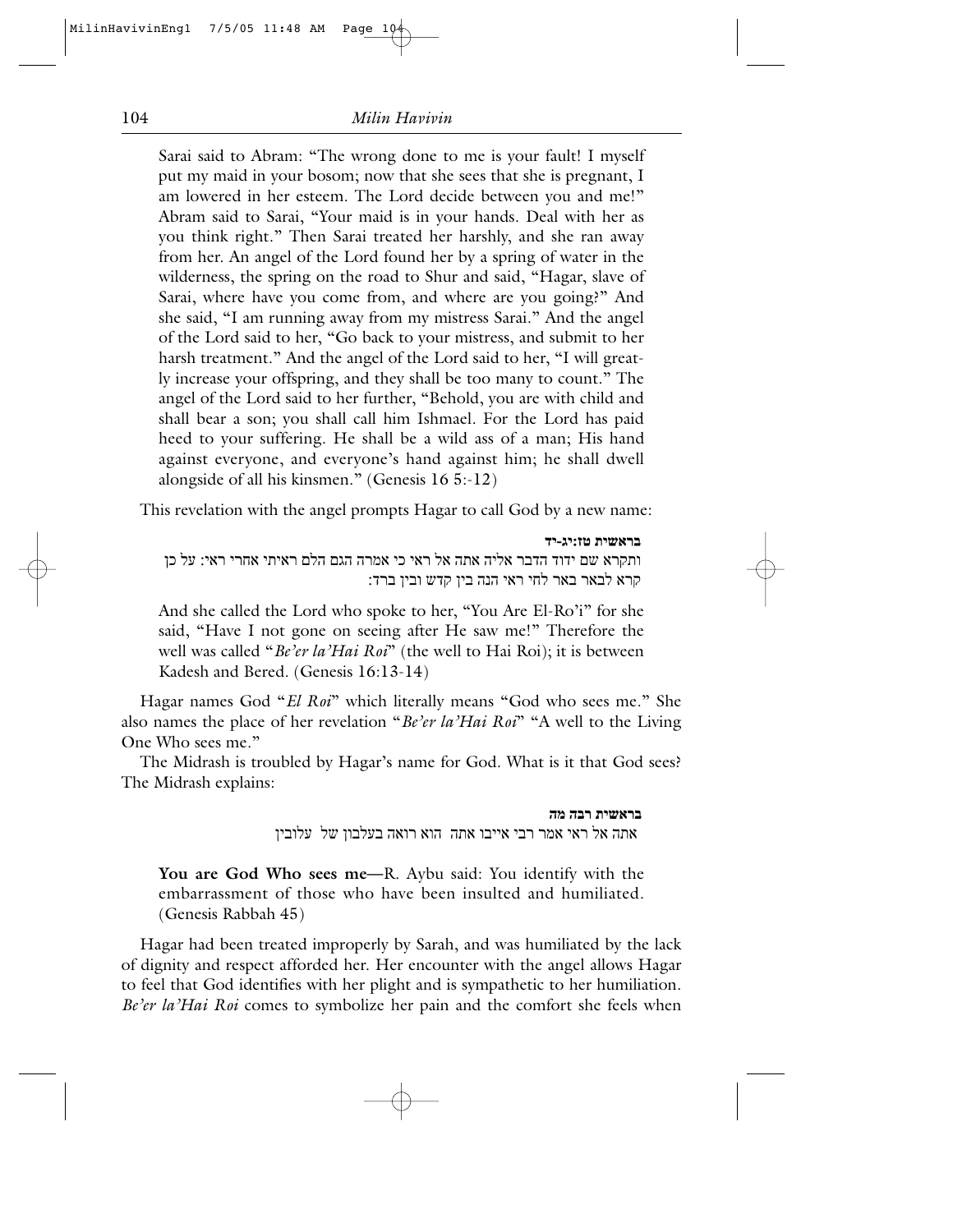*Elliot Kaplowitz* 105

she realizes that she is not alone in her suffering. God recognizes her plight and has compassion for her.

#### THE CONNECTION TO ISAAC

Though the text does not explain how, it is clear that the *akeidah* had a deep impact on Isaac, as indicated in the Midrash cited above. One may raise the possibility that Isaac felt that he had been wronged, insulted, and abandoned both by his father Abraham, and by God who had commanded this on him. In other words, Isaac had many of the same feelings that Hagar had after being kicked out of Abraham's house by Sarah.

The Torah leaves room for speculation about Isaac's exact intentions, but it is clear that his travel to *Be'er la'Hai Roi* should not be seen as a random detail of his wanderings in the desert. Rather he went there because he identified with Hagar's plight. Perhaps Isaac sought out the compassion that Hagar had felt at that same place—Isaac wanted to relate to a God Who identifies with the plight of the downtrodden and humiliated. But Isaac may have gone to question the very existence of the place whose meaning he so desperately sought. In light of his experience at the *akeidah*, Isaac may have questioned the very possibility of *Be'er la'Hai Roi*'s existence. "How could there be a place that testifies to God's compassion," wondered Isaac, "when I feel so abandoned and hurt?" The Midrash on our verse confirms this understanding.

#### בראשית רבה ס

ויצחק בא מבוא, אתא ממיתא, ולהיכן הלך, באר לחי רואי, הלך להביא את הגר אותה שישבה על הבאר ואמרה לחי העולמים ראה בעלבוני

He came from a mission to fetch someone. And where had he gone? To Be'er la'Hai Roi. He had gone to fetch Hagar, **the one who had sat by the well and besought the Eternal God "See my humiliation!"** (Genesis Rabbah 60)

Isaac fetches Hagar because he identifies with her feelings of humiliation. His bringing Hagar has nothing to do with a lack of concern for his own life situation, or an inability to find a wife for himself. Rather, just as Hagar sat on the well and cried to God, "See my humiliation!" so Isaac was crying out to God, to Abraham and perhaps to the rest of the world, "See *my* humiliation!" Abraham was unaware of Isaac's pain and humiliation. Isaac's going to the place named after the pain and humiliation felt at being rejected and abandoned was his way of telling Abraham about his pain. Perhaps Isaac's bringing Hagar back to Abraham was his way of making Abraham aware of the pain that he had caused to others. Just as Abraham was unaware of the deep psychological impact the *akeidah* had on Isaac, he may not have been aware of the pain and suffering felt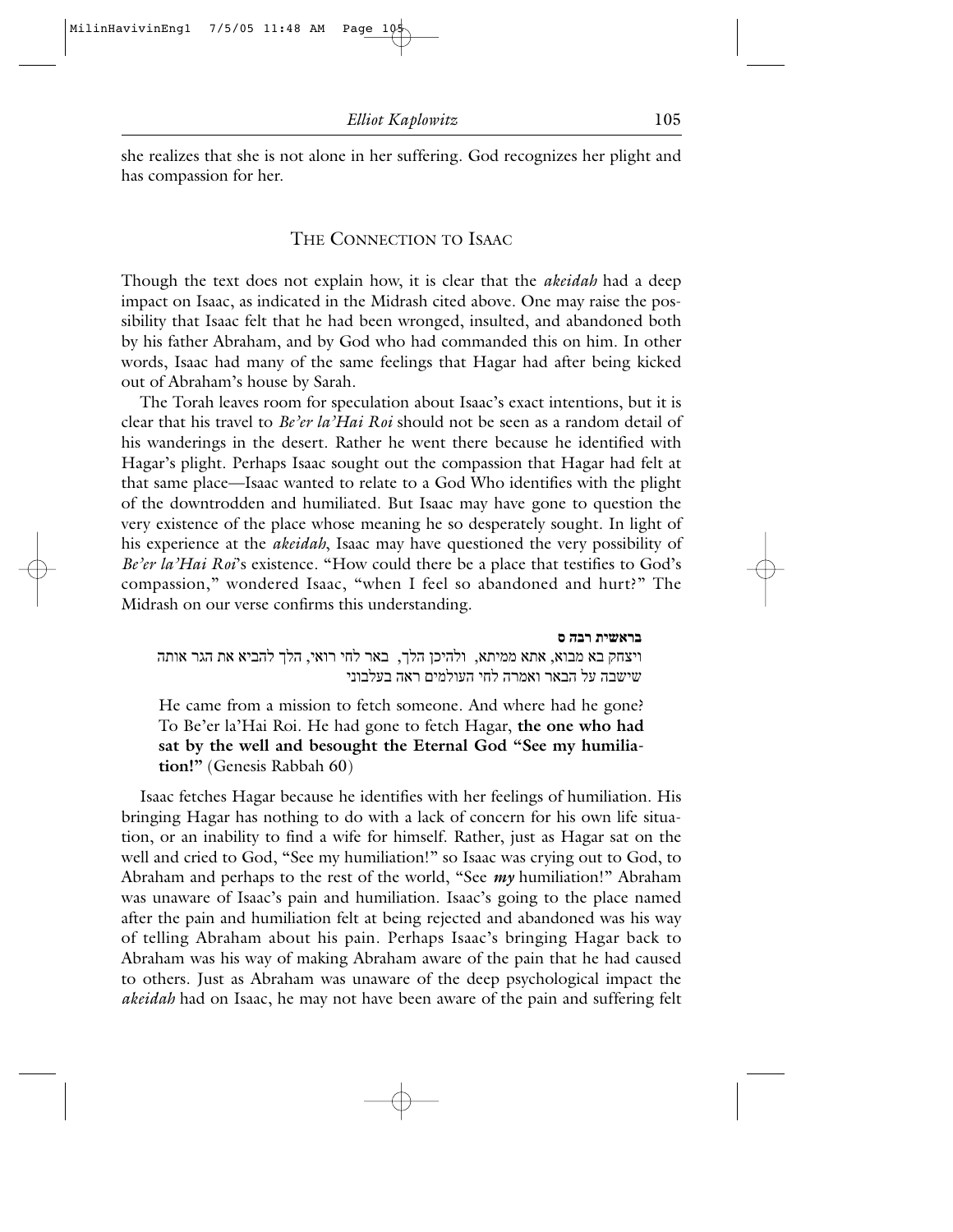by Hagar after being expelled from Abraham's house.

According to this understanding, before he could marry Rebecca and get on with his life, Isaac had to come to terms with his experience at the *akeidah*. This included a need to cry out and admit that he felt hurt and betrayed. He went to the only place he knew of to make such a plea—to *Be'er la'Hai Roi*. Additionally, Isaac had to mend his relationship with Abraham. Bringing Hagar back to Abraham's house was not a way to avoid dealing with his own life. On the contrary, in order for Isaac to deal with his life he needed his father fix the wrong he had done. Abraham begins to do this by taking back Hagar. If the source of Hagar's pain and humiliation was being expelled from Abraham's house, then the way to fix it is to bring her back. By urging Abraham to take in Hagar, Isaac hopes to force Abraham to reassess the other times Abraham may have caused other people to feel the same way as Hagar.

#### THE LESSON FOR US

The above analysis teaches two important lessons. First, we learn how Isaac dealt with his pain, suffering and humiliation. He went to the one place he knew of that could help him deal with his feelings of abandonment, and he sought out the one person he knew to have had similar feelings and issues. When confronted with life's difficulties we should follow this model. Even more important than having a community and support network to celebrate with us in our times of joy is to have that network in times of trouble and despair. Although he was unable to directly confront Abraham about the traumatizing effects the *akeidah* had on him, Isaac knew how to make Abraham aware of his suffering.

Much has been written about how the subsequent events in Isaac's life parallel those of Abraham's. Isaac travels to the same places and digs the same wells as Abraham. Isaac deals with similar political and military issues as Abraham, and he builds altars to God in the same place as Abraham. One explanation of this may be that Isaac has to rebuild a relationship to God in light of his *akeidah* experience. Isaac is not able to relate to God in the same way as Abraham—after all God was the source of Isaac's trauma. Isaac therefore builds a relationship to God on his terms. At the end of the day, Isaac's relationship with God and his actions may closely resemble those of Abraham, but only because Isaac engaged in a process of building that relationship. His initial questions and concerns were very different from his father's. Isaac's willingness to engage in the process of rebuilding his shattered relationship to God should serve as inspiration to us when we have questions about our own spirituality and relationships with God.

A second lesson that emerges from the above analysis is to realize the effect and ramifications that our religious lives may have on others. As the Torah tells us, Abraham passed God's test with flying colors. He did what God demanded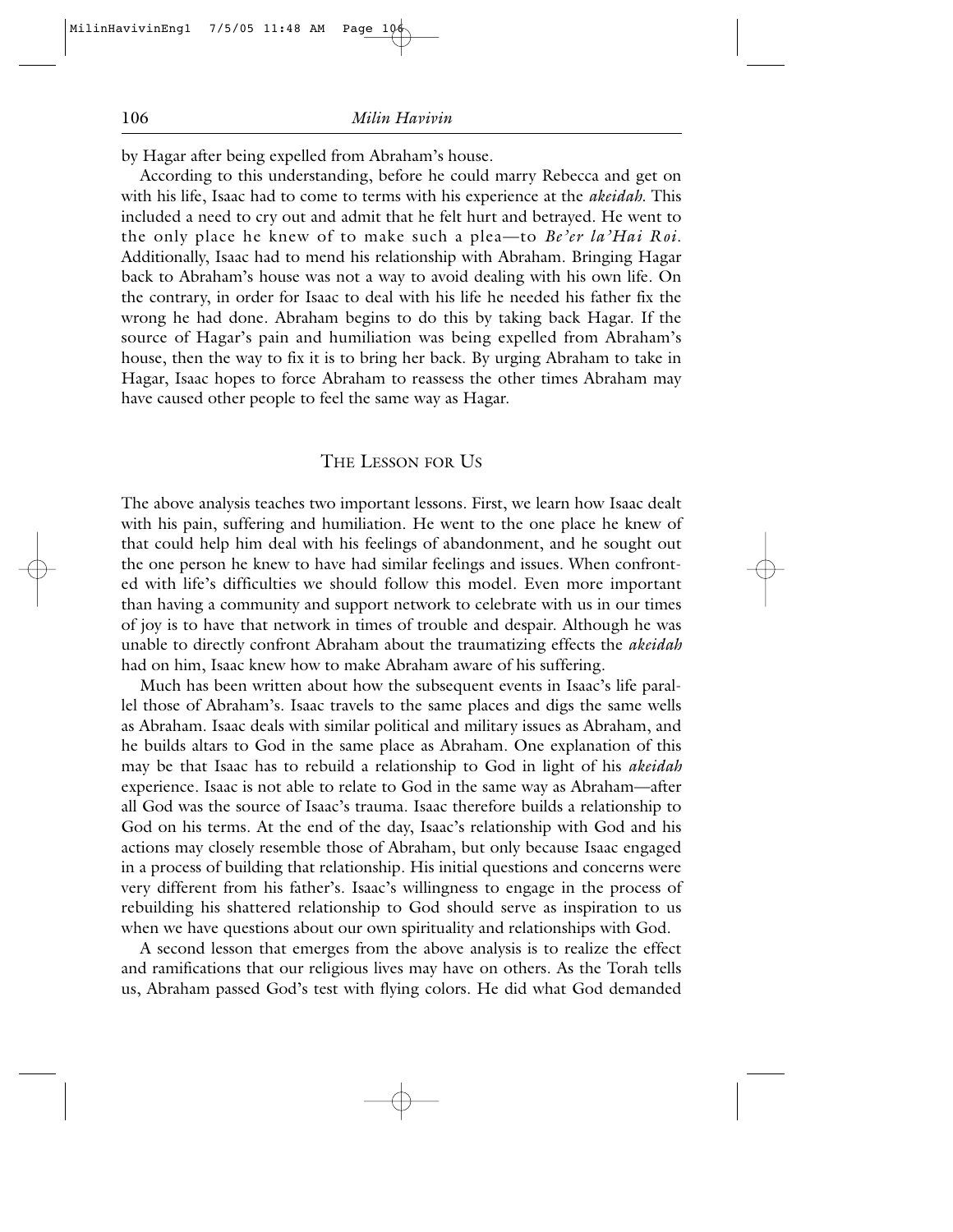*Elliot Kaplowitz* 107

of him, despite the many inherent difficulties contained in such a demand. Abraham, however, was unaware of the effect of his actions on Isaac. It is often the case that religious actions have unintended or undesired consequences. Isaac's silent plea to Abraham—manifest in his bringing Hagar back to Abraham's house—makes Abraham aware of the pain that his desire to follow God's word had on others. This is not to say that Abraham should have acted any differently, or should have refused to follow God's command. Rather, Abraham should have been sensitive to the pain that the *akeidah* caused Isaac and acknowledged it. He should have been aware of the strain in their relationship and of the difficulties in Isaac's personal spiritual life that resulted from the *akeidah*. We too should be aware of the consequences of our religious actions. The demands that *halakhah* makes of us are numerous and can have unintended effects on our family, friends, colleagues, and on our own sensitivities. The *akeidah*, and Isaac's reaction to it, teaches us the need to be sensitive to the possible negative ramifications our personal spiritual quests can have on others.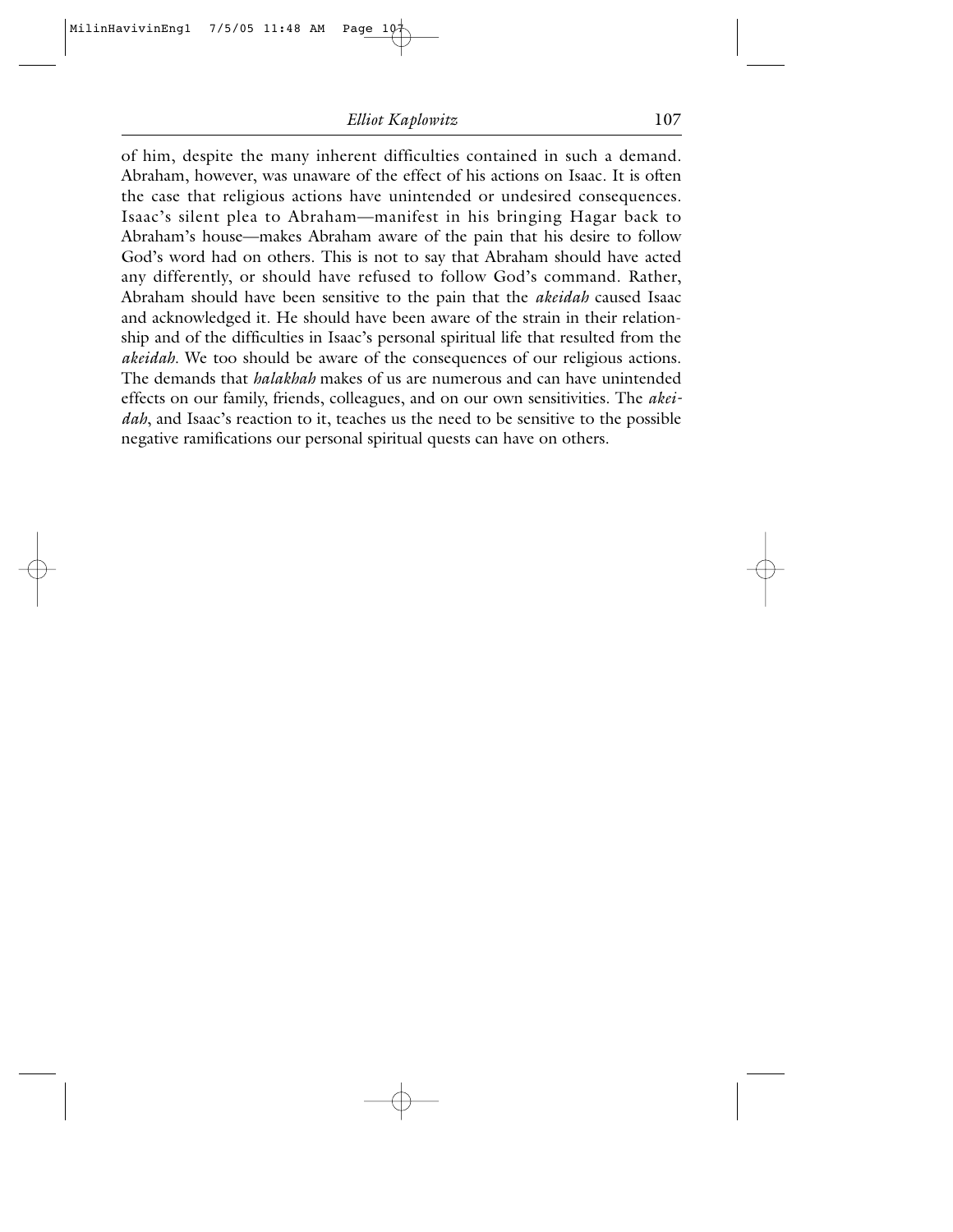Prof. Nehama Leibowitz *zt"l* (1905-1997) was a master teacher of Bible and commentaries to students, teachers, rabbis and scholars for close to seventy years. Through her legendary classes, weekly study sheets and numerous books on Torah, the Prophets and pedagogy, she had a profound influence on the study of Bible through most of the last century.

# "ACCEPT THE TRUTH FROM WHEREVER IT COMES"

# Prof. Nehama Leibowitz *zt"l*

Lo the Honorable Rabbi Yehuda Ansbacher,

It is a great honor for me that you commented on my words on *Parshat Pekudei.* I don't recall why I didn't cite the *Tanhuma* at the time, and whether I had a reason for doing so, or simply didn't consider it. But after your comment, I carefully considered your words and the words of the *Midrash*, and saw that the parallels in the *Tanhuma* are not of the same type that I wanted to emphasize and of which [Franz] Rosenzweig mentions in his essay.

Rosensweig's intention was to parallel the rise of Moshe and *haKadosh Barukh Hu*, and therefore "*vayera . . . vayera*", "*vayevarekh . . . vayevarekh*. . ." Verbs are paralleled to verbs.

The parallels of the Tanhuma are different, as are their intentions: "*vayehi mavdil bein mayim . . . vehivdilah haparokhet," "yishretzu hamayim ve'of ye'ofeif ... kenegedan la'asot korbanot, kevasim, ve'ofot,"* and in *Bereishit, "vayivra et ha'adam, uvemishkan ketiv adam, shehu kohen gadol*." So you see that the intentions of the Midrash and its methodology are completely different than what was quoted in my book.

But more to the point, [let me turn] to the latter part of your comments. It is true that I cite the words of people who are not observant of the *mitzvot*, if their words seem correct to me, and can reveal the light of Torah and display its

<sup>\*</sup> The following is a translation of a Hebrew letter written by Prof. Leibowitz in response to a letter from Rabbi Yehuda Ansbacher z"l (1908-1988), who served as the rabbi of the *Ihud Shivat Zion* community center on Ben Yehuda St. in Tel Aviv for many decades. It originally appeared in *Alon Shvut-Bogrim* no. 13 and was translated for this journal by YCT student Avidan Friedman. It is reprinted with the kind permission of Dr. Aviad HaCohen, editor *of Alon Shvut Bogrim*. The footnotes were added by the editors.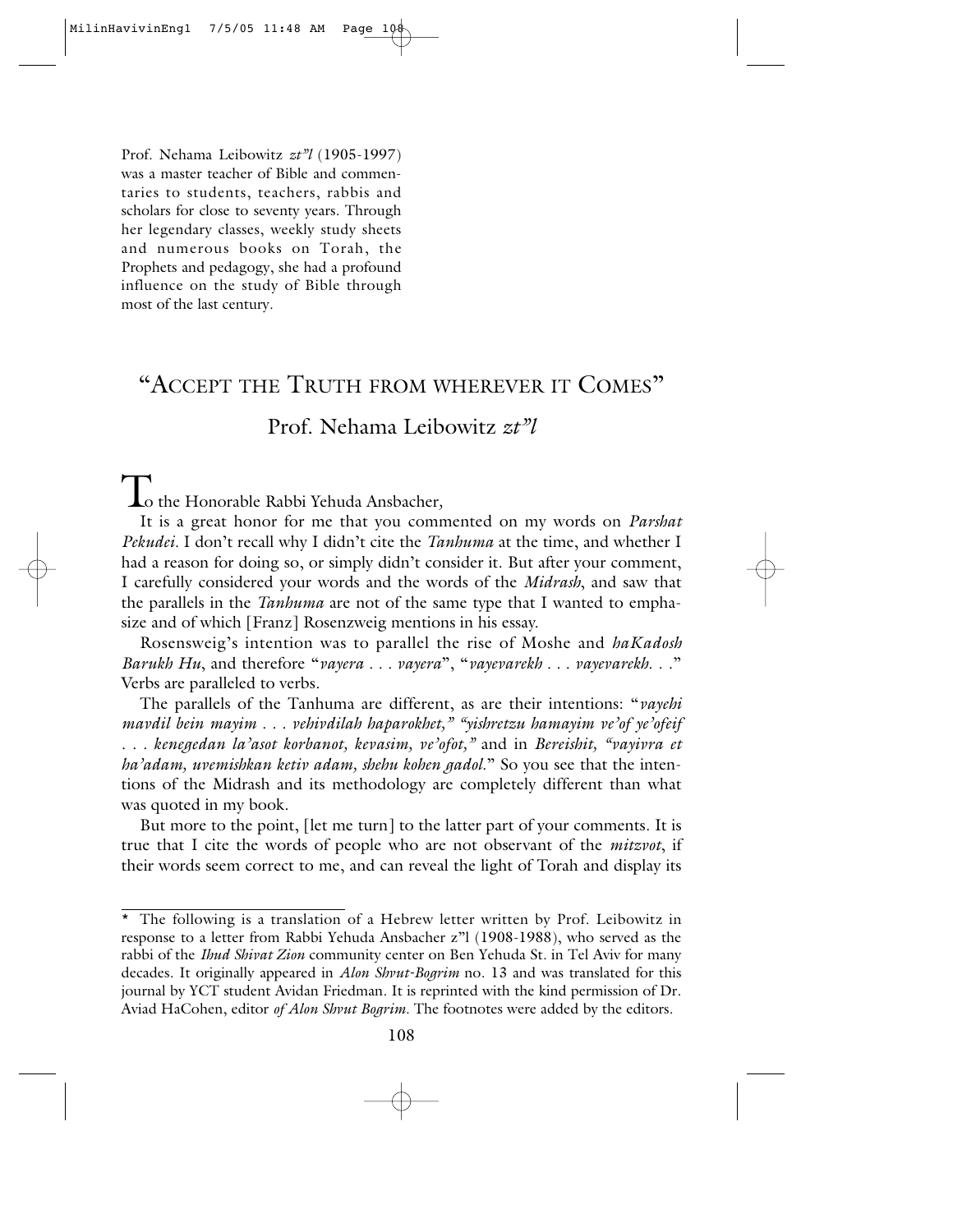*Nehama Leibowitz* zt"l 109

greatness and holiness to the student. [I work] according to the principle: "Accept the truth from wherever it comes."1 What can I say?

Benno Jacob was an extreme Reformer, who served in the *Sontag Gemeinde*2 and certainly transgressed an enormous portion of our holy Torah's *mitzvot* (in addition to the fact that he was an anti-Zionist, etc. etc.). Yet, I learned from his books (*Aug um Auge* has excellent proofs that "an eye for an eye" according to the simple meaning refers to monetary compensation; *Quellenkritik und Exegese, Genesis, Exodus* is a forceful work against the Documentary Hypothesis) more than from many books written by bona-fide God-fearing Jews. His claims against biblical criticism and his proofs of their frivolousness and their errors no one has ever written things better than them, even Rav David Hoffman, *zt"l* (as difficult as it is to mention the name of this *gaon* together with B. Jacob) as well as Yissachar Jacobson, *a"h* and Dr. Muriel who wrote a work on the Torah. Many of my friends—among them, Rabbi David Carlebach *zt"l* who for many years taught with me in the Seminar in Jerusalem—also learned from his works. He opened our eyes to see things which we had not seen before, and [therefore] toward a true understanding of the Torah.

Prof. [Umberto] Cassuto *z"l*, who was God-fearing and scrupulous regarding the *mitzvot*, said a number of things that are very far from my belief in *Torah meSinai*, and I won't be part of their dissemination. And therefore I will not pay heed to **who** said it, but only to **what** is said.

There is no need to say that [Martin] Buber was not a "good Jew"—according to the normal understanding of this concept. I knew him—and he was not in any way a man after my heart! Absolutely not!

The story that that gentile wrote seems to me to be slightly far from the truth. At the end of the day, this was not an innocent off-hand remark but rather one made by someone interested in proving a point, but if it is true, then this shows me—which I already knew—that Buber flattered gentiles, and if he truly said what is written, this is an abomination—although according to what he said to me he didn't love Christianity at all, and certainly didn't believe in these things, and if he said them, it was in order to flatter the gentiles, and this is the absolute worst. But what can I do, as I and many religious teachers learned many correct things from him in *Tanakh*, especially the whole concept of the key word, *Lietwort*, and the deep meaning that its application in Torah hints to, and although our Midrash also recognized this principle ("*ne'emar kan . . . vene'emar sham",* and similarly "*midah keneged midah"* and more), it is nevertheless the merit of Buber, and even more so Rosenzweig, that they expanded this concept and revealed several places that I have not found in any early sources. I will not withhold this good from students by hiding this from them.

<sup>1</sup> From Maimonides' introduction to his classic work on ethics, **Shemonah Prakim***.*

<sup>2</sup> A Reform congregation that held prayers on Sunday instead of Saturday.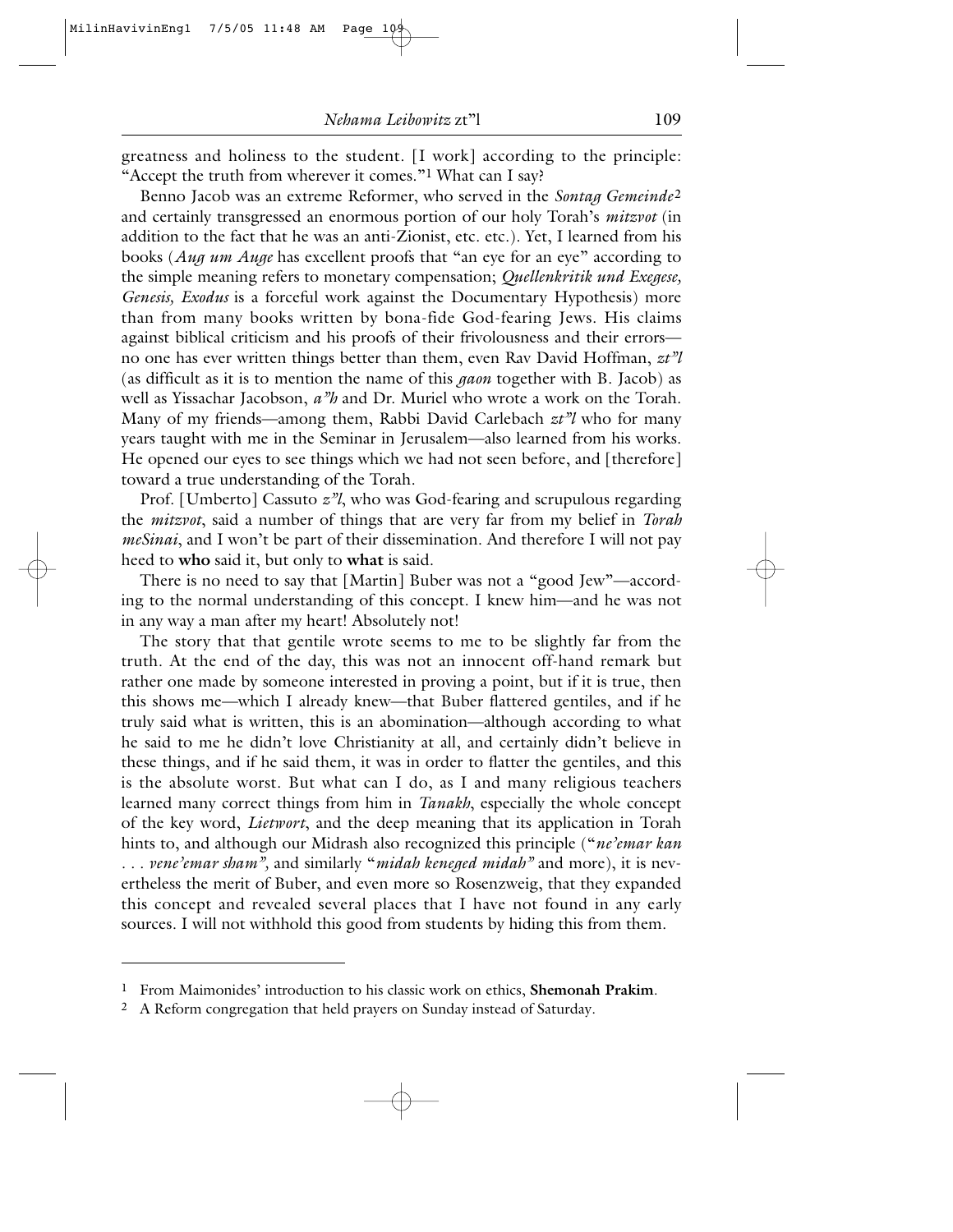In truth, even non-Jews, at times, (though in my opinion, rarely) offer an interpretation that is good and sharp and proper to present, and even Abravanel in select places brings the words of a Catholic bishop, and accepts his opinion over the opinions of Radak and Ralbag*.*

Several times, I showed *talmidei hakhamim* details from Benno Jacob's important book, *Aug um Auge* and they thanked me and rejoiced as if discovering a great treasure. Should I then hide the name of the author? This I cannot do. "Who are those whose waters we drink and whose names we don't mention?"3

This is my opinion, which I have held to my entire life.

I thank you for writing nice things to me about my class in the *beit knesset*, and I wish you and your family a happy and kosher *Pesah* and good health, and may we merit to see a *Pesah* that brings the rebuilding of the Temple.

With great respect and thanks for your consideration,

Nehama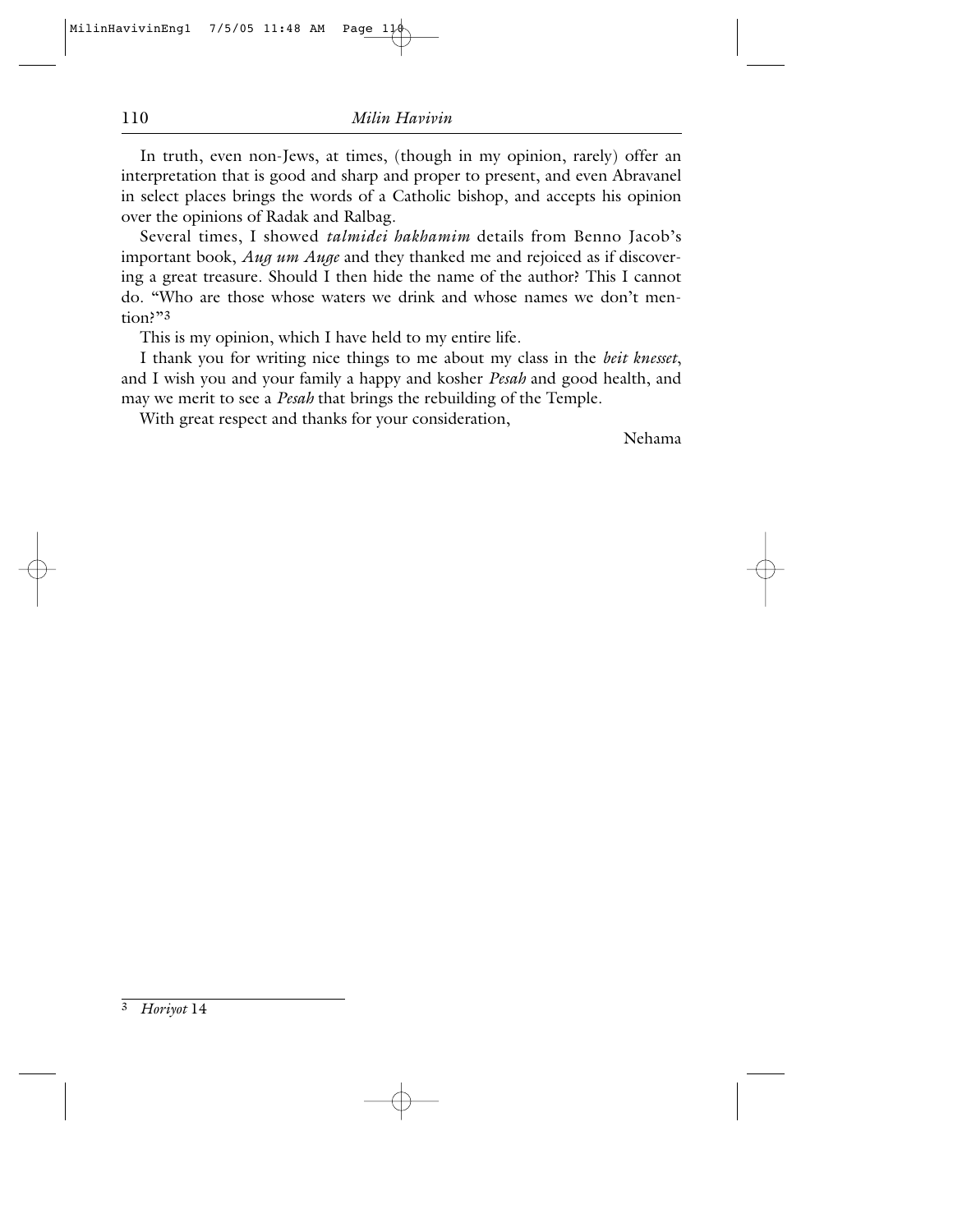Mike Schultz is a first-year student at YCT. He is pursuing an MA in Bible at the Bernard Revel Graduate School of Yeshiva University.

# CREATING A YOUTH *TZEDAKAH* FOUNDATION\*

# Mike Schultz

We must be more careful in the *mitzvah* of *tzedakah* than in any other performative *mitzvah*. For *tzedakah* is a sign of the righteous of the seed of Abraham our Forefather, as it says, 'For I have known him so he will command his children to do *tzedakah*.' And the throne of Israel is not established and the true religion stands except through *tzedakah*, as it says, 'Through *tzedakah*, you will be established.' And Israel will not be redeemed except through *tzedakah*, as it says 'Zion through justice will be redeemed, and those who return to her through *tzedakah*.' No one ever becomes poor through giving *tzedakah*, and no evil or damage will come about because of *tzedakah*, as it says, 'The act of *tzedakah* will be peace.' Whoever is merciful, we will be merciful on him, as it says 'And He will give you mercy and have mercy on you and make you plentiful.' (Maimonides, *Mishneh Torah, Hilkhot Matanot Aniyim* 10:1-2)

He who gets others to give *tzedakah* and motivates them to action receives a greater reward from the one who gives, as it says 'The act of *tzedakah* will be peace.' (Ibid. 10:6)

#### I. MOTIVATION

These two quotes encapsulate the motivating drives for creating the Maimonides Money Pot youth *tzedakah* foundation at Stern Hebrew High School, a modern Orthodox high school in Northeast Philadelphia. If *tzedakah* is the *mitzvat aseh* which requires the most care, then surely students should be led to figure out why it is so significant and be taught how to give *tzedakah* in more than a passing way during *hazarat hashatz*. Because our schools should aim to

<sup>\*</sup> From 2002-4, I was the community service coordinator at Stern Hebrew High School, and was given the opportunity to build up a multifaceted program of service and servicelearning. The *tzedakah* project described here was one of our most successful initiatives.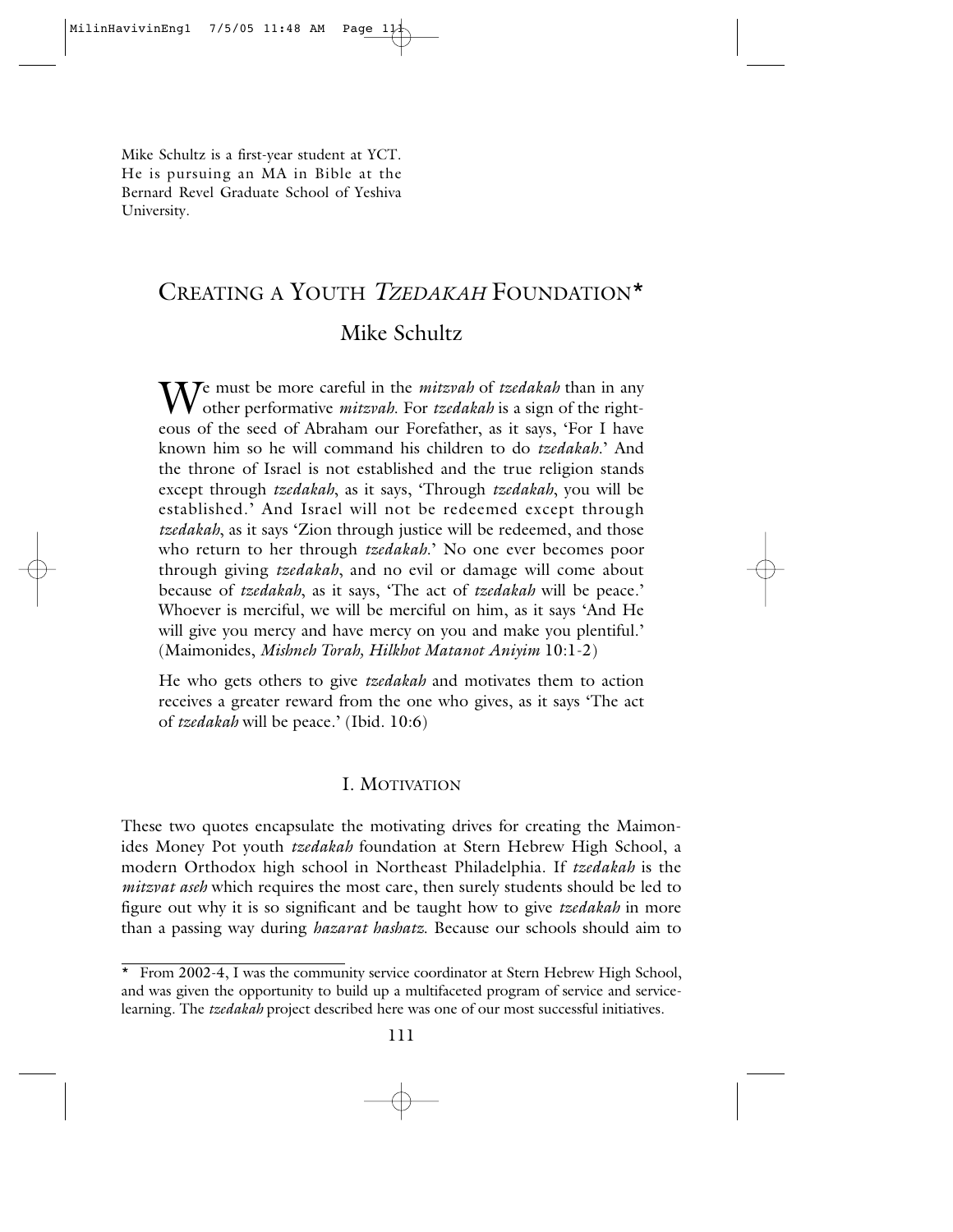teach our students proper *bein adam lehavero* behavior through real character education, and because, as Rambam teaches, *tzedakah* helps develop our trait of mercy, it makes sense to include *tzedakah* in our schools in a significant way.

"vrzdv gur ,t ihrhcgn vesmu vkp,u vcua,u"—"Repentance, prayer, and *tzedakah* can change the evil decree." We tend to focus on the transformative power of repentance and prayer while forgetting *tzedakah*. The reason giving *tzedakah* can save us from receiving the punishment we deserve is that it changes the giver into a new person, for whom the old punishment is no longer fitting. The *gabbai tzedakah* in traditional *kehillot* collected from each person the amount that they should be giving every week based on their wealth, not based on the current level of poverty in the town. *Tzedakah* is not just for the recipient, it is crucially important for the donors. Since every Jew is obligated to give *tzedakah*, no matter how poor he might be, *tzedakah* is crucially important for all of us. Our Rabbis emphasize *tzedakah*'s key role again and again, so I and my colleagues wanted to bring that into our students' education in an active, thought-out way. Since they don't have much money to give themselves, and since one who raises money from others is considered even greater than the one gives, we concluded that we would start a *tzedakah* foundation.

#### II. FORMAT

One of the keys to our *tzedakah* foundation's success was framing it as a servicelearning project.1 In service-learning, service projects are part of the curriculum of a course and fulfill academic goals of the course. At Stern, we have a course called For Love and Money (FLAM): Economics, Judaism, and Society. It includes the regular high school microeconomics material, but we tie in units on Jewish attitudes toward wealth, Jewish business ethics and *halakhah*, public poli-

<sup>1</sup> A Philadelphia-area consortium of service-learning professionals, the SLSO (Service-Learning Support Organizations), of which Stern HHS' *hesed* coordinator is a member, came up with the following useful definition of service-learning:

<sup>&</sup>quot;Service-learning is a form of teaching and learning that engages students in meaningful service activities in their schools and communities as part of the standard academic curriculum. Integrated into (but not limited to) the school day, service-learning connects young people with structured activities that address human and community issues, and that provide opportunities for increased student engagement in school, civic responsibility, personal and social development and the acquisition of critical thinking skills. Concepts central to good service-learning practice include: student voice in choosing, developing and implementing a project; identification of genuine need; connection to community partner(s); sustained student involvement; research; reflection; assessment; culminating presentation and final celebration. Evidence of these elements as well as of their alignment with local and state curriculum standards and promotion/graduation requirements are key to model practices."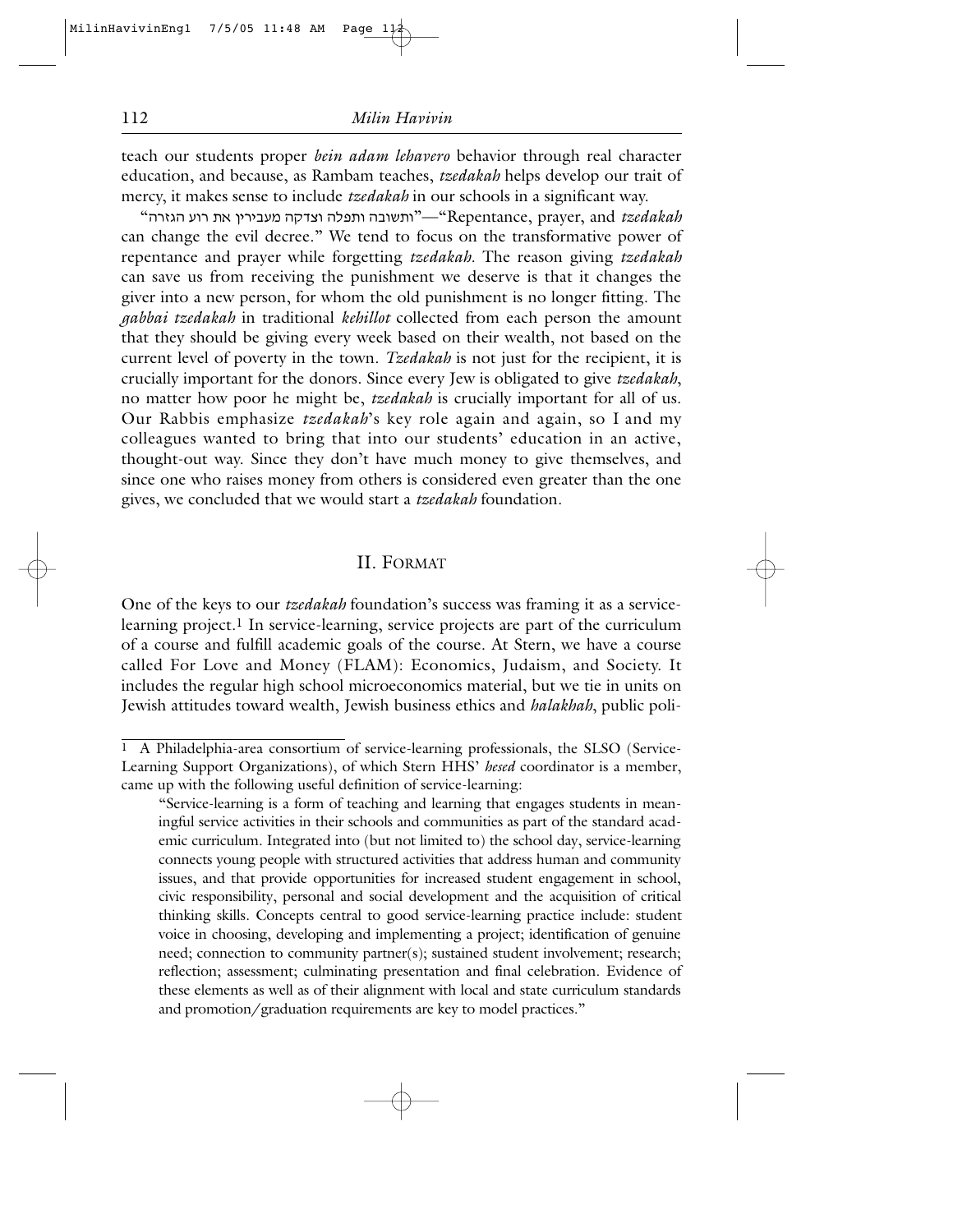*Mike Schultz* 113

cy analysis from an economic perspective, and of course *tzedakah*. Students were given paper credit for FLAM if they took the option of participating in the *tzedakah* foundation, and about half the students did so. This was crucial, as it gave the foundation a critical mass of dedicated members who were willing to come to weekly or biweekly meetings during their lunchtime and also work on it outside of school. As a service-learning project, we made sure that working on the foundation fulfilled Economics academic goals. As we will describe, students learned how to analyze the effect of a grant on an organization and a community, learned about efficiency while seeing how to calculate what percentage of an organization's spending went to providing actual services, and internalized the importance of setting priorities and striving for the greatest impact.

The *tzedakah* foundation, which chose to call itself the Maimonides Money Pot (MMP), was made up of FLAM students and about ten students not in the course who chose to volunteer with MMP. We met about once a week during lunch. Most meetings would begin with learning something about *tzedakah* or American philanthropy. In addition, we would usually have a task set for each meeting. Our initial task was to choose our priorities.

#### III. PRIORITIES

We began by learning the priorities set by Maimonides. Local need takes priority over needs in Israel or elsewhere (Ibid*. 7:13)*; helping out in a case of greater need takes priority (see for example Shulhan Arukh*, Yoreh Deah* 251:7); helping someone become self-sufficient is greater than just giving money (Maimonides' list of eight levels of *tzedakah*, Ibid. *10:7-14)*; *talmidei hakhamim* take precedence over others, women take precedence over men, and *kohanim* before *leviyim* (Ibid*. 8:15-18)*. But with so many priorities, it is often hard to know what takes precedence. We added to these *halakhic* priorities some other priorities that were apparent to us: giving to a place where our relatively small donation would make a big difference rather than to a very large organization; making a donation that would change the system that caused the problem rather than just help alleviate the problem; and preferably, giving to programs that used more of the money for providing services and less for fundraising and overhead.

In addition to the question of weighing priorities, we had to ask whether prioritizing meant giving to the priority to the exclusion of everything else. We concluded that it does not, and therefore we did not focus solely on giving locally, but we also decided to give to the needy in Israel.<sup>2</sup>

<sup>2</sup> When I did a more condensed version of this project with my Torah of Money course during Panim's Summer JAM (a summer program in Washington, DC devoted to teaching teens the interplay between Jewish values, public policy, and activism), the priority that they focused on was fulfilling Maimonides' highest level of *tzedakah*, helping some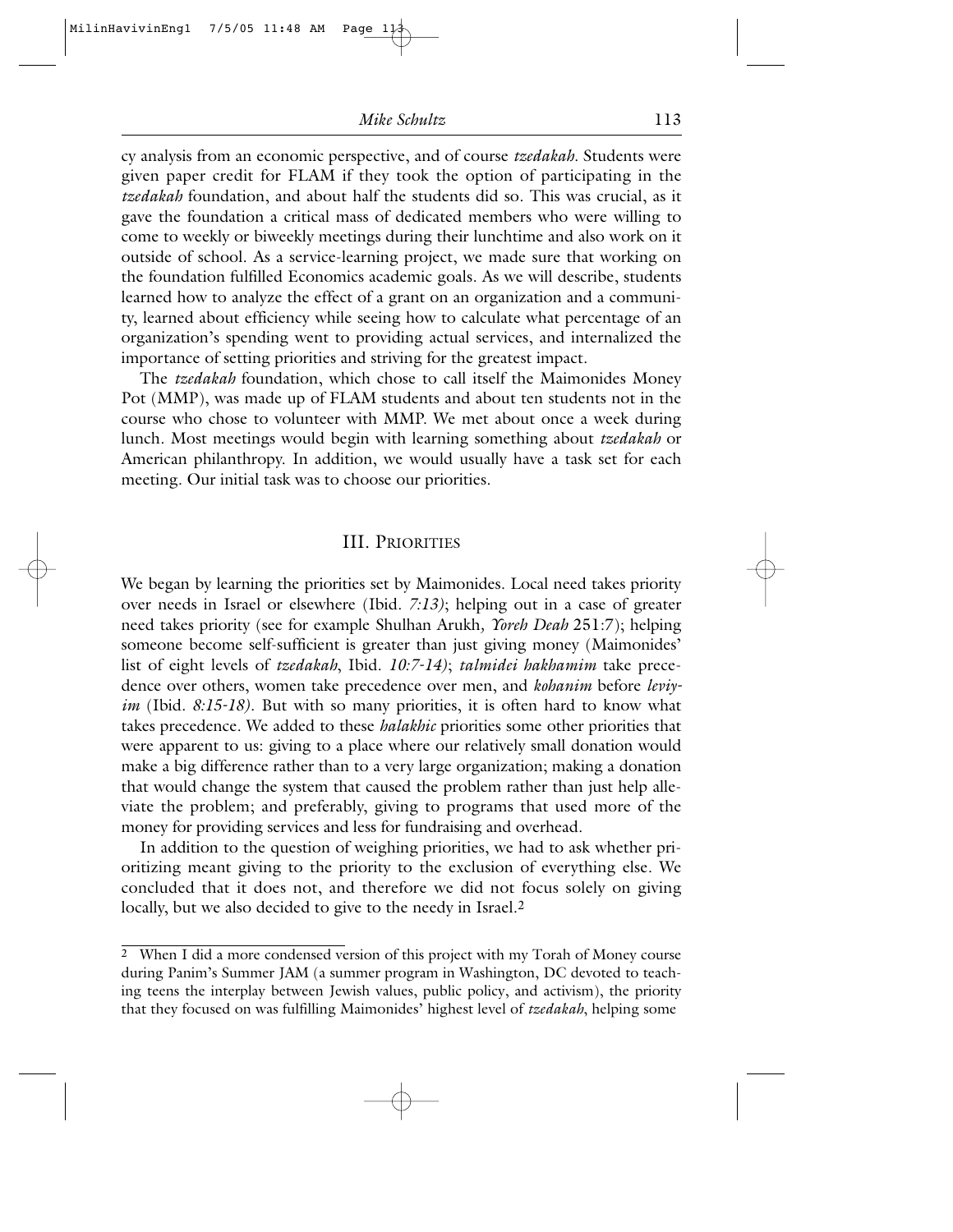With these decisions under our belts, we began with exercises identifying what Jewish concepts and values mattered to us most, and what issues in the world mattered to us, and then as a group we came to consensus on a couple of focal issues. In this way, the students started being thoughtful about what we were doing, had a lot of ownership over the project, and were excited about moving forward. Using an exercise adapted from Tracy Gary and Melissa Kohner's *Inspired Philanthropy,*3 students were given a list of Jewish values and asked to select the ones that mattered most to them, and another list of common philanthropic causes, from which they were asked to pick out the ones that they felt most strongly about. We pushed ourselves so that, ideally, we could match up our most important Jewish concepts with the causes we wanted to back. In this way, students were encouraged to include Judaism thoughtfully in what they wanted to support. We then tallied up everyone's preferences. In the next session we examined the results, saw where the group was leaning and after a good discussion came to a consensus on our focus areas: supporting local programs to help fight homelessness and supporting the poor in Israel.

#### IV. GIVING TO NON-JEWISH PROGRAMS

Heated debate arose over the question of donating part of our funds to causes that primarily help non-Jews. Some of the participants had learned a strong ethic of 'take care of your own first,' implicitly based on Maimonides' teaching that support of one's family takes precedence over supporting all others (Ibid. *7:13*). Since the Jews are our family, they argued, and there's no end of Jewish poverty, we should give only to Jewish causes. For some of these students, this feeling was strengthened by personal experiences of anti-Semitism. Other students felt a more universalistic ethic, perhaps motivated by their school community service projects, which include working with non-Jewish populations.

To help them make this important decision, we learned some of the relevant sources. Admittedly, I guided the learning in a particular direction, but I presented the sources honestly and I would not have put my foot down had they decided to give only to Jewish causes. The primary source is *Gittin* 61a, "מפרנסים עניי עכום עם עניי ישראל . . . מפני דרכי שלום, " "we support poor non-Jews" with poor Jews, we visit sick non-Jews along with sick Jews, and we bury non-Jews just as we bury Jews, because of the ways of peace." This line is brought down as *halakhah* in by the Rambam4 and in the Rama.5 There is a *mahloket* as

one become self-sufficient. As a result, they donated a lot of the money they raised to giving microloans in the Third World to help individuals start their own very small businesses.

<sup>3</sup> Gary and Kohner, *Inspired Philanthropy: Your Step-by-Step Guide to Creating a Giving Plan*, San Francisco: Jossey-Bass, 2002.

<sup>4</sup> *Mishneh Torah, Hilkhot Matanot Aniyim 7:7*

<sup>5</sup> *Shulhan Arukh, Yoreh De'ah 251:1*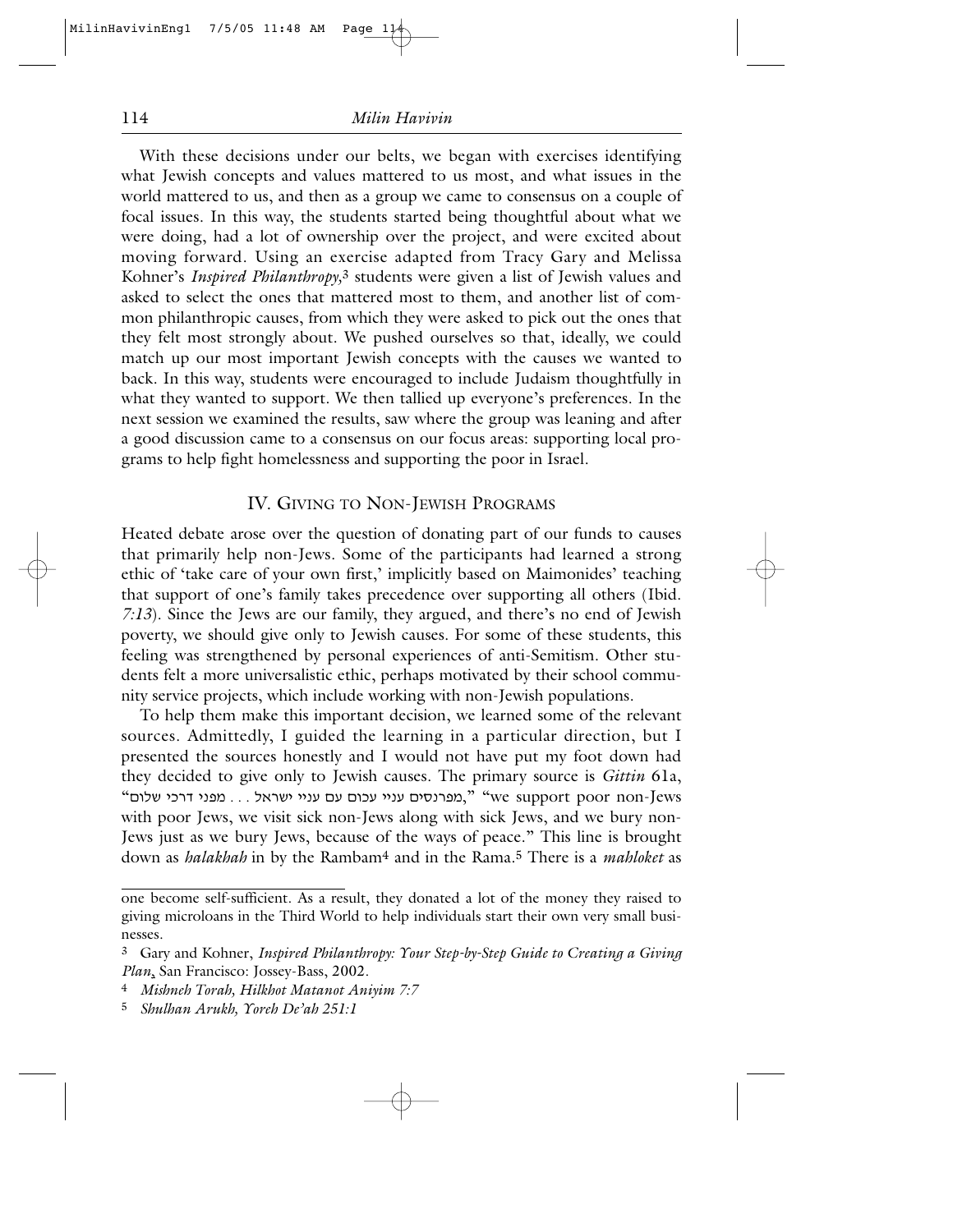*Mike Schultz* 115

to whether one supports non-Jewish poor only together with Jewish poor, or whether one even supports non-Jewish poor alone. Rashi takes the former position, while Rabbeinu Nissim<sup>6</sup> explains that this law extends even to the situation where one is giving to a purely non-Jewish cause. The Shakh<sup>7</sup> understands the Rama to be in agreement with Rabbeinu Nissim.

An important part of our discussion was whether this *gemara* was saying that we *may* give *tzedakah* to support non-Jews or that we *must* do so. On its face, the term sounds like an apologetic, certainly not something we would ideally practice. But when one examines the uses of the term "*mipnei darkhei shalom*" in the Talmud,8 it becomes clear that its use signifies real *isur* or *hiyuv*. *Mipnei darkhei shalom* a *kohen* gets the first *aliyah*, we keep the food of an *eruv hatzerot* in the same house all the time, taking from someone's fish nets is considered *gezel*, and so is stealing something that a blind or deaf person finds. The *gemara* is not saying that it might be *gezel* in those cases; rather it *is gezel*. And it is not just nice to give the *kohen* the first *aliyah*, but we are obligated to. To be consistent with this use of our term, we can now understand that the *gemara* states that it is not just permitted to support poor non-Jews in our community, but it is a *hiyuv.* In fact, both Maimonides and the Meiri state explicitly that it is a *hiyuv.*9

In this way, the group came to agree that some of the money should be donated to support poor non-Jews. The question of whether one can support non-Jews alone was not really relevant to us, because we had clearly decided not to donate only to non-Jewish causes. However, once the group had decided to support non-Jews along with Jews, there was still the key question to be answered: how much of the money should go to non-Jews and how much to Jews? Interestingly, while Maimonides quotes the *gemara*'s exact language in his *Hilkhot Matanot Aniyim*, he uses a slightly different phrase in *Hilkhot Mela-* $\it khim$ :10 "אפילו העכום צוו חכמים . . . לפרנס ענייהם בכלל עניי ישראל מפני דרכי שלום. key change is that he now says we support poor non-Jews "בכלל," "amongst," poor Jews, rather than "עם עניי ישראל," "with poor Jews." The word הכלל, much more like an obligation that we should support poor non-Jews grouped in with the Jews, i.e. in the same fashion as we support the Jews. At the same time, we did need to balance this command with the priority of supporting one's fam-

<sup>6</sup> *Gittin 28a bi-dapei ha-Rif* s.v. "קוברים מתי עובדי כוכבים עם מתי ישראל

<sup>7</sup> *ad loc. se'if 2*

<sup>8</sup> *Gittin* 59a-b. *Mipnei darchei shalom* also comes up in *Bava Metzia* 102a and *Sanhedrin* 25a regarding other cases that similarly seem to be dealing with *isur* and *hiyuv.*

<sup>9</sup> *Mishneh Torah, Hilkhot Melakhim*  $10:12$  "אפילו העכו"ם צוו חכמים לפרנס ענייהם בכלל עניי שהרי אף משלנו אנו חייבים לפרנסם כמו<sup>6</sup> and *Meiri*, *Bava Batra* 10b "שהרי אף משלנו אנו חייבים שאמרו מפרנסין עניי גוים עם ישראל מפני דרכי שלום" 10 10:12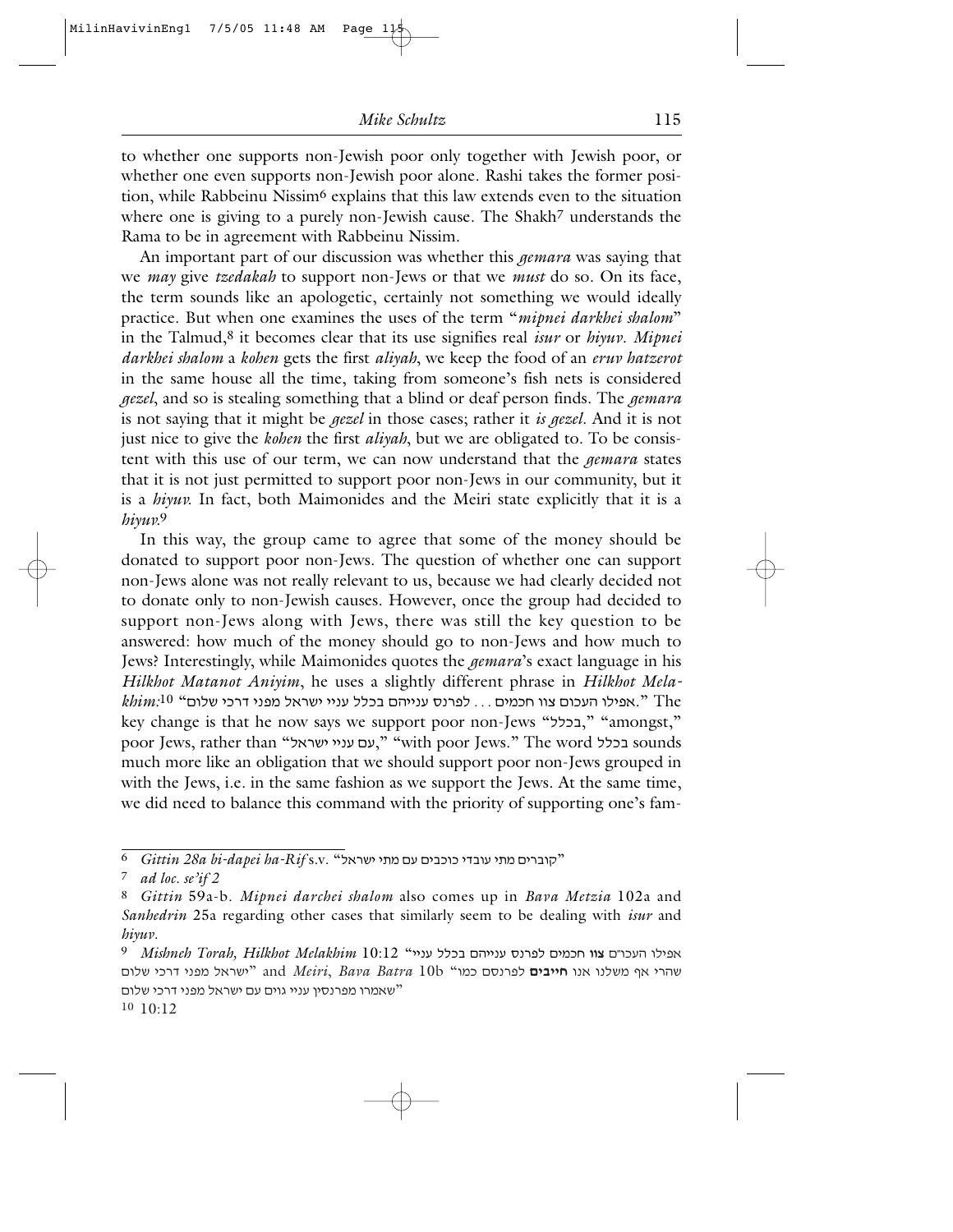ily. In the end, the group came to a consensus: 65 percent of what we raised would go to primarily Jewish causes, and 35 percent to primarily non-Jewish causes.

#### V. PROFESSIONALISM

After we had settled on our funding areas, we wanted to teach Maimonides Money Pot participants more about how the world of American philanthropy works. With the help of some outside presenters, we learned about foundations and were taught how to create a professional Request for Proposals (RFP), asking organizations in our target areas to send proposals in for our foundation to review. The RFP that our students created can be seen at www.maimonidesmp.netfirms.com. Working professionally in this manner taught the students about the real world of philanthropy and helped them feel especially good about their efforts.

Simultaneously, we planned two big fundraisers so we would have money to give away, and a philanthropist in Florida gave a challenge matching grant to motivate the students. I helped them circulate the RFP to relevant listserves and organizations, and we received almost a dozen proposals. Students then learned how to research the organizations and thoughtfully review their proposals. They went to www.guidestar.org to look up the tax records of American organizations to see how efficient they were with the money they spent, looked closely at the organizations online and by phone, and prepared presentations about the proposal they were reviewing. In a very exciting group session, they came to a consensus and chose the recipients.

#### VI. CONCLUSION

The students held one fundraiser on Purim and a second, a talent show/auction/dinner for the community and raised a considerable amount of money. They came away from the project feeling very proud about what they had accomplished and excited to continue their efforts the next year. They became much more thoughtful about how they give and raise *tzedakah*, they integrated the value of *tzedakah*, and they got the school excited about *tzedakah*. And we fulfilled our mission, as articulated by the students:

The students of Stern Hebrew High School have beckoned to the call of Maimonides, who says, "There is an obligation to give support to your brother, your poor and the impoverished of your land." Our Modern Orthodox school wishes to fulfill our obligation to the community as a whole. This philanthropic experience, we feel, will broad-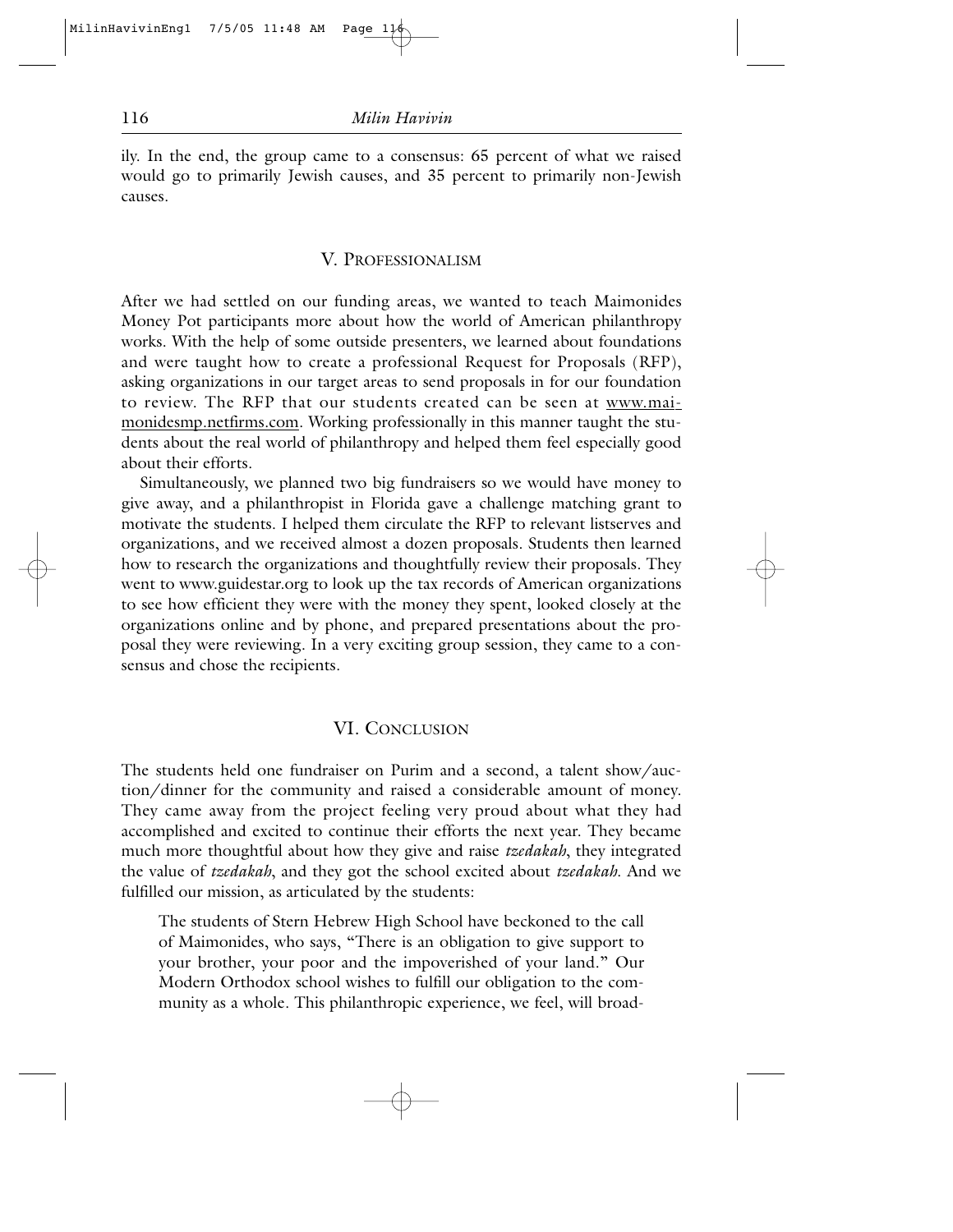adults.

*Mike Schultz* 117

#### VII. RECOMMENDED READING

- Lawrence Bush and Jeffrey Dekro, *Judaism, Money, & Social Responsibility: Developing a "Torah of Money" for Contemporary Life* (The Shefa Fund, Philadelphia, PA, 1993)
- Betsy Tessler and Jeffrey Dekro, *Building Community, Creating Justice A Guide for Organizing Tzedakah Collectives* (The Shefa Fund, Philadelphia, PA, 1994)
	- Rabbi Shimon Taub, *The Laws of Tzedakah and Maaser* (Artscroll, Brooklyn, NY, 2001)
- For the final report of Yeshiva of Flatbush's excellent *Tzedakah* Commission: http://www.areyvut.org/Action/*Tzedakah*.pdf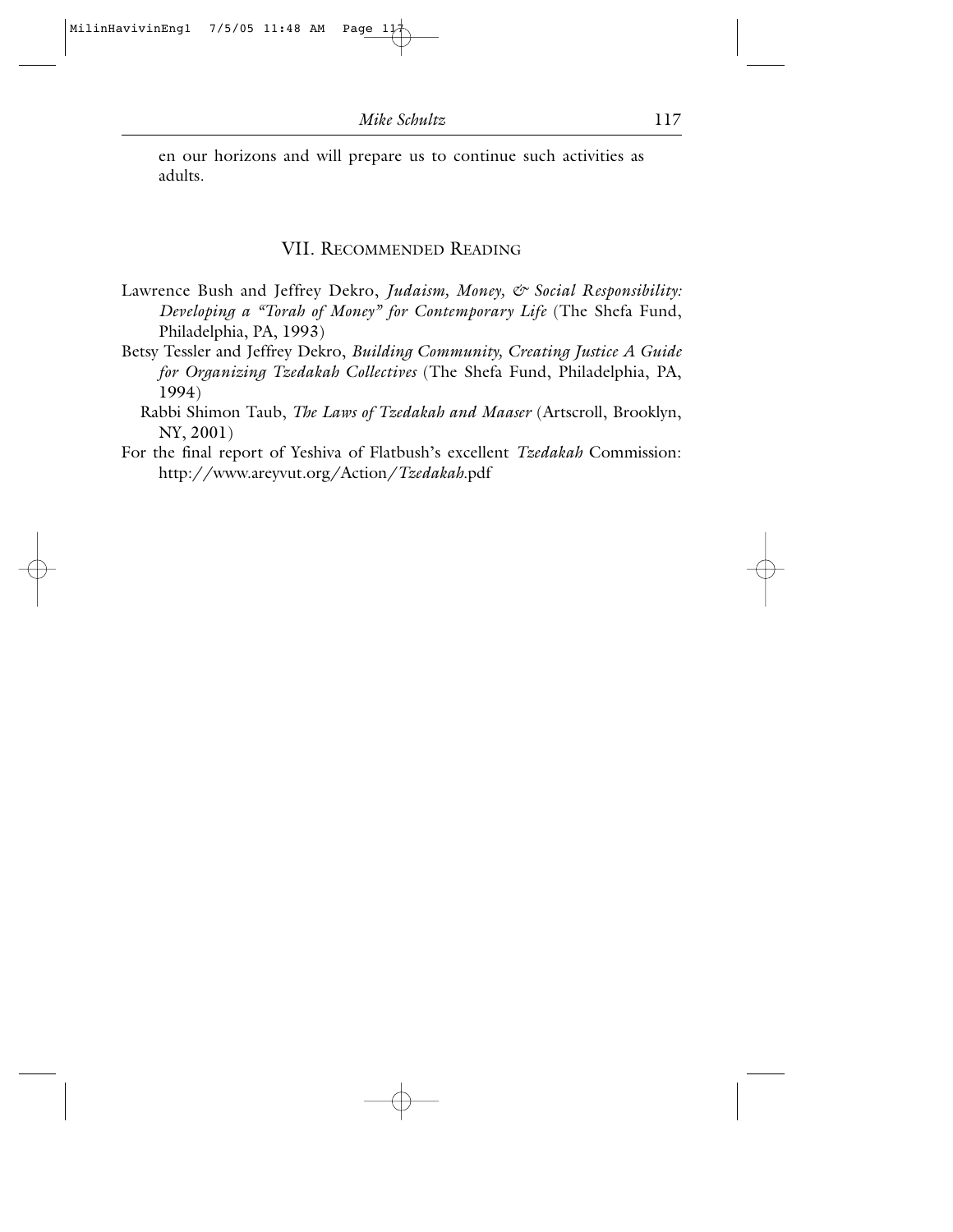Benjamin Pearlberg is a second-year student in YCT Rabbinical School's semikhah program. He has a masters degree in creative writing from Columbia University.

# "CHAPLAINCY"

### Benjamin Pearlberg

#### I.

"Pray with me," he says. His arm is crisscrossed with two lines of thick stitches. His face is patched with a square of skin lifted from his wrist, a bandage of human flesh to cover the hole they'd excised. "Pray, holy man. You think I'm so holy. So holy, the

fan there spins wind straight through my face. I have so many holes." He snorts and laughs. "Do it so you can feel better. Then we can both go home. Don't you want to feel better? Don't you desire home?"

Dear God, we are here in the hospital. It is eleven in the morning. The forecast is cloudy."

He says, "Don't forget my name. And then ask me what I want. I want healing. I want peace. Go on, ask. Get moving. Can't you see how dry my lips are?"

Dear God, we are here in the hospital. The forecast is cloudy. We want healing. We want peace.

"Come, come," he says. "Who are you, anyway? I forget. The chaplain, you said? The rabbi? Which is it? Either way, I'm sure your skills are up to speed. You've practiced and passed your tests, hung your certificates on the wall. So do your duty. I am the book, you are the reader: In chapter one, we have childhood and family. Chapter two is conflict. Chapter three is sedation. And now we have illness and then death for closure and denouement."

Dear God, we are here in the hospital. We're reading together. We want peace.

"Good, good. Almost finished. 'How do I feel?' Excellent, fantastic, you're doing marvelously. I am now all feeling. 'Why do I think I feel this way? Wonderful question, you're well on your way to success. Why do I feel this way. Because the feelings I have, unleashed by feelings past, are influenced by feelings to come and make my journey about the here and now. I walk my path, and I am one with myself. And sickness is sickness, and it sounds to me that I am who I am. Now let us say, amen. Amen."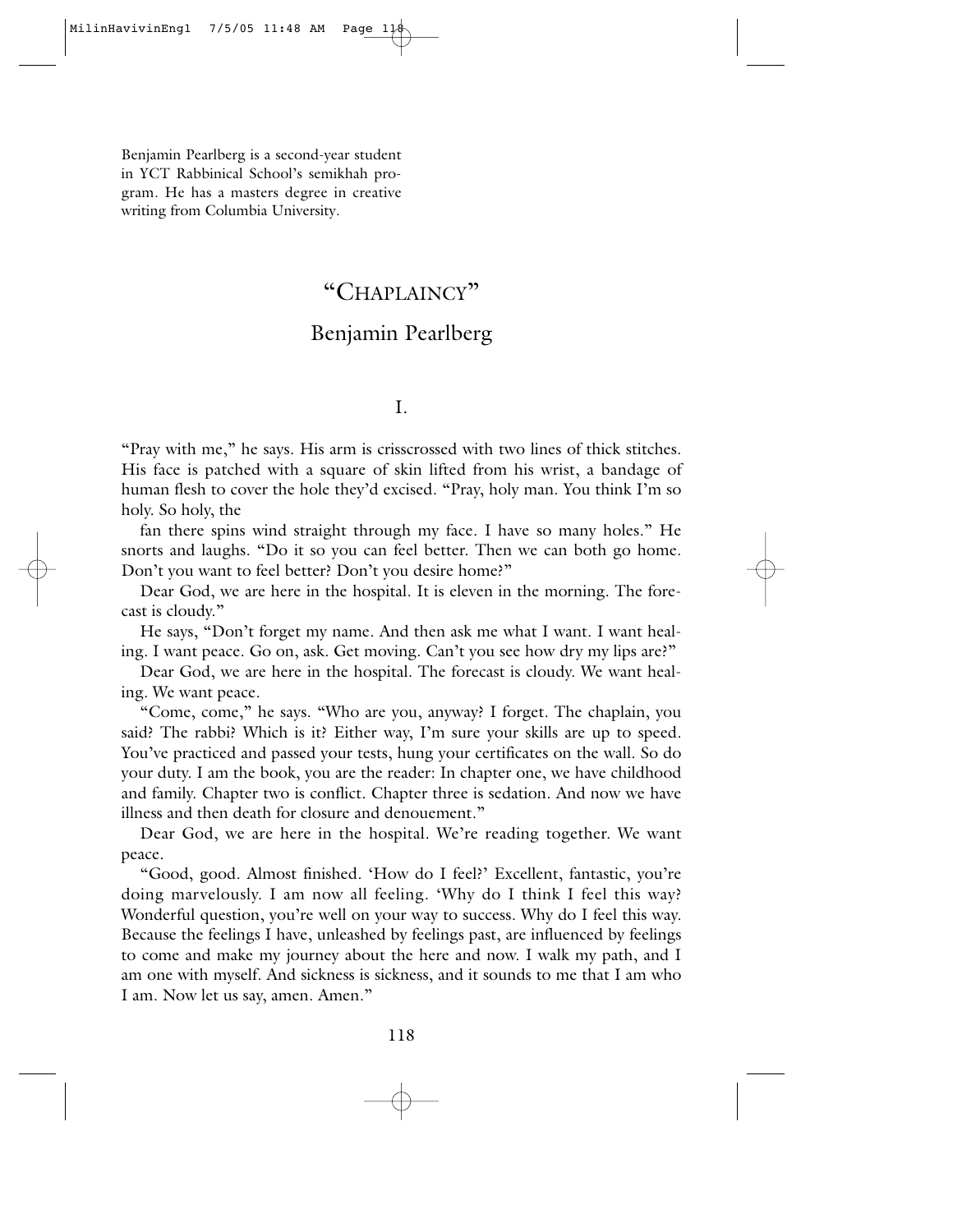*Benjamin Pearlberg* 119

The nurse walks in. She carries a tray of medicine, needles, and a small blue box with a pink bow. She checks her charts and nods her head. "Yes," she says. "Here we have it. Doctor's orders." She places the box on his lap, lifts his hand and helps him pull at the ribbon. "Your prayers are answered. It's all a success. Congratulations. Now we can all go home." She kisses him on the forehead and he beams from cheek to cheek.

"You hear that, boy? Prayers answered, just like I told you." We watch the nurse unplug tubes and shut down machines. She pulls open the blinds and the sun floods in.

#### II.

On the fourteenth floor of the Baird Hall at the Beth Israel hospital we cross the bridge that connects to the main campus buildings, Dazion, Silver, Linsky. Here are the patients.

#### III.

"So you want to pray?" he asks. "Let's do it right then. He lifts his arm to his mouth and pulls at the red thread with his teeth. He says, "There are no lessons now. You bring what you got, and what you got better be good." He does not smile.

There is no light. Or there is only light. It makes no difference. God is present, because He is always present, or He is never present. It makes no difference. We are given space to speak, to plead our case.

"Nu," God says. "You are here now. What are your wants." We are surrounded by His sound. He is impatient.

The patient is beside me. He grips my arm. His sickness slides easily around and back through his body, laughing. He is crying.

"Speak," God says. "You want life. You want death. You want peace. You want comfort. Let your flood flow."

We are silent. We don't speak. We say nothing. If we choose, we can look around at the mysteries of the world, the secrets of sin and salvation. If we look, we can see the seated surrounding us: Isaac, caressing his swollen neck; Jacob, tearing the hairs from his beard; Hannah, giggling uncontrollably between giddy bursts of Greek. But we do not dare. And have no such need.

Instead, we open ourselves. Not like books, but like people. Exposing our insides, our souls, our hearts, and our guts. We allow God to see what He chooses. And then we close our eyes and seal our lips. We hold hands, and I feel his sickness enter my body. We can't speak, but we ask for mercy. This, is our prayer.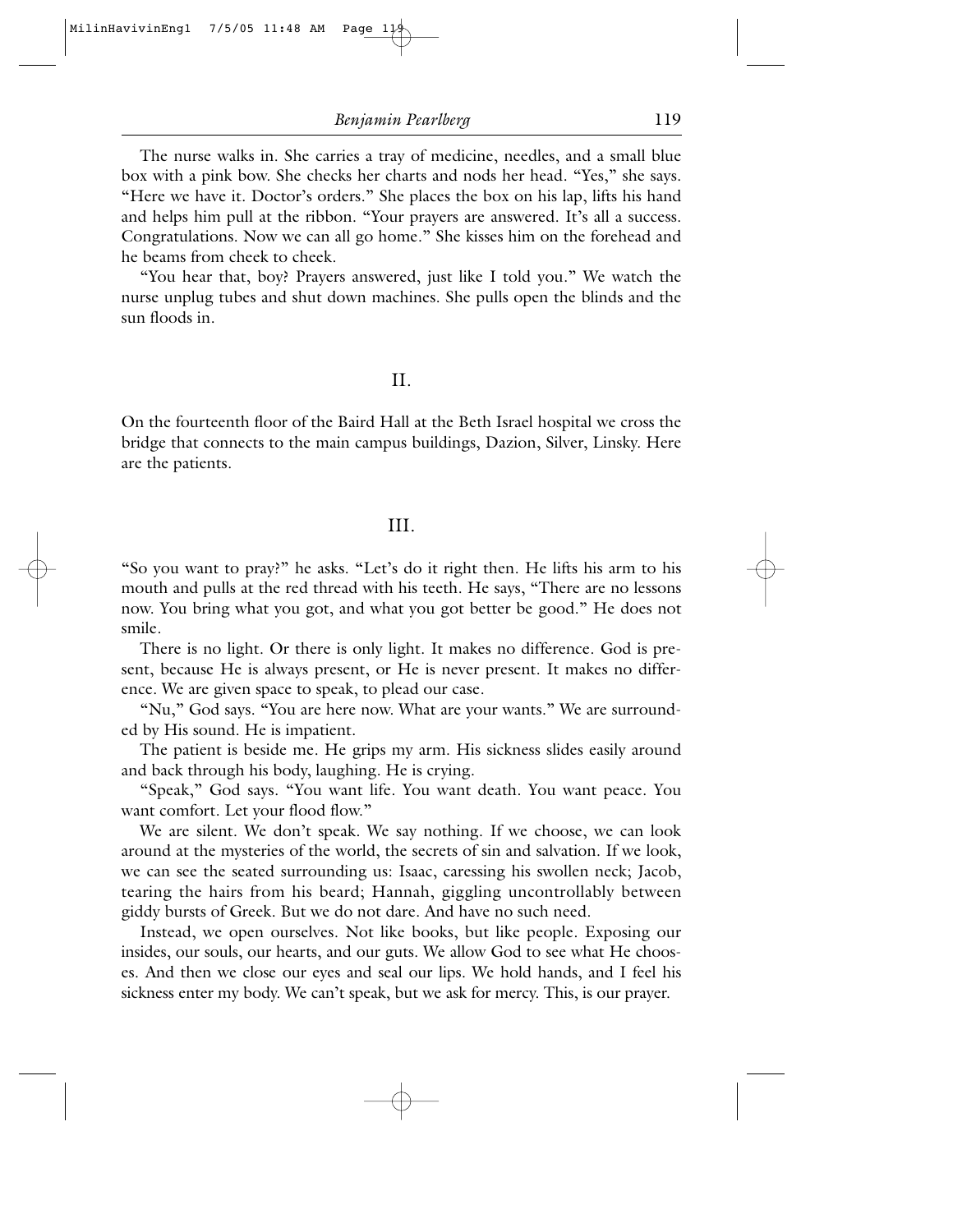Marc B. Shapiro, Ph.D. is Chair of Jewish Studies at the University of Scranton, PA. He is also a Visiting Lecturer in Jewish History at YCT Rabbinical School.

# THE LITHUANIAN YESHIVOT: YESTERDAY AND TODAY

## Dr. Marc B. Shapiro

In 1950 most observers believed that although Orthodoxy might live on, old-<br>fashioned Orthodoxy was a thing of the past. This was also the view of the n 1950 most observers believed that although Orthodoxy might live on, old-Modern Orthodox leadership, and they regarded institutions such as Yeshiva University as crucial for the survival of Orthodoxy in the United States. They were also set on establishing Bar Ilan University, which they believed would secure the future of Orthodox Judaism in Israel. Traditional yeshivot had little place in the future vision of Modern Orthodoxy.

What a difference fifty years make. Just look around the Jewish world and you see the great influence of right wing, or *haredi*, Orthodoxy. Leaving aside the large Hasidic communities, most of these Orthodox communities are direct descendants of what is known as the Lithuanian yeshiva world. It is thus of great importance to understand what this yeshiva world was and how it continues to influence the Jewish community as a whole.

In 1943, Rabbi Aaron Kotler established a small yeshiva in the resort town of Lakewood, N. J. A remnant of the yeshiva at Kletsk, Belarus, the *Beth Medrash Gavoha* had fourteen students when it first began. Today there are approximately 3,000 men studying there full-time, many more who study part-time, and a whole community which has built up around it. Even if it is true that one of the great Lithuanian yeshivot had 500 students, which is no doubt an exaggerated number, there is many times that in Lakewood.

After his escape from Europe through Japan, R. Kotler was intent on establishing the prominence of the Lithuanian yeshiva tradition in the New World. The post-war revival of Orthodoxy, and the growing influence of the yeshiva world, can be directly traced to R. Kotler's vision of a Lithuanian yeshiva on American soil. He had this vision at a time when there was much less sympathy in Orthodoxy for such an institution than there is today, when there are many

<sup>\*</sup> Editor's Note: This essay is a transcript of a talk delivered as a public lecture at YIVO on Nov. 13, 2002. It is printed as delivered, with some slight revisions. The basic oral nature of the presentation has not, however, been altered. In addition, it should be noted that the lecture was geared to a general audience, with varying levels of knowledge and background on the history of the Yeshivot.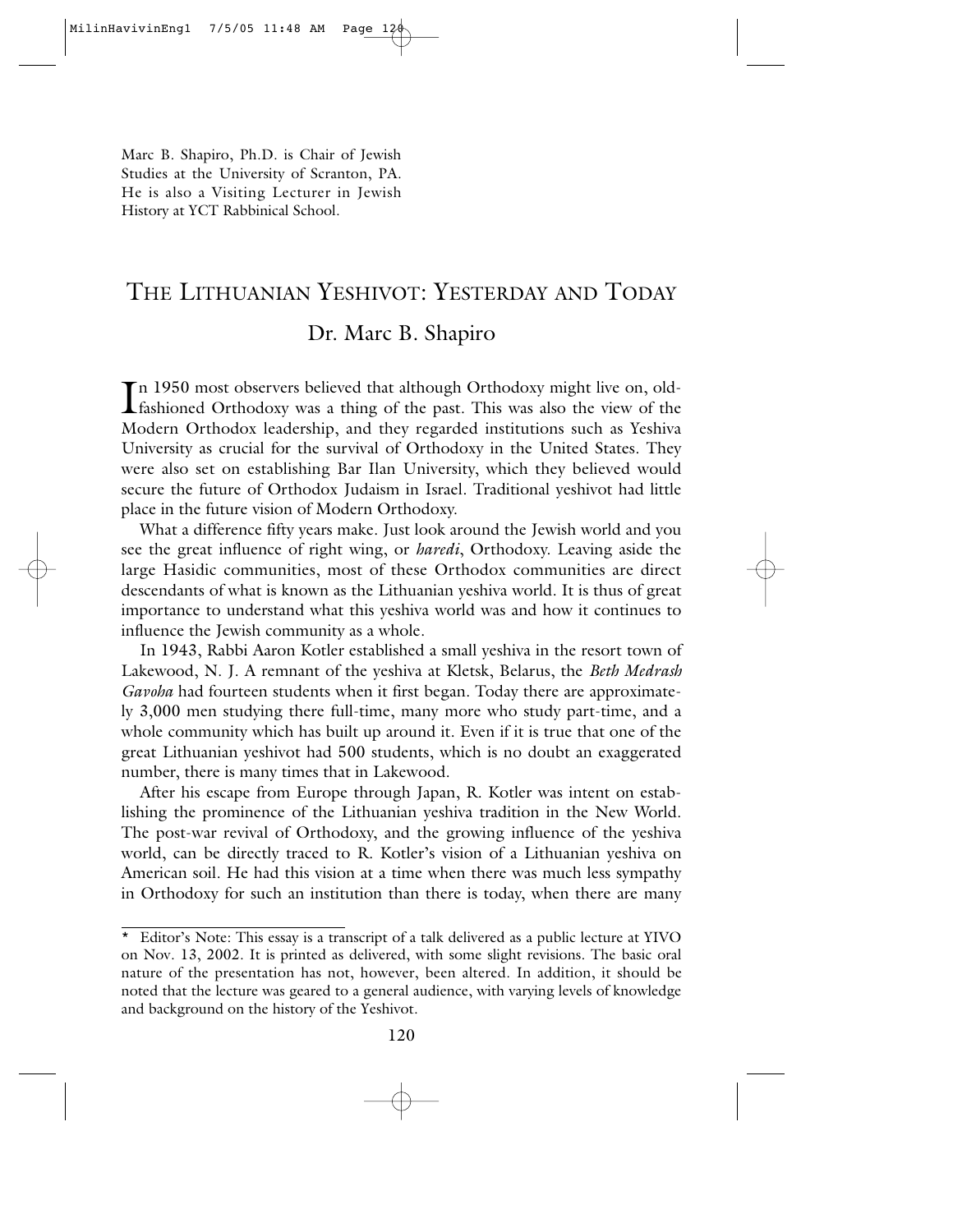MilinHavivinEng1 7/5/05 11:48 AM Page

yeshivot along this model. The most prominent ones are Telz in Cleveland, Ner Israel in Baltimore, Mir and Chaim Berlin in Brooklyn. These exist alongside numerous smaller yeshivot, all staffed with graduates of these Lithuanian-style institutions.

In addition, every major Jewish community, and some not so major ones, has a *kollel*—an institute supported by the local community in which a group of men devote themselves to studying Torah. They are paid a monthly stipend, and this is how they make their living. This model, whereby the community contributes to the creation of Torah scholars, was begun in late nineteenth century Lithuania. In Scranton, where I teach, there is a yeshiva of some 200 high school and post-high school students that was created by Lakewood graduates. As is befitting a town with a large yeshiva, there is also a *kollel* supported by the community.

Simply from what I have mentioned so far, it is clear that the influence of Lithuania on the religious experience of American Jewry is substantial. The same can be said about Israel. Jewish religious life in the Holy Land was influenced to a great extent by the students of the Vilna Gaon who settled there (recall that Vilna, Vilnius, is the capital of Lithuania). Furthermore, the Ashkenazic chief rabbis of Palestine all came from Lithuania. This is a great testament to the brilliance of Lithuanian Torah scholars, because the Ashkenazic community in Palestine was composed of men dedicated to Torah study. And yet, when it came time to choose their leader, they felt that they had to look towards Lithuania.

In the 1920's a branch of the Slobodka yeshiva, which was right outside Kovno, was established in Palestine. After the war, the Mir Yeshiva was reestablished there (as well as in Brooklyn), and there are now a number of yeshivot in Israel recreated from pre-war Lithuanian yeshivot. The administrators of these yeshivot usually have a familial connection to those that ran the pre-war yeshivot, and can thus be seen as their historical continuation.

(Incidentally, Mir might not have technically been in Lithuania, but from the standpoint of Jewish geography it was indeed regarded as such. Jewish Lithuania did not always correspond to the political borders.)

The phenomenon in Israel of tens of thousands of young men who exclusively study Torah and expect to be supported by the government is a phenomenon that has aroused animosity within the Israeli body politic and is entirely due to the influence of the Lithuanian yeshivot. Whereas before World War II, only the best and brightest of a town might go off and devote themselves to study, after which they became a rabbi or got some other job, today in Israel there is the phenomenon of families in which every son devotes himself to Torah study, some 25,000 at last count. While exclusive Torah study was certainly the ideal in Lithuania, it only became a reality when successive Israeli governments decided that the ultra-Orthodox vote was so important, that in exchange for this support the state would provide funding, through the yeshivot, to any man who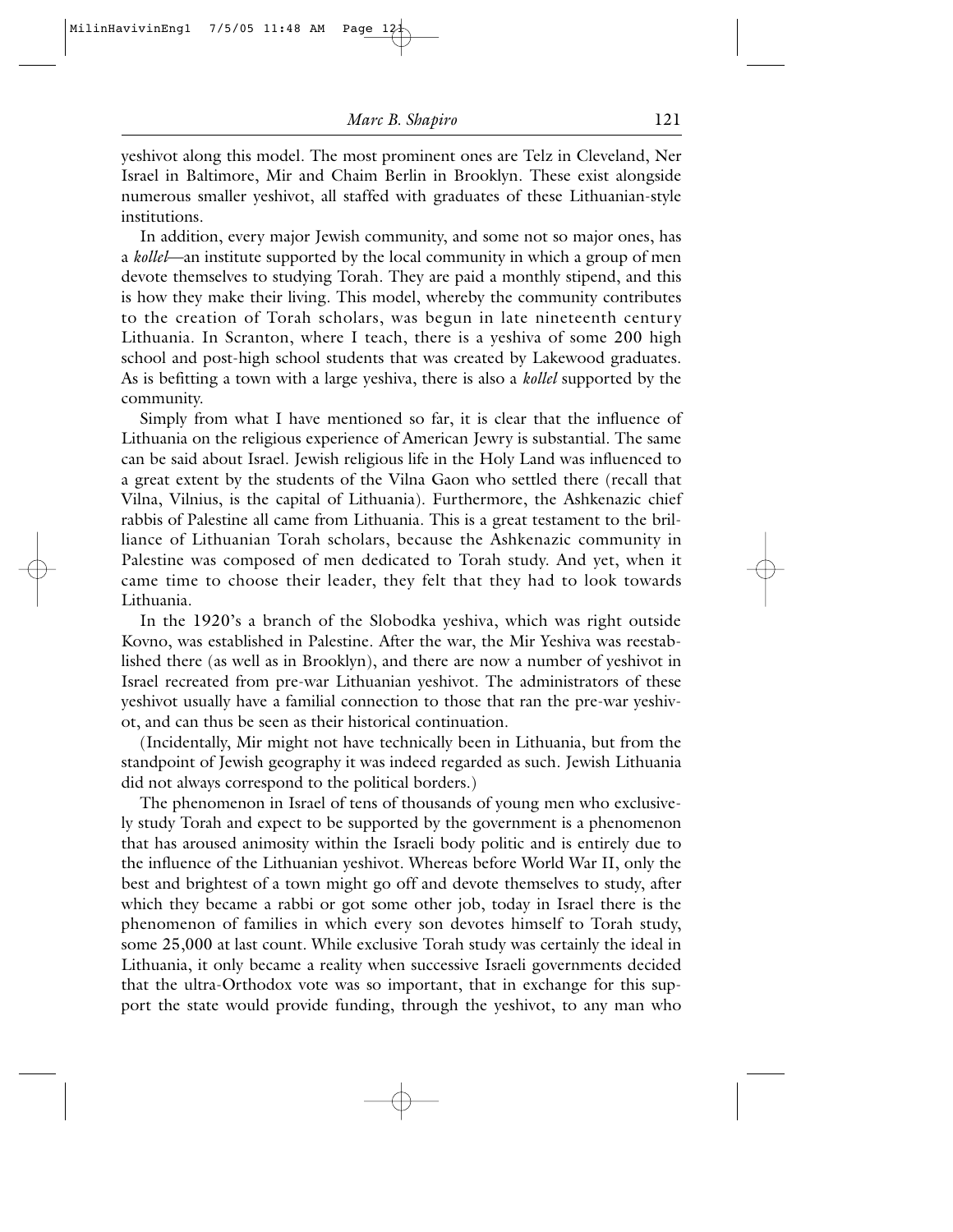wished to devote himself to Torah study. These men also receive an army exemption, another great sore point in Israel.

The so-called yeshiva world, which exists in every place where Jews live, and is most readily identified by outsiders when they see the men who wear black hats and black suits, is a Lithuanian yeshiva phenomenon. But how did the Lithuanian yeshivot become so significant? Why are we speaking of Lithuanian yeshivot and not Polish or Hungarian yeshivot?

To answer this we must know something about the central place of Torah study in Lithuanian Jewish life. The figure of Rabbi Elijah, the Gaon of Vilna, stands out in this regard. He became the model for complete devotion to Torah study, and is well known for his unrelenting battle against the new Hasidic movement, which downgraded the significance of study in favor of prayer. It was the Vilna Gaon's students who realized that for Torah study to thrive it was not enough for the local rabbi to gather students around him. A more sophisticated approach was needed, one that focused on inter-communal financial support, rather than the old way of relying on the local townspeople.

In line with this vision the Gaon's great student, R. Chaim of Volozhin, founded a yeshiva in Volozhin which did not regard itself as dependant on the local community. This yeshiva soon grew into the major institution of Torah study in Lithuania. Though R. Chaim also happened to be the rabbi of the town, the other yeshivot that followed his model were completely independent of the community and attracted students from all over. These yeshivot competed with each other and this naturally raised the caliber of study.

As you can imagine, these new yeshivot were bound to create conflicts. When the rabbi was also the head of the yeshiva, everyone knew who the supreme religious authority was. But what do you do when you have both a communal rabbi and a yeshiva head? Where do your allegiances lie? Who is regarded as the supreme authority? This is a great problem in Orthodoxy today and goes back to the nineteenth-century Lithuanian yeshiva model whereby the yeshiva is independent of communal life. Much of the increasing stringency in Orthodox Jewish life can also be traced to this phenomenon. This is so because Jewish law is practiced with much greater rigor in the yeshiva. When yeshiva students come back home, they often attempt to change long-standing practices. It is not important to them if the communal rabbi supports the old way of doing things, since their allegiance is to the head of their yeshiva.

It is also worth noting that the great flowering of yeshivot occurred at the end of the nineteenth century. It was precisely when traditional Jewish life was being challenged that the great yeshivot opened up. They were to be bastions of conservatism, the bulwark against irreligiousness, *Haskalah* (Enlightenment), Zionism, and whatever new ideologies the winds blew in.

Let me now talk a bit about what was characteristic regarding the method of study of the new yeshivot, characteristics that continue to define the institutions. These are not the sort of things that are often written about, but are apparent to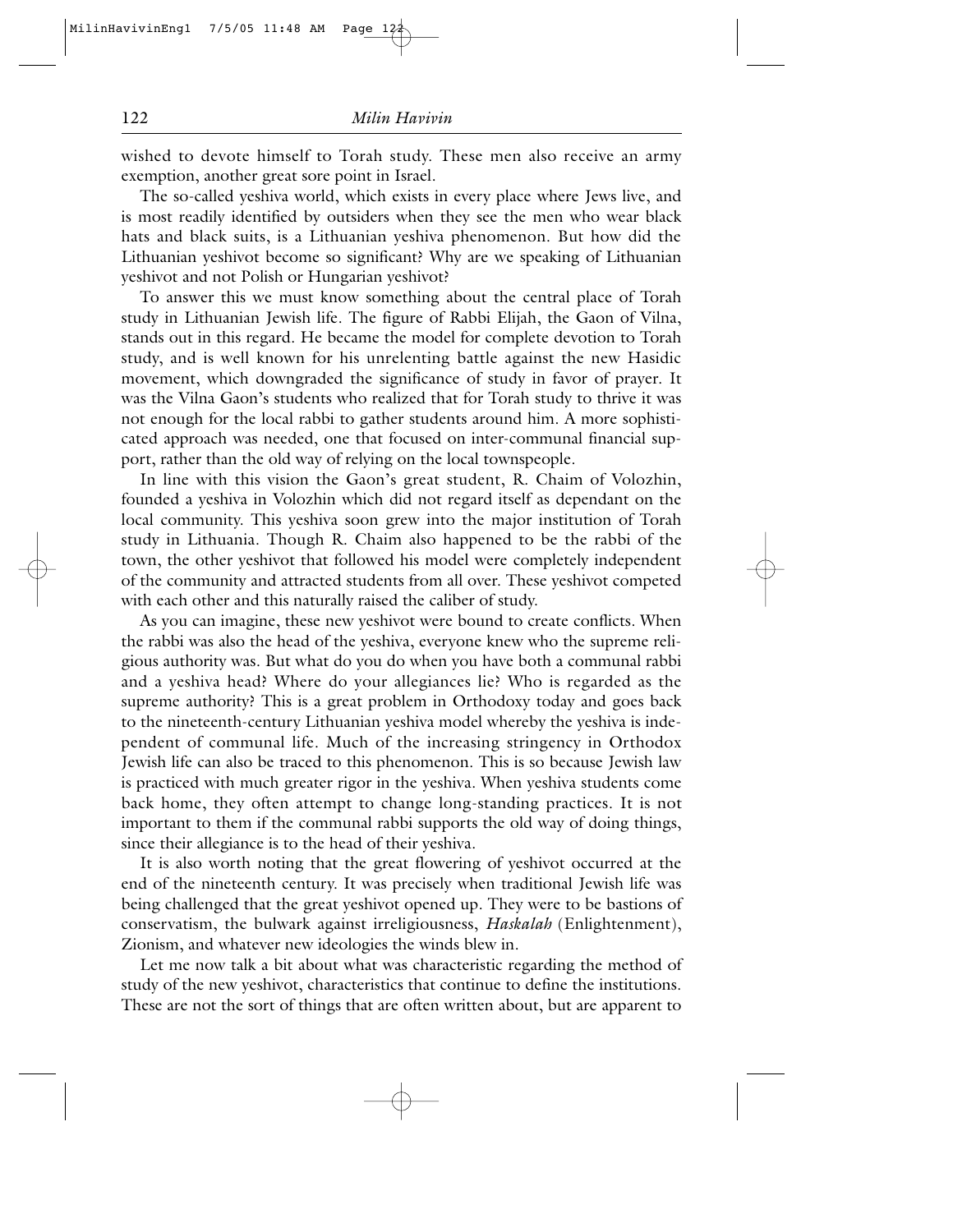anyone who has spent time in a yeshiva. Most people know that students in a yeshiva study Torah all day, from early morning until late at night. But what is the purpose of this study? It used to be, and is still this way in Sephardic yeshivot, that the purpose of Torah study was primarily about deriving the *halakhah*.

This is not the Lithuanian approach. In the Lithuanian yeshivot you study Torah for its own sake, *lishmah*. The ideal is knowledge without any practical purpose; a parallel to a professor of law versus a lawyer might be apt. In the Lithuanian yeshiva, this is the highest form of Torah study. Listen to Rabbi Joseph B. Soloveitchik, grandson of the most eminent yeshiva head in Lithuania, R. Hayim of Brisk (Brest-Litovsk), and himself one of the most eminent yeshiva heads in the post-war era: "The foundation of foundations and the pillar of *halakhic* thought is not the practical ruling but the determination of the theoretical *halakhah*. . . The theoretical *halakhah*, not the practical decision, the ideal creation, not the empirical one, represent the longing of *halakhic* man."

This has important implications for the curriculum. One who follows this approach studies areas that have no practical application whatsoever. One studies about sacrifices and impurity and the reasoning behind rejected opinions. In the Lithuanian model one connects to God most deeply through the study of Talmud and other areas of Jewish legal literature. This is important to stress, since many people think that the yeshiva students are reading the Bible or studying theology all day, as if they were training to be Jesuits.

While they do study this, the overwhelming bulk of the day is devoted to Jewish legal matters. A whole year can be spent on the laws of witnesses or responsibility for damages caused by an ox. Some of you might be wondering how one possibly connects to God by studying the laws of goring oxen. I think this is the most difficult thing for outsiders to appreciate when they are first exposed to the yeshivot. Yet if you believe that all of Jewish law is ultimately derived from biblical verses and an oral tradition, and is thus no less than God's will on earth, then you begin to see that this is indeed how one connects to God. We cannot know anything about God's essence, but we can know His words and His will, so to speak, and these words, as all who have read the Torah know, do not merely concern theology or helping widows and orphans, but extend to more mundane matters such as how to establish that witnesses are telling the truth.

Since the Talmudic debates concern Holy Writ, there is no real significance to the fact that some tractates' laws are practical and others aren't (for example the laws of sacrifices). Remember, it is the study of Torah for its own sake. Therefore, all areas are the subjects of careful study. Because of this emphasis on theoretical *halakhah*, the greats of the Lithuanian yeshiva world are not known for their works on practical Jewish law. Rather, they devote themselves to theoretical analysis of Talmudic points. A class in a yeshiva is devoted to such analysis. Everyone must learn the practical law, but you can do that on your own. You don't need to spend time with a Talmudic master for this.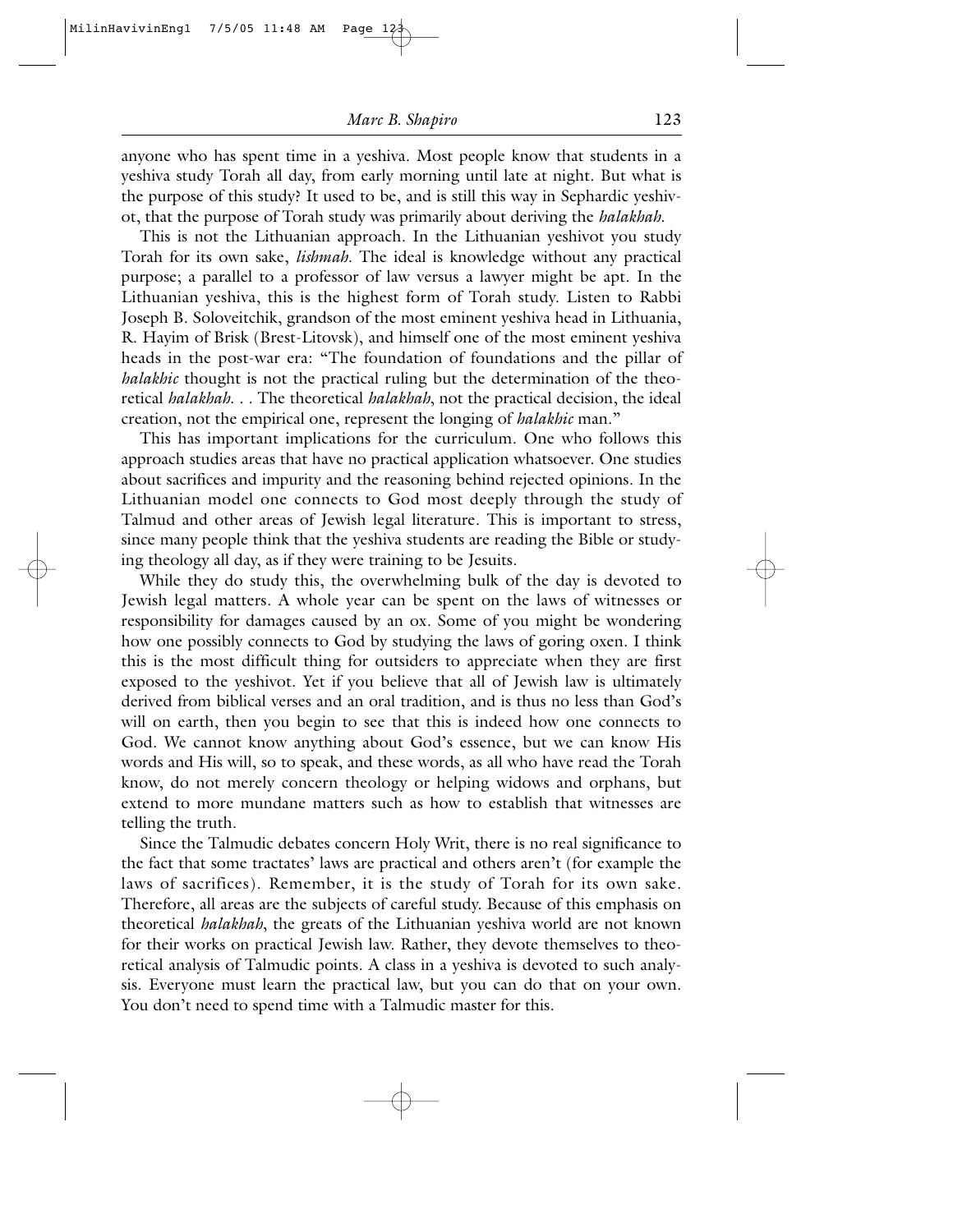Lithuanian Talmud study is also characterized by a brilliant conceptual approach. This method, also called the analytic approach, was primarily developed by R. Hayim Soloveitchik of Brisk (1853-1918) and quickly conquered the yeshiva world. It created a revolution in Talmud study. Since the Lithuanian approach, with its conceptual clarity and analytical categorizations, is so dominant today, many people do not know that there was a time when this approach was new in Lithuania and many old-time Lithuanian Talmudists opposed it.

It is impossible in a short oral presentation to give any sense of what this method is about, but let me give one example nonetheless. Maimonides states that one who prays without *kavanah* must pray again. But, what does the word *kavanah* mean? There are two possibilities. *Kavanah* can mean to be aware of the words you are saying. This would mean that when one prays it must not be by rote. There is also another type of *kavanah*, and that is that one must regard himself as standing in awe before God. So what happens if one has the first form of *kavanah*, that is, awareness of the words, but not the second form? Or vice versa, let's say you clear your mind of all extraneous thoughts and regard yourself as standing before God but you do not have active awareness of what you are saying, what then is the law?

This is a typical analysis, yet in some schools matters went to an extreme. For example, there is a talmudic principle that if you are brought to court in a monetary dispute and you will not take an oath to clear yourself, you have to pay. The question was raised as to how one should understand this. Does it mean that essentially you are obligated to pay, but you can exempt yourself with an oath, or does it mean that essentially you are obligated to take an oath, but if you choose not to then you have to pay? One opponent of this way of thinking, R. Jehiel Jacob Weinberg, called it a foolish Telzer analysis, and said that it is no different than the following ridiculous inquiry: Do we say that essentially X is set to die and only if he eats will he live, or do we say that essentially X is set to live and only if he chooses not to eat will he die? It has always been a struggle to prevent true conceptual analysis from degenerating into this sort of semantic game.

Perhaps the leading opponent of the new Lithuanian method of study was R. Jacob David Wilovsky (1845-1913) of Slutzk, known among other things for his monumental commentary on the Jerusalem Talmud. In the introduction to his responsa R. Wilovsky writes as follows:

A certain rabbi invented the "chemical" method of study. Those in the know now refer to it as "chemistry," but many speak of it as "logic." This proved to be of great harm to us for it is a foreign spirit from without that they have brought in to the Oral Torah. This is not the Torah delivered to us by Moses from the mouth of the Omnipresent. This method of study has spread among the yeshiva students who still hold a *gemara* in their hands. In no way does this type of Torah study bring men to purity. From the day this method spread abroad this kind of Torah has had no power to protect its students. . . . It is better to have no rosh yeshiva than to have one who studies with the "chemical" method.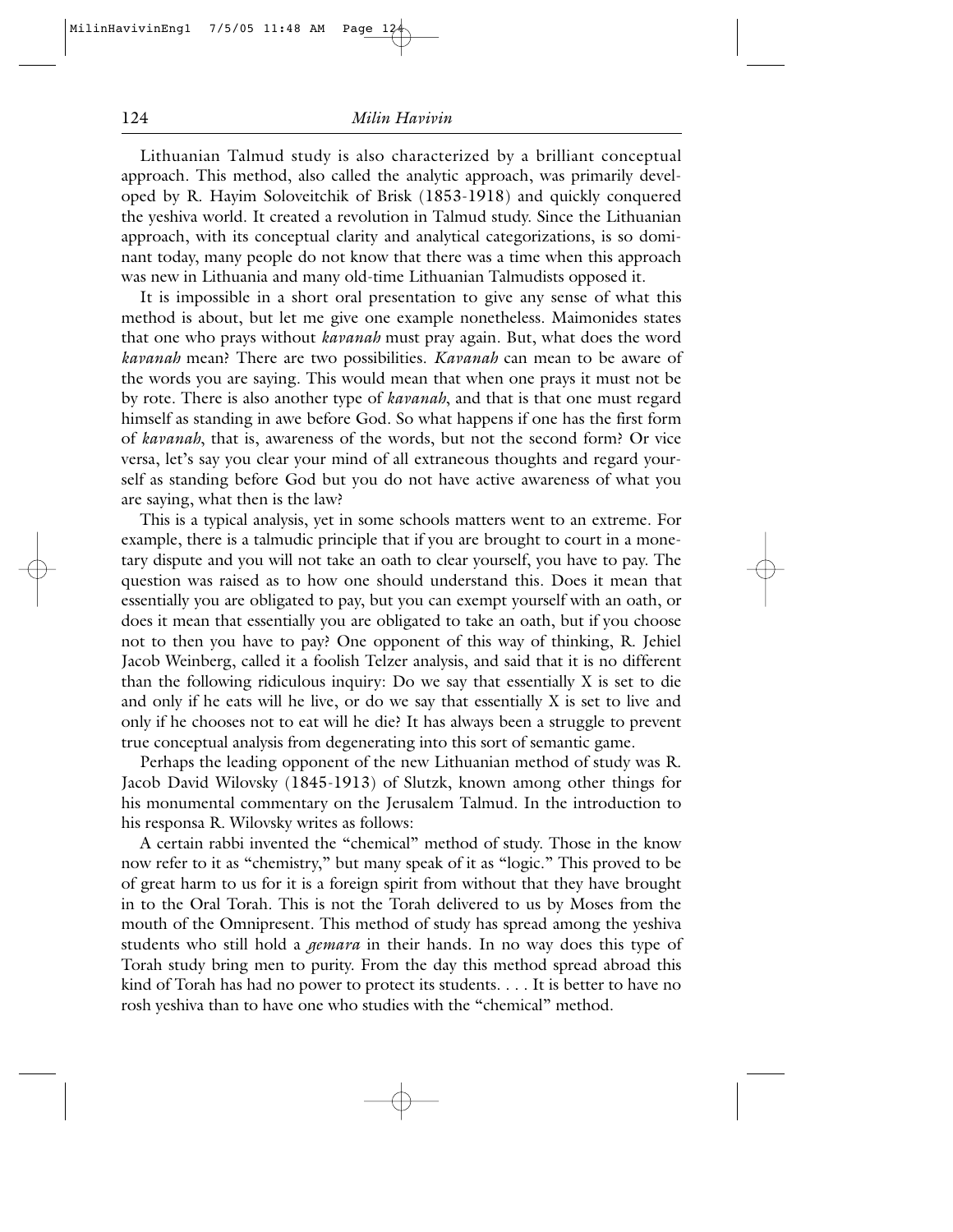*Marc B. Shapiro* 125

In his ethical will R. Wilovsky returns to this criticism, directing his sons: "Be careful, and keep far away from the new method of study that has in recent years spread through Lithuania."

Yet such objections had virtually no influence, and with the benefit of hindsight it is possible to say, without exaggeration, that R. Hayim Soloveitchik raised the quality of Talmud study to a level not seen since the days of the medieval Tosafists. In his hands the argumentation of the Talmud and medieval authorities assumed a "scientific" character, without parallel in previous generations. In fact, Rabbi Joseph B. Soloveitchik went so far as to say that "it would be most difficult to study Talmud with students who are trained in the sciences and mathematics, were it not for [R. Hayim's] method, which is very modern and equals, if not surpasses, most contemporary forms of logic, metaphysics, or philosophy." In other words, R. Hayim and his followers showed that Talmud study is just as serious a discipline as anything studied in the modern university.

At the same time, R. Hayim transformed the practical halakhic work *par excellence* — Maimonides' *Mishneh Torah* — into both the central feature of his theoretical analyses as well as the most profound commentary on the Talmud. By doing so, he became the first to reveal the profundity of the *Mishneh Torah* in all its grandeur. The centrality of Maimonides' code in contemporary Talmudic lectures is a direct result of R. Hayim's influence.

Even the seemingly mundane areas of Jewish law became, in R. Hayyim's mind, an area for great intellectual creativity. As his grandson put it: "Suddenly the pots and the pans, the eggs and the onions disappeared from the laws of meat and milk; the salt, the blood, and the spit disappeared from the laws of salting. The laws of *kashrut* were taken out of the kitchen and removed to an ideal halakhic world . . . constructed out of complexes of abstract concepts."

What was the nature of this analytic method and why did it achieve such popularity? One of R. Hayim's students, R. Judah Leib Don Yihye, described the lectures of R. Hayim as follows: "He would approach every Talmudic theme as a surgeon. He would first search out the logical elements of every *sugya*, showing the strengths of one side and then the other. After the logical basis was clear to all listeners, he would then focus on the dispute in the Talmud or between Maimonides and Rabad, and explain it in accordance with two [divergent] logical approaches."

In other words, whereas earlier scholars attempted to prove one side of a dispute, such as between Maimonides and Rabad, R. Hayim instead attempted to clarify the divergent understandings, so as to show what the logical and textual basis was that led each of them to their conclusions. (Along these lines, it is known that R. Joseph Baer, R. Hayim's father, said to his son that when people point out a difficulty to me and I answer it, the questioner is happy, because he asked well, and I am happy because I succeeded in formulating an answer. However, when they ask you a question and you answer it, no one is happy, because you show the questioner that there was never a difficulty in the first place, and thus no need for any answer.)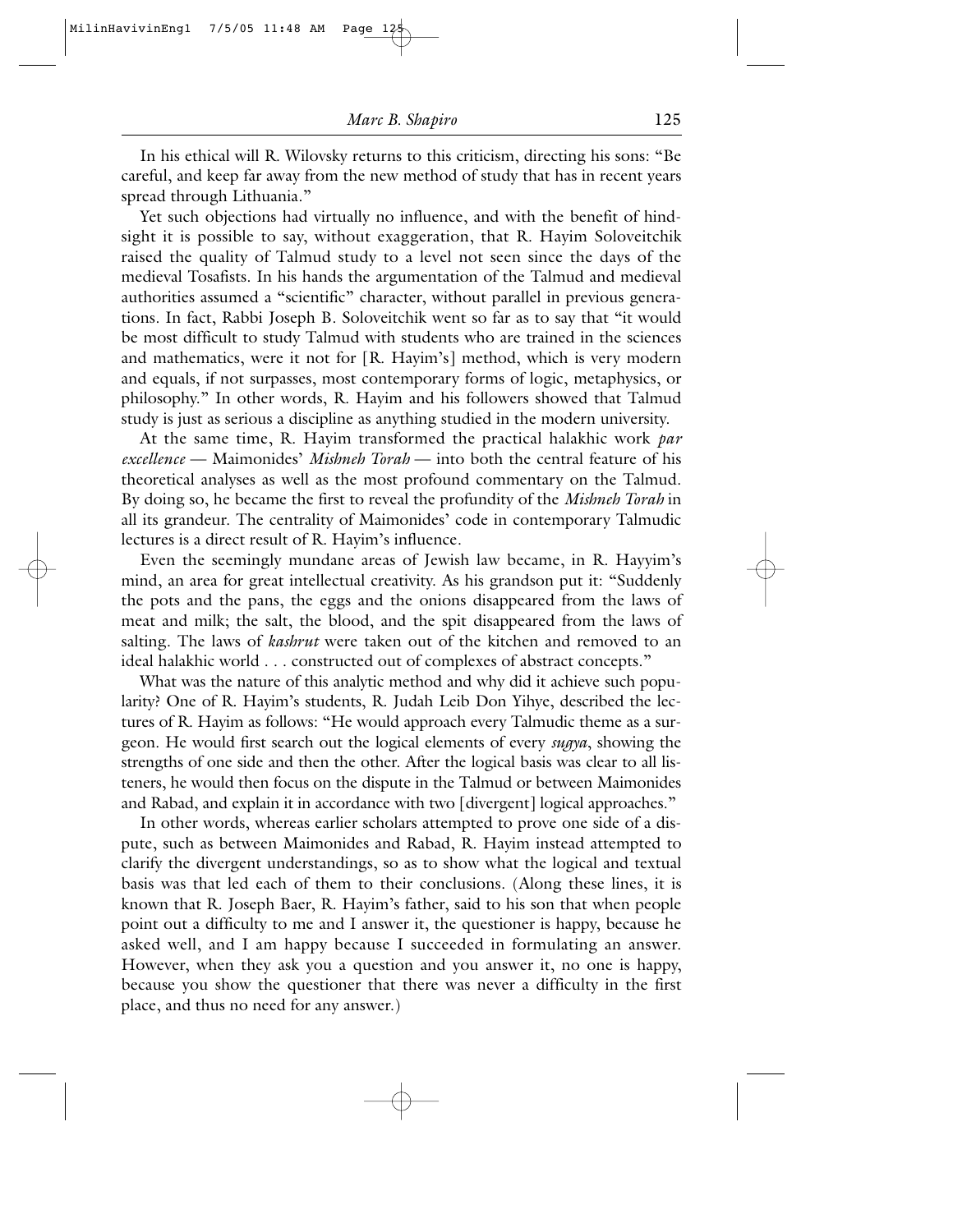This new way of looking at the great disputes in Jewish law was exhilarating. Rabbi Yisachar Dov Teichtal, a famed Hungarian Talmudist and Munkatcher Hasid, sent his son to study in Lithuania in the 1930's. We have one of his son's letters to him in which he describes the high level of Torah study he found there, and this letter illustrates the great intellectual power and attraction of the Lithuanian approach. He writes that even if one would spend a thousand years in Slobodka, he would still be able to grow intellectually. In other words, the yeshiva is an inexhaustible font of learning. "And with literally every breath I praise God who brought me to this place and virtually took me out of a spiritual Egypt and brought me to Mt. Sinai, that is, to the center of Torah in Slobodka, and enabled me to receive the Torah anew."

I realize, of course, that all the attempts at describing the Lithuanian analytic approach, including the wonderful writings of Rabbi Joseph B. Soloveitchik, do not provide a complete picture. In order to truly understand the method one must experience it "in action," and only then can one begin to sense its great attraction.

In conclusion, I think it is fair to say that whereas the Jewish experience in Lithuania gave us many things, there is one aspect of Jewish life in Lithuania that is not just part of history and literature, but is experienced daily by tens of thousands of people, and that is the distinctive Lithuanian approach to Talmud study. As long as Jews study Talmud, Lithuania and the Jewish people will remain linked.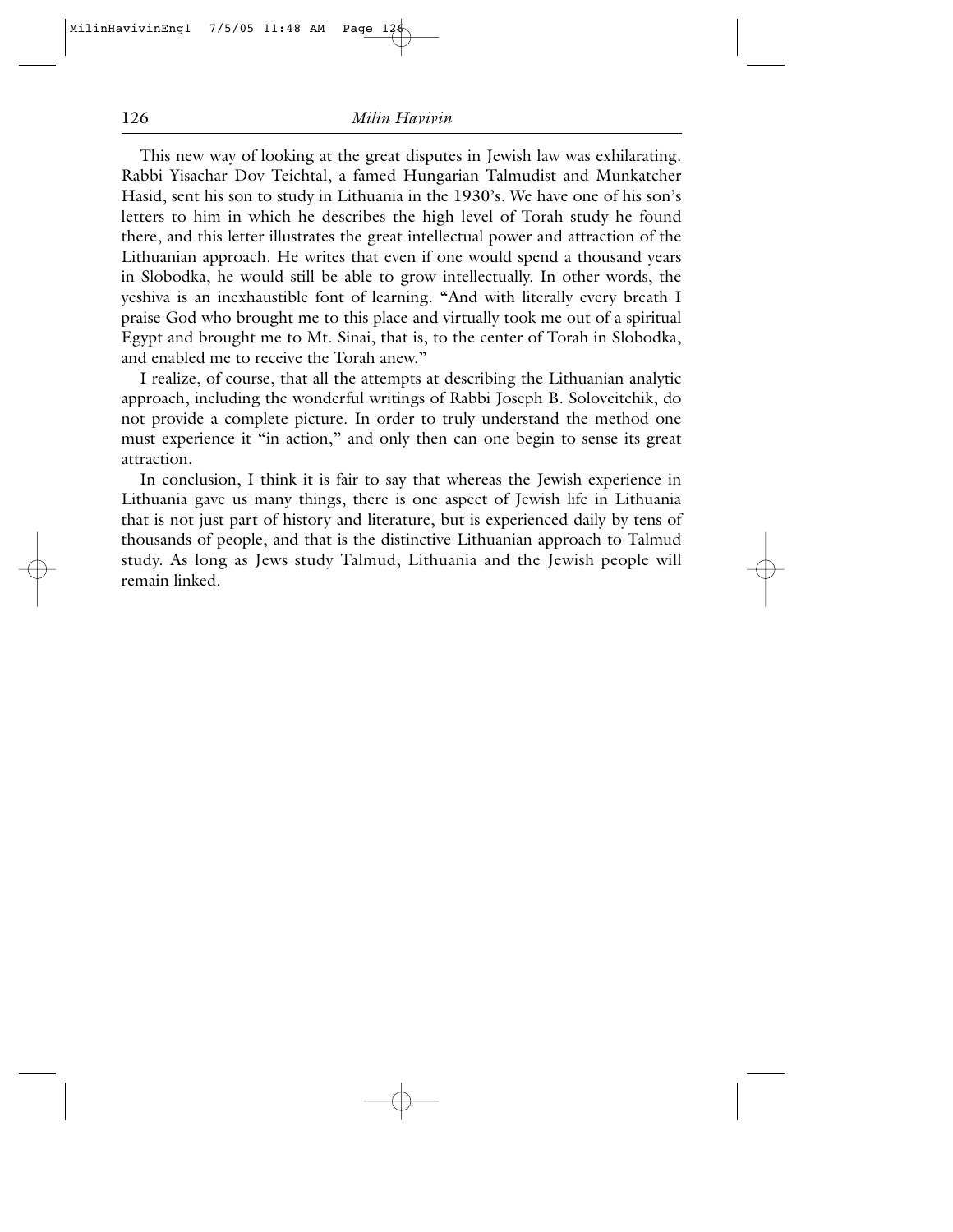Jason Weiner is a third-year student in YCT Rabbinical School's *semikhah* program. He is also pursuing an MA in Jewish History at Yeshiva University's Bernard Revel Graduate School.

# ON THE HALAKHIC BASIS FOR WEARING BLACK HATS

# Jason Weiner

 $\overline{\mathcal{C}}$ B*igdei adam meramzim al midotav shel adam—*A person's clothing is reflec-tive of his character," says the *Maharsha*.1 The clothing that a person wears is highly representative of who he is and can reveal a great deal about who he or she wants to be. Despite the fact that this subject is rarely explored in a serious way, it is a very deep and nuanced issue. Oftentimes the things that seem most superficial can actually reveal deep insights and reflect very significant truths. While there are many values that inform this decision, we will analyze the halakhic reasoning regarding the wearing of a hat by men, as it can serve as an enlightening study of different approaches to Jewish practice, ideologies, and responses to modernity. We will approach this topic by focusing on five issues relevant to this topic, advancing different approaches to each one: *kavod* or honorable attire, distinction from people who are not Jewish, *atifah* or head wrapping, wearing a double covering of one's head, and the role of customs. While many observant women also wear hats for very different reasons, the focus of this paper is on the wearing of hats by men, though it is hoped that both men and women will be able to find interesting and relevant ideas therein.

### REASON 1: *KAVOD*

A fundamental necessity of prayer is maintaining consciousness toward whom one is praying, "*Da lifnei mi atah omed* (*Berakhot* 25b)." Maintaining this awareness and *kavanah* during prayer requires much preparation and work. Based on the verse, "Prepare to meet your God, Israel, (Amos 4:12)" the Talmud states that part of preparation for prayer is dressing appropriately *(Shabbat* 10a). For example, the Talmud states that Rava Bar R. Huna would don fine footwear when he prayed. Specifically, the correct demeanor during prayer varies in accordance with local protocol.2 Whatever way people of one's

<sup>1</sup> *Maharsha*, *Shabbat* 77b.

<sup>2</sup> *Beit Yosef, Orah Hayim* 95:3.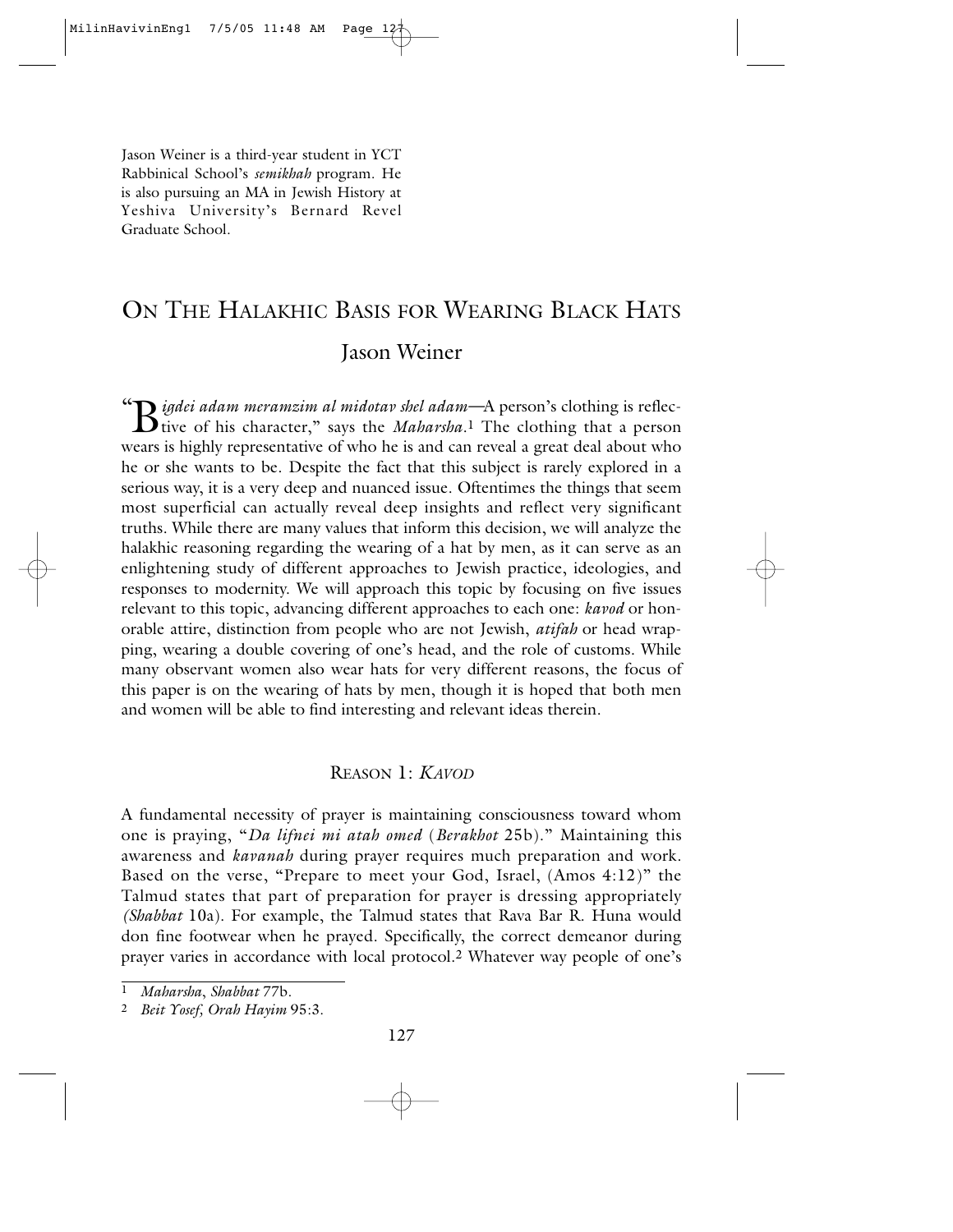locale would dress to appear before a king or other such eminent person, is how one should dress during prayer. Along similar lines, the Shulhan Arukh states that we should wear nice clothing for prayer, that is specific and special for prayer.3

Many halakhic sources claim that in addition to simply wearing clean and respectable clothing, the appropriate attire for prayer is specifically a hat and jacket. According to the *Hayei Adam*, one must don a hat in addition to his *kippah*, in order to be dressed in the way they dress in public.4 The primary intention behind this source for dignified dress during prayer is that a person should not simply wear the casual clothing that they would wear around their house or to sleep, but must get dressed up to some extent in order to address *Hashem*.

According to the Mishnah Berurah the clothing worn for prayer must be even more formal and distinguished than the clothing one normally wears in public, as he states that, "In our times, one must place a hat on his head when he prays, so that he will be dressed in the manner which he is dressed when he goes about in the street. One should not pray merely with the small cap worn underneath the hat, since it is not the practice to stand like that before respected people."5

Despite the reality that hats are not customary in our time, and there is room for leniency in this issue, many contemporary *poskim* do require6 or advise7 the wearing of a hat, particularly for prayer. The *Arukh haShulhan* claims that regardless of the fact that many of the clothing improvements that must be made for prayer are dependant upon the custom of one's particular time and place; this does not apply to the covering of one's head for prayer.8 The *Arukh haShulhan* then goes on to say that, "In our countries we do not only pray with our heads covered by a small covering, but with a hat, such as is worn in the street."9 It is hard to say if the *Arukh haShulhan* would still require a hat in a society that generally does not wear hats. Nevertheless, this source is used to argue that the obligation still applies, because of the fact that his statement is prefaced by the claim that this requirement is not dependant on local custom.

Another contention used in favor of maintaining the custom of wearing a hat is to move the definition away from the subjective definition of a particular time and place, to an objective definition. It is the position of some that while dignified dress is no longer a hat, there has been such a decline in the ritualization of respect today that we can no longer use modern standards of *kavod*. Based on this premise some feel that we should not gauge ourselves by modern standards, but must maintain the standards of earlier times, before styles became so casual.

<sup>3</sup> Shulhan Arukh, *Orah Hayim* 98:4.

<sup>4</sup> *Hayei Adam, klal* 22:8.

<sup>5</sup> Mishnah Berurah, *Orah Hayim*, 91:5.

<sup>6</sup> Responsa *Mishnah Halakhot* 13:133.

<sup>7</sup> Responsa *Tzitz Eliezer* 13:13; Responsa *Yehave Daat* 4:1.

<sup>8</sup> *Arukh haShulhan, Orah Hayim*, 91:5.

<sup>9</sup> Ibid. 91:6.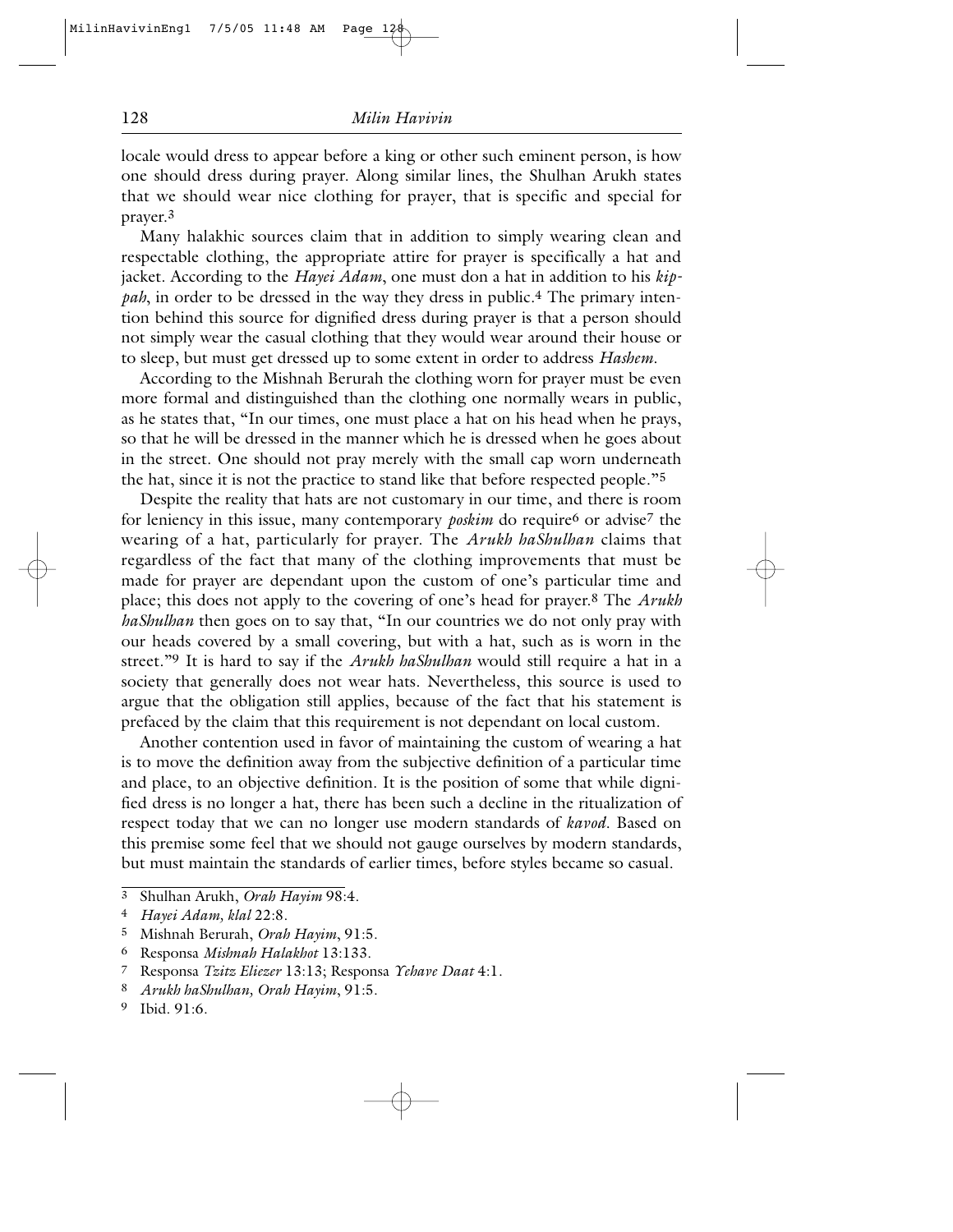*Jason Weiner* 129

Similarly, according to the *Pahad Yitzhak*, the true test of *kavod* to *Hashem* is the way the *kohanim* dressed at the time of their service in the Temple. The *Pahad Yitzhak* argues that due to the fact that the *kohanim* completely wrapped their heads at this time, we see that true Jewish respect is to cover one's head. Consequently, despite the fact that it has become the opposite of common practice, the tradition of head covering as a show of respect must continue.10

Though the *Pahad Yitzhak* is simply referring to head covering in general, many argue for specifically maintaining the wearing of a hat in our days based on a statement of the *Levush*. The *Levush* rules that since it is considered lightheaded to have an uncovered head in a synagogue, one should thus wear a hat, because it will imbue the individual with fear, humility, and seriousness before *Hashem*.11 A hat is thus seen as having its own intrinsic value, regardless of common practice. Thus, even if it is the practice to greet people of stature without a hat, Jews are nevertheless to wear a hat for unique reasons of modesty, and holiness, rather than reasons of fashion or pragmatics.12 We are called to maintain particular standards of dress and behavior, despite changes in prevailing customs.

The obvious difficulty for many contemporary Jews is how one ought to dress for prayer in a society that has not only stopped wearing formal hats in the street, but no longer views the wearing of a hat as an indication of formality and respect. Indeed, despite the objection to this change we saw above, some contemporary *poskim* do clarify that the requirement to wear a hat is dependant upon one's personal custom. The recently written *Shaarei Halakhah* thus states that only "one who usually wears a hat when going out should wear one when praying."13 Many contemporary Jews have accepted the fact that since we are no longer accustomed to going out, or to meeting honored people while wearing a hat, there is likewise no obligation to wear one for *tefillah*. Rather, it may be argued that one should wear whatever they considered dignified dress, such as a jacket or a tie.14

Since we may acknowledge that times change, and that to some extent, religious Jews have to change with the times in order to be relevant to the world at large as well as future generations of Jews. Thus, because conceptions of *kavod* have changed, something besides a hat is needed to make a person feel respectful while standing before *Hashem*. Indeed, because our society is not formal, one may argue that such formality is no longer halakhically mandated. In fact,

<sup>10</sup> R' Yitzchak Lampronti, *Pahad Yitzhak, Ma'arekhet Gimmel*.

<sup>11</sup> *Levush, Orah Hayim* 151:6.

<sup>12</sup> *Shulhan Arukh haRav, Orah Hayim* 46:2, Mishnah Berurah, *Orah Hayim* 46:9.

<sup>13</sup> Rabbi Ze'ev Greenwald, *Shaarei Halakha*, (Jerusalem: Feldheim Publishers, 2002), 18.

<sup>14</sup> Aharon Ziegler, *Halachic Positions of Rabbi Joseph B. Soloveitchik*, (New Jersey/ Jerusalem: Jason Aronson Inc., 1998), 82.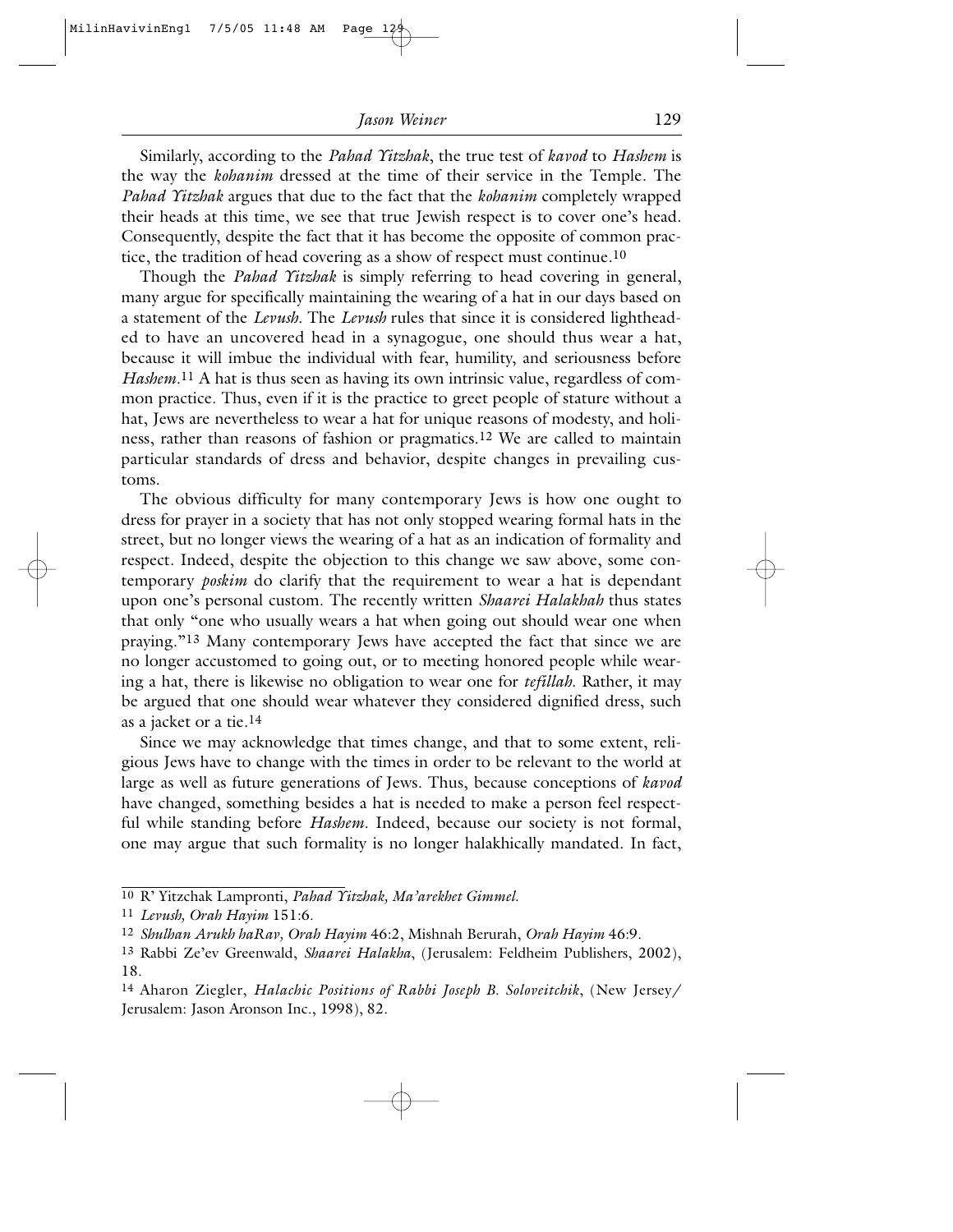Rav David Tzvi Hoffman records that when he first went to the school of Rav Samson Raphael Hirsch, Rav Hirsch instructed him not to wear his hat there, because it had become improper to wear one in front of important people in that locale.15

Though some Jewish communities have maintained the standard of wearing hats, if we are to continue to wear a hat only for purposes of *kavod* in societies where they no longer represent *kavod*, we run the risk of losing the original intent of the custom and developing distorted or empty ritualistic reasons for doing things.

#### REASON 2: DISTINCTION

Rambam states that one must be separate from the outside world in the way they dress, otherwise transgressing the prohibition of emulating non-Jews (*hukat akum)* if one were to dress similar to them.16 Indeed, there is a deep human desire to be different and unique in some way, which is intensified by a specifically Jewish yearning to be an "*am levadad yishkon*-a nation that dwells alone (Numbers 23:9)." Many Orthodox Jews are of the opinion that Jews are intended to emphasize, and be proud of their uniqueness in the world. Dressing differently serves to separate the Jew from the non-Jew preventing assimilation, and helping the Jew feel special and unique.

However, many authorities rule that this requirement not to dress like non-Jews is only clothing that is specifically non-Jewish attire, which is either not worn for any specific reason, something that is immodest, or somehow idolatrous, and Jews do only to copy the non-Jews.17 Furthermore, because most Orthodox men wear *kippot,* that alone may fulfill the requirement to dress differently, though to a different degree.

### REASON 3: *ATIFAH*

Both Rambam18 and the Shulhan Arukh19 state that it is "the practice of all Torah scholars and their students is to pray only when they are *atufim*." The primary fulfillment of "*atifah*" is generally understood to be covering one's head.20 While the simple translation of *atifah* is simply to cover or wrap one's

<sup>15</sup> R' David Tzvi Hoffman, Responsa *Melameid Leho'il,* 56.

<sup>16</sup> Maimonides*, Mishneh Torah, Hilkhot Avodat Kokhavim*, 11:1.

<sup>17</sup> Responsa *Shut Maharik*, 89; *Rema,* Shulkhan Arukh*, Yorah Deah* 178:1.

<sup>18</sup> Maimonides, *Mishneh Torah*, *Hilkhot Tefillah,* 5:5.

<sup>19</sup> Shulkhan Arukh*, Orah Hayim*, 92:6.

<sup>20</sup> *Torat Kohanim*, *Tazria*, Ch. 12; *Hiddushei haRitva, Mo'ed Katan*, 24a.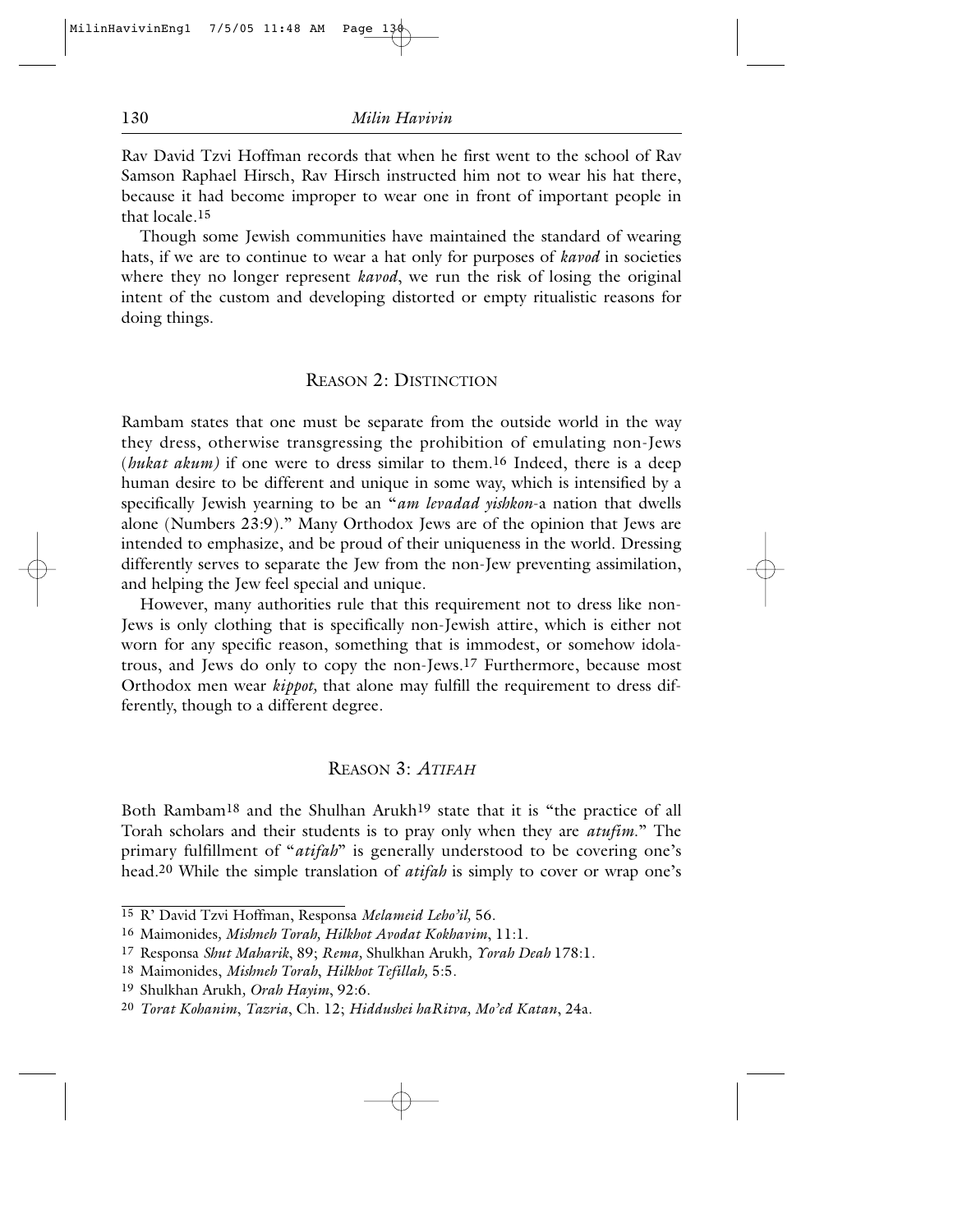*Jason Weiner* 131

self, this *halakhah* is used in reference to wearing a hat in addition to a yarmulke in many contemporary halakhic sources, because of a hat's increased ability to fully cover, or "wrap" one's head.

The Talmud states that any *kos shel berakhah* requires ten things, one of which is "*Ituf* (*Berakhot* 51a)." Based on this need for *atifah*, Rav Avraham Hayarkhi (1155-1215) states that in his days there were those in France who would put a hat on their heads in order to say grace after meals.<sup>21</sup> Though customs have varied throughout the ages, most later halakhic authorities maintain that a "Godfearing" person should not recite *birkhat hamazon* while only wearing a *kippah*, but should also put a hat on his head.22 Similarly, due to the requirement of *atifah*, some *poskim* maintain that *kiddush* may only be recited, and heard, while wearing a hat in addition to one's *kippah*.23

There is a similar requirement for mourners to have *atifat harosh*24 which the *Arukh haShulhan* advises a person to achieve through the wearing of a hat.25 One may therefore argue that even in our times the requirement to pray with *atifah* is best achieved through the wearing of a hat. One could then conclude that because of *atifah*, there is a halakhic basis for wearing a hat any time a person is involved in a *kos shel berakhah* or *tefillah*.

On the other hand, there are various reasons why many do not see a hat as being necessary for the obligation of *atifah*. Similar to the issue of proper *kavod*, definitions vary, and it is hard to define exactly what constitutes *atifah*.26 According to the Talmud, "*Kol atifah she'eina ke'atifat Yishmaelim, einah atifah—*any *atifah* [of the head] that is not like the *atifah* of Ishmaelites is not a proper *atifah* (*Moed Katan* 24a)." Based on this source, it would seem that one would be obligated to wrap their entire head and much of the face in order to attain *atifah*.27 However, as this sort of wrapping became abnormal, Rashi28 and

<sup>21</sup> R' Avraham Hayarkhi*, haManhig, Hilkhot Seudah, Din* 14.

<sup>22</sup> Basing himself on a various Rishonim, the Bach (1561-1640, Poland) in *Orah Hayim* 183:3 (5), may be the first to actually rule that one must specifically wear a hat in addition to the head covering that they are already wearing, in order to fulfill the requirement of *atifa*h for *Birkat Hamazon*. The Bach argues that this additional head covering brings a person to greater *kavanah*, humility, and fear of heaven. The requirement to wear a hat for this purpose is codified by most later Aharonim, see for example: *Magen Avraham* 183:5; *Shulhan Arukh haRav* 183:6; Mishnah Berurah 183:3 (11); *Arukh haShulhan* 183:4; *Kitzur Shulhan Arukh* 44:6; *Yehaveh Daat* 4:1.

<sup>23</sup> Neuwirth*, Shemirat Shabbat Kehilkhatah*, 47:27 & footnote 131 (Hebrew edition).

<sup>24</sup> *Moed Katan* 15a; Maimonides, *Mishneh Torah*, *Hilkhot Avel* 5:19.

<sup>25</sup> *Arukh haShulhan, Yoreh Deah* 386:1.

<sup>26</sup> See Mishnah Berurah*, Orah Hayim* 8:2 (3) where he says that wrapping of the **body** is the *ikar atifah*.

<sup>27</sup> *Rabbeinu Hananel*, *Moed Katan*, 24a.

<sup>28</sup> *Teshuvot Rashi, Siman* 339.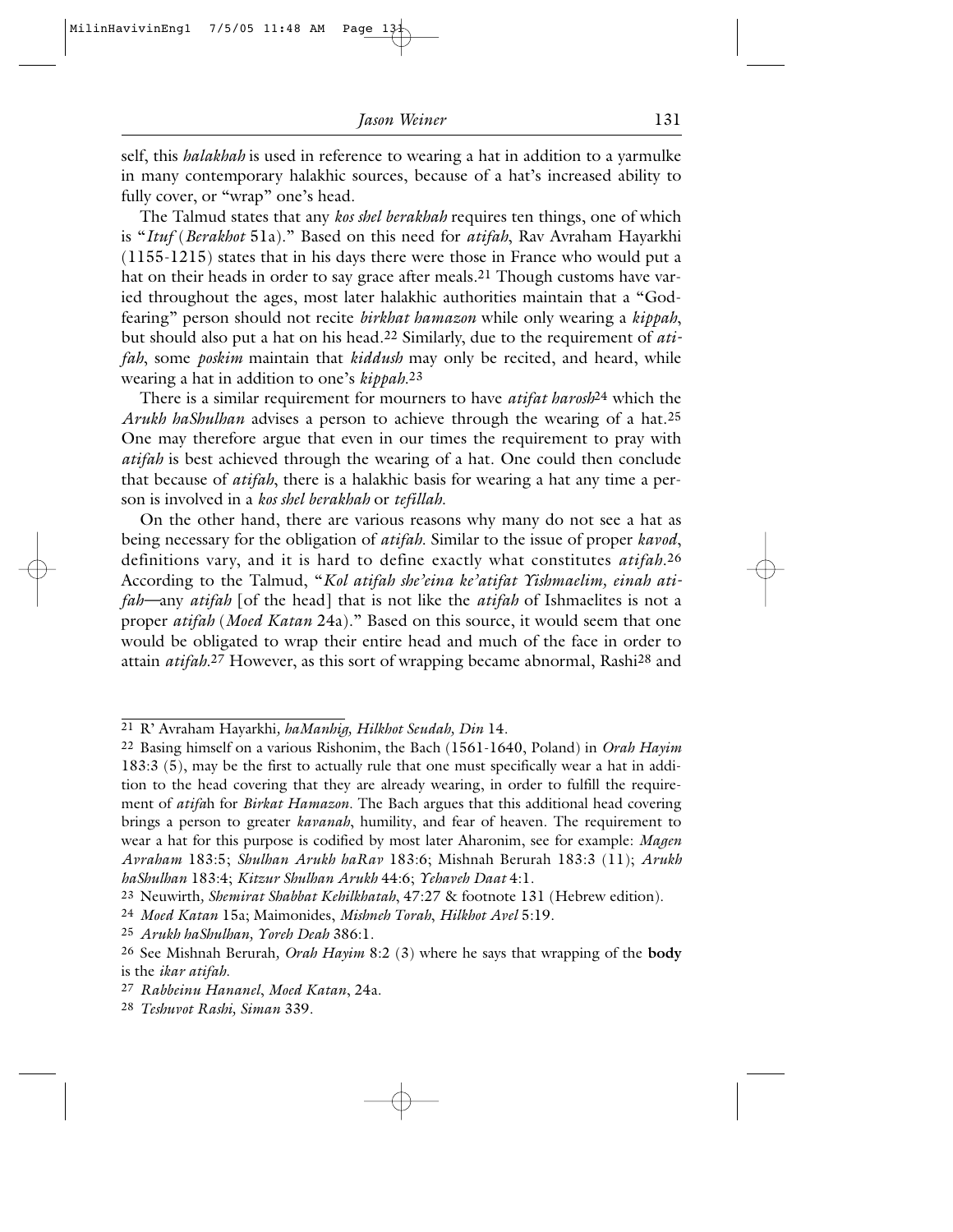Tosafot<sup>29</sup> noticed that if it were continued it would simply cause a person to be ridiculed. The practice of "*Atifat Yishmaelim*" was thus discontinued, and as we have seen, the wearing of a hat eventually became acceptable *atifah*. It may accordingly be argued that since the definition of *atifah* clearly evolves with time and place, it can surely evolve past the wearing of a hat, and as the simple understanding of *atifah* in the "*kos shel berakhah*" *gemara* implies, any head covering should suffice.

Furthermore, even those sources that do require a hat for *atifah* do not make it into an obligation. Rather, it is described with words like "*yire shamayim*-a God fearing person should . . ." or that it is "*nakhon*" or "*ra'ui*" meaning that it is proper, but not an obligation. Indeed, when Rambam codifies the issue of *atifah*, it is recorded along with the need to don respectable attire (dealt with above), and he clearly points out that neither requirement is "*me'akeiv*," meaning that the prayer is still perfectly acceptable if one does not do either of them.30 Those who choose not to wear a hat can thus argue that it is not desirable to begin requiring people to do something that is simply a good thing to do, because in general we should not permit the forbidden or forbid the permitted (*Berakhot* 28b).

#### REASON 4: DOUBLE COVERING

The *Talmud Yerushalmi* praises a person who is "*mit'atef*" for a "*kos shel berakhah*" by comparing him to the *malachei hashareit*-ministering angels (*Yerushalmi, Berakhot*, cap. 7, p. 11). The source for this statement is the vision of Isaiah in which he states that he saw angels standing above him, each with six wings, "with two it would cover his face, with two it would cover its legs, and with two it would fly (Isaiah 6:2)." There are in fact Rishonim who rule that it is appropriate to cover one's head for *Kiddush* and *Birkat Hamazon*, based specifically on this source.<sup>31</sup>

As we see from the fact that the angels covered Isaiah's face with two wings, this source in the *Yerushalmi* leads us to a fourth reason people wear hats, the idea of "double covering," which is generally achieved through wearing a hat on top of one's *kippah*. Special care to wear two coverings on one's head is especially emphasized in *Kabalah* and *Hasidut*. Though the reasons tend to be outside the arena of halakhic obligation, it can be instructive to examine some of them, because Hasidic and Kabalistic sources function with the assumption that in addition to specifically technical halakhic reasons for fulfilling *mitzvot*, there is also a deeper, spiritual reason or motivation why they must be observed.

<sup>29</sup> Tosafot*, Moed Katan* 21a.

<sup>30</sup> Maimonides, *Mishneh Torah, Hilkhot Tefillah* 5:1.

<sup>31</sup> *Ravya*, *Siman* 514.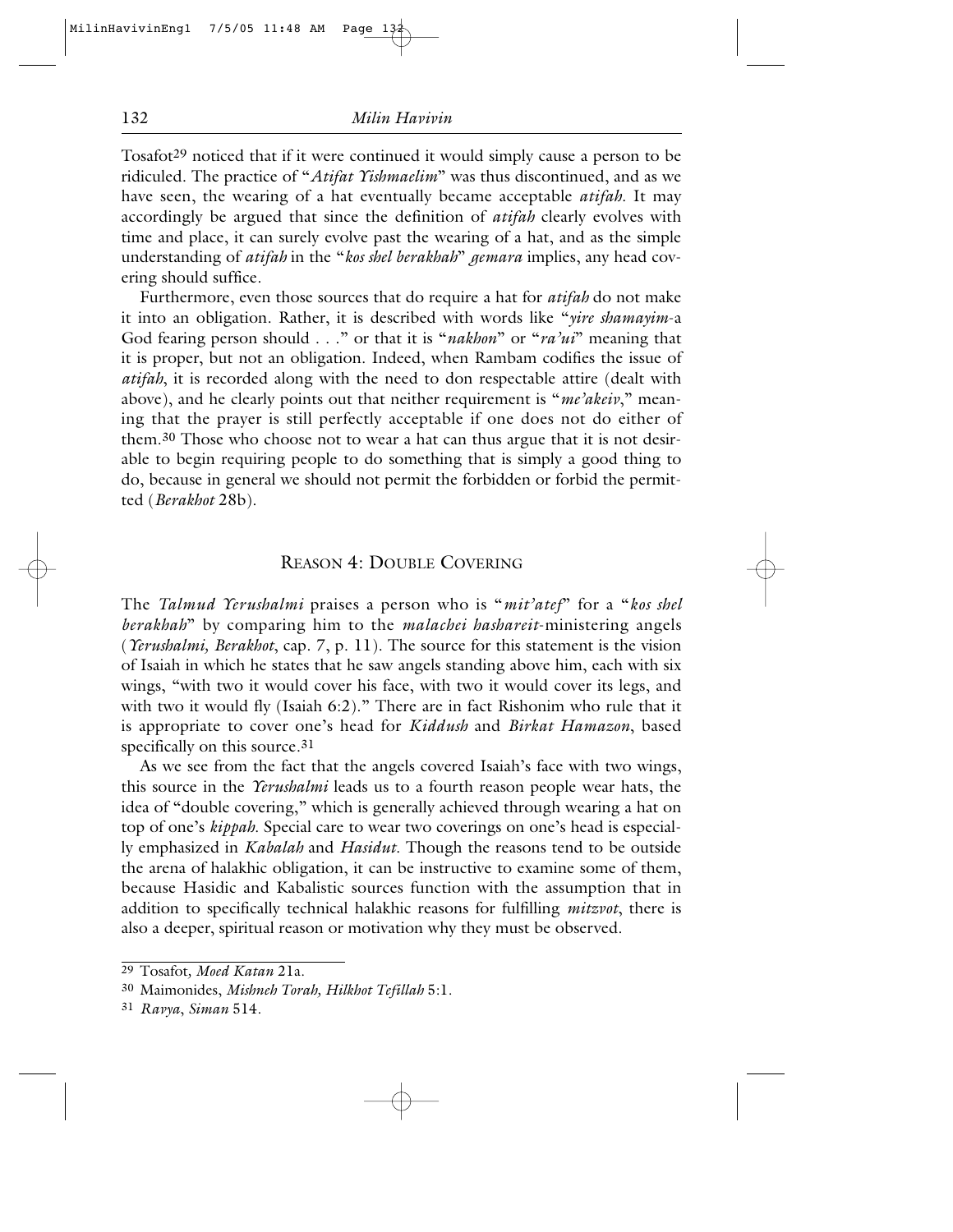*Jason Weiner* 133

Indeed, Kabalistic tradition holds the wearing of two head coverings in high regard. The *Tzitz Eliezer* recounts a story of a certain Rav Yisrael Neigera, a contemporary of the Ari. One *Shabbat* night, the Ari heard Rav Neigera singing beautiful *zemirot* and perceived thousands upon thousands of angels descending to hear this holy music. All of a sudden, the Ari saw that one angel came and stopped all the rest from descending because Rav Neigera was singing with his arms uncovered, and with only a small head covering, rather than a hat on his head. The Ari then immediately sent two of his students to inform Rav Neigera, who began to tremble and immediately put a hat on his head and sat with great *kavod*, which caused the angels to resume descending from heaven.32

According to the Lubavitcher Rebbe,<sup>33</sup> one Kabalistic reason for maintaining two head coverings is that the *kippah* or initial head covering is worn in order to represent the "*hayah*"—level of the soul. In the Kabalistic five level system of the soul, the *hayah* is the part that is "*makif*," that hovers, just over a person, as opposed to the lower three levels of the *nefesh, ruah*, and *neshamah,* which are "*memalei*," or actually permeate into the physical person. Wearing a head covering is thus seen as the symbol of the *hayah—*level of the soul, which is above our bodies, or slightly outside of and beyond one's physical self.

When a person prays or does any holy activity, the fifth and highest level of the soul, "*Yehidah*," comes into play in an active way. The *Yehidah* hovers even higher than *hayah* and is totally bound up with Godliness, bringing a person to the experience of connection with *Hashem* known as "*deveikut*." This experience is represented with a second head covering, namely a hat. The terms for the two hovering parts of the *neshamah* are "*makif elyon*" and "*makif tahton*." We always have the awareness of the *hayah, makif tahton*, when we wear a *kippah*. At holy moments we also become aware of the *makif elyon*, the "*yehidah shebanefesh*," by wearing a hat.

Many similar ideas have been put forth for the spiritual symbolism of double covering. For example, the Belzer Rebbe states that people should maintain two coverings on their heads because the letters of the word "*yarmulka*" can also spell out the words "*Yirah Elokim*." Due to the fact that there is a "higher fear" and a "lower fear" of God, we are to symbolize and remind ourselves of this by wearing two coverings on our heads.34

Along similar lines, the Maharsha is an oft-quoted source for the benefit of wearing a double covering on one's head. Based on two stories in the Gemara, the Maharsha reasons that not only is it true that the bigger the head covering, the bigger the fear of heaven, but adding an extra head coving leads a person to an extra level of fear.35

<sup>32</sup> Responsa *Tzitz Eliezer*, 13:13.

<sup>33</sup> *Sefer Hitvaduyot* 5748, vol. 4, p.164.

<sup>34</sup> Lewy*, Minhag Yisrael Torah*, *Orah Hayim* 2:6 (See there for other reasons).

<sup>35</sup> *Maharsha, Shabbat* 156b.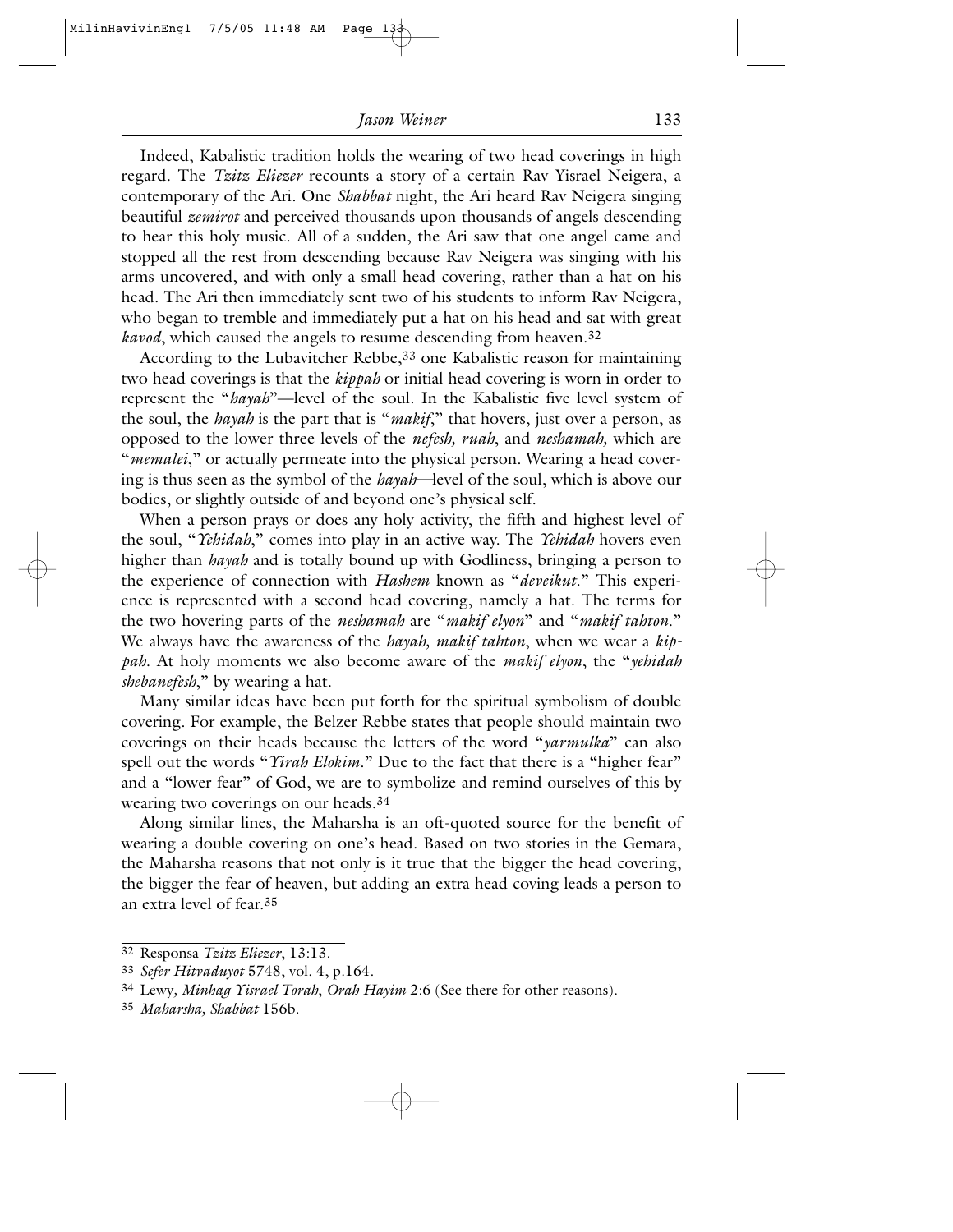Many sources maintain that a head covering for men is simply "*middat hasidut*," and not a *hiyuv—*obligation.36 Many will thus argue that those who do not choose to wear a double covering are in fact doing a very good thing by covering their heads at all times, and to require more is excessive and even oppressive. Thus, maintaining the good practice of covering the head, yet not going so far as to require an additional hat represents the Maimonidean ideal of moderation.37

Furthermore, *Nedarim* 30b states, "Men sometimes cover their heads and sometimes not; but a women's [head] is always covered, and children are always bareheaded" suggesting that not all Jewish men in Talmudic times covered their heads. Some sources have trouble accepting this, and argue that it must be that men did cover their heads at all times with one covering, and those great people who are referred to as covering their heads elsewhere in the Talmud,<sup>38</sup> simply added a second covering onto their constant one.39 Others interpret this quote from *Nedarim* according to its plain sense: Not everyone covered their heads, and those who did had but one covering on their heads.40 It is difficult to accept that modern people should be required to do more than was done in the times of the Talmud by wearing a double covering, simply based on a questionable interpretation of an otherwise lenient quote.

Others argue that the practice of wearing two head coverings originated in eighteenth century Germany, when the local nobles and heads of state would visit synagogues. Their presence in synagogue brought up the sensitive issue of removing one's head covering as a sign of respect for the nobility. Various sides were taken on the issue of whether or not one was permitted to remove one's head covering inside a synagogue in such a situation. The solution of a double covering was suggested by R' Yaakov Emden, to allow the removal of one's hat while still keeping one's head covered. $41$  Similarly, some have suggested that the practice of wearing a double covering, specifically a *kippah* under a hat, was begun by the Hasidic elite as well as other "ultra-orthodox" leaders in Hungary to counter the desire of the Reform movement to fully integrate with non-Jewish society by removing their head coverings.42 These examples suggest that

<sup>36</sup> See for example: *Orhot Hayim Hilkhot Tefillah, Siman* 48; *Kol Bo*, #11; *Tashbeitz*, #547; *Beit Yosef Orah Hayim* 91; *Biur Ha'Gra, Orah Hayim* 8; Responsa *Yehave Daat* 4:1; Responsa *Iggrot Moshe, Orah Hayim* 4:2.

<sup>37</sup> Maimonides, *Hakdamah leMesekhet Avot*, Ch. 4; Maimonides, *Mishneh Torah, Hilkhot Deot*, 1:4.

<sup>38</sup> For example: *Kiddushin* 8a; *Kiddushin* 31a; *Shabbat* 118b.

<sup>39</sup> See for example: *Beit Yosef Orah Hayim* 8:4; *Tzemah Tzedek, Piskei Dinim Orah Hayim* 2.

<sup>40</sup> See for example: *Biur haGra,* Orah *Hayim* 8, Responsa *Iggrot Moshe Orah Hayim* 1:1, Responsa *Yehave Daat* 4:1.

<sup>41</sup> Yaakov Emden, *Siddur Bet El-Amudei Shamayim* (Altona, 1745), 41b.

<sup>42</sup> Yitzhak Zimmer, *Olam KeMinhago Noheig* (Jerusalem: Merkaz Zalman Shazar, 1996), 32.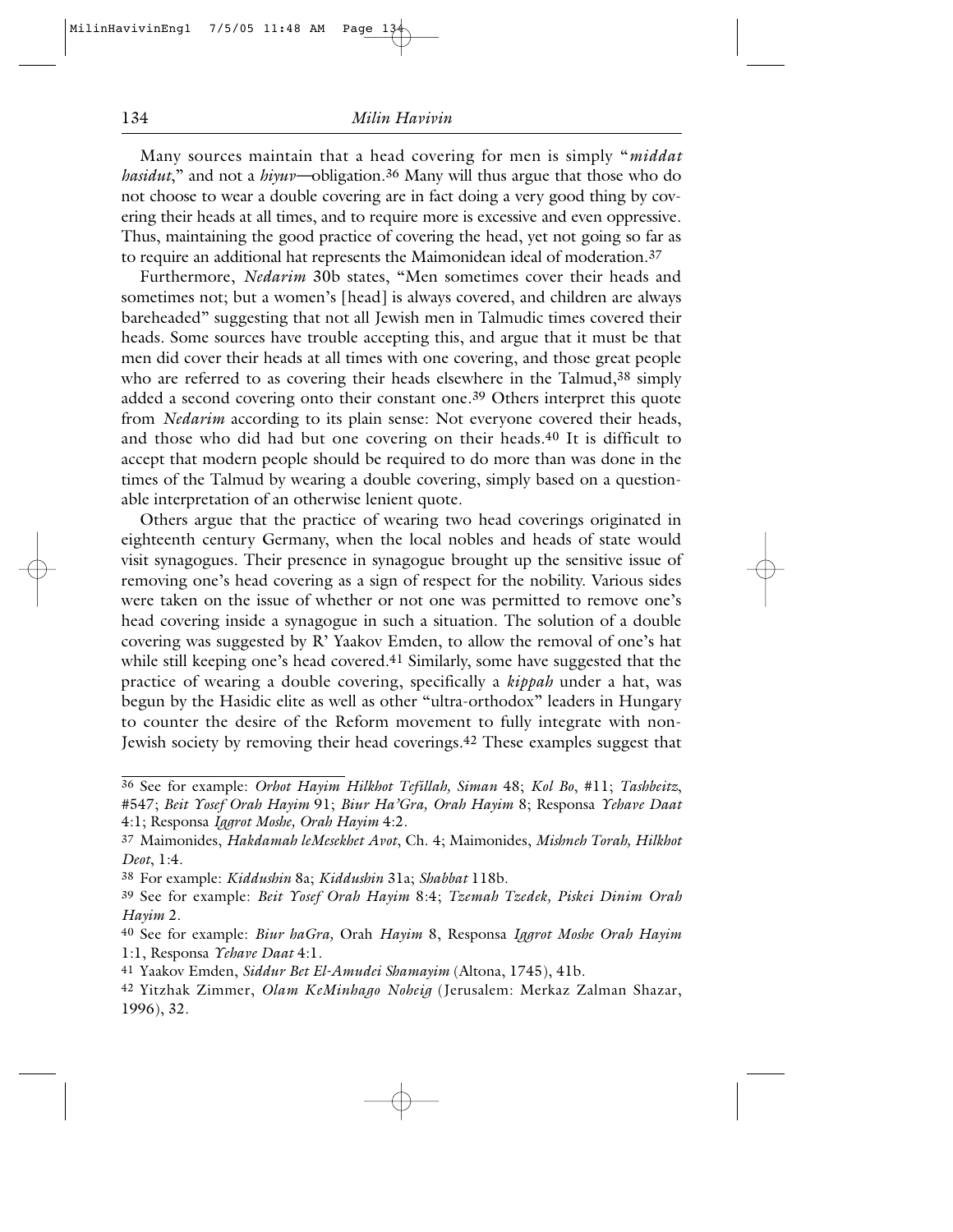*Jason Weiner* 135

there is neither a firm halakhic basis nor contemporary relevant reason to continue this out-dated and reactionary practice.

Furthermore, regarding the issue of "double coverings," some contemporary Jews are generally uninspired or even antagonistic of *Kabalah*. While it is true that there are many normative Jewish practices that have Kabalistic sources, the ability of a Kabalistic idea to have any impact on many Modern Orthodox Jews is minimal. There are many reasons for this ambivalence. Firstly, *Kabalah* is not generally considered to be part of the halakhic canon, which leads to a great skepticism in deriving obligations from non-explicitly halakhic sources, such as the material we have seen on double covering. Furthermore, because Modern Orthodox Jews live in a society that is steeped in rationalism, Kabalistic mysticism seems like foreign superstition to some.

#### REASON 5: *MINHAG*43

One tenet that has kept the wearing of black hats alive is the simple aversion to change. The Hatam Sofer was one of the primary organizers of *haredi* ideology, and as he fought against enlightenment and reform in the nineteenth century he was famous for propounding the dictum, "*hadash assur min haTorah*," any innovation not sanctioned by Jewish tradition is seen as decidedly harmful to Judaism.44 The *Hatam Sofer* felt that people should be particularly careful not to change their Jewish names, language, or clothing.45 This ideology is still alive, as Rav Shach stated in the late twentieth century, "Anything but our traditional mode of behavior as learned from past generations, weakens *Klal Yisroel*."46 Because changes are considered fatal to Jewish survival and vitality, some believe that even the most minute *minhag* must be retained at all costs. In this way, Haredi ideology can be seen as a reactionary movement, which tightly holds on to the past as a way of resisting reform.

In addition to reaction to modernity, traditional dress serves as a way of feeling tied to the past, as well as in line with the lifestyle of one's ancestors. Many

<sup>43</sup> It should be noted that in previous generations these hats were not necessarily black. We simply refer to them as "black hats" throughout this piece because black has become the most common color of these hats today, and is a colloquial term, such as "the black hat community" or one is a "black hatter."

<sup>44</sup> First stated in a letter of the Hatam Sofer, printed in *Darchei Hahorah*, Chp. 6, pg. 269. This idea is not without precedent, Rambam, for example, ruled that one of the reasons a person should not wear a *Tallit* with a *pasuk* embroidered on it is because it is a "*hiddush vestia, shelo haya kemoto beyisrael*." (*Teshuvot haRambam, Siman* 268).

<sup>45</sup> See: Hatom Sofer, *Tzavat Moshe*, where he uses "*Sheim, Lashon, V'Malbush*" to form the acronym "*Shalem*" alluding to Jacob's successful overcoming of cultural temptations (Gen. 33:18).

<sup>46</sup> S. Rakow, *A Beacon of Light* (Bnei Brak, Israel: Yeshivat Rashbi, 1995), 277.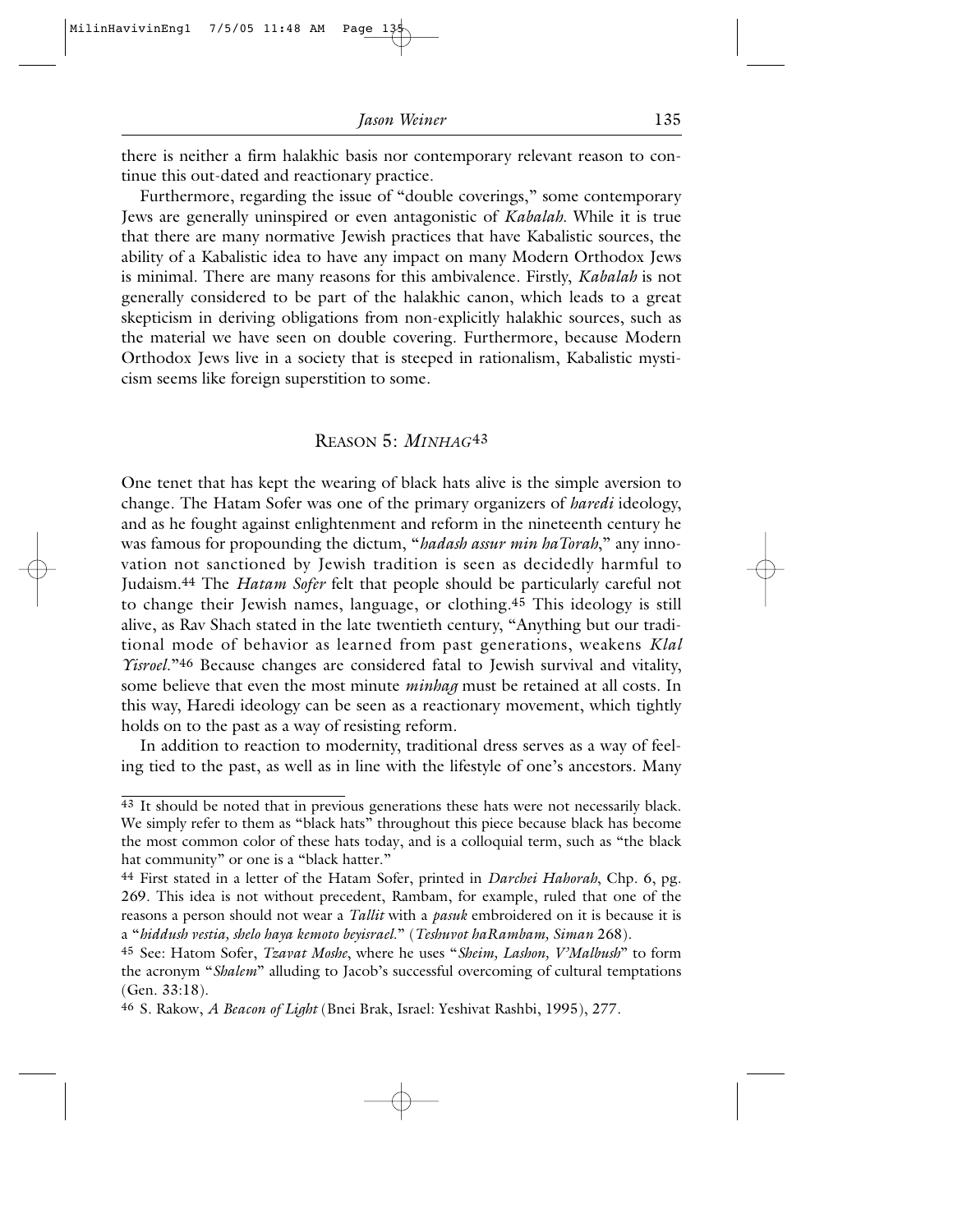simply feel that wearing a hat is a legitimate Jewish *minhag,* and the cultural changes in non-Jewish society are no reason for Jews to stop wearing hats. A nephew of Rav Joseph B. Soloveitchik records that

once, we had to form a *minyan* in the Rav's home. He told one of the family members to please go get his hat. This young man began trying to demonstrate to the Rav that one did not require a hat for *tefillah*. The Rav snapped back at him, "you may or may not be halakhically correct. I do not wish to debate you on the topic. However, I wear a hat during tefillah because I never saw my father or either of my grandfathers *daven* without a hat. That itself is sufficient grounds to necessitate a hat."47

Indeed, custom carries considerable halakhic weight. Rav Moshe Feinstein held that even if it has no basis, any custom that at least one large Jewish community upholds cannot be a mistake. Due to the principle that Jewish communities behave according to the law, which must have some source, the custom must therefore be carefully observed.48 As the saying goes, "*Minhag Yisrael*— *Torah*." A Jewish custom is as if it is in the Torah.

Though Modern Orthodoxy shares the traditional emphasis on *minhag*, there is also a desire to "advance," fit in, and keep up with the times. While remaining respectful of *hareidi* practice, Rabbi Emanuel Rackman argues that the Haredi response to modernity caused a "freeze in the dynamism of the law" and customs such as clothing styles were only canonized because they coincided in time with the "freeze."49 It would follow that all of the reasons we have given for wearing a hat are merely justifications for continuing the custom.

While traditional dress may connect some to what they consider to have been a better time in history, other Orthodox Jews feel that this may fall into the common human trap of romanticizing the past. As *Kohelet* commented thousands of years ago, "Do not say, 'How was it that former times were better than these?' For this is not a question prompted by wisdom" (Ecclesiastes 7:10). The tendency to admire the "good old days" is both historically inaccurate and psychologically unhealthy in that it does not allow a person to embrace and enjoy current reality or motivate them to continue improving the world around them.

<sup>47</sup> Moshe Meiselman, "The Rav, Feminism and Public Policy: An Insider's Overview," *Tradition* 33:1 (1998): 14.

<sup>48</sup> Responsa *Iggrot Moshe, Orah Hayim* 4:90:17.

<sup>49</sup> Emanuel Rackman, *One Man's Judaism* (Jerusalem: Gefen Publishing House, 2000), 19.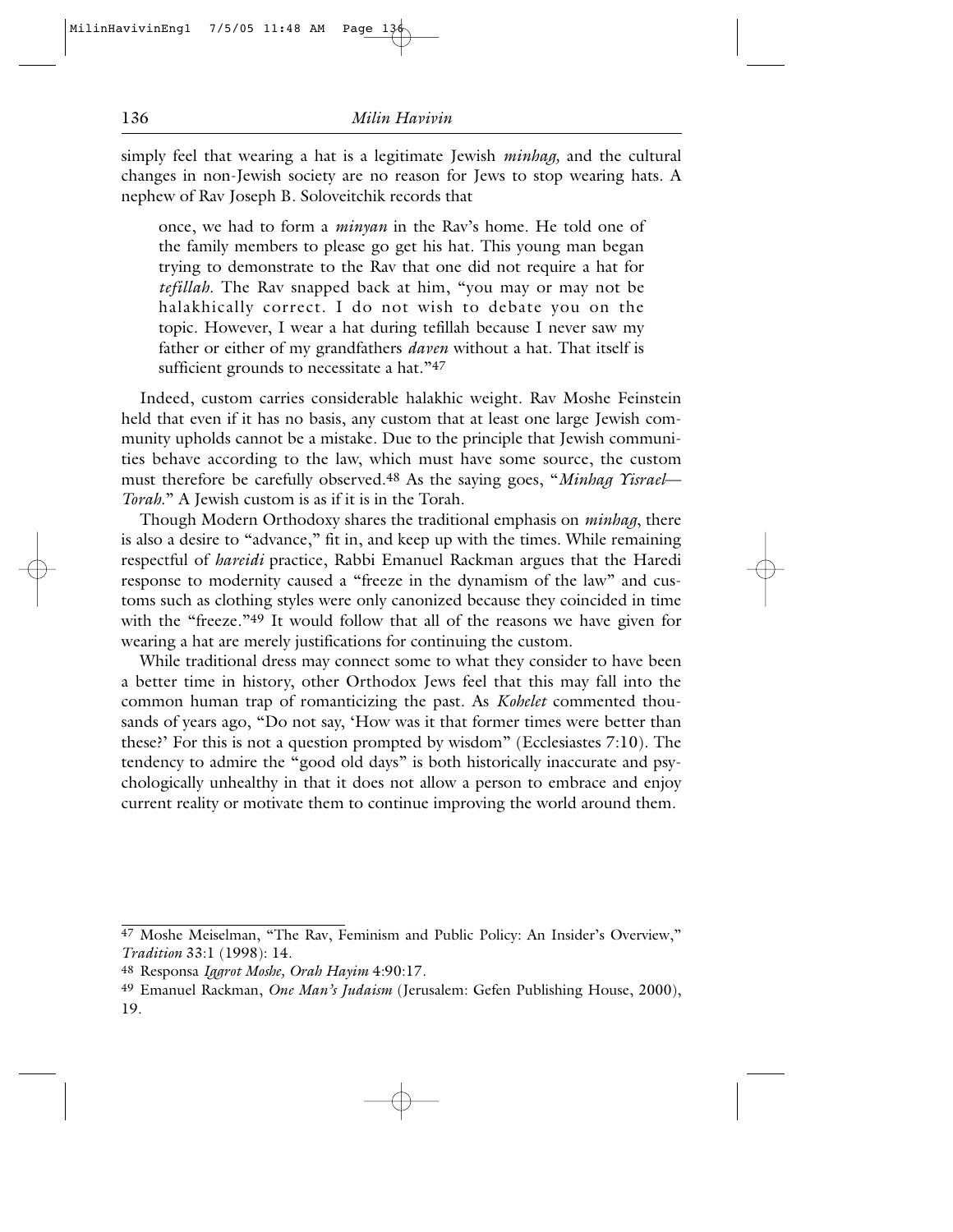*Jason Weiner* 137

#### **CONCLUSION**

An individual's values and general worldview are major factors in how he will decide nebulous "halakhic" issues like wearing a hat. Those who opt in favor of a black hat and traditional garb based on the above sources may be guilty of citing *halakhah* only in the service of ideology. On the other hand, one who chooses not to dress this way must ask himself if he is ignoring legitimate Jewish ideals and values, jeopardizing their ability to achieve an intense prayer experience and substantive connection to their heritage.

The issue of dress is not superficial, and is in fact about more than simply communal identity. Because it is more casual and colorful, the "Modern Orthodox" dress represents *ahavah—*love*,* as opposed to the *yirah—*fear, prevalent in "Ultra-Orthodox" ideology. Modern dress is seen as being more free, happy, and open, though possibly less committed. For example, a T-shirt gives a comfortable and relaxed impression, whereas a suit and tie seems more closed and formal. Though this is obviously a broad generalization, it gets to the primary difference between Modern Orthodoxy and Ultra-Orthodoxy—namely, does one consider modernity and the outside world an opportunity or a threat? The Ultra-Orthodox emphasize caution and the need for a protective wall from the outside world, whereas the Modern Orthodox tend to be more attracted to the potential inherent in modern culture and thought. Either way, may we work together, understand each other, and learn from each other toward a more complete, deep, and calculated service of God.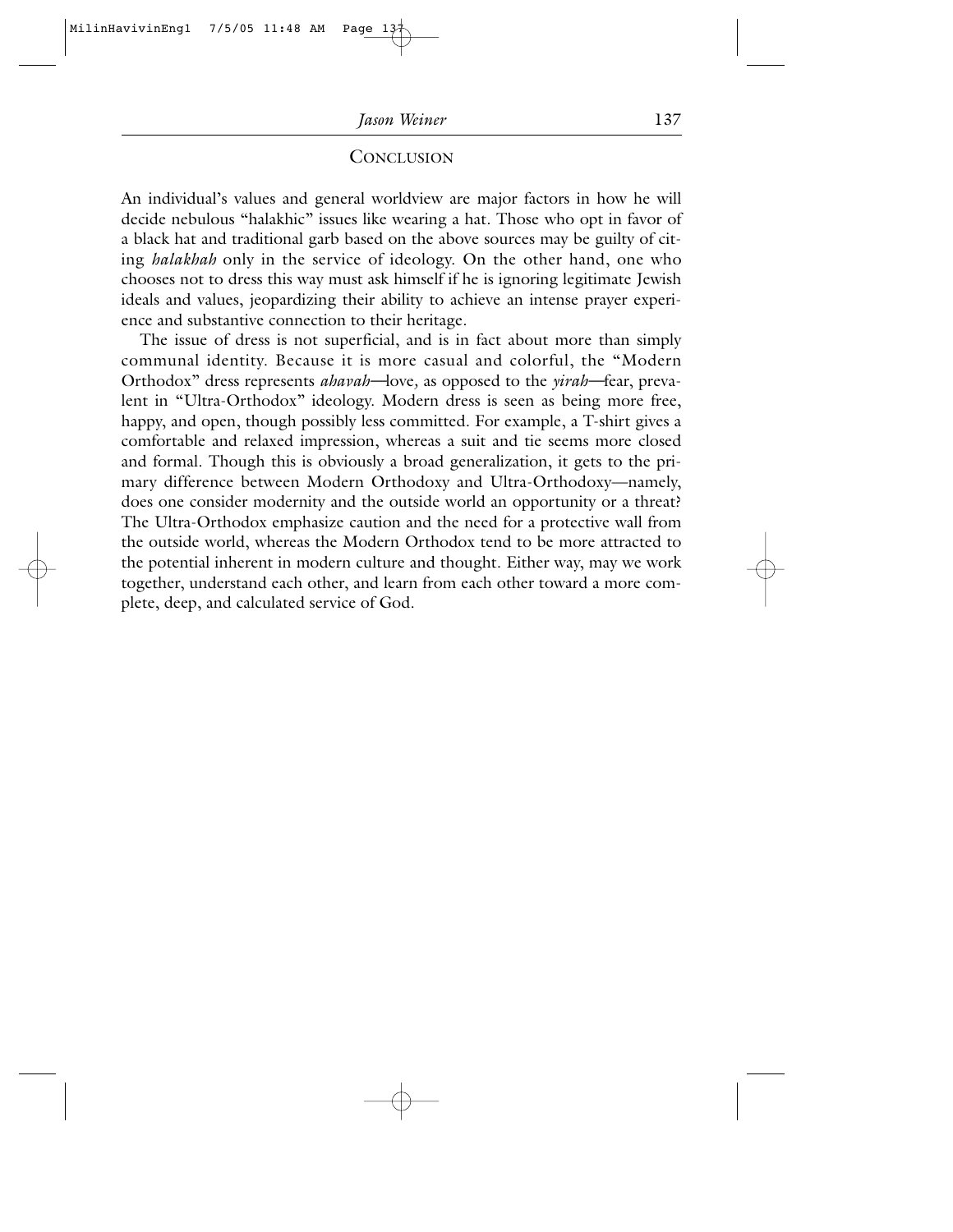Rabbi Shmuel Herzfeld is the spiritual leader of Ohev Shalom Talmud Torah — The National Synagogue, Washington, DC.

# DAVID AND BAT-SHEVA: A CLOSE TEXTUAL READING Rabbi Shmuel Herzfeld

More than any other story in the Book of Samuel, the David and Bat-Sheva<br>narrative stands as the turning point in David's life. Prior to David's sin with Bat-Sheva his life was enchanted; subsequent to the sin, it turned dark. His kingdom fell apart, his children rebelled, and God punished him with a plague.

It is not only the turning point, it is also the most persuasive and effective manner of conveying the central theological message of Book of Samuel; namely, that kingship in Israel was a tragic experiment. Indeed, it was an experiment which contributed to the exile of the people from the land.

Yet despite his involvement in this terrible sin, and despite his association with the flawed institution of kingship, at the conclusion of the story, David's character still shines forth as a spiritual leader worthy of the greatness attributed to him by the rabbinic tradition.

#### I. ABUSE OF POWER

Even a superficial reading of the David and Bat-Sheva encounter clearly demonstrates that David's kingship has become corrupt and that he is using the power of the throne for his own personal whims. The story begins with everyone except David going out to war. The text makes a point of the fact that it was the time of year, when kings would go to battle—*le'eit tzeit hamelakhim*—but David stayed home (2 Samuel 11:1).1

David's decision not to go to battle is a terrible mistake. In fact, it negates the very reason for his kingship. When the Israelites first ask for a king from Samuel (1 Samuel 8: 20), they state that they need a king to judge over them and to lead them into battle (*ushefatanu malkeinu, veyatza lefaneinu, venilham et mil-*

<sup>\*</sup> Note: This paper was originally delivered at the YCT Rabbinical School Yemei Iyyun in Tanakh, which took place during June-July, 2004, at the Ma'ayanot Yeshiva High School for Girls in Teaneck, NJ.

<sup>1</sup> See, however, 2 Samuel 21:15-17, where David's men explicitly instruct him not to go out into battle lest he be killed.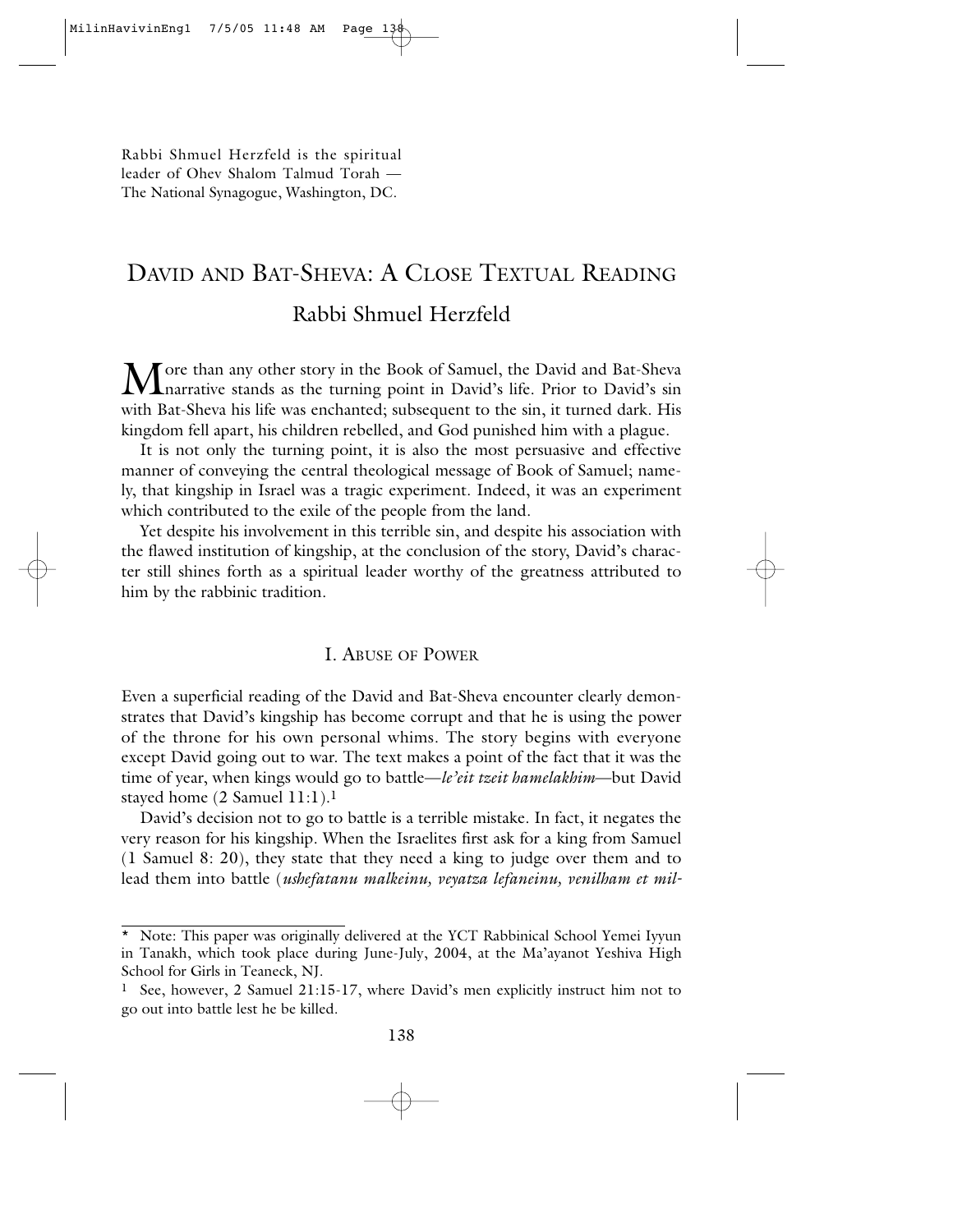MilinHavivinEng1 7/5/05 11:48 AM Page

*Shmuel Herzfeld* 139

*hamoteinu*). Now that David is not leading the people into battle, we wonder whether it is necessary to have a king. And in a story in which David perverts justice, we wonder if David is the most appropriate person to preside in judgment over Israel.

The sin of not going out to war leads David into committing a chain of sins. First, the sense of the text is that David is leading a soft life in Jerusalem; a life of luxury in the palace while his own men are fighting out in the fields. *Vayehi le'et erev, vayakam David me'al mishkavo, vayithalekh al—gag beit hamelekh, "*It was toward the evening and David arose from his slumber and wandered on the roof" (2 Samuel 11:2). While this act of walking on his roof might have been innocent, there is a tone of opulence. After sleeping the afternoon away, the king arises and walks on the roof of his palace from where he spots the beautiful Bat-Sheva bathing.

The words of the verse imply that there is much more present in this act of wandering on his roof than a simple evening stroll. The words for "on the roof" appear twice in this one verse; as *al—gag*, and then, *al—hagag.* These words starkly remind us of the downfall of Saul, who sinned by not killing Agag (1 Samue15: 9). As Saul's sin with Agag signaled the end of his kingdom, so too David's sin, *al—hagag* will usher in his demise. Moreover, just before being anointed King of Israel, Saul met with Samuel on a roof, *al—hagag* (1 Samuel 9:25). At that point, the reader wondered why the text needed to mention the strange and uneventful meeting on a rooftop. Now the message of that meeting is clear. It was on a rooftop that kingship in Israel began, and it will be on a rooftop that the kingship of Israel will fall.

On the roof, David wanders in a seemingly innocent fashion. The word *vayithalekh*, to wander, reminds us that David is abandoning the great courageous moments of his past. Perhaps David's finest moment in his rise to power is when he finds Saul approaching him in the city of Kilah (1 Samuel 23). Saul has just destroyed the entire priestly city of Nov because they unwittingly provided help to David. Finding himself in Kilah—a city that he had just rescued from the Philistines—David has a choice: He can remain in his stronghold of Kilah, thus protecting his own men but endangering the innocent inhabitants of the city; or, he can protect them by abandoning his own secure position. At great personal risk, David obeys the word of God and leaves Kilah and, as the text notes, wanders aimlessly: *vayithalkhu ba'asher yithalkhu* (1 Samuel 23:13). In this story, David is a heroic wanderer.

Standing on the rooftop on that fateful evening, however, he has become a destructive wanderer. David's wandering on the roof leads him to look—even through the oncoming darkness of night—at Bat-Sheva. This leads to David sleeping with Bat-Sheva, bringing back her husband Uriah from battle in order to cover up David's role in Bat-Sheva's pregnancy, lying to Uriah, throwing parties with the food and wine of the palace in order to convince Uriah to return to Bat-Sheva, arranging for Uriah's death in battle, and ultimately, the death of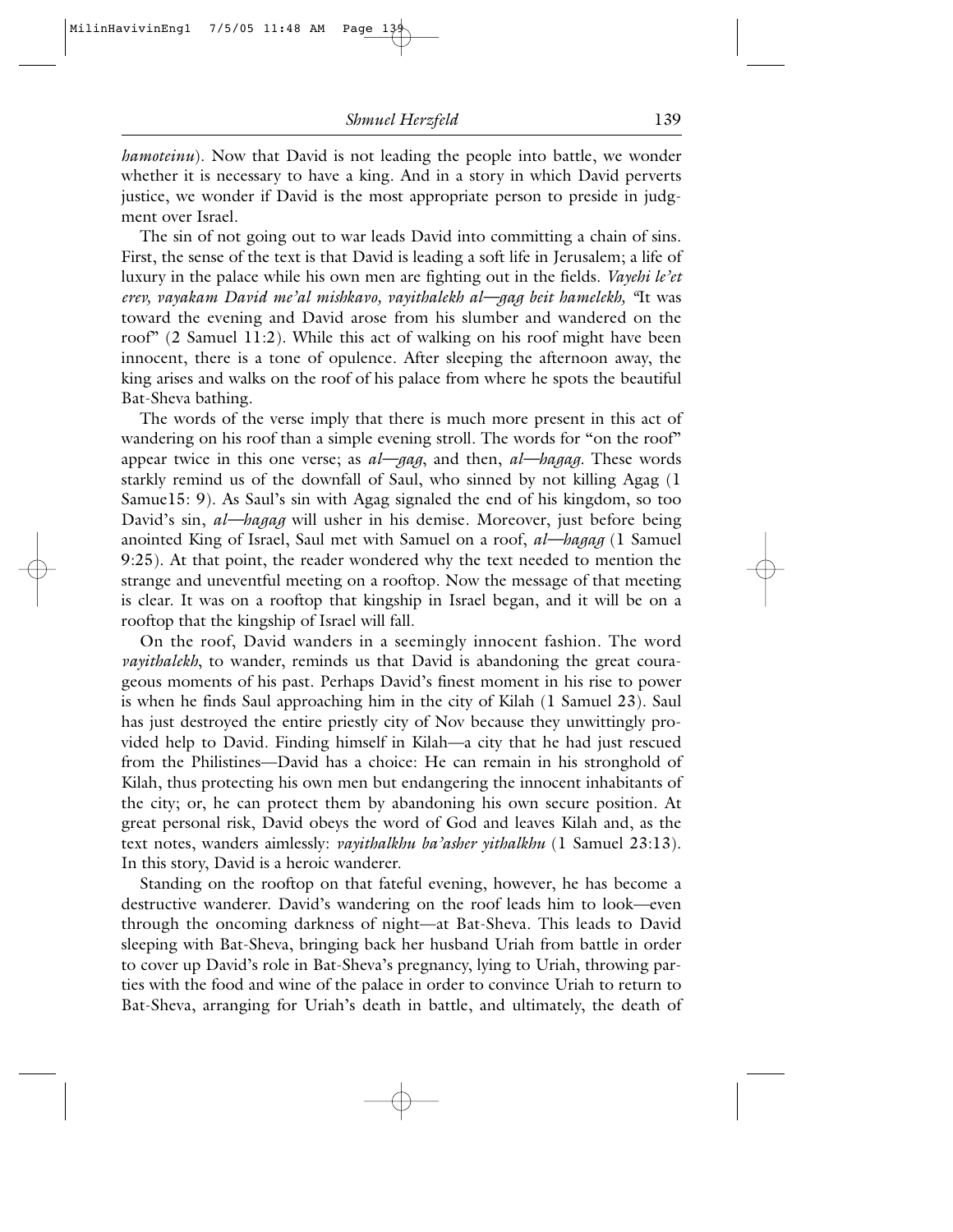many innocent soldiers who died alongside Uriah in that intentionally mismanaged campaign.2 Furthermore, David justifies all of these sins and says to his general, Yoav, *al yera be'einekhah et hadavar hazeh*, "let this matter not seem evil to your eyes." (2 Samuel 11:25). After first sinning with his eyes, David concludes his chain of sins by desiring to justify his actions in the eyes of Yoav.

David's sin with Bat-Sheva is compounded by the fact that some evidence suggests that their physical encounter might have been motivated by politics. Before summoning Bat-Sheva to him, David inquires as to who she is. He is told that she is Bat-Sheva, the daughter of Eliam, and the wife of Uriah the Hittite. Elsewhere we are told that Uriah was one of the thirty-seven *gibborim* of David (2 Samuel 23:39); he was a part of David's inner circle. Another name on that list is Eliam the son of Ahitofel. Thus, Bat-Sheva was married to one of David's key warriors and might have been the daughter of another one, Eliam. Additionally, it is likely that this Ahitofel—perhaps, her grandfather—is the same Ahitofel who is recognized as chief counselor to David.

Throughout the book of Samuel women of the court are constantly sought for political reasons.3 By sinning with Bat-Sheva, it is possible that David is attempting to strengthen his kingdom through another alliance. It is possible that he seeks control over or a partnership with a powerful woman, as earlier he isolates Michal or colludes with Abigail. Yet, this time, as a result, David ends up not only sinning to God, but also against his own most loyal supporters, the people of Israel. He is abusing his power by lying with the wife and daughter of his fiercest warriors and the granddaughter of his chief advisor. He seduces her for his own benefit. He betrays his people for his own power.

First introduced to us a person who "looks good," (*tov ro'i*) and "watches sheep," (*ro'eh tzon*), David now sins through looking and does not watch his own flock. Rather than protecting his sheep, he betrays them.

In retrospect, one notices that David has a habit of seducing the beloved of others. He has seduced the "daughters of Israel", who sing to him, "Saul slays in the thousands, but David slays in the tens of thousands." (1 Samuel 18:7). In his rise to power, he has seduced Abigail from Naval (1 Samuel Chapter 25). He takes Michal, the daughter of Saul, from her husband, Paltiel (2 Samuel 3:15). Finally, David has come to power in large part due to the help of Jonathan, who betrayed his own father on behalf of David. David is a serial seducer. This time, however, it is different. This time the abuse of power is so great and so egregious that it brings about the destruction of his kingdom.

<sup>2</sup> See Moshe Garsiel, *Immanuel* II, 1973.

<sup>3</sup> See for example the stories concerning Michal and Abigail.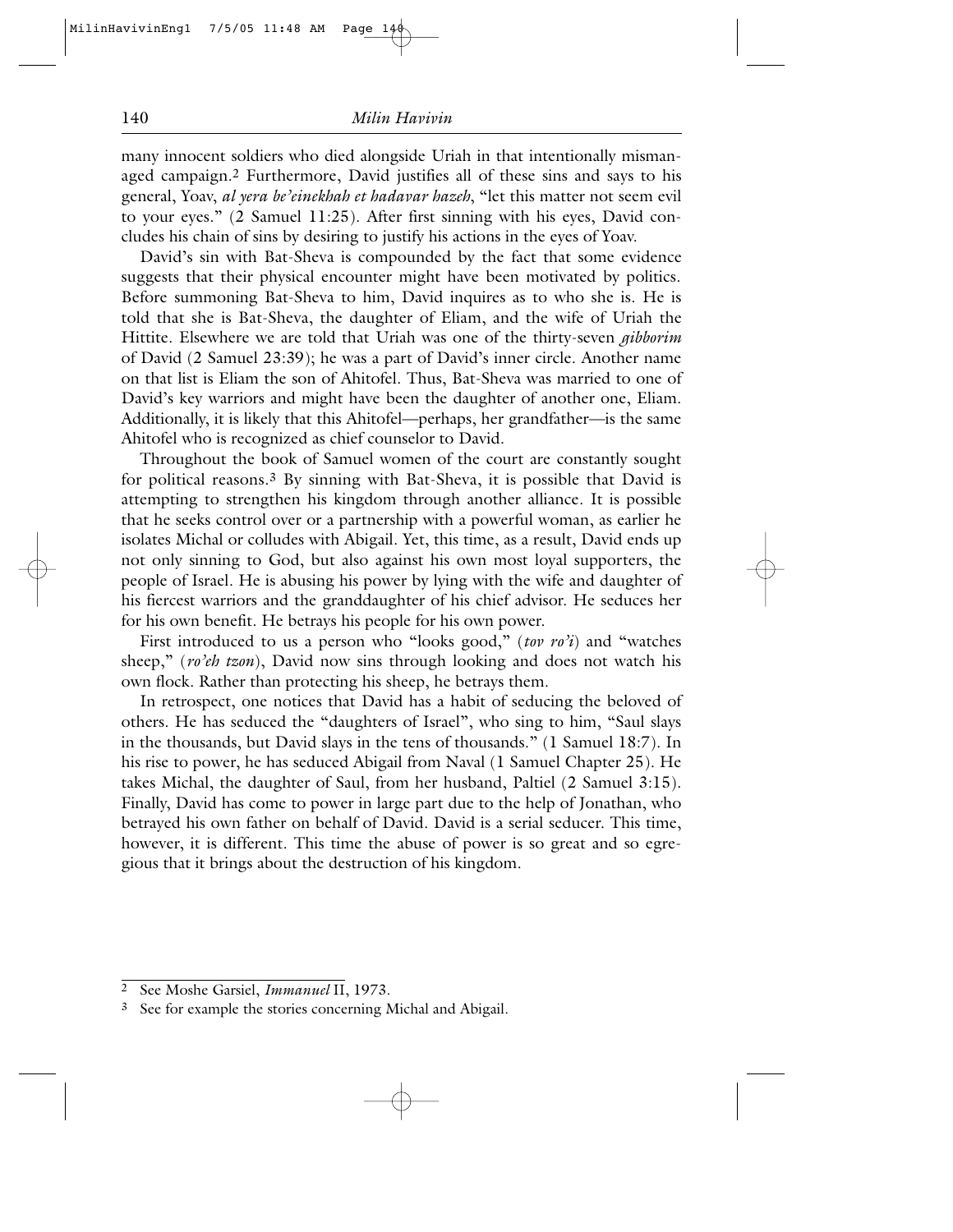*Shmuel Herzfeld* 141

#### II. LOST POTENTIAL

The tragedy of David's sin and the hardship of his closing years grows when contrasted with the enormous potential he demonstrates in his rise to power. One way to see this is through a comparison of the Bat-Sheva story with the Abigail story. If the Bat-Sheva story marks the turning point for the worse in David's life, the Abigail story signals the onset of David's ascension to the throne. As Abigail is married to Naval, a man of great wealth, her subsequent marriage to David will catapult David from the status of a nomadic warrior into a powerful force.4

The two stories are in many ways opposites. David could easily have had an adulterous relationship with Abigail. She betrays her husband and secretly runs to David; falling off of her donkey, she beseeches David. Despite the obvious political incentive to sin with Abigail, David refrains from sinning. In the case of Bat-Sheva, it is the opposite. David sins without any obvious incentive.

The text invites us to see a parallel between the two stories. Both begin with David sending out messengers. In the case of Abigail (1 Samuel 25:5), David sends messengers to ask for a share of Naval's shearing; so too with Bat-Sheva, messengers play a prominent role throughout the story. David sends the messengers to bring Bat-Sheva, to bring back Uriah from battle, to kill Uriah in battle, and to tell Yoav that he has acted appropriately. The Bat-Sheva story comes to a climax when God sends His messenger, Natan, to deliver a sharp message. (2 Samuel 12:1.)

In both stories, David deceptively begins his discussion with his adversary by a threefold prayer for peace, *shalom*. To Naval he says (1 Samuel 25:6): "Peace to you, and peace to your family, and peace for everything you own," *ve'atah shalom, ubeitkhah shalom, vekhol asher lekha shalom*. To Uriah, the text relates (2 Samuel 11:7): "David asked about the peace of Yoav, the peace of the people and the peace of the battle," *vayish'al David lishlom Yoav, velishlom ha'am, velishlom hamilhamah*. Of course, in the end, both of these adversaries, whom David was so concerned about, end up dead.

Other details in the stories match as well. David acts with Bat-Sheva in secret, *ki atah asitah vasater*, (2 Samuel 12:12), and Abigail goes to David in secret, *veyoredet beseter* (1 Samuel 25:20). Abigail gets her husband drunk by giving him wine like a king, *kemishteh hamelekh* (1 Samuel 25:36). So too, David gives Uriah to drink from the winery of the king (2 Samuel 11:13). In his anger against Naval, David pursues him with his sword, *vayahgor gam David et harbo*

<sup>4</sup> Indeed, it is likely that Saul sees David's marriage to Abigail as a political threat, for immediately after their marriage, Saul takes back his daughter Michal from David (1 Samuel 26:1). Apparently, Saul was concerned that David was consolidating too much power through his marriages.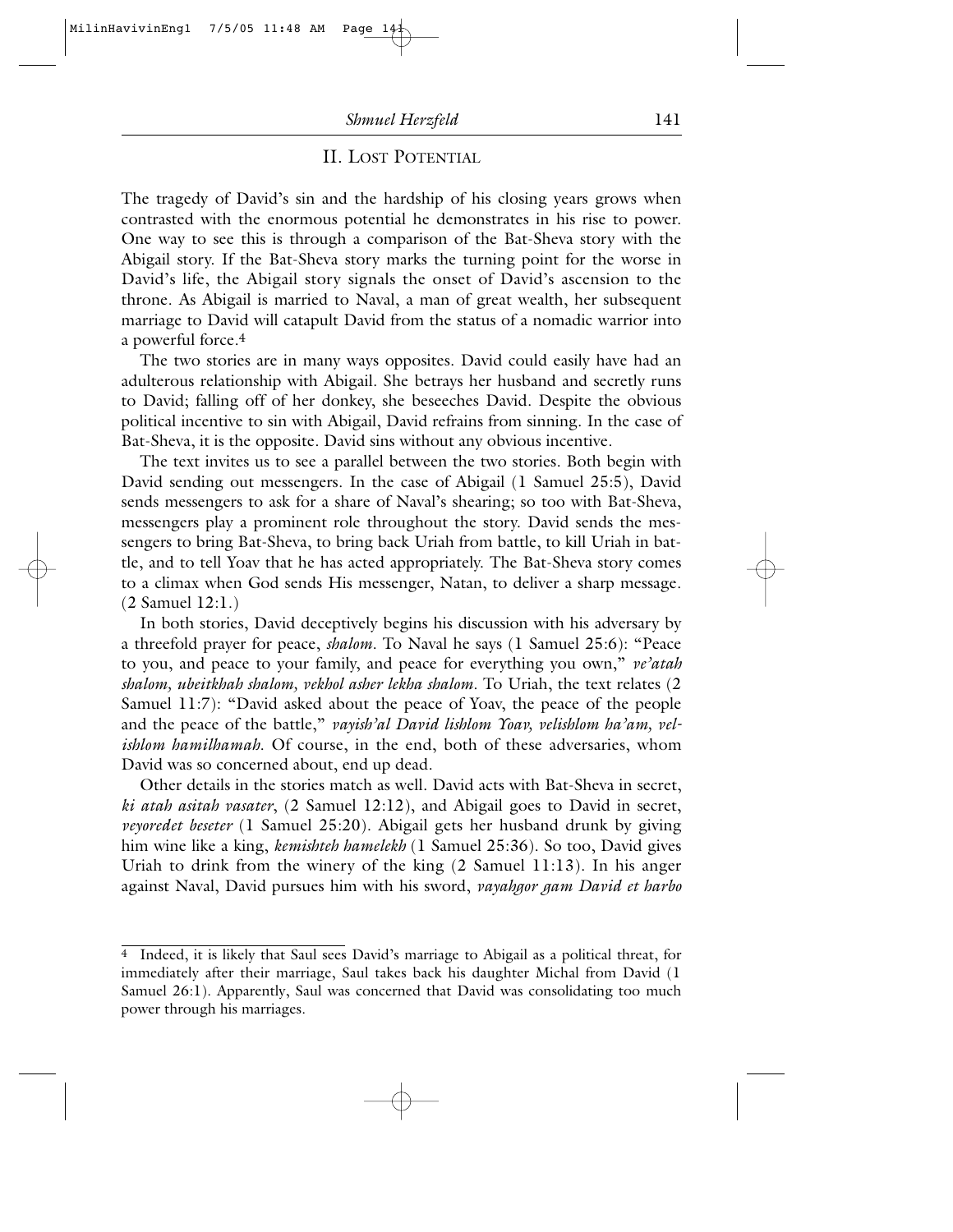(1 Samuel 25:13). Without fear, David uses his sword to pursue a corrupt enemy. On the other hand, David justifies his actions with Uriah by saying, *khazoh vekhazeh tokhal haharev* (2 Samuel 11:25), "Such is the way of the sword to consume." Ironically he curses himself. The sword which earlier symbolized David's courage against corruption, now symbolizes his own corruption and downfall. Thus, Natan curses David (2 Samuel 12:10), "The sword will never depart from your house," *lo tasur herev mibeitkha ad olam*.

The Abigail story represents David's rise to kingship, as he assumes physical and material power through his marriage to Abigail, the wealthy heiress. More importantly, through Abigail, he gains moral strength as well. By causing him to withhold his sword, Abigail guides David to greatness. He symbolizes strength because he conquers his rage and withholds from attacking Naval. Saul's rage had led him to wipe out the city of Nov. In contrast, David, with Abigail's help, does not act upon his rage and is thus worthy to be king.

In an attempt to temper David's anger, Abigail gives David the following gifts (1 Samuel 25:18): bread (*lehem*), wine (*yayin*), sheep (*tzon*), grain (*kali*), raisins (*tzimukim*), and figs (*develim*). These gifts symbolize the promise of David's rise to the throne. When Saul was first promised the kingship by Samuel, Samuel offered him a sign (1 Samuel 10:3). Saul too, would receive gifts of bread (*lehem*), wine (*yayin*), and meat (*gedayim*). Later, when David finds an Egyptian man on the road (1 Samuel 30)—who very possibly symbolizes Saul—David offers him a cluster of figs (*pelakh develah*) and raisins (*tzimukim*). Abigail's gifts to David are a conferral of a blessing. She is telling David that she knows he will be king of Israel.

The contrast with Bat-Sheva could not be greater. She leads him from the heights of Abigail into utter failure. As a result of his encounter with Bat-Sheva, David uses force and innocent men are accidentally killed. All the food and drink that appears in the Bat-Sheva story cannot equal the promise of the food sent by Abigail. Through Bat-Sheva, David loses the grace he gained from Abigail.

#### III. DAVID, SAUL AND THE PARABLE OF NATAN

The prophet Natan visits David with a stinging message from God. He teaches David this lesson through the didactic technique of a parable. It is through this that the central message of this story is taught. Yet, the parable, and thus the lesson as well, are not easily understood.

The parable of Natan must be read against the backdrop of the intertwined fates of the first two kings of Israel. Saul and David share a common story. Both were selected from obscurity and chosen without explanation to become king of Israel. As part of their kingship, both suffer tremendous personal losses.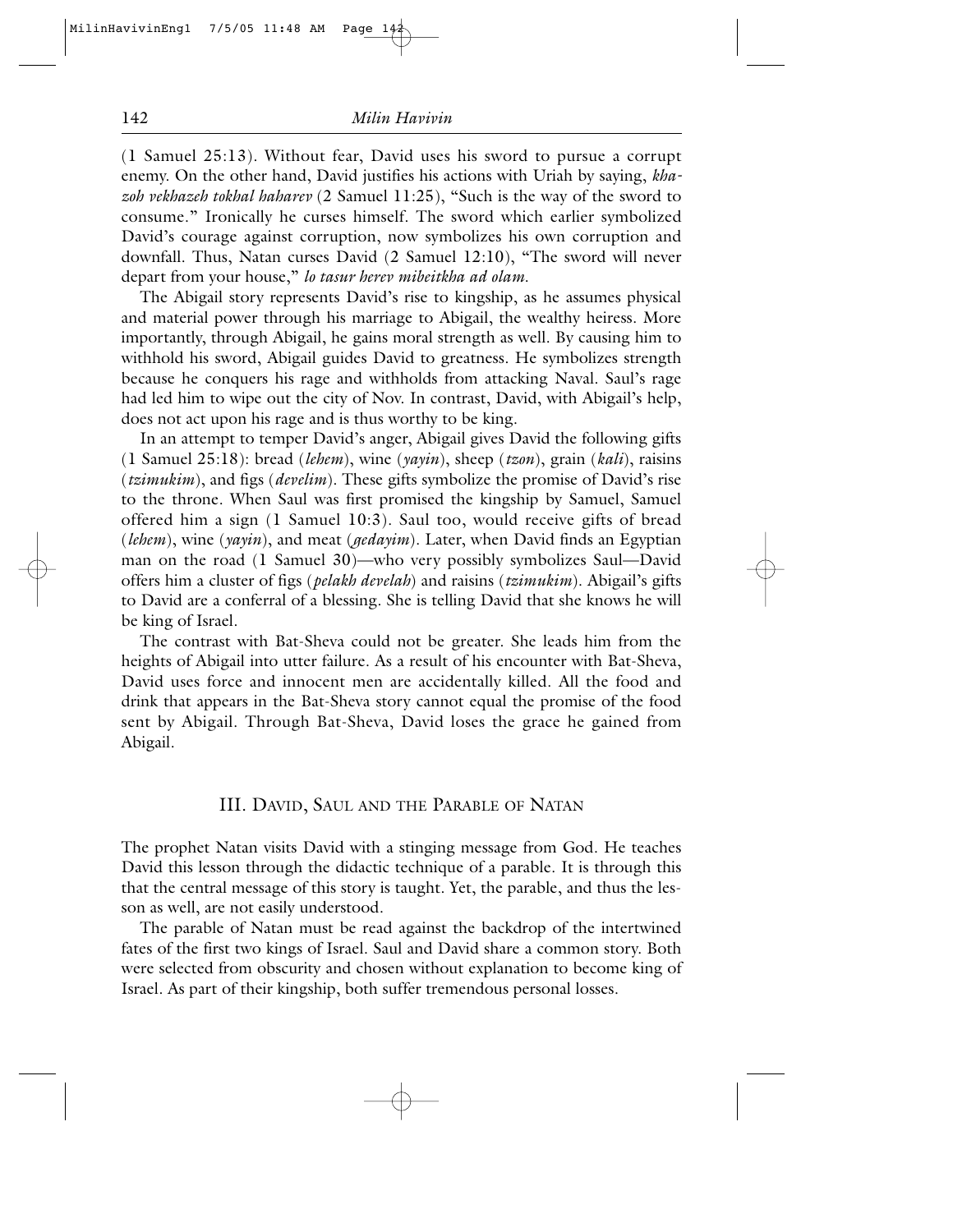At many places in the text, we see a clear parallel between the two lives. For example, right before the death of Saul (1 Samuel 30), the text goes out of its way to describe David in a way that is reminiscent of Saul. David returns from battle to Tziklag and finds that the Amalekites have burned his city and stolen the women and children. With his men about to stone him, David, unsure of what to do, turns to the *efod* and asks if he should pursue the Philistines in battle. This indecisiveness reminds us of Saul who remains under a pomegranate tree asking the *efod* about going to battle, at the same time that his son Jonathan simply attacks the Philistines (1 Samuel 14:2). The early decisiveness of David, as in his battle with Goliath, is now absent. In the ensuing battle, David defeats the Amalekites, but does not kill all of them. He captures the booty of the Amalekites, and takes the best for himself. Saul too, had failed to kill all the Amalekites. Saul too, had taken the booty for himself. David is now repeating the sins of Saul.

In his battle with Amalek, David makes a new law. "Those who went down to battle and those who remain with baggage shall have the same lot," *kehelek hayored bamilhamah ukehelek hayoshev el hakelim yahdav yahloku*." (1 Samuel 30:24.) David intends this as a law focused narrowly on splitting the booty of war. But his own words seal his fate. Throughout the narrative, David is famous as the one who goes into battle; he battles Goliath, the Philistines, and Amalek. In contrast, Saul is known for remaining with the baggage. When Samuel wants to anoint him, the text states (1 Samuel 10:22), "Behold, he was hiding amongst the baggage," *hineh hu nehbah el hakelim*. With his words, David is now declaring that both he (the one who goes down to battle) and Saul (the one who remained with the baggage) have the same fate. We already know Saul's fate; David's will be the same.

With this in mind, we can analyze Natan's parable. All the earlier messengers of chapter 11 give way to the messenger of God, Natan; he alone carries the true message. What is his message?

Prof. Robert Polzin offers a bold reading of this story:<sup>5</sup> On the surface, Natan's parable is simple and easily understood (2 Samuel 12:1-6). There were two men in the city, one rich and one poor. The rich man had many cattle. But the poor man had only one ewe (*keves*); the poor man raised this *keves* as though it were his own child, eating with it, drinking with it, and even lying in bed with it. A wanderer came to the rich man presumably seeking food to eat. The rich man did not want to take from his own sheep for the wanderer, so he took the poor man's sheep and prepared it (*vaya'asehah*) as food for the wanderer. Upon hearing this David cries that this man (*ha'ish ha'oseh zot*) is worthy of death, to which Natan responds that David that is the man (*atah ha'ish*).

When Natan says to David (v.7), *atah ha'ish*, which *ish* is he referring to?

<sup>5</sup> The ensuing analysis of the parable of Natan is largely borrowed from Robert Polzin, *David and the Deuteronomist*, 120-130.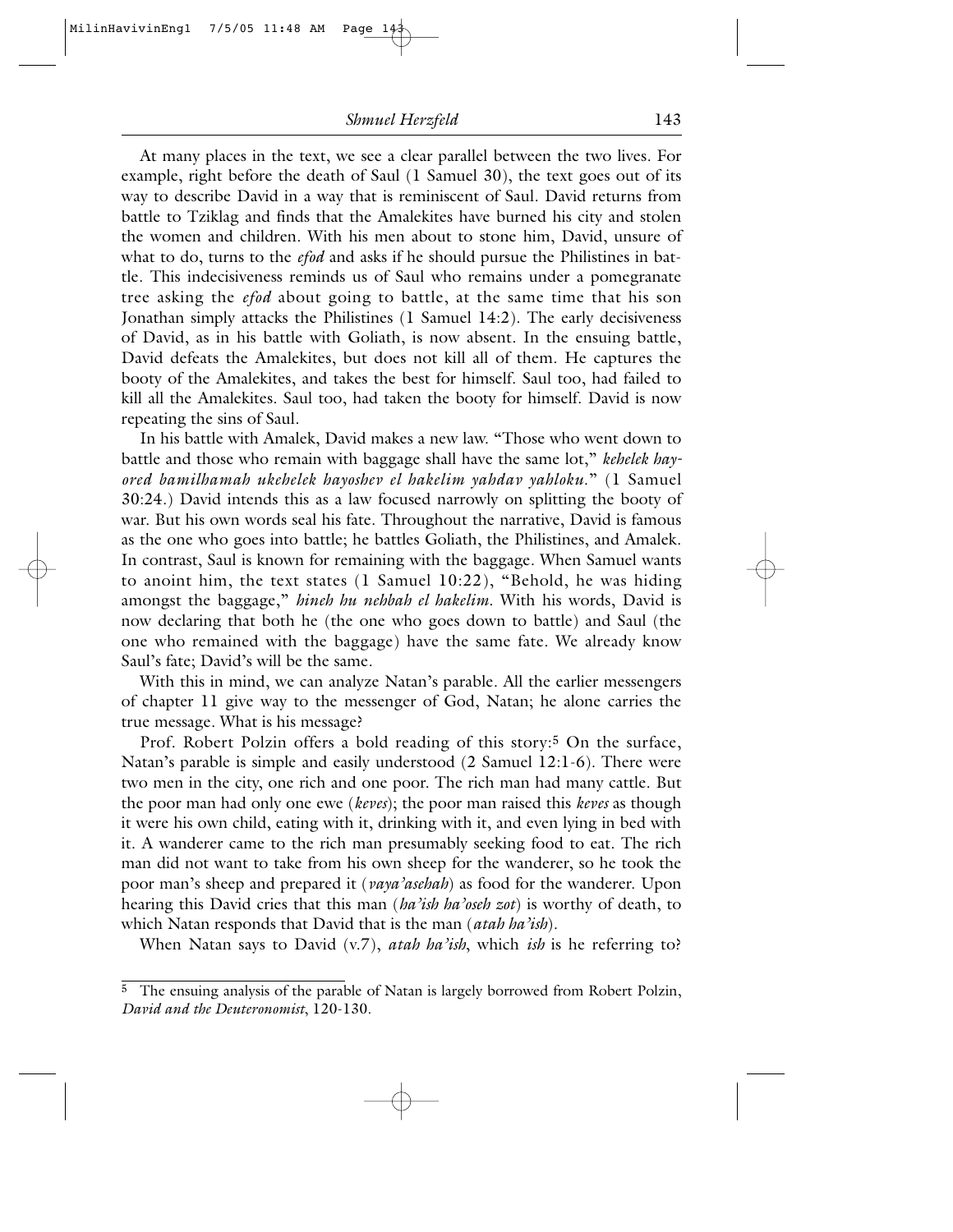Most commentators presume that David's taking of Bat-Sheva makes him equivalent to the rich man who stole the *keves* of the poor man. David had many wives and yet, he took the wife of Uriah. However, if that indeed were the entire point of the parable then the rich man should have taken the *keves* for himself, and not for the wanderer.

Moreover, in the text the rich man (*ashir)*, the poor man (*rash)*, and the wanderer *(helekh)* are all referred to with the prefix *ish* (2 Samuel 12:4). This is especially noteworthy in light of the fact that they have also all previously been referred to without the prefix *ish*.

When Natan tells David, *atah ha'ish*, he means that David has filled the role of all three of these men at different points in his life.

God says (2 Samuel 12:8), "I gave you *neshei adonekha beheikekha*." Like the wayfarer who gets the *keves* from the bosom of the poor man, so too, God gives David wives from the bosom of other men. (This might refer to God taking Abigail from Naval and giving her to David, *vayigof Hashem et Naval)*.6 God also has transferred the loyalties of the daughters of Israel—and indeed, Saul's own daughter7—from Saul and given them over to David (2 Samuel 12:7). God has taken the kingdom from Saul and given it to David.

According to this analysis, then, God parallels the rich man of Natan's parable, Saul the poor man, and David the wanderer. Thus, at first David should be identified with the *helekh* of the parable. Indeed, he has already been referred to in this way in a number of key narratives.8

As Natan continues to relay the message of God, David becomes associated with the rich man (*ish ashir*). In taking Bat-Sheva, David's actions parallel the deeds of the rich man who took the sheep. The text too, has already referred to David as a rich man. The one who will kill Goliath will become a rich man and marry the king's daughter (1 Samuel 17:25), *ya'ashrenu hamelekh osher gadol ve'et bito yiten lo*. David was the wanderer, but he is now the rich man taking the goods of the poor man.

Finally (2 Samuel 12:11-12), in the future David will become the poor man of the parable (*ish rash*). Earlier, when Saul's servants had tried to convince David to marry Saul's daughter, David had innocently said (1 Samuel 18:23), "But, I am a poor man, *ve'anokhi ish rash*." Now, we see that David's words were prophetic. As the poor man's *keves* was taken, so too, in the future will David's wives be taken by Absalom, and his kingdom by Yeravam, then Ashur, and then Bavel.

This is not only a parable to the life of David, but to Saul as well. Saul too, is a wanderer on the road, whom God makes king over all of Israel.9 He too, becomes a rich man taking other people's wives, when he takes Michal from

<sup>6</sup> 1 Samuel 25:38.

<sup>7</sup> 1 Samuel 19:13.

<sup>8</sup> 2 Samuel 11:2; 1 Samuel 23:13.

<sup>9</sup> 1 Samuel 9:6. *Atah nelkhah sham, ulai yagid lanu et darkeinu asher halakhnu aleha*.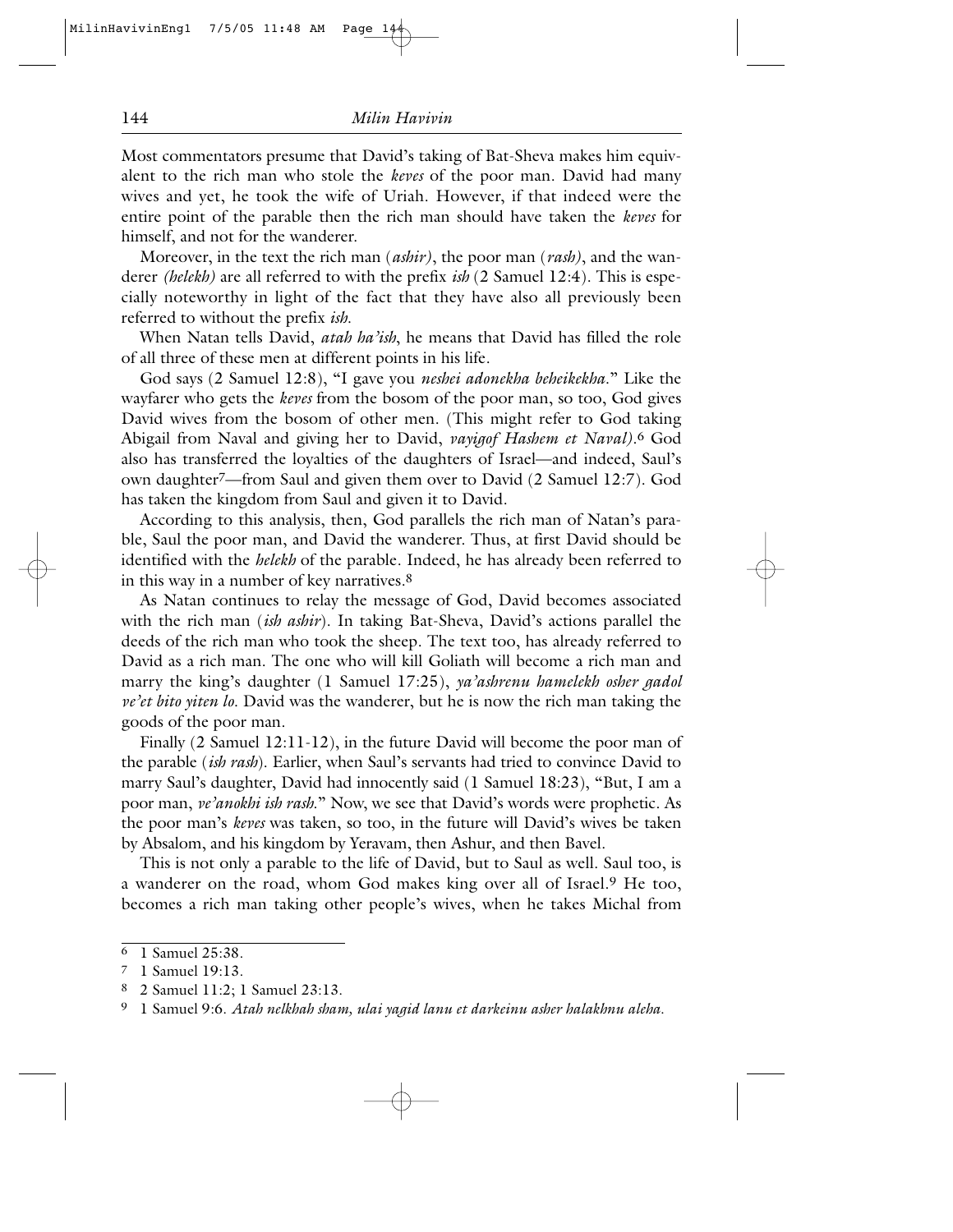*Shmuel Herzfeld* 145

David and gives her to Paltiel ben Laish.10 And, he too, becomes a poor man. "*Vayikra Hashem et hamamlakhah miyadekha vayitnah lereakha leDavid"* (1 Samuel 28:17). God takes away the kingdom from Saul because he finds another man, a different *ish*. Samuel tells Saul (1 Samuel 13:14), *ve'atah mamlakhtekha lo takum, bikesh lo Hashem ish kilvavo*. God replaces Saul with another man, and so Saul, who had originally transformed from a wanderer into a rich man (*venehafahta le'ish aher*),<sup>11</sup> eventually becomes a poor man.

Ultimately, this is a parable about kingship in Israel. The narrative had given us warnings that kingship can degenerate through abuses by the king. When the people first approach Samuel and ask for a king (1 Samuel 8:16), God allows it, but only after the people are first taught the *mishpat hamelekh*, the protocol of the king. "He will take your sons and place them in his chariots and cavalry, and they will run before his chariot . . . he will take your daughters to be perfumers, cooks, and bakers . . . he will take your servants and maid-servants and your best young men and your donkeys and press them into his service." Is this not the way that Saul and David have acted? Is this not what the kingdom has become?

It is also a parable about the Children of Israel. At first, the people are like wanderers. God takes from the "poor" nations and gives Canaan to the Jewish people.12 Then the people are like the rich man; they are rich, but they seek what is not theirs. They want to be like the other nations; they desire a king just like all the other nations. They sin by lusting after other gods. David's adultery reminds us of the religious adultery of the Israelites. In the end, the Israelites will become poor themselves. God will take from them and give their land to the people of Ashur.

Hannah foretold all this in her introductory prayer to the book (1 Samuel 2:7). Even though men become kings, she says, it is God alone who plays kingmaker. God makes rich and poor, *Hashem morish uma'ashir*.

God says to David, you have scorned the word of God, *bazita et devar*  $H$ *ashem* (2 Samuel 12:9). The only other time the root  $m$  appears in this book is when God sends another messenger to Eli (1 Samuel 2:30). "Indeed, I had promised you that your family would walk with me forever (*yithalkhu lefanai*). But now those that scorn me will be cut off *(ubozai yekalu*). David, Saul, and the Children of Israel—having all been promised the kingdom—will share the fate of the house of Eli; they will all be exiled.

#### IV. DAVID'S REPENTANCE

The root cua, "return," reappears over and over again throughout this story. At

 $\overline{10}$  1 Samuel 26:1

<sup>11</sup> After he is first anointed, 1 Samuel 10:7.

<sup>12</sup> *va'etnah lahem et artzam,* as in Judges 6:9.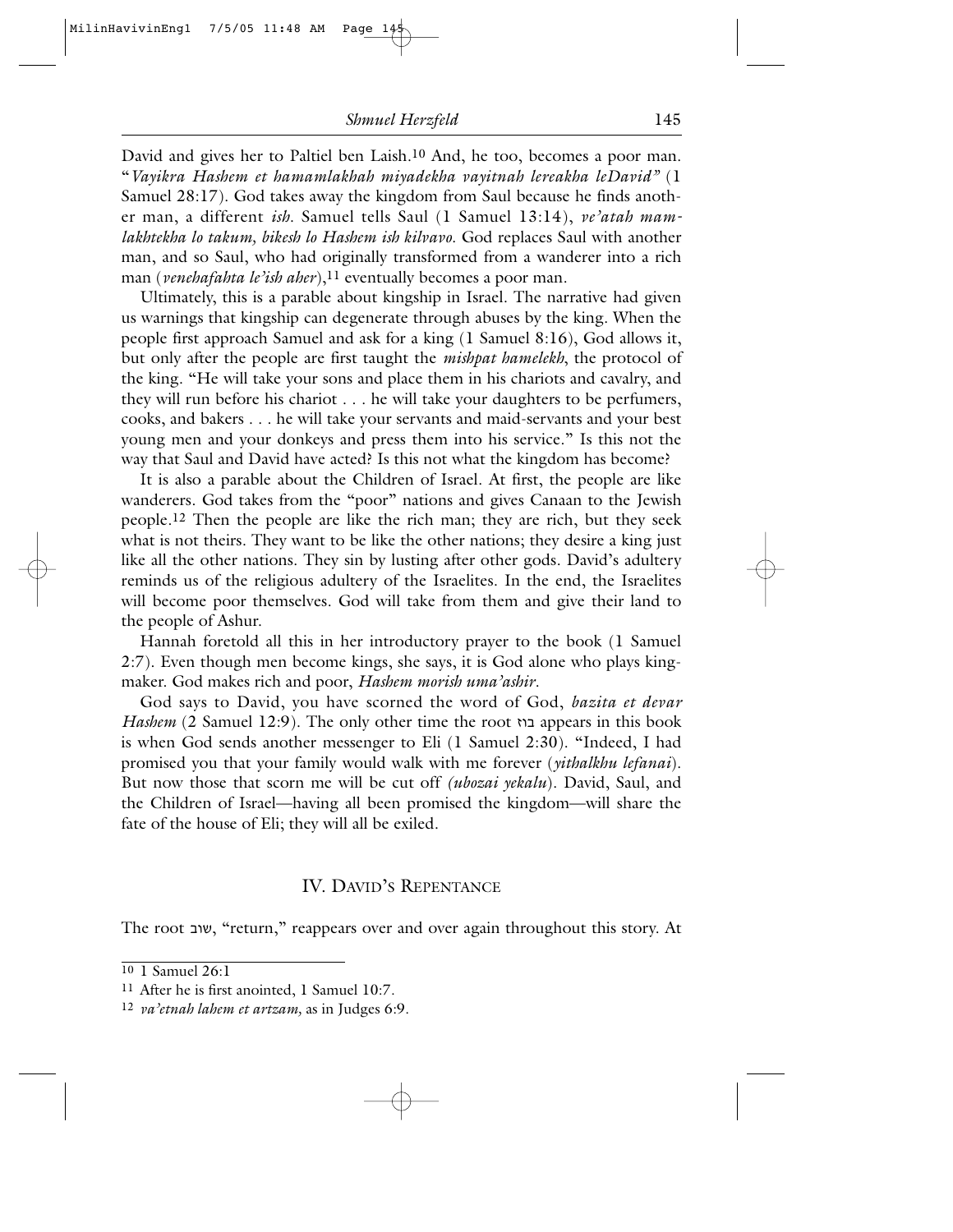its end, the David and Bat-Sheva story teaches about the power and limitations of repentance.

According to the Talmud (*Avodah Zarah*, 4b-5a), God allows David to sin in order to teach us about the power of repentance. David utters two words, *hatati laHashem*, "I have sinned to God," and seemingly all is forgiven (2 Samuel 12:13). Yet, the limitations of repentance are also evident. David suffers greatly for his sin. His first child with Bat-Sheva dies. His son (by a different wife) Absalom, lies with David's concubines in "the sight of all Israel," *le'enei kol Yisrael* (2 Samuel 16:22), a direct fulfillment of the curse of Natan (2 Samuel 12:11). In gaining absolution, David suffers for the rest of his life, as his kingdom never regains its former glory.

The theme of repentance also connects the lives of Saul and David. After Saul sins by not killing Agag, he too, says (1 Samuel15:24), "*hatati*." He then begs Samuel (1 Samuel 15:26), "Return with me so that I may bow down to God, *veshuv immi ve'eshtahaveh laHashem*." Samuel at first rejects Saul's plea (1 Samuel 15:26), *lo ashuv imakh,* "I shall not return with you," because (1 Samuel 15:29), "God is not like man who can relent," *ki lo adam hu le'hinahem*. With these words Samuel is rejecting the concept of repentance. God has issued a decree; His word is final.

Saul beseeches Samuel again, and Samuel relents and returns with Saul, "*Vayashav Shmuel aharei Shaul"* (1 Samuel 15:32). But, soon after, God tells Samuel that he must replace Saul. The repentance is not accepted by God.

Samuel was mistaken that God cannot change His mind. Repentance is always possible; yet, God is not obligated to accept it. The possibility always exists for help from God. As Jonathan says in the chapter preceding Saul's sin (1 Samuel 14:6), "Perhaps God will save us, for nothing prevents God from saving whether through many or through few, *ulai ya'aseh Hashem lanu, ki ein laHashem matzor lehoshia berav o vime'at*."

Why does God entirely reject Saul's repentance, yet partially accept David's? The worst part of David's sin was that he tried to cover up his own actions. The text demonstrates this through a peculiar exchange between Yoav and David an exchange that never actually occurs. In sending David news of Uriah's death, Yoav anticipates that David will rebuke him for coming too close to the wall, thereby killing the innocent men that died along with Uriah. Yoav predicts that David will say, "Did not Avimelekh die at the hands of a woman by coming too close to a wall?" The way things work out David never mentions Avimelekh. Thus, the reader is left wondering why the narrator includes this unusual interaction in the text (2 Samuel 11:21).

On a basic level, Yoav wants to remind David that another general— Avimelekh—died because he came too close to a wall which had a woman behind it. Avimelekh was killed by a woman on a roof. Yoav subtly warns David that he could lose his whole kingdom on account of a woman. However, even more poignant is another message of Yoav. In the Avimelekh story too,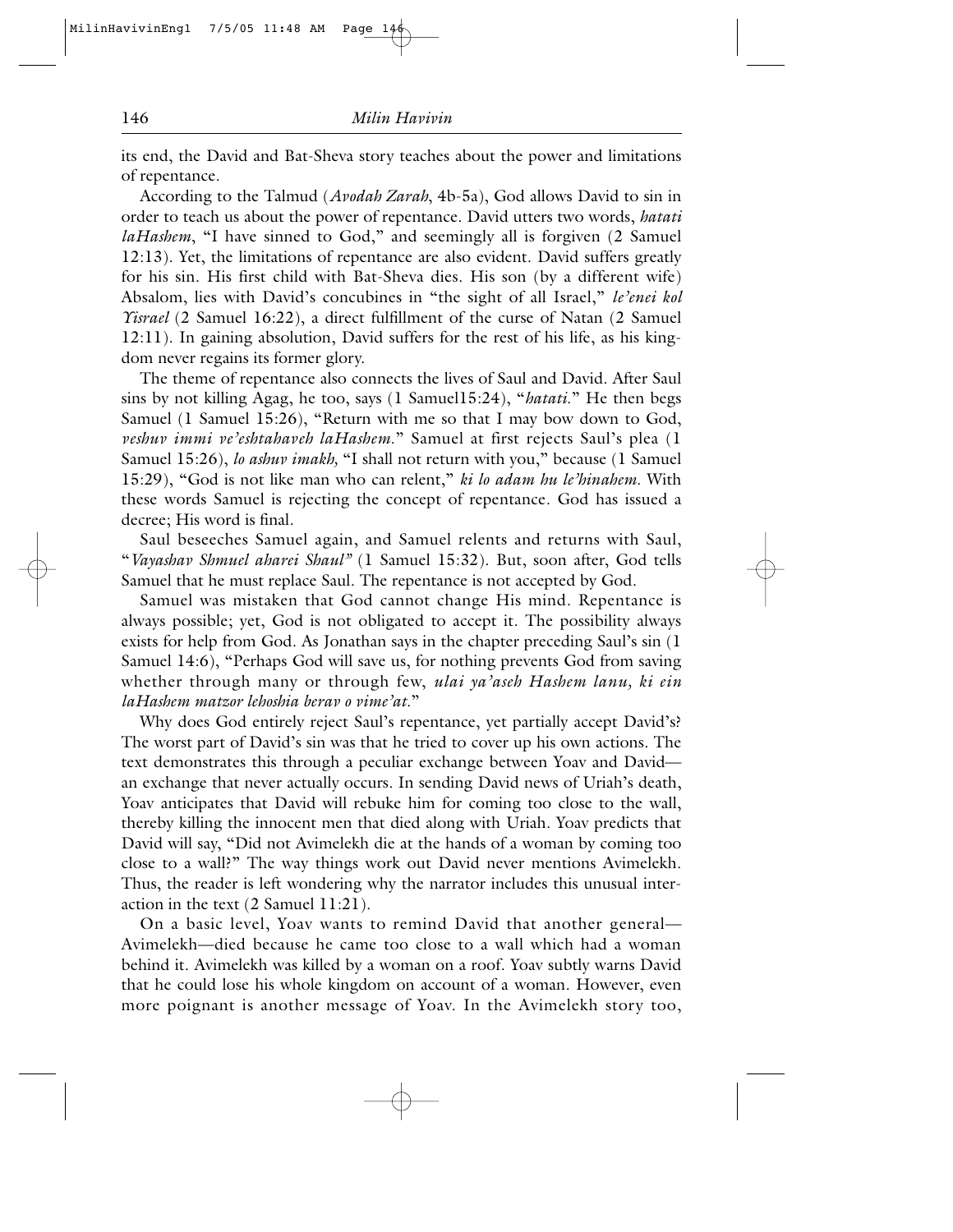*Shmuel Herzfeld* 147

Avimelekh tries to cover up truth. He tells his armor bearer (Judges 9:53), "Draw your sword and kill, lest they say about me, 'a woman killed him.'" Yoav shows David that everyone knows the true story of Avimelekh's death. Avimelekh was killed by a woman, and everyone knows it! David's sins too, will come out. The truth can never be covered up.

After Natan rebukes him, David finally grasps this central lesson of Avimelekh's death. The Bat-Sheva story offers many potential excuses for David. He might have tried to cover-up his sin. He could have told Natan that Uriah died by a misfortune of war; or, perhaps his encounter with Bat-Sheva was simply an accident as he just happened to be walking on the roof when she was bathing. Instead, he recognizes the futility of covering up a sin. David simply says, "*hatati laHashem*."13

David's willingness to admit a mistake contrasts with Saul's denial of his own sin. When Samuel first confronts Samuel, Saul defensively says (1 Sam.15:13), "I have fulfilled the word of God." David not only admits the sin, he incorporates the rebuke into his life. David has a child named Natan, which demonstrates that Natan's advice became a daily reminder for him.14

When David tries to get Uriah to eat and drink (2 Sam.11:11) Uriah rebukes him: "The Ark of Israel and Judah are staying in huts, and my lord Yoav and the servants of my lord are camping out in the field—shall I then come to my house to eat and to drink and to lie with my wife?" After David repents, when David's baby becomes sick (2 Sam.12:15), David refuses to eat, only eating again after the baby dies. If David's child is in pain, how can he eat? David no longer celebrates when his children are in mortal danger.

At the end of chapter twelve, immediately after Solomon is born, David leads his people out to battle. In doing so, he repents for his sin of staying home when his children are in battle. At the very end of the entire story, the text states (2 Sam.12:31), "David returned with all of the people," "*vayashav David vekhol ha'am."* Not only did David repent, but through his repentance he taught his people about the power of repentance.

Psalm 51, discussing David's sin with Bat-Sheva, presents a model of repentance. David publicly admits his sin without any excuses. In 2 Samuel 12:13, David says, "I have sinned to God." (*hatati laHashem)*; in Psalm 51:6, he says, "To you alone did I sin" (*lekha levadkha hatati).* He begs God for forgiveness. David, whose great sin was trying to hide his sin from God, now says (Psalm 51:11), *Haster panekhah mihata'ai,* "hide your face from my sin."

One can readily identify with David. He is a fearless and pious young hero whom we admire and desire to emulate. Yet, most of us do not identify with

<sup>13</sup> As suggested by Yehudah Elitzur in *Iyyunim beSefer Shmuel*, edited by B. Z. Lurie (Jerusalem, 1992), volume I, 187.

<sup>14</sup> 2 Samuel 15:14. This point was made to me by Rabbi Jack Riemer in private communication.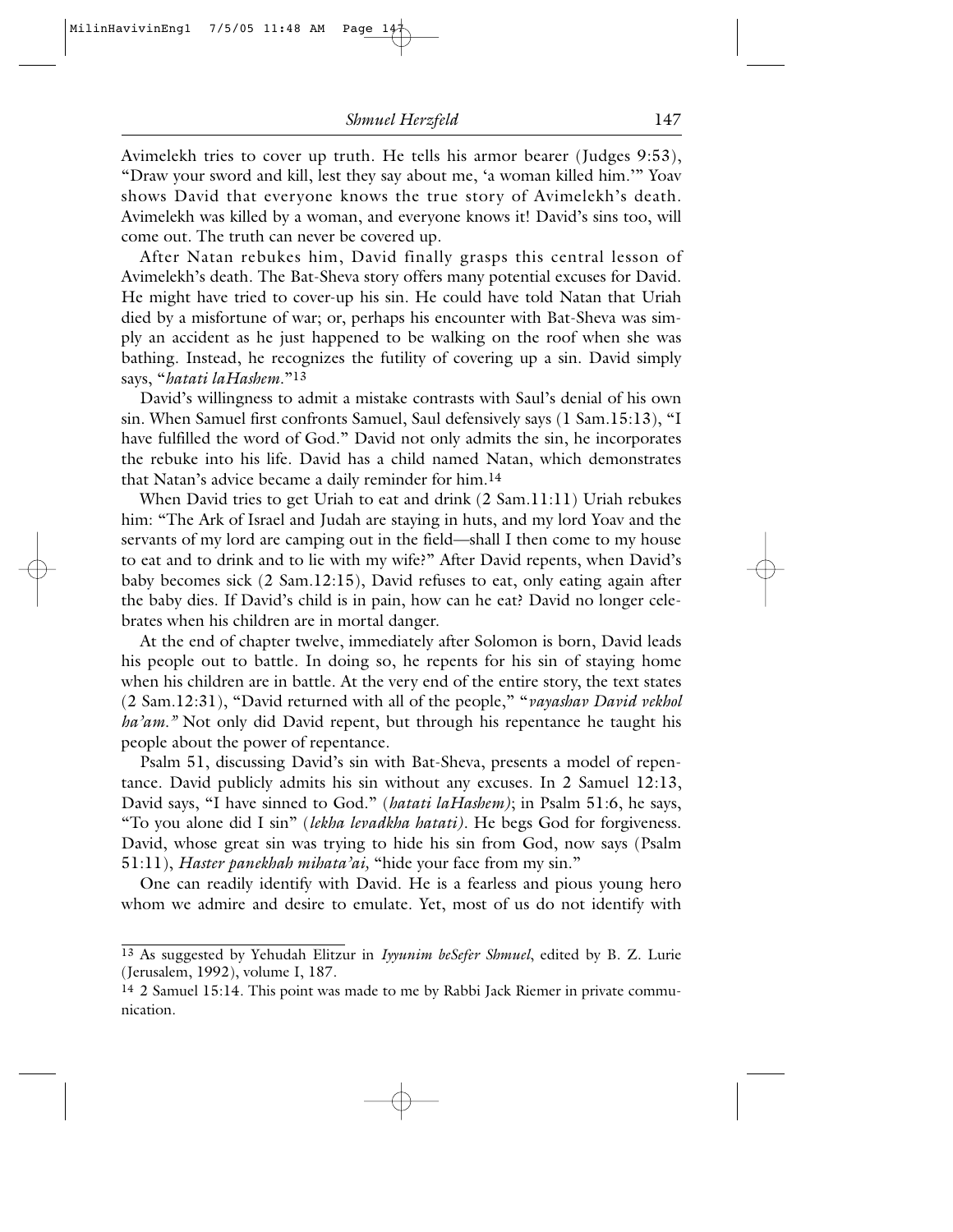that side of him. We probably identify with his other side; the side of a sinner who gets caught, a person who makes embarrassing mistakes: who among us does not sin?

Through David's sin with Bat-Sheva he brings about the downfall of his kingdom. On a national level it is a disaster. The kingdom disintegrates. It continues the steady downward path of the book of Samuel. Eli has two sons who die; Saul has three sons who die; David has four sons who die. The Bat-Sheva encounter is the incident that marks the turn to failure of the house of David.

But despite the failure marked by this story, it is also a story of hope. The Talmud states, "David will be the one who recites the blessing on the cup of wine (*kos shel berakhah*) at the meal that God will one day make for all His most righteous people."15 David merits this great honor, not because he was perfect, but because he sinned. Even though his sin cannot be absolved, David still returns to God. The punishment is there; the kingdom is forever changed—yet, David still seeks closeness with God. By sinning and returning, David teaches us all about the power of faith, hope, and the ever-present ability to return to God.

15 *Pesahim* 119b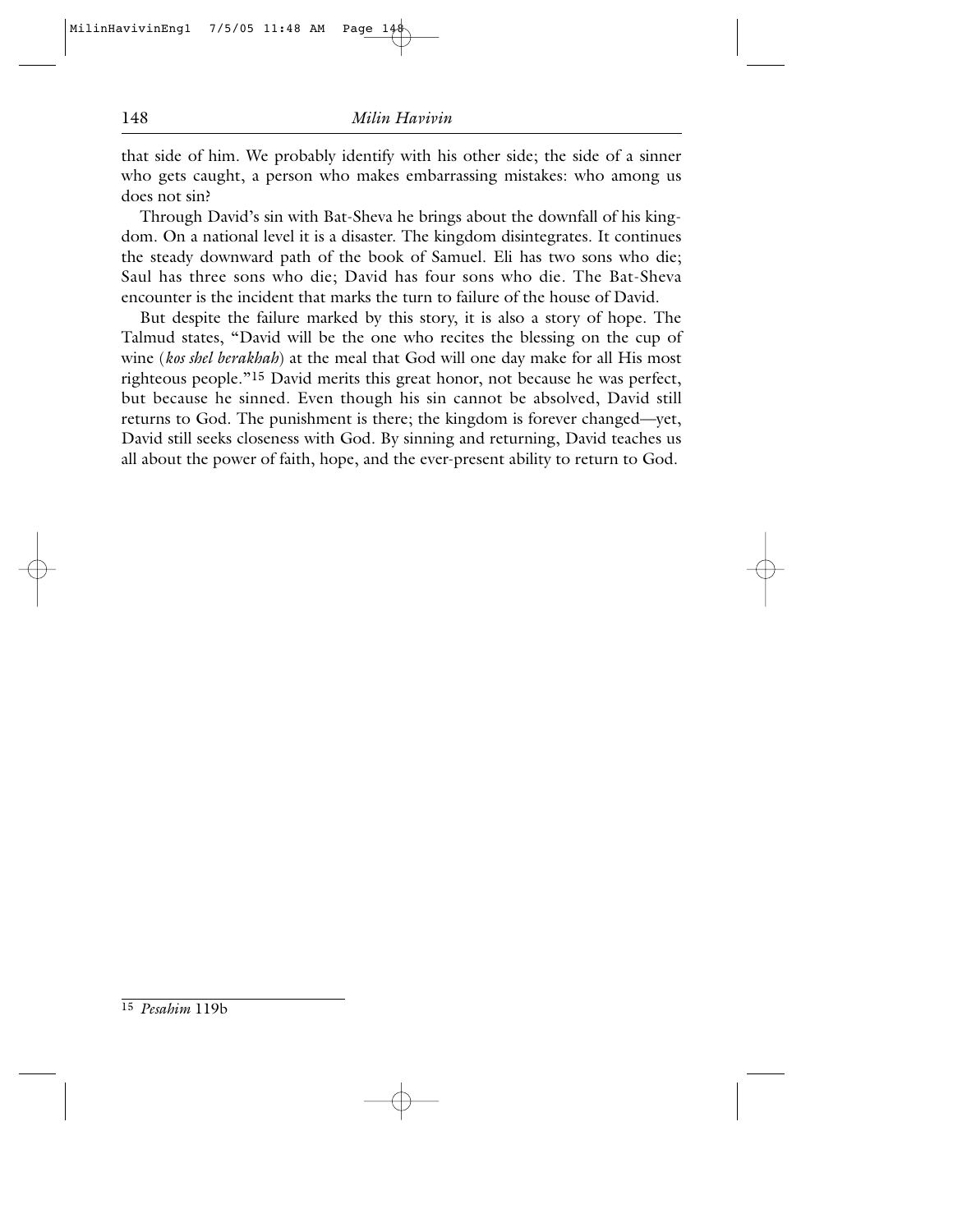Elli Kranzler, MD, is the Baal Tefillah of the Hebrew Institute of Riverdale and a prominent psychiatrist in private practice.

## CREATING A MEANINGFUL PRAYER ENVIRONMENT I: TEFILLAH-CENTRIC TEFILLAH

#### Elli Kranzler, MD

Afriend recently told us that the Puritans used to have a poker, a long stick,<br>which they would use to wake up people who fell asleep during their prayer service. This friend suggested that we institute pokers in our Shuls, and the *gabbai* in charge be called the Pokeman.

Perhaps we do not need pokers to improve the Shabbat morning *tefillah*, really, we just need to take it seriously. Prayer is really a gift, an opportunity to reflect, to go inside and to connect with God. As a community, our goal needs to be to create a *tefillah*-centric culture. One in which we care about our *tefillah* enough that we are willing to make time, contribute energy, ideas and effort toward developing a "good davening."

Truthfully, in some way, it is easier to daven alone, or with family, in a beautiful, inspiring setting. In the soaring mountains in Montana, or the heavenly blue Caribbean waters, it is easier to personally communicate with God, to create my own pace and rhythm. I can focus on a particular *tefillah*, study it and engage in a careful, meaningful recitation of that prayer. When I daven alone I can proceed at my own pleasure and relate to Hashem in a manner that is meaningful to me.

Why then do the *hakhamim* ordain the concept of *minyan*, of *tefillah beTzibur*?

Beyond the power of the "*zekhut* of *Knesset Yisrael*" being so much greater than the merit of the individual, there is the notion of *areivut***.** I am responsible for you, not just for myself. I am not just responsible for my own communication with my Maker. I am also responsible for your interaction with the Holy One. If you cannot read the text, then I can "be *motzi* you;" having you in mind, I can help you fulfill your obligation. *Areivut* is communicated in the context of our prayer service. We come together to pray as a community.

But beyond our responsibility to each other there is also our need for one another. In the Kuzari, Rabbi Yehuda haLevi suggests most of us are unable to form and express a complete prayer. But together, you and I can piece together

Transcript of remarks presented at the YCT Community Yom Iyun held on Dec. 26, 2004 at Cong. Ohab Zedek in New York City.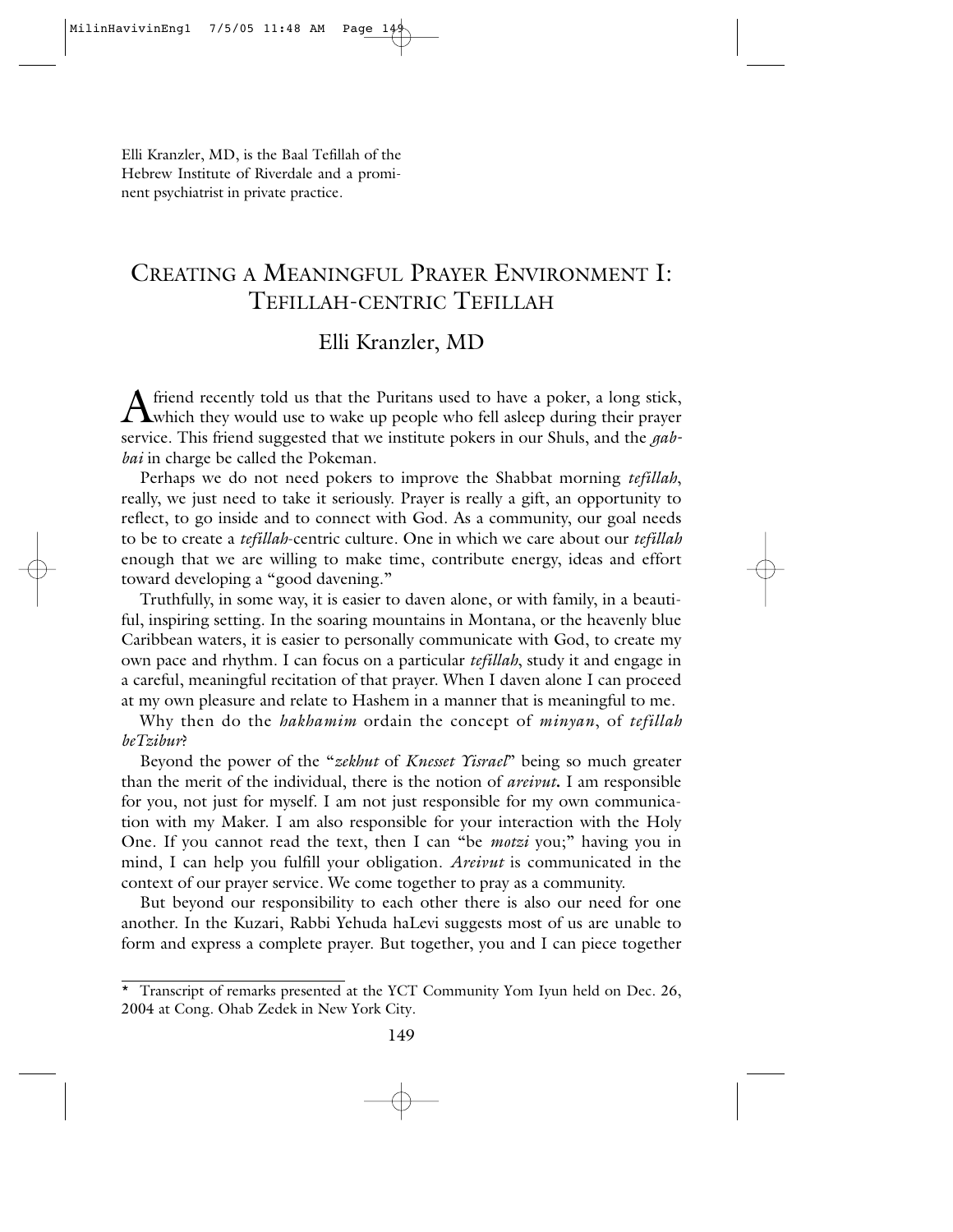moments, thoughts, feelings, and *kavanah* to create a unified whole, a prayer. Our prayers are then prayers of interdependence, prayers of mutual responsibility. The congregation, *kehillah*, as a unit, becomes an active player in prayer. Each member of the *tefillah* community is necessary. We are completely dependent on each other. The energy, the devotion, the outcome of your prayer depends on mine, and my prayer depends on yours.

#### SUGGESTION #1

#### **We sign on to a community mission statement—it goes without saying that we should stop talking during** *tefillah***, which is important in and of itself. Coupled with this, a larger mission is called for, namely:**

I am willing to commit myself to becoming an engaged *mitpalel*, a member of an active community of "daveners*."* That means I will actively participate, contribute, care about *tefillah betzibbur*. I will do my part to join in, to not interrupt with private conversation, but instead, I will work on my personal prayer and contribute to my community's prayer.

Some of us do not want to violate the trust of our fellow *mitpalelim* by talking, but still find it difficult to *daven* in a focused way for three and a half hours on Shabbat morning and bring along good books to read during davening. This is obviously a *bedieved* solution. I am reading a book or learning instead of being engaged in *tefillah betzibbur*. It reflects the defense of intellectualization. "I would rather not deal with the challenge of *davening*." Being an intellectual Jew is something I can be more comfortable with, than an unsure *ma'amin*, which is what I have to confront when I engage in *avodah shebalev*, service of the heart.

The truth is *davening* is not an intellectual exercise. It is a spiritual, emotional journey. What follows therefore is:

#### SUGGESTION #2

**Throw away the side books. Try to make the** *tefillah* **personal, and meaningful**

**To that end—during our** *tefillah* **each Shabbat morning, pick one prayer. Ask the community to read it in English. Pass out a piece that we can all study that will help us understand this** *tefillah***. Quietly ponder its significance and personalize it. Then recite the prayer.**

An example: Rabbi Saul Berman has suggested that each person saying *kaddish*, briefly describe the deceased for whom he or she is reciting *kaddish* to his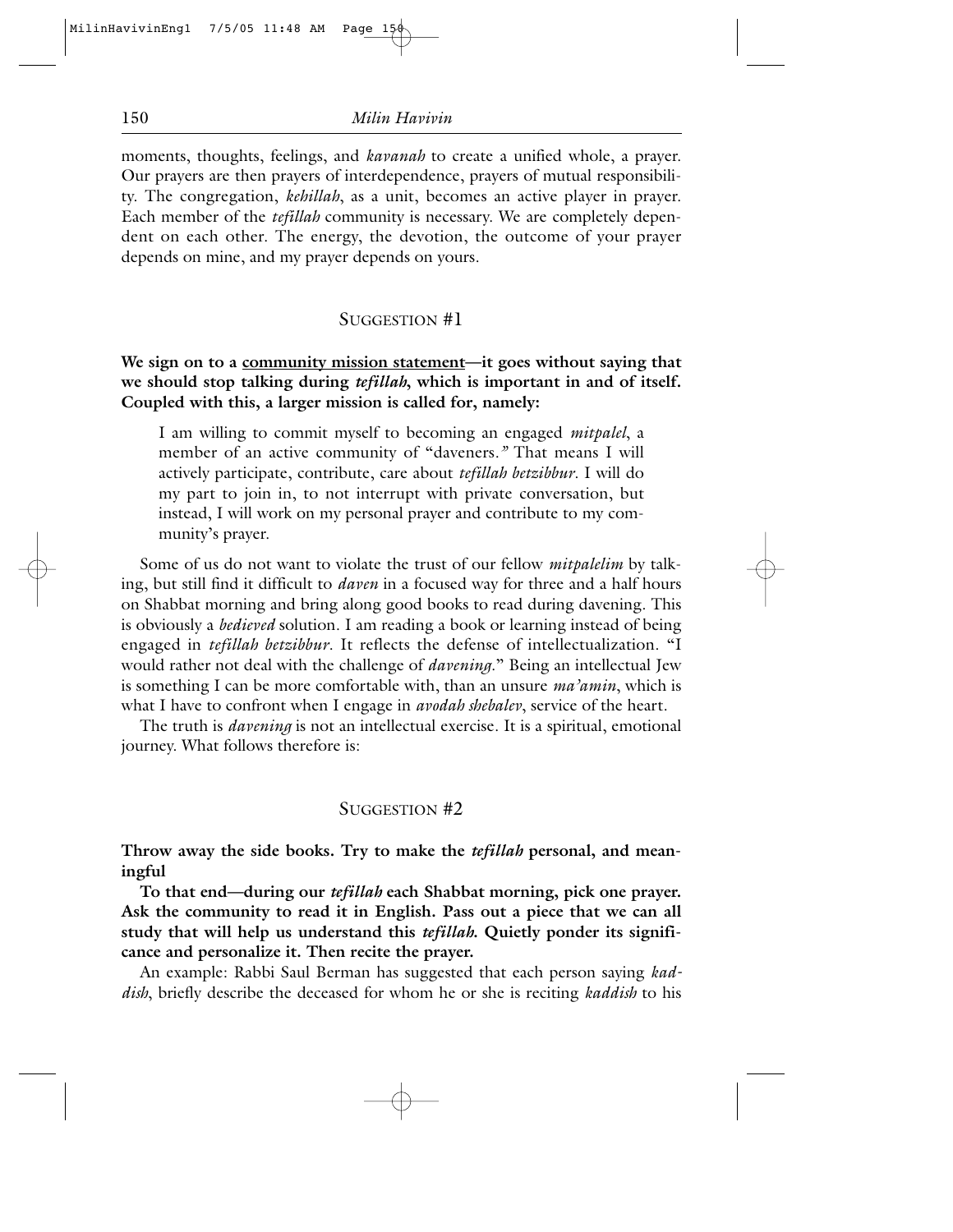*Elli Kranzler,* 151

or her fellow *mitpalelim*. As a result of this brief interlude, when we respond with "*yehei shmeih Rabbah"* and *Amen*, there will be a more powerful connection between the one saying *kaddish* and the responder. This is an example of attention to the inner experience of the prayer that can transform the encounter of *tefillah*. We need to give ourselves the opportunity for our prayer to be reflective, personal, uninterrupted, while at the same time communal.

It is true that Shabbat morning *tefillah* is long. Studies of attention span demonstrate that most of us are unable to concentrate for that long, 3-31/2 hours. As a result, some of us choose "zip *tefillah*," *a la* many *hashkamah minyanim*, or *Eretz Yisrael davening*. While efficient, these *tefillot* often seem lifeless, '*yotzei zein'* versions. Get it done and get out.

Others deal with the length problem by coming late to shul. If shul starts at 8.30, show up at 10 and you will get the highlights, sermon, and *Musaf*.

One option is to shorten the script—get radical. *Daven* until *nishmat* on our own, or cut out *hazarat hashatz* of *musaf*, as the Rambam suggests, definitely get rid of *misheberakh*s and any unnecessary add-ons. These are possibilities that can be explored by each community in a way that reflects the seriousness of purpose, the goal of heightening our *tefillah*, rather than an attempt to short-cut the problem.

*Keriat haTorah* can be long and disengaging, particularly for those who are not completely fluent in Hebrew.

#### SUGGESTION #3

**Make** *keriat haTorah* **an engaging learning experience. Before each** *aliyah* **pose questions. After the** *aliyah* **discuss the questions drawing ideas and participation from the** *kehilah***. This can be done, skillfully by talented teachers, in a way that does not take too long, and makes the** *keriah* **informative and engaging.**

Due to the language barrier in *tefillah* and *keriat haTorah* some communities, therefore, focus on "Moments of Meaning" in English, and inspiring sermons. These efforts may make the time pass in a more interesting or entertaining manner, they are not replacements for meaningful *tefillah betzibbur*. Our energies need to be directed at developing a relationship with the words of prayer, articulating them, understanding them, personalizing them, focusing on particular prayers each time, while also recognizing and respecting the limits of our attention spans.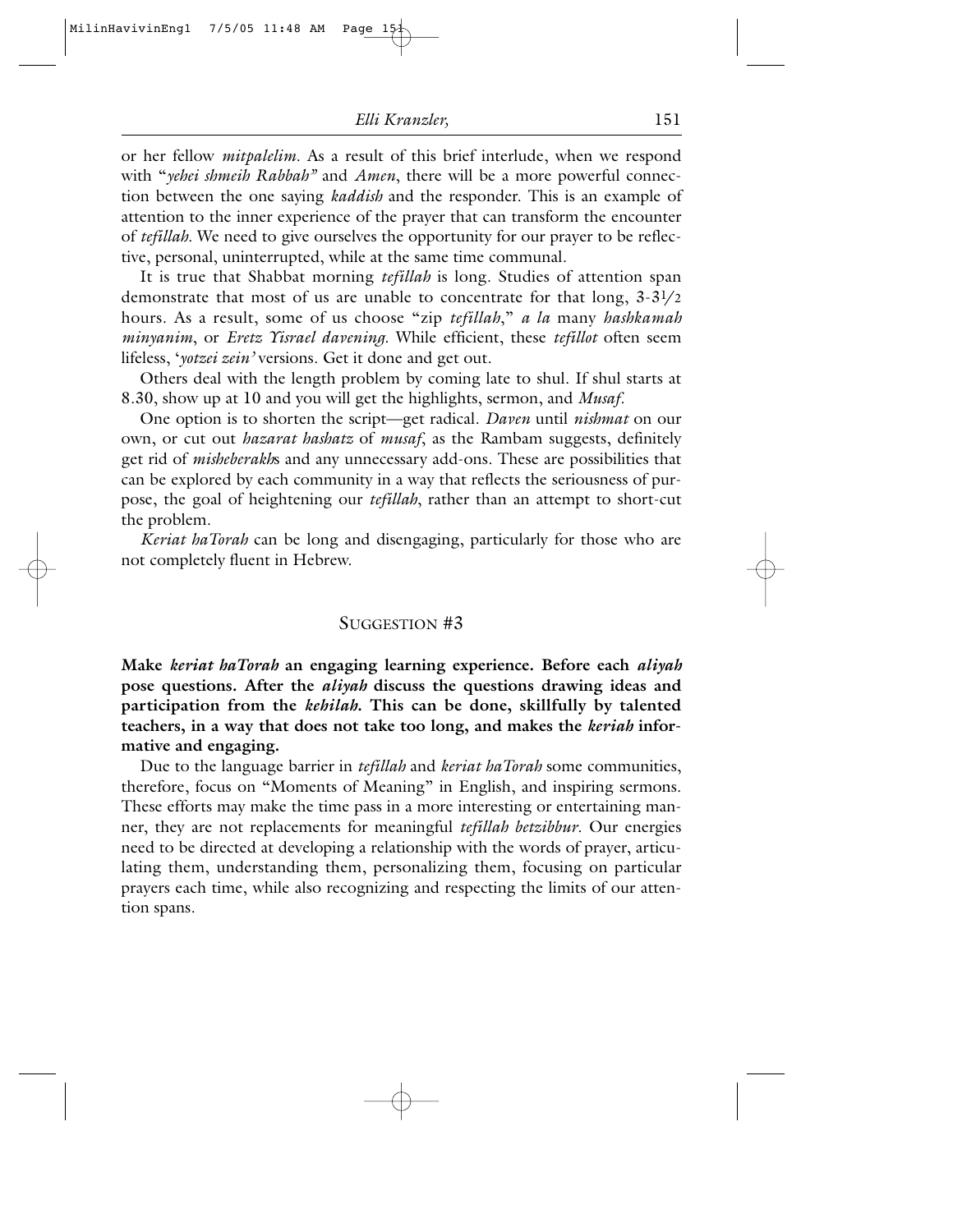#### SUGGESTION #4

#### **Tune-up the** *tefillah*.

Why does singing help our *tefillah*? Song expresses our love for God and God's demonstrated love for Us. Our *ahavat Hashem* is central to our spiritual beings. It needs expression. If I am lovesick I communicate my passion in love songs. The words of *tefillah* are poetry, our attempts to convey our love verbally. The melody conveys the emotion, and expresses the intensity and beauty of the connection we feel with our beloved. My daughter Liron once wrote: "On their own, lyrics are similar to poetry, yet when they are intertwined with a melody, their power increases. The words float off the page to stretch their fabric over the music's fluid form, creating something firm, a form that moves with expression and grace."

Hasidic prayer taught us the communal joining power, as well as the emotional *koach* of linking the spoken prayer with the inner feeling of prayer with the help of *niggun*, song. R. Shneur Zalman of Liadi quotes the *Ari*, Rabbi Isaac Luria, who suggests that in the World to Come, the Levites will be the Priests. Perhaps this could mean that the ultimate service of Hashem, will be to "'raise the voice of melody and thanksgiving with song and music, with tunefulness and harmony', in a manner similar to that of the angels.

Rabbi Yehudah heHasid, in the Book of the Pious, the *Sefer Hasidim*, written in the late 12th century, writes, "Pleasant melody enhances the *tefillah* by aiding concentration, by arousing feelings."

The choice of melody has to be tailored to the intention of the prayer. Song creates mood of readiness, a frame of mind which is receptive and focused and geared up for engagement. If so, then when we chose to sing melody in prayer, it should be a thoughtful choice. One which respects the mood and the intention of the prayer to which it is being paired. It needs to be a choice which both reflects the prayer and also potentially deepens our understanding and relationship with the prayer.

#### SUGGESTION # 5

**Sit with our children. Do not just send them to groups or children's services. Whenever possible we should spend time in** *tefillah* **with our children. As parents, we must be constantly conscious that how we** *daven* **will impact on a lifetime of** *davening* **for our children. It will help define their relationship with God.**

Personally, I learned *tefillah* by attending the school of "Sitting Next to My Father," Dr. Gershon Kranzler, *z"tl*. His relationship with God, the beauty of his private *tefillah*, the seriousness with which he engaged in a dialogue with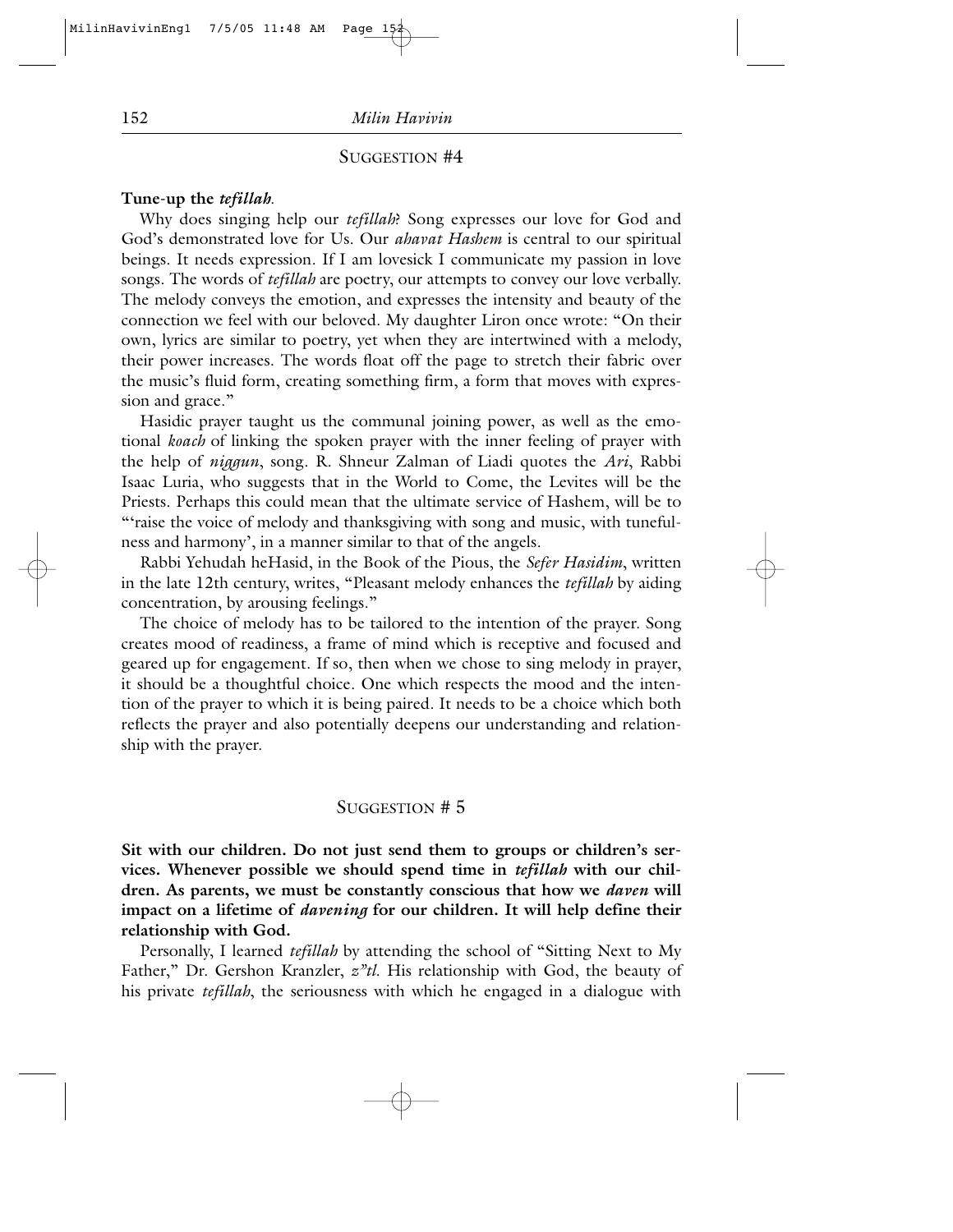*Elli Kranzler* 153

*haKadosh Barukh Hu*, is what made me care about *davening*.

My other teacher in *tefillah* was Reb Shlomo. Why does Reb Shlomo's Friday night *nusah* work? It is innovative, but rooted in Reb Shlomo's grasp of *nusah*. It is spirited and uninhibited at the same time serious and deep. It asks us to give of ourselves. Reb Shlomo's *niggunim* invite participation. The *kehillah* feels compelled to join, singing the songs and harmonizing as the *shaliah tzibur* leads the *nusah*.

The *nusah* stimulates us to examine the words of the *tefillah* and at the same time encourages us to venture beyond the words, in our communication with Hashem. A harmonic community develops. *Davening* becomes a family and communal experience. Child next to parent, parent next to child, joyously, seriously engaged. This becomes the convincing image that defines our developing spiritual relationship with God.

These are 5 simple suggestions, ones that will not replace an ongoing constant commitment to working on our *avodah shebalev*, but ones that will reflect the effort of a "Conscious Community of Prayerful Pray-ers."

| Suggestion $#1$ — We sign on to a community mission statement |
|---------------------------------------------------------------|
| of arevut                                                     |
| Suggestion $#2$ — Throw away the side books. Try to make the  |
| tefillah personal, and meaningful                             |
| Suggestion #3 - Keriat haTorah - Make it an engaging learn-   |
| ing experience                                                |
| Suggestion $#4$ — Tune-up the <i>tefillah</i> .               |
| Suggestion $# 5$ — Sit with our children                      |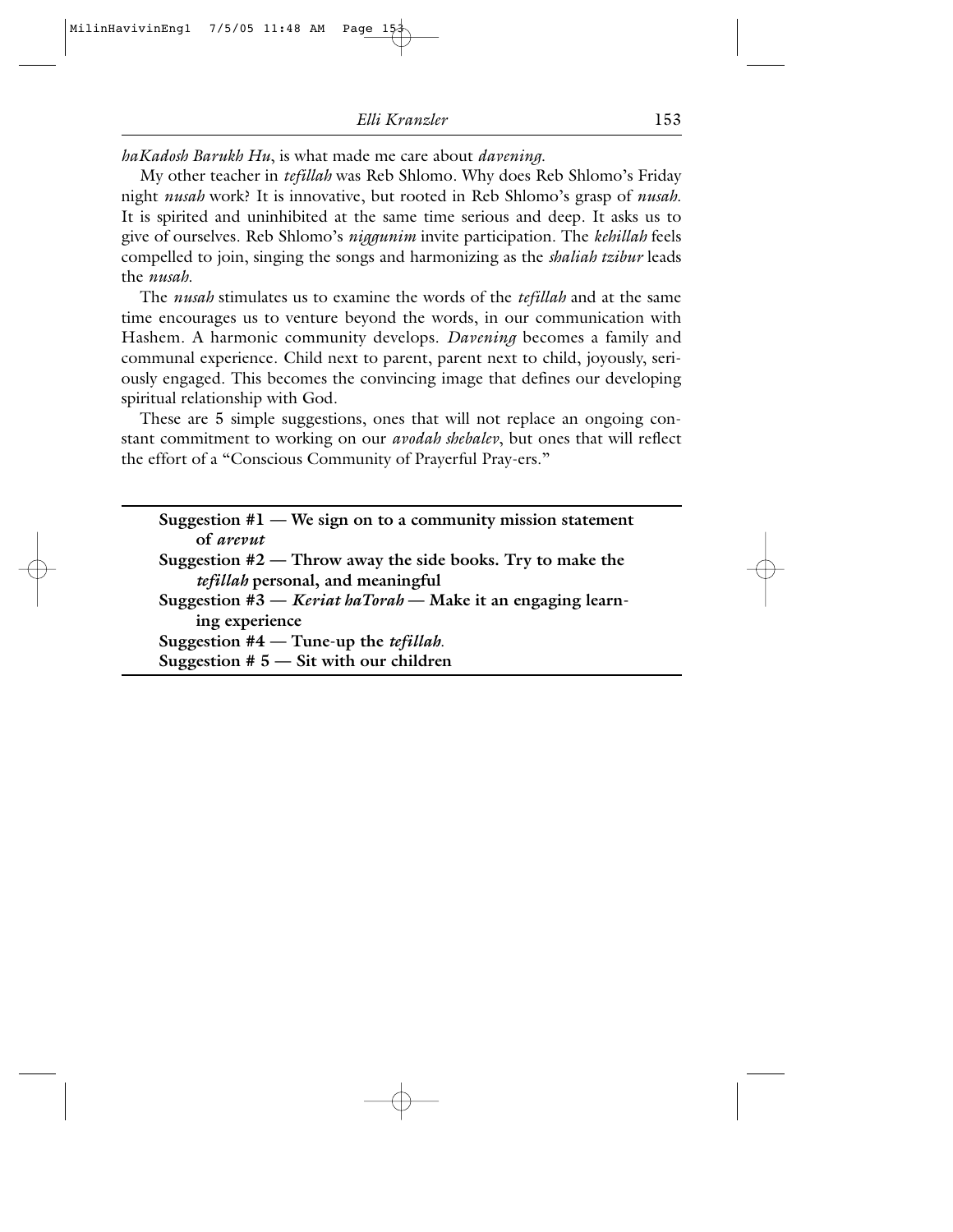Jordana Schoor is a member of the Judaic Studies faculty of Ma'ayanot Yeshiva High School for Girls in Teaneck, NJ. She serves on the executive committee of the Orthodox Caucus.

## CREATING A MEANINGFUL PRAYER ENVIRONMENT II: FINE-TUNING THE SHABBAT SERVICE

### Jordana Schoor

As a high school Tanakh teacher and a mother of young children, I chose to correct suggestions.

One of my students, Sarah, runs the Shabbat group for toddlers at our shul. She does a great job—she is fun, responsible, and has an intuitive understanding of 3 year olds. This is fantastic, but as I drop my sons off each week, I feel pangs of guilt—is my *tefillah* more important that hers? Why am I allowed the privilege of being child-free for a couple of hours while she is caring for my children? What kind of message are we sending teenagers, especially girls, about their role in the community, the importance of *tefillah* and the like? While some group leaders attend *hashkamah minyanim*, there is still something extremely bad in the educational message being sent to these teens in important years of their religious development.

My suggestion is the following. Hire non-Jewish babysitters. Most of us do it during the week and certainly on *Yamim Nora'im*. Have them care for the children—play games, read books, sing songs. . . Additionally, we should hire a couple of real educators, young teachers, university students—or even have parents rotate—that will serve as the educational component of the morning. They can lead the *davening*, teach about *parashah* for 10 minutes, and then move on to another group while a non-Jew passes out the snack. To think that the young woman I spend my week teaching Torah to is wiping my son's nose downstairs while *kedushah* is being recited upstairs just seems ridiculous to me.

With that said, I would also like to add some suggestions for the Shabbat morning experience. To sum it up, I think we need to work on spiritual community building—to create bonds, based on religious values—in addition to the

Transcript of remarks presented at the YCT Community Yom Iyun held on Dec. 26, 2004 at Cong. Ohab Zedek in New York City.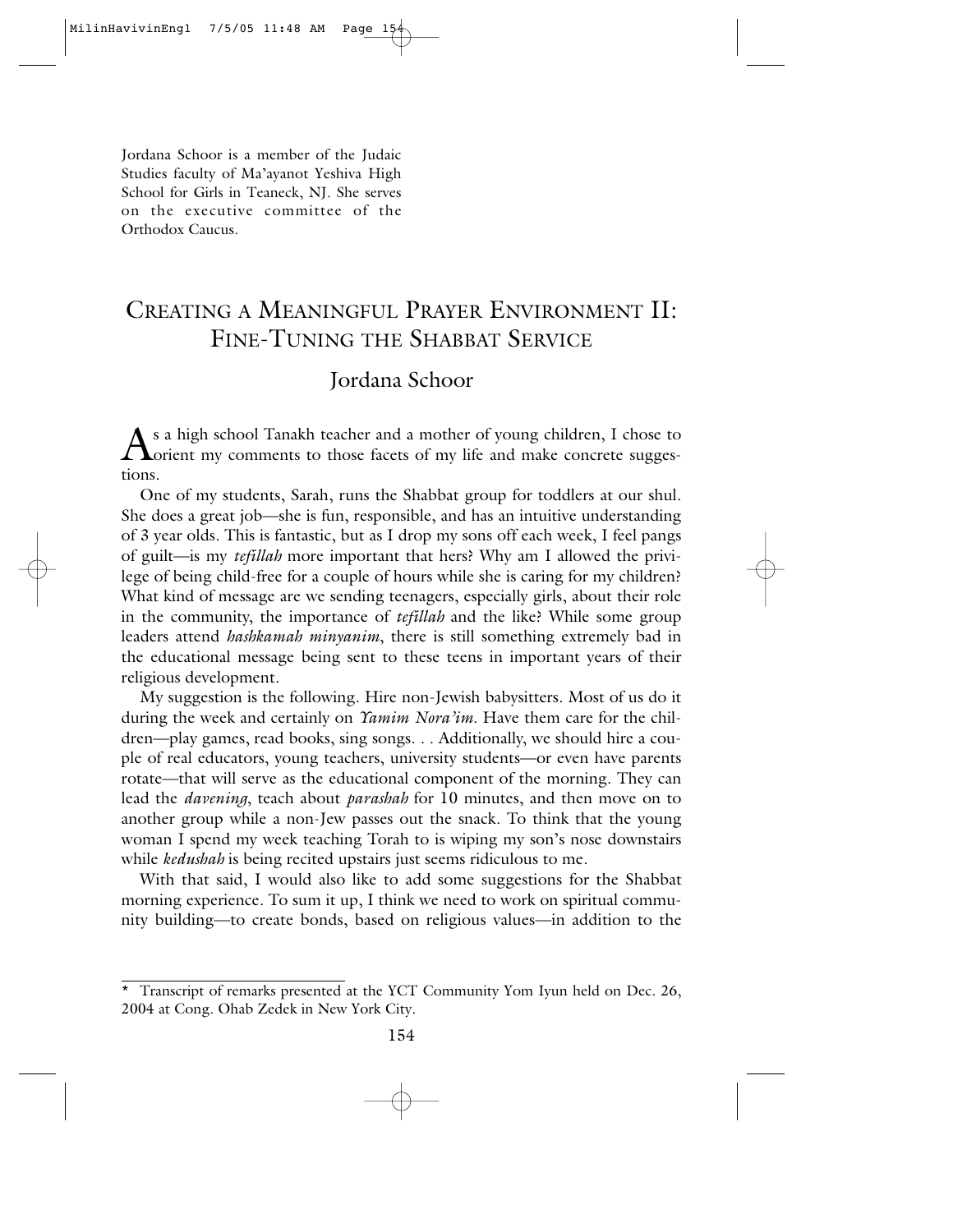*Jordana Schoor* 155

community building of hospitality committees; we need real avenues for people to grow religiously from one another.

One of the first steps to doing that is to have shuls become intergenerational experiences and communities. Most of us spend our lives in an almost one dimensional world –if its with coworkers of a similar bend, parents with children the same age—we are limited to our worlds and a small range of experiences. But our community of believers is much wider than that. And I have plenty to learn from the elderly woman down the pew who has much more life wisdom than I, and she has what to learn from me, and even from my teenage students. Rather than *davening* with our friends, we can really grow from ensuring that our communities are open to a range of people. And even if we never say a word to that elderly man we see in shul, the experience of *davening* together is an experience that I think really highlights the unity of God and His Jewish people.

But I would like to go a step further. To create a real community we need to talk to one another and we need to talk about *tefillah*. I propose that shuls set up something like *havurah* groups. I would be excited by the notion of showing up at shul at 8:30 on a Shabbat morning and talking with fellow daveners for half an hour about davening. One week we could learn a passage in depth to enhance our *kavanah*, one week someone can share what he thinks about when they recite certain words and requests, one week we can practice meditation. I would love to know what works for others in enhancing *tefillah*. Whatever the 10 or so of us decide will enhance the way we relate to Hashem and one another, we can give a try. The content of the discussion will facilitate our growth and the concept of uniting as one will also facilitate our growth.

I would recommend that the group be as varied as possible, while still maintaining a level of comfort for all. I would want to see different generations and genders giving to one another. I would love my sixteen year old student Sarah to be involved in whatever form most comfortable to her, and even to have my four year old know that *tefillah* is not just about the songs he sings in school but that *Ima* and *Abba* talk to people about their relationships with Hashem.

It will not be an easy feat. Group therapy takes years to forge bonds and I do not foresee being able to break down the social barriers that have been constructed over millennia.

But:

As a woman it will give me a voice.

As a teacher it will give me a chance to teach .

As a student it will give me a chance to learn.

- As a mother it will help me show my children the value I place on *tefillah* and on relating to other people in a meaningful way.
- As a friend it will give me a chance to understand, empathize, grow and daven for someone else.

As a lover of Hashem it will give us a chance to unite in that emotion.